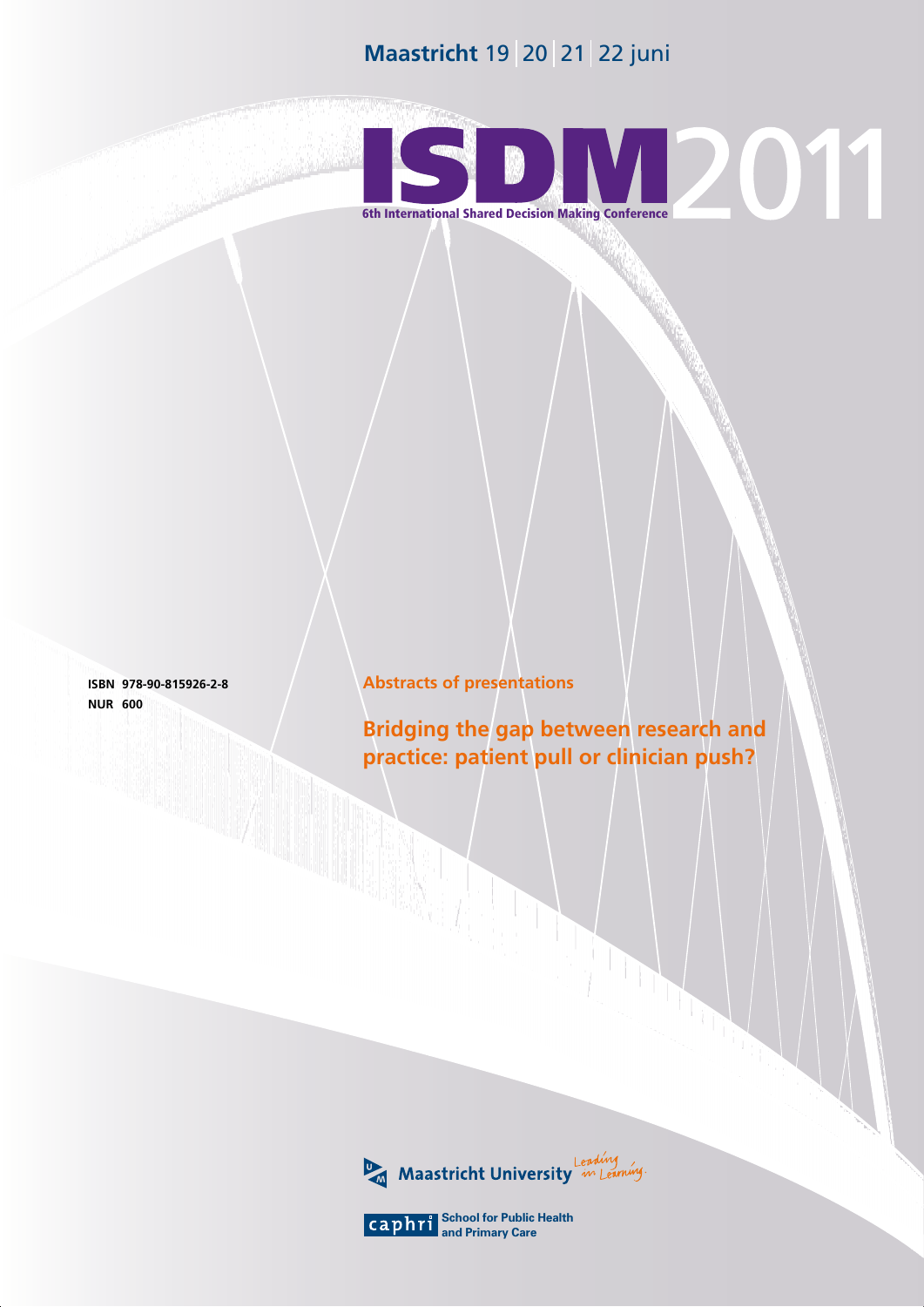# 43 **poster session Tuesday**

# **Patient Reactions to the Offer of Group Support: A Study of Patient Decision Aid Moderating Effects**

*D.L. Alden1 , Q. Chen1 , J. Aaker2* 1 University of Hawaii, HAWAII, United States of America

2 Stanford University, PALO ALTO, United States of America

# **BACKGROUND**

Research on patient support groups generally reports positive effects. However, some studies find that group support can produce negative outcomes depending on the patient and/or the type of support. These mixed results suggest that offers of group support to patients with a newly diagnosed disease could negatively affect feelings of self-efficacy and desired participation during a subsequent medical consultation. A recent Cochrane review concluded that patient decision aids (PDAs) improve knowledge, reduce decisional conflict, increase risk perception accuracy and lower decision-making passivity. Such positive outcomes lead to the hypothesis that presenting offers of group support with a PDA may counter potential 'side effects' that could occur if the offer of support is presented in isolation. The following study initiates research on this issue using an online panel of 625 respondents broadly representative of US adults.

# **Design and Methods**

Respondents were randomly assigned to one of four cells (PDA/Basic Information Only X Support Group Offer/ No Offer). The scenario involved a patient visiting a dermatologist to discuss treatment options for recently diagnosed basal cell carcinoma. Based on standard guidelines that include provision of cost/benefit information and values exploration, respondents evaluated the PDA positively on multiple dimensions. Manipulations worked as intended.

# **Results**

ANOVA identified a positive PDA main effect qualified by a significant interaction on cancer self-efficacy. Respondents advised of group support availability with the PDA had significantly higher self-efficacy scores than those advised of group support with no PDA. Ordinal logistic regression on 'desired treatment control' also found a significant interaction. Group support availability without the PDA resulted in a .73 log odds decrease in desired treatment control.

### **Conclusions**

The risks of lower self-efficacy and desired participation following an offer of group support may be significantly reduced when the offer is paired with a PDA. Validation awaits field tests in 2011. Mediating pathways will be tested. Even so, it appears prudent for practitioners to consider presenting offers of group support in tandem with a PDA rather than alone.

# 110 **Poster Session Monday**

# **Patients and Physiotherapists Preferences for Patients' Involvement in Clinical Decision Making When Managing Low Back Pain in Saudi Arabia**

*W. AlKhatrawi<sup>1</sup>*, *I. Beith<sup>2</sup>*, *S. Kitchen<sup>1</sup>* 

1 King's College London, LONDON, United Kingdom 2 School of Rehabilitation Sciences, St Georges University of London, LONDON, United Kingdom

# **BACKGROUND**

Low Back Pain (LBP) is a common problem with high socioeconomic costs; it is debilitating and difficult to manage. Various reports suggest that the 'paternalistic"model of decision-making lacks legitimacy as it denies patients' rights to be involved in deciding on their treatment and may consequently impact on management outcomes by not motivating patients to adhere to clinicians' advice and treatment. The few studies that have examined decisionmaking in patients with LBP suggest that they expect their physiotherapists to communicate with them, individualize their treatment plans and provide them with information. There is no indication whether patients and physiotherapists like to discuss treatment decisions or to share information about managing LPB. This study aimed to explore perceptions and preferences of physiotherapists and patients with LBP on patients' involvement in treatment decisions and sharing information about physiotherapy management of LBP in Saudi Arabia.

### **Design and Methods**

A cross-sectional study with 93 physiotherapists and 293 patients with LBP was conducted (December 2009 to May 2010) using self-completion questionnaires developed for this study. Participants were drawn from three cities across Saudi Arabia. Descriptive statistics and chi-square tests were conducted.

# **Results**

Age, gender, education, socioeconomics, and hospital type all had a significant impact on the preferences of subjects in both groups for some aspects of participation in decision making and information sharing (p < .001-.050). The intensity and location of pain and level of disability in the patient group also demonstrated effects. Patients preferred to participate in making decisions about their home management programs and leave treatment decisions during the clinical encounter to their physiotherapists. Physiotherapists generally demonstrated a paternalistic approach to patient participation when making decisions.

### **Conclusion**

This study shows that while both parties sometimes engage in collaborative decision making and wish to share limited levels of information, it is more common for both groups to adopt a biomedical model ensuring that the physiotherapist leads in decision making. It is not known how this compares with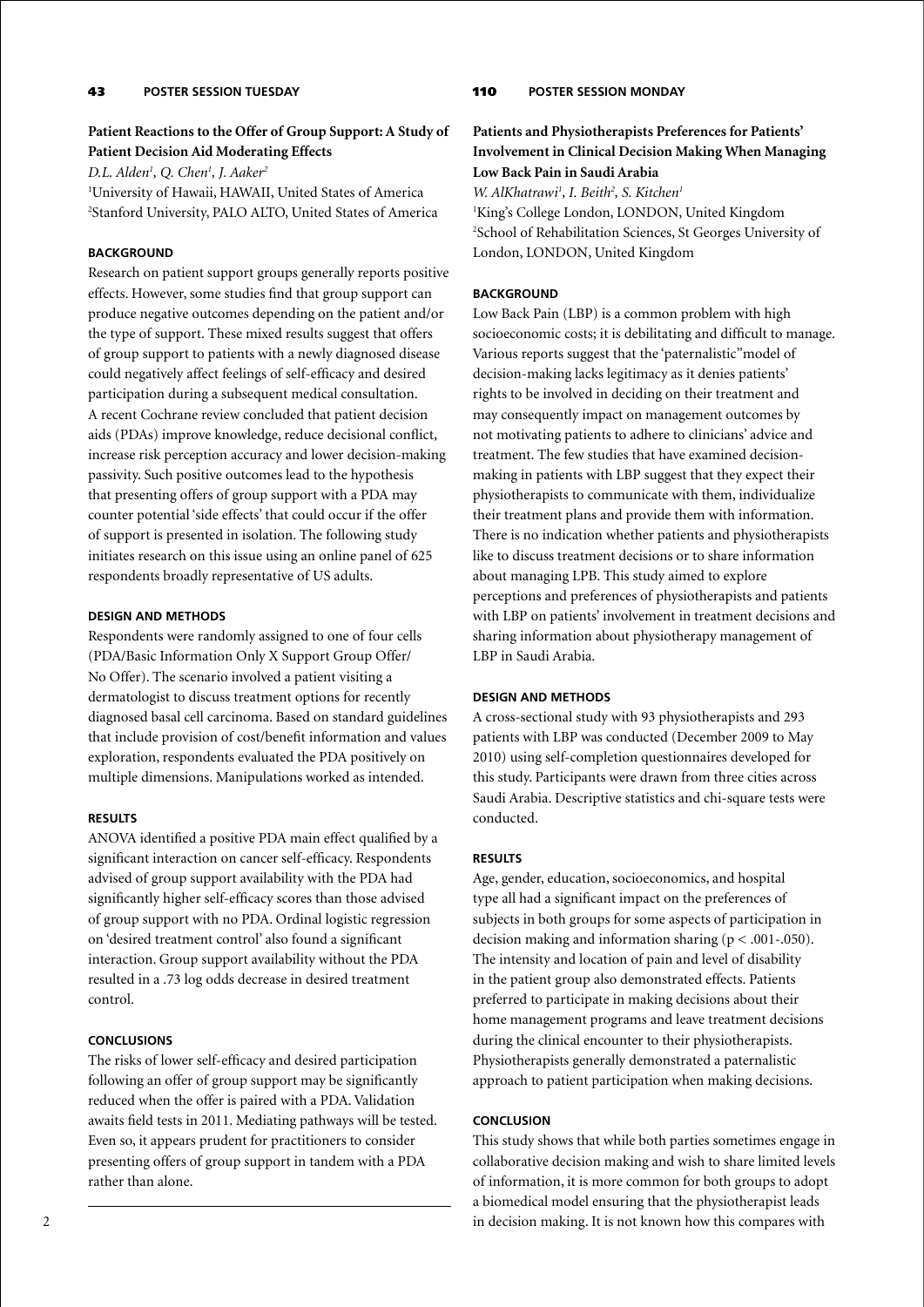approaches in other cultural contexts. This study was limited to literate patients, and further in-depth understanding is required to explore the reasons for the subjects' views.

# 25 **poster session Tuesday**

**Barriers and facilitators to participating in a continuing medical education program in shared decision making** *A.S.A. Allaire1 , M. Labrecque1 , A. Giguère1 , M.P. Gagnon1 , J. Grimshaw2 , F. Légaré1* 1 Centre de recherche CHUQ, QUÉBEC, Canada 2 Clinical Epidemiology Program, OTTAWA, Canada

#### **BACKGROUND**

In a pilot trial, we showed that DECISION+, a continuing medical education (CME) program in shared decision making (SDM), has the potential to reduce the overuse of antibiotics for treating acute respiratory infections. The objective of the present study was to identify barriers and facilitators to physicians' participation in DECISION+ with a view to applying DECISION+ on a larger scale.

#### **Methods/design**

We used mixed methods and retrospective and prospective components. For the retrospective component, we consulted research assistants' logbooks, the transcripts of training sessions conducted during the pilot, and participants' evaluations of those sessions. For the prospective component, 18 months after completing the pilot, we invited the five family medicine groups that had participated in the pilot to take part in a semi-structured focus group at their clinic. The interview grid for the focus groups and all analyses were based on an adapted version of the Ottawa Model of Research Use. We used content analysis to study retrospective material and thematic analysis to study prospective material.

#### **Results**

A total of 39 physicians had been exposed to DECISION+ during the pilot. For the retrospective component, we collected eight logbooks, the transcripts of 15 training sessions, and 27 participant evaluations. The facilitating factors related by participants consisted of their interactions during the program, DECISION+'s decision support tools, and the subject matter. The participants mentioned no barriers. As for the prospective component, 23 physicians from four of the original five FMGs agreed to participate in the focus groups; of these 23 physicians, 11 had participated in the pilot. The facilitators related by participants consisted of the CME credits awarded for participating in the program, the program's interactive nature, the subject matter and the fact that the program took place at their FMG. They suggested that barriers might be an inconvenient time or location and too long a duration for the program.

### **Conclusion**

Participants' identification of facilitators suggests that

DECISION+ must be an interactive CME program with a relevant topic, should not last too long and should take place near physicians' place of work.

#### 26 **poster session Tuesday**

# **Determining physicians' intention to take part in a continuing medical education program in shared decision making**

A.S.A. Allaire<sup>1</sup>, M. Labrecque<sup>1</sup>, A. Giguère<sup>1</sup>, S. Turcotte<sup>1</sup>, *M.P. Gagnon1 , J. Grimshaw2 , F. Légaré1* 1 Centre de recherche CHUQ, QUÉBEC, Canada 2 Clinical Epidemiology Program, OTTAWA, Canada

#### **BACKGROUND**

In 2007, a pilot study assessing the impact of DECISION+, a continuing medical education (CME) program in shared decision making (SDM), was conducted in five family medicine groups (FMGs) in Quebec City, Canada. The results showed that DECISION+ has the potential to reduce the use of antibiotics for acute respiratory infections. The objective of the present study was to determine physicians' intention to take part in a CME program in SDM similar to DECISION+.

### **Methods/design**

Eighteen months after conducting the DECISION+ pilot study, we contacted the FMGs that had participated in the study to inform them of the results and obtain their feedback on DECISION+. During this meeting, we asked all family physicians present to complete a self-administered questionnaire that assessed their intention to take part in a CME program in SDM similar to DECISION+. The questionnaire consisted of four questions about respondents' sociodemographic characteristics and 11 questions based on the main constructs of Azjen's Theory of Planned Behaviour (TPB), measured on a 6-point Likert scale. The constructs were intention, subjective norms, affective attitude, cognitive attitude and perceived behavioural control. We computed descriptive statistics before independently analysing the effect of each construct on intention using Spearman's correlation. Next, we calculated partial correlations to obtain the correlation coefficient between intention and each construct, controlling for the other three constructs.

#### **Results**

Of the five FMGs that had participated in the DECISION+ pilot study, four agreed to participate in the research. Of the 23 family physicians who completed the questionnaire, 11 had participated in the pilot study, while 12 were new to their FMG. Physicians' mean intention was  $2.57 \pm 0.48$  (range: 2.00) to 3.00) and the means of all the determinants of intention were positive. Perceived behavioural control and affective attitude were significantly correlated with intention (r=0.46 and r=0.59, respectively; p<0.02). Controlling for other variables revealed that only affective attitude was correlated with intention to a statistically significant extent  $(r=0.51;$  $p=0.04$ ).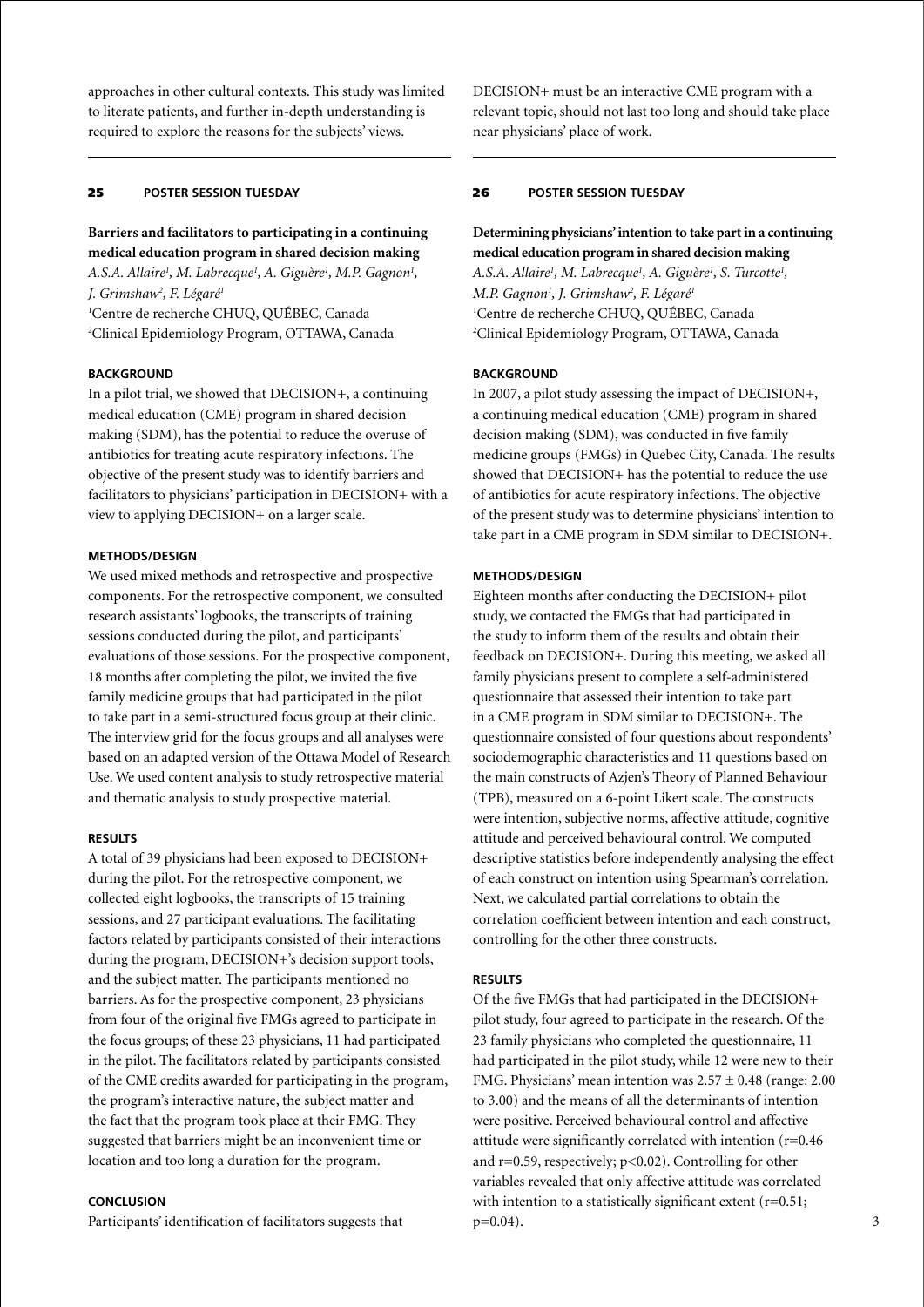# **Conclusion**

Family physicians from FMGs that had participated in the DECISION+ pilot study intend to participate in a CME program similar to DECISION + in future.

## 208 **poster session Tuesday**

# **Development of a decision-making educational program related to the health subjects of reproduction in female**

*N.A. Arimori<sup>1</sup>, K.I. Inaba<sup>2</sup>, S. Yoshie<sup>3</sup>, S. Horiuchi<sup>4</sup>, M. Yoshino<sup>5</sup>, K. Nakayama4 , K. Tsuji6 , N. Fukuda7 , M. Mizuki8 , M. Nomura9 ,*  K. Takeda<sup>10</sup>, M. Kitazono<sup>4</sup>, K. Nagamori<sup>4</sup> Japan/St. Luke's Nursing College, CHUO-KU, Japan CHUKYO UNIVERSITY/School of Law, NAGOYA, Japan The University of Tokyo Center for Biomedical Ethics and Law, TOKYO, Japan St. Luke's College of Nursing, TOKYO, Japan St. Luke's International Hospital, TOKYO, Japan Tokai University/School of Health Science, ISEHARA, Japan Keio University/Graduate School, TOKYO, Japan Tokyo University/Graduate School, TOKYO, Japan

9 International university of health and welfare graduate school, ODAWARA, Japan

10UBS, TOKYO, Japan

### **BACKGROUND**

As approaches to female, interventional studies related to the decision-making support (DMS) for breast cancer and prenatal tests had just begun in Japan. No engagement related to a comprehensive educational program to the nurse professionals had been made. The purpose of this study is to develop a DMS educational program to the nurses relating to the health in reproductions, with considering the characters of conflicts.

### **Methods**

This educational program was targeted to those nurses who had two years or more clinical experiences. As the first step, general education goals were set before developing the contents of the program. A 1 to 2-day program was created with considering for future utilization as an e-learning program.

### **Results**

- 1 Setting of the education goals
	- 1 To understand the situations where a decision-making (DM) is needed in an individual's life cycle and the conditions that supports are needed.
	- a To understand the situations where a DM is needed in an individual's life cycle and the conditions that supports are needed.
	- b To understand the character and difficulties of the DM related to the female reproduction.
	- 2 To understand the support based on the common DM and the evaluation approach
	- a To understand the conceptual framework of the

[Ottawa DMS] for individual decision-making support

- b To understand the details of the [decision conflict scale] and the [Ottawa Individual DM Guide]
- c To understand the necessity and the outlines (concepts) of the common DMS
- d To provide evidence-based information with the focus on the common DMS anticipatory guidance.
- 3 To be able to execute and evaluate the DMS. To master the common DM S/communication skills.
- 4 To be able to examine to obstacles while executing the DMS. To exchange ideas each other to their individual assessments, on the cases that DMS is needed, then execute role-play separating to different groups.
- 2 The total educational program was separated to two days. In the first day, the first two goals were executed through lectures. The remaining two goals including group work and role play were executed in the second day.

### 269 **Symposium parallel session 1**

# **Challenges in measurement of patient decision making tools: how can theory-based evaluation promote learning?** *H. Bekker1 , K. Sepucha2*

1 University of Leeds, UK, LEEDS, United Kingdom 2 Harvard University and Massachusetts General Hospital, United States of America

# **BACKGROUND**

The goal of patient decision making interventions, such as decision aids, is to improve the quality of decisions. The measures used to determine the impact of patient decision making tools will vary depending on the theories used and the stage of the process (e.g. development, evaluation or implementation).

### **Methods**

We will highlight examples of how investigators have used theory to guide measurement across the continuum, from the development of the tools through formal evaluation of the tools in trials through implementation in practice. We will critically review the quality of outcome measures that are commonly used in these areas.

# **Results**

The majority of published measures are used in evaluation studies. Reviews of trials of decisions have found that investigators use many different primary outcomes, and different instruments to measure those outcomes. One systematic review examining the quality of the instruments used in these studies found that the details on the measures used was limited and the quality often inadequate. There has been very little published regarding key outcomes for implementation of patient decision tools. There is, however, a significant evidence base around disseminating and implementing interventions that is relevant for decision aids and other decision making tools.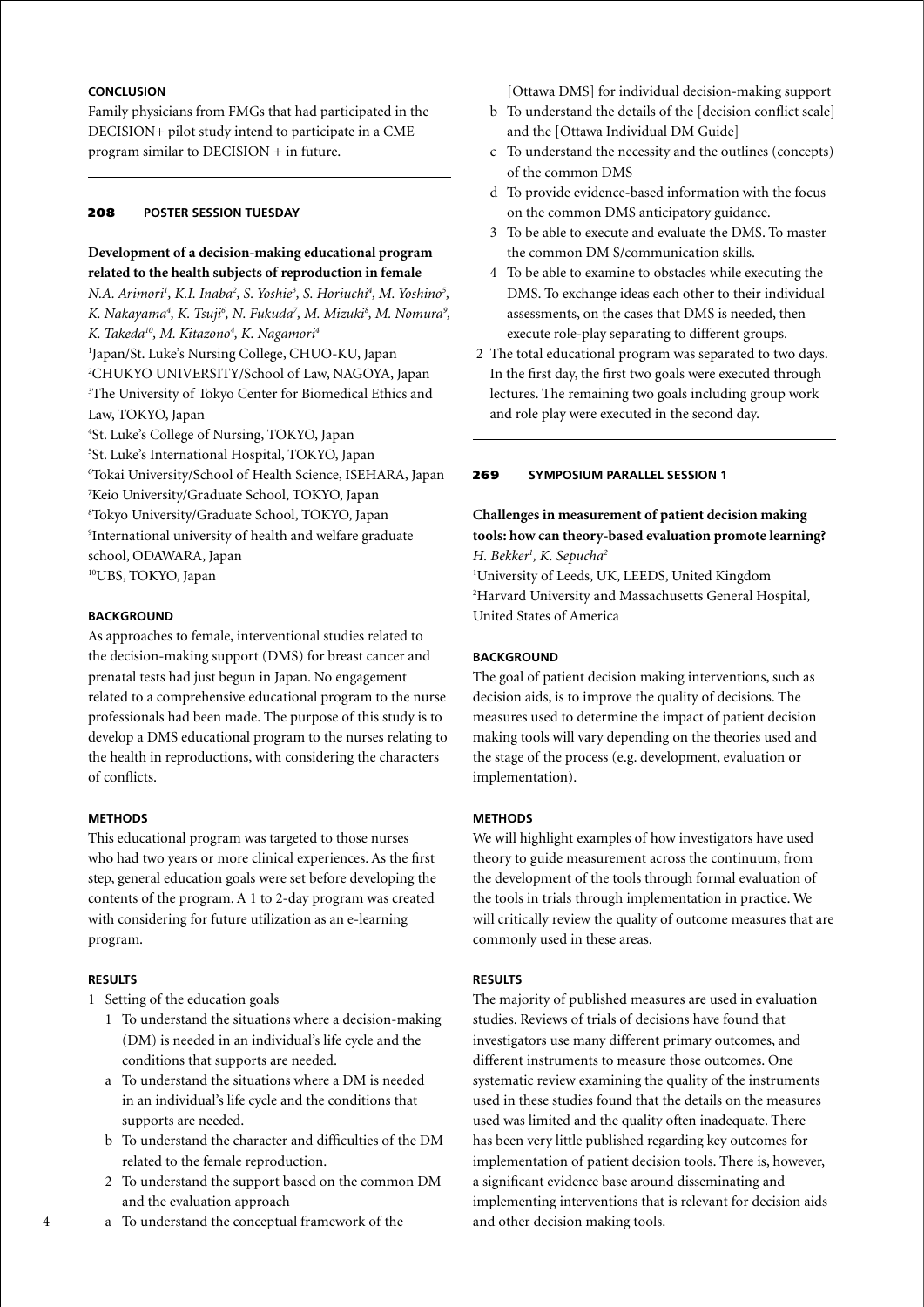# **Conclusion**

It is important to use theory to guide not only the development but also the evaluation of the tools in order to understand their impact. More attention to development of implementation measures, and strengthening quality of outcome measures used to evaluate decision making tools is needed.

### 35 **Symposium parallel session 1**

# **Using theory pragmatically to guide patient decision making interventions**

*H.L. Bekker<sup>1</sup>, A. dr Fagerlin<sup>2</sup>, A. dr Pieterse<sup>3</sup>, J. Belkora<sup>4</sup>, K. Sepucha5*

1 University of Leeds, LEEDS, United Kingdom 2 University of Michigan, ANN ARBOR VA, United States of

America

3 Leiden University Medical Centre, LEIDEN, Netherlands 4 University of California, SAN FRANCISCO, United States of America

5 Harvard University and Massachusetts General Hospital, BOSTON, United States of America

# **Co-Chairs**

Hilary Bekker, University of Leeds, UK Angela Fagerlin, University of Michigan, Ann Arbor VA, USA

### **Co-presenters**

Arwen Pieterse, Leiden University Medical Center, NL Jeffrey Belkora, University of California, San Francisco, USA Karen Sepucha, Harvard University and Massachusetts General Hospital, USA

# **Structure**

1 introduction (10 mins), 4 presentations (55 mins), 2 discussants (20 mins), change-over (5 mins).

# **OVERVIEW TITLE**

decision science interventions that meet patient-professional need

### **BACKGROUND**

A challenge for health service researchers is to design, implement and evaluate resources that enable patients' to make treatment decisions well. This requires utilizing evidence from the decision sciences that explain individuals' decision making. One of the challenges for decision scientists is to provide evidence on how to facilitate people's decision making about healthcare choices. The aim of this symposium is to translate evidence informed by theories of individual decision making applied to health that enable services to support their patients' decision making about treatment choices.

### **Methods**

Three presentations provide an overview of the types of

theories and methods used to investigate people's decisions about healthcare options. The presentations focus on: information presentation; value clarification; decision scaffolding.

### **Results**

Enabling choice in healthcare requires a complex intervention that impacts on the patient (and family), health professional(s), patient-professional interaction, and organisation of healthcare. Theory-informed interventions lead to more effective resources but there is a gap between patient-professional need and evidence of which intervention to use in what context and why. A recurring issue is the usefulness of measures to assess improvements in service' provision, and patients' experiences, of interventions to aid treatment decision making.

# **Conclusions**

The structured discussion of this symposium will focus on issues of measurement raised by the preceding talks and priority areas for further research and practice.

### 102 **oral parallel session 7**

# **A Critical Discourse Analysis of Shared Decision-Making in Palliative Care**

E.B. Belanger<sup>1</sup>, C. Rodriguez<sup>1</sup>, D. Groleau<sup>1</sup>, F. Légaré<sup>2</sup>, *M.E. Macdonald1 , R. Marchand3* 1 McGill University, MONTREAL, Canada 2 Université Laval, QUEBEC CITY, Canada 3 Université de Montréal, MONTREAL, Canada

# **Background**

It is difficult to accurately infer palliative care patients' preferences for participation in decision-making. Clinical interactions unfold through verbal and non-verbal communication, yet few discourse analyses have explored power relations in consultations about palliative care decisions. The question addressed in this research was: How do patients and their health care providers discursively construct shared decision-making about palliative care options in a hospital-based palliative care team?

### **Design and Methods**

This qualitative research study combined ethnography as a research design with critical discourse analysis (CDA) as a method of data analysis in order to explore the power relations that emerge in the clinical encounter and shape the decision-making process. The field research lasted one year and a total of 20 patients were followed longitudinally through the course of their care. Observations and audiorecordings included formal and informal consultations of decisions being made with participating patients and their health care providers. Using Fairclough's three-dimensional CDA framework, the analysis concentrated on the discursive practices used by both patients and health care providers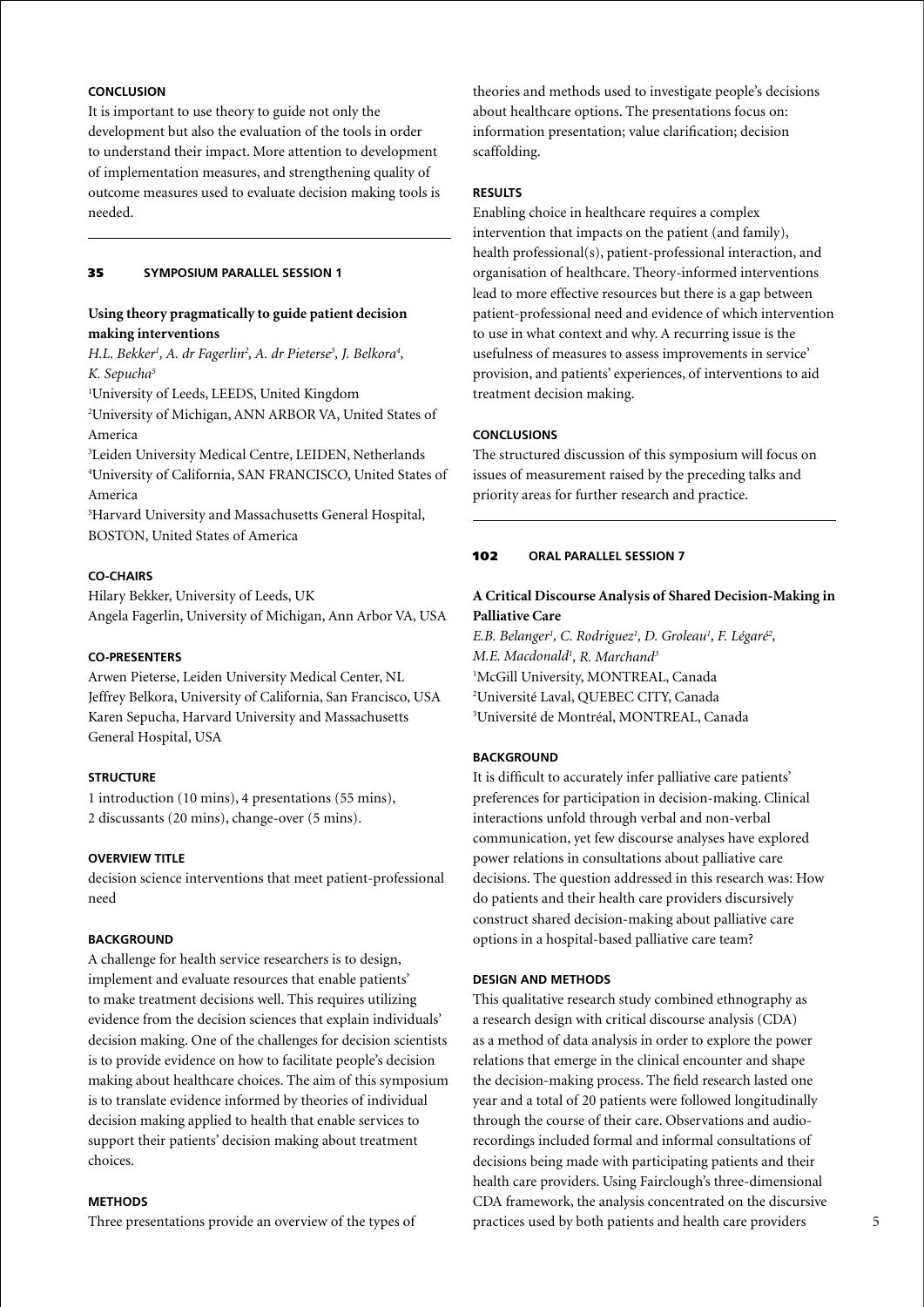when attempting to bring up decisions and foster patient participation.

### **Results**

Opening up the conversation about palliative care decisions represents the first step to patient involvement. Probing for patients' concerns, understandings and expectations in light of their uncertain future constitute discursive practices that introduce decision-making. Even without explicitly delegating decisions to patients, there exist subtle discourses framing options of care in ways that encourage patients to express their preferences and values. For example, deliberating options in terms of patients' previous clinical experience or quality of life brings their expertise to the fore and shifts the power dynamic.

### **Conclusion**

Patients and their healthcare providers seldom address their decision-making roles explicitly. Rather, they discursively construct shared decision-making about palliative care options in a covert manner. Even patients who are seeking active roles subtly express their preferences while exhibiting deference to professional recommendations. Reflecting on these discursive practices promotes awareness of the clinical and ethical stances that are taken everyday when approaching decision-making with patients toward the end of life.

# 272 **Symposium session 1**

**Using the Theory of Critical Reflection to Implement and Evaluate Decision Support in Academic and Community Settings**

*J. Belkora1 , H. Bekker2*

1 University of California, San Francisco, United States of America

2 University of Leeds, UK, United Kingdom

# **Background**

People vary in their perceptions about the timing, likelihood, and value of treatment outcomes. These perceptions tend to change when outcomes are anticipated and/or with when they are compared with experience. All this variation creates opportunities for mutual learning towards decisions that are informed by well-considered facts and feelings. Theories of critical reflection suggest that people evolve their views by thinking, writing, and talking. Through these social learning processes, people can test and critique their views, leading to more factually-based decisions that also include fuller consideration of feelings.

#### **Methods**

The UCSF Breast Care Center and other collaborating sites, use the FAST critical reflection model of critical reflection to provide a scaffold for shared decision making (SDM) between patients, physicians, family members and others involved in or affected by treatment decisions. There are four iterative stages: Formulate; Analyse; Synthesize; Translate into action. SDM coaches are used to enable patients to engage patients by formulating questions for their doctors after review of decision aid videos and booklets. Coaches then accompany patients to take notes and make audio-recordings of the doctor-patient discussions.

# **Results**

The Decision Services extend the time of critical reflection to include preparation before and reflection after the doctor-patient visit. This service is associated with increased patient knowledge, reduced anxiety, increased self-efficacy, increased question-asking, high satisfaction, and broad use of consultation recordings and summaries. The reach of Decision Services has expanded over the last five years to local, regional, national, and international collaborations. At the UCSF site, 2/3 patients opt in to the services, in a context of universal cooperation among 13 attending physicians.

### **Conclusions**

The FAST theory of critical reflection has served as a practical basis for integrating stand-alone evidence-based decision and communication aids into a powerful multi-component suite of interventions. We have focused to good effect on the formulation and analysis phases of critical reflection. We now plan to refine our understanding of the synthesis phase, in which patients actually arrive at their decisions after visiting their physicians and reviewing consultation summaries and recordings.

# 197 **oral parallel session 3**

**Effectiveness and economics of telephone-based decision support for rural patients: a randomized controlled trial** *J.B. Belkora1 , L. Stupar Franklin1 , L. Wilson1 , A. Loucks1 , D. Moore2 , C. Jupiter3 , S. O'Donnell3* 1 University of California, San Francisco, SAN FRANCISCO, United States of America 2 California Pacific Medical Center, SAN FRANCISCO, United States of America 3 Cancer Resource Centers of Mendocino County, MENDOCINO, United States of America

#### **BACKGROUND**

Our academic-community partnership implemented Consultation Planning (CP), a form of question-coaching, in a rural, underserved setting. CP was associated with patient decision self-efficacy (DSE) when delivered by trained staff, face-to-face, with patients. We now report on the effectiveness and economics of delivering CP by telephone (Tele-CP). Our study asked:

- 1 Is Tele-CP as effective as in-person CP in terms of patient decision self-efficacy?
- 2 Can Tele-CP be delivered at a lower cost than in-person CP?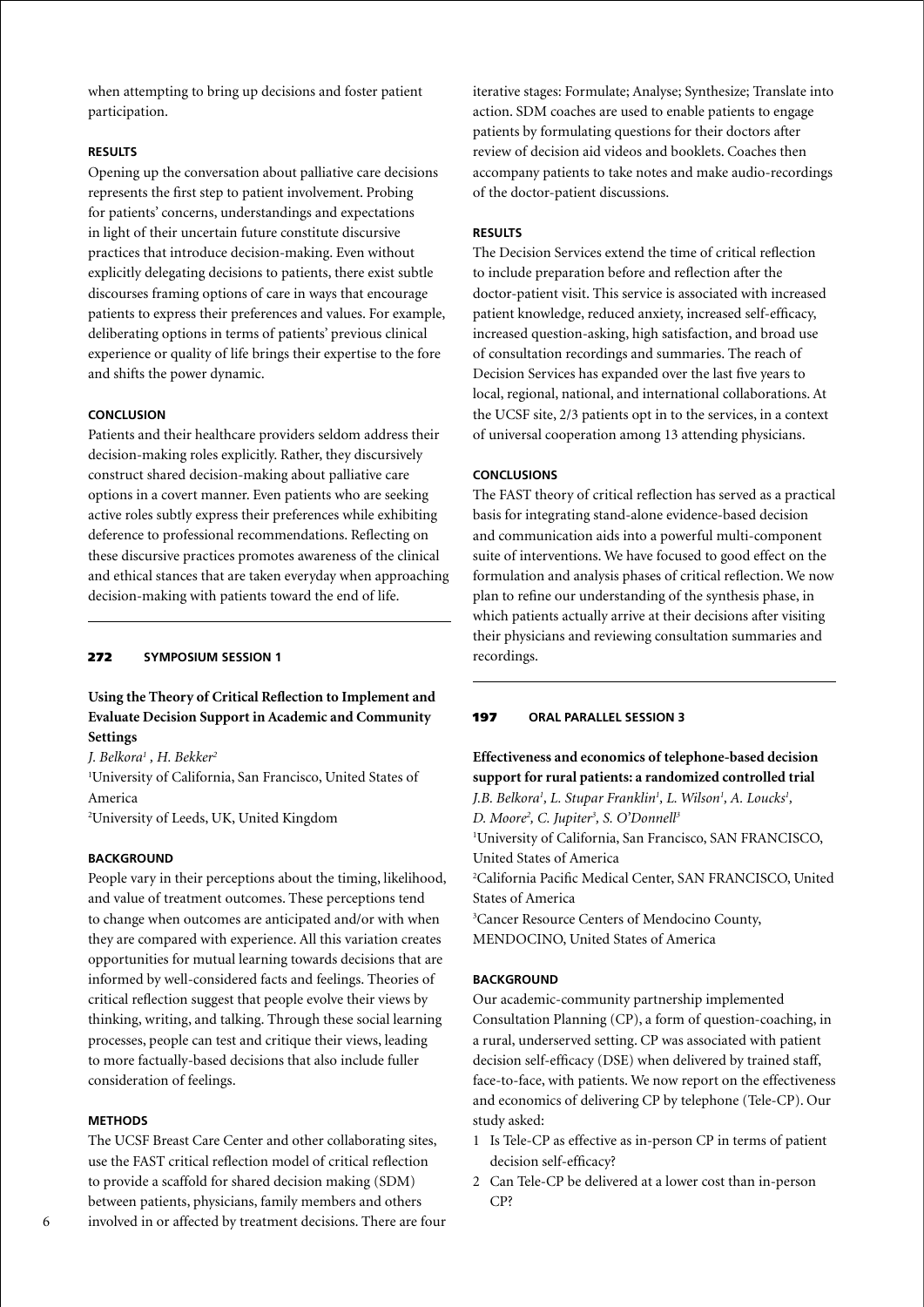# **Design and Methods**

In a rural, Northern California county we conducted a randomized, controlled trial of non-inferiority between Tele-CP and in-person CP from October 2007 to December 2010. Women with a diagnosis of breast cancer (*n*=67) were randomized to receive CP in-person (*n*=32) or by telephone (*n*=35). The primary outcome, decisional self-efficacy (DSE), is an 11-item Likert scale measuring patients' confidence in their ability to navigate decisions effectively with physicians. Items are averaged resulting in DSE scores ranging from 0 (min) to 4 (max). We used a two-sample t-test to compare post-intervention DSE for tele-CP versus in-person CP. For cost analysis, we added intervention and patient costs together. Patient costs included economic value of patient time.

### **Results**

Mean DSE increased significantly in both in-person (3.15 Pre/3.44 Post) and telephone (3.12 Pre/3.53 Post) groups. The difference in mean post-intervention DSEs was 0.09 in favor of tele-CP, which was not significant [95% CI: -0.15 to 0.33, p=0.47]. The mean cost to society of tele-CP (\$160) was \$59 lower than in-person CP (\$219) [95% CI: \$28 to \$90, p=0.0003.] This cost advantage for tele-CP was due to the increased time and costs associated with driving for patients randomized to in-person CP. The resource center cost of delivering tele-CP was \$169 compared to \$186 for inperson CP. This cost includes training (\$6/person for both), overhead (\$25/person for both) and staff time costs to deliver CP (\$139 for telephone, and \$155 for in-person).

### **Conclusion**

Both in-person and tele-CP were associated with increased levels of decision self-efficacy, and the mean level of DSE attained did not differ significantly. Tele-CP is as effective as in-person CP and costs less to deliver.

# 231 **Workshop parallel session 2**

# **The SCOPED process and software for guiding people to good decisions**

### *J.B. Belkora*

University of California, San Francisco, SAN FRANCISCO, United States of America

### **Workshop chairperson's name and affiliation**

Jeff Belkora, Institute for Health Policy Studies, University of California, San Francisco

# **Overall Aim**

Share a systematic approach to guiding people to good decisions that has been implemented in academic and community settings in the US and UK. Applications of SCOPED have been associated with improvements in knowledge and participation for people making cancer treatment decisions. SCOPED is also being used with patients making decisions about asthma, diabetes, heart failure, and other chronic conditions.

### **Description**

The format is highly experiential and interactive. Participants should bring two case studies suitable for public discussion, one past decision and one current or upcoming decision. I will briefly present the SCOPED checklist elements (Situation, Choices, Objectives, People, Evaluation, Decisions), and then facilitate participant use of the checklist on their past and current decisions. Participants will leave with the ability to apply this checklist to their own decisions, and some indications of how to use the checklist with other people, including patients. With a little more practice, workshop participants should be able to teach the checklist to colleagues. Participants from the 2009 ISDM workshop may enjoy a refresher and exposure to the new web-based SCOPED software.

# **Learning objectives**

- 1 Learn SCOPED Note format (Situation, Choices, Objectives, People, Evaluation, Decision)
- 2 Use SCOPED software to write a SCOPED Note for 1 past and 1 current decision
- 3 Reflect on SCOPED with the instructor and other participants
- 4 Time permitting, review other applications of the SCOPED process (e.g. question-prompting, note-taking)

# **Pre-requisite knowledge or other requirements for attendees**

If possible bring a laptop or smartphone with internet access and come ready to engage in:

- Individual written exercises
- Small and large group discussion
- Simulations or role-plays

Also, to prepare for this workshop, please think of 1 past and 1 current decision (health-related or other is fine):

- a Personal involving you;
- b High stakes involving considerable resources, risks and/ or benefits;
- c Deidentified stripped of any private information; and
- d Public you are willing to discuss with anyone at the workshop.

### 232 **oral parallel session 6**

**Five years of integrating decision and communication aids into routine breast cancer care: an implementation report**

*J.B. Belkora1 , S.A. Volz1 , M. Loth2 , A. Teng1 , M. Pass1 ,* 

*D. Moore3 , L. Esserman1*

1 University of California, San Francisco, SAN FRANCISCO, United States of America

2 Columbia University, NEW YORK, United States of America 3 California Pacific Medical Center, SAN FRANCISCO, United States of America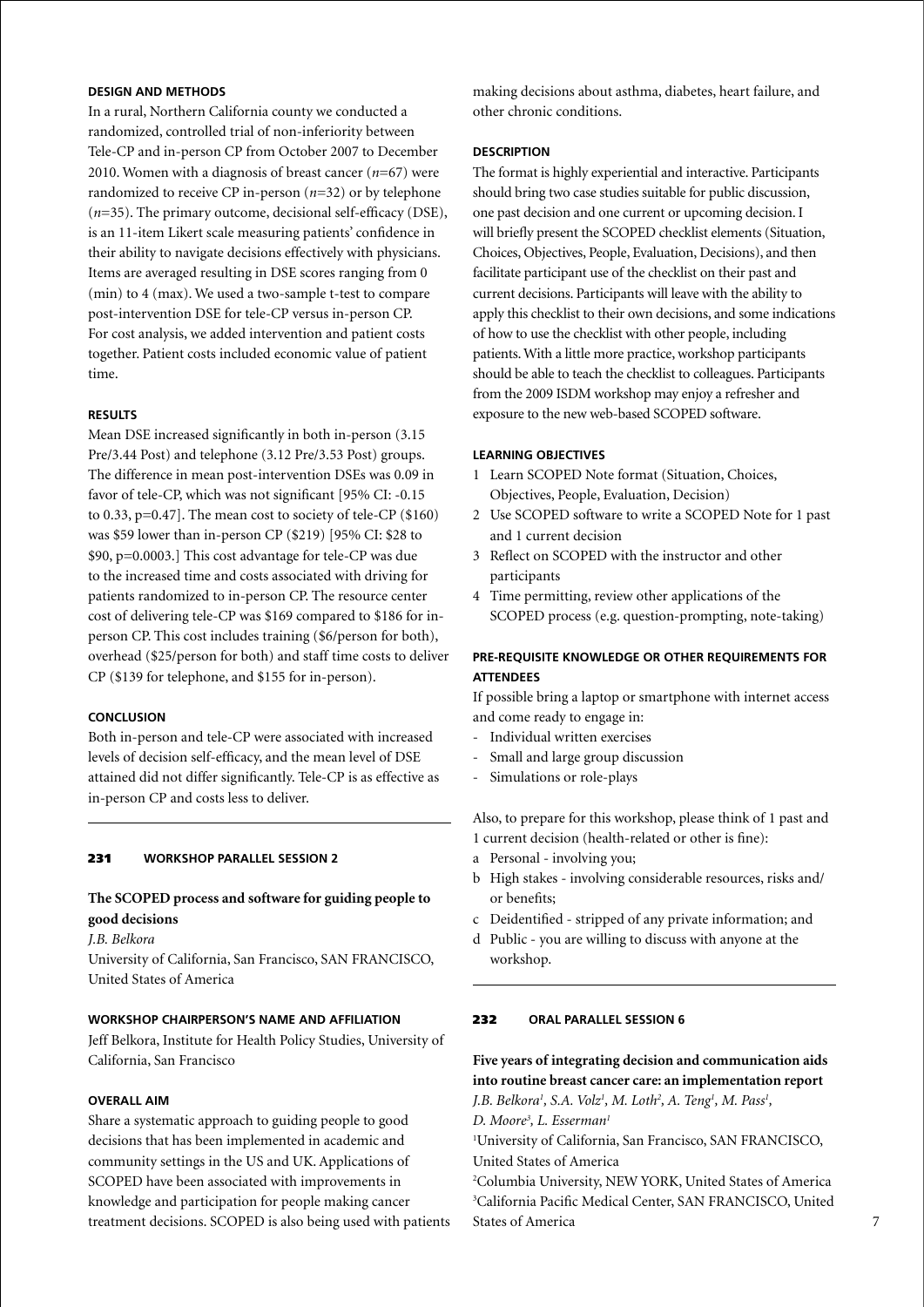# **BACKGROUND**

Decision aids (DAs) educate patients about treatment options and outcomes. Communication aids (CAs) include question prompts and consultation summaries/audio-recordings. In efficacy studies, DAs increased patient knowledge, while CAs increased patient question-asking and information recall. In 2005 we integrated DAs/CAs into our university-based breast cancer clinic.

# **Design and Methods**

From July 2005 through June 2010, we measured:

- 1 Reach: patients using DAs/CAs annually.
- 2 Effectiveness: for DAs, patient knowledge and decisional conflict. For CAs, patient questions; decision self-efficacy; and satisfaction.
- 3 Adoption: patients offered, accepting, and using DAs/CAs.
- 4 Implementation: Strategies to improve program delivery and staff utilization.
- 5 Maintenance: Strategies for funding.

# **Results**

- 1 Reach: DAs grew from 208 to 1,027 annually for a 5-year total of 3,208. CAs grew from 142 to 348 annually for a 5-year total of 1,228.
- 2 Effectiveness: DA survey (response rate 35%) found increase in knowledge from 45% to 74%; decrease in decisional conflict from 2.61 to 2.09 before/after viewing DAs (p<0.001). CA survey (response rate 77%) found increase in patient questions (9 to 24) and decision self-efficacy (6.7 to 8.1) before/after question-prompting (p<0.001); satisfaction was 9.1/10. Follow up survey of DAs and CAs (response rate 50%) found satisfaction 8.9/10.
- 3 Adoption: In 2009-2010 we contacted 83% of 1,355 new patients to offer CAs: 81% responded with 67% of respondents accepting. CA follow-up survey (response rate 50%) found 83% reviewed consultation summaries and 56% reviewed consultation audio-recordings. DA followup survey (response rate 57%) found that 76% reviewed DA videos and 93% reviewed DA booklets.
- 4 Implementation: We employ trainees as highly motivated and high performing but relatively low-cost program staff. We use software, the internet, and telephone communications to track and deliver services to patients.
- 5 Maintenance: we renewed internal and external funding for 5 consecutive years.

# **Conclusion**

We have efficiently and effectively integrated DAs and CAs into routine breast cancer care by employing trainees who use technology to streamline program operations. We meet demand for DAs but can only provide CAs to 33% of new patients due to resource constraints. Next steps: further automate and streamline delivery of CAs.

# 233 **oral parallel session 5**

# **Assessing need for decision and communication aids among breast cancer survivors**

*J.B. Belkora1 , J. Buzaglo2 , K. Dougherty2 , M. Miller2 , M. Amsellem2 , M. Golant2* 1 University of California, San Francisco, SAN FRANCISCO, United States of America 2 Cancer Support Community, WASHINGTON, United States of America

# **BACKGROUND**

A 1994 qualitative needs assessment with 250 breast cancer survivors found they reported suffering, at time of diagnosis, from difficulties with gathering information, asking questions, and remembering doctor responses. In 2010, the Cancer Support Community (CSC) recruited 2,700 breast cancer survivors into an online registry designed to examine the psychosocial impact of breast cancer. CSC surveyed survivors to assess current decision and communication needs and inform future directions for community-based decision support interventions.

# **Design and Methods**

In October 2010, 962 registrants answered study-specific questions about their treatment decision process and communications with the medical team. This sample was 99% female, 83% Caucasian. The mean age was 55. 71% had at least a college degree. The average time since diagnosis was 5.5 yrs (mean age at diagnosis was 50). Over half were Stage II + and 13% had a recurrence.

# **Results**

Just over half of the respondents (52%) reported arriving at a treatment decision during the first visit with a breast cancer specialist. Only 14% received informational materials before the first visit and 20% were dissatisfied with the materials they received. 50% brought a written list of questions to the first visit, but 34% forgot to ask questions they had formulated. Some (17%) were dissatisfied with the questions they asked. Of those who were dissatisfied with the questions they asked, 27% were unsure what to ask and 22% were too overwhelmed. On a 10-point scale, a majority of registrants rated 10 on the importance of: gathering information (52%); developing a written question list (58%) prior to the first visit; and taking notes during the consultation (66%).

# **Conclusion**

While the majority of patients make their treatment decisions within their first consultation with a specialist, a significant proportion arrive at the meeting unprepared and leave regretting not having asked more questions. These findings suggest the need for decision and communication aids before and during the initial consultation with the breast cancer specialist.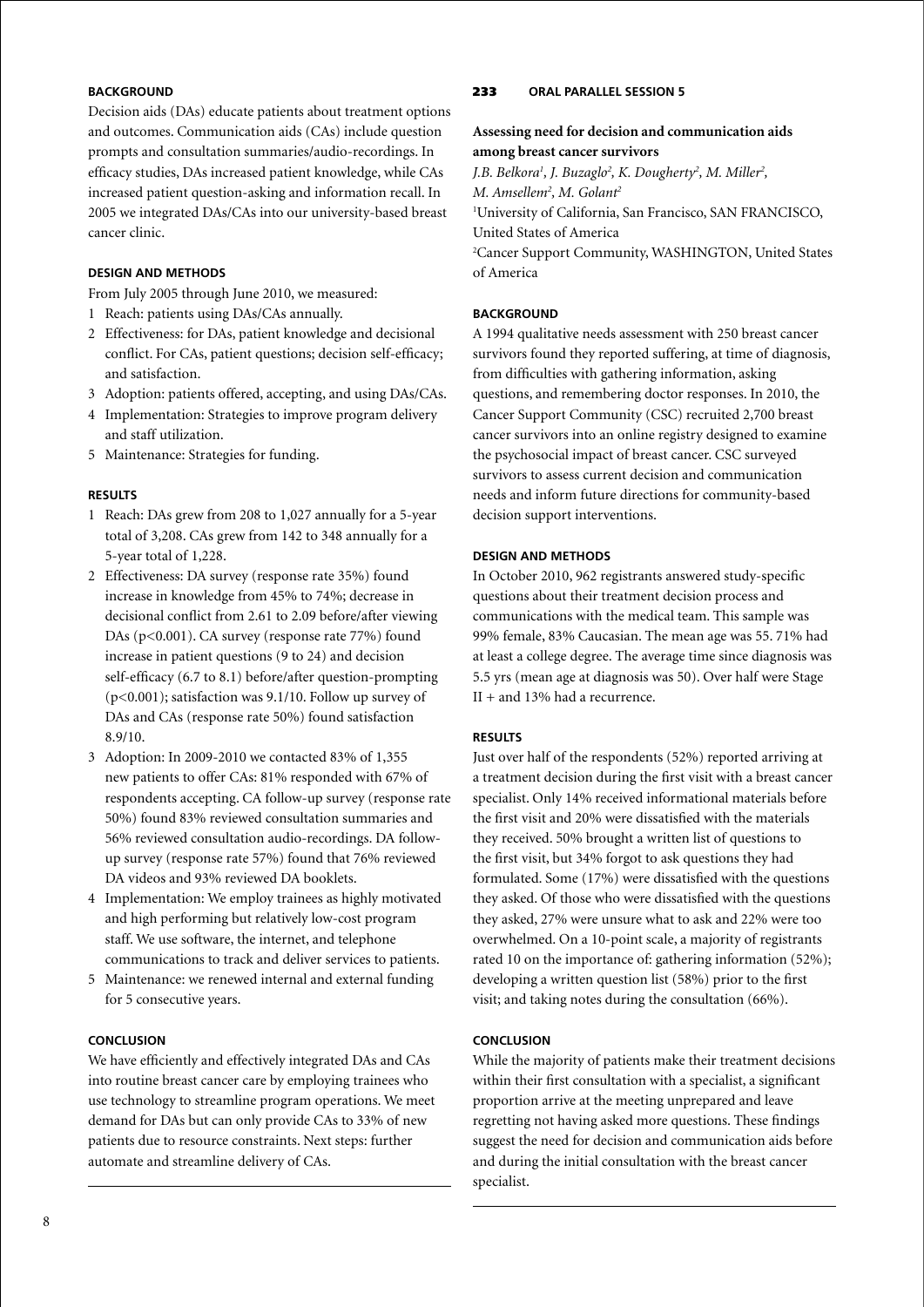# **A Return on Investment Analysis of Using Health Information Technology in the Course of Shared Decision-Making Processes**

*O. Ben-Assuli1 , M. Leshno2* 1 Tel-Aviv University & Ono Academic College, PETACH TIQUA, Israel 2 Tel-Aviv University, TEL-AVIV, Israel

# **BACKGROUND**

In light of the ever-growing importance and usability of medical information systems (IS), the healthcare sector has been investing heavily in these technologies in recent years, with the aim of improving medical decisions and shared decision-making through improved medical processes, reduced costs and integration of medical data. However, the overall contribution of these technologies to the medical field is not obvious, especially, in high-stress environments such as emergency departments (EDs). The objectives of this research are to evaluate the contribution of medical IS to share decision-making and to explore whether investing in health information technology (HIT) in an ED is financially rewarding in evaluating chest pain scenarios.

# **Design and Methods**

A cost-effectiveness analysis served as the selected tool for return on investment (ROI) estimations of certain integrative medical IS that support shared decision-making and serves seven main hospitals. The methodology included these stages:

- Developing a theoretical analytical model that represents the admission decision in EDs - We developed our model with decision trees using Markov models.
- Performing a controlled experimental study using the analytical model - We simulated the complicated reality of an ED environment.
- Conducting a cost-effectiveness, by balancing the quality gained from information (retrieved from medical IS) against the costs of providing this information.

# **Results**

The results of the cost-effectiveness analysis show that our specific medical scenarios of chest pain received a clear cost-effective reading since the results (∆Quality/∆Costs) were lower than the range of all common threshold values. Furthermore, the use of HIT in the ED improved the quality units (QALY) per patient for all admission decisions and improved the shared decision-making outcomes.

### **Conclusions**

The use of integrative medical IS during the period of treatment in the ED improves the QALY units per patient and improves clinical shared decision-making in an ED in the course of evaluating chest pain scenarios.

The findings of this study may also contribute to medical technology designers, physicians, patients (by improving

healthcare services and their sharing in decision-making) and policy makers in the healthcare sector (regarding the advisability of investing in such systems).

# 250 **Workshop parallelsession 1**

# **Do Clinical Practice Guidelines, made by professionals and patients together, stimulate shared decision making?** *M.A.G. van den Berg<sup>1</sup>, J. Helder<sup>1</sup>, E. Lever<sup>1</sup>, H. Hulshof<sup>1</sup>,*

*A. Nauta2 , R. de Wit1* <sup>1</sup>Dutch Association of Headache Patients, BUNDE, Nederland 2 NVAB, UTRECHT, Netherlands

In shared decision making patients and physicians discuss together the possibilities for treatment. Therefore an open communication between the physician and the patient is required. The physician suggests options for treatment recommended in the guideline and both, patient and physician, can consider these options including the effects and side-effects. The patient can read this in the patients version of the guideline as well and discuss all with the physician. Together they can reach a shared decision.

This sounds to be an ideal situation! Is it achievable? How is the current reality? Is it possible to have a really good discussion between a healthy professional and a patient? Is it feasible to handle the differences in knowledge about the illness and about diagnostic and therapeutic possibilities? There are not only differences in knowledge but also in physical and mental condition, motivation, discussion capacities, interest etc.

### **Description of the workshop**

10 min. A short introduction on the patients perspective of shared decision-making.

40 min. Discussion in subgroups. Participants are asked to imagine themselves in the role of a patient (with orofacial pain or with migraine at work) or a physician. Some examples are given of situations that may occur in the consulting room. These situations are linked to recommendations in the prospective guidelines. 15 min. Evaluation. Which results can be obtained for patient and physician following the patient perspective procedures of these guidelines?

20 min. Debate How can we stimulate and practise shared decision-making? Can experiences in guideline development from patients perspectives help in clinical situations?

# **Learning objectives**

- Practising in shifting to a patients perspective.
- Knowledge about different situations about shared decision-making as seen by the patient.
- Understanding of the relationship between guideline development and shared decision-making in clinical situations.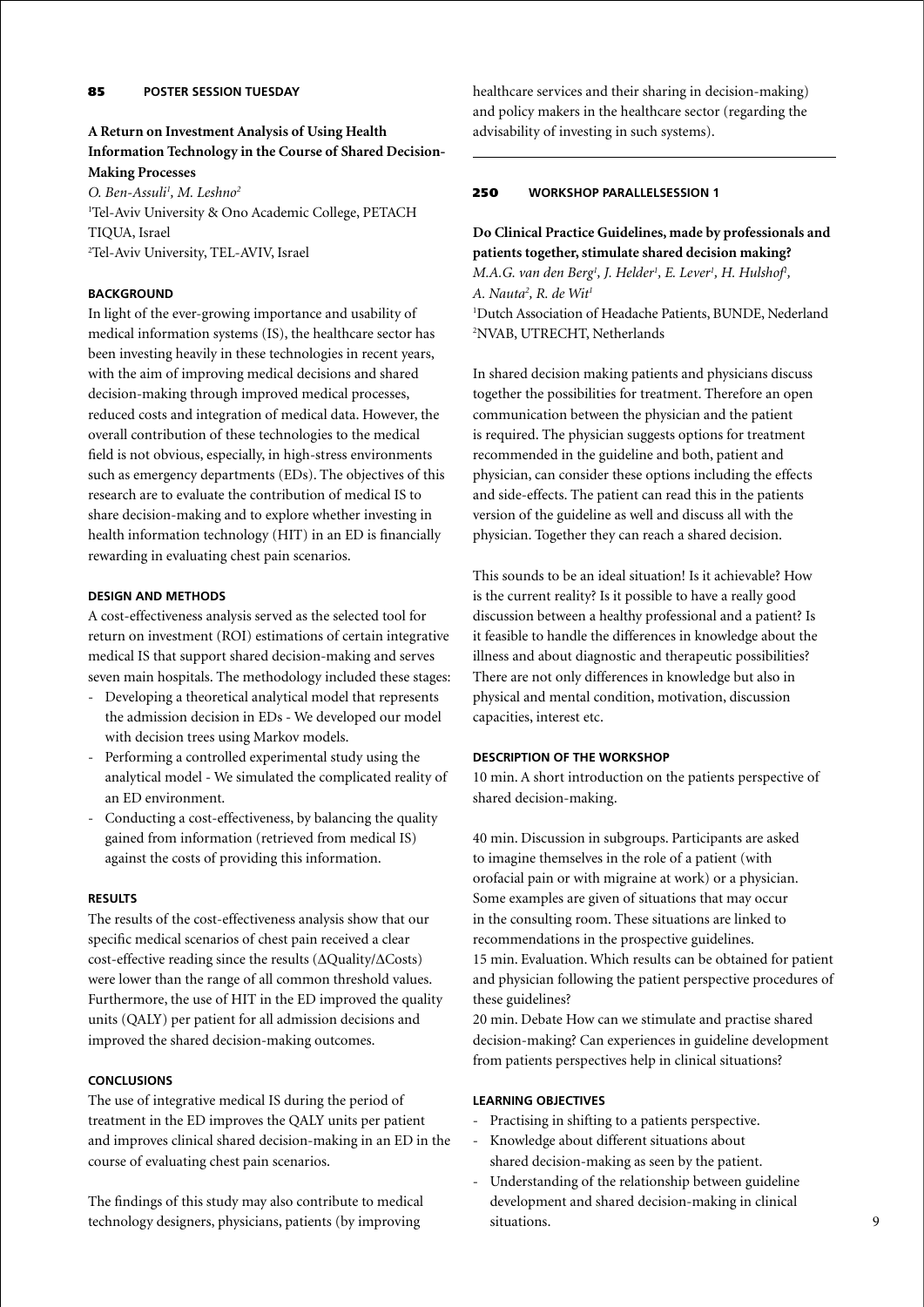# **Target population**

Professionals applying clinical practice guidelines, developers of clinical practice guidelines and all participants with feelings for the patients perspective in guidelines and treatment are welcome.

# 219 **Exhibition Tuesday**

# **Is Prenatal Screening Right For You? A decision aid for women considering prenatal screening.**

*S.Z. Berg, R. Uranga, D. Applebee, V. LaCroix, E.R. Pschirrer* Dartmouth Hitchcock Medical Center, LEBANON, United States of America

The American Academy of Obstetrics and Gynecology recommends offering prenatal screening for chromosomal abnormalities to all pregnant women. The practice of using screening tests as tools for risk assessment is timeconsuming for providers to explain and difficult for patients to understand. Patients sometimes do not understand that a screening test cannot guarantee a healthy baby or that screening may lead to additional invasive diagnostic testing and difficult decisions about pregnancy management.

A needs assessment, "Is There a Need for a Patient Decision Aid for Prenatal Screening?"was presented at the 2010 SMDM conference in Toronto. This study assessed whether women (n=188) felt informed about prenatal screening, if their stated values matched their screening choice, and if they had any regret about their choice. Although most women reported they felt informed about prenatal screening, some made choices that appeared discordant with what they stated was important to them. In addition, some women were not aware of whether they were screened or could not recall the results of their screening. These results suggest that some women were not making informed, values based decisions about screening.

To address this problem we developed a video decision aid to help women understand the elective nature of prenatal screening and to consider what is important to them in making this decision.

The 30 minute video decision aid includes information about the potential benefits and risks of screening, as well as information about the medical and developmental characteristics of individuals living with the conditions that can be detected via screening. Women and couples share their experiences with prenatal screening, subsequent diagnostic testing, and decisions they made concerning their pregnancies.

# 238 **oral parallel session 3**

# **What's the use? Assessing Patient Decision Aid Use at an Academic Medical Center**

S.Z. Berg<sup>1</sup>, S. Thornburg<sup>1</sup>, C. Clay<sup>1</sup>, W.B. Brooks<sup>1</sup>, C. Brackett<sup>1</sup>, *M. Gassert<sup>2</sup>, R. Wexler<sup>2</sup>, V. Stringfellow<sup>2</sup>, S. Kearing<sup>1</sup>* 1 Dartmouth Hitchcock Medical Center, LEBANON, United States of America 2 Foundation for Informed Medical Decision Making, BOSTON, United States of America

# **BACKGROUND**

The Center for Shared Decision Making at Dartmouth Hitchcock Medical Center loans about 3,500 patient decision aids (DA) annually. Around 40% of patients return feedback questionnaires with questions about whether they used the program. This study's aim was to assess DA utilization in patients who did not return DA program materials.

# **Design and Method**

The study design was a 4-cell design of 200 telephone interviews.

Group 1) PSA screening DA mailed with Preventive Health Visit appointment letter. The cover letter states their provider wants them to watch the program before their appointment. Group 2) Herniated Disc or Spinal Stenosis treatment choices DA prescribed by their spine specialist and picked up in person by the patient.

For each group, interview:

- 1 50 patients who returned the DA but not the questionnaire
- 2 50 patients who returned no program materials

The hypothesis was that patients who felt the DA contained useful information would be more likely to watch it.

# **Results**

From July - December 2010, 175 interviews were completed (101 PSA, 74 Spine). 14% of PSA patients did not remember receiving a DA (compared to 0% of the Spine patients). More spine patients felt they received information about why they were prescribed a DA ( $p < 0.0001$ ), and spine patients had higher 'your doctor thought it was important for you to see the DA' scores ( $p < 0.01$ ). Not surprisingly, more spine patients reported watching the video/reading the booklet (64%/ 81%) than PSA patients (29% /49%, p < 0.0003).

# **Conclusions**

Patients may be more or less inclined to take advantage of DAs depending on the decision and method of distribution. It is conceivable that patients considering back surgery are more motivated to use these tools than those facing a screening decision. However, these results suggest that patients may be more inclined to utilize a decision aid if presented with clear information about why they are receiving it and if they think their provider feels it is important. In addition, self-reported DA utilization can be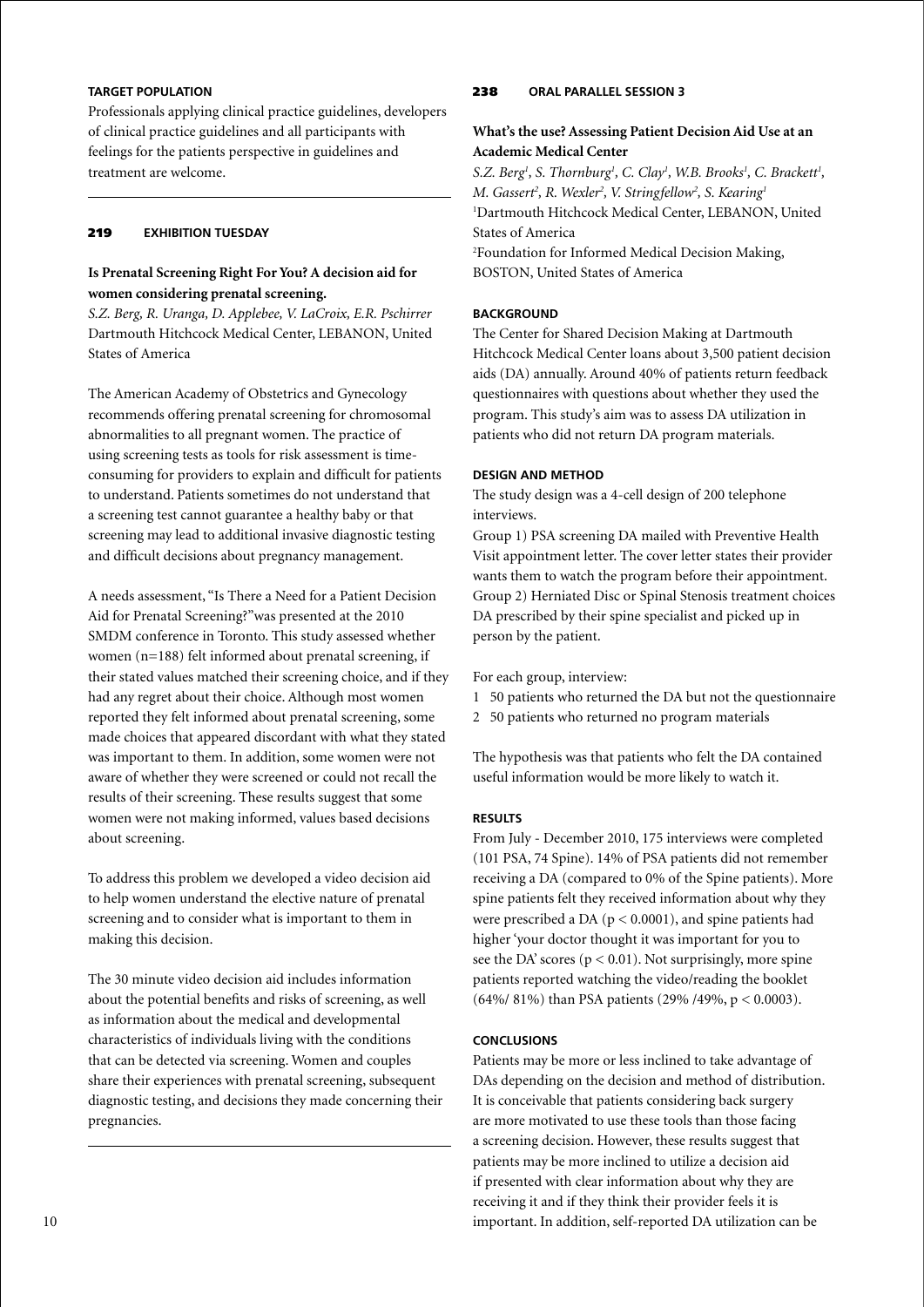high even when programs are not returned as seen in the spine patient group.

# 119 **oral parallel session 3**

# **Quality of evidence informing patients' choice of renal replacement modality in the United States**

*L.E. Boulware<sup>1</sup>, P. Auguste<sup>1</sup>, R. Greer<sup>1</sup>, D. Crews<sup>1</sup>, P. Ephraim<sup>2</sup>, J. Sheu<sup>1</sup>*, *J. Lamprea<sup>2</sup>*, *T. Olufade<sup>2</sup>*, *T. Purnell<sup>2</sup>, N.R. Powe<sup>3</sup>, H. Rabb1 , B. Jaar1 , L.E. Boulware1* 1 Johns Hopkins University School of Medicine, BALTIMORE, MD, United States of America 2 Johns Hopkins School of Public Health, BALTIMORE, MD, United States of America 3 University of California, San Francisco, SAN FRANCISCO, CA, United States of America

### **BACKGROUND**

The quality of evidence informing patients' choice of renal replacement modality (RRM) is unknown.

### **Methods**

To develop an intervention to improve decision-making about RRM choice, we obtained data from national registries and systematically reviewed studies published after 1987 to summarize evidence regarding differences in RRMs' clinical outcomes. Using modified Grading of Recommendations Assessment, Development and Evaluation (GRADE) criteria, we assessed evidence quality ("very low"(e.g. case series), "low"(e.g. cross-sectional or pre-post observational studies), "medium"(e.g. longitudinal cohort studies or registry data), "high"(e.g. randomized controlled trials (RCTs))) across 12 domains of outcomes identified by patients as important to RRM decisions.

#### **Results**

Registries provided evidence on 2 domains (8 outcomes). From 3,384 possibly relevant PubMed abstracts, 105 studies provided evidence on 10 domains (53 outcomes). (Table) There were a few (n=7) longitudinal cohort studies. Most (n=98) studies had qualitative, case-series, cross-sectional, or pre-post designs. There were no RCTs. Most (n=72) studies compared outcomes between hemodialysis (HD) versus peritoneal dialysis (PD) while fewer (n=21) compared HD versus transplant (TX) or PD versus TX (n=3). The quality of evidence was low for the majority of domains [range of GRADE for quality of life domain "very low"to "medium" (article  $n=14$ ); for cognitive function domain "very low"to "low"(n=11); for mental health domain "low"to "medium"(n=20); for physical function domain "very low"to "low"(n=20); for fertility domain "very low"(n=6); for sexual function domain "very low"to "low"(n=17); for employment domain "very low"to "low"(n=12); for symptoms domain (e.g. pain, cramping) "very low" to "low"  $(n=39)$ ; for body image domain "very low"to "medium"(n=9); for freedom domain "very low"to "low"(n=6)].

# **Conclusion**

There is little high quality evidence to inform patients' RRM choice. More rigorous research on preference-sensitive aspects of RRM decisions is needed to better inform decisions.

# 127 **poster Session Monday**

# **Patients' and their Families' Engagement in Informed Decision Making about Renal Replacement Therapy (RRT) Initiation in the United States**

*L.E. Boulware<sup>1</sup>, P. Ephraim<sup>2</sup>, J. Sheu<sup>1</sup>, P. Auguste<sup>1</sup>, R. Greer<sup>1</sup>, D. Crews<sup>1</sup>, T. Purnell<sup>2</sup>, N.R. Powe<sup>3</sup>, H. Rabb<sup>1</sup>, B. Jaar<sup>1</sup>, L.E. Boulware1* 1 Johns Hopkins University School of Medicine, BALTIMORE, MD, United States of America 2 Johns Hopkins School of Public Health, BALTIMORE, MD, United States of America 3 University of California, San Francisco, SAN FRANCISCO, CA, United States of America

To inform a culturally sensitive intervention to improve decision-making about RRT initiation, we performed 13 focus groups of patients with end stage renal disease and their family members to elicit their prior experiences with RRT decisions. Patient and family groups (held separately) were stratified by race (African American (AA) or non-African American (non-AA)) and current RRT modality. We asked groups questions to assess: how sick patients were when they [or their family members] first learned about patients' initial RRT modality, whether they felt they had enough time to choose among modalities, whether they learned about other modalities, and whether they understood patients' initial modality prior to initiation.

#### **Results**

Patient and family focus groups (N=50 and 43) had experiences with initiating hemodialysis (HD)- (7 and 7 AA; 8 and 8 non-AA), peritoneal dialysis- (9 and 7 AA; 4 and 3 non-AA), and transplant (TP)- (11 and 9 AA; 11 and 11 non-AA, respectively). Most patients initiated RRT on HD. Patients and families often reported patients were very sick at the time of RRT initiation and felt there was "not enough time to make a decision"about what form of RRT to initiate. They also often reported they "did not know about or weren't given another option or choice"about alternative treatment options prior to initiation or felt "rushed into hemo". Many patients who had received TP reported learning about TP while on HD, during which "there was more time to make decisions".

### **Conclusions**

Patients were often very sick when initiating RRT with little time to make informed decisions. They also lacked knowledge about their initial RRT or other modalities prior to initiation. Efforts to better educate patients and their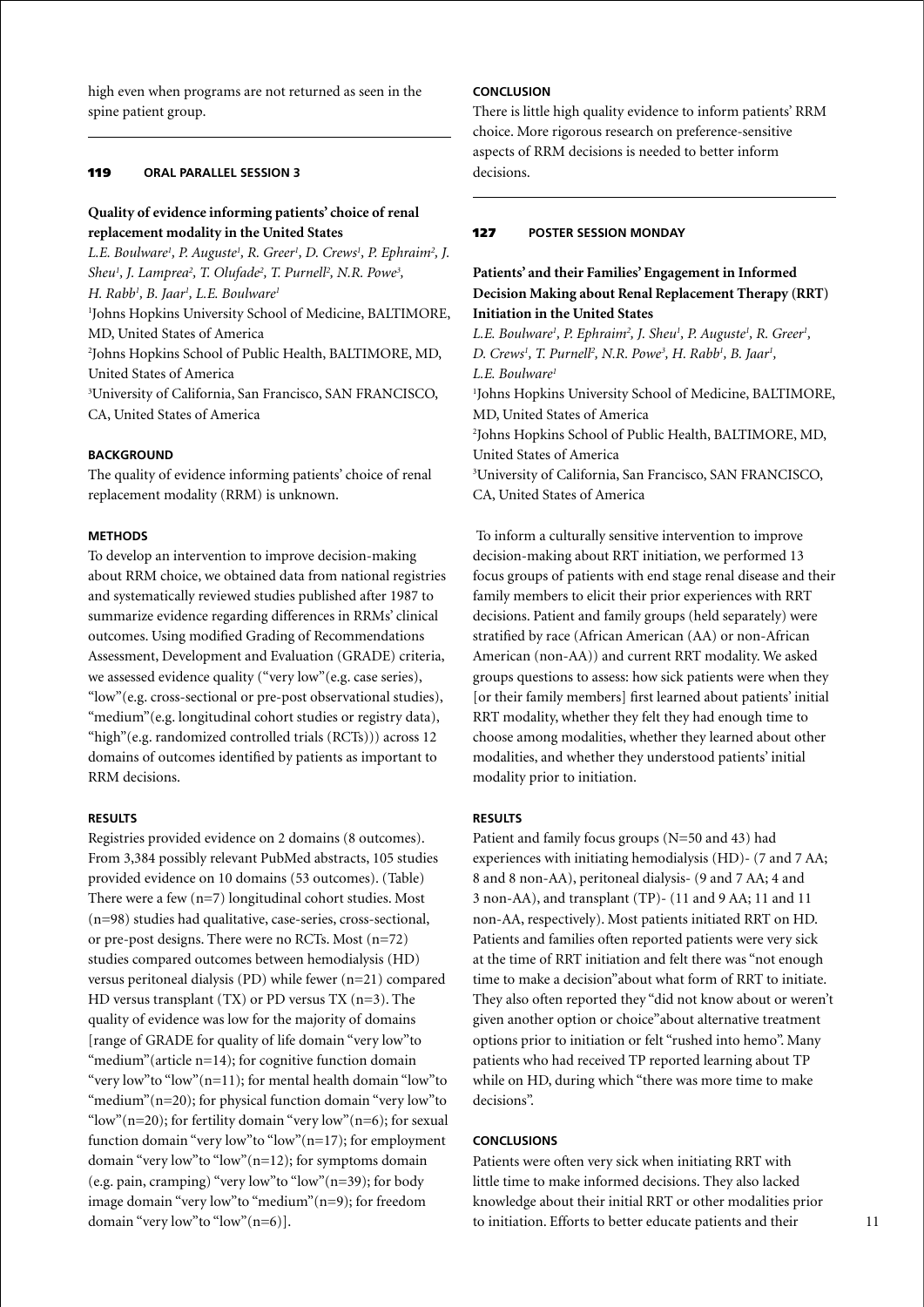families about all available treatment options prior to RRT initiation could improve patients' access to optimal therapies, such as early transplant.

#### 109 **poster session Tuesday**

# **Primary care based distribution of hip and knee osteoarthritis decision aids**

*C.D. Brackett<sup>1</sup>, W.B. Brooks<sup>1</sup>, N. Cochran<sup>2</sup>, I. Tomek<sup>1</sup>, S. Kearing3*

1 DHMC, LEBANON, NH, United States of America

2 VA Hospital, WHITE RIVER JUNCTION, VT, United States of America

3 Dartmouth Medical School, HANOVER, NH, United States of America

# **BACKGROUND**

Decision Aids (DAs) facilitate shared decision making through increasing patient knowledge, clarifying values, reducing uncertainty, and increasing patient participation in decision making. The use of DAs has been shown to reduce the rates of elective surgical procedures by 20%. We sought to create and evaluate the impact of a systematic approach to distribute hip and knee osteoarthritis (OA) DAs in primary care to patients considering orthopedic referral.

# **Design and Methods**

Patients at 2 primary care clinics who were referred to orthopedics for hip or knee OA were offered DAs before their orthopedic appointment. Questionnaires were completed before and after viewing the appropriate DA, and after the orthopedic appointment. A subset of patients was contacted by research staff to assess whether they wanted to proceed with the appointment after viewing the DA.

#### **Results**

Over the 8 month study period, 58 DAs were distributed and 31 questionnaires were returned. 93% of respondents viewed the entire video DA. The large majority of patients felt viewing the DAs was "very"or "extremely"useful in helping them to understand their condition, treatment options, and personal values, and in helping them prepare for talking with the orthopedist. Patients rated the DAs highly (71% very good or excellent), and unanimously felt that it was important for clinicians to provide patients with these programs. Before watching the DA, 15 of 31 patients (48%) were unsure whether they wanted surgical or non-surgical treatment. After watching the DA, 5 of the 15 unsure patients leaned toward non-surgical treatment, and 1 leaned toward surgical treatment, with 9 remaining unsure. After watching the DA, the number of patients not planning on making an orthopedic appointment increased from 1 to 3.

# **Conclusions**

The process of distributing DAs to primary care patients considering arthroplasty was successfully accomplished,

highly valued by patients, and well accepted by clinicians. The DAs' impact included trends toward decreased intent of patients to schedule an orthopedic appointment and less interest in surgery, although enrollment was too small to reach statistical significance.

# 69 **poster session Tuesday**

**Revealing the secret : the dilemma of people disclosing their HIV status. A support workers' perspective.** *P. Bravo, S. Rollnick, A. Edwards, G. Elwyn*

Cardiff University, CARDIFF, United Kingdom

#### **BACKGROUND**

Living with HIV constitutes an important threat to the psychosocial wellbeing of those who have the disease. The condition of being HIV-positive not only affects physical health, but also it involves a distressing lifestyle including issues with interpersonal relationships, sexual life, treatment and difficult decisions surrounded by stigma and discrimination. The aim was to assess the decision needs of people living with HIV (PLHIV) and to describe these needs in order to consider to what extent they could be met by the development of new services or interventions.

# **Methods**

A qualitative research study, using phenomenological approach, was conducted. A web-based search strategy was conducted to identify HIV charities/organisations in the UK; inclusion criteria were organisations which provide direct services to PLHIV. The organisations were approached and support workers were invited to take part in the research. Semi-structured interviews were conducted from September to December in 2009. The interviews were audiotaped and transcribed verbatim. Thematic analysis was performed. ATLAS.ti version 6 package was used. Ethical approval was granted.

#### **Results**

Access to organisations was very difficult. 13 interviews (7 men, 6 women average age 36 years) were conducted in 5 charities/organisations in London covering PLHIV from different ages, gender, country of origin and sexual orientation. One of the principal emergent themes was revealing the secret; whether or not to disclose is an ongoing conflict for PLHIV; sharing the information can bring social, emotional and medical support, but the negative consequence of being discriminated against makes the dilemma harder. Disclosure constitutes an endless process which involves personal experiences and realities, however little has been done to support PLHIV when facing it.

### **Conclusion**

Support workers in the HIV field identified particular decision needs of PLHIV. Revealing their status is a distressing process surrounded by fears of rejection and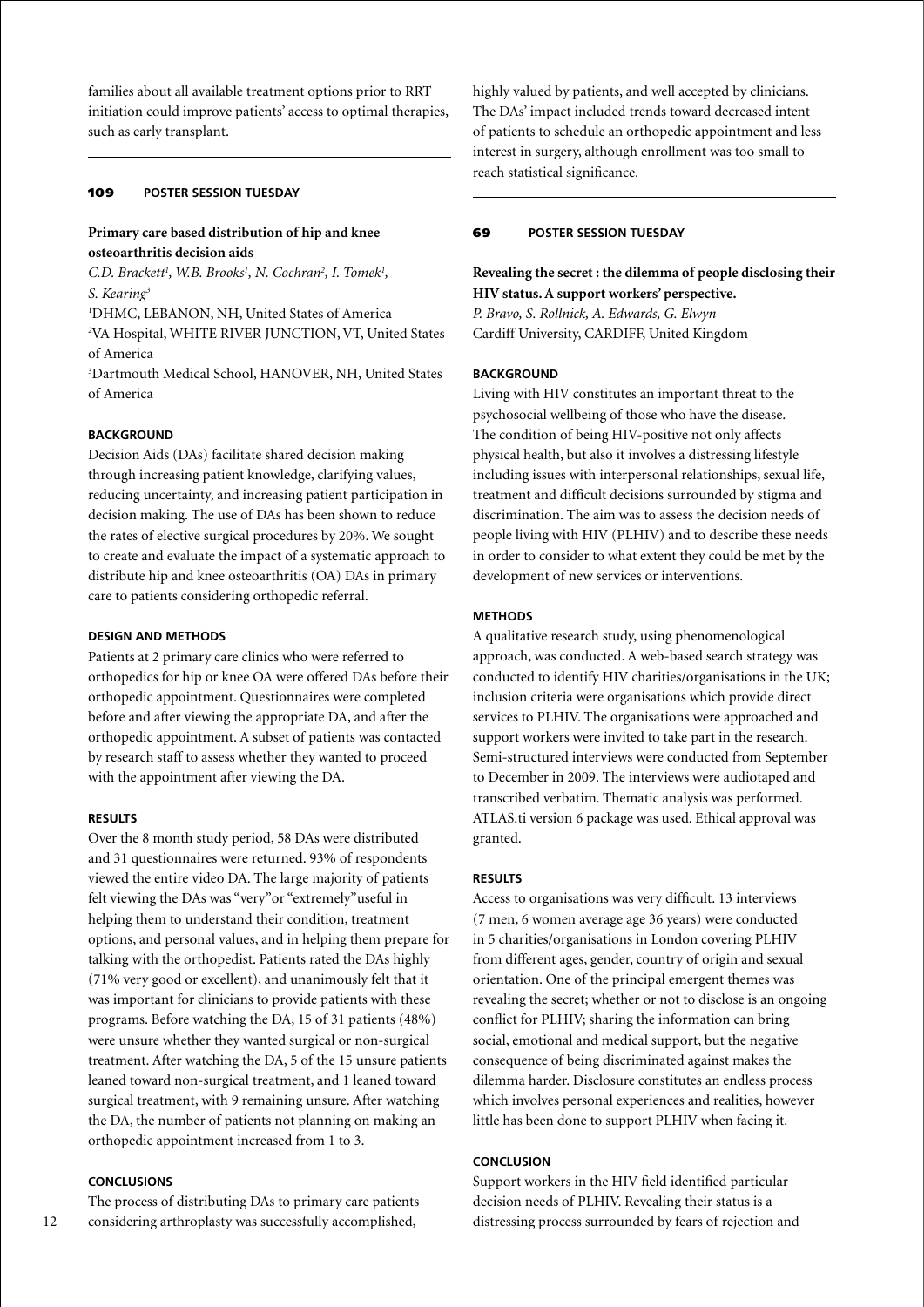discrimination; however, it is an essential step to reach social and healthcare support. This process and its potential negative outcomes exemplify the need for social and psychological support for PLHIV. This need may have a large influence on the way care is provided and should be considered in the design of supporting interventions.

#### 99 **workshop parallel session 4**

# **It Takes 3 (or more) to Tango! Supporting Shared Decision Making among Multiple Stakeholders**

W.B. Brinkman<sup>1</sup>, A. Fiks<sup>2</sup>, J. Kryworuchko<sup>3</sup>, M. Lawson<sup>4</sup> 1 Cincinnati Children's Hospital Medical Center, CINCINNATI, United States of America 2 The Children's Hospital of Philadelphia, PHILADELPHIA, United States of America 3 University of Saskatchewan, SASKATOON, Canada 4 Children's Hospital of Eastern Ontario, OTTAWA, Canada

### **Overall aim**

To highlight challenges unique to clinical encounters involving shared decision making with multiple stakeholders and to facilitate discussion of strategies to foster shared decision making in this context.

### **Description**

Family members and/or friends of patients are often present during clinical encounters and contribute to the decision making process. This is true in multiple medical settings (e.g. pediatrics, adult medicine, geriatrics). Successful deliberation between the patient, family members, and the healthcare team can improve decision quality and impact decision process and health outcomes. However, few studies have addressed how best to provide support for decision making when multiple stakeholders are involved.

This workshop will utilize a variety of interactive techniques to engage participants, drawing on their collective experience and expertise. After a short introduction of the topic, participants will generate a list of 1) perceived challenges to shared decision making with multiple stakeholders and 2) perceived benefits that accrue when these challenges are overcome. Participants will then break into small groups to role play clinical scenarios involving clinician, patient, and family member with and/or without use of a decision aid. Small and large group discussion will follow each role play to identify practical strategies that could overcome previously identified challenges. Participants will contribute to an evolving curriculum for decision support training workshops and identify a research agenda in this area.

#### **Learning objectives**

At the end of the workshop, participants will be able to:

- 1 Describe challenges/benefits to engaging multiple decision stakeholders in a shared decision making process
- 2 Describe practical strategies to overcome these challenges
- 3 Practice shared decision making in the setting of multiple stakeholders as a way to explore these strategies.
- 4 Identify a research agenda for supporting shared decision making among multiple stakeholders, including how best to train clinicians.

Pre-requisites for attendees: None

#### 230 **poster Session Monday**

# **Pilot Testing of Decision Aids to Improve Decision Making in ADHD Care**

*W.B. Brinkman, J. Hartl, L. Rawe, M. Britto, J. Epstein* Cincinnati Children's Hospital Medical Center, CINCINNATI, United States of America

# **Background**

Guidelines for care of children with Attention-Deficit Hyperactivity Disorder (ADHD) recommend that physicians collaborate with parents to develop a treatment plan. We sought to 1) characterize the degree to which parents were informed about treatment options and involved in treatment planning and 2) pilot test an intervention to improve these outcomes.

#### **Design/Methods**

We video-recorded 39 physician-parent encounters at 7 community-based practices (n=10 physicians). All encounters involved medication decisions for children newly diagnosed with ADHD before  $(n=27)$  and after  $(n=12)$ implementing a shared decision making intervention including decision aids. After encounters, parents completed a 15-item survey assessing their knowledge of ADHD treatment options and the accuracy of their outcome expectations (range 0 to 100% correct). Physician shared decision-making behavior was coded using the validated 12-item OPTION scale (total score range: 0, no parental involvement to 100, maximal parental involvement). We elicited feedback from parents and physicians on prototype intervention materials and revised to incorporate their suggestions prior to implementation. Materials included: 1) pre-encounter parent decision aid on ADHD treatment modalities (e.g. behavior therapy, medication, or both combined), 2) pre-encounter parent worksheet to inform physician about parent goals/preferences, and 3) ADHD medication choice cards to augment parent/physician discussion of medication options during the encounter.

# **Results**

Pre-intervention (n=27 encounters), parent knowledge was median of 60 out of 100 and physician OPTION score was a median of 27 out of 100, demonstrating much room for improvement. During the first 12 post-intervention encounters, parent knowledge was a median of 80 out of 100 (33% increase compared to baseline encounters) and physician OPTION score was a median of 31 out of 100 (15%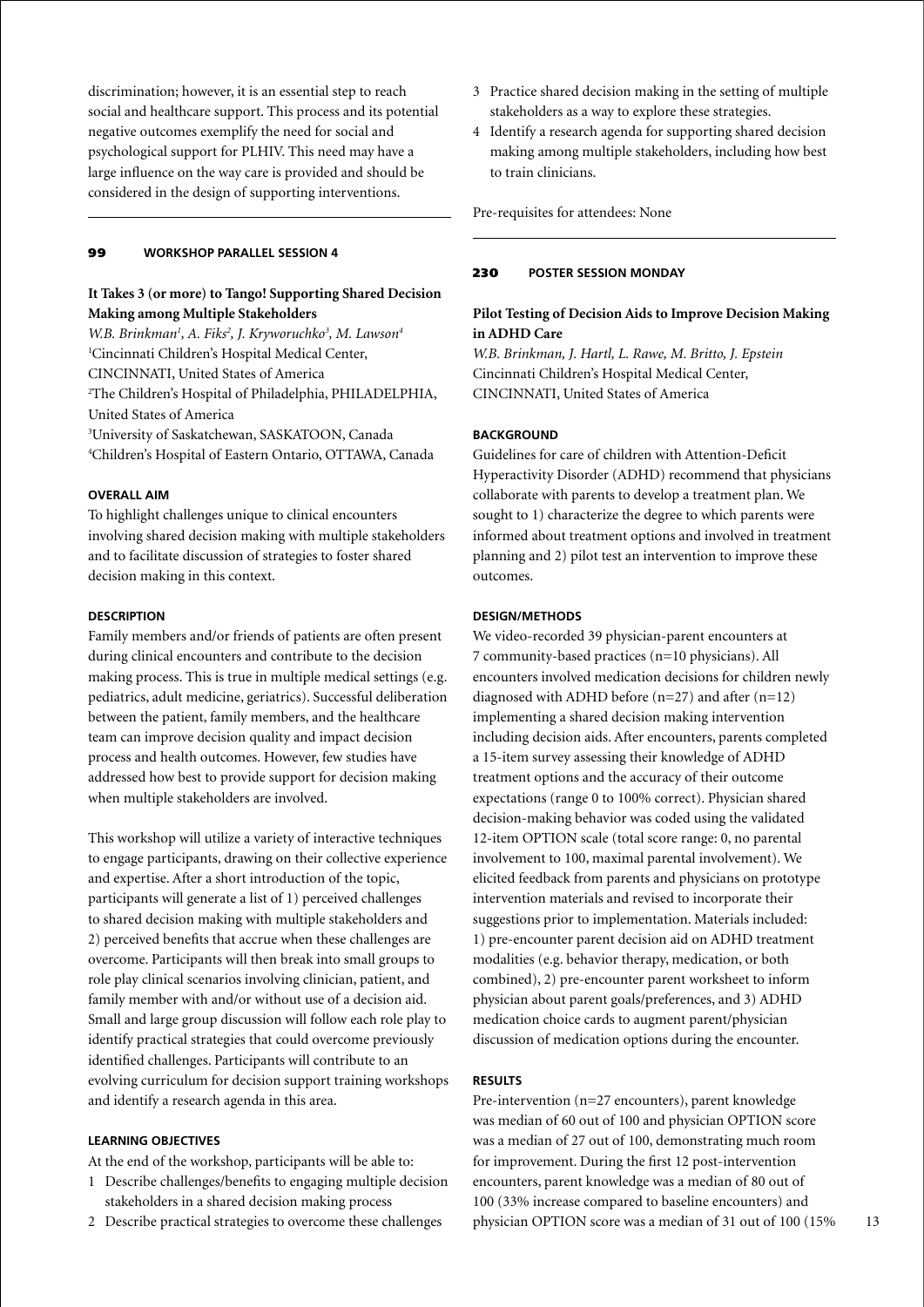increase compared to baseline encounters). Thus far, only 4 of the 10 participating physicians have used the intervention materials during study encounters, with one physician accounting for 5 of 12 such encounters. Despite coaching on intended use, this physician struggled to use the decision aid to foster parent involvement in decision-making.

# **Conclusion**

Preliminary testing of our intervention bundle demonstrates that improving parent knowledge is easier than changing physician behavior. Efforts to optimize the intervention and its implementation are on-going.

### 70 **oral parallel session 6**

#### **Patient participation in end-of-life decision-making**

*L. Brom, H.R.W. Pasman, G.A.M. Widdershoven, B.D. Onwuteaka-Philipsen* VUmc/ Emgo+ Instituut, AMSTERDAM, Netherlands

### **BACKGROUND**

Several decision-making models on patient participation exist. The shared decision-making model is often considered ideal. However, results of empirical studies give rise to the question whether this model is the most suitable in all situations or in all patient groups. Overall aim of the study is to investigate which decision-making models (or components) for patient participation can be recognized in practice in end-of-life decision-making and how appropriate these models are for different patient groups.

#### **Design**

Qualitative prospective study using observations and interviews.

#### **Methods**

Observation will give insight into actual communication; in-depth interviews into experiences and preferences. The first interview with the patients will take place previous to a decision whether or not to start a life-prolonging treatment. The Control Preference Scale will be used to investigate patient's preference concerning participation in medical decisions. Patient-physician conversations will be observed. After a decision has been made the patient and physician will be interviewed separately to discuss actual participation in decision-making and their satisfaction. The study started with patients who suffer from a malignant brain tumour in whom it has to be decided whether or not to start a lifesustaining treatment (while cure is not possible), but with the disadvantage of burdensome symptoms of chemotherapy. Other patient groups will be determined based on results of the first interviews, eligible departments can be haematology and general oncology.

# **Results**

14 Preliminary result: 6 patients have been interviewed until December 2010, life-prolonging treatment decisions have not been made yet. All patients are men and between age 37 and 82. Two patients preferred an active role, three patients a passive role and one to share the decision. Passive patients mentioned trust in physician and lack of knowledge as explanations for their preference. There seems to be difference in preference between treatment decisions and minor decisions such as change of medication.

#### **Conclusion**

Although the results are too preliminary to draw conclusions, it has become apparent that trust in physicians and discrepancy in opinion on best decision between physician and patient are relevant themes to address in future interviews, both in new interviews and in follow-up of current respondents.

# 237 **oral parallel session 4**

**Improving Shared Decision Making Communication Skills: RCT to Assess Impact of an Educational Intervention** W. Brooks<sup>1</sup>, N. Cochran<sup>2</sup>, s. Kearing<sup>3</sup>, C. Brackett<sup>1</sup> 1 Dartmouth Hitchcock Medical Center, LEBANON, NEW HAMPSHIRE, United States of America 2 White River Junction Veterans Administration Hospital, WHITE RIVER JUNCTION VERMONT, United States of America 3 Dartmouth Medical School, HANOVER, NEW

HAMPSHIRE, United States of America

#### **BACKGROUND**

Engaging patients in shared decision making requires specific communication skills. Communicating with patients about uncertainty, risks and benefits, values, and decision conflict are not currently a routine part of medical training. Evidence suggests that physicians' intentions to involve patients in decision making are strengthened by shared decision making (SDM) training workshops. Little data exists on optimal training intensity and impact duration of training interventions. Only one recent study has assessed SDM skills training for resident physicians. Our study goals were to implement and evaluate impact of an educational training program designed to improve SDM skills.

# **Design and Methods**

Internal medicine residents (n=41) were randomized to receive a 4-hour educational workshop focused on risk communication, values elicitation and decisional conflict. Control group residents received a concurrent workshop on general teaching methods. We evaluated intervention and control group communication skills utilizing a standardized analysis of audio-taped SDM consultations with a simulated patient. Using a modified Informed Decision Making scale and our own (non-validated) 10 point risk communication scale, we assessed residents' ability to communicate benefits and risks, elicit patient's values, and address decisional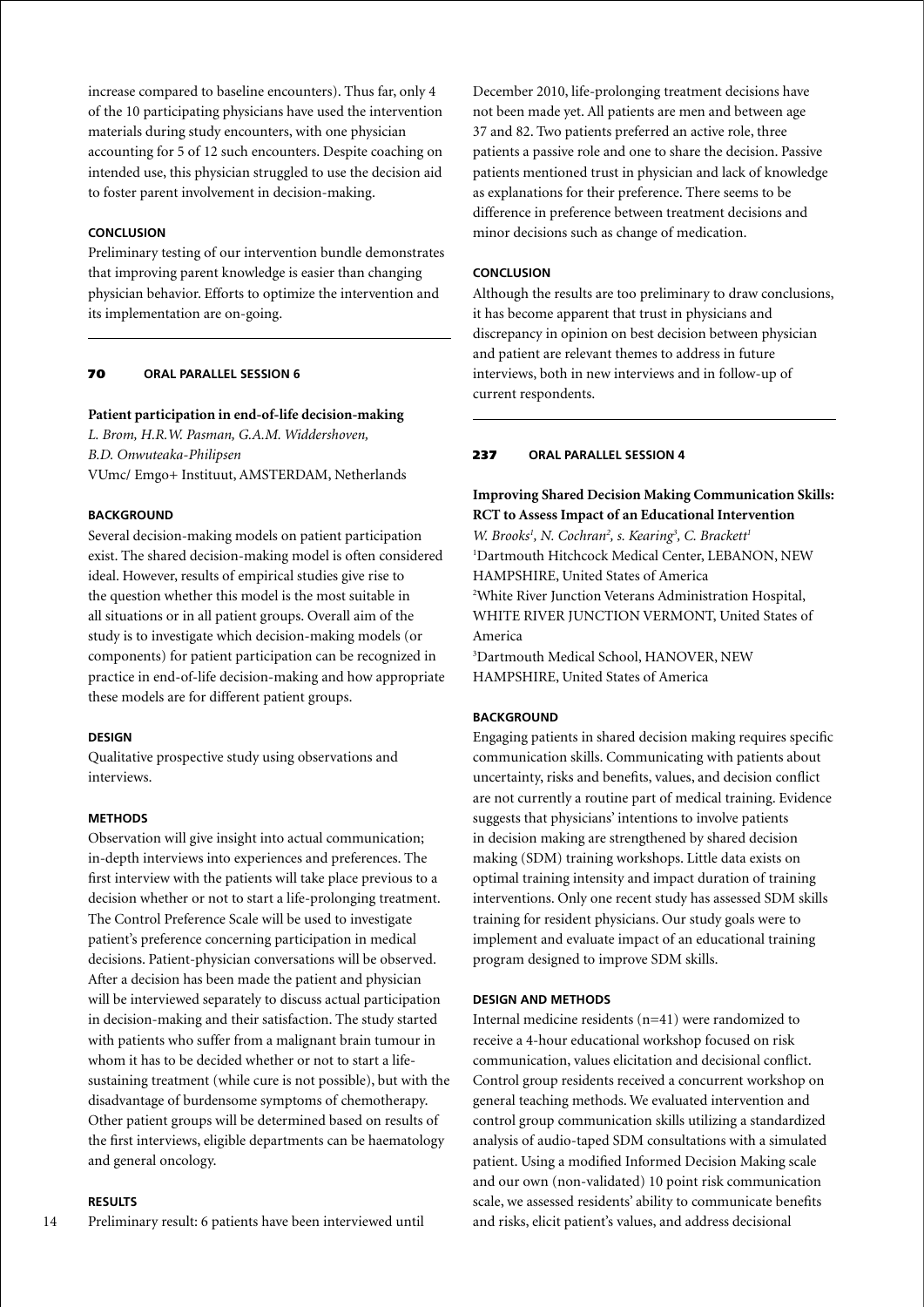conflict. We assessed skills pre-, immediately after and 6 months after the workshop.

### **Results**

There were no statistical differences between control and educational intervention groups at baseline on IDM or risk communication scale scores. Immediately post workshop, risk communication skill scores increased from baseline mean 0.7 (scale of 0-10) to 5.0 (p< .0001) At 6 months, the intervention group maintained improvement with a mean score of 4.7. The control group also improved their mean score at 6 months from .0.4 to 3.7. There were no improvements immediately post training on the IDM scale. At 6 months, IDM mean scores (scale 0-22) were minimally higher in both control (15.7->16.7 (p=.39)) and intervention  $(14.7 - >16.7$  (p=.03)) groups.

# **Conclusion**

The lack of significant improvement in IDM scores is consistent with previous literature regarding impact of educational interventions in changing practicing physicians SDM communication skills. Improvement in risk communication skills is encouraging. Study of more intensive education interventions, including individual feedback, is needed to determine how best to improve critical SDM communication skills.

# 264 **poster session Tuesday**

# **Determinants of patient-doctor interactions contributing to unsafe situations.**

*M.C. de Bruijne1 , J. Suurmond2 , F. van Rosse2 , M.C. de Bruijne1 , K. Stronks2 , M.L. Essink-Bot2* 1 VU University Medical Center, The Netherlands 2 University of Amsterdam, The Netherlands

#### **BACKGROUND**

Shared decision making by clinicians and their patients is based upon optimal interaction between both parties. However, individual characteristics of patients and clinicians in health care organisations, may form a poor combination and result in unsafe situations in healthcare.

Insight in determinants of unsafe patient-clinician interaction may provide a basis for improvement of shared decision making.

We designed a conceptual model of patient-clinician interactions and their determinants leading to unsafe situations. The model aims to explain ethnic disparities in patient safety, but in many ways also applies to other patient groups.

# **Design and Methods**

Semi-structured interviews on 29 cases were conducted with care providers about unintended events in in-hospital

medical care. In addition, semi-structured individual and group interviews were conducted with 22 patients about negative experiences of health care. Interviews were transcribed, qualitatively coded and analysed, using a framework analysis.

A review of literature was used to identify characteristics of patients and healthcare which may increase the risk of unsafe interactions between patients and clinicians.

### **Results**

Unsafe situations occurred because of (1) inappropriate reactions to objective characteristics of minority patients, such as language proficiency, being uninsured or genetic characteristics; (2) misunderstandings as a result of differences in illness perceptions and expectations of care between patient and professional (3) inappropriate care because of providers' prejudices against or stereotypical ideas about minority patients. The unintended events were not only related to human factors, but also to organisational shortcomings. We identified several patient characteristics which may influence the risk of unintended events, such as language proficiency, health literacy, cultural distance, socio-economic status, religion and objective external characteristics. Health care characteristics consisted of organisational aspects at the hospital and ward level, and 'cultural competence' of individual health care providers.

### **Conclusion**

Our results indicate that training for care providers to better interact with the immigrant patient and to identify specific patient needs and perspectives is needed. Moreover, health care organisations should be optimized to improve care for specific patient groups. Further research is needed to assess the influence of the determinants we identified and to evaluate the effect of strategies to improve patient-clinician interactions.

### 244 **oral parallel session 1**

# **Causal structure and concurrent validity of the Decisional Conflict Scale in German health insurants**

*A.B. Buchholz1 , L. Hoelzel1 , M. Haerter2* 1 Freiburg University Medical Centre, FREIBURGT, Germany 2 University Medical Center Hamburg-Eppendorf, HAMBURG, Germany

# **BACKGROUND**

The Decisional Conflict Scale (DCS; O'Connor et al., 1993, 2005) has been developed to assess health-care consumer decision making as an outcome assessment for the evaluation of decision aids and other decision-supporting systems. While there is some evidence for the reliability and aspects of validity for the DCS, studies on the causal structure supporting the underlying theory of the DCS are scarce. LeBlanc et al. (2009) proposed a causal structure with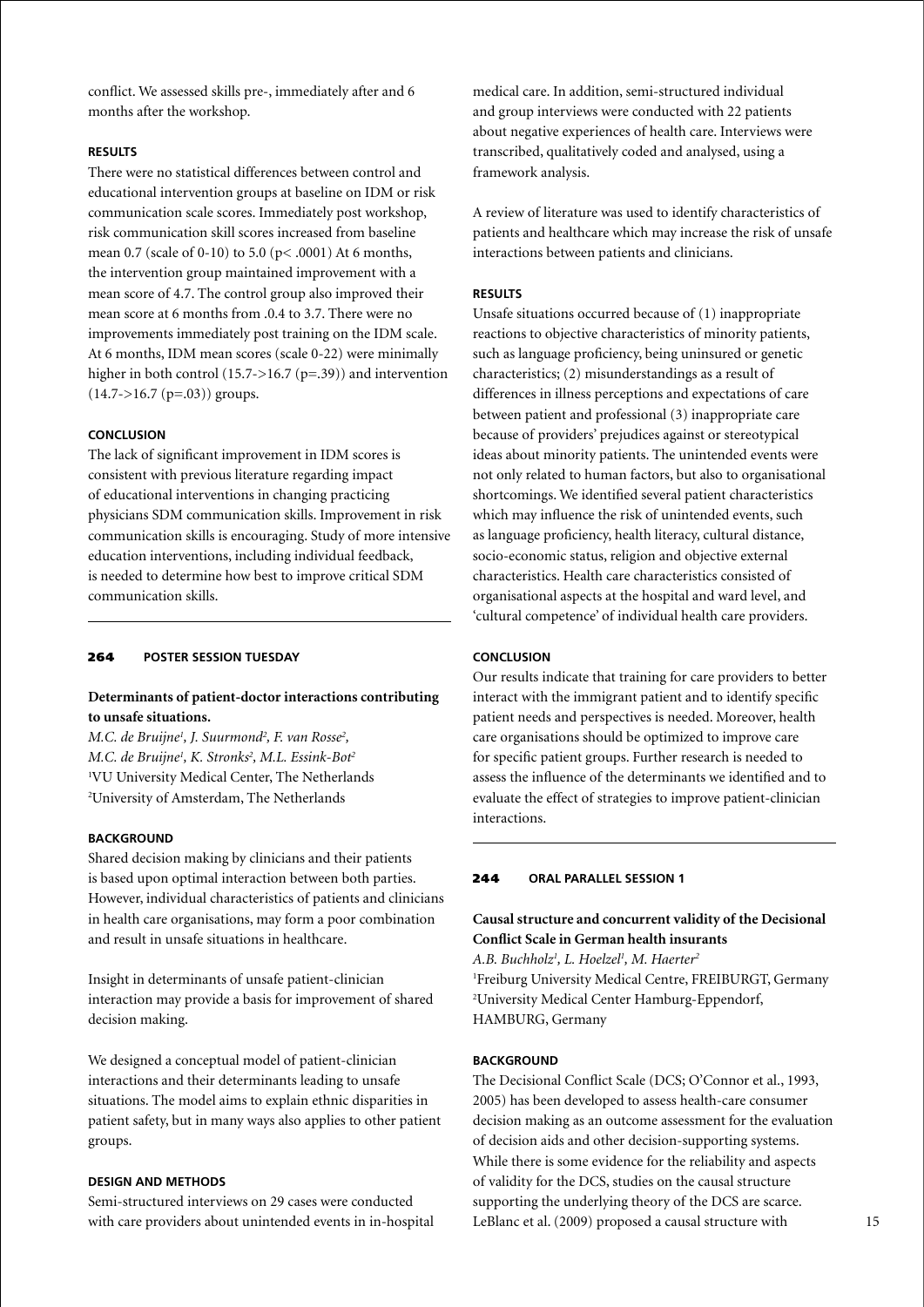the subdimensions feeling uninformed, unclear values, inadequate support, ineffective decisions predicting personal uncertainty. Aim of the present study is, to investigate the causal structure of the DCS including associated constructs as decision self-efficacy, perceived participation and autonomy preference in a sample of German health insurants.

# **Design and Method**

Data have been gathered in a large postal survey investigating the effects of integrated health care in a rural area in South-West Germany. The Decisional Conflict Scale (16-Item version), Decision Self-efficacy Scale, the Autonomy Preference Index, the Shared Decision-Making Questionnaire-9 as well as sociodemographic data, the participants' current health condition and several singleitem measures concerning patients' satisfaction were part of this survey. Using Structural Equation Modeling (SEM), the causal structure of the DCS as well as associations of sociodemographic data and constructs related to decisional conflict were analysed.

### **Results**

Of the 1229 participants responding to the survey, 763 (63 %) were included in the analysis (49 % male, median age 64). Factor loadings  $(> .6)$  and goodness of fit of the measurement model (CFI =.95; TLI = .93; RMSEA = .07; SRMR = .04) were acceptable and similar to our previous studies. Analyses regarding the causal structure and concurrent validity of the DCS will be presented at the conference.

### **Conclusion**

This study corroborates the stability of the dimensional structure of the DCS in a sample of German health insurants and will provide empirical information to evaluate the validity of the theoretical underpinnings of the DCS.

### **Acknowledgements**

The project was conducted in cooperation with Gesundes Kinzigtal GmbH, Health Insurance Fund AOK Baden-Württemberg, Health Insurance Fund LKK Baden-Württemberg, and the Department of Medical Sociology, University of Freiburg.

# 196 **poster Session Monday**

# **Comprehension of graphical risk formats among adults with low and high literacy: A think aloud study**

 *Bui1 , J. Jansen2 , I. Juraskova1 , J. McCaffery3* 1 School of Psychology, The University of Sydney, Australia, SYDNEY, Australia 2 The University of Sydney, SYDNEY, Australia 3 University of Sydney, SYDNEY, Australia

# **BACKGROUND**

16 Little is known about how individual differences in literacy affect comprehension of graphical formats used in risk communication and decision aids. A "think aloud"method was employed to explore how adults with low and high literacy interpret two different formats: bar charts and pictographs.

## **Methods**

Eighteen lower literacy (LL) participants were recruited from government funded Adult Basic Education classes teaching basic literacy skills at Technical and Further Education (TAFE) colleges in Sydney and 18 higher literacy (HL) participants were former graduates and first year Psychology students from The University of Sydney. Participants were instructed to verbalise their thoughts (think aloud) while performing a graphs task with either two bar charts or two pictographs. The task involved (a) judging which of the two quantities was bigger (gist task) and (b) estimating the difference between quantities (verbatim task). The audiorecorded data from the task were transcribed and analysed using constant comparison analysis to develop a coding scheme.

# **Results**

Overall, participants correctly answered 142 out of 144 gist task questions (98.6%). When a numerical answer was required (verbatim task), errors were made by participants in both literacy groups but HL participants were more accurate when answering the verbatim task compared to LL participants, and accuracy was higher overall for pictographs compared to bar charts across both groups. Four cognitive strategies were identified to describe how participants interpreted both graphical formats: "*visual perception*"was used in the gist task whereas "*using the scale*", "*counting*"and "*calculatio*n"were used for the verbatim task. HL participants demonstrated a more systematic cognitive process by employing the cognitive strategies in a logical sequence. Both groups evaluated bar charts as more straightforward and easier to read than pictographs.

### **Conclusions**

Adults with lower literacy may lack specific graph comprehension skills that adults with higher literacy have acquired. How a format is evaluated may depend upon prior experiences and familiarity with particular formats. Understanding of quantitative risk information presented graphically may be facilitated by providing instruction in graph comprehension to people with low literacy.

### 87 **oral parallel session 4**

**Informed decision-making about fertility health issues: The validation of the Fertility Status Awareness Tool (FertiSTAT)**

*L.E. Bunting, G. Elwyn, J. Boivin* Cardiff University, CARDIFF, United Kingdom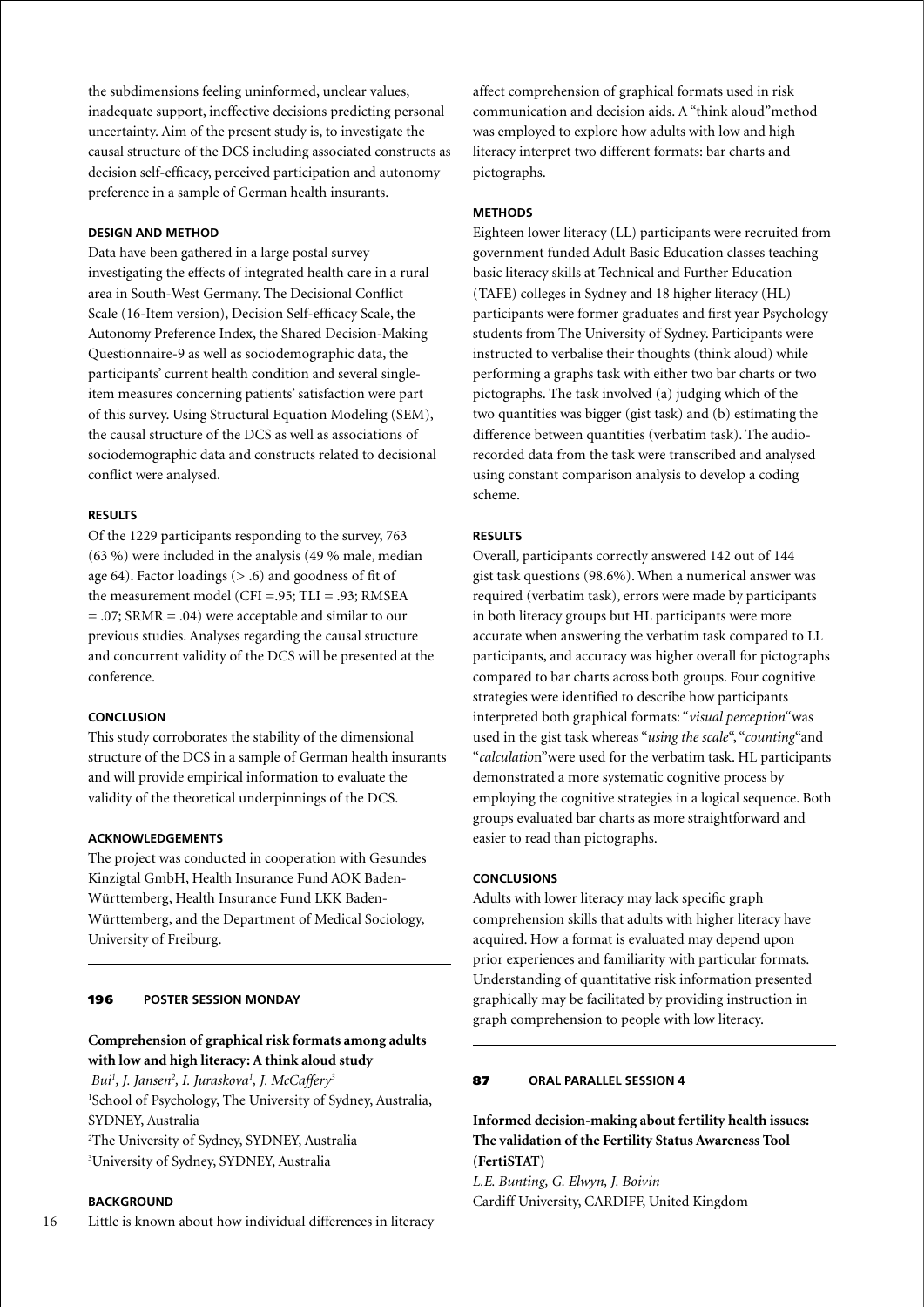# **BACKGROUND**

Despite a near universal desire for parenthood many young women do not behave optimally when it comes to protecting their fertility (e.g., increase in exposure to fertility compromising risks, increase in age at first birth, delay in infertile people seeking timely medical attention). In addition, many European countries are at below replacement fertility levels (level required to ensure a population replaces itself in size). Therefore, it is clear that more needs to be done to raise awareness about fertility health issues to ensure women are making informed decisions regarding their parenting goals. FertiSTAT is a 22 item selfadministered, multifactorial tool that can enable women to get personalized fertility guidance based on their own lifestyle and reproductive profile. The aim of the present study was to assess whether the FertiSTAT items could discriminate between fertile and infertile (trying to conceive >12 or 6 months if >34 years of age) women.

### **Design and Methods**

Associations between the 22 risk factors and fertility status were examined in two samples. In the preliminary validation 1073 women (currently pregnant [fertile] versus infertile) completed the survey online or in pregnancy termination, antenatal or infertility clinics in the UK. In the prospective validation women who were currently trying to get pregnant were recruited via an advert in a weekly woman's magazine to complete a series of online surveys at 6 and 12 months (since completion of baseline survey).

### **Results**

Preliminary validation: most risks were independently associated with fertility status in logistic regressions and in the expected direction. Discriminant analysis demonstrated that the set of FertiSTAT indicators could correctly classify whether women were fertile or infertile  $(P < 0.001)$  with a correct classification rate for the overall sample of 85.8% (326/380), 91.0% (n = 243/267) for the fertile and 73.5% (n  $= 83/113$ ) for the infertile. Prospective validation data on 207 women will be presented.

### **Conclusions**

FertiSTAT provides foundational work for public health campaigns to increase personal fertility awareness that could enable women to make informed decisions concerning their parenting plans.

# 223 **poster Session Monday**

# **Experiential expertise as a crucial patient pull condition for successful SDM.**

*M. Burda<sup>1</sup>, F. van der Horst<sup>1</sup>, M. van den Akker<sup>1</sup>, S. Bours<sup>1</sup>, A. Knottnerus1 , L. Exalto2 , A. Stork3*

1 University Maastricht, MAASTRICHT, Netherlands

2 Diabetes Vereniging Nederland, LEUSDEN, Netherlands

3 St. Anna ziekenhuis, EINDHOVEN, Netherlands

# **Title**

Experiential expertise as a crucial patient pull condition for successful SDM.

# **BACKGROUND**

According to DVN (Dutch Diabetes Association) the ideal of Shared Care consultation is: the person with a chronic disease and the doctor are two distinct experts who treat one patient together.

In this case the doctor is a medical and the patient an experiential expert (EE). If the patient is not yet an EE, it is essential DVN and the doctor encourage him/her to become an EE. Experiential expertise, which presupposes practical medical knowledge, is a body of expertise that exceeds the boundaries of individual experience, it is tested and adapted continuously in daily life by EE themselves. Having experiences in living with diabetes mellitus (DM), which every (narrative) diabetes patient has, does not mean one is an EE. An EE is trained and certified by the DVN to support peers.

Given the foregoing we have decided to objectify and to systematize experiential expertise. It concerns (reported) successful diabetes-related behavior in order to prevent hypoand hyperglycemia; from this we have derived guidelines in two life-domains: driving and work.

# **Design and Methods**

This exploratory qualitative study used individual in-depth interviews with EE who have DM and use insulin and/or tablets. Validation was based on data-saturation.

### **Results**

In this study on driving 33 EEs, on work 47 EEs were involved. It has resulted in: eleven recommendations for safe driving with 27 guidelines and ten recommendations regarding work with 41 guidelines. Central issues were preventing, anticipating on and handling (on coming) hypo- and hyperglycemia along with fulfilling the public relations role.

# **Conclusion**

Objectify and systematize of successful diabetes-related behavior resulted in guidelines for safe driving and concerning work. According to EE these guidelines enable peers and doctors to deal with possible limitations of the consequences of DM in daily life.

#### **Hypotheses**

- EEs are in an optimal position to encourage both less experiential patients and doctors in patientempowerment.
- Experiential expertise is a crucial condition for successful SDM.

Shared Decision Making presupposes medical expertise and experiential expertise as complementary fields of expertise.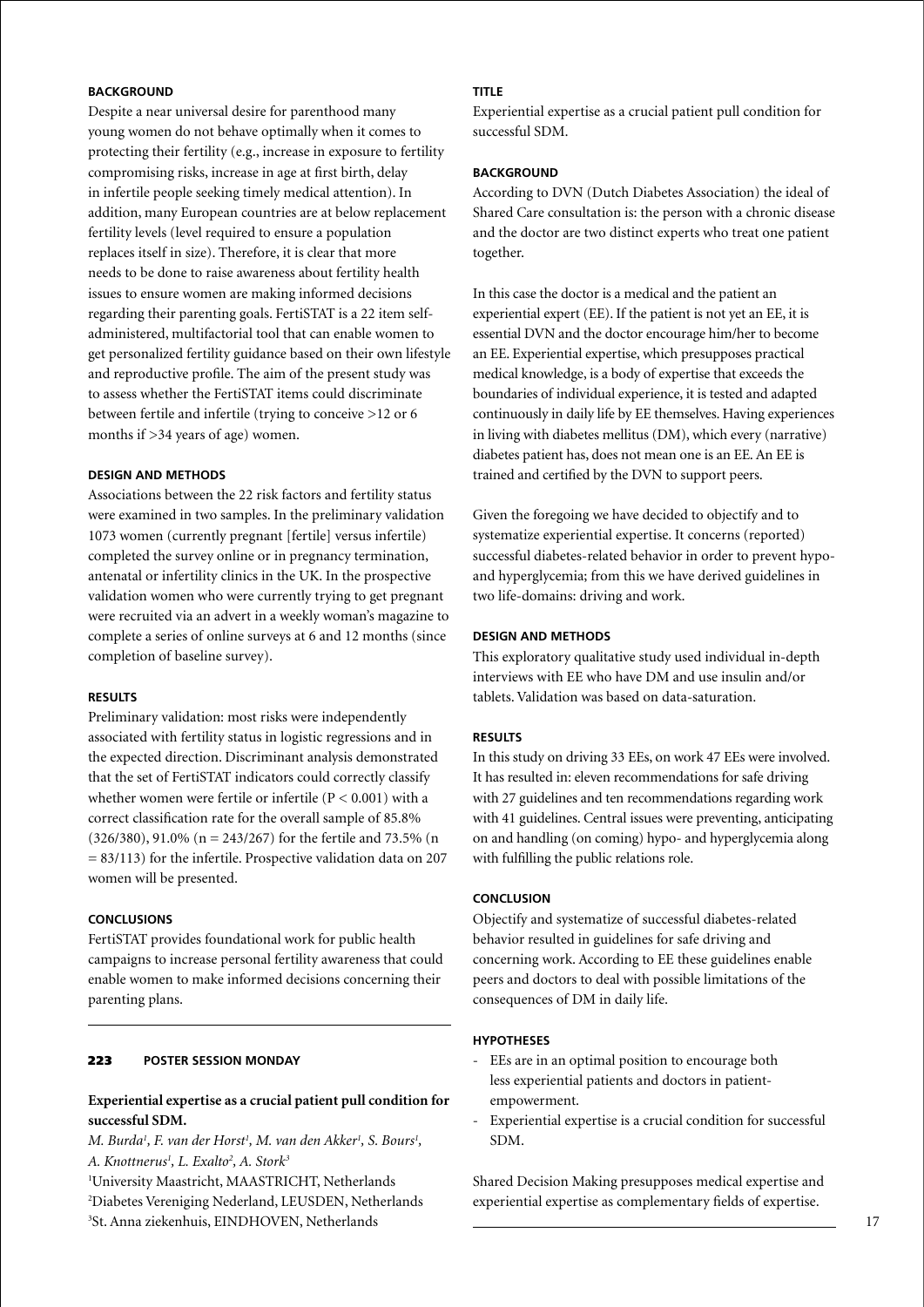# **Integrating Patient Decision Aids into Clinical Care: DHMC Center for Shared Decision Making 2006 - 2010** K.F. Clay

<sup>1</sup>, S. Kearing<sup>1</sup>, S. Berg<sup>2</sup>, D. Vidal<sup>1</sup>, H. Llewellyn-Thomas<sup>1</sup>, *J. Weinstein1*

1 The Dartmouth Institute of Health Policy and Clinical Practice, LEBANON, United States of America 2 Dartmouth Hitchcock Medical Center, LEBANON, United States of America

# **BACKGROUND**

Patient decision aids (DAs) have been shown to help patients make informed choices for preference-sensitive healthcare decisions (O'Connor et al., 2009). The Center for Shared Decision Making (CSDM) at Dartmouth Hitchcock Medical Center (DHMC) has been providing patients with decision aids since 1999.

Our objective is to summarize the last 5 years of the feedback from patients who have received decision aids as a part of clinical care.

# **Design and Methods**

Eligible patients are referred to the CSDM for DAs as a part of clinical care. Several distribution strategies are used, including:

- 1 Post-visit, take home: providers refer eligible patients to the CSDM to borrow a condition specific DA after their appointment,
- 2 Pre-visit, mailed: appointment type, new diagnosis, age and gender may initiate a mailing of DA packet prior to an appointment,
- 3 Walk in, self referrals.

All patients who borrow a DA are asked to: 1) complete pre-DA questionnaire, 2) watch the DA, and 3) complete post-DA questionnaire.

Measures: treatment/screening preference before and after DA, decisional conflict, DA acceptability.

DA\* topics include: spine conditions, knee and hip osteoarthritis, breast and prostate cancer, cancer screening, cardiology, OB/Gyn, and chronic conditions.

# **Results**

From 2006-2010 the CSDM distributed 20,543 patient decision aids. Average patient age was 57.8, 43% were female; 37% returned a questionnaire. Similar response patterns were observed across topics.

- Fewer patients were unsure about their decision (pre-DA 28% unsure, post-DA 18%, p<0.0001).
- A substantial proportion (23%) of patients switched their treatment intention (pre vs. post DA).
- 18 - Patients felt they knew the options (89%) and were clear

about what was important (84%).

- Most rated the DAs favorably (94%) and would recommend the programs to others (95%).

# **Conclusions**

Factors associated with good decision making include understanding the treatment options, the risks and benefits of those options, knowing which benefits are personally important, and feeling confident. These results suggest that systematically including decision aids as a part of clinical care can help patients make quality healthcare decisions.

(\*Source of DAs: Foundation for Informed Medical Decision Making/Health Dialog Shared Decision-Making© programs)

# 95 **workshop parallel session 6**

# **Yes, I Can! Moving Shared Decision Making From Research to Practice: PART 2**

*K.F. Clay1 , S. Berg2 , A. Stevens2* <sup>1</sup>The Dartmouth Institute of Health Policy and Clinical Practice, LEBANON, United States of America 2 Dartmouth Hitchcock Medical Center, LEBANON, United States of America

# **Overall aim of the workshop**

The world of shared decision making is filled with researchers, decision scientists, health policy experts and clinicians who are devoted to studying, testing and establishing guidelines and policies. Over the past 25 years this has been the necessary work to establish a credible basis for the tools and processes that ultimately must be translated to the clinical setting and reach the patients and clinicians who will make use of them. This workshop teaches the use of practical tools and processes to make this translational imperative real.

Workshop Part 1 demonstrates decision support tools; workshop Part 2 demonstrates workflow mapping and clinical integration. This is being submitted as 2 separate 90 minute workshops but can be combined into one if necessary.

# **Description of the workshop**

*Module 1*

See separate submission of Yes, I Can! Moving Shared Decision Making From Research to Practice: PART 1: WHAT DO I DO?

# *Module 2*

HOW DO I DO IT?: Demonstration of and practice with mapping clinical workflows in your setting, to translate what you want to do into when and how you will do it. workshop includes workflow demonstration and audience participation in small workgroups with debriefing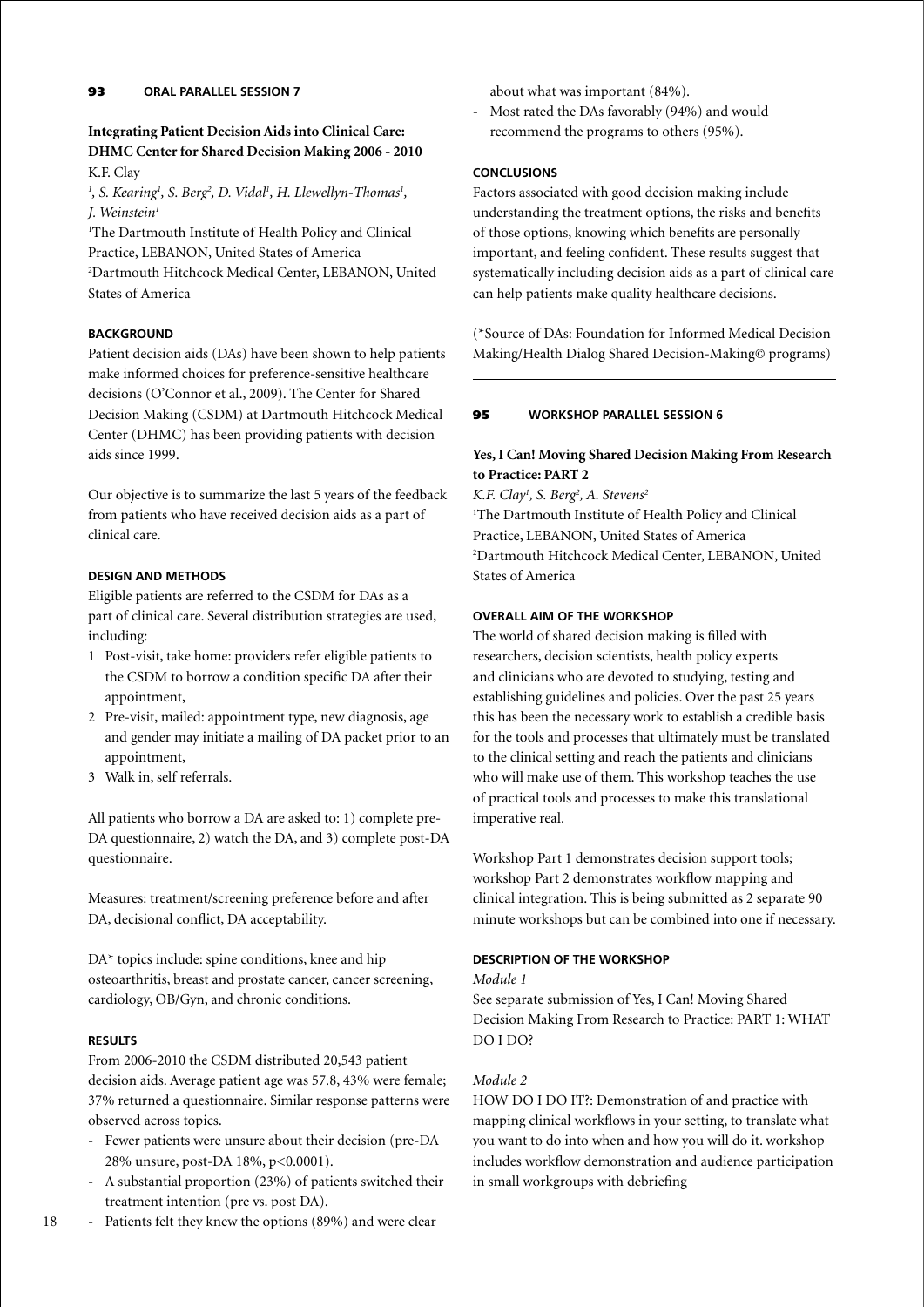# **Learning objectives to be covered in workshop**

# *Module 2*

- 1 Participants will demonstrate proficiency in constructing a workflow map for their home clinical setting
- 2 Participants will incorporate understanding of pros and cons of timing of interventions to maximize both workflows and decision support.
- 3 Participants will demonstrate proficiency with concepts of best practices and potential challenges to implementation: identifying clinical champion, use of project design tool, assembling team, determining scope of project, measurement tools, feedback and reporting mechanisms, measures of success.

Pre-requisite knowledge or other requirements for attendees

Recommended (not required):

1 Center for Shared Decision Making - Decision Support Toolkits (http://www.dhmc.org/webpage.cfm?site\_ id=2&org\_id=844&gsec\_id=0&sec\_id=0&item\_id=43192)

### 74 **oral parallel session 2**

# **The effect of patient participation in health decisions: an evidence-based review**

*M.L. Clayman<sup>1</sup>, G. Makoul<sup>2</sup>, J. Webb<sup>1</sup>, C. Bylund<sup>3</sup>, B. Chewning4 , N. Arora5*

1 Northwestern University, CHICAGO, IL, United States of America

2 St. Francis Hospital System, HARTFORD, CT, United States of America

3 Memorial Sloan Kettering Cancer Center, NEW YORK, NY, United States of America

4 University of Wisconsin, MADISON, WI, United States of America

5 National Cancer Institute, ROCKVILLE, MD, United States of America

### **BACKGROUND**

Patient participation in health decisions is widely thought to be positively associated with a range of patient outcomes. We conducted a review of articles published through the end of 2009 to identify the extent to which patient participation about decisions in the medical encounter is associated with patient outcomes.

# **Design and Methods**

A Pubmed (Medline) search of English language, nonanimal studies using the MeSH headings (Physician-Patient Relations[MeSH] OR Patient Participation[MeSH]) and the terms (decision OR decisions OR option OR options OR choice OR choices OR alternative OR alternatives) in the title or abstract resulted in 7041 citations. We reviewed all available abstracts, rejecting 5579 because they were not: about the topic, empirical, specific to decision making,

in the context of physician-patient decisions, or because they lacked either a measure of patient participation or an outcome measure (psychological or biological). We obtained the remaining 1462 articles, of which 83 met the inclusion criteria. As RCTs provide the strongest evidence regarding potential effects of patient participation, we include only RCTs (n=6) in our final sample.

### **Results**

The 6 studies vary widely in measurement of patient participation (e.g., coding of audio recordings; self report of involvement in decision making) and patient outcomes. Patient involvement reportedly increased in each of the intervention groups. However, two studies found no effects of patient participation in decision making on outcomes. Four studies found positive effects: two studies reported less decisional conflict among the intervention group; one study found fewer hospitalizations; and one study reported lower anxiety, although 3 studies found no relationship between anxiety and participation.

# **Conclusion**

Few RCTs include a measure of participation in a decision and its relationship to an outcome. Those that exist have little consistency in how these constructs were measured. Importantly, the seminal RCTs by Greenfield, Kaplan et al., which found positive relationships between patient question asking and health outcomes, did not meet our criteria as there was no indication that decision making had occurred. There is a great need for well-designed studies of decision making that include measures of patient participation and clinically relevant psychological and biological outcomes.

# 256 **oral parallel session 4**

**Parents' knowledge and views of cancer-related fertility effects and fertility preservation options for their daughters** *M.L. Clayman, K. Galvin, M. Harper, R. Rebecca, P. Arntson* Northwestern University, CHICAGO, IL, United States of America

#### **BACKGROUND**

Survival rates for children with cancer have increased tremendously, and approximately 80% of children who develop cancer survive. Fertility preservation has been raised as a matter of priority for survivors of childhood cancer, as cancer treatments lead to infertility or a reduced reproductive time span. Although fertility preservation for post-pubescent males is well established, methods of fertility preservation for girls are still experimental. This study aims to better understand parents' knowledge and views of cancer-related fertility effects and fertility preservation options for their daughters.

### **Design and Methods**

Seventeen retrospective interviews about fertility-related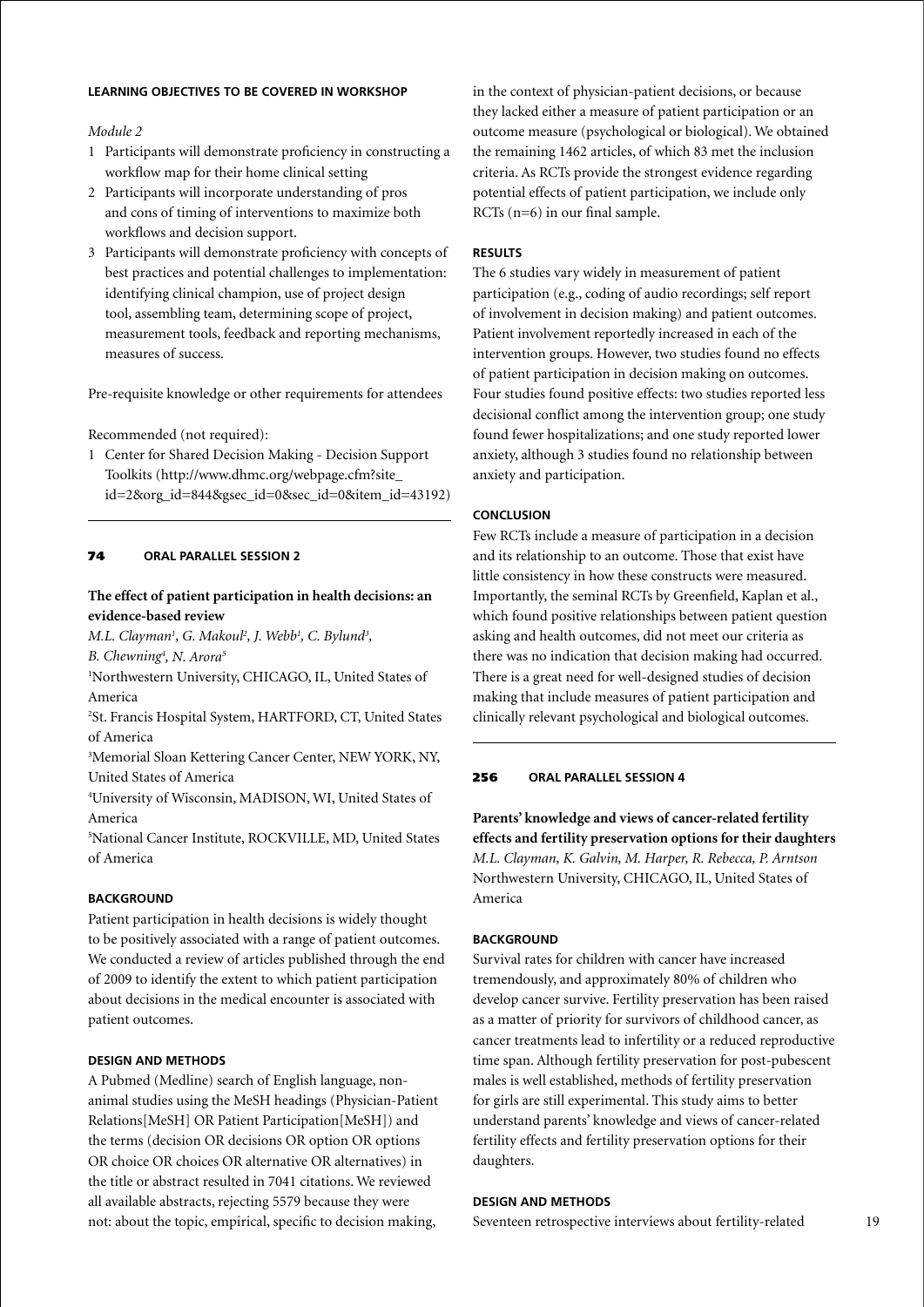concerns and decision making were conducted with 19 parents whose daughters were diagnosed with cancer as minors. Audio recordings were transcribed and examined both with thematic analysis and content analysis.

### **Results**

Parents ranged in age from 37-64, while 12 were white, 3 Latino, 1 Black, and 1 ethnicity not captured. At the time of diagnosis, the children ranged from 9 months to 17 years old, including 6 teenagers. Parents reported that the topic was often not discussed, discussed only if they broached it, or discussed after treatment was complete. Several parents were left with uncertainty about their child's fertility status (e.g., how to monitor, if it can be monitored). Parents strongly felt that the ability to reproduce would help their children to have a "normal"life. However they also expressed that fertility preservations decision making before entering treatment would have been overwhelming, given the necessity to begin treatment quickly. Parents expressed an interest in using data to consider pros and cons of options, although the experimental nature of many options precludes the existence of strong evidence. Despite the fact that several children of parents in our sample were teens, only one parent had a conversation with their child about fertility preservation before treatment.

### **Conclusion**

Parents are unprepared for decision making about fertility preservation, and providers do not seem to initiate timely and substantial discussions with parents. Parents are potentially interested in experimental options for their children, but need significant support in order to make such decisions.

# 214 **Workshop parallel session 7**

# **Teaching essential shared decision making communication skills**

# *N. Cochran*

Dartmouth Medical School, HANOVER, NH, United States of America

Aim: to teach the essential SDM communication skills to clinicians

Helping patients make informed medical decisions congruent with their values is critical to patient-centered care. High quality decision aids have been shown in over 55 randomized controlled trials to improve patients' knowledge, provide more accurate risk perceptions, increase patient participation in decision-making and reduce the numbers of patients who are undecided. However, clinicians have not been taught the communication skills required to do effective SDM counseling. These skills include eliciting patients' values, helping resolve decisional conflict and providing data about the risks and benefits of different options in a clear and understandable way.

#### **Learning Objectives**

- 1 Review literature on clinician SDM communication skills
- 2 Introduce communication skills needed for SDM
	- eliciting patient values
	- doing effective risk communication
	- identifying and helping resolve decisional conflict
- 3 Practice SDM communication skills in dyads

Pre-requisites for attendees: none

#### 79 **oral parallel session 5**

# **Decision Support Needs in Caregivers of Children with Autism Spectrum Disorder**

*L. Cole, M. Casey, S. Hetherington* University of Rochester, ROCHESTER, United States of America

#### **BACKGROUND**

Autism Spectrum Disorders (ASD) are neurodevelopmental disorders characterized by impairments in communication and social interaction, along with restrictive and repetitive behavior. They are relatively common (prevalence 1/110) and frequently associated with co morbid and sometimes lifelong medical and behavioral problems, and intellectual and mental health disabilities. Parents are faced with numerous ongoing decisions regarding medical, behavioral, educational, diet/ vitamin and other therapies with limited evidence on risk and effectiveness. Little is known about parental decisionmaking experiences or decision support needs in ASD.

### **Design/Methods**

A qualitative content analysis was used to analyze information from focus groups involving parents of schoolaged children with ASD.

#### **Results**

Themes of need (1) for information and (2) for social connections are consistent with other studies of parents making decisions on behalf of a child. ASD caregivers noted frequent contradictory information, contributing to distress and confusion. They experienced difficulty connecting with others facing similar decisions for multiple reasons, most notably time spent caring for their affected child. Novel themes that emerged included (1) increased complexity of decision making related to the multitreatment options and the controversy associated with many, (2) interconnectedness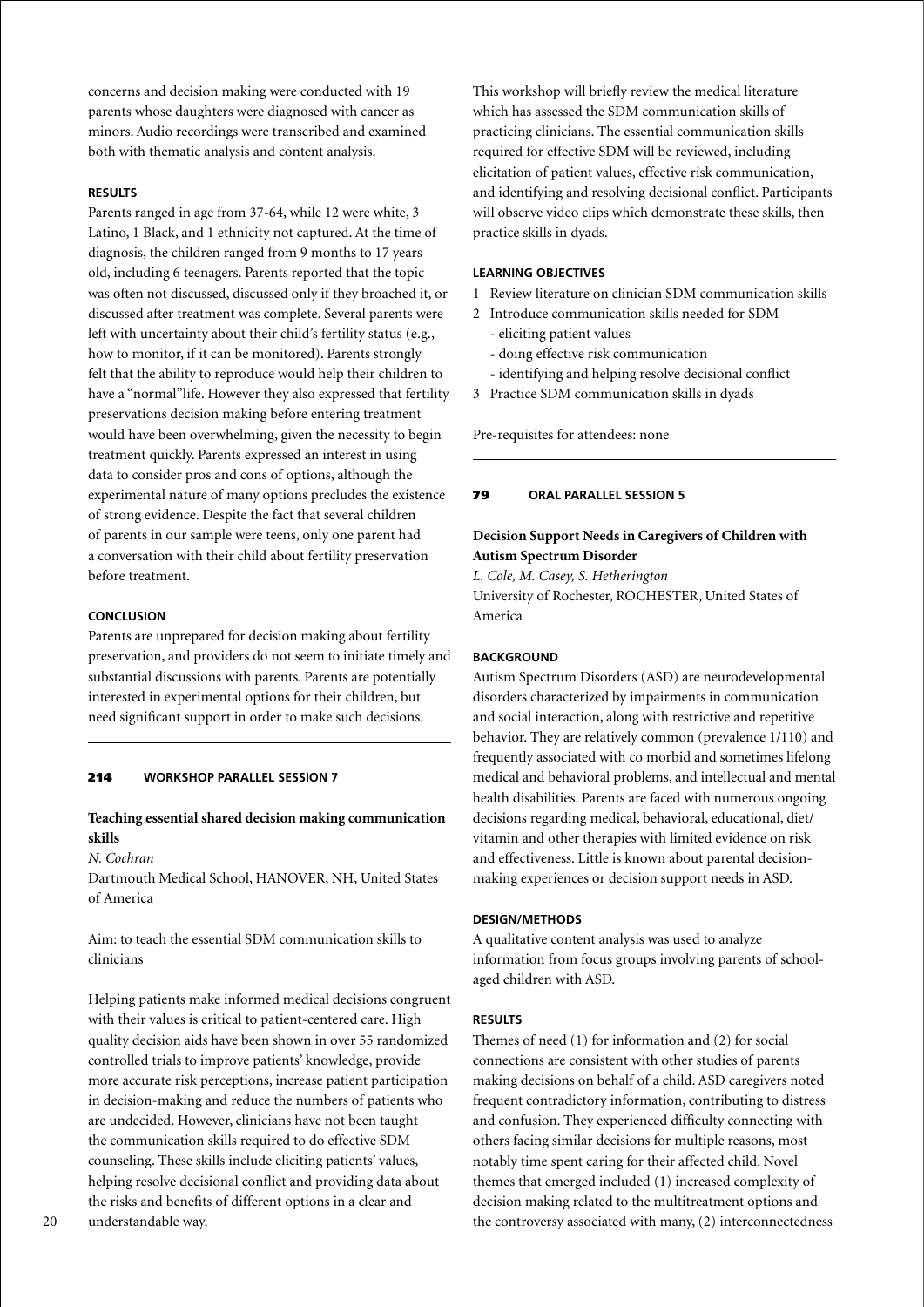of traditional medical, complementary, and non-medical treatments, with need for professionals to support caregiver decisions across all intervention types, and (3) the significant role of emotions before, during and for a prolonged time period after decisions.

Parents expressed the need for for easily accessible, accurate information in a variety of formats to help compare treatment options, risks, and benefits. They sought professionals who were respectful of their family with whom they could develop a trusting relationship, and they sought connection with others who have faced similar decisions.

# **Conclusions**

This study, by assessing parents' past decision making experiences and information and decision-making needs, serves as a first step toward providing decision support to families of children with ASD. Understanding the decisions faced by families who have children with ASD will inform the development of caregiver tools and professional training to implement shared decision making into care of children and families affected by this disorder.

# 80 **Exhibition Monday**

# **Medication treatment of Challenging Behaviors in Autism: A Decision Aid for Parents**

L. Cole<sup>1</sup>, P. Corbett-Dick<sup>1</sup>, L. Howell<sup>1</sup>, D. Treadwell-Deering<sup>2</sup>, *R. McCoy3 , B. Schmidt1*

1 University of Rochester, ROCHESTER, United States of America

2 Baylor College of Medicine, HOUSTON, United States of America

3 Oregon Health and Science University, PORTLAND, United States of America

Autism Spectrum Disorders affect approximately 1 in 110 children, resulting in impairments in communication, socialization, and behavior. Behavioral symptoms can be significant and can lead families to consider a variety of treatments. Many families consider psychopharmacologic medication as one option, and about 40% of children with ASD in the United States are prescribed medication for behavior. This decision aid was developed to empower parents and caregivers to work with their health care provider in considering this treatment option for their child.

The decision aid was developed in accordance with IPDAS criteria. It includes key points about autism and medication, along with comparison of options, personal stories, clarification of personal values, and a question prompt list. In addition, sections that assist families in identifying problem behaviors that may and may not be helped by medication were included based upon caregiver feedback in the development process. Consideration of personal benefits and risks incorporated a tool to assist families in determining

severity of behavioral problem and impact on the child and family. Links to reliable family resources and sources of information are imbedded.

The decision aid is a visually appealing tool that can be utilized electronically or on paper, with reading level below the 8th grade level. This is the first decision aid we are aware of that has been developed for use with patients/families affected by autism.

The materials were developed with the support The Autism Treatment Network/Autism Speaks and US Department of Health and Human Services, Health Resources and Services Administration.

#### 191 **poster Session Monday**

# **Medication for Behavioral Symptoms in Children with Autism: Decision Support Needs of Caregivers**

*L. Cole1 , P. Corbett-Dick1 , C. Hannum2 , M. Casey1* 1 University of Rochester, ROCHESTER, United States of America

2 SUNY Upstate Medical University, SYRACUSE, United States of America

# **BACKGROUND**

Autism Spectrum Disorders (ASD) are neurodevelopmental disorders characterized by impairments in communication, social interaction, and the presence of repetitive behavior. This group of disorders is relatively common (prevalence 1/110) and is associated with a high rate of mental health diagnoses (anxiety, ADHD) and other challenging behavioral symptoms (irritability, insomnia, tantrums, aggression, selfinjury). Poorly controlled behavioral symptoms contribute to academic underachievement and more restrictive educational and residential placements. Approximately 40% of children with ASD take medications including antipsychotics, stimulants and anti-anxiety agents, to treat behavioral and mental health problems, despite high rates of side effects and limited evidence regarding safety and efficacy in ASD. Little is known about the decision making experience or decision needs of caregivers of children with ASD facing these decisions.

### **Design/Methods**

Caregiver focus groups (semi-structured format) were conducted during the process of developing decision support materials for families considering medication treatment. A qualitative content analysis was used to analyze focus group data.

#### **Results**

Consistent with previous studies of parents making decisions on behalf of a child, ASD parents indentified need for information, connection with others, and control over the process of deciding whether and when to use medication for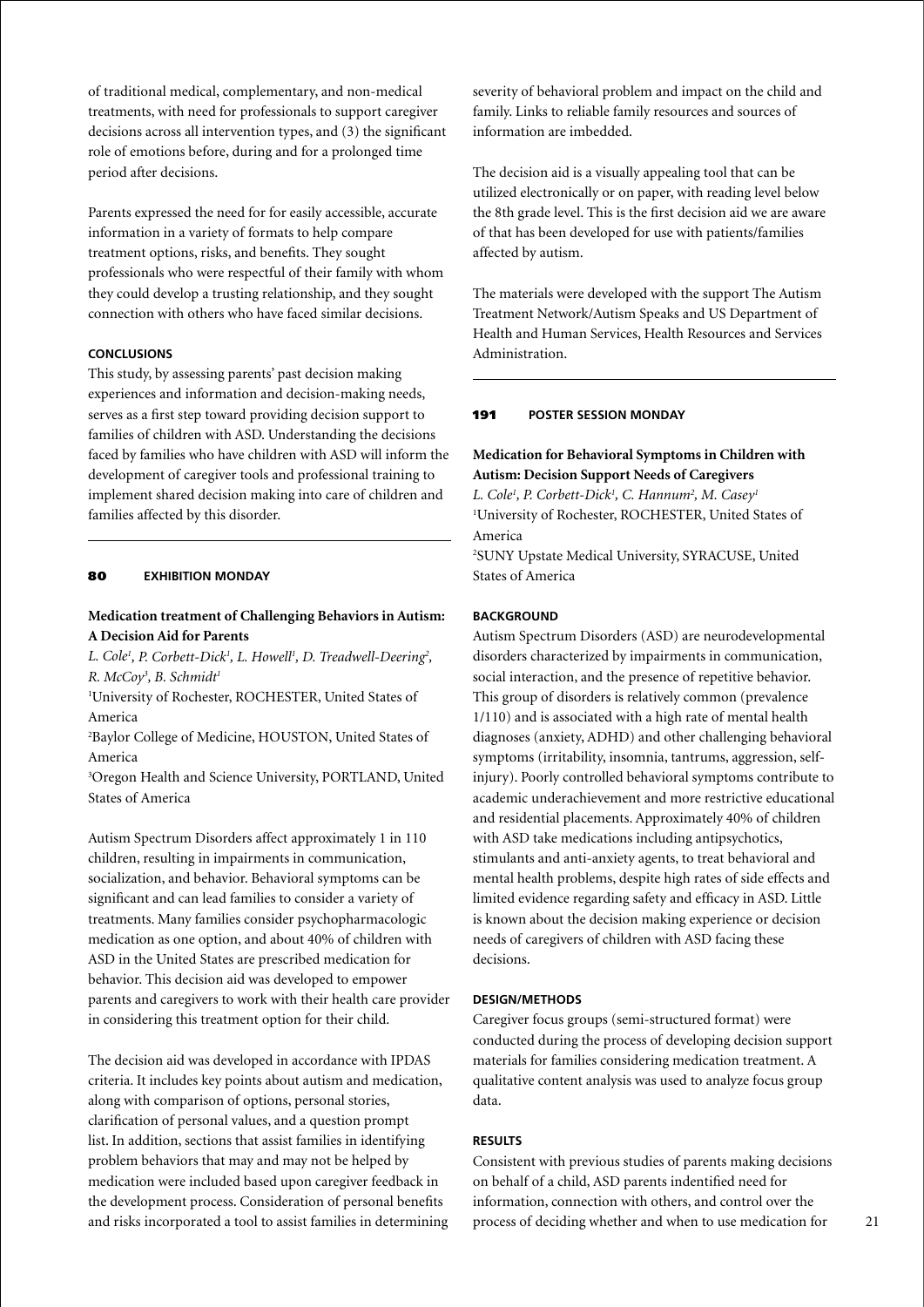their child's behavioral symptoms. Additional themes specific to this population were identified, including:

- 1 Inter-relatedness between medication decision, symptom severity and use/effectiveness other treatments (medical, behavioral, educational, complementary). Effectiveness and availability of other treatments often impacted severity of symptoms, which in turn affected the timing and potential benefit of the medication decision.
- 2 Preference to maximize non-medication interventions that families considered lower risk prior to considering psychopharmacologic treatment, and
- 3 Chronic emotional distress. Families described strong emotions including guilt and self-doubt during and well after decision making. Distress related to the decision and the impact of the decision on the child's present and future general condition was described.

# **Conclusions**

The decision of whether to use medications to treat behavioral symptoms in children with ASD is complex. Caregivers of children with ASD facing this decision have specific support needs that must be taken into consideration when developing materials and when planning professional training.

### 12 **oral parallel session 5**

# **Involving Parents in Decisions about Possible Tonsillectomy**

*E.J. Cording, V. Wilmott, A. Tomkinson, G. Elwyn* Cardiff University, CARDIFF, United Kingdom

### **BACKGROUND**

Resistance to shared decision making is often voiced by those who cite patients' lack of desire for involvement ' as a barrier. Is this still the case when the patient is your child and where management options include surgical procedures under anaesthesia? We examined the context of tonsillectomies, a controversial elective procedure, to explore the hypothesis that where genuine choice exists, parents value increased involvement in decision making which may reduce the uptake of elective surgery.

### **Method**

We recruited 100 children under the age of 16 referred for a possible tonsillectomy to University Hospital of Wales between June and December 2010. Families referred by their GPs for assessment for tonsillectomy were sent a leaflet containing information about the operation and the current national guidelines for referral. The leaflet required parents to consider the criteria for surgery and to decide whether to remain on the list for a specialist opinion or to defer assessment. Quantitative data was collected prospectively about appointment rates and conversion to tonsillectomy rates. Qualitative data was collected about the information leaflet, its content and its placement in the referral pathway.

Conversion rate to tonsillectomy was 45% following introduction of the leaflet. In the previous 5 years it had ranged between 50 & 60%. Non attendance for appointment remained at 30%. 1% chose to defer their appointment without further discussion with a specialist.. Qualitative data revealed that parents appreciated the greater level of information. They felt it would have been most appropriate if delivered by the GP, offering the opportunity to discuss the information and referral criteria with their GP prior to the referral being initiated.

### **Conclusion**

Parents of children referred for tonsillectomy value the opportunity to become more involved in decisions about tonsillectomy. This work indicates that whilst the primarysecondary care interface is an under utilized pathway for the introduction of decision tools, how best to provide these tools is yet optimised. Further work is needed to further explore the role of the referral between primary and secondary care in the implementation of shared decision making.

#### 77 **Symposium parallel session 3**

**Adapting and validating a shared decision making approach for work rehabilitation programs involving workers with persistent pain due to musculoskeletal disorders**

*M.F.C. Coutu<sup>1</sup>, F. Légaré<sup>2</sup>, M.J. Durand<sup>1</sup>, M. Corbière<sup>1</sup>, D. Stacey3 , P. Loisel4 , L. Bainbridge5* Université de Sherbrooke, LONGUEUIL, Canada Université Laval, QUÉBEC, Canada University of Ottawa, OTTAWA, Canada University of Toronto, TORONTO, Canada University of British Colombia, VANCOUVER, Canada

# **Background**

The objective of this study is to adapt and validate a shared decision making (SDM) approach for interdisciplinary rehabilitation of workers experiencing persistent pain due to a musculoskeletal disorder (MSD). From many empirical and theoretical points of view, the implementation of shared decision making (SDM) in work rehabilitation for an MSD is justified but typically the SDM model applies to a one on one encounter between a health care provider and a patient. This study was designed to develop an SDM approach adapted to an interdisciplinary work rehabilitation program.

#### **Design and Methods**

A developmental research approach with a descriptive design was used in the study. We adopted a mixed perspective combining a theory-based development and a user-based perspective. The strategies for developing an SDM approach included consulting the scientific literature and holding three group consensus meetings with clinician-experts. A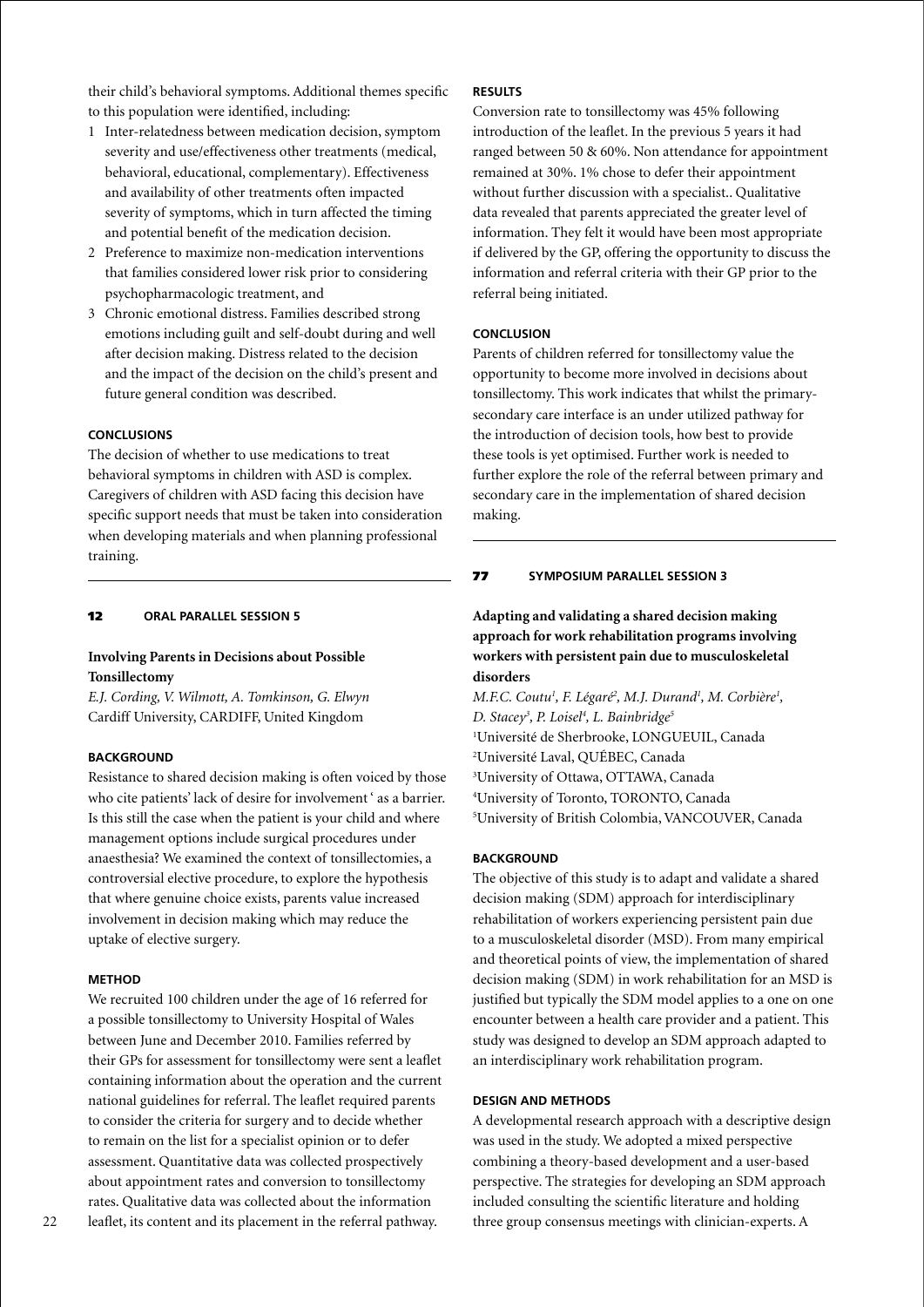convenience sample of eight OTs, three clinical coordinators and four psychologists all of whom have been working full-time in work rehabilitation focussing on workers with persistent pain due to MSD for more than two years were recruited from four collaborating rehabilitation clinics.

# **Results**

First, the theory-based SDM approach had to be adapted by clinician-experts because the formulation of the objectives did not resonate with their language and clinical practice. Specific objectives were rephrased and two (maintaining a working alliance and ensuring a common understanding among all significant actors in the SDM process) were identified as longitudinal objectives that needed to be present during the rehabilitation program. Activities as well as human and material resources needed to attain the objectives were identified. Finally, consensus was achieved on a minimum of one and a maximum of six indicators per objective. The final version of the SDM approach was validated with SDM and work rehabilitation experts-researchers.

# **Conclusion**

An SDM approach applicable to work rehabilitation was completed and is available for implementation. The design and multiple theory-driven basis of this study have helped to ensure clear definition and rigorous development of the approach.

# 10 **oral parallel session 5**

# **SDM for special populations: Children with cancer, their parents and attending healthcare professionals' perspectives of SDM.**

*I.C. Coyne1 , G. Kiernan2 , A. Amory1 , F. Gibson3 , F. Fin4* Trinity College Dublin, DUBLIN, Ireland Dublin City University, DUBLIN, Ireland South Bank University, LONDON, United Kingdom CEO Barretstown Camp, BALLYMORE EUSTACE, Ireland

### **BACKGROUND**

Although SDM is increasingly valued, children's participation in the healthcare setting is often limited. Research in primary care settings has revealed a variety of ways in which doctors and parents constrain children's participation in triadic interactions but we lack information on the rationale underpinning their behaviour. We lack information on children's preferences and what role children want to play in SDM. We lack information on how the process is managed between child, parent and health professional, with studies mainly conducted in clinic settings. Hence we investigated participation in SDM from the perspectives of children, their parents, and healthcare professionals from one cancer unit in Ireland.

# **Design and Methods**

Using grounded theory, we obtained data though in-depth

interviews and participatory techniques with hospitalised children aged 7-16 years (n=20), their parents (n=22) and the healthcare professionals (e.g. doctors, nurses, social workers, teachers, play specialists) (n= 40). Data were analysed according to grounded theory principles and managed with the aid of NVivo (version 8).

# **Results**

Children were not included in SDM when decisions were seen as 'major' decisions (e.g. initiation of therapy) as refusal was not an option. Both parents and children perceived that they had no choice in major decisions because the treatment 'had to be done'. Children were seen as having a right to be involved but not necessarily possessing the emotional maturity to make serious or major decisions. When older children were seen as competent, they were allowed to participate more in major decisions, with the guidance and support of parents and health professionals. Children were involved in SDM when decisions were minor, which were decisions about their care that did not compromise welfare in any way. Children were involved in choosing how treatment was delivered to gain their cooperation and adherence to treatment protocols and procedures.

### **Conclusion**

Children with cancer were only involved in shared 'minor' decision making and were aware of the difference between choices and actual decisions. Adults were reluctant to include them in SDM when refusal was not feasible.

### 249 **oral parallel session 2**

# **Patient Educational Technologies (PET) and their use by patients diagnosed with prostate cancer**

*R. Crump1 , K. Carlson2* 1 University of British Columbia, VANCOUVER, Canada 2 University of Calgary, CALGARY, Canada

#### **Background**

Patient education is a vital part of successful shared decision making between health care provider and patient. Conventional educational materials have included pamphlets or non-interactive videos, providing limited feedback to providers as to their use. Information technology (IT), however, offers opportunities for more interactive platforms and a richer understanding of the effectiveness of these tools. The purpose of this study is to better understand how patients interact with Patient Educational Technology (PET) aimed at informing them about their treatment options for prostate cancer .

#### **Design and Methods**

A PET library was developed for prostate cancer, including separate modules for different treatment options. The PET library content was developed by a committee of urologists using systematic reviews and updated with current evidence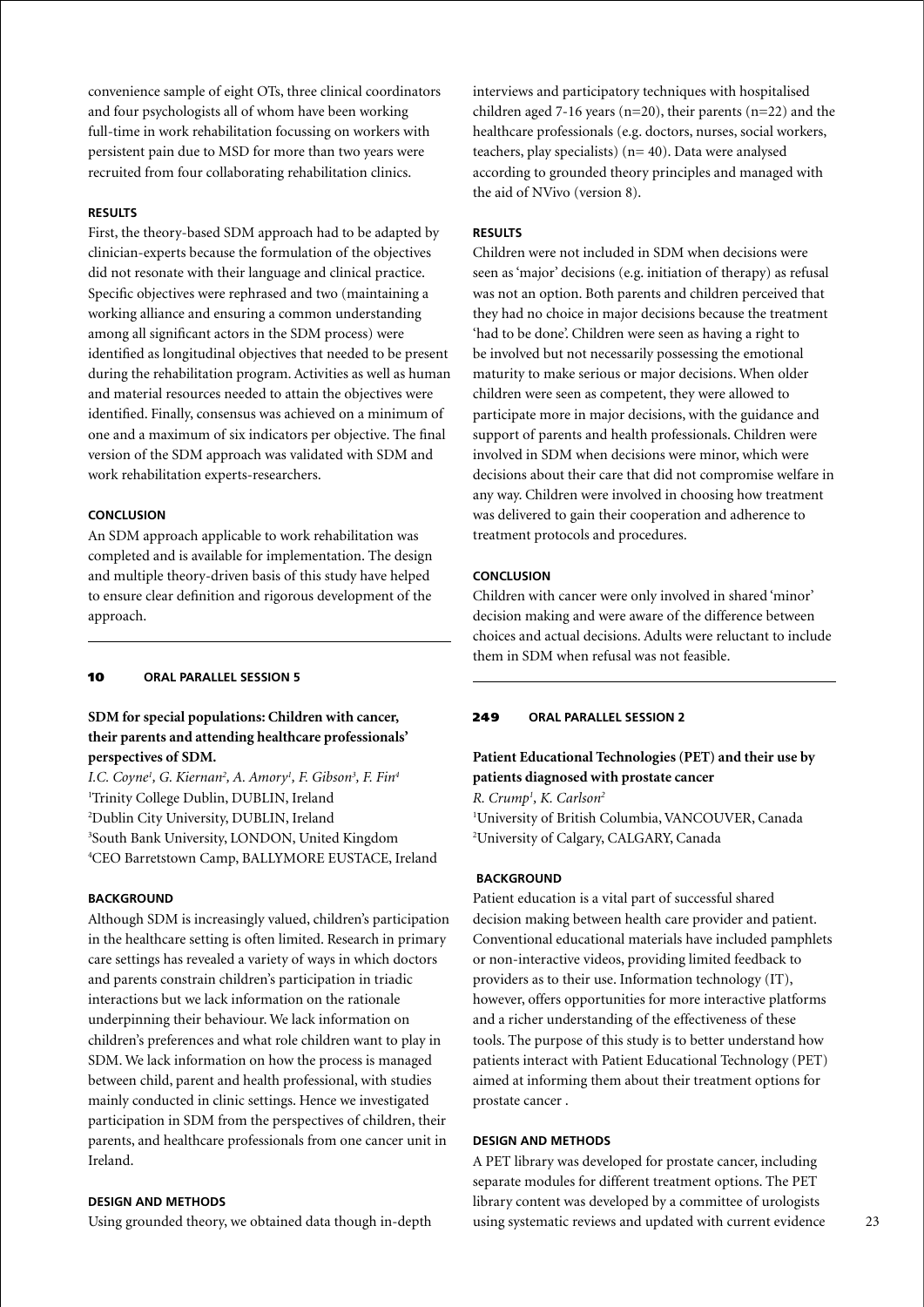as necessary. Content generally includes a description of the intervention, its potential harms and benefits, and any ongoing care needed after the intervention. Data generated from patients' use of PET feed into providers' electronic medical record. The PET library was made freely available to the patient population of two urologists in Calgary, Canada between 2008 and 2011.

### **Results**

Every patient  $({\sim}700)$  was referred and given access to the PET library using a unique identifier. Over 50% of those logged-in to the PET library and viewed at least one module for more than 2 minutes. The number of modules that were viewed by patients and the length of time (minutes) they were viewed for were recorded. Data is currently being analysed as to the number of slides viewed within each module; the number of patients that returned to re-view a module; the span of time (days) that the PET library was accessed; and how these relate, if at all, to the ultimate treatment decision.

### **Conclusion**

When referred, a number of patients diagnosed with prostate cancer engage with PETs on an ongoing basis between the time of diagnosis and time of treatment. Understanding how patients engage with these types of technologies is an important step in developing more useful PETs; tools that hold the potential to provide an effective and inexpensive means to improve shared decision making on a broad scale.

### 21 **oral parallel session 1**

# **What is Right for Me? An interactive decision aid on antipsychotic medications**

*L. Curtis1 , L. Mistler2 , I. Mahone3* 1 Advocates for Human Potential, Inc., Middlesex, VT, United States of America 2 University of Massachusetts Medical School, WORCESTER, MA, United States of America 3 University of Virginia School of Nursing, CHARLOTTESVILLE, VA, United States of America

### **BACKGROUND**

Decisions about use of antipsychotic medication are complicated by the vast amount of information about options and alternatives. Multifaceted medication efficacy profiles and risk-benefit trade-offs make a decision aid (DA) a valuable resource for both providers and users of mental health services. This presentation discusses the development and testing of a computer-based interactive DA on antipsychotic medications developed under contract for the U.S. Substance Abuse and Mental Health Services Administration (SAMHSA). It is part of SAMHSA's effort to develop public domain resources to promote shared decision making in mental health services.

information about antipsychotic medications, side effects, and various treatment and service options. It was constructed to help mental health services users express preferences and make informed choices. The DA offers opportunity to prepare and print a personal report that can be reviewed with providers, as well as supplemental worksheets and video stories.

# **Design and Methods**

The DA audience tested at multiple points in development. A beta-version was field tested with service users and providers at 3 mental health agencies representing urban, rural, and Veteran clientele. The DA was implemented idiosyncratically, reflecting each agency's structure, workforce, and clinical approach. Multiple focus groups with providers, service users, and coaches using the DA provided qualitative information about impressions, use, and comfort with the DA. These data were evaluated using content analysis. Questionnaires exploring provider and service user satisfaction, increased knowledge, perceived utility, and ease of use were analyzed using SPSS.

### **Results**

Preliminary results show overwhelming support for this information being accessible, opportunity to learn more about antipsychotic medications, and the side effect information and comparisons. Service users and staff report some difficulty learning to navigate the DA. Many service users are new to computers and require considerable assistance from others, often requiring more than one training/support session. Idiosyncratic implementation indicates applicability in diverse settings and contexts, and has revealed multiple practical methods of presentation.

# **Conclusion**

Adapting shared decision making approaches and tools for mental health shows exceptional promise. Future work will focus on provider training, developing peer coaches and implementation in diverse settings including inpatient.

#### 38 **poster session Tuesday**

# **Decision supportive strategies for rehabilitation in people with aphasia**

*R.J.P. Dalemans, A. Beurskens, L. de Witte* Zuyd University of Applied Sciences, HEERLEN, Netherlands

### **BACKGROUND**

People with aphasia are often excluded in decision making in rehabilitation because of their communication impairments, leading to a lack of shared choices. Empowering people with aphasia in their ability to express their wishes in rehabilitation seems very important to facilitate shared choices with regard to chronic disease management. Although some current rehabilitation models address the importance of involvement in a life situation, they do not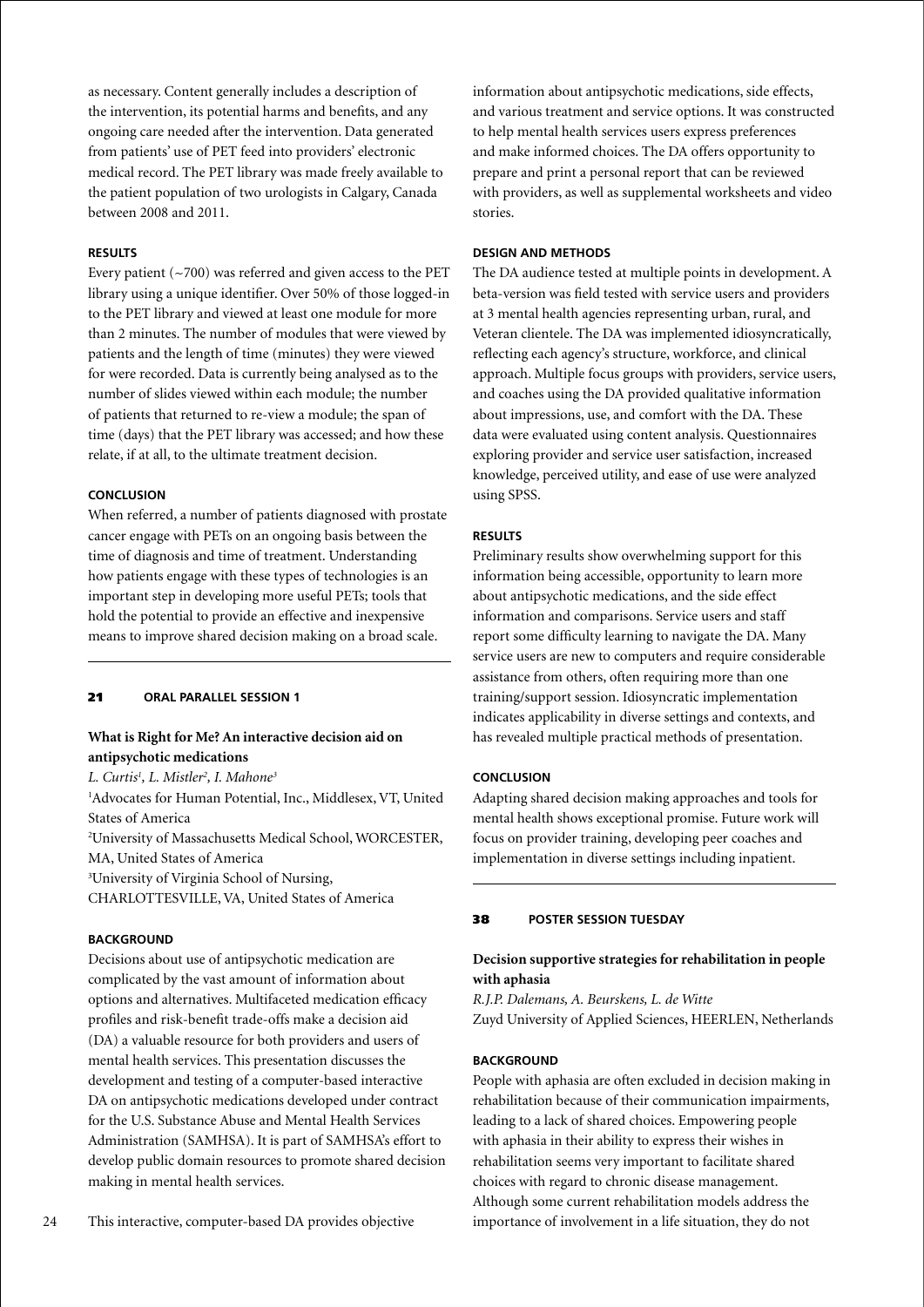adequately address issues of the importance of meaning and choice when thinking about life situations.

### **Aim**

To suggest strategies and techniques to empower people with aphasia in their ability to express their wishes facilitating shared choices in rehabilitation. These strategies and techniques are based upon experiences in conducting research in this group of people.

### **Methods**

We conducted a qualitative study and a quantitative study in people with aphasia concerning their participation in life. In these studies different strategies were developed based upon literature, conversations with people with aphasia, and speech and language therapists, to facilitate the inclusion of people with aphasia, even those with severe communication problems. Several strategies were evaluated. The strategies used and our experiences will be outlined in this presentation.

### **Main contribution**

It is possible to include this group in decision making. Several strategies are helpful to make this mission possible: the use of pre-structured diaries, the use of in-depth interviews with attention to non-verbal communication, the use of existing measurements, adjusted for people with aphasia by: using pictograms, placing one question per page, bolding the key concepts in the question, using large font, visualising the answering possibilities in words and in pictures, reducing the question length, and excluding negatives in the question.

# **Conclusion**

Models of rehabilitation service delivery need to move to a chronic disease management model that incorporates outcomes that are meaningful to clients, and not the assumed needs or outcomes as defined by rehabilitation professionals. This can be done by using strategies and techniques to empower this population to express their wishes.

#### 68 **poster Session Monday**

# **Integrating the patient's perspective in preventive health consultations: how to communicate about cardio-metabolic health risks?**

*O.C. Damman, D.R.M. Timmermans* VUMC, AMSTERDAM, Netherlands

### **BACKGROUND**

In preventive health consultations and decision aids, communication about the risks of certain diseases plays a major role. However, risk messages are not always well understood by patients. An important question is how health care professionals can better tailor their information to the knowledge and needs of patients.

### **Design and Methods**

To assess focal points for more patient-centered risk communication about cardio-metabolic diseases (diabetes, cardiovascular disease, kidney disease), we compared the conceptions of lay people with those of experts (the 'mental models approach'). We performed 8 interviews with experts (physicians and epidemiologists) and 40 interviews with lay people (people with different socio-demographic background), in which we asked open-ended questions about the risks of these cardio-metabolic diseases.

### **Results**

Although we found substantial overlap between the content of expert knowledge and lay mental models, experts and lay people differed in the value attached to certain causes (e.g. ageing), risk factors (e.g. abdominal obesity), and risk reduction strategies (e.g. losing weight). Lay conceptions were not as coherent as expert conceptions, but were rather superficial, indiscriminate, and fragmented. The identified focal points for risk communication were to: (1) emphasize a coherent total cardio-metabolic risk concept; (2) explain the shared risk factors and the interrelatedness between the 3 diseases; and (3) address certain concepts that lay people mark as important, such as stress and adverse socioeconomic circumstances.

# **Conclusion**

When health care professionals communicate about cardiometabolic risks using their expert conception, this will likely not fit lay conceptions and may not be adequately comprehended. In improving risk communication about cardio-metabolic diseases, we suggest to build on the principles derived from our focal points.

### 245 **oral parallel session 2**

# **How does shared decision making affect costs in patients considering total knee arthroplasty?**

*C. Davis, W. Moschetti, C. Catherine, S. Kearing, I. Tomek* Dartmouth Hitchcock Medical Center, LEBANON, United States of America

# **BACKGROUND**

In addition to the traditional clinician encounter, shared decision making (SDM) provides patients with decision aids summarizing current "best"practices. It is has been shown to improve patients understanding of their treatment options. There have been suggestions that the use of SDM for patients with knee osteoarthritis considering total knee arthroplasty (TKA) could potentially lower costs to the US healthcare system.

#### **Design and Methods**

Patients with severely symptomatic knee osteoarthritis were enrolled in an observational prospective cohort study to evaluate whether participation in a shared medical decision making process resulted in patients switching treatment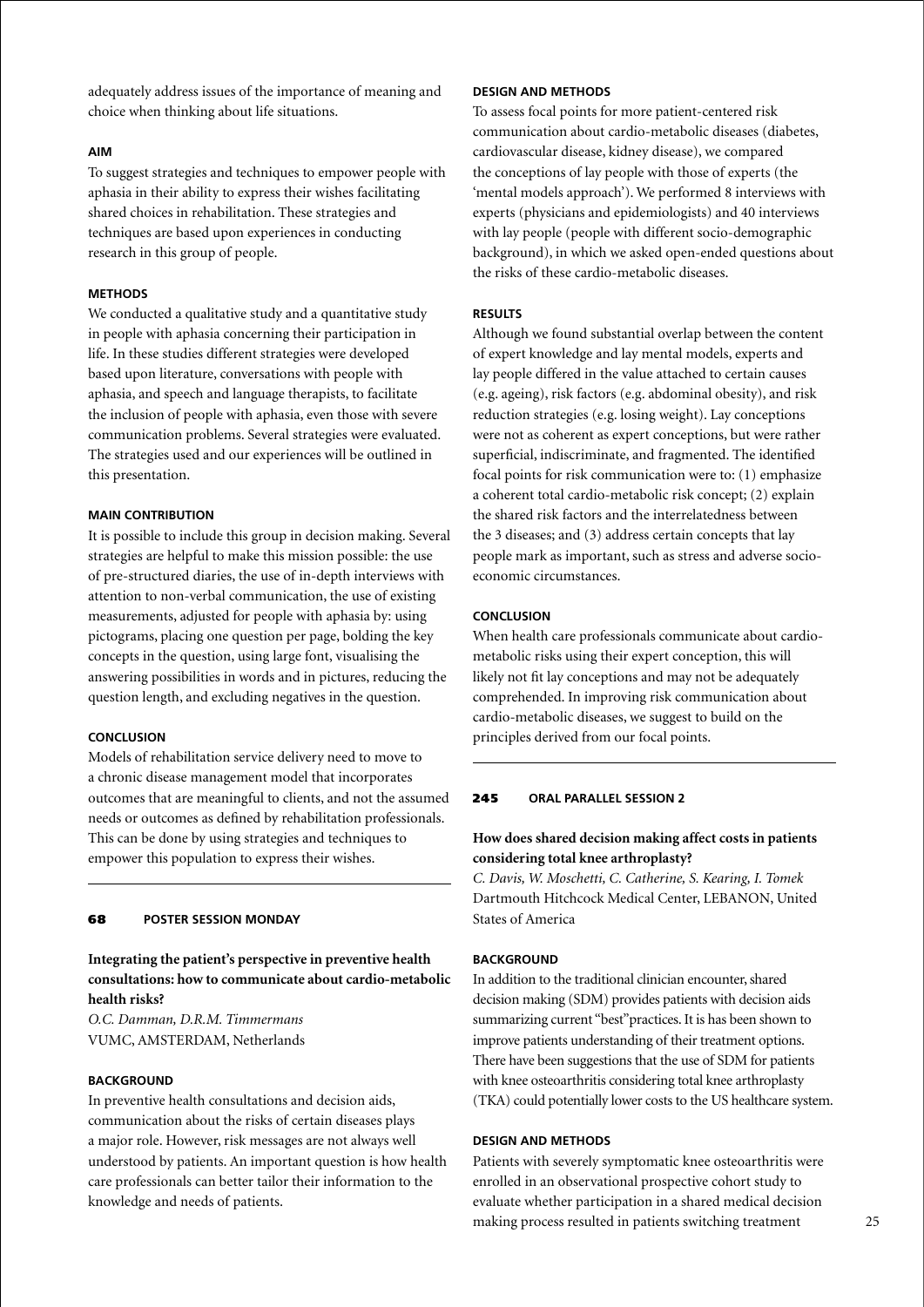preference. Costs of TKA projections were derived based upon historical costs and were combined with published US projections for the demand for TKA. Costs for SDM were estimated using our institution's expenditures.

# **Results**

The study recruited 392 patients; 384 patients completed the questionnaire. The average age of patients was 63 with 67% being female. Prior to SDM, 52 patients leaned towards non-surgical treatment, 253 for surgical treatment and 79 were unsure. Following SDM, 68 patients opted for nonsurgical treatment, 261 opted for surgical treatment and 55 patients were unsure. The majority of patients who preferred non-operative or operative management did not change their preference. Nearly half of the "unsure"patients changed their preference (22.8% switched to non-operative vs. 25.3% switched to operative). There was an overall shift towards surgical management (Bowker's Symmetry s3=12.2, p<.007). When "unsure"patients were excluded, a greater proportion of patients changed their preference from non-surgical to surgical management compared to the opposite (10.64% vs. 3.28%, p<0.03). We found that the present value of projected SDM costs were 0.06% of projected present value for TKA over the next 20 years.

### **Conclusion**

The majority of patients with severely symptomatic knee osteoarthritis who participate in SDM do not change their initial treatment preference. Patients were more likely to switch from non-surgical to surgical management. Our data finds no evidence that SDM reduces the utilization of TKA, and is therefore not cost-saving. However, the present value of projected SDM costs for TKA is small compared to the present value of projected TKA costs.

#### 239 **Symposium parallel session 5**

**Integrating Decision Aids and Enhancing Shared Decision Making in Rural Non-Academic Primary Care: The Essential Role of Practice Facilitation**

*M.M.D. Davis, J. Currey, M. Thomas, P. Gorman, V. King, J. Rugge, L. Fagnan*

Oregon Health & Science University, PORTLAND, United States of America

#### **BACKGROUND**

Shared Decision Making (SDM) and Decision Aids (DAs) reduce unwarranted variations in care and facilitate patient centered interactions. Studies of SDM and DAs have primarily occurred in academic centers and large health systems, although the majority of primary care is delivered in practices employing five or fewer physicians. Barriers to incorporating new technologies, like DAs, may be more pronounced in these settings. Therefore we undertook this study to identify "Best Practices"for integrating DAs in small, rural non-academic primary care clinics.

### **Design and Methods**

Mixed method interim evaluation of a three year SDM/ DA implementation project in four member clinics of the Oregon Rural Practice-based Research Network (ORPRN) involving practice facilitation and serial plan-do-studyact (PDSA) cycles. Three data sources were analyzed: 1) focus groups with clinical staff (clinicians, front/back office, administration) pre-intervention and at one year; 2) implementation field notes; and 3) quantitative data on DA distribution, return, and patient satisfaction. Investigators individually reviewed focus group recordings and field notes to identify initial themes then met to reconcile final themes through iterative processing.

#### **Results**

91 clinical staff participated in intervention focus groups, 43 pre-assessment and 48 at one year. DAs were distributed to 56% of eligible patients (n=227) over an eleven month period. DA integration varied between the four clinics (e.g., distribution rates between 34% to 98%) and within clinics (e.g., DAs distributed by 17% to 75% of practice clinicians, mean = 48%). Clinic stability was essential to DA implementation. Facilitators to DA integration included developing team based distribution strategies, creating system level protocols, identifying a staff data liaison, selecting DAs for "common"conditions, sharing patient feedback and having external support through practice facilitation. Practice facilitators helped clinics develop implementation protocols, hold regular meetings to debrief and refine distribution processes, provide clinic level data reports and respond to clinic requests (i.e., develop inter-clinic learning community and prepare SDM/DA marketing materials).

#### **Conclusions**

Evidence-based DAs, to facilitate SDM, can be successfully integrated into routine care in rural, non-academic primary care settings. Best practices for implementing DAs include addressing system and individual level factors, supported through external practice facilitation.

### 241 **oral parallel session 4**

# **Perceptions of Shared Decision Making and Decision Aids among Rural Primary Care Clinicians: Implications for Practice Transformation**

*M.M.D. Davis, V. King, J. Currey, P. Gorman, J. Rugge, L. Fagnan*

Oregon Health & Science University, PORTLAND, United States of America

#### **BACKGROUND**

Many medical decisions are in a "gray"area, where reasonable people might make different choices based on their values and preferences (e.g., treatment for chronic pain, knee osteoarthritis, or PSA testing). For these, shared decision making (SDM) is a key element in applying evidence-based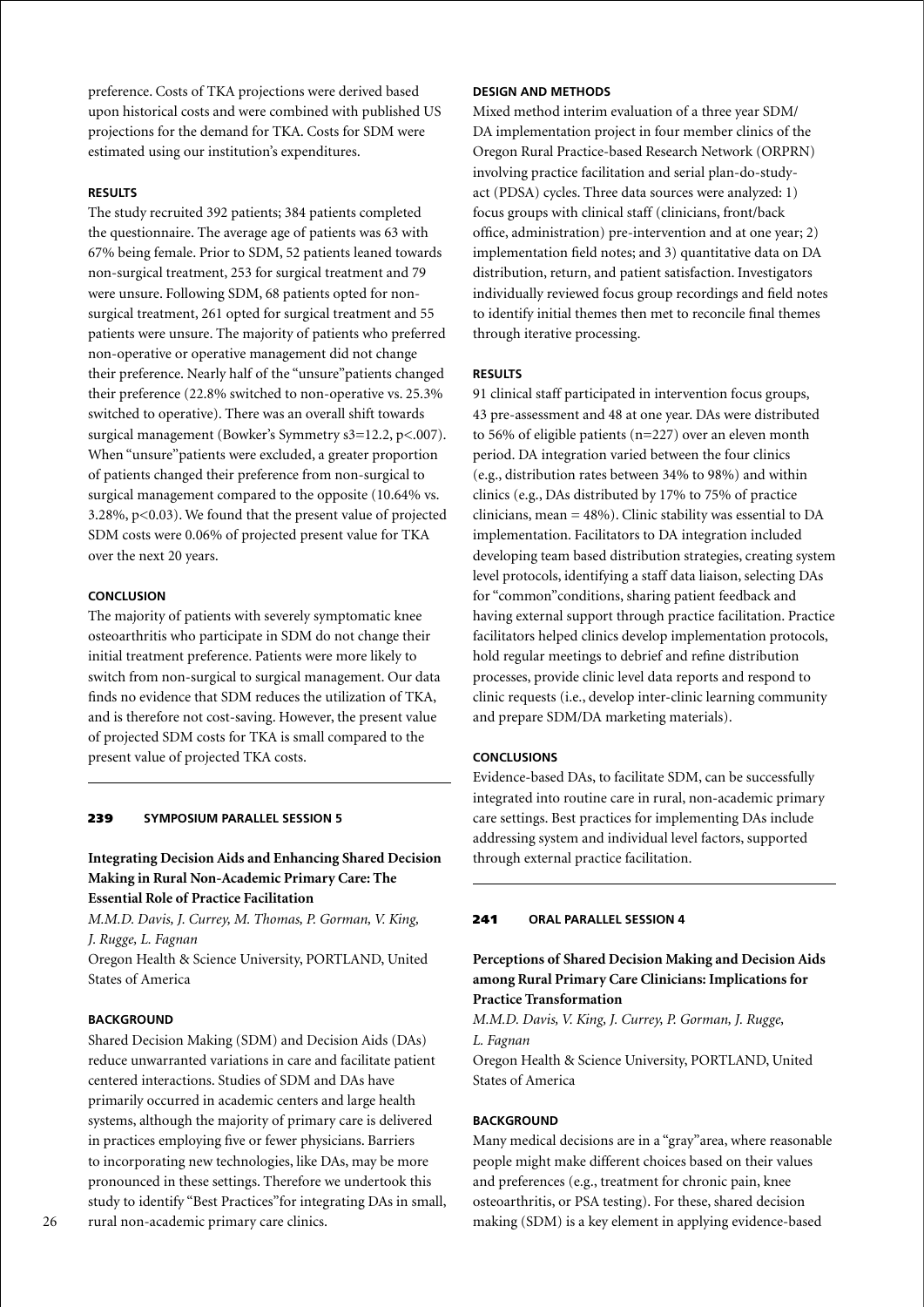medicine to optimize diagnostic and treatment decisions in primary care practice and patient decision aids (DAs) may supplement patient-clinician discussions. Studies of SDM and DAs have primarily occurred in academic centers and large health systems, but most primary care is delivered in practices of five or fewer physicians. Therefore we undertook this study to describe knowledge, attitudes and practices of SDM and DA use in rural primary care practices to inform a clinic level intervention.

### **Design and Methods**

Cross sectional survey administered to primary care clinicians affiliated with the Oregon Rural Practice-based Research Network (ORPRN), September through December 2009.

### **Results**

Surveys were returned by 181 of 231 eligible participants (78%), 174 were analyzed. Participants were 67% physician, 84% family medicine, 55% male. The majority of respondents were unfamiliar with the term "SDM"(65%), but given a definition, 97% reported they found it useful or extremely useful for conditions with multiple treatment options. Although most clinicians preferred that patients play an equal role in such decisions (69%), they reported that this happens only 35% of the time. Time was the largest reported barrier to engaging in SDM (63%) and only 10% of respondents identified lack of patient interest as a barrier. Respondents were receptive to using DAs in printed (95%) or web-based formats (72%) and topic preference varied by clinician specialty and difficulty of decision making.

# **Conclusions**

Rural primary care clinicians recognized the value of SDM and were receptive to using DAs in multiple formats. Integration of DAs to facilitate SDM in routine patient care requires addressing the barriers of time, reimbursement, and topic relevance based on clinician specialty.

# **Funding Acknowledgement**

Foundation for Informed Medical Decision Making and the Oregon Clinical and Translational Research Institute, grant number UL1 RR024140 01.

# 263 **oral parallel session 2**

# **Participatory Medicine in SDM: Contribute and Consider, Not Push or Pull** *D. DeBronkart* E-Patient, X, United States of America

Our conference title - "patient pull or clinician push?"- notes the difficulty of pushing clinicians to use SDM and asks if we should teach patients to pull. This question, while valid, overlooks a dimension of SDM's full potential: not all information for SDM exists at the clinician end. Patients'

experience and patient communities should be a key input to the decision process.

Today much valid information exists outside the medical establishment, in wise patient communities. As a Stage IV kidney cancer patient I personally experienced the value of their advice, which I brought to my clinicians for consideration. Before treatment began I gathered seventeen first-hand stories, so when my side effects hit, I knew what to expect. Today my oncologist says that although the medication killed the cancer, he's not sure I could have tolerated enough to do the job if I hadn't been so wellinformed about the side effects, and thus enabled to push through them.

A second dimension to the "doctor knows all"error is that no doctor can be expected today to know everything relevant, yet non-medical stakeholders can bring new information. How does the clinician cope when the SDM tables are turned?

I propose that SDM be considered not the dispensing of information compiled years ago, but the combining of that information with the latest developments, both clinically and as gathered through social media.\* SDM becomes a process of discovery and consultation, constantly evolving as new information comes to light, and especially as we cultivate feedback from previous patients' experience.

Participatory Medicine is a movement in which networked patients shift from being mere passengers to responsible drivers of their health, and in which providers encourage and value them as full partners. Today as co-chair of the Society for Participatory Medicine I discuss this at conferences of many types - pharma, patient advocates, physicians, safety and quality. A session at ISDM would frame my experience and participatory medicine blogging in the context of SDM, with concrete recommendations for all stakeholders, particularly developers of SDM tools and processes.

# 224 **oral parallel session 4**

### **Shared Decision Making in Family Planning Care**

*C.E. Dehlendorf<sup>1</sup>*, *D. Frosch<sup>2</sup>*, *K. Grumbach<sup>1</sup>, K. Levy<sup>1</sup>, J. Steinauer1*

1 University of California, San Francisco, SAN FRANCISCO, United States of America

2 Palo Alto Medical Foundation, PALO ALTO, United States of America

# **BACKGROUND**

Contraceptive counseling is a unique area of medical decision making due to its highly preference sensitive nature, with multiple methods being appropriate for the vast majority of women, and its complex cultural context, which necessitates consideration of sexuality and fertility. Contraceptive decision making is poorly understood, however, and the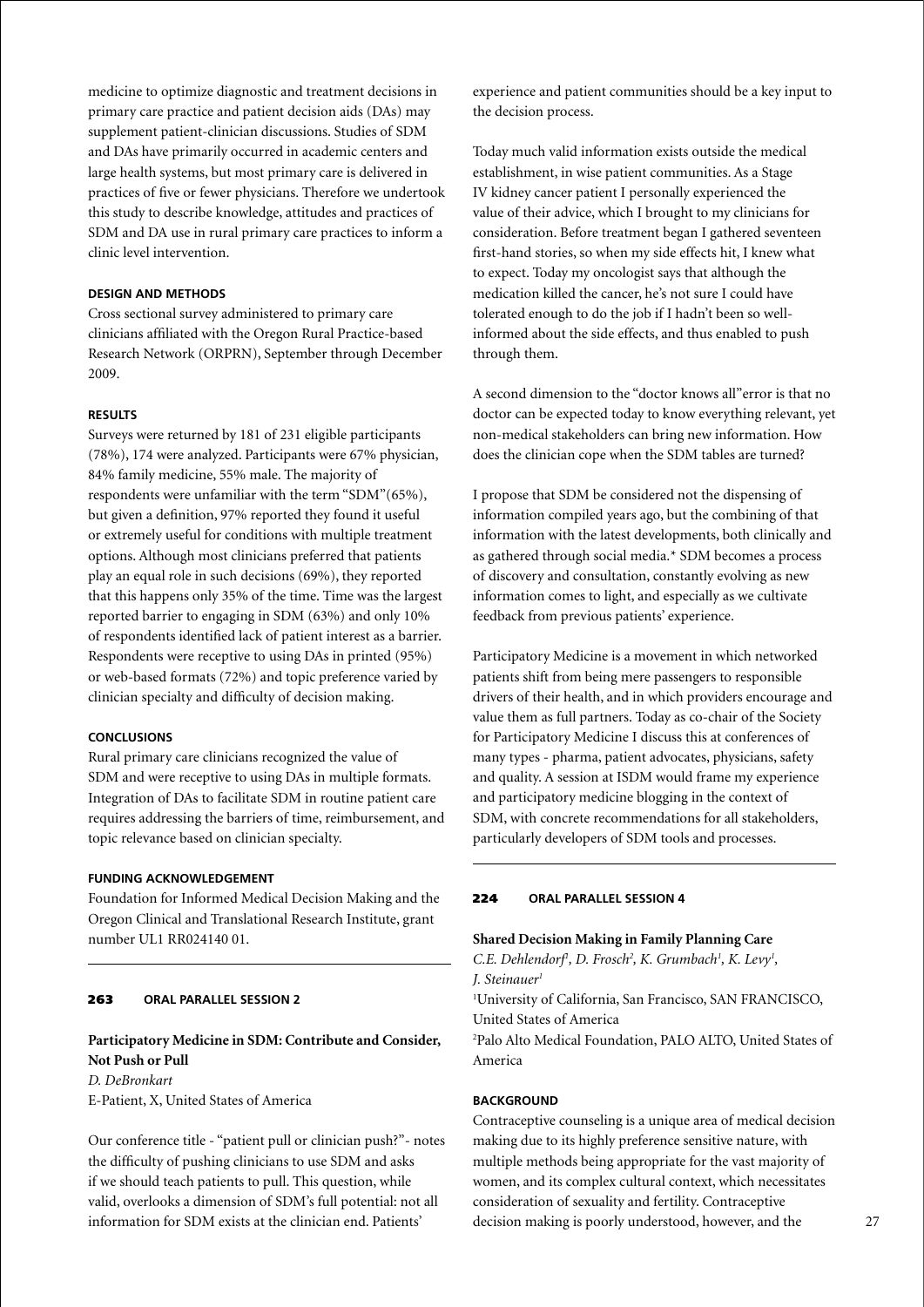degree to which research on general health care decision making is relevant to this decision is unknown. This presentation will integrate the results from three studies - a qualitative study, a survey study, and a direct observation study - to explore decision making around contraception and the application of shared decision making to this area of health care.

### **Design and Methods**

- 1 Qualitative study: This study performed semi-structured interviews of women in the United States to assess their values and preferences about contraceptive counseling.
- 2 Survey study: Women receiving contraceptive counseling at abortion clinics in the United States were surveyed about their decision-making preferences for contraception and for general health care.
- 3 Direct observation study: Women receiving contraceptive counseling had their visits audiorecorded and completed pre- and post-visit surveys about their expectations and preferences regarding contraceptive care.

# **Results**

Women value greater autonomy over contraceptive decision making than over decision making over their general health care, with 50% of women surveyed indicating that they wished to make an autonomous decision about contraception, compared to only 19% about their general health care. In the qualitative study, however, women indicated that, even when they desired independence in the decision, they valued input from their health care providers, and often felt that they did not receive enough decision support. Preliminary results from the direct observation study (data collection will be complete by May, 2011) indicates that counselors provide extensive information and allow patients to make independent decisions, but infrequently provide active facilitation of decision making.

### **Conclusion**

Investigation of this socially complex, preference-sensitive decision draws attention to the need to consider variation in decision making preferences across areas of health care. Our results suggest that while family planning providers appropriately emphasize patient autonomy in contraceptive decision making, there is an unmet need for decision support.

### 96 **oral parallel session 7**

# **A web-based decision support intervention for familial colorectal cancer: a pilot study**

*N. Dekker1 , R.P.M.G. Hermens1 , G. Elwyn2 ,* 

*P. Van Duijvendijk3 , F.M. Nagengast1 , W.A.G. Van Zelst-Stams1 , N. Hoogerbrugge1*

1 Radboud University Nijmegen Medical Centre, NIJMEGEN, Nederland

2 Cardiff University, CARDIFF, United Kingdom

3 Gelre Ziekenhuizen, APELDOORN, Nederland

# **BACKGROUND**

For individuals with a high familial colorectal cancer risk  $(>\,3$ times population risk), genetic counselling is recommended to determine appropriate preventive measures. However, since genetic counselling has both benefits and harms, not everyone wants to be referred. Therefore, a web-based decision support intervention was developed to support colorectal cancer patients in deciding whether or not to be referred for genetic counselling.

### **Design and Methods**

The decision support intervention (DSI) is part of a website containing evidence-based information on familial colorectal cancer, a risk calculation tool, and the DSI. The DSI consists of a four-step worksheet, with questions on risk perception and decision making preferences, and a value clarification exercise where patients rate how important the different pros and cons of genetic counselling are to them personally.

To assess utility, acceptability and feasibility of the website, ten patients with colorectal cancer and twelve clinicians (surgeons, gastroenterologists and medical oncologists) reviewed the website and completed a questionnaire in a pilot test.

### **Results**

The majority of patients and clinicians (80-100%) found the website useful and acceptable, and completion of the tools feasible. Pilot testing resulted in several improvements, particularly in the format of the decision support intervention to help patients score the importance to them personally. After implementing the adjustments, patients found the DSI easy to use, and helpful in deciding whether or not to be referred for genetic counselling.

### **Conclusion**

This study shows the importance of including users in development processes, in this case of a web-based decision support intervention supporting colorectal cancer patients in deciding whether or not to be referred for genetic counselling. Results from the pilot test support the acceptability of the website and the helpfulness of the DSI in deciding whether or not to be referred for genetic counselling. The website is currently being evaluated in a randomised controlled trial to determine its effectiveness on improving the recognition of individuals at an increased familial colorectal cancer risk.

# 62 **poster Session Monday**

# **Involving patient in decision of adjuvant chemotherapy for breast cancer. Observation of physicians practices in the French context.**

V.D.R. Denois-regnier<sup>1</sup>, F. Soum-pouyalet<sup>2</sup>, M. Querre<sup>3</sup> Institut Cancérologie Loire, ST PRIEST EN JAREZ, France Institut Bergonié, BORDEAUX, France Revess, BORDEAUX, France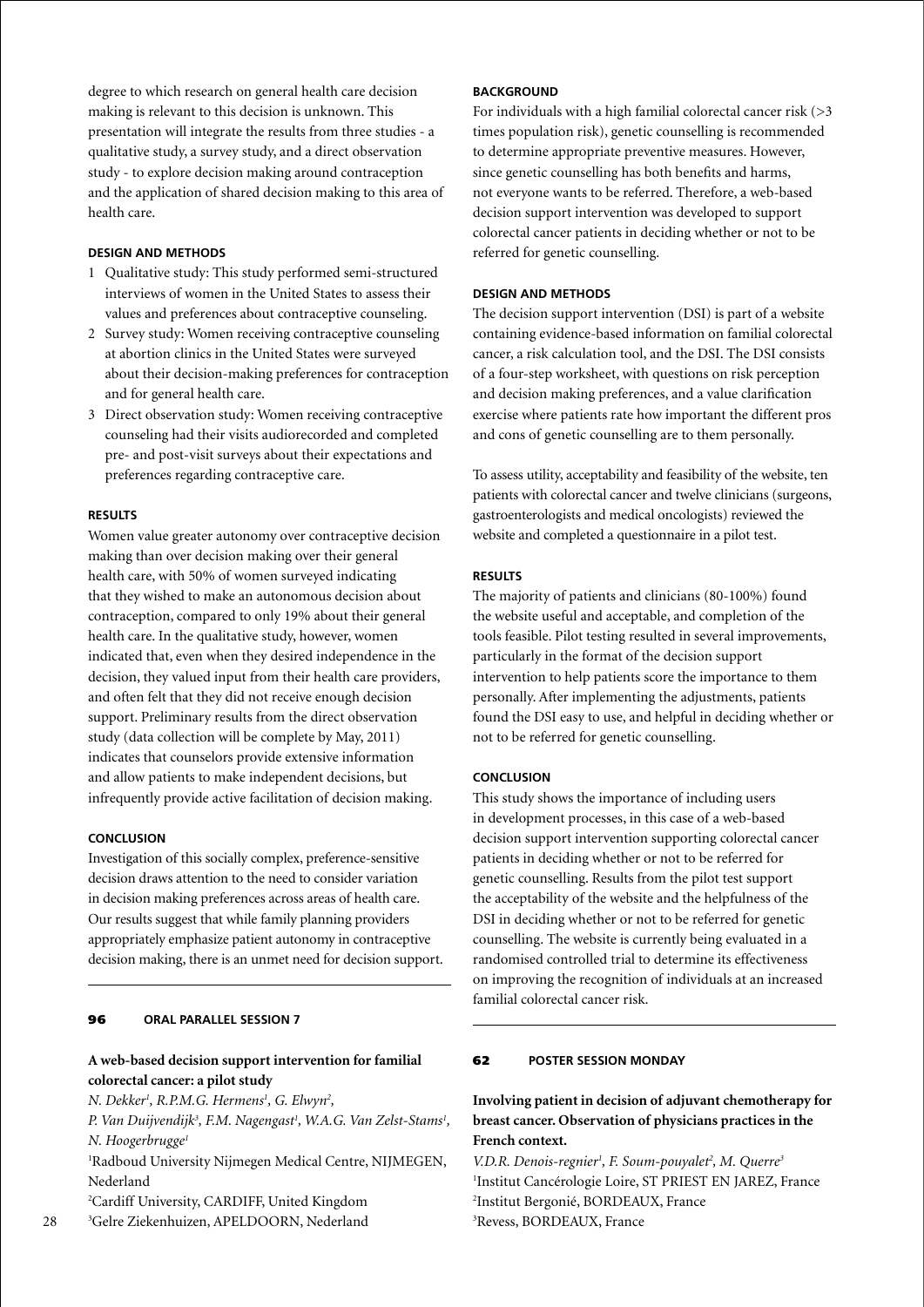# **BACKGROUND**

Adjuvant chemotherapy is prescribed postoperatively in breast cancer with the aim of reducing the risk of disease progression to a metastatic state. Its benefit is uncertain. The practices of French oncologists regarding the degree and manner of the involvement of patients in such decisions are poorly documented.

### **Design and Methods**

As an exploratory study, qualitative methodologies (information based on observations of physicians-patient encounters and in-depth semi-structured interviews) were selected. We observed 50 consultations where the issue of adjuvant chemotherapy had to be decided.

These observations took place with 11 oncologists volunteers sensitized to the issue of patient participation in decision making. The consultations were classified according to the degree of participation of the patient in the decision, using two tools: the decision-making scenarios proposed by Charles (2004) and the Elwyn's OPTION scale (2005).

### **Results**

Of these 50 visits, 31 were identified by physicians as situations where it was from their point of view, 'possible to involve the patient in the decision'. In these consultations, the scenario of 'shared decision making' defined by Charles is majority (20 visits), but there are also 7 scenarios 'patient decision-maker', 3 'intermediate' and a 'medical paternalism.' Scores on the Elwyn's OPTION scale show recurring weaknesses on the items: "feedback to validate the understanding of information"and explanation by the oncologist 'pros and cons of each option". The period of consultation is significantly associated with the degree of involvement measured by this scale.

The study of interactions, made for all consultations, highlighted the strategies used by oncologists following the objective of participation sought.

# **Conclusion**

Our study helps identify the skills and difficulties to a sample of motivated oncologists by the implementation of patient involvement in the medical decision. It shows the discrepancies between the design of medical consultation and shared decision-reality of the consultation. It also highlights the obstacles to widespread use of an approach to systematically involving the patient in the French context.

# 86 **oral parallel session 6**

**Participative Goal Setting in Rehabilitation: Towards 'Smart' Shared Goals of patients with chronic back pain** *S.G. Dibbelt1 , A. Dudeck2 , M. Glattacker2 , M. Quatmann3* 1 Institute for Rehabilitation Research, BAD ROTHENFELDE, Germany

2 University Medical Center Freiburg, Department of Quality Management and Social, FREIBURG, Germany 3 Institute for Rehabilitation Research, Clinical Center of Rehabilitation, Bad Ro, BAD ROTHENFELDE, Germany

# **BACKGROUND**

Evidence in motivation and volition research underline the importance of well defined or "smart"individual, activity related goals in rehabilitation, shared by patient and physician. However, recently several studies suggest that there are serious communication barriers which prevent discussing and defining shared goals (Meyer et al., 2008; Glattacker et al., 2009; Dudeck et al., 2009).

# **Methods**

"Participative Goal Setting"is a dialogical intervention to decide about rehabilitation goals analogue to a shared decision making process (Dibbelt et al., 2009). Physicians and therapists were trained to accomplish the "goal dialogue"consisting of seven major steps resulting in three specific main goals related to current concerns of the patient. The effectiveness of the intervention with respect to direct and indirect treatment outcomes is currently assessed in a sequential (pre-post) control group design study with patients suffering from low back pain and coronary heart disease. Initial goals were registered on a special form, as well as goal adjustment and goal attainment assessed at an interim and final balance. In this contribution we report results from a descriptive analysis of goal categories and goal processing with patients with low back pain based on 90 documented cases and 168 registered goals.

### **Results**

19% of goals documented were pain related, 24% referred to functioning in general, 11% to work related activities, 11% to information gathering, 11% to control of risk factors and 8% to psychic problems. Measures how to reach the goal were indicated in 82% of goals registered. Indicators for goal attainment were specified for 76% of goals. For 40% of goals at least a desired value was specified. Interim and final assessments of goal attainment were registered in 60% and 62% of cases respectively. In the final balance complete or nearly complete goal attainment was registered 47% of cases.

# **Conclusion**

The participative goal setting procedure seems to structure the exchange between patient and physician about goals, concerns and expectations of both, patient and physician as well as specification of health related objectives and necessary action.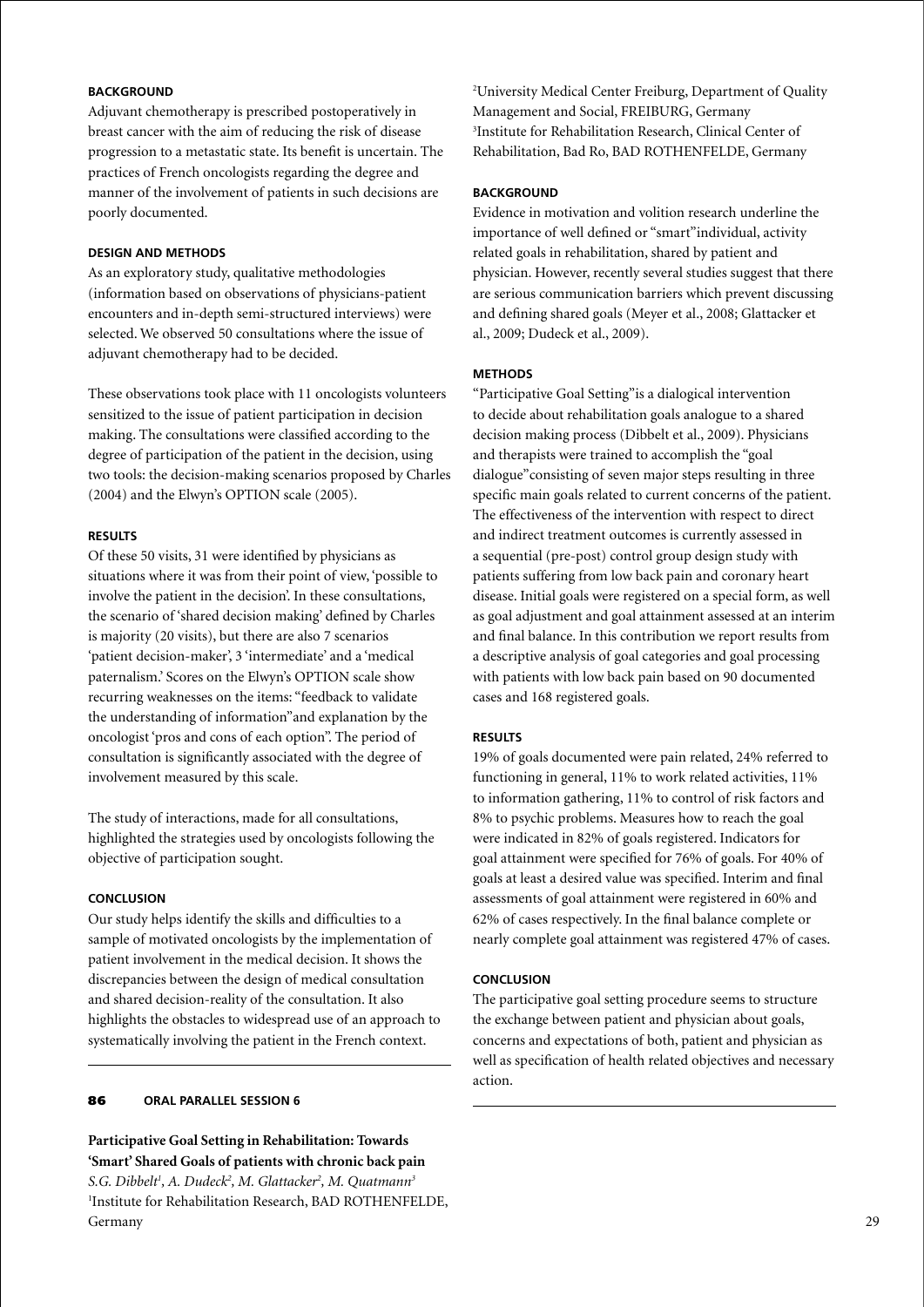# 186 **oral parallel session 7**

# **Internet use and information needs of patientswith chronic diseases**

*J.D. Dirmaier, O. Heyden, M. Härter* University Medical Center Hamburg-Eppendorf, HAMBURG, Germany

# **BACKGROUND**

The internet is considered as a way of providing interactive health information to patients as a prerequisite for informed or shared decision making. It is recognised as good practice to involve patients' views in the process of the development of internet-delivered systems. The objective of this study was to analyse patients' needs regarding online health information in patients with type 2 diabetes (T2D) and chronic low back pain (CLBP).

# **Design and Methods**

A survey was conducted with patients with T2D (N=169) and CLBP (N=167) recruited from cooperating inpatient / outpatient medical centres and self-help groups. Experiences with online information seeking and information needs were assessed.

### **Results**

The results showed that 62% used the internet for searching disease-specific information and use this information for healthcare decisions. Primary reasons were that patients rated the information obtained from physicians as not sufficient or difficult to understand. Patients with T2D searched mainly for general information about the disease and relevant health behaviours, whereas patients with CLBP focused more on where to get treatment (clinics, practices) and on treatment options.

Patients with CLBP were less satisfied and experienced more often discrepancies concerning information obtained from their practitioner or from different web-pages. Therefore, online information about CLBP did less contribute to a better understanding or coping of and coping with their chronic disease than in patients with T2D.

Patients with CLBP frequently indicated starting "physical exercise"(81%) or "oral pain management"(75%) as important decisions and indicated information needs especially regarding "comparative presentation of different treatment options"and "expected impact of treatment options on CLBP"as important. Patients with T2D most frequently stated "glycemic control"(67%) or "oral antidiabetics"(54%) as relevant decisions and wished especially information on "secondary diseases"and "glycemic control". Results differed concerning sub-groups based on sociodemographic and clinical factors, especially with regard to educational level and duration of disease.

# **Conclusions**

30 Results showed that patients with CLBP were less satisfied with online health information and subgroups of patients had specific information needs. Therefore, the presentation of information tailord to the needs of the individual patient might be important.

#### 148 **oral parallel session 3**

# **Supporting, documenting, and evaluating the patientcentred decision via online multi-criteria analysis**

*J. Dowie1 , M. Kaltoft2* 1 LSHTM, LONDON, United Kingdom 2 Odense University Hospital Svendborg Sygehus, SVENDBORG, Denmark

### **BACKGROUND**

Ensuring that decisions within patient-centred care are of the highest possible quality and safety can be addressed as a generic task, with particularities that vary with setting and context.

#### **Design and Methods**

We developed an interconnected suite of programs to ensure that these decisions are made in a way that meets the triple requirements of informed consent, patient-centred quality care, and institutional efficiency in terms of decision (as opposed to administrative) documentation. It can be expected to minimise patient complaints as well as legal cases. Integration with electronic record systems will be possible because the outputs are standards-compliant. The portal for MyDecisionSuite filters the route through the 3 component modules depending on time, resources, and literacy and preferences of the patient. Each module is customised to the specific decision, but the generic structure and format provides a common multi-disciplinary, cross-border 'language'. Implemented in Annalisa 2+ software much of the communication is in graphic form. MyDecisionPreparation spells out what is needed for informed consent in respect of any choice made and establishes the criteria by which the quality of the decision about to be made will be judged, including the patient's desired type and extent of participation and control. MyDecisionAid sets out the available options and evaluates them by combining the best available patient-specific evidence with the importance the patient attaches to the various outcomes and other relevant considerations. It is equipped to incorporate any clinical scoring systems. MyDecisionQuality establishes (i) how well the requirements of informed consent have been fulfilled; (ii) how well the earlier decision quality criteria have been met; and (iii) if there is a need or expressed wish to raise the quality, the best means to do so during a resumption of the decision process (i.e. aspects to concentrate on).

### **Results**

The suite has been demonstrated in relation to patient transfer decisions and we report on pilot feedback from three countries and an online survey. Conclusion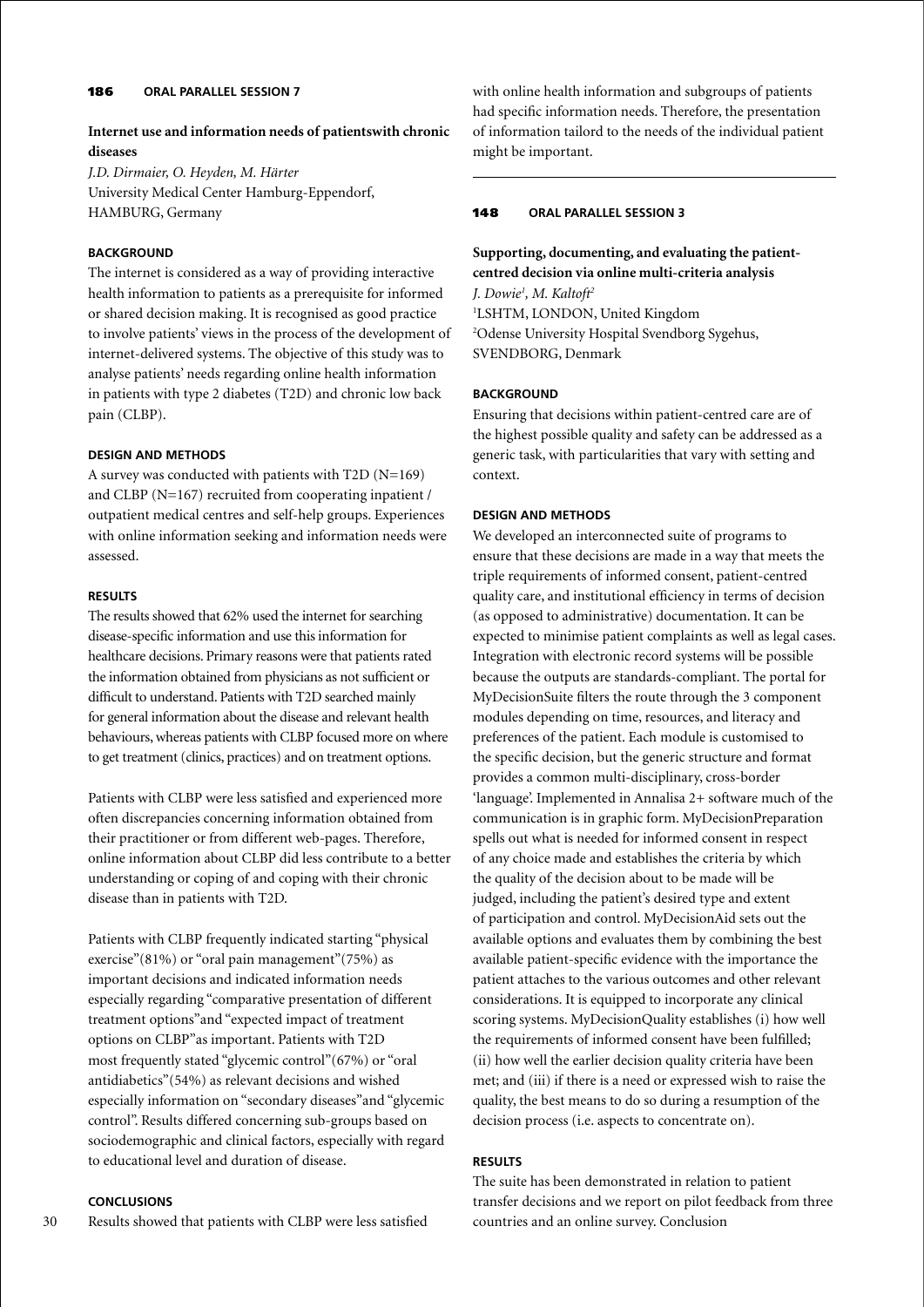A suite of programs that meets the specified requirement of many health care systems has been developed and shown to work at a proof-of-method level.

# 261 **poster session Tuesday**

# **Training General Practitioners in Shared Decision Making to consult their patients about completing Advance Directives - Experiences of a pilot study**

*T. Duerk, J. Kracht, F. Koelbing, A. Buchholz, W. Niebling, A. Loh*

University Medical Center, FREIBURG, Germany

#### **BACKGROUND**

In Germany, an increasing number of people want to take preemptive measures concerning end-of-life decisions including, among others, the completion of Advance Directives. On September 1, 2009, the German Parliament issued the first law concerning the legal bindingness of Advance Directives, thereby strengthening patient autonomy. But completing Advance Directives still remains a difficult task for patients as well as the consulting health care providers. The present study is a pilot study for a project funded by the German Federal Ministry of Education and Research (BMBF) and supposed to examine and improve the form of consultation for completing Advance Directives.

This pilot was aimed at answering the following questions:

- 1 Whether General practitioners (GPs) are interested in using Shared Decision Making (SDM) for completing Advance Directives with their patients?
- 2 Whether GPs are interested in using a new computerbased Advance Directive program to create individual Advance Directives for their patients?
- 3 Whether patients request a consultation service of their GPs?
- 4 Whether SDM is a suitable approach, as measured in parameters like the patient's decisional conflict and satisfaction with decision?

### **Design**

Observational study.

### **Methods**

2 GPs were coached in advance care planning, especially in completing Advance Directives, in SDM and in a computerbased Advance Directive program as an instrument to support doctor-patient-communication.

The patients have been informed about the study by means of posters and flyers in the GPs' practices and, if interested, recruited for the study.

After the consultation, the patients were asked to complete a questionnaire including "Decisional Conflict Scale"and "Satisfaction with Decision Scale".

# **Results**

- The GPs were highly interested in being coached in SDM and the new computer-based Advance Directive program.
- 100 patients were enrolled in this pilot study.
- The data show a low extent of decisional conflict and a high extent of patient satisfaction with decision after consultation.
- The GPs asked to continue the program.

#### **Conclusion**

End-of-life decisions are difficult, especially if anticipated by completing Advance Directives. Our pilot study showed that SDM might be a promising approach to meet the patients' need to complete Advance Directives.

#### 178 **poster session Tuesday**

# **Evaluation of Telephone Health Coaching for chronic diseases**

S.D. Dwinger<sup>1</sup>, J. Dirmaier<sup>2</sup>, L. Kriston<sup>2</sup>, L. Herbarth<sup>3</sup>, *M. Härter1* 1 University Medical Center Hamburg-Eppendorf (UKE), HAMBURG, Germany 2 University Medical Center Hamburg-Eppendorf, HAMBURG, Germany 3 KKH-Allianz, Hannover, Germany

# **BACKGROUND**

Since 2007 the German health insurance fund KKH-Allianz provides a telephone health coaching (HC) for people with chronic diseases. Using motivational interviewing and collaborative goal setting techniques patients are supported to change risky health behaviours. To date it lacks studies regarding the acceptance and the efficacy of HC in Germany. Therefore two studies were started to analyse a) how patients evaluate the HC [1] and b) the efficacy of HC and its impact on economic outcomes.

#### **Design**

To assess how patients evaluate HC, a retrospective first study was conducted in 2008. We included 834 insurants who did participate in the HC and 1.074 insurants who did not. A second study in 2010, a four-year randomized controlled trial (RCT), focuses on the efficacy of HC. Estimated 2.600 insurants are assessed at baseline and three yearly follow-ups. Three groups are compared:

1) participants of the HC, 2) insurants that declined to participate, 3) control group.

#### **Methods**

The first study assessed data with self-rating questionnaires and the HC software. Outcomes included the patients' general evaluation of HC and the process. Additionally to questionnaire- and software-data the RCT collected the information with the routine data of the health insurance fund. In the RCT assessed outcomes include health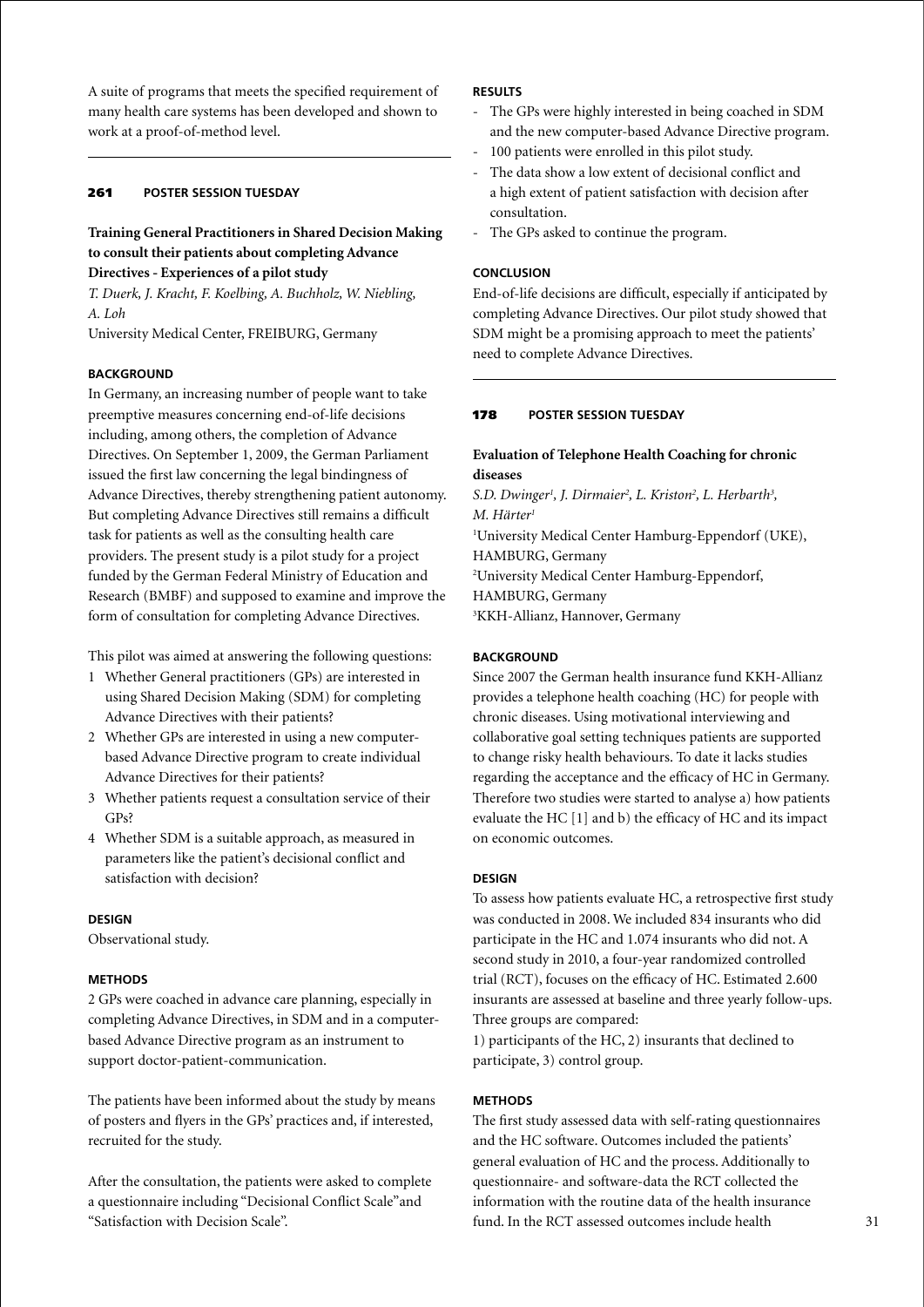behaviour, quality of life, clinical parameters and hospital readmission rates. Possible mediating factors like patient activation, health literacy and the stages of change concept are also analysed.

# **Results**

The first study showed that 78.3% of the participants were satisfied with the HC and 82.3% would recommend it to others. 53.3% of the participating probands had learned about new options to influence their state of health. Based on these promising results, the 2010 RCT was initiated to prove long term efficacy. So far 2.005 insurants provided analyzable data. Baseline results and differences between participants and non-participants will be presented and discussed.

### **Conclusion**

The 2008 study showed a general positive appraisal of the HC. The current study tries to prove the longitudinal efficacy of HC.

### **References**

[1] Seebauer,L., Simon,D., Bermejo,I., Herbarth,L., Siegmund-Schultze,E., Temmert,D., Schlegel,D., Härter,M. Attitudes of Chronically-Ill Patients to Telephone Health Coaching. Gesundheitswesen. 2010. (accepted; DOI http:// dx.doi.org/10.1055/s-0030-1255082).

# 179 **Oral parallel session 2**

# **Translation and Validation of a Health Literacy Questionnaire for chronically ill Patients**

*S.D. Dwinger, J. Dirmaier, L. Kriston, M. Härter* University Medical Center Hamburg-Eppendorf (UKE), HAMBURG, Germany

### **BACKGROUND**

Health Literacy (HL) describes the ability of individuals to access health information, to comprehend the facts and to transfer the information into their daily life. HL also seems to influence medical decision-making. Most existing tools to measure HL focus on reading comprehension and numeracy using observer-rated scales. Due to the need of self-rating scales that also reflect a broader range of attributes implied in current definitions of HL, the health literacy scales (HLS) were developed [1] assessing the three scales functional, communicative and critical HL. The objective of this study was to translate the existing English version into German and to examine its psychometric properties.

### **Design**

The HLS were translated into German using translation/ back translation methodology and were administered to 1034 probands with chronic diseases contacted via a big health insurance fund.

# **Methods**

(percentage of missing values), item difficulties, reliability (internal consistency) and factorial structure. To analyze the factorial structure of the German version of the HLS, it was examined whether the predicted three-factor model fits our data using confirmatory factor analysis.

### **Results**

The acceptance was high (4,7% missing values) and item discrimination parameters were above .4 for each scale for all but one item. Item difficulties ranged between 1.54 and 3.42 on a scale from 0 to 4. The reliability was fair (Cronbach's α =.77). Within a subsample of 534 insurants, the three-factor solution of the original version could not be replicated. Using structural equation modeling an enhanced two-factor structure was developed that showed a fair fit and an internal consistency of a Cronbach's α of .86 for Analytical HL and α =.78 for Functional HL. The enhanced structure was crossvalidated with another 500 insurants.

### **Conclusion**

The psychometric analyses of the German version of the HLS showed satisfactory results regarding acceptance, item discrimination and reliability. The predicted factor structure of the original English version could not be replicated. A shortened, amended two-factor model is proposed.

### **References**

[1] Ishikawa,H., Takeuchi,T., Yano,E. Measuring Functional, Communicative, and Critical Health Literacy Among Diabetic Patients. Diabetes Care 2008; 31:874-9.

### 5 **oral parallel session 2**

**The Health Literacy Pathway Model: a qualitative study of the development of health literacy and shared decisionmaking abilities in patients with a long-term condition.** *M. Edwards, M. Davies, F. Wood, A. Edwards* Cardiff University, CARDIFF, United Kingdom

#### **BACKGROUND**

Health literacy is "the ability to find, understand, appraise and communicate information to engage with the demands of different health contexts to promote health across the life-course". Making informed self-care decisions and participating in treatment decision-making are two health contexts where sufficient health literacy is important to empower patients living with a long-term condition in managing their health. Poor health literacy is suggested to be a barrier to the exchange of relevant information and participation in shared decision-making (SDM). The main objectives were to describe how patients with a long-term condition become more health literate, and to facilitators or barriers to the development of health literacy for informed self-care decision making and active participation in health care consultations (including SDM).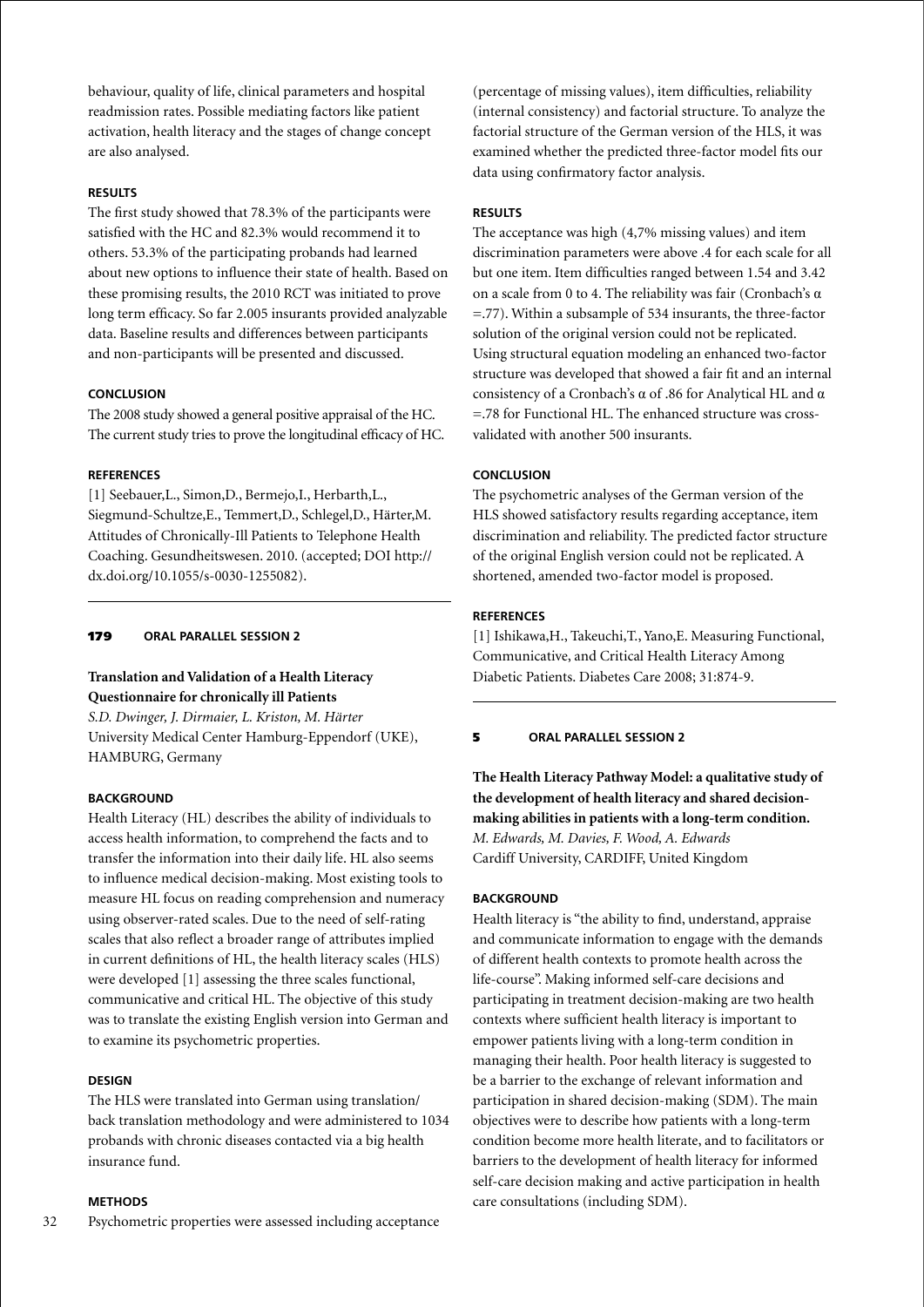# **Design and Methods**

A longitudinal qualitative study using serial interviews (total 44) with 18 participants recruited from patient education programmes (diabetes programme, a generic self-management programme, and a cardiac rehabilitation programme) and one community-based group to explore their learning experiences and understand how they draw on their health literacy abilities to manage their condition and participate in healthcare processes. Observations of patient education programmes explored how health literacy may develop during group-based classes. Interview and observation data were analysed using a framework approach to consider existing descriptions of health literacy and emerging themes.

#### **Results**

A model is presented describing the development of health literacy along a trajectory including the development of knowledge, health literacy skills and practices, health literacy actions, abilities in seeking options and participating in informed and shared decision- making opportunities. Motivations and barriers to developing and practising health literacy skills were personal to participants' characteristics and also created by health professionals. Participants developed their health literacy to a point where they were able and motivated to make informed and shared decisions through patient education programmes, self-directed learning and social interactions with health professionals and lay informants.

#### **Conclusion**

The model describes how people can develop health literacy over time to become more involved in healthcare decisionmaking. The findings have implications for developing health literacy interventions aimed at patient involvement in healthcare processes.

### 6 **poster session Tuesday**

**The distribution of health literacy through family, social and health education networks: the role of health literacy mediators in decision making processes**

*M. Edwards, M. Davies, F. Wood, A. Edwards* Cardiff University, CARDIFF, United Kingdom

### **BACKGROUND**

Health literacy is the ability to find, understand, appraise and communicate information to engage with the demands of different health contexts. Making informed self-care decisions and participating in shared decision-making are two health contexts where sufficient health literacy is important for patients living with a long-term condition. Health literacy and shared decision-making are typically described as an individual cognitive activity. The role of one's social network as an influence on the development of health literacy and participation in shared decision-making

is not fully understood. Recent research has explored how decision making is distributed over a range of encounters with people and technology. This study aimed at exploring the distributed nature of health literacy and its influence on decision-making.

#### **Design and Methods**

A longitudinal qualitative interview and observation study of the development and practice of health literacy in people with a long-term health condition. Participants  $(n=18)$ were recruited from health education groups and from community education venues. Interviews explored how participants' developed health literacy and how it might have influenced their abilities to manage their condition and participate in decision-making processes. Observations of patient education programmes explored how health literacy might develop during group-based classes. The transcripts and observation notes were analysed using the 'Framework' approach, a both deductive and inductive form of thematic analysis.

# **Results**

Health literacy was distributed through family and social networks. Participants often drew on the health literacy skills of others to seek, understand and use health information to aid their decision-making. During patient education classes participants and tutors facilitated the distribution of health literacy. Friends and family acted as health literacy mediators and supported participants in day to day self-care decisions and influenced participation in shared decision-making in health care consultations.

# **Conclusion**

Access to health literacy mediators enabled participants to benefit from distributed health literacy in terms of being informed and motivated to participate in shared decisionmaking. The findings have implications for the design and implementation of family and community level interventions that might help distribute health literacy through groups of people living with a long-term condition and influence participation in shared decision-making.

### 217 **poster session Tuesday**

# **Personalization in patient decision aids: state of the art and potential**

*O.E. Eiring1 , E. Aas1 , L. Slaughter2*

1 Norwegian Knowledge Centre for the Health Services, OSLO, Norway

2 Oslo University Hospital, OSLO, Norway

#### **BACKGROUND**

The concept of personalization is often included in the definitions and descriptions of patient decision aids. Personalization can pertain to several aspects of a decision aid, such as the structure and content of the tool, the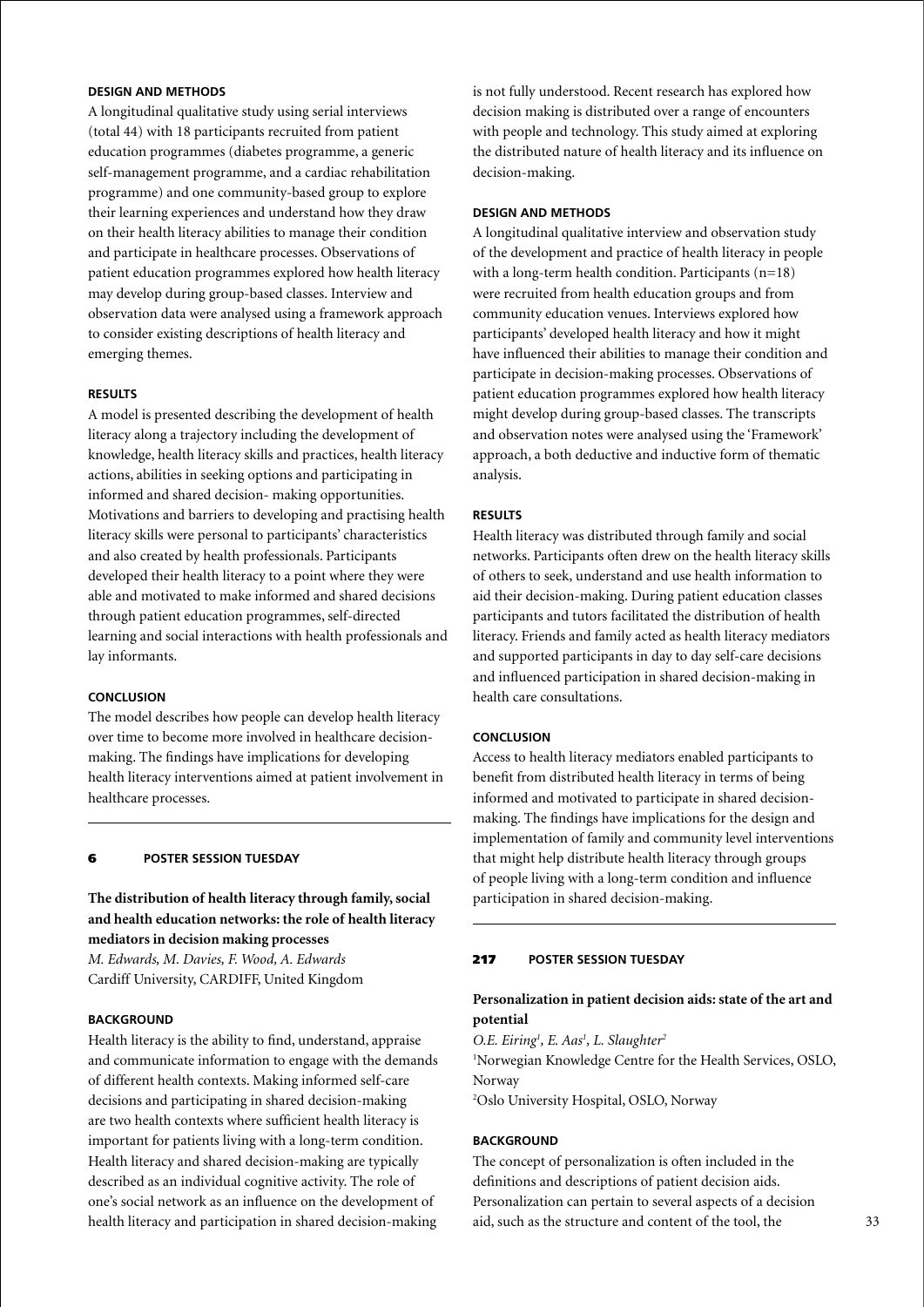decision-making process, and the resulting choice. Although personalization can be accomplished by applying different strategies, it often includes using technology to accommodate the differences between individuals. The evolution in information and communication technology offers new opportunities for personalization, customization, and tailoring in decision aids.

### **Design and methods**

The objective of the study is to identify and describe the current use of personalization strategies in electronic patient decision aids based on a pre-established coding scheme. This coding scheme is based on operationalization of concepts from fields related to shared decision-making, such as interactive web design, computer decision support, genetic medicine, tailored communication, personalized healthcare and personalized education. We plan to analyze a total of 50 electronic decision aids, some of which are included in the Cochrane systematic review of patient decision aids for people facing health screening or treatment decisions.

# **Results**

It has been proposed that technological personalization of patient decision aids has the potential to tailor healthcare and healthcare communication to individuals, by adjusting to the different biological, social and psychological idiosyncrasies of patients. The process of operationalizing the personalization concepts from various fields (e.g. medicine, computer science) results in a coding scheme that can be applied to future work. The current personalization practices in patient decision aids is mapped to this coding scheme and presented in the paper. Results also include an analysis of the possibilities for personalized data exchange between patient decision aids and online electronic medical records.

### **Conclusion**

The era of paper provided limited possibilities to diverge from a one-size-fits-all approach. In the digital era, new technologies such as adaptive hypermedia open further opportunities for personalization, including interaction between patient decision aids, online electronic medical records and other resources. The effects of personalization techniques on patient knowledge levels, patient satisfaction with decisions, decision quality, and compliance to treatment plan warrants further investigation.

### 4 **poster session Tuesday**

# **Walking on a tightrope: Oncologists' perspectives on providing information to women with recurrent ovarian cancer during the medical encounter**

L.E. Elit<sup>1</sup>, C. Charles<sup>1</sup>, A. Gafni<sup>1</sup>, J. Ranford<sup>1</sup>, S. Tedford-Gold<sup>1</sup>, *I. Gold2*

1 McMaster University, HAMILTON, Canada 2 AFMC, OTTAWA, Canada

# **BACKGROUND**

Women with ovarian cancer (OC) must make treatment decisions through-out their journey with the disease. The first step in decision making is information exchange. Our objectives were to 1) describe the key issues that are reviewed by the oncologist when a woman presents with recurrent OC (ROC); and 2) understand the extent to which physicians have different methods of giving information to patients.

# **Design and Methods**

A qualitative study of 26 gynecologic and medical oncologists was undertaken using a semi-structured interview guide. A thematic analytic approach was undertaken by two reviewers.

### **Results**

Oncologists felt that the process of information giving was a required and important part of the medical encounter. The four themes that emerged were: 1) Oncologists vary in their approach to giving information about the disease and management; 2) Most oncologists feel giving management choices to the patients engages patients in dealing with their disease and moves the decision making process forward; 3) It is really important to keep patient's hope alive; and 4) Oncologists struggle with the extent to which they give patients outcome information.

# **Conclusions**

Although physicians articulate that it is important to be upfront and clear about treatment options and giving treatment choices to keep hope alive for the patient, this is usually done in the context of vague or no survival information.

# 183 **oral parallel session 1**

**Measuring 'readiness to decide': using the DelibeRATE scale in an online evaluation of a decision support tool for women facing breast cancer surgery options (Bresdex)** *G. Elwyn1 , S. Sivell1 , A. Edwards1 , T. Miron-Shatz2 , V. Montori3* 1 Cardiff University, CARDIFF, United Kingdom 2 University of Pennsylvania Wharton School, PHILADELPHIA, United States of America 3 Mayo Clinic, ROCHESTER, United States of America

### **BACKGROUND**

Debate continues about how best to measure 'good' decision making. A promising approach, advocated by Sepucha et al, proposes measuring the alignment of informed preferences with intentions. Another complementary approach is to focus on decision process (deliberation), where high deliberation would indicate a greater 'readiness to decide'. We describe how a measure of deliberation (DelibeRATE scale) captured the effect of using an online patient decision support intervention to support women facing surgery options for early breast cancer (www.bresdex.com, BresDex).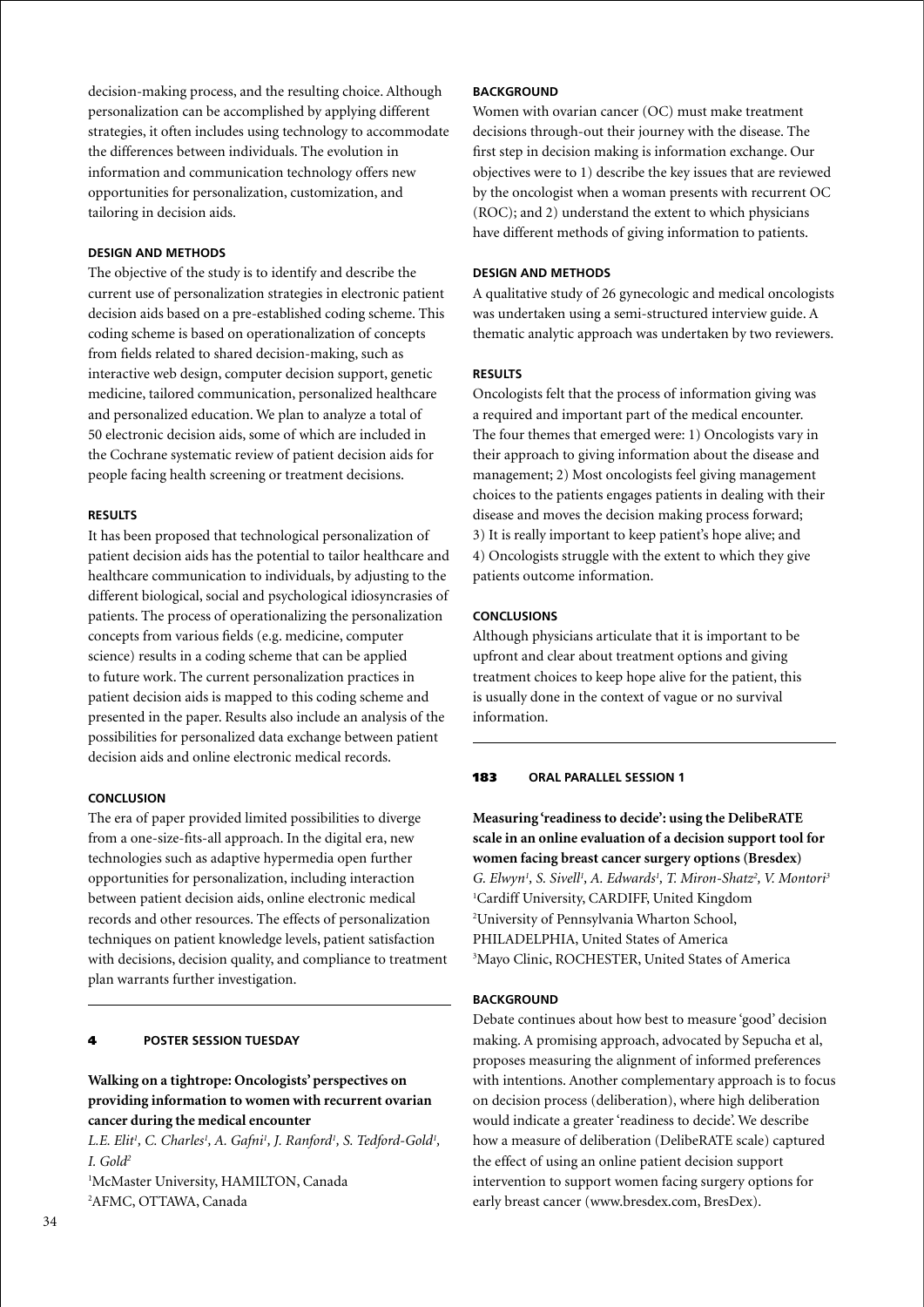# **Design and Methods**

A conceptual analysis by Elwyn, Miron-Shatz (2009) led to the generation of a set of scale items. After pilot work, a prototype scale was developed comprising 9 items (7-point 'strongly disagree' to 'strongly agree' scale) with scores summed and rescaled 0 to 100, where the higher the score, the greater the 'readiness' to make a decision. DelibeRATE was included in an online evaluation of BresDex. Participants were asked to use BresDex after receiving a diagnosis of breast cancer. Online questionnaires were completed before and after use of BresDex, using the DelibeRATE scale, knowledge scale (about breast cancer) and treatment intentions.

# **Results**

70 women with breast cancer consented to participate in the study, of which 52 completed the DelibeRATE and knowledge items (mean age 53; range 29-80 years). The mean total scores increased from 65.1 (sd=26.3) pre-BresDex to 78.0  $(sd=22.8)$  post-BresDex (F [1,51]=22.4, p<0.000). The mean scores of all but one item improved post-Bresdex. See figure. There were non-significant improvements in knowledge scores. Changes in treatment intentions are associated with an increase in deliberation scores (F[1,48]=21.6, p<0.000).

# **Conclusion**

The DelibeRATE scale registered a statistically significant change in score after the use of BresDex. Further work is required to validate the ability of this scale to assess patients' 'readiness to decide' and to correlate this construct to other measures, such as shifts in informed preference and option intention.

### 64 **poster Session Monday**

**Implementation and Evaluation Roadmap Selfmanagement** *J.P.G.M. Engels, S. Arkesteyn* Vilans, UTRECHT, Nederland

### **Context**

Supporting patients in the tasks of managing their own chronic condition(s) calls for more than education, in which patients gain knowledge about their condition. Patients need to have the skills and confidence to effectively manage the condition on their own. Professionals need to have the skills to support patients in doing so. They need to turn into coaches and show patients how to do so in stead of being a caregiver and tell patients what to do. That's still a difficult job for professionals.

Since every patient with a chronic condition is a self-manager, responsible for most of his or her own care, support of selfmanagement is an ongoing activity for the health care team.

For professionals and patient to support self-management to a structural part of care, Vilans develop with professionals, patients and experts an 'selfmanagement roadmap'. This

roadmap can help selfmanagement to be not longer an individual event between patient and professional, but a group activity with consideration of all relevant disciplines.

### **Methods**

Vilans developed a roadmap, in consultation with patients and professionals, with 10 steps, to make it easier for patients and professionals into work with self management in daily care. Each step involves background information en questions for professionals to help them to make a teamplan for their own daily practice.

# **Deel 1: preparation**

- 1 develop teamvision
- 2 identify and develop skills for professionals
- 3 make appointments and task distribution
- 4 use individual care-plan
- 5 use successful Methods

### **Deel 2: implementation**

- 6 before consultation
- 7 during consultation
- 8 after consultation

# **Deel 3: evaluation and updating**

9 evaluate self-management

10 adjust teamplan where necessary

### **Results**

In 2010 we started a project with professionals in primary health care to help them with making a plan for implementing selfmanagement in the care of patients with heart disease or risk at it. In January 2011 we start a new project to build more experience with this roadmap.

### **Conclusions**

The roadmap is a valuable tool to plan all kinds of actions needed to make selfmanagement a goal for professionals and patients.

### 67 **poster Session Monday**

**Implementation and Evaluation Individual care plan** J.P.G.M. Engels, B. Dijcks, S. Arkesteyn Vilans, UTRECHT, Nederland

### **BACKGROUND**

Self-management is an important part of the care standard Cardio Vascular Risk Management (CVRM). The standard aims to ensure that the care by professionals is based on selfmanagement of patients with vascular risk. Shared Decision Making (SDM) is an essential condition to achieve selfmanagement. Professionals note down the results of SDM in an individual care plan. This care plan is based on personal goals of the patient and defines what professionals and the patient themselves contribute to achieve this.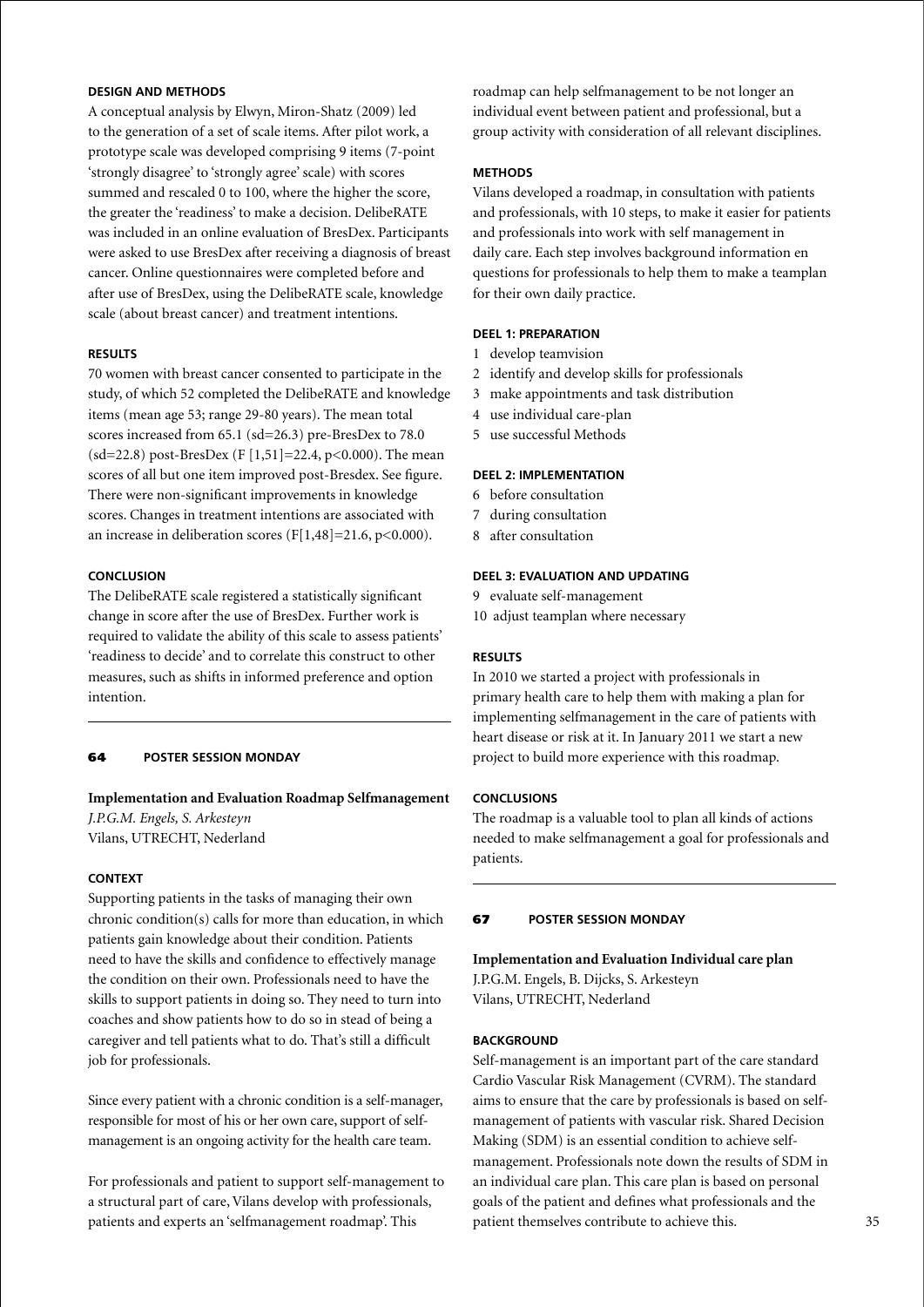# **Research questions**

- What are the effects of using a care plan on the degree of self-management by patients and type/frequency of contact with professionals?
- What are the effects of using a care plan on professionals, such a the degree of support, content/type/frequency of contact, sharing responsibility with the patient, collaborate with colleagues, time investment?
- Are the developed tools and trainings for professionals and patients sufficient to support in the use of the care plan?

# **Design and method**

In order to support professionals in working with an individual care plan is the project ' implementation and evaluating Individual care plan' started.

In this project Vilans supports thirteen general practices in starting with the Individual care plan. There is a Manual created, the care plan Vital Vessels is available, conferences with professionals are organized and questionnaires for research are developed. Vilans supports the individual general practices by phone or on-site visit in the application of the Individual care plan.

In January and February 2011 takes the first data collection place in patients and professionals in September and October the second data collection in patients and professionals place.

### **Results**

The results of the first data collection are available in March 2011. Than we know which patients use a care plan and which don't. Also is visible what tools or training professionals still need to have Shared Decision Making in using the Individual care plan.

### **Conclusions**

The initial conclusions about the use of the Individual care plan come available in March 2011.

# 276 **poster session Tuesday**

# **Issues of trust and responsibility in the promotion of patients' contributions to patient safety**

*V. Entwistle*

University of Dundee, Dundee, DD1 4HJ, Scotland

#### **BACKGROUND**

Increasing interest in encouraging patients and their family members to act to help ensure their safety as they use health services has been accompanied by concerns about the appropriateness of some safety-oriented patient activation initiatives and the limited circumstances in which they can be effective. Ideas about relationships between healthcare staff and patients, including issues of trust and the allocation of responsibility, are emerging as particularly important for understanding the promise and the pitfalls of activating

patients for the sake of their safety. The purpose of this presentation is to examine insights relating to patient-staff relationships derived from studies of patient involvement in patient safety to facilitate consideration of their implications for efforts to involve patients in decisions about their healthcare.

# **Design and methods**

Critical interpretive assessment of key findings from research into patient involvement in patient safety.

#### **Results**

Patients' and family members' capabilities to contribute to their safety are strongly shaped by features of healthcare provision, especially interpersonal relations with healthcare staff.

Patients and families are often unable or unwilling to adopt recommended safety-promoting behaviours such as monitoring their care and speaking up about concerns because such behaviours appear to involve them challenging rather than collaborating with healthcare staff. This problem arises particularly when staff behave in ways that indicate they are disinterested in or distrustful of those patients, and when they do not routinely engage patients in discussions and decision-making.

Attempts to involve patients to ensure their safety as they use health services risk shifting responsibility inappropriately to patients if the interventions used do not suffice in the circumstances to enable patients to act confidently and achieve the intended effects. While most patients may need more support than is currently given, this issue is particularly acute for people whose personal and social circumstances generally limit their capabilities for autonomy and agency.

### **Conclusions**

Shared decision making could tend to facilitate patients' contributions to their safety. The exchange of insights from work on patient involvement in patient safety and insights from work on patient involvement in healthcare decision making could benefit both domains.

# 106 **poster session Tuesday**

# **Sharing decisions about childbirth: experiences of service users and providers with woman-held maternity records that invite women to record birth preferences**

*V.A. Entwistle<sup>1</sup>*, *P.E. Sullivan<sup>1</sup>, H.M. Whitford<sup>1</sup>, E. van Teijlingen2 , T. Davidson3 , J.S. Tucker3 , T. Humphrey3* 1 University of Dundee, DUNDEE, United Kingdom 2 University of Bournemouth, BOURNEMOUTH, United Kingdom

3 University of Aberdeen, ABERDEEN, United Kingdom

### **BACKGROUND**

The Scottish Woman-Held Maternity Record (SWHMR)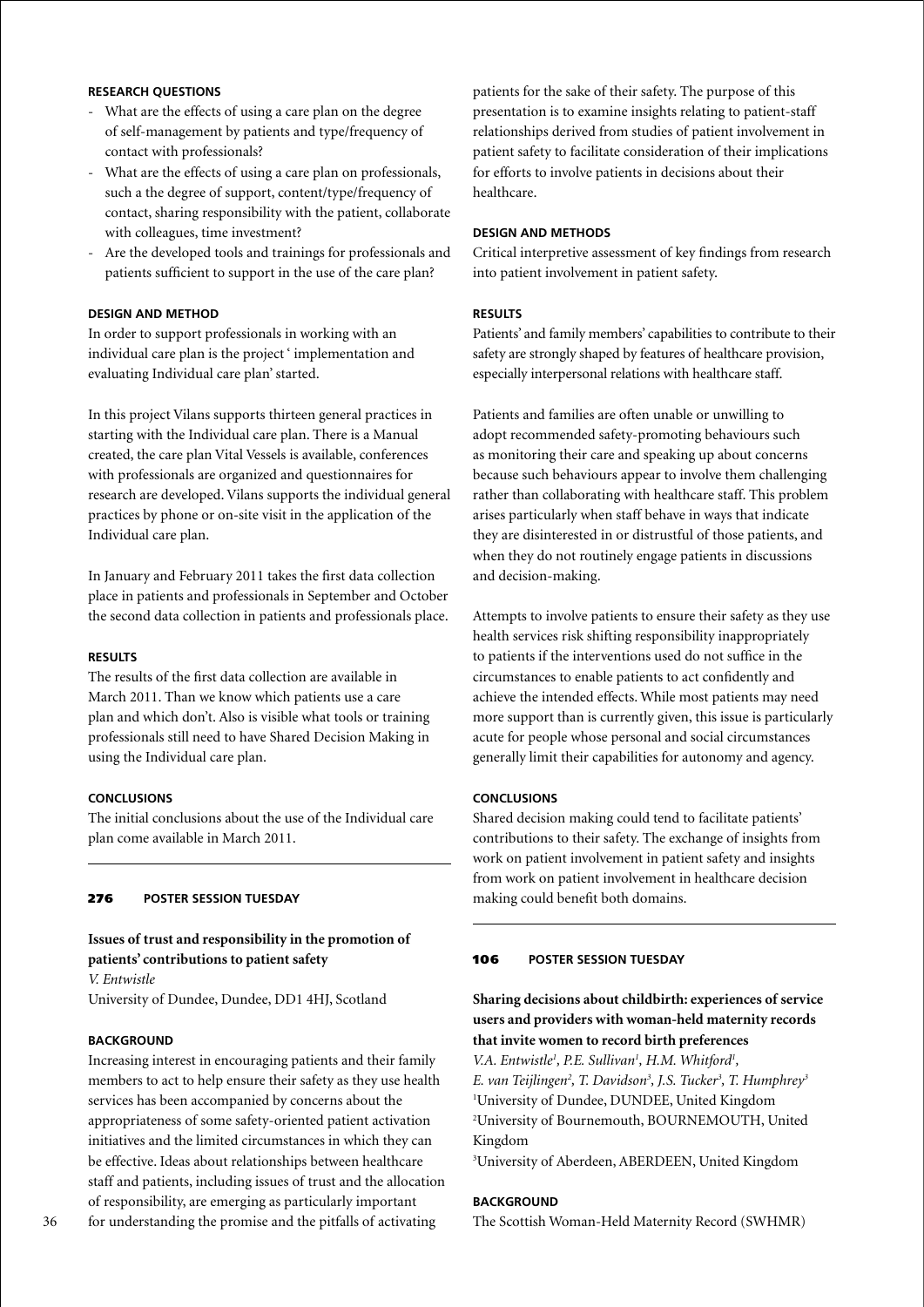invites pregnant women to record salient information, questions, and preferences about their care. One section, commonly called the birth plan, focuses on preferences for labour and childbirth.

As part of a study of how the SWHMR might affect womancentred care, we considered how the birth plan might influence shared decision-making during delivery.

### **Design and Methods**

A longitudinal qualitative study. Semi-structured interviews with 24 clinicians (midwives, obstetricians, GPs) and 42 women (sampled for socio-demographic and obstetric diversity) explored experiences of the SWHMR and womancentred care. Women were interviewed pre- and postnatally. Data were analysed thematically using a Framework approach.

### **Results**

Clinicians were generally positive about the SWHMR inviting women to record their labour/childbirth preferences but noted that not all women were inclined and able to do this. Clinicians appreciated the quick introduction the birth plan could give them at delivery to a woman and her preferences.

Women had varied experiences of being encouraged and enabled (or not) to consider, discuss and document their labour/childbirth preferences antenatally, and not all completed birth plans. Some felt insufficiently informed or were reluctant to record preferences that might not be attainable. Several noted preferences to be flexible and to follow clinicians' advice to ensure good outcomes.

Postnatally, most women who had recorded preferences said these had been followed where feasible - sometimes without them re-stating them at the time. They had diverse recollections of how the SWHMR was used during labour, and talked more about direct communication with delivery clinicians. Several commented that clinicians' initial acknowledgement and discussion of what they had written helped establish a good rapport. Several women received interventions they initially not wanted, but found this unproblematic because clinicians took their preferences seriously and offered both explanations and alternative options. (Prior discussions about possible interventions were also appreciated).

### **Conclusion**

An invitation to complete a birth plan can facilitate shareddecision making by: normalising an expectation of attention to women's preferences, helping ensure pregnant women know and can think about possible interventions in advance; familiarising clinicians with women's (initial) preferences; and helping develop a clinician-woman rapport.

### 34 **poster Session Monday**

**The involvement of children in decision making: development and implementation of a novel method for assessing actual and preferred involvement in treatment decisions for squint.**

G. Errington<sup>1</sup>, J. Lecouturier<sup>1</sup>, M. Clarke<sup>2</sup>, R. Thomson<sup>1</sup>, *N. Hallowell1*

<sup>1</sup>Newcastle University, NEWCASTLE UPON TYNE, United Kingdom

2 Newcstle Hospital Trust, NEWCASTLE UPON TYNE, United Kingdom

### **BACKGROUND**

Decision-making in the treatment of children implies a threeway partnership between clinician, parent and child. Whilst this has received attention for severe or life-threatening illnesses (e.g. diabetes, cancer), little is known about actual or preferred involvement of children in decisions for less serious conditions. Intermittent distance exotropia (X(T)) is a childhood squint with several treatments, but with no clear evidence as to the best option. We describe the development and implementation of a novel method for assessing actual and preferred involvement of children (4-12 years) in decision making about treatment of  $(X(T))$ .

### **Design and Methods**

Families attending two ophthalmology centres in northern England were recruited. Interview schedules employed interactive, participative techniques to engage the child. Children were asked to 'draw-and-describe' people important to them, providing contextual relationship information. Coloured stickers were used to introduce the concept of sharing decisions between parties. A quantitative technique ('pots and corks'), adapted from Thomas and O'Kane (1999) was used to assess actual and preferred involvement in consultations. Using illustrations provided, children indicated preferred degree of involvement for the parties in making treatment decisions, and quantified this using coloured stickers.

#### **Results**

Home interviews took place with 20 children (mean age 5.6 years). The introductory drawing exercise worked well with all children. Children across the age range described their clinic and treatment experiences. Older children were better able to complete the 'pots and corks' activity than younger ones. The concept of "influence"was not well understood by young children. Early results suggest that children would prefer less input from adults and would like to contribute more verbally themselves in consultations. Even very young children could indicate their preferred involvement of parties in decision making, using a combination of pictures and discussion. Children acknowledged that the views of parents and professionals were important when deciding on treatment, with a majority wanting to participate in this process themselves.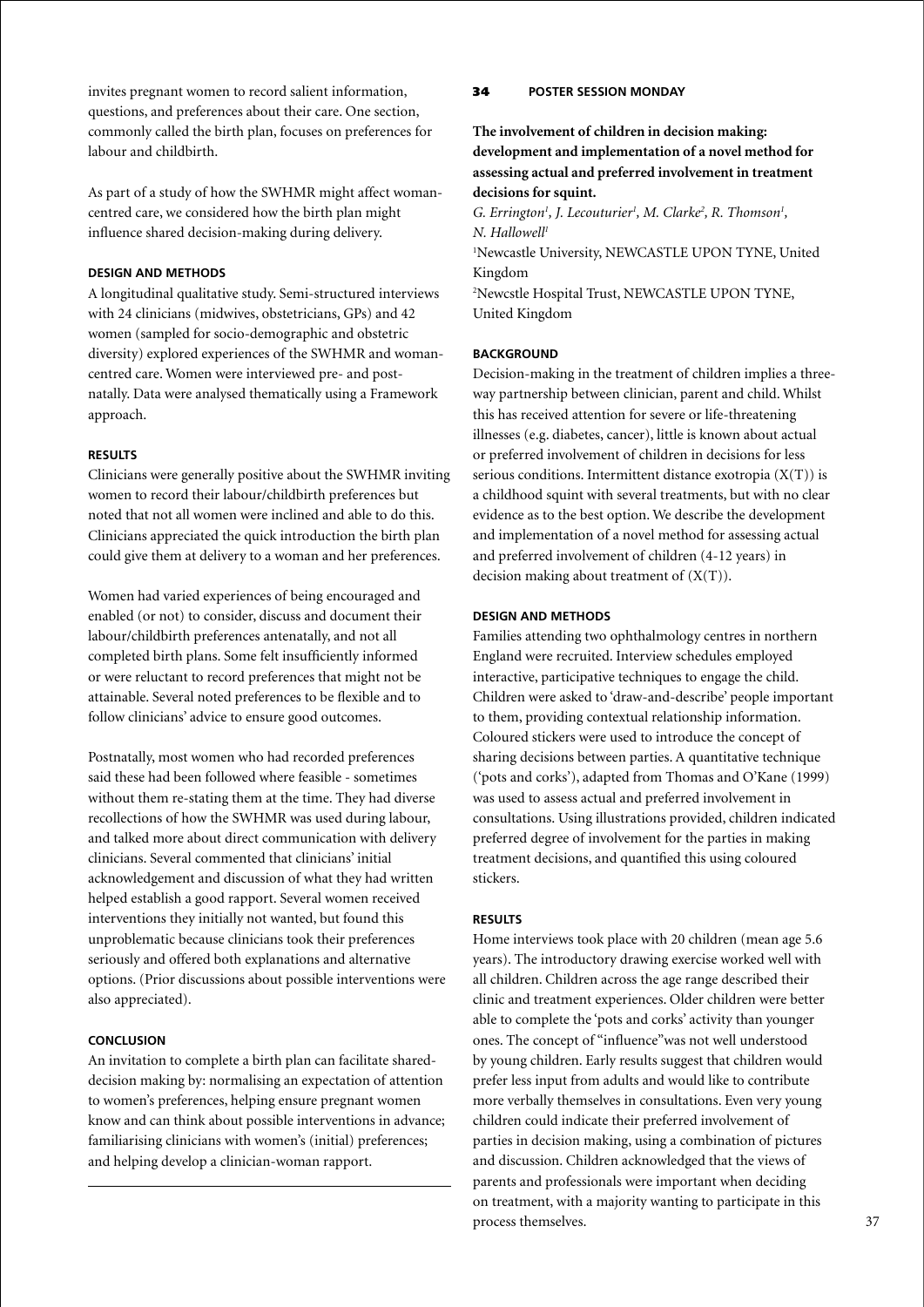# **Conclusion**

The method enables direct, quantifiable capture of children's involvement in clinical consultations, and capture of their preferences about the roles of those involved in decision making.

### 270 **Symposium parallel session 1**

# **Using theory to guide presentation of the risks and benefits of treatment**

*A. Fagerlin1 H. Bekker2 ,* 1 University of Michigan, Ann Arbor VA, United States of America 2 University of Leeds, UK, United Kingdom

# **BACKGROUND**

Four major theoretical approaches can be used to influence strategies for presenting risks/benefit information to patients making medical decisions. These include the informationprocessing that stress reducing cognitive burden; 2) evolutionary approaches that stress natural quantitative processing as illustrated by frequency effects; 3) dual-process approaches that contrast intuitive (or affective) and analytical processing in which errors are due mainly to intuitive processing; and 4) fuzzy-trace theory, another dual-process theory, but one that stresses gist-based intuition as an advanced mode of processing and contrasts it with verbatimbased analytical processing. These methods suggest strategies for communicating risk information.

### **Methods**

Experimental studies conducted in both general public populations and in clinical contexts have tested a number of methods for communicating risk and benefit information. Factors investigated include use of graphical formats, order of presentation of risk and benefits, use of frequencies vs. percentages, presenting less information (vs. more), as well as many other topics. This talk will review a number of experimental studies that address these topics and how they have (or have not) been influenced by theoretical approaches.

### **Results**

Results suggest that reducing cognitive burden and presenting information that communicates both gist and verbatim knowledge results in better understanding and better decision making.

### **Conclusions**

While research has given us many recommendations of how to best present information, there are significant areas that need additional research. Furthermore, more studies need to consider theoretical rational for their testing.

# 257 **oral parallel session 2**

**If you give them tailored information, will they believe? The impact of a web-based, tailored decision aid on women at high risk for breast cancer**

*A. Fagerlin1 , D. Smith2 , B. Zikmund-Fisher3 , A. Dillard4 , J. McClure5 , S. Greene5 , S. Alford6 , P. Ubel7* 1 University of Michigan/ Ann Arbor VA, ANN ARBOR, United States of America 2 SUNY-Stonybrook, STONYBROOK, United States of America 3 University of Michigan, ANN ARBOR, United States of America 4 Grand Valley State University, ALLENDALE, United States of America 5 Group Health, SEATTLE, United States of America 6 Henry Ford Health System, DETROIT, United States of America

7 Duke University, DURHAM, United States of America

### **Background**

There is an emphasis on providing tailored risk/benefit information to patients who are making preference sensitive medical decisions. While many studies have shown that tailoring influences decision making and behavior, little research has assessed patients' perception of the accuracy of the tailored statistics.

### **Design and Methods**

Guide to Decide (GTD) was a randomized trial designed to evaluate the impact of a personally-tailored, web-based decision aid for breast cancer chemoprevention. 690 women from two health care organizations, Henry Ford Health System (Detroit, MI) and Group Health Cooperative (Seattle, WA), and who were at high risk of future breast cancer (Gail score  $\geq 1.66\%$ ) received an online decision aid (DA). The DA presented individually tailored feedback about their 5-year breast cancer risk and personalized risk/benefit information about tamoxifen and raloxifene chemoprevention. Afterwards, they completed a post-test survey. Of note, participants were asked to indicate their actual risk of breast cancer with and without taking a chemoprevention drug. Those who gave incorrect numbers were asked why they give incorrect numbers (Forgot, rounded, disagreed with the numbers). Those who disagreed with the numbers were asked to provide an explanation for their disagreement.

#### **Results**

22/690 (3%) disagreed with at least one number and 131/690 (19%) disagreed with both numbers. The primary reasons were family history, own medical history, and preventative actions they have undertaken. Disbelief in the numerical information presented was correlated with gist knowledge regarding the risks and benefits of raloxifene ( $R = .11$ , p<0.04), but was not correlated with Gail model score (actual breast cancer risk), anxiety (baseline or following reading of decision aid), subjective numeracy, need for cognition.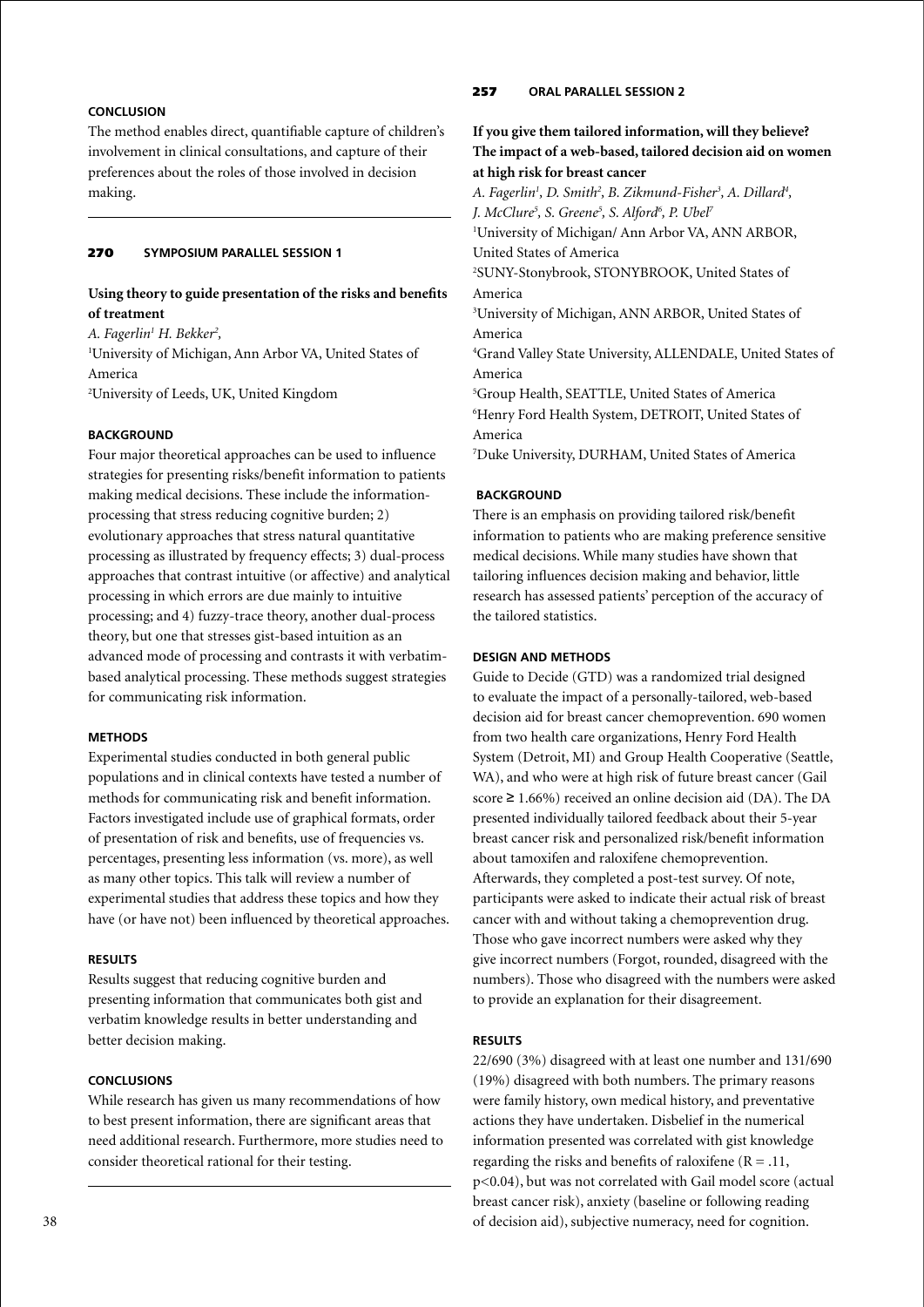Furthermore, those who were specifically told how the information was calculated did not have greater belief in the numerical information.

# **Conclusions**

People may be skeptical of tailored risk/benefit information. Further work needs to be done to find methods to insure patients that the statistical information provided is scientifically and personally relevant.

# 114 **poster session Tuesday**

# **Attributes affecting treatment choice for early-stage prostate cancer: many changes and wide differences produce stable results**

D. Feldman-Stewart<sup>1</sup>, M. Brundage<sup>1</sup>, C. Tong<sup>1</sup>, R. Siemens<sup>2</sup>, *S. Alibhai3 , T. Pickles4 , J. Robinson5* Queen's University, KINGSTON, Canada Kingston General Hospital, KINGSTON, Canada University Health Network, TORONTO, Canada BC Cancer Agency, VANCOUVER, Canada Tom Baker Cancer Centre, CALGARY, Canada

### **BACKGROUND**

A multi-centre randomized controlled trial assessed the impact of values clarification exercises (ValEx) in a patient decision aid (DA) for treatment of early-stage prostate cancer. Results showed that, after actual decisions were made, those randomized to ValEx felt they had been better prepared to make the decision, and experienced less post-decisional regret. The ValEx included identifying attributes affecting the decisions at several times during DA. The attributes of this group could be compared to those of patients who completed an earlier version of the DA ~10 years ago.

#### **Purpose**

To determine the range and stability of attributes that affected patients' decisions, and compare attributes across 2 patient groups who made their respective decisions ~10 years apart.

#### **Method**

The ValEx patients identified attributes that affected selection of their most preferred option up to three times during DA: before presenting information (pre-info), after it was presented (post-info), and for those offered >2 options, when they were choosing between their two most-preferred options (most-preferred).

### **Results**

The 81 ValEx patients identified medians of 11 (range 0-15) and 7 (0-15) attributes in the pre- and post-info lists, respectively; 80 (99%) made changes (adding, dropping and/ or shifting relative impact) between lists. Fifty-one patients (those offered >2 options) completed the most-preferred list identifying a median of 5 (range 0-15) attributes; 48 (94%)

made changes from their previous list. Across all 81 patients, 32 different attributes were identified on final lists, but only 2 (bladder and sexual functioning) affected the decisions of half (or more) patients. The distribution of final attributes was highly correlated to that of the patients who made their decisions  $\sim$ 10 years ago (Pearson r = 0.72, p<.001).

### **Conclusion**

Almost all patients were actively differentiating their choices during the DA, with large differences in final attributes amongst the patients. The final attributes, however, were very similar to those of the previous group of patients showing that the changes are not random.

### **Implication**

Patient decision aids should be designed to accommodate wide inter-patient differences in attributes that affect their decisions, and expect patients to differentiate the options slowly.

### 29 **oral parallel session 6**

# **Implementing Shared Decision Making for Human Papillomavirus Vaccination**

*A.G.F. Fiks1 , C. Hughes2 , A. Jones2 , K. Feemster2* 1 University of Pennsylvania, MERION, United States of America

2 The Children's Hospital of Philadelphia, PHILADELPHIA, United States of America

### **BACKGROUND**

Little work has been done to understand how best to implement shared decision making (SDM) with multiple decision makers. Beginning in 2006, human papillomavirus (HPV) vaccination was recommended for all US adolescent girls, yet rates remain low. We sought to understand (1) how vaccination decisions were made among adolescent girls, their mothers, and clinicians at the point of care and (2) the link between the decision making process and vaccine receipt.

#### **Design and Methods**

Between March and June, 2010, we conducted semistructured interviews with 20 purposively sampled adolescent-mother-clinician triads (60 individual interviews) directly after a pediatric preventive visit with HPV vaccine due. Questions in the interview guide, developed after an extensive literature review, focused on the decision making process. Data from the audio taped interviews were analyzed within and across triads using NVivo software based on a modified grounded theory approach. Interviews continued until saturation of our primary themes was achieved.

### **Results**

Nine out of 20 teens received the HPV vaccine. We identified 3 themes: (1) Parents delayed, rather than refused vaccination, and when they expressed reluctance to vaccinate,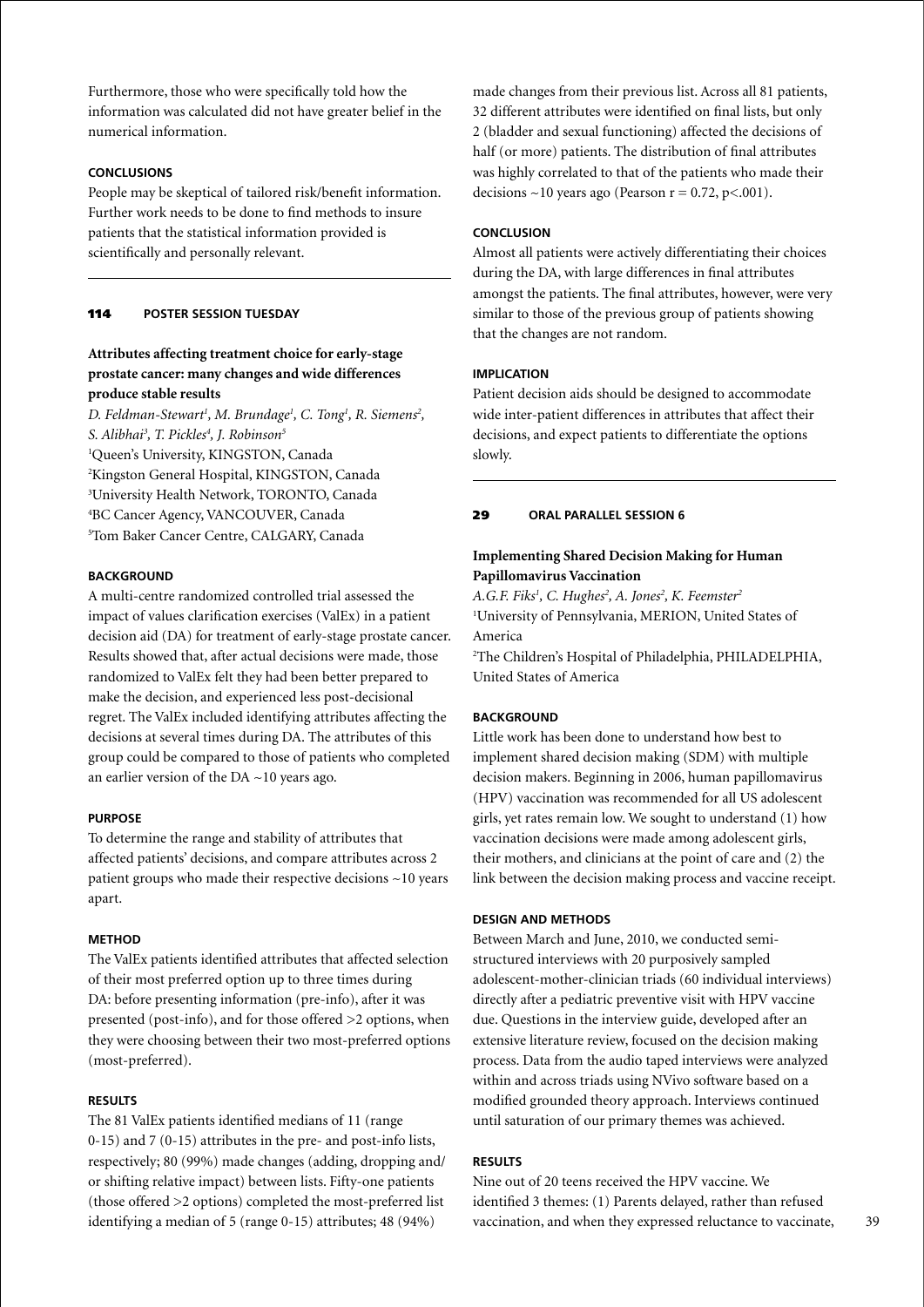clinicians were hesitant to engage them in discussion. (2) Clinicians used one of two distinct strategies to present the HPV vaccine, either presenting it as a routine vaccine with no additional information or presenting it as optional and highlighting risks and benefits. Those that used the former approach believed they had more success delivering the vaccine. Neither elicited negative responses from families. (3) Teens considered themselves passive participants in decision making, even when parents and clinicians reported including them in the process.

### **Conclusions**

Although we conceptualized HPV decision making as a multi-party process, adolescents were passive and clinicians were often not able or willing to engage reluctant parents in discussion. To optimally implement SDM for HPV, our results suggest that clinicians must believe that SDM is warranted and may benefit from decision aids that engage reluctant parents as well as passive teens. Findings also suggest that the impact of SDM versus paternalistic decision making styles on vaccine receipt should be examined.

#### 75 **oral parallel session 3**

# **Development and Testing of a Computerised Decision Support and Risk Communication Tool for Thrombolytic Treatment in Acute Stroke Care**

*D. Flynn<sup>1</sup>, D. Nesbitt<sup>2</sup>, P. McMeekin<sup>1</sup>, C. Kray<sup>2</sup>, L. Stobbart<sup>1</sup>, G.A. Ford3 , H. Rodgers3 , C. Price4 , R.G. Thomson1* 1 Institute of Health and Society, Newcastle University, NEWCASTLE UPON TYNE, United Kingdom 2 School of Computing Science, Newcastle University, NEWCASTLE UPON TYNE, United Kingdom 3 Institute for Ageing and Health (Stroke Research Group), Newcastle University, NEWCASTLE UPON TYNE, United Kingdom

4 Northumbria Healthcare NHS Trust, ASHINGTON, United Kingdom

#### **Background**

Thrombolysis (clot-busting treatment) improves outcomes from acute ischaemic stroke (AIS) but may produce bleeding complications. Decision support during the emergency period of stroke is warranted to expedite appropriate clinical eligibility assessment for thrombolysis and communication of risks/benefits to patients/families, including where appropriate engaging them in decision-making.

### **Design and Methods**

Informed by development work (interview study; literature review; international survey of available examples; a decision analytic model; ethnographic study; group workshops with clinicians and patients/family members), we designed a prototype computerised decision support and risk communication tool. This is presented on a tablet computer and expresses outcomes for AIS (independence [none/slight

disability], dependence [moderate/severe disability] and death at six months), and risk of bleeding complications, with and without thrombolysis, as a function of 11 patient characteristics. Outcome probabilities are presented using a pictograph, bar graph and flowchart diagram. Interactive usability testing was undertaken with ten stroke clinicians (five stroke consultants, three A&E physicians, two stroke nurses) and nine patients/family members (five patients, four family members) to determine acceptability and usability of the prototype.

#### **Results**

Clinicians reported potential benefits in enhanced decisionmaking on eligibility (e.g. patients at the extremes of the licensing criteria for thrombolysis) and informed consent (provision of personalised information); and improved clinical governance (record of thrombolysis decision-making discussions). The tool was also considered to be a valuable educational/training resource and a potentially useful adjunct to the telemedicine model of acute stroke care. Interruptions to clinical flow (e.g. delay of treatment), data security, medico-legal issues (e.g. data mis-entry) and patient/clinician acceptability of the outcome probabilities were highlighted by clinicians as barriers to use. Both groups reported preference for the pictograph as a risk presentation/communication tool. Patients/family members considered the information provided by the tool to be valuable and expressed preference for paper-based risk presentations, with outcomes presented in the order of independence, dependence and death.

#### **Conclusion**

The prototype was well-received by clinicians and patients/ family members. Additional functionality (e.g. save/print), strategies for minimising data mis-entry and impact on clinical flow, including transparent communication of the evidence used to generate the outcome probabilities are required to augment acceptability/usability in clinical settings.

#### 3 **poster Session Monday**

### **Pediatric Fundoplication and the Surgeons' Decision Making Process**

*D. Fox, D. Partrick, J. Bruny, E. Campagna, J. Barnard, A. Kempe*

University of Colorado, AURORA, United States of America

### **BACKGROUND**

The pediatric surgical literature has no consensus as to one objective test to determine which child needs a fundoplication, and therefore subjective factors may play a role.

### **Design/Methods**

To examine subjective and objective factors influencing the decisions of pediatric surgeons a pre-operative self-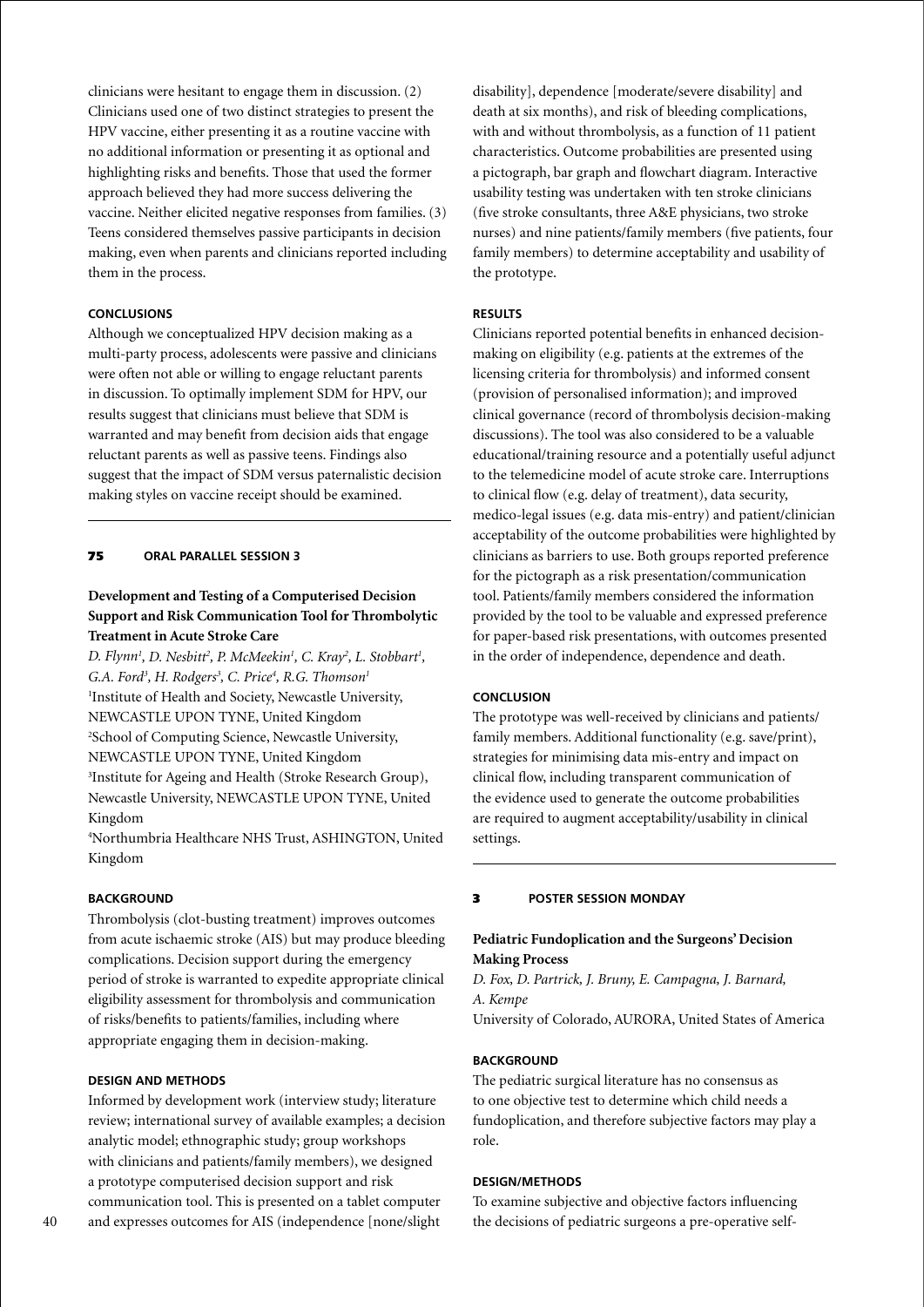administered survey questionnaire was completed by one of 6 pediatric surgeons on three groups of patients who were being considered for a primary fundoplication procedure: those having a fundoplication, those having a gastrostomy without a fundoplication, and those having a gastrostomy and fundoplication.

### **Results**

From July 1, 2009 through June 30, 2010, 197 patients met eligibility criteria and 189 surveys were completed (RR 96%) by the surgeons. The mean age of the patients was 3.8 years, 61% were male, and the median LOS was 9 days. Of the patients,  $14\%$  (n=27) had a fundoplication only,  $42\%$  (n=79) had a gastrostomy only and 44% (n=83) had a fundoplication and gastrostomy performed by one of the hospital's pediatric surgeons. Of the cohort, 59% were referred to the surgeon as an inpatient and the balance as outpatients.

For 87% of cases the surgeons stated that the input of another physician had somewhat or a lot of influence on their decision. Specifically they mentioned the input of several specialists: Neonatologist (21%), Hospitalist (21%), Pulmonologist (20%), Primary Care Physician (19%), and Pediatric Gastroenterologist (18%). The opinion of the parents contributed somewhat or lot to the decision making 75% of the time. Among the 89% of the cohort that had an upper GI contrast study, surgeons stated that the results had a lot of influence 38% of the time. Only 13% of the cohort had a pH probe and the surgeons reported that this study had a lot of influence 44% of the time.

### **Conclusions**

Most decisions to perform a fundoplication occur in the inpatient setting and are impacted by objective and subjective factors, including the opinions of other physicians. The high level of parental input suggests that the decision regarding fundoplication would be amenable to the development of a shared decision making tool which clarifies the preferences of the family.

#### 216 **poster Session Monday**

### **Designing visual and verbal cues to communicate genomic risk: A user-centric qualitative exploration.**

*K. Frimannsdottir, A. LeBlanc, L. Pencille, M. Breslin, K. Shepel, R. Stucki, B. Koenig, I. Kullo, V. Montori* Mayo Clinic, ROCHESTER, United States of America

### **BACKGROUND**

Although genomic information may refine estimates of coronary heart disease (CHD) risk, how people will perceive these estimates and their mutability through intervention is unclear.

#### **OBJECTIVE**

To assess the effect of novel verbal and visual cues on

communication of 10-year CHD risk estimates computed using both traditional coronary risk factors and genomic information.

### **Study Design and Methods**

As an exploratory effort to better understand patients' perceptions and understanding of presentation of risk for developing CHD in the next ten years we organized two focused discussions with members of the community. In cooperation with the research team, a design team prepared several different scenarios for presenting CHD risk estimates to the study groups. The first group received four different scenarios and based on the results the scenarios for the second group were modified. In the first group we explored more what should be presented and in the second group how it should be presented.

### **Result**

It was not important to either group to explore at length what goes into calculations of CHD risk as long as the physician presenting the risk deemed those test results reliable and useful. Feedback from the second group indicated that language matters a great deal to patients and can influence how the information affects them. The key insight from this group was the difference in personal interpretation of risk that came with the formulation "out of 100 people like you..."vs. "out of 100 possible lives you are living now...". Participants reported that the latter presentation conveyed the CHD risk in an impactful manner and was difficult to dismiss. They also reported it being more difficult to grasp and convey to others.

# **Conclusion**

Not only the visual depiction of risk, for instance using a 100-people pictograph, is important in CHD risk communication in decision aids, but also the accompanying language formulation. Tradeoffs involved include clarity, interpretation, and cognitive burden. Attention to the language of risk in decision aids remains an understudied area of great importance in the genomic era.

#### 42 **oral parallel session 2**

# **Encounters with 'gods on their high thrones in heaven': Patient perceptions of what it takes to participate in shared decision making**

D.L. Frosch<sup>1</sup>, S. May<sup>2</sup>, K. Rendle<sup>2</sup>, C. Tietbohl<sup>2</sup>, G. Elwyn<sup>3</sup> 1 UCLA/Palo Alto Medical Foundation, PALO ALTO, United States of America

2 Palo Alto Medical Foundation Research Institute, PALO ALTO, United States of America

3 Cardiff University, CARDIFF, United Kingdom

### **BACKGROUND**

This study explored a critical gap in shared decision making research - patient perceptions of what it takes to engage in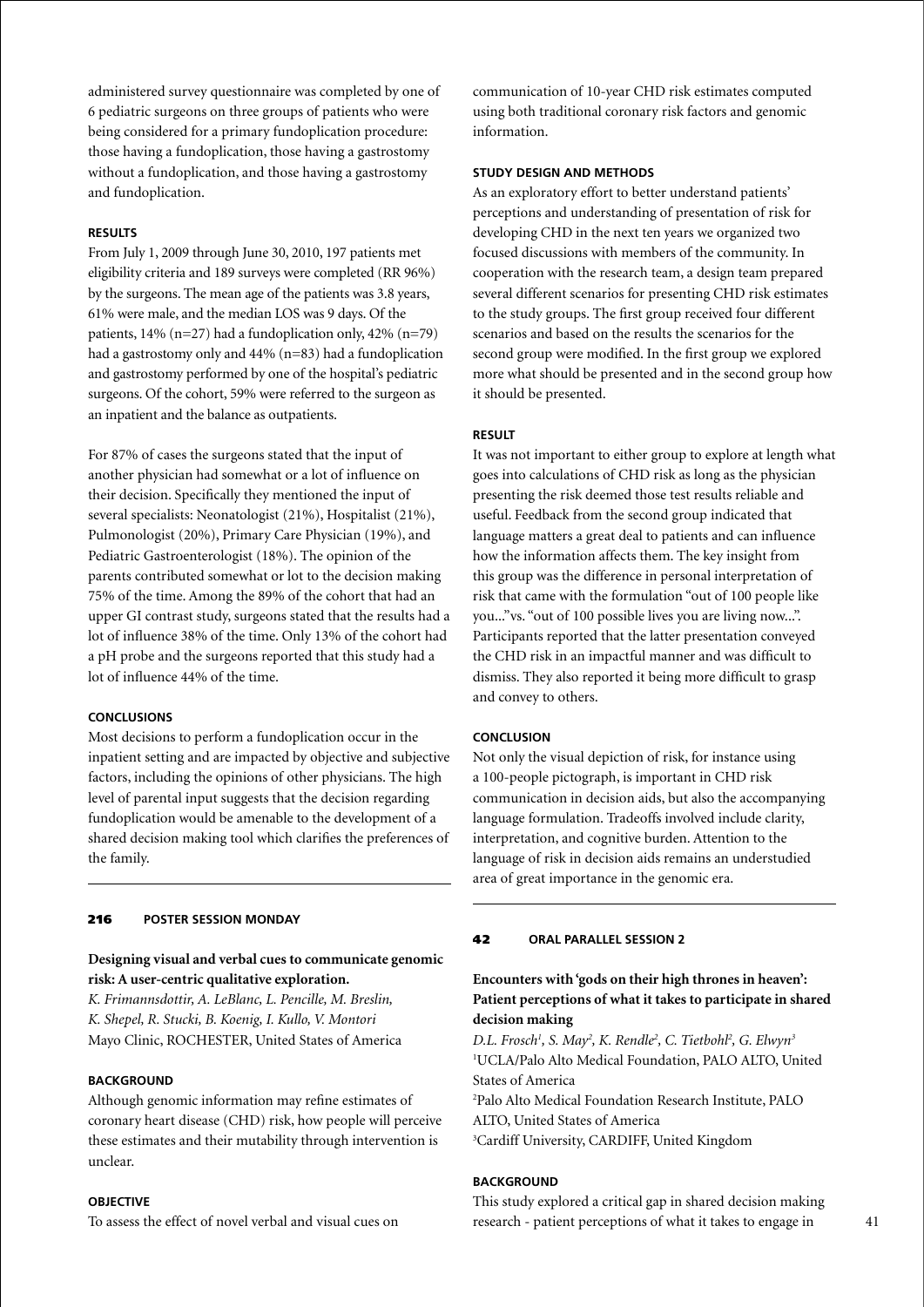the communication behaviors necessary for shared decision making.

### **Methods**

We conducted a focus group study. Discussion centered on participants' perceptions of communicating with physicians (e.g., asking questions, expressing preferences, disagreeing with a recommendation) in the context of preferences sensitive decisions. Participants (N=48) were primary care patients who were at least 40 years old (Mean =  $64.7$ , SD = 12.1). We conducted a total of 6 focus groups, which were transcribed and analyzed thematically.

### **Results**

Participants' experiences and perceptions were grouped around four major themes, each with further subthemes:

- 1 Protecting the doctor and protecting oneself from the doctor:
	- a Participants talked of wanting to conform to normative definitions of the patient role, wanting to be deferential, not 'displeasing' or 'disappointing' the doctor, by asking too many questions, or disagreeing with a recommendation.
	- b Fearing retribution for being a difficult patient, participants described a high dependency on the good will of the clinician and concern that they will be dismissed as non-compliant and receive worse care if perceived as too assertive.
- 2 Picking up the slack
	- a Participants described researching their medical issues on their own in various sources to deliberate their choices, with little support from the physician.
- 3 Bringing in the reinforcements:
	- a Some participants talked about bringing family members or friends to consultations in an effort to make the most of limited time with the physician.
- 4 System barriers to patient involvement in decisionmaking:
	- a Lack of time limited the ability to ask questions, voice their concerns and seek guidance in deliberating.
	- b Clinic staff sometimes blocked access to physicians, serving as gatekeepers who protected them.

### **Conclusion**

Consistent with Thomas Kuhn's argument that paradigm shifts require considerable time, these findings highlight some of the medical-cultural barriers that stand in the way of broader adoption of shared decision making in clinical practice.

### 45 **oral parallel session 7**

# **A randomized controlled trial evaluating a behavior support intervention for patients with poorly controlled diabetes**

D.L. Frosch<sup>1</sup>, V. Uy<sup>2</sup>, S. Ochoa<sup>2</sup>, C. Mangione<sup>2</sup>

1 UCLA/Palo Alto Medical Foundation, PALO ALTO, United States of America

2 UCLA Dept of Medicine, LOS ANGELES, United States of America

### **BACKGROUND**

There is growing interest, as part of broader implementation of patient centered care, in using telephone coaching to support behavior change for patients with chronic diseases. However, few rigorous evaluations of such interventions have been reported to date. This study evaluated an intervention targeted at economically disadvantaged ethnic minority patients with poorly controlled diabetes.

#### **Methods**

We conducted a two-group randomized controlled trial (N=200) comparing an intervention package consisting of a video behavior support intervention (BESI) about diabetes self-care (developed by the Foundation for Informed Medical Decision Making), combined with 5 telephone coaching sessions from a diabetes nurse, to usual care. Participants (18% African American, 53% Latino) were drawn primarily (89%) from a community-based free clinic. The intervention focused on supporting participants in identifying and implementing behavior change goals. Participants completed assessments, including hemoglobin A1c, blood pressure and lipids, at baseline and six months. An interim survey was conducted 1-month post-enrollment.

#### **Results**

The majority of participants assigned to the experimental group (94%) reported viewing the video BESI and 73% completed 5 sessions of telephone coaching. Average baseline hemoglobin A1c was  $9.67\%$  (SD = 1.99). There was a significant overall reduction at 6-months  $(p<0.001)$ , but non-significant differences between groups (p=.642), as both groups improved over time. Similarly, there were no significant differences at 6-months between groups for blood pressure (p=.268) or lipids (p=.865). Diabetes knowledge improved modestly in both groups, but neither increases over time nor differences between groups were significant (p=.310). Behavioral measures also showed modest changes over time, but neither overall increases nor differences between groups at 6-months were statistically significant. Indepth interviews conducted with a randomly selected subset of participants suggested that the impact of the economic recession lowered the priority given to diabetes care among the study participants.

### **Discussion**

We found no significant effects for a video BESI combined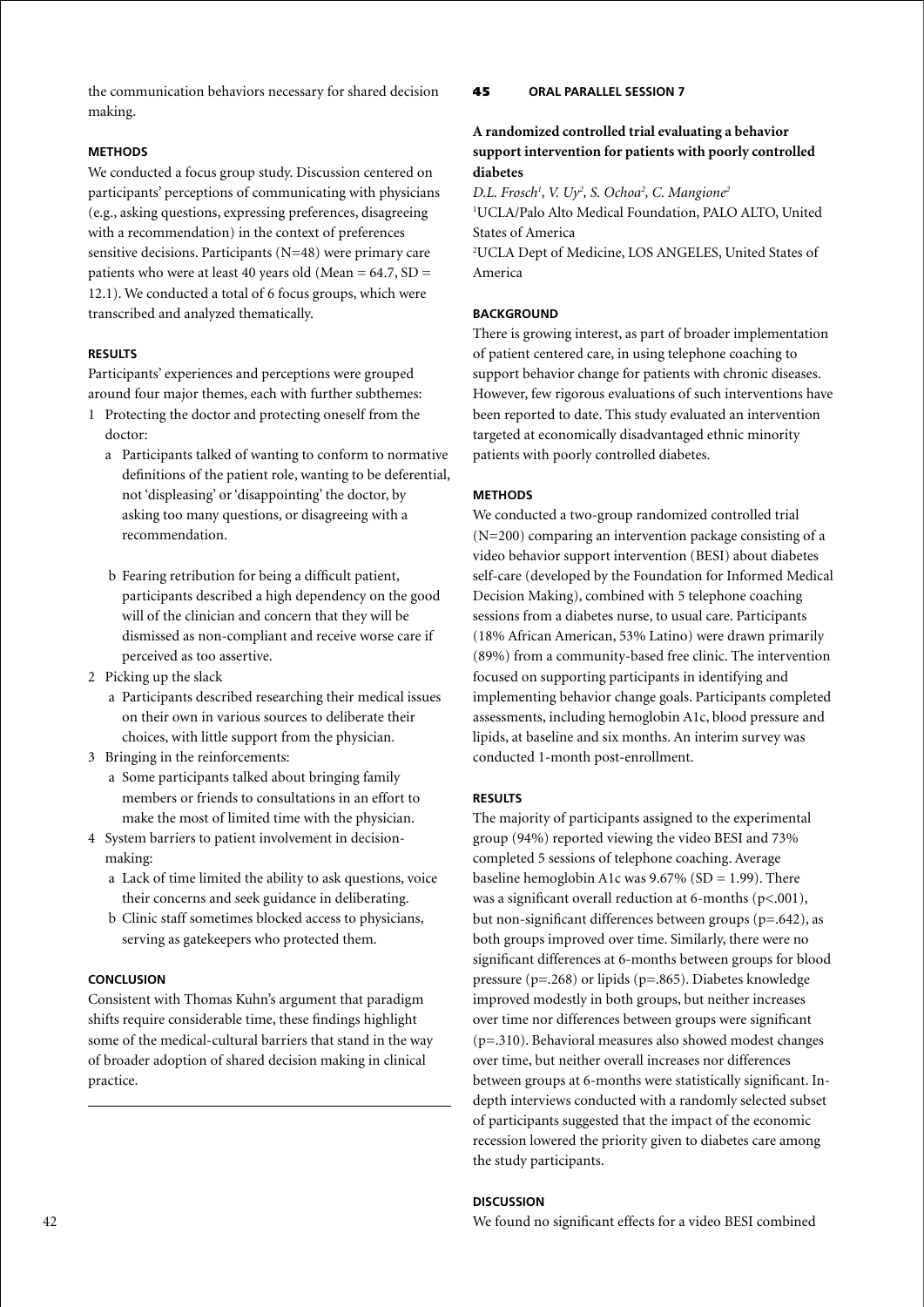with telephone coaching for improving diabetes management among economically disadvantaged ethnic minority patients. These results suggest that more intensive interventions may be necessary for disadvantaged patients with poorly controlled diabetes.

### 116 **Symposium parallel session 6**

# **Creating a paradigm shift in health care practice: Lessons learned facilitating culture change to implement patient decision support interventions**

*D.L. Frosch<sup>1</sup>, G. Lin<sup>2</sup>, S. May<sup>3</sup>, C. Tietbohl<sup>3</sup>, A. Dudley<sup>2</sup>, L. Trujillo4*

1 UCLA/Palo Alto Medical Foundation, PALO ALTO, United States of America

2 University of California, San Francisco, SAN FRANCISCO, United States of America

3 Palo Alto Medical Foundation Research Institute, PALO ALTO, United States of America

4 Palo Alto Medical Foundation, PALO ALTO, United States of America

# **BACKGROUND**

There is still limited recognition that implementing shared decision making (SDM) requires culture change, both at the level of providers and patients, as well as at higher levels within health care organizations. We describe a case study from a large private health care organization in the US.

#### **Design and Methods**

The Palo Alto Medical Foundation (PAMF) is a multispecialty physicians group serving 750,000 patients in the San Francisco Bay Area. As part of a demonstration project focused on patient decision support implementation we are working in 5 primary care practices and 3 Community Health Resource Centers to raise awareness of SDM and provide decision support interventions (DESIs) to eligible patients at the point-of-care. Ethnographic field notes document day-to-day experiences facilitating culture change and implementing SDM and DESIs for patients.

#### **Results**

The "Partners in Medical Decision Making"(PMDM) program has taken a multi-tiered approach to facilitating culture change by developing a structured social marketing campaign targeted at all levels of the organization. Patient outreach includes brochures, posters, and newsletters to raise awareness of SDM and the availability of DESIs for a range of conditions. Patient and health care provider outreach materials are organized around slogans intended to capture the primary benefits of using DESIs, specifically: "Prescription strength information for better decisions"and "Better decisions, together". Outreach to health providers takes several forms. The project team worked with each clinic to develop individualized plans and workflows to implement distribution of DESIs to patients. Regularly scheduled

academic detailing ensures that clinics and providers have frequent interaction with PMDM as well as opportunities for trouble-shooting, problem-solving, feedback and reinforcement. Contests were used successfully in some sites to help staff develop the habit of providing DESIs to patients, while earning nominal rewards branded with the program's promotional slogans. Outreach to the organizational leadership includes semi-annual newsletters, presentations to administrative committees and grand rounds presentations.

#### **Discussion**

Implementing SDM requires culture change, which in turn requires sustained engagement at multiple levels of an organization.

### 247 **oral parallel session 6**

# **Measuring Dissonance between Patient Preferences & Surgery for Breast Cancer, Prostate Cancer & Cardiac Disease**

*P.h.D. Gallagher1 , F.J. Fowler1 , J. Skinner2* 1 University of Massachusetts Boston, BOSTON, MA, United States of America 2 Dartmouth College, HANOVER, NH, United States of America

### **BACKGROUND**

This paper explores some of the consequences and origins of dissonant decisions. In a mail survey funded by the NIA, Medicare patients were asked to describe the decision-making process for 5 of the most common and important surgical interventions in the U.S.: lumpectomy and mastectomy for breast cancer, insertion of stents and CABG for coronary artery disease, and radical prostatectomy for prostate cancer. Each of the surgery-specific survey instruments included a series of items about how important a set of goals and concerns were that patients have reported are relevant to the particular treatment decision they had faced.

#### **Design & Methods**

Dissonance scores were created by summing responses to the goals and concerns that would lead a patient to avoid each of the procedures. We then looked at whether there were lingering regrets associated with dissonant goals using responses to questions that asked: "how do you feel about how things turned out?"and "if you had the decision to make over again, would you still choose surgery?"

The 5 surgery samples were selected using Medicare administrative data. After following a standard 4-contact data collection protocol, with a prepaid \$5 cash incentive, a total of 2,709 completed questionnaires were returned for an overall response rate of 79% (Range: 74-86%).

#### **Results**

Overall, the majority of people were pleased with the way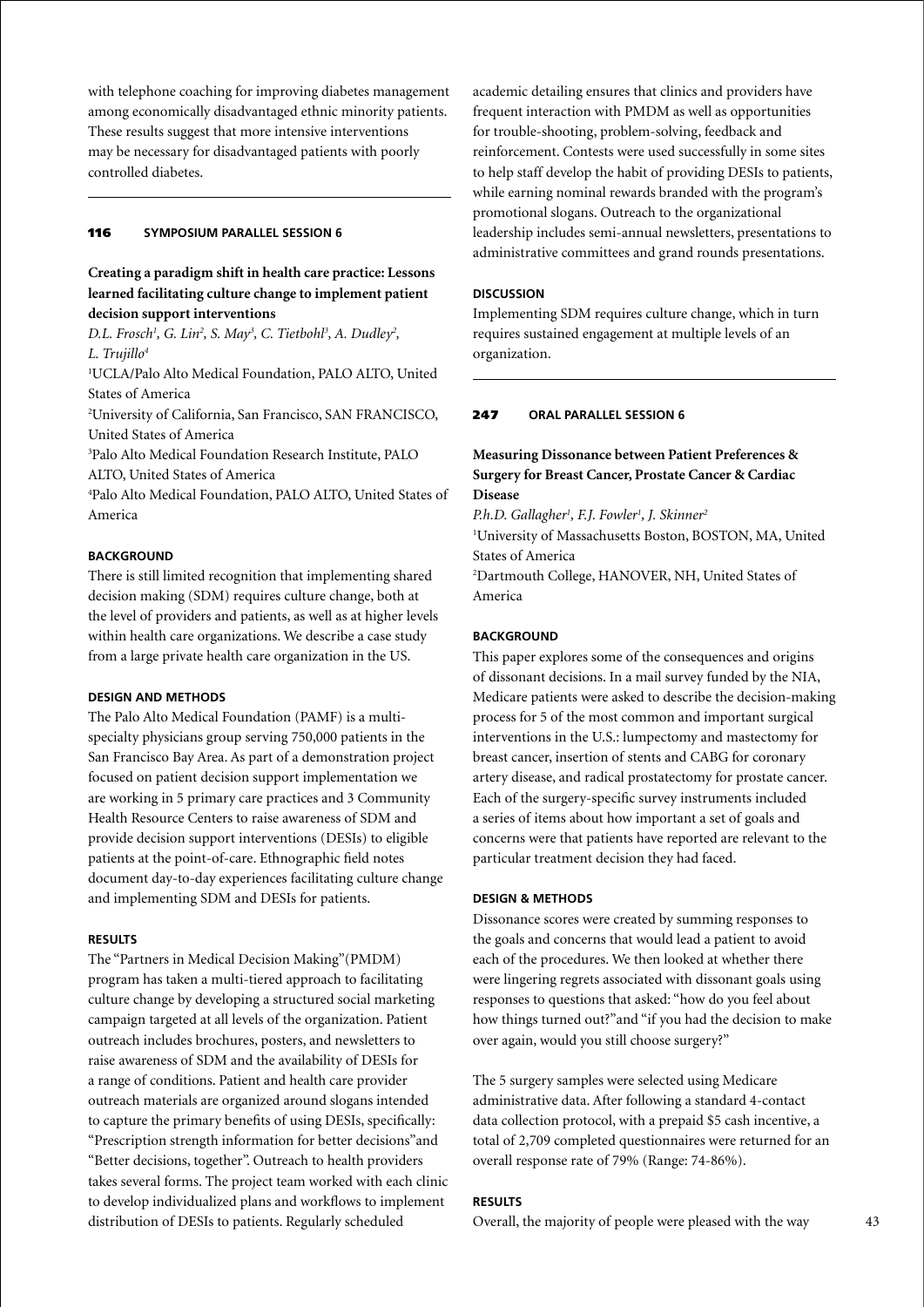things turned out and say they would "definitely"choose the same treatment again. However, almost without exception, the more important one of the dissonant concerns was to the respondent, the less pleased they were with the outcome and the less likely they were to say they would choose surgery again. Many of these relationships are statistically significant; in prostatectomy, all are highly statistically significant.

#### **Conclusion**

We present evidence that dissonance associated with surgical decisions across diverse procedures can be measured by patient self reports.

#### 11 **poster session Tuesday**

# **DEcision making in breast Cancer; pre-Implementation of a Decision-aid for fErtility preservation (DECIDE)**

*M.M. Garvelink<sup>1</sup>, M. ter Kuile<sup>1</sup>, L. Louwe<sup>1</sup>, C. Hilders<sup>2</sup>, A. Stiggelbout1*

1 Leiden University Medical Center (LUMC), LEIDEN, Nederland

2 Reinier de Graaf Groep, DELFT, Netherlands

### **BACKGROUND**

Information provision about fertility preservation is not always sufficient for informed decision making, and often late. To improve information provision we developed a webbased decision-aid (DA). A pre-implementation study is carried out to reach consensus between different end-users of the DA regarding their attitude towards implementation of the DA.

#### **Design and methods**

Delphi expert panel consisting of three rounds. In round 1 and 2 respondents complete a questionnaire, in round 3 respondents take part in an online focus group. We will assess attitudes towards fertility preservation, the procedure of informing patients, and the (implementation of the) DA. Answering categories in the questionnaire range from 1 (totally disagree) to 5 (totally agree). Consensus is considered significant when at least 80% of the participants score either the lowest or the highest two categories. The online discussions will be analyzed qualitatively. Study population (n=24) exists of 8 (ex)patients who have received information on fertility preservation at the time their treatment started, 4 medical oncologists, 2 breast cancer surgeons, 2 radiotherapists, and 4 gynecologists, from different parts of the Netherlands.

#### **Results**

Data collection will take place from January-February 2011.

### **(Expected) Conclusion**

Consensus on the way of implementing a DA to improve information provision about fertility preservation, and on the procedure of introducing it to patients. In case

of no consensus we will have important information on heterogeneity of procedures. We expect increased motivation for all end-users to provide or use the DA.

#### 24 **poster Session Monday**

# **Is it better to present dialysis treatment choices in an option or attribute format? An experimental study**

T.G. Gavaruzzi<sup>1</sup>, B. Summers<sup>2</sup>, G. Latchford<sup>3</sup>, A. Mooney<sup>4</sup>, *A. Stiggelbout5 , M. Wilkie6 , A. Winterbottom1 , H.L. Bekker1* <sup>1</sup>Leeds Institute of Health Sciences, University of Leeds, LEEDS, United Kingdom 2 Centre for Decision Research; Leeds University Business School, LEEDS, United Kingdom 3 Clinical Psychology training programme, Leeds teaching hospitals NHS trust, LEEDS, United Kingdom 4 Renal Unit, St James's University Hospital, LEEDS, United Kingdom 5 Dept. of Medical Decision Making, University of Leiden, LEIDEN, The Netherlands 6 Sheffield Kidney Institute, Sheffield Teaching Hospitals NHS Foundation Trust, SHEFFIELD, United Kingdom

### **BACKGROUND**

This study is part of a project evaluating the components that make up the Yorkshire Dialysis Decision Aid (YoDDA). A prerequisite of informed decision making is that patients have a clear, full and unbiased representation of the decision information. The way information is structured affects people's judgments and choices. This study provides evidence on how best to structure details about dialysis treatment options.

### **Design and Methods**

A 2\*2 between-subject experimental design was employed to test the following:

- Information structured by option versus by attribute: treatment information is usually presented in a sequential or linear format, i.e. one option is described fully followed by the description of another option (byoption). Information can be presented by making explicit the attributes of the options, i.e. descriptions of the characteristics within each option (by-attribute).
- Even versus uneven categorisation: many treatment choices involve several options which can be classified or nested under broad categories. In the dialysis context choices can be classified so that an even or uneven number of options occur within categories: categorising by dialysis type (haemodialysis and peritoneal dialysis) results in even options; categorising by treatment location (medical centre and patient location) results in uneven options.

Participants: 200 students participated in an on-line survey in January 2011.

Measures included: information utilised during decision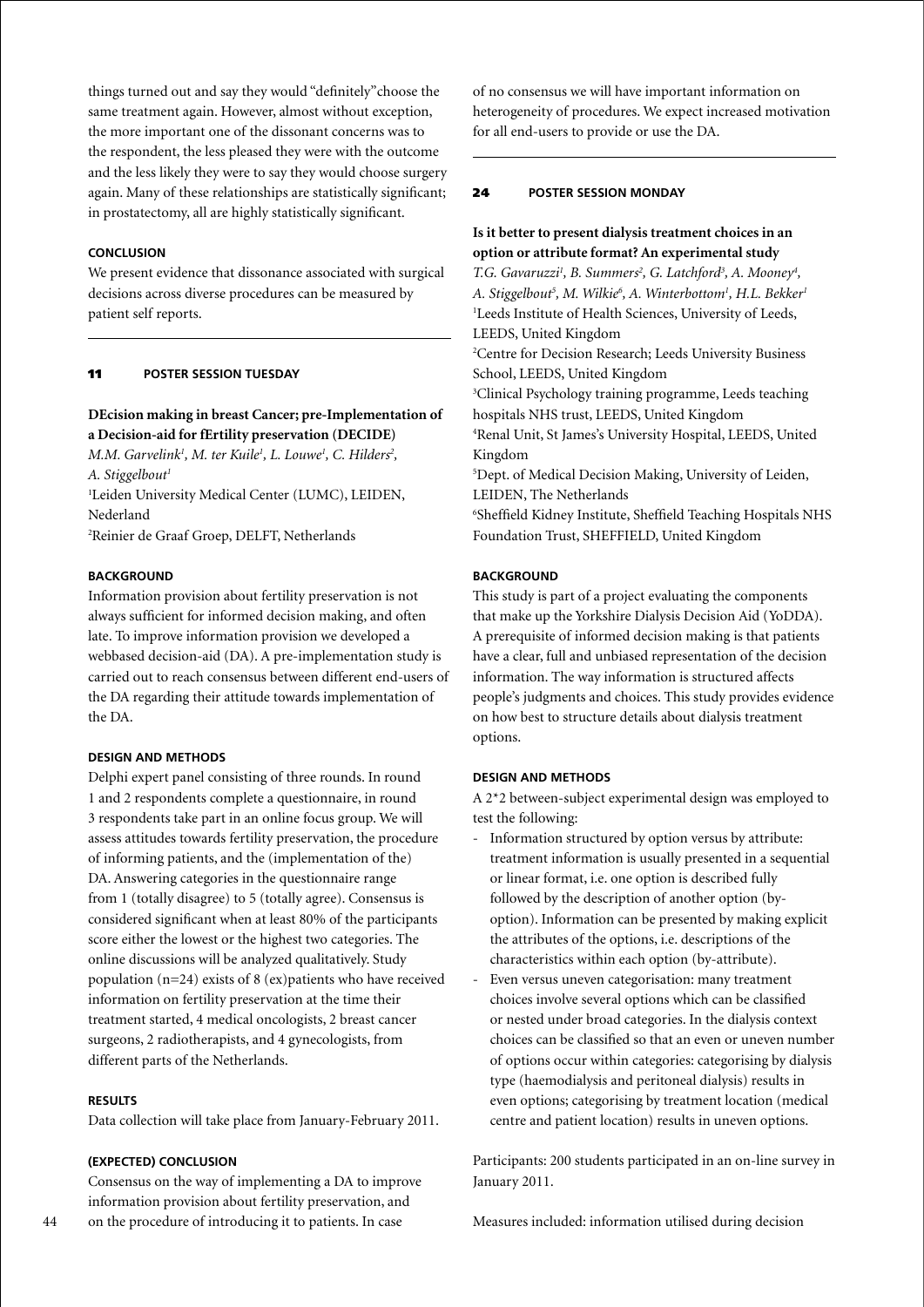making; treatment choice; decision quality; knowledge; values; acceptability of resource.

### **Results**

Most services are providing information about dialysis in a by-option structure and classifying individual treatment options under broader categories. These findings provide evidence that the way details about dialysis options are structured affects people's judgments, choices and quality of decision making.

# **Conclusion**

The information content of patient resources can be structured in a way that encourages patients' active engagement with the treatment details and reduces the likelihood of biasing their final representation of the decision problem.

### 192 **poster session Tuesday**

### **Patient pull: who pulls and how?**

*S.A. Geertshuis1 , M. Naidu1 , D. Cooper-Thomas1 , B. Kent2* 1 University of Auckland, AUCKLAND, New Zealand 2 Deakin University/Eastern Health, MELBOURNE, Australia

#### **BACKGROUND**

Our understanding of patient pull, its predictors and behavioural manifestations is limited. While we know that some patients, for example, women and the highly educated are more likely to seek an active involvement in decision making, we do not fully understand why this might be. And going beyond simply mapping SDM preferences little research has been published that examines the tactics patients use to influence decisions about their health care. This paper provides important insights into patients' behaviours and preferences in situations where decisions about their health are being made.

# **Design and Methods**

We report on an online survey of approximately 200 general practice patients. The research was conducted in New Zealand and the sample was predominantly of European origin, female, middle aged, healthy and well educated.

#### **Results**

Structural equation modelling techniques were used to investigate the predictive power of demographic, attitudinal and dispositional variables. Need for cognition, doctorpatient trust, perceived health care competence and health locus of control were found to have predictive power in determining patient SDM preferences and pull. Patients reported using a range of tactics to influence decisions about their health care, and these too could be predicted from attitudinal and dispositional differences. The relationship between influencing tactic use and SDM preferences is explored.

# **Conclusions**

Our results support the notion that SDM preferences reflect underlying psychosocial and attitudinal differences and we successfully identify some important predictive variables. We argue that efforts to increase patient pull need to operate on and through these underlying causal variables.

Our results confirm that general practitioners are exposed to a range of patient influencing tactics. We describe these tactics and provide insight into when and why patients adopt particular tactics. We argue that efforts to increase patient involvement in decision making must be attuned to the range of tactics patients use in their efforts to influence.

We anticipate that this work will be of practical relevance within general practice, with the ambition being to elevate patient pull. The research could not only be used to inform medical practitioners but also to empower patients.

#### 53 **oral parallel session 2**

# **Developing decision boxes to facilitate shared decision making in primary care**

A.G. Giguere<sup>1</sup>, F. Legare<sup>1</sup>, R. Grad<sup>2</sup>, P. Pluye<sup>2</sup>, F. Rousseau<sup>1</sup>, *R.B. Haynes3 , M. Cauchon4 , M. Labrecque1* 1 University Laval / Research center of the CHUQ, QUEBEC, Canada 2 Dept of Family Medicine, McGill University, MONTREAL, Canada 3 McMaster University, HAMILTON, Canada 4 Dept de médecine familiale et de médecine d'urgence, Université Laval, QUEBEC, Canada

### **BACKGROUND**

Healthcare professionals have difficulty interpreting evidence and translating it to patients. These skills are nevertheless essential for shared decision making. Decision boxes summarize the most important benefits and harms of diagnostic, therapeutic and preventive health interventions. They are intended for use by healthcare professionals before they meet their patient. The objective of this study was to provide a framework for developing decision boxes.

#### **Design and Methods**

Step one: A panel of seven researchers (including four practicing family physicians) selected 10 clinical topics in a 3-round web-based Delphi survey. Criteria for selection of topics were relevance to primary care practice and availability of evidence. Step 2: Decision box prototypes were developed in French and in English for each selected topic, based on risk communication literature, and on an iterative process involving collaboration between graphic designers and researchers.

#### **Results**

The 10 topics covered screening  $(n=5)$ , preventive  $(n=3)$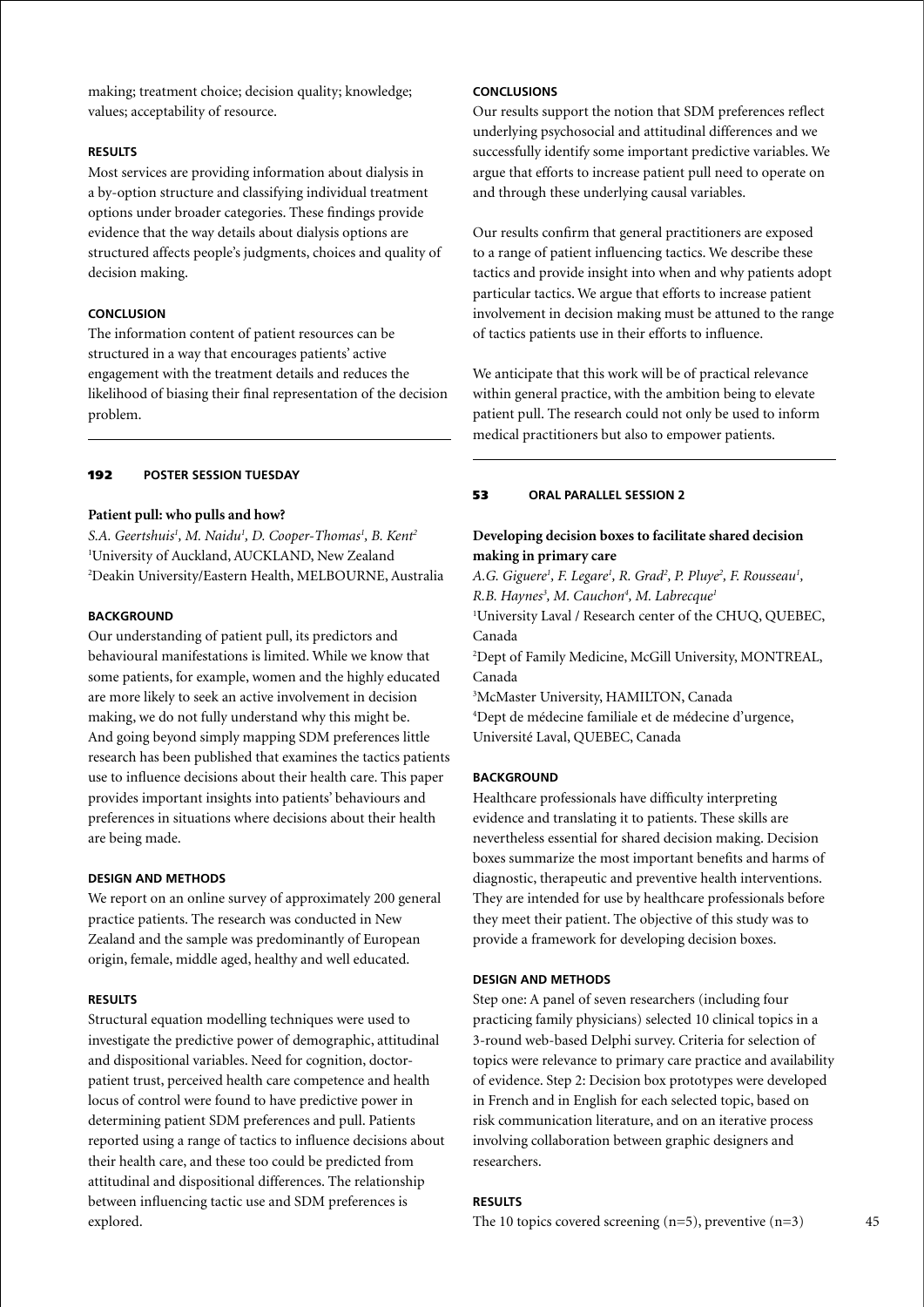and treatment (n=2) interventions. Each decision box is a single-page document divided in two sections. Section one describes the intervention, the patient population and the decision to be considered. Section two presents researchbased information on the probabilities associated with each option using numbers, graphics and narrative statements. At the bottom of the box, a statement of confidence in these probabilities is used to report consistency of results, indirectness of evidence, study limitations, and imprecision using an approach adapted from the GRADE Working Group.

### **Conclusions**

Decision boxes will prepare clinicians to help patients make informed value-based decisions. By acting as primers, the boxes should enhance the application of evidence-based practice and increase shared decision making during the clinical encounter. This study produced a preliminary framework for developing decision boxes. Future research should explore perceptions of patients and physicians regarding the content and format of each prototype, and trials to determine the effects on shared decision-making.

### 225 **poster session Tuesday**

# **Development of PRIDe based on the Script Concordance Test to assess physicians preferred role in clinical decision making**

A.G. Giguere<sup>1</sup>, M. Labrecque<sup>1</sup>, M. Njoya<sup>1</sup>, R. Thivierge<sup>2</sup>, *F. Legare1*

<sup>1</sup>University Laval / Research center of the CHUQ, QUEBEC, Canada

2 Centre de pédagogie appliquée aux sciences de la santé, Université de Montréal, MONTREAL, Canada

### **BACKGROUND**

Shared decision making (SDM) training programs targeting clinicians should increase their preference for a more active role of patients in the decision-making process. Our objective was to assess item quality and explore the validity and reliability of a new tool measuring role preference of clinicians trained in SDM.

### **Design and Methods**

This study was embedded within a pilot clustered randomized controlled trial that assessed the feasibility of a larger trial of a SDM training program (DECISION+) in the context of antibiotics use for acute respiratory infections. Family physicians exposed to DECISION+ either immediately (n=18) or 6 months later (n=21) completed seven items based on the Script Concordance Test model at baseline and follow-up. Clinicians rated their preferred role in decision making on a scale ranging from -2 (decision taken by the patient alone) to  $+2$  (decision taken by myself alone). Responsiveness to change of each item was assessed with histograms of the frequency distributions of participants'

answers before and after the training program. Consistency, reliability, and discriminant validity of the tool were also explored. Our a priori hypothesis was that an exposure to DECISION+ would change the preferred role of clinicians towards a more active participation of patients in decisions.

#### **Results**

Thirty-nine clinicians completed the questionnaire at baseline, 32 after 6 months and 27 after 12 months. For five of the seven items, frequency distributions of participants' preference shifted towards a role where patients are more active in decisions after training. The combined items showed limited internal consistency (Cronbach's alpha =  $0.41$ ), significant test-retest reliability (P=0.03 in the immediate group;  $P=0.008$  in the delayed group), and significant discriminant validity with a preferred role for more active involvement of patients in decision making after training (Fisher exact test;  $P = 0.02$ ).

### **Conclusion**

Of the seven items evaluated, five were kept based on their responsiveness to an exposure of participants to training in SDM. Additional items based on these will be added before further development and evaluation of the PRIDe (**P**referred **r**ole **i**n **de**cision making).

# 32 **oral parallel session 4**

# **Shared Decision Making and Other Variables as Correlates of Satisfaction with Health Care Decisions in a U.S. National Survey**

*K.E.G. Glass*

Ohio State University, COLUMBUS, United States of America

#### **Background**

Patient satisfaction with health care decisions has been shown to be associated with improved clinical outcomes. If modifiable correlates of patient satisfaction, such as shared decision-making (SDM), can be identified, these variables can be targeted for improving clinical outcomes. The objective of this analysis is to model variables associated with satisfaction with a health care decision.

#### **Design and Methods**

A stratified (race, ethnicity, gender) randomly-selected age-proportionate national sample of adults aged 21- 70 years ( $N = 488$ ) was recruited from the U.S. National Institutes of Health ResearchMatch health research volunteer registry. Participants completed a secure online survey (45.7% response rate) that included the SDM-Q-9, sociodemographic, health, and other standardized decisionmaking measures. Measures were completed based on the respondent having had an interaction with a health care provider during the3 months prior to survey completion for diagnosis, treatment, or referral related to a personallyexperienced health issue. Enter method multiple linear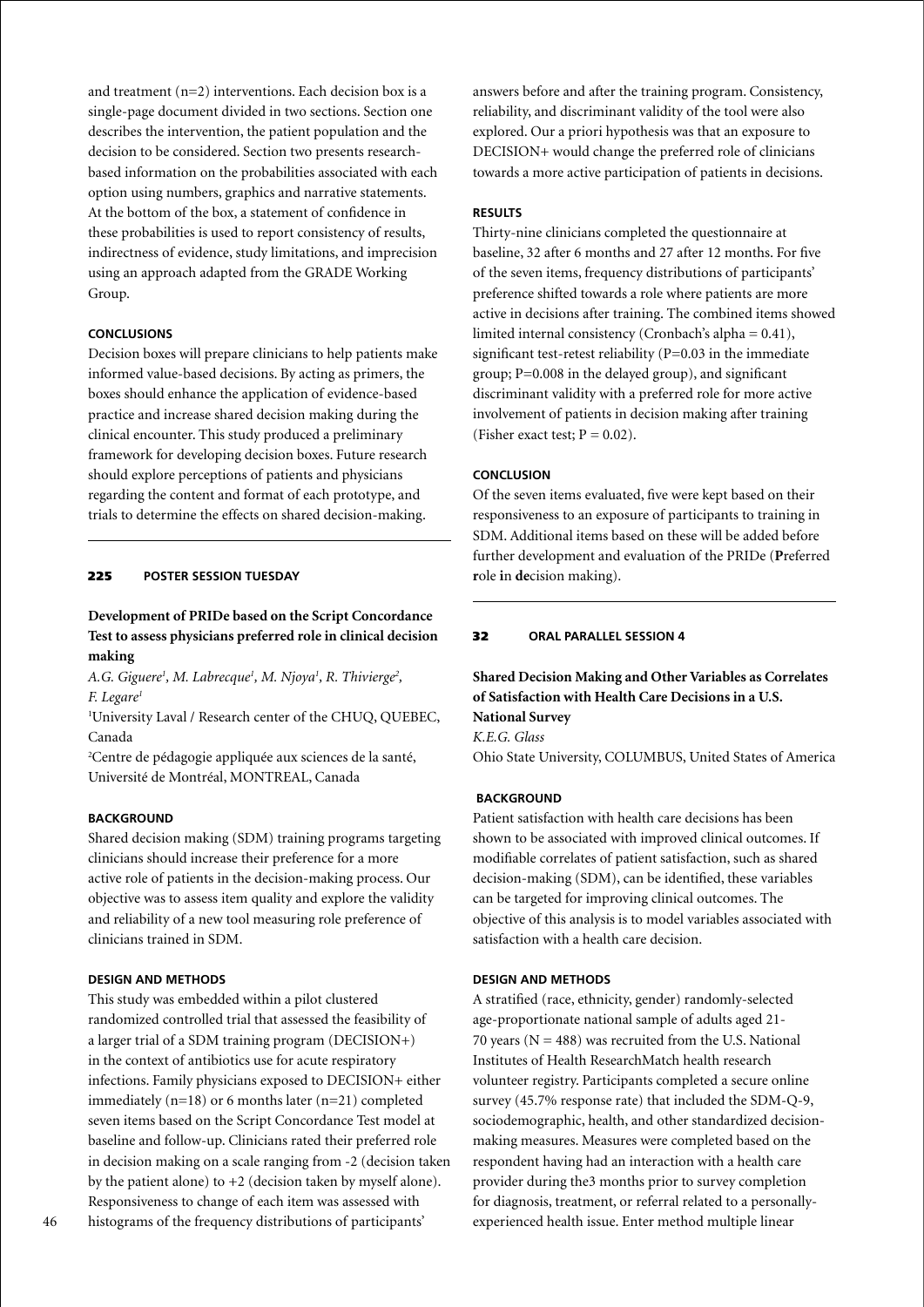regression was used to model correlates of satisfaction with decision (SWD). The independent variables were standardized measures of SDM (SDM-Q-9 scale), autonomy preference, decisional conflict (Decisional Conflict Scale; DCS), and selected sociodemographic variables.

### **Results**

After controlling for socioeconomic variables, SDM-Q-9 total score remained as a highly significant predictor of satisfaction with decision ( $t = 15.173$ ,  $p < .000$ ). Sociodemographic variables were not associated with SWD, and DCS and autonomy preference were marginally significant. The final model accounted for 36.2% (adjusted R2) of the variance.

### **Conclusion**

By identifying variables such as SDM that are significantly associated with satisfaction in a health care decision, the public health and medical communities can be enabled to target potentially modifiable variables to enhance decision satisfaction and clinical outcomes. Further analysis could examine the specific aspects of SDM that are most highly associated with decision satisfaction, to inform the design of interventions to improve decision satisfaction.

#### 167 **oral parallel session 5**

# **Breast cancer patients' informative needs and shared decision making preferences during a first oncological consultation.**

*G.C. Goss, G. Deledda, F. Chiodera, A. Molino, A. Bottacini, M.A. Mazzi, M. Ballarin, C. Zimmermann* University of Verona, VERONA, Italy

# **BACKGROUND**

Patients desire to be involved in the medical consultation and those who shared decisions with their doctors are more satisfied and show greater treatment adherence (Butow et al. 2002).

Aims of this study are to observe the natural trend of the frequency and type of questions asked by patients with breast cancer in a first consultation and to evaluate their preference regarding the decision making process and satisfaction with the decision.

#### **Design and methods**

We conducted an observational study on patients with breast cancer at their first consultation with the oncologist. To assess the preferred level of participation we administered the Control Preference Scale (CPS) before the consultation. Consultation was audio-recorded and the frequency and type of questions asked by patients during the interview were noted. After the interview we administered the Shared Decisions Making Questionnaire (SDMQ) to and the Satisfaction with Decisions (SWD ).

# **Results**

We recruited 70 patients. The mean age was 59 (range 30-75). Most of patients (67%) attended with relative who participated at the consultation. Patients asked a mean of 18 questions, mainly about administrative question (eg. Where to collect the exams results) and about treatment, less about prognosis and etiology. The majority of patients (84 %) showed a preference for shared treatment decision, stated that the oncologist helped them to understand all the information (97%) and made clear that a decision needed to be made (79%). They also felt to have reached an agreement with the oncologist on how to proceed (79%). Moreover most patients show a high degree of satisfaction with the decision made about treatment (87%).

#### **Conclusion**

The majority of Italian patients affected by breast cancer preferred to be involved in the decision-making process. Their informative needs are similar to what observed in the same context in other countries (Clayton et al. 2007), although they asked more questions. The factors that may affect the number of questions and patient involvement such as the presence of the relative or the role of the oncologist during the consultation, will be explored in the future.

### 171 **poster Session Monday**

**The involvement of breast cancer patients in the informative and decisional processes during oncological consultations. The study protocol of a clinical multi-centre randomized control trial.**

G.C. Goss<sup>1</sup>, A. Ghilardi<sup>2</sup>, G. Deledda<sup>1</sup>, C. Buizza<sup>2</sup>, F. Chiodera<sup>1</sup>, *A. Bottacini1 , M.A. Mazzi1 , C. Zimmermann1* 1 University of Verona, VERONA, Italy 2 University of Brescia, BRESCIA, Italy

### **Background**

Not all patients desire the same type of information on their illness and physicians have to adapt information to patients' informative needs and understanding. Such achievement seems to be associated with greater treatment adherence and better coping skills (Joosten et al. 2008). Different methods to encourage the active participation of patients have been described in literature (Butow et al. 1994, Clayton et al. 2007), but similar studies with Italian patients are lacking. Moreover Italian patients frequently attended the consultation with a family member. To our knowledge studies on the informative needs of family members and their role in the decisionmaking process are few. The aim of this study is to assess the effects of a pre-consultation intervention in determining a major patients' involvement during the consultation and to explore the role of the family member if present.

### **Methods**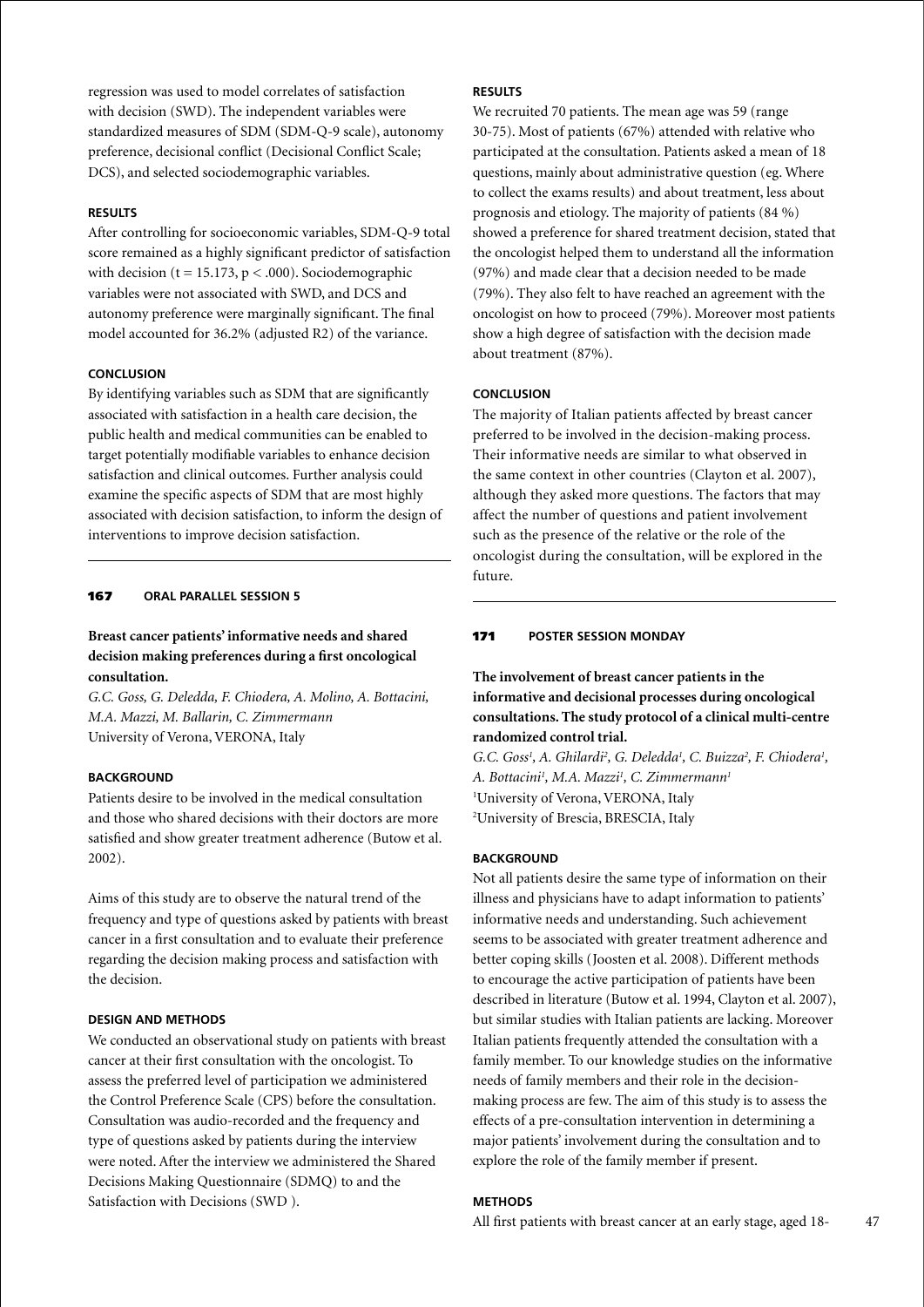75 years who attend the Oncology Out-patient Services are asked informed consent to participate the study.

The intervention consists in the presentation of a list of relevant illness-related questions. The main outcome measures are: a) the number of questions asked by patients during the consultation, b) the involvement of the patient, c) patient's perceived achievement of her informative needs.

The intervention study was preceded by an observational phase to explore the information exchange between patient and oncologist.

# **Results**

The observational phase has been completed. We recruited 70 patients (mean age of 59). The majority (67%) attended with relative. They asked a mean of 18 questions. We considered an intervention efficacious if it increases the number of questions by 30%. The sample size required in order to demonstrate such difference would therefore require at least 45 control and 45 experimental patients (Pocock 1983).

### **Conclusions**

It is expected that the use of a list of printed questions of potential relevance facilitates the participation of the Italian patients with breast cancer in the information exchange and decisional processes. Considering the informative needs of the family members may open new and interesting perspectives.

#### 169 **poster Session Monday**

# **'To Be or Not to Be ( Operated )' ? A quantitative decision model for the dilemma of an IPF patient when facing a transplantation surgery**

*M. Gross1 , M. Kremer2*

<sup>1</sup>Academic College of Tel-Aviv, TEL-AVIV, Israel 2 Beilinson hospital ,Rabin medical Center, PETACH-TIKVA, Israel

The present paper analyses the decision making process of a lung-disease-patient facing the dilemma whether to accept or decline a lung-donation and a transplantation surgery, when offered. The authors focus on data regarding an IPF patient and suggest the rational Von-Neumann-Morgenstern decision process as a benchmark both for the transplant-candidate as well as for the medical team involved.

### **BACKGROUND**

Although previous studies have shown various data for the survival of lung-transplant patients, right after surgery and throughout the following years, none has touched the subject of the patient's decision process prior to the surgery with the emphasis on the patient's preferences and possible insights for the medical team. This process is highly important for

those lung-transplant-candidates that are terrified by surgery and tend to decline the offer of transplantation.

### **Method**

The authors focus on the point of view of the transplantcandidate, modeled by his revealed Von-Neumann-Morgenstern risk- preference, using existing data of survival probability and the conditional probabilities derived from them. The resulting decision model may help surgeons assess the benefit, to the patient, of the surgery compared to the assessed value of a possible negative answer by the candidate.

### **Results**

The model suggested is examined through the personal case of the first author, with a concave utility versus survival curve, where the 'accept' alternative is shown to be preferable to the 'decline' or 'delay decision' alternatives. The model was also checked for a convex utility function. The authors suggest an interactive computerized computational model to examine the sensitivity of the decision to changes in surgerysuccess probabilities, survival probabilities or patient's personal risk-preferences.

#### **Conclusion**

The introduction of the patient's life-span horizon and his revealed risk-preferences make it possible to present the Rational decision-making process which results , in many cases, in a positive 'accept' answer. Such an analysis may serve as a bench mark for both the patient and his surgeons

#### **Keywords**

medical decision making, lung transplant

### 154 **oral parallel session 5**

### **Pilot Decision Navigation Intervention for Prostate Cancer Management**

*B. Hacking1 , S. Scott1 , J. Belkora2 , L. Wallace3* 1 NHS Lothian, EDINBURGH, United Kingdom 2 University of California, San Francisco, SAN FRANCISCO, United States of America 3 Coventry University, COVENTRY, United Kingdom

#### **BACKGROUND**

The Healthcare Quality Strategy for NHS Scotland aims to provide 'mutually beneficial partnerships between patients and those delivering healthcare', promoting shared decision-making (SDM) in medical consultations. The Decision Navigation (DN) intervention aims to promote this objective by increasing patient participation and SDM in cancer consultations.

#### **Design and Methods**

Newly diagnosed Prostate Cancer (PCa) Patients attending the Edinburgh Cancer Centre were invited to participate over 20 months. Patients were randomized to intervention or usual care (control).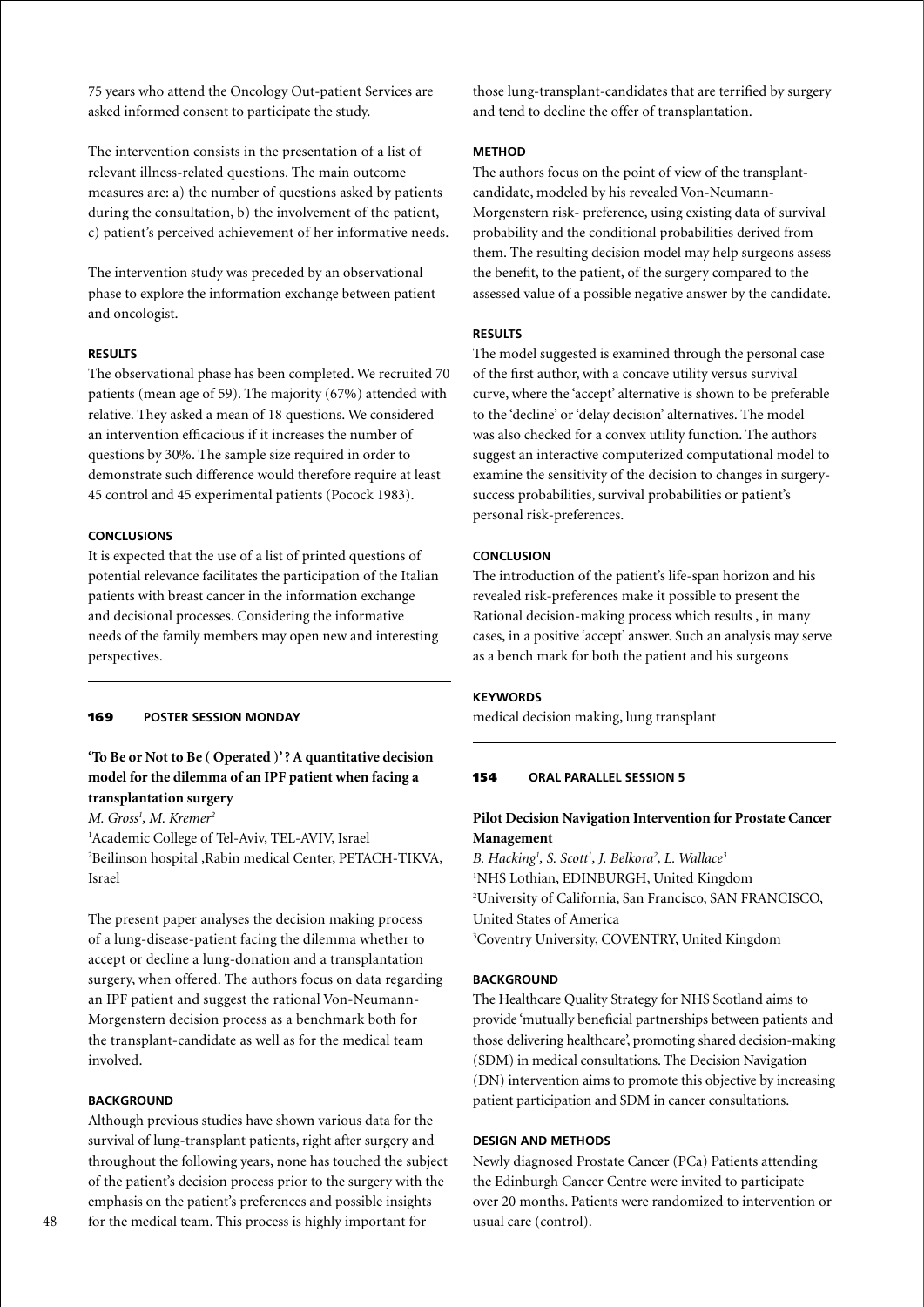The intervention involved a 'decision navigator' creating a 'consultation plan' with patients prior to a key medical consultation, to elucidate their personal questions, concerns and objectives regarding treatment. The navigator accompanied patients to their medical consultation. The patient was supplied with an audio-recording and written summary of the consultation.

To evaluate the efficacy of the intervention, decisional self efficacy (DSE) was measured at baseline (T1), immediately after the consultation (T3), and 6 months later (T6); decisional conflict (DCS) at T3 and T6, and anxiety and depression (HADS) at T1 and T6.

#### **Results**

113 PCa patients participated in the study (63 intervention; 60 control).

At T1 there were no statistically significant differences in the levels of depression and anxiety between intervention and control, nor at 6 month follow up indicating that the intervention did not impact mood.

At T1 there were no statistically significant differences between the groups in DSE. After the consultation, the scores reached significance in the intervention group (t=2.58, df 106, p=0.01). This was not sustained at 6 month follow up.

However, intervention patients scored significantly lower on the DCS compared to the control group  $(t = -2.0, df)$ 109, p=0.05) post-consultation. At 6 months post medical consultation, it remained to be significant ( $t = -2.6$ , df 77, p=0.01).

#### **Conclusions**

The differences in DSE post consultation suggest the intervention increases patient's confidence in their ability to effectively make decisions about the management of their cancer. At 6 months the intervention patients also experienced less decisional conflict than control patients. The intervention is supported by clinical staff due to improved communication in consultations with enhanced preparation.

### 51

**Arriba-lib: electronic library of decision aids. Results of a feasibility study.**

*O. Hirsch, H. Keller, T. Krones, N. Donner-Banzhoff* Philipps University Marburg, MARBURG, Germany

#### **BACKGROUND**

Evidence based medical decision aids have the goal to enable the patient to make an informed decision together with the physician. The aim of our project was to create an electronic library of evidence based, interactive, and transactional decision aids on the basis of the shared decision making (SDM) concept which cover the spectrum of coronary heart

disease. Such a comprehensive library of decision aids has rarely been field tested, especially not in the primary care context.

#### **Design and Methods**

We created an electronic library of evidence based decision aids including cardiovascular prevention, atrial fibrillation, coronary heart disease, diabetes type 2, and depression. We conducted a feasibility study with 29 general practitioners recruiting 192 patients. Patients were included when there was a decision to be made in the treatment of the above mentioned diseases. Counselling was based on the concept of SDM (definition of the problem, individual risk calculation, change of individual risk due to treatment options, discussing pros and cons of treatment options, plan for further action). Questionnaires, personal and telephone interviews, and focus groups were used to measure attitudes of patients and physicians. To account for the cluster structure of our data, we mainly used generalised estimation equations for statistical analyses.

### **Results**

Almost two thirds of the patients prefer a shared decision, 75.1% were very satisfied with counselling. Elder patients were more likely to implement the decision in a period of 2 months. The wish to be counselled again with arriba-lib was independent from age, gender, and educational level but it was dependent on the competence of the GP in SDM.

Three quarters of the GPs said that there was an acceptable extension of the consultation. In their opinion, a detailed discussion of therapeutic options promotes reaching a decision, not so much the discussion of individual risk.

### **Conclusion**

There was a high acceptance of arriba-lib by patients and GPs, independent of patient characteristics. This makes a broad application possible. However, with regard to sustainable implemention of the electronic library GPs need ongoing support and further training in SDM.

#### 234 **oral parallel session 3**

# **Decision Aid Gone Viral? The Six-Year History of 'Making the Choice….'**

*M.H.R. Holmes-Rovner<sup>1</sup>, C. Garlinghouse<sup>2</sup>, A. Fagerlin<sup>3</sup>, J. Wei<sup>3</sup>, D. Rovner1*

1 Michigan State University, EAST LANSING, United States of America

2 MIchigan Dept Community Health, LANSING, United States of America

3 University of Michigan, ANN ARBOR, United States of America

### **BACKGROUND**

Use of Patient Decision Aids (DAs) in the public domain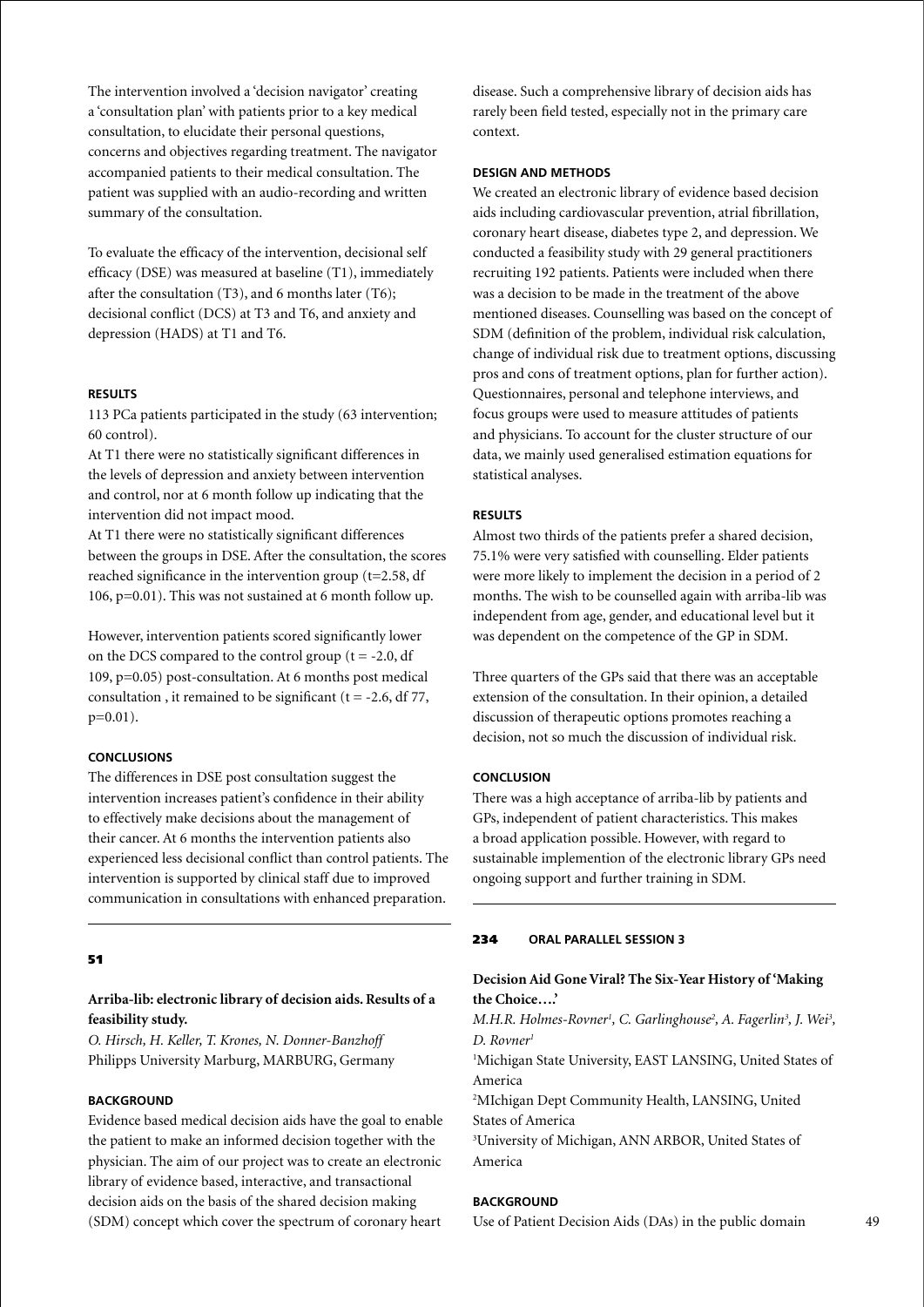is more the exception than the rule. "Making the Choice: Deciding What to Do About Early Stage Prostate Cancer", received funding from the US Centers for Disease Control, and is maintained by the Michigan Department of Community Health (MDCH) in booklet and audio format (printed copy, PDF, audio CD, mp3) and electronically at www.prostatecancerdecision.org. Six years of uptake suggests routes of dissemination and influence.

### **Design and Methods**

The prostate cancer DA was a public health initiative intended for Michigan. It was designed using plain language, emphasizing shared decision making. Statistical data describe treatment risks and benefits, and evidence is updated annually. PDFs and MP3 files are free on the internet; booklets are either free or at cost to individuals and clinical entities. All primary care and urology providers in Michigan received one copy with more available on order. Distribution volume is estimated from hits on the Internet site and vendor order records. MDCH received requests for translation into versions sensitive to culture and language. English, Spanish and Arabic versions are available.

#### **Results**

Three printings totaled 40,000 English language booklets. Orders appear to be driven by clinical site orders and by patient support groups internationally. The most common website access is to download the entire PDF. Revision requests for cultural sensitivity and language have been received from Hawaiian and North American First Peoples groups and for a Russian translation. Internet use has grown 20-fold; the most recent year (July, 2009-June, 2010) experienced 1,111,081 hits. The American Society of Clinical Oncology (ASCO) has indicated preferential attachment through a link on their Internet site. Distribution receives MDCH staff support and fees from booklet orders. Evaluation in the State of Washington followed passage of DA supportive legislation and the booklet is currently being tested in 5 hospitals across the U.S.

### **Conclusion**

DA distribution shows both sustained growth and preferential attachment by professionals, with supportive recognition from research and evaluation, suggesting influence on public education and clinical practice. Future development of the public health importance of DAs remains an opportunity.

#### 89 **poster Session Monday**

### **Patient participation in treatment decisions for stage I nonsmall cell lung cancer.**

W. Hopmans<sup>1</sup>, E.F. Smit<sup>2</sup>, S. Senan<sup>2</sup>, D.R.M. Timmermans<sup>1</sup> 1 VU University medical center/EMGO+ Institute, AMSTERDAM, Nederland

2 VU University medical center, AMSTERDAM, Netherlands

Presently, surgical resection of stage 1 non-small cell lung cancer (NSCLC) offers a reasonable possibility for cure, with five years survival rates ranging from 50% to 77%. However, older patients are less likely to undergo curative treatment because of co-morbidities, frailty, higher operation risks, personal choice or a perceived lack of benefit of treatment. A new curative approach, stereotactic body radiotherapy (SBRT) was recently introduced in stage 1 NSCLC. SBRT delivers very high doses of radiotherapy in an outpatient setting and in 3-8 treatment fractions. A recent analysis in patients with staged I NSCLC revealed similar rates of local recurrence and disease-specific survival in patients treated with surgery compared with SBRT. An analysis of the overall survival outcomes of patients living in the province north Holland who were treated for a stage 1 NSCLC has revealed that SBRT produces the same survival outcomes for elderly patients diagnosed with early-stage lung cancer as surgery. At present, patients can choose between these two curative treatment options. The aim of this study is twofold: 1) to study the decision-making process regarding the treatment of patients for stage 1 NSCLC and 2) the involvement of patients in this decision-making process.

### **Design and Methods**

In order to study patient participation in treatment decisions and patient-physician perspectives in the process of shared decision-making, we will use the methods of observation and interviews. Study 1: A total of 20 patients will be recruited who have made the decision in the past between SBRT and curative surgery. Retrospective, semi-structured interviews will be held with the patient. Study 2: Observations of the physician-patient interactions during consultation and semi-structured interviews with patients who are confronted with a choice. The OPTION scale en Control Preference Scale will be used. Observations and interviews will be audio-taped, transcribed literally and will be coded with Atlas.Ti. The interviewer will keep field notes in which the context of the observation/interview and condition of the patients will be described. Reflections will be made on the content of the observation/ interview.

#### **Results**

Data collection is ongoing and will be available at the time of the meeting.

#### 215 **poster Session Monday**

# **Occurence of health professionals initiating Shared Decision Making in gynecological oncly practice**

C. Hoving<sup>1</sup>, L. Hochstenbach<sup>2</sup>, T. van der Weijden<sup>1</sup>, *L. van Osch1 , H. Mertens2 , R. Kruitwagen3* <sup>1</sup>Maastricht University, MAASTRICHT, Netherlands 2 Comprehensive Cancer Center Limburg, MAASTRICHT, Nederland 3 Maastricht University Medical Centre, MAASTRICHT, Nederland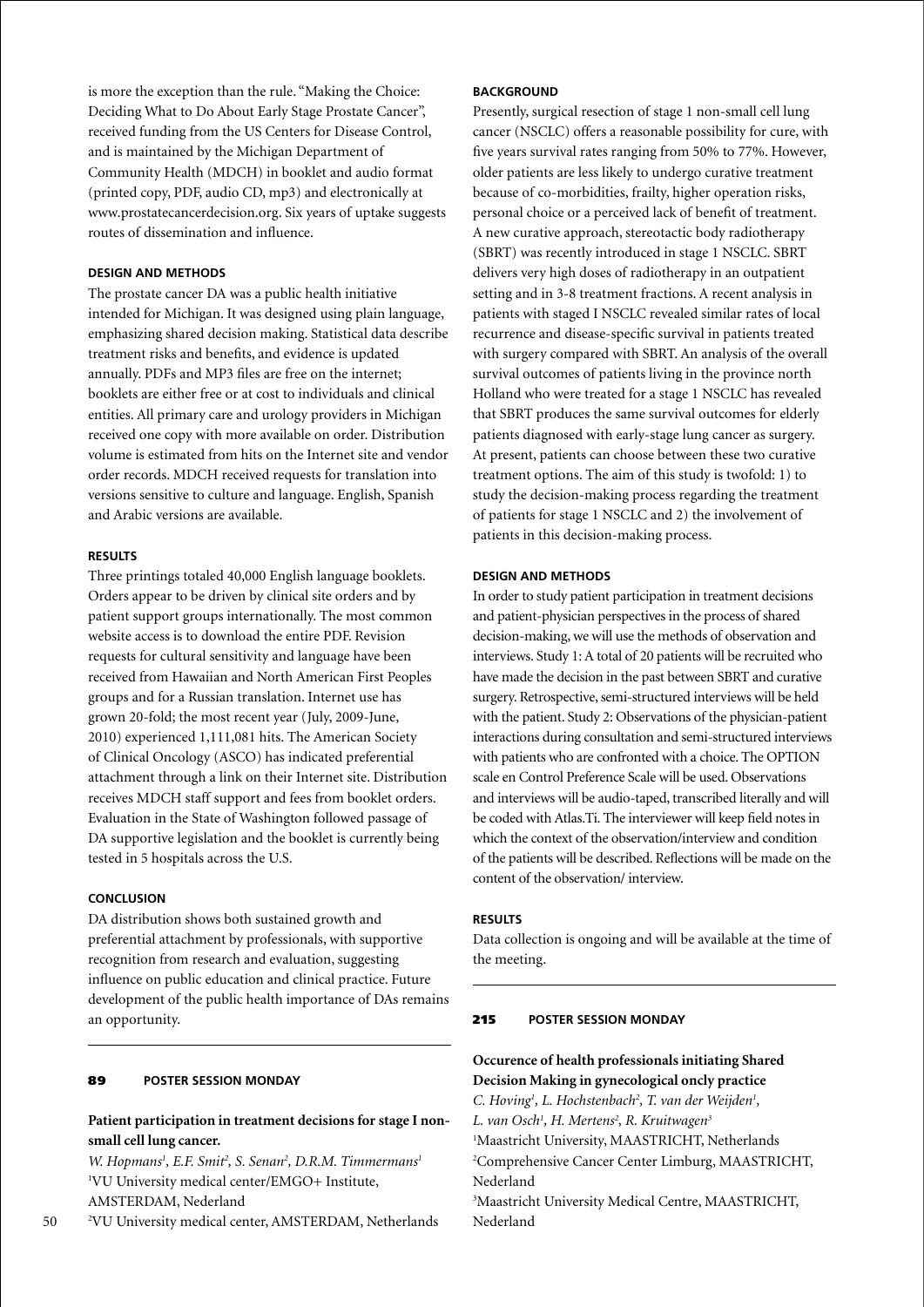# **BACKGROUND**

Previous studies show that SDM is still scarcely practices. However, SDM in patients with gynecological cancers has not yet been subject of study. Furthermore, many previous studies have assessed the application of SDM in single consultations, whereas SDM practices can be spread over several consultations and do not necessarily occur in every consultation. Therefore, we aimed to assess the extent to which health professionals involved in gynecological oncology facilitate patient involvement in the episode of treatment decision making.

# **Design & Methods**

Medical consultations from gynecological oncology patients  $(N=11)$  of seven health professionals from two hospitals in the south of the Netherlands were observed and audio taped. Duration of decision making stages was measured and patient involvement in decision making was assessed using the OPTION-scale.

#### **Results**

Consultations lasted on average 24 (SD 10.5) minutes. A quarter of the consultation time (24.3%) was devoted to deliberation related to patients' queries and concerns. Relatively little time was taken for equipoise (0.2%) and decision making (6.5%). The overall OPTION-score per patient was 21.8 (SD 10.8, scale 0-100). Health professionals regularly referred to previous or future encounters, indicating an episodic nature of decision making practices.

#### **Conclusion**

Low levels of patient involvement as initiated by the health professional were observed in the gynecological oncology setting. Equipoise and explicit decision making, prerequisites for shared decision making, were infrequently observed. Results show that decision making transcends single consultations. Health professionals involved in gynecological oncology can improve patient participation in treatment decision making by incorporating SDM facilitating behaviors, especially equipoise and decision making.

#### 50 **oral parallel session 2**

# **Patient and professional perceptions of trust: exploring the negative consequences of patient pull.**

*S. Hrisos, R. Thomson*

Institute of Health & Society, NEWCASTEL UPON TYNE, United Kingdom

### **Keywords**

Patient involvement, patient engagement

### **BACKGROUND**

Current trends worldwide encourage patients to take a proactive role in making decisions about their care and treatment. More recently the notion of "patient pull"has been extended to improving patient safety, with patients encouraged to monitor their care and to intervene if they perceive their safety may be compromised. Such codetermination of treatment and safe care necessitates change in the traditional dynamics of patient-healthcare professional (HCP) interactions. However, little is known about the potential negative consequences of a "patient pull"approach.

#### **Design & Methods**

As part of a project to develop a patient-mediated intervention to improve safety, HCPs (pharmacists, doctors, nurses and health care assistants), patients and relatives or carers were involved in semi-structured interviews, exploring how patients, relatives and carers could contribute to improving patient safety whilst in hospital. Respondent perceptions of the consequences of different approaches were also explored. Respondents were recruited from general acute medical and surgical wards in two hospitals in north east England. Data coding was done using NVIVO 8 and emergent themes identified using grounded theory.

# **Results**

Eight patients, two relatives/carers (mean age (sd): 61years (12); six female, four male) and 39 HCPs (nine pharmacists, 11 doctors, 12 nurses, seven health care assistants) took part. Initial analysis suggests that, whilst respondents identify positive consequences of involving patients in their healthcare and in improving patient safety, some approaches elicit feelings of suspicion and reduced trust. For example, patients feel speaking up might appear rude or disrespectful, and are concerned about upsetting HCPs and worry that their care might be compromised. HCPs generally welcome patient questions but sometimes worry about the motive for questioning. Patients who ask many questions and/or make written records of their care may be perceived as more likely to complain.

#### **Conclusions**

Initial analysis suggests that some "patient-pull"approaches to improving healthcare and patient safety may create negative tensions in the patient-HCP relationship. This has implications for approaches to improving care that require mutual respect and collaboration between patients and HCPs.

### 100 **poster Session Monday**

# **Development of an online decision aid for self-testing on glucose and cholesterol.**

*M.H.P. Ickenroth, J. Grispen, G.J. Dinant, N. de Vries, G. Ronda, T. van der Weijden* Maastricht University, MAASTRICHT, Nederland

### **BACKGROUND**

Self-tests, tests on body materials that can be performed without the involvement of a doctor, are increasingly available. A survey among Internet users in 2008 showed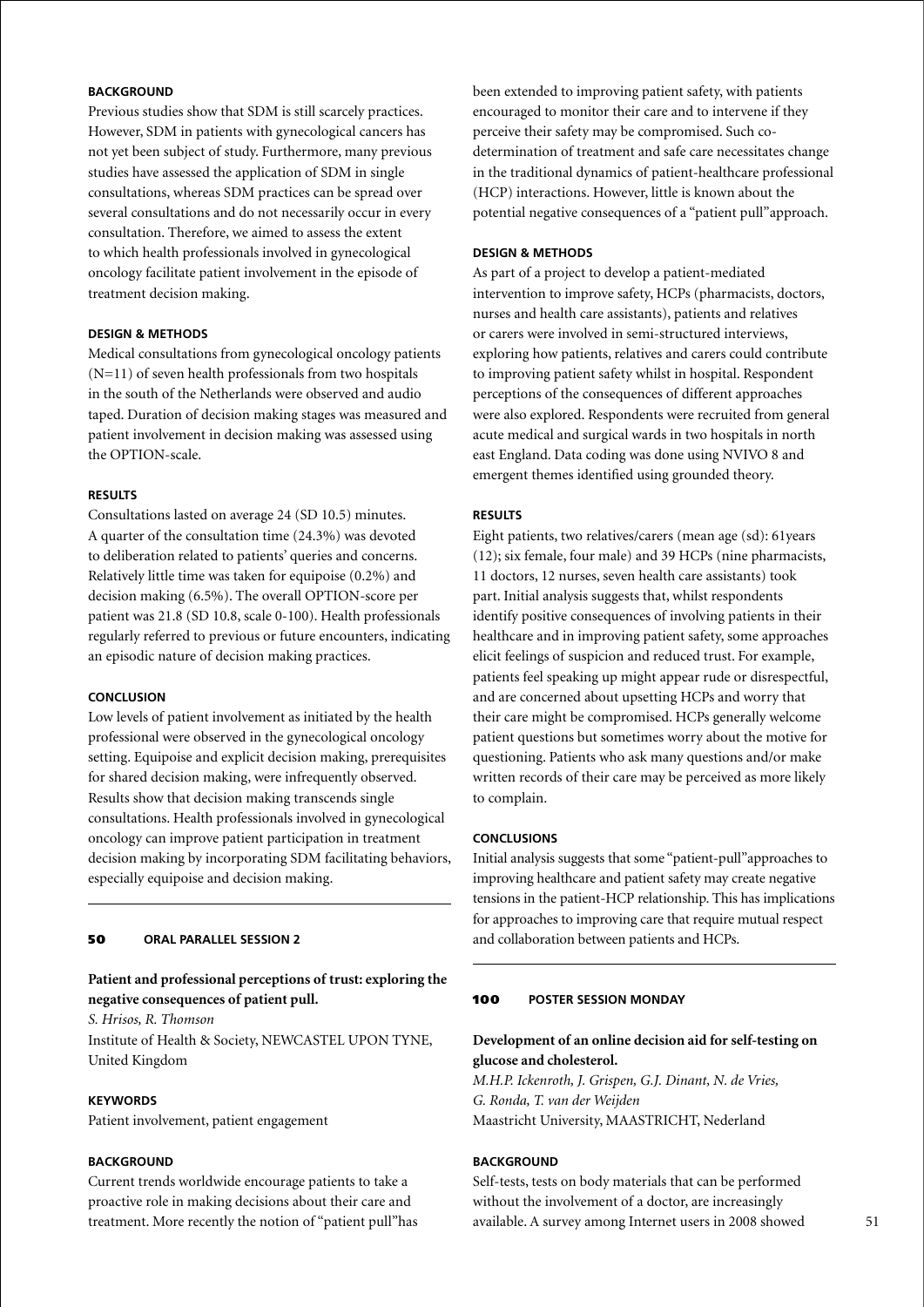that eighteen percent of the respondents had ever used a self-test, the most frequently used tests being those for diabetes (5.3%), kidney disease (4.9%) and cholesterol (4.5%). Self-testing can make people more conscious of risk factors and promote self-management. On the other hand, the negative sides of self-testing should not be ignored: for example the risk of false positive or false negative results, or giving a 'certificate of health' when the test result is negative. Since these tests are available, consumers should have access to information about self-testing, to promote an informed decision when they are considering doing a self-test.

### **Design and methods**

Input for the decision aid was derived from qualitative and quantitative research. In these studies, the experiences of self-testers were explored, the quality of the currently available instruction leaflets was assessed, and expert opinion was obtained. After a first prototype of the website had been developed, the contents and usability of the website were assessed by professionals as well as end-users. Semistructured interviews were held with experts, and end-user usability tests were performed using Morae software. Changes to the website were made in an iterative process.

#### **Results**

The usability tests with end users showed that changes in the lay-out of the website were necessary, and a clearer explanation on the goal of the website was needed. Technical errors were found. The use of our tool to weigh personal preferences was not clear, and had to be adjusted. The comments of the experts were similar to the comments of the end-users: they mainly concerned the goal of the website and the lay-out . Furthermore, the experts provided feedback on on the medical contents of the website.

#### **Conclusion**

The usability testing of an online decision aid for self-testing provided valuable information for the development of the website. Further research should focus on the effect of the website on informed decision making.

#### 150 **poster session Tuesday**

### **Patient Decision Aids Software in Breast Cancer** *F.I. Izquierdo, J. Gracia, M. Guerra, J.A. Blasco,*

*P. Díaz del Campo, E. Andradas* Laín Entralgo Agency, MADRID, Spain

### **BACKGROUND**

There is a paternalistic attitude in Spain within the context of breast cancer. Laín Entralgo Agency's Health Technology Assessment Unit (UETS) in Madrid (Spain) has detected a need to develop a national PDA, as there are no available Patient Decision Aids tools. Our aim is to develop a PDA for breast cancer to improve the quality of decisions for therapeutic options and to promote shared decision making.

### **Design and Methods**

A systematic review (SR) of Decision Aids in breast cancer was performed in UETS during 2010. Search includes main databases as well as websites of institutions working with PDAs. Additionally, qualitative research (QR) techniques were conducted: semi-structured interviews and a focus group with stakeholders (patients, family members and health professionals). The SR provides the available evidence and the QR contributes information regarding the needs of this collective when decisions have to be made from amongst various options and the most appropriate format of the PDA. For its development, the IPDAS and the Ottawa Decision Support Framework criteria have been observed.

#### **Results**

The SR shows that PDAs in breast cancer increase patient knowledge on the illness and generates more realistic expectations. PDAs also reduce passivity in the decisionmaking process to find the option that best suits their preferences and values. Analysis of QR reflects that both patients and professionals agree that surgery, adjuvant treatments and breast reconstruction are most important decisions to face. Patients' experience of the illness is related to anxiety but also to optimism and confidence in professionals. Final selected format was a PDA software which offers an interrelated treatment sequence and includes general information, treatment descriptions, benefits and risks (with visual aids explaining probability of risk), information regarding body image, glossary, experiences of other people who've lived similar situations, and decisional balance sheets with which to reflect on the pros and cons of each option, with statistical and animated graphics and resources.

### **Conclusion**

This PDA for breast cancer allows patients to access information and to make shared decisions regarding treatment. It also provides patients and professionals the opportunity to acquire additional knowledge and to exchange experiences.

#### 16 **poster Session Monday**

# **Implementing a web based decision aid for MMR (combined measles, mumps and rubella vaccine) into everyday practice within primary care: An exploratory study**

C. Jackson<sup>1</sup>, S. Shourie<sup>1</sup>, F. Cheater<sup>2</sup>, H. Bekker<sup>1</sup>, W. Harrison<sup>1</sup>, *R. Edlin<sup>1</sup>, S. Tubeuf<sup>1</sup>, B. Bleasby<sup>3</sup>, E. McAleese<sup>4</sup>, M. Schweiger<sup>4</sup>, L. Hammond5*

 University of Leeds, LEEDS, United Kingdom Glasgow Caledonian University, GLASGOW, Scotland NHS Leeds, LEEDS, United Kingdom Health Protection Agency, LEEDS, United Kingdom

5 Parent Representative, LEEDS, United Kingdom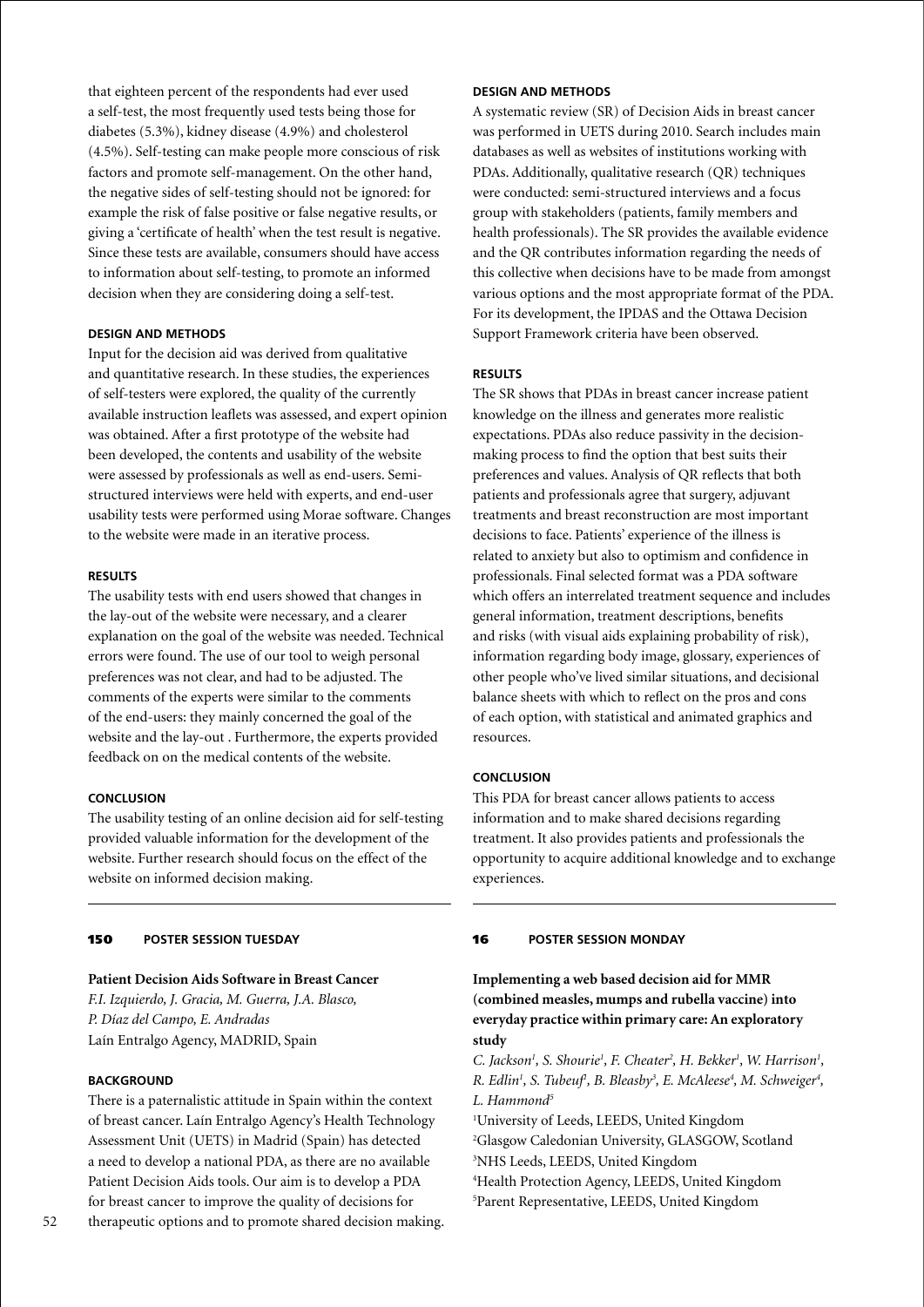# **BACKGROUND**

Decision aids are evidence-based tools that can support informed patient health decision-making. We tested the impact of a web based MMR decision aid on parental decision-making within a stratified cluster RCT. The decision aid was found to be effective in reducing decisional conflict. The next step is, therefore, to make it available to parents. In the UK primary healthcare centres deliver the Childhood Immunisation programme and so provide an appropriate setting for this dissemination. As part of the RCT, we investigated primary healthcare professionals' views on implementing the web based decision aid for MMR into their everyday practice.

#### **Design and Methods**

Normalization Process Theory (NPT) informed this component of the RCT. Sixteen telephone interviews and one focus group were undertaken with health professionals from seven primary healthcare centres in the north of England. We explored key issues in terms of implementing the decision aid into practice using the four components of NPT. Interviews were recorded, fully transcribed and content analysed. These data informed the development of a postal questionnaire which was sent out to 150 health professionals across 51 primary healthcare centres. Data collection will be completed by end February 2011.

# **Results**

The interviews revealed many facilitators (e.g. baby clinics, practice commitment) and barriers (e.g. short consultation times, focus on uptake targets, costs of sending out the decision aid to parents) to implementing the decision aid. To date 56 questionnaires have been returned. All items were scored 1=definitely not to 7=definitely. Preliminary analysis has revealed that health professionals believe the decision aid would improve the support they provide to parents for MMR (M=5.91,SD=1.16). They anticipate making it available to all parents (M=5.36,SD=1.73). Supporting informed decision making (M=6.36,SD=0.85), increasing vaccine uptake  $(M=6.62, SD=0.65)$  and not using consultation time (M=5.52,SD=1.64) would encourage their use of the decision aid. The decision aid is seen as creating extra work for receptionists (M=5.60,SD=1.17).

#### **Conclusion**

This parent-centred approach is consistent with National Health Service policy and might also improve MMR uptake rates. By identifying barriers and facilitators to its implementation, supportive strategies can be developed.

### 159 **Workshop parallel session 5**

# **How to 'do' shared decision-making: structuring the consultation around choice, option and preference talk**

*N.* Joseph-Williams<sup>1</sup>, E. Cording<sup>1</sup>, D. Tomson<sup>2</sup>, P. Kinnersley<sup>1</sup>, *A. Edwards1 , R. Thomson3 , C. Dodd4 , G. Elwyn1* 1 Cardiff University, CARDIFF, United Kingdom 2 Collingwood Health Group, NEWCASTLE, United Kingdom 3 Institute of Health and Society, Newcastle University, NEWCASTLE, United Kingdom 4 Newcastle Hospitals NHS Foundation Trust, NEWCASTLE, United Kingdom

# **Overall aim of workshop**

Shared decision-making (SDM) is gaining prominence in health care policy and practice. However, there is little support or guidance available on how to achieve this in practice. The workshop will focus on how to 'do' SDM in clinical practice and provide participants with the opportunity to practice the skills required, using a range of simulated consultations.

#### **Description of workshop**

Participants will be introduced to the guiding principles that underlie the skill set required to do SDM, and they will be guided through some short preparatory exercises. We will then introduce a model for doing SDM in clinical practice. The three key steps of the model, and the skills that are required for each step, will be described in detail: *Choice Talk*: indicating that a legitimate choice exists. *Option Talk*: Listing the options, describing the options, explaining the harms and benefits of the options, and offering decision support tools when necessary. *Preference Talk*: Guiding patients to think about what is important to them and how the information has helped form their preferences.

Short presentations of each step will be complemented by small group work sessions, where the participants will practice the skills using a range of clinical scenarios. Group facilitators will provide feedback throughout. Participants will be provided with workshop support materials.

### **Learning objectives**

Participants will have:

- Understood the 3-step model to achieving SDM in practice
- Had the opportunity to practice the key skills involved, including:
	- Introducing the idea of choice during a consultation
	- Portraying the options available
	- Supporting a patient to deliberate about the options
	- Guiding the patient to focus on personal preferences
	- Introducing decision support tools when appropriate
- A better understanding of how to achieve a SDM consultation and support patients through the SDM process.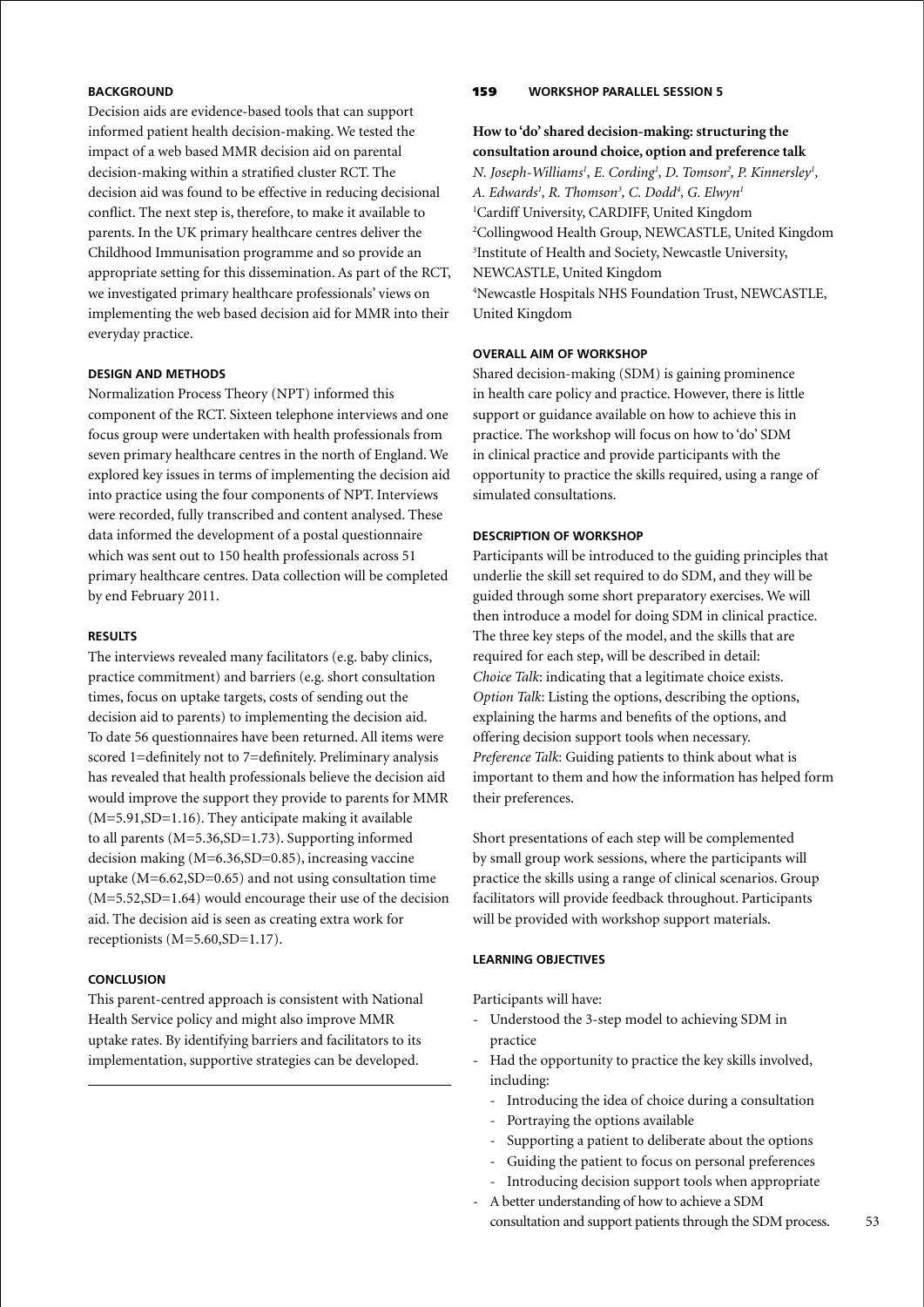# **Pre-requisite knowledge**

Participants must have an understanding of SDM and patient decision aids/support tools. Preferably, the participant should be someone who is in contact with patients and would be involved in the decision making process.

# 193 **poster session Tuesday**

# **Adaption of a decision quality measurement for use in routine NHS settings: interest in assessing patients involvement in deliberation**

*N. Joseph-Williams<sup>1</sup>, A. Lloyd<sup>1</sup>, R. Thomson<sup>2</sup>, H. Mcgarrigle<sup>3</sup>, G. Elwyn1*

1 Cardiff University, CARDIFF, United Kingdom

2 Institute of Health and Society, Newcastle University, NEWCASTLE, United Kingdom

3 Cardiff & Vale University Health Board, CARDIFF, United Kingdom

### **BACKGROUND**

MAGIC (MAking Good decisions In Collaboration) is a Health Foundation funded implementation project to determine how best to implement SDM in practice. Part of the implementation includes the development of tools to measure decision quality for preference sensitive decisions. Sepucha et al. have studied the best ways to measure decision quality in breast cancer patients. Decision quality measures explore patients' decision-specific knowledge and the concordance between their preferences and choice of treatment. It is not known whether specific measures can be standardised for use across settings to provide comparable data. We describe the approach to testing and modifying decision quality measures to two NHS settings in the UK.

### **Design and methods**

We considered the applicability of Sepucha et al.'s decision quality instrument (DQI) to two breast care clinics in the UK (Cardiff and Newcastle). Knowledge questions were reviewed in relation to the decision aid currently used in the two settings (Bresdex). Preference and process questions were assessed in relation to different clinical care pathways. Extensive consultation with the breast care teams was conducted in an iterative process of development and revision.

#### **Results**

Many aspects of the DQI required local adaptation. Knowledge questions were changed to reflect information provided in Bresdex. Preference questions were adapted to elicit the importance patients placed on specific consequences of surgery options. DelibeRATE was used to ensure applicability to a variety of clinical pathways. Consultation with the breast care teams led to further revisions to the order and wording of questions, and an overall reduction in the length of the measure, including the removal of questions about breast reconstruction. Differing clinical processes

in Cardiff and Newcastle require different processes of administration.

### **Conclusion**

Measuring decision quality appeals to clinical teams because they see the relevance of the measure, especially when used pre and post the process of providing information and deliberation support. Each measure needs to be matched to the specifics of the information context and tailored to the local clinical pathways. This will be a challenge for standardisation and comparison across different studies.

### 201 **oral parallel session 1**

### **Towards minimum standards for patient decision support interventions: a correlation analysis and Delphi process**

*N.* Joseph-Williams<sup>1</sup>, R. Newcombe<sup>1</sup>, M. Politi<sup>2</sup>, D. Stacey<sup>3</sup>, A. O'Connor<sup>3</sup>, B. Volk<sup>4</sup>, M. Pignone<sup>5</sup>, A. Edwards<sup>1</sup>, R. Thomson<sup>6</sup>, *C. Bennett3 , G. Elwyn1*

1 Cardiff University, CARDIFF, United Kingdom 2 Washington University in St Louis, ST LOUIS, United States of America

 Ottawa Health Research Institute, OTTAWA, Canada The University of Texas, TEXAS, United States of America University of North Carolina at Chapel Hill, NORTH CAROLINA, United States of America Institute of Health and Society, Newcastle University, NEWCASTLE, United Kingdom

### **BACKGROUND**

The IPDAS collaboration has developed a quality criteria checklist and an instrument to assess the quality of patient decision aids (PDAs). Further work is needed to examine the relationship between IPDASi scores and the outcomes achieved in RCTs. Additionally, we need to respond to the recent demand for PDA certification. The study aims were to:

- 1 Correlate IPDASi quality scores with outcome measurements achieved in RCTs included in the Cochrane review of PDAs.
- 2 Conduct a Delphi consensus process for expert agreement on certification criteria for PDAs using IPDASi.

### **Design/Methods**

*Study aim 1*: PDAs were identified using the Cochrane review of PDAs. Available tools were included if the trial(s) measured at least one of the following: knowledge, accurate risk perceptions, value congruence with choice (attributes of decision); participation in decision-making, satisfaction with decision-making process (attributes of decision process). IPDASi quality scores were produced (two independent raters per PDA). Correlation analyses were conducted using adjusted mean IPDASi scores and effect size.

*Study aim* 2: Two-stage Delphi voting process on inclusion of current IPDASi items as certification item. Mean scores and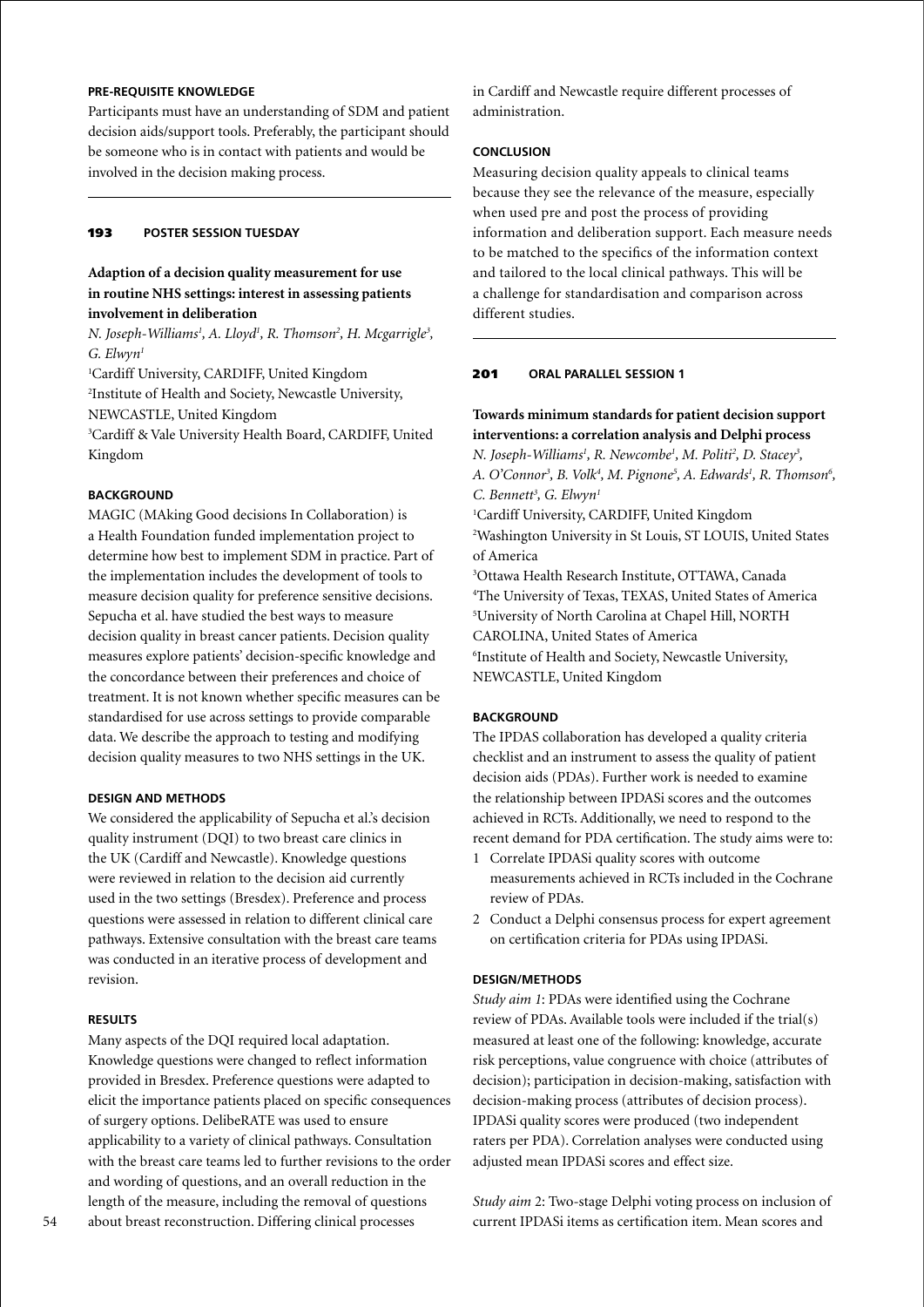qualitative comments considered, followed by expert group discussion.

### **Results**

*Study aim 1*: 30 PDAs were included in the sample. A significant correlation was found between quality score (global) and accurate risk perceptions ( $p = 0.02$ ,  $P < .05$ ). No other correlations were significant, but the positive direction of all but one correlation indicates reasonable support for PDA quality (global), as judged by IPDASi, is associated with better outcomes in RCTs.

*Study aim 2*: 101 people voted in round 1; 87/101 (88%) voted in round 2. 47 items (IPDASi v3.0) were reduced to 45 items (3 items combined) across 3 new categories, namely: Qualifying criteria (6); Certification criteria (11); Quality criteria (28).

### **Conclusion**

To ensure minimum standards for the protection of patients, this study provides a set of certification criteria for PDAs, to be tested and ratified. Correlation between IPDASi scores and outcome measures would be facilitated by greater consistency in measurements used in RCTs.

#### 98 **oral parallel session 3**

# **Is what is important to patients incorporated into current clinical guidelines for implantable cardioverter defibrillators?**

K.E. Joyce<sup>1</sup>, S. Lord<sup>2</sup>, D.D. Matlock<sup>3</sup>, J.M. McComb<sup>2</sup>, *R.G. Thomson1*

1 Institute of Health and Society, Newcastle University, NEWCASTLE UPON TYNE, United Kingdom

2 Freeman Hospital, Newcastle upon Tyne Hospitals NHS Foundation Trust, NEWCASTLE UPON TYNE, United Kingdom

3 University Of Colorado School Of Medicine, DENVER, COLORADO, United States of America

#### **BACKGROUND**

Implantable cardioverter defibrillators (ICDs) are used to treat patients with heart failure and/or ventricular arrhythmias at risk of sudden death. Although ICDs increase survival in these patients, they are associated with a number of adverse effects including device complications (e.g. infection); psychosocial effects (e.g. anxiety, depression, panic disorder); and quality of life implications (e.g. driving restrictions). It is unclear to what extent patients are engaged in the decision to opt for an ICD, alongside evidence that decisions for individual patients do not match current guidance. We set out to determine how current guidelines incorporate what is important to the patient in decision making about ICDs.

### **Design and Methods**

A literature review was conducted to determine how known adverse effects of ICDs and patient perspectives about ICDs more generally are incorporated into current professional society guidelines on ICD implantation.

#### **Results**

Existing national guidelines for ICDs are traditionally evidence-based and largely unambiguous, but there is little mention of the patient perspective. Review of both North American and European guidelines highlights an absence of guidance on patient-centred risks/benefits. For example there is no explicit consideration of the possible psychosocial effects of ICDs, despite evidence of increased incidence of anxiety and depressive disorders in ICD recipients.

#### **Conclusion**

Influential North American and European national guidelines lack reference to key patient centred elements that might be critical in engaging patients in high quality preference sensitive treatment decisions. This contrasts with guidelines for other conditions such as breast or prostate cancer where potential diagnostic/treatment effects on quality of life are well rehearsed. Uncritical application of these guidelines might lead to decisions that fail to take adequate account of what is important to individual patients. This raises the question as to how much the mismatch between current guidelines and their application reflects failure to implement guidance or appropriate decision making taking account of the patient perspective. It also further emphasises the need to incorporate the patient perspective into the development and application of guidelines.

# 126 **oral parallel session 5**

### **Improving shared decision making in ovarian cancer: the development and evaluation of two decision aids**

*I. Jur0askova<sup>1</sup>, C. Bonner<sup>2</sup>, G. Heruc<sup>2</sup>, C. Anderson<sup>2</sup>, K. Nattress3 , J. Carter3* 1 School of Psychology, The University of Sydney, Australia, THE UNIVERSITY OF SYDNEY, Australia 2 The University of Sydney, THE UNIVERSITY OF SYDNEY, Australia

3 Royal Prince Alfred Hospital, SYDNEY, Australia

#### **BACKGROUND**

Women with ovarian cancer (OC) face difficult treatment decisions at different stages of the disease, with uncertain quality of life and survival outcomes. Patient Decision Aids (DAs) have been shown to facilitate informed decision making in such situations, but there are currently no DAs available for women with OC. The aim of the following studies is to address this gap, by developing and evaluating two DAs to help women with OC understand their options and make an informed treatment choice.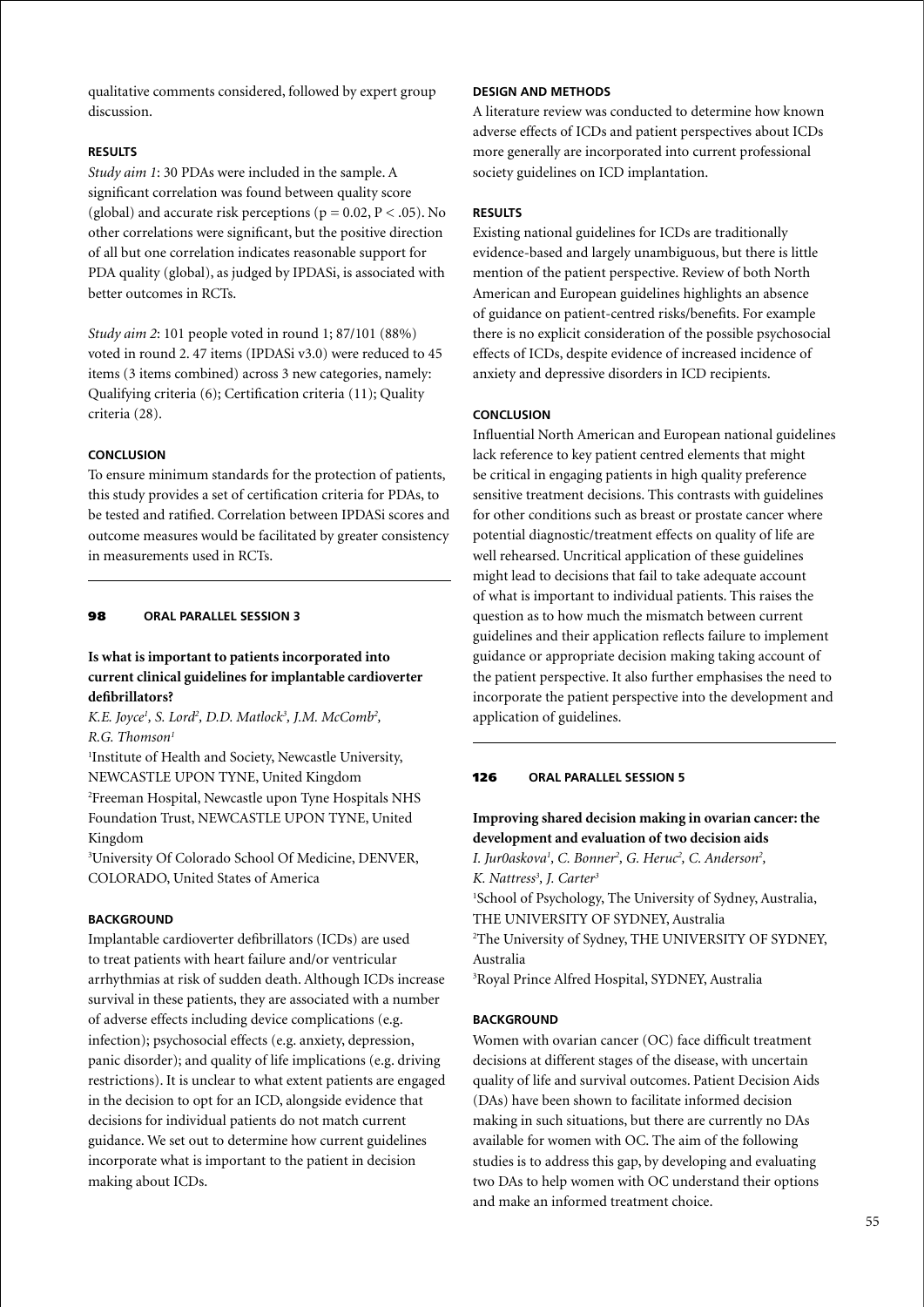# **Design and Methods**

The DA booklets were developed in accordance with IPDAS guidelines, and reviewed by an expert panel of clinicians. They contain evidence-based information about the risks and benefits of each treatment option, using both written and graphical formats, as well as values clarification exercises to help patients consider what is most important to them.

Study 1 involves a randomised controlled trial to evaluate the effectiveness of a DA for asymptomatic women with rising CA-125 following initial treatment for OC. This DA helps women decide whether to start immediate treatment or wait for further evidence of cancer recurrence. One hundred and seventy-eight women are being randomised to receive either the DA or a general Cancer Council booklet, and complete standardised measures at baseline and 4-month follow-up.

Study 2 involves a pilot study to assess the acceptability of a DA for women with resistant or refractory recurrent OC who have completed at least 3rd line chemotherapy. This DA helps women decide whether or not to continue active treatment. Twenty women are providing feedback on the newly developed DA via a questionnaire and telephone interview.

#### **Results**

Overview and current progress on both studies will be presented.

### **Conclusion**

This research program addresses a neglected area in the management of women with OC. It is anticipated that the two DAs will lead to improved understanding of treatment options, reduced decisional conflict and regret, and increased satisfaction with the decision making process. If effective, this relatively simple intervention has the potential to improve the clinical care, and ultimately quality of life, of women with OC.

#### 253 **poster session Tuesday**

**Without 'pushing' or 'pulling': Deep exploration of the values guiding shared decision making** *O.K.M. Karnieli-Miller, Y. Zisman-Ilani*

University of Haifa, HAIFA, Israel

#### **BACKGROUND**

Though both patients and healthcare professionals advocate for and agree about the importance of shared decision making (SDM) in theory, its implementation and scientific measurement is challenging. A major source of difficulty stems from the fact that no simple recipe for sharing decisions has been deemed suitable for all neither for choosing the 'best' care, nor for choosing and identifying preferred level of involvement. In an attempt to further understand and reflect upon this complexity, this presentation explores the values on which the SDM process is

### **Method**

In searching for discussions of the values underlying SDM, seminal manuscripts and books were reviewed, focusing on SDM in physical and mental health. Each value was analyzed, with attention to four main goals: 1. Identifying the value's origin from within the principles of SDM; 2. Defining each value; 3. Recognizing the complexities of applying these values in healthcare settings; and 4. Pinpointing the communication skills required to implement them.

#### **Results**

SDM stems from various values, such as freedom of choice and autonomy, mutual respect, reciprocity, empowerment, quality of life, responsibility and commitment. In order to apply these values, they must be fully understood and necessary skills must be acquired: assessing preferences for involvement and knowledge, sharing information and compromising, as well as employing flexibility to address the needs and wishes of each patient.

### **Discussion**

Exploring the values of SDM, and professionals' and patients' attitudes toward them, is an important step toward being able to truly share decisions. For example, the value related to acceptance of patients choice, including their decision over the extent to which s/he will be involved/informed may lead to the implementation of a SDM practice, corresponding to the patient's personal preference. Understanding the values may help professionals and patients relate better to the task of decision-making - without creating a dynamic in which one side is pushing or pulling the other.

#### 166 **poster session Tuesday**

**Using the theory of planned behaviour to analyse immunotherapy choices in persons with multiple sclerosis** *J.K. Kasper1 , S. Köpke2 , I. Backhus2 , K. Fischer3 , N. Schäfler3 , C. Heesen3*

 University Medical Center, HAMBURG, Germany University of Hamburg, Unit of Health Sciences and Education, HAMBURG, Germany University medical center, HAMBURG, Germany

#### **Background**

Decision support technologies aim at helping patients to make informed choices (IC). Measures of IC have been developed comprising risk knowledge, intention (towards therapy uptake) and actual uptake. To evaluate our efforts to support decisions about immunotherapy in multiple sclerosis, we aimed at developing an instrument to provide insight into the cognitive processes of decision making based on the theory of planned behaviour.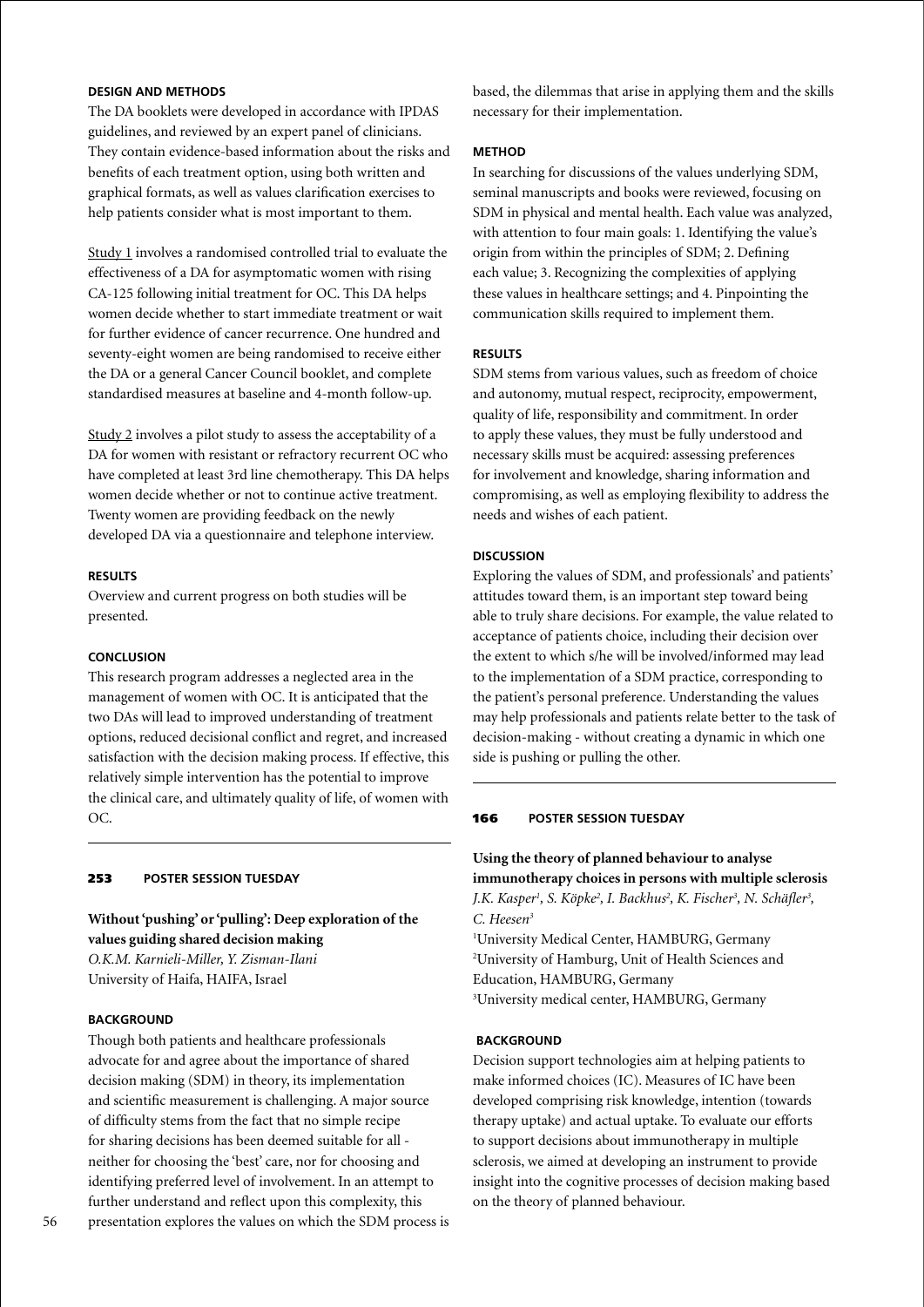# **Methods**

We developed the 30 item 'Planed Behaviour in multiple sclerosis (PBMS) questionnaire' particularly addressing the inherent processes of planning a decision on immunotherapy. Following the theory, the questionnaire covers three components: attitude, subjective social norm, and perceived behavioural control and 2 subscales each assessing expectancies regarding the expression of a component and its individual value. A model-coefficient ('pb-estim') was built multiplying expectancy and value and adding up components. After piloting and pretesting (N=50), PBMS was used in a randomized trial  $(N=192)$  evaluating the efficacy of a patient education programme for patients with multiple sclerosis. The PBMS was administered twice, at baseline and after the intervention. Item properties and mean values for each subscale were analysed, also the questionnaire's predictive power regarding intention to use immunotherapy using regression analyses. Demographic and disease related data as well as risk knowledge (RK) were surveyed.

#### **Results**

All but one item showed acceptable difficulty and variability (mean=1.62, meanSD=0.9, range 0-3). As expected, patients in the intervention group (IG) had less positive attitudes towards immunotherapy and less motivation to comply with social norm than control group patients (CG). At baseline variance of intention was explained by 45% (CG 39%) using 'PB-estim' and by 49% (CG 39%) using the three components, and by 53% (CG 52%) using the six sub-scales as predictors. After the intervention predictive power of PBMS was higher in the IG (69/74/78% for IG and 56/57/64% for CG) and in patients with better RK (64/78/72% for better RK and 55/55/64 for lower RK).

# **Conclusion**

The PBMS shows excellent model fit and interesting indications of construct validity. The results show that MS treatment decisions can be monitored and methods to support such decision evaluated.

#### 213 **oral parallel session 3**

# **Arriba-lib: electronic library of decision aids - GPs' perspectives**

*H.K. Keller, O. Hirsch, T. Krones, N. Donner-Banzhoff* University of Marburg, MARBURG, Germany

## **BACKGROUND**

The present study is part of a qualitative approach to explore patients' and physicians' views on and experiences with an electronic library (arriba-lib) of evidence based, interactive and transactional decision aids based on the shared decision making (SDM) concept during consultation in primary care. Arriba-lib is an extension of arriba™, a decision aid on cardiovascular prevention that has been implemented and evaluated according to the guidelines of the British Medical

Research Council (MRC) for complex interventions. Such a comprehensive library of decision aids has rarely been field tested, especially not in the primary care context. The present study focuses on the identification of internal and external factors directly initiating the regular use of such an intervention in daily routine.

### **Design and Methods**

We conducted a feasibility study with altogether 29 general practitioners recruiting 192 patients. In a qualitative approach, personal interviews (patients), and focus groups (physicians) were used to obtain relevant information about suitability for application in general practice. This presentation focuses only on implementation issues that arose during the group discussions. Two focus groups comprising 12 general practitioners took place. The sampling strategy was stratified and purposive. A semi-structured interview guide was used to generate discussions about the applicability of arriba-lib in routine general practice. The sessions were audio-taped, transcribed and analysed according to the principles of "pragmatic variant"grounded theory.

#### **Results**

Initial analysis classified the data into two major categories. The first category included individual factors like attitude (readiness for innovations, motivation, acceptance), competences and skills (prior use of the precursor module, knowledge of and experience with SDM as well as with the diseases) and valuation (complexity, effort, practicability). The second category covers superior aspects related to the occupational area (team, colleagues, patients) and the relevant health system (culture, statutory framework, budget).

#### **Conclusion**

Their was a high acceptance of arriba-lib by the participating physicians. However, our results suggest that such complex decision aids on the basis of the shared decision making (SDM) concept need to be offered as an integral part of the communication and counselling process in order to be used most effectively.

#### 73 **oral parallel session 3**

# **Shared Decision Making: Piloting an implementation model in primary care for stable coronary artery disease (CAD)**

*K.K.B. Kelly-Blake, M. Holmes-Rovner, F. Dwamena, K. Dontje, R. Henry, A. Olomu, D. Rovner, M. Rothert* Michigan State University, EAST LANSING, United States of America

# **Background**

In the US, high cost technologies have become an area of focus to reduce overuse while ensuring appropriate patient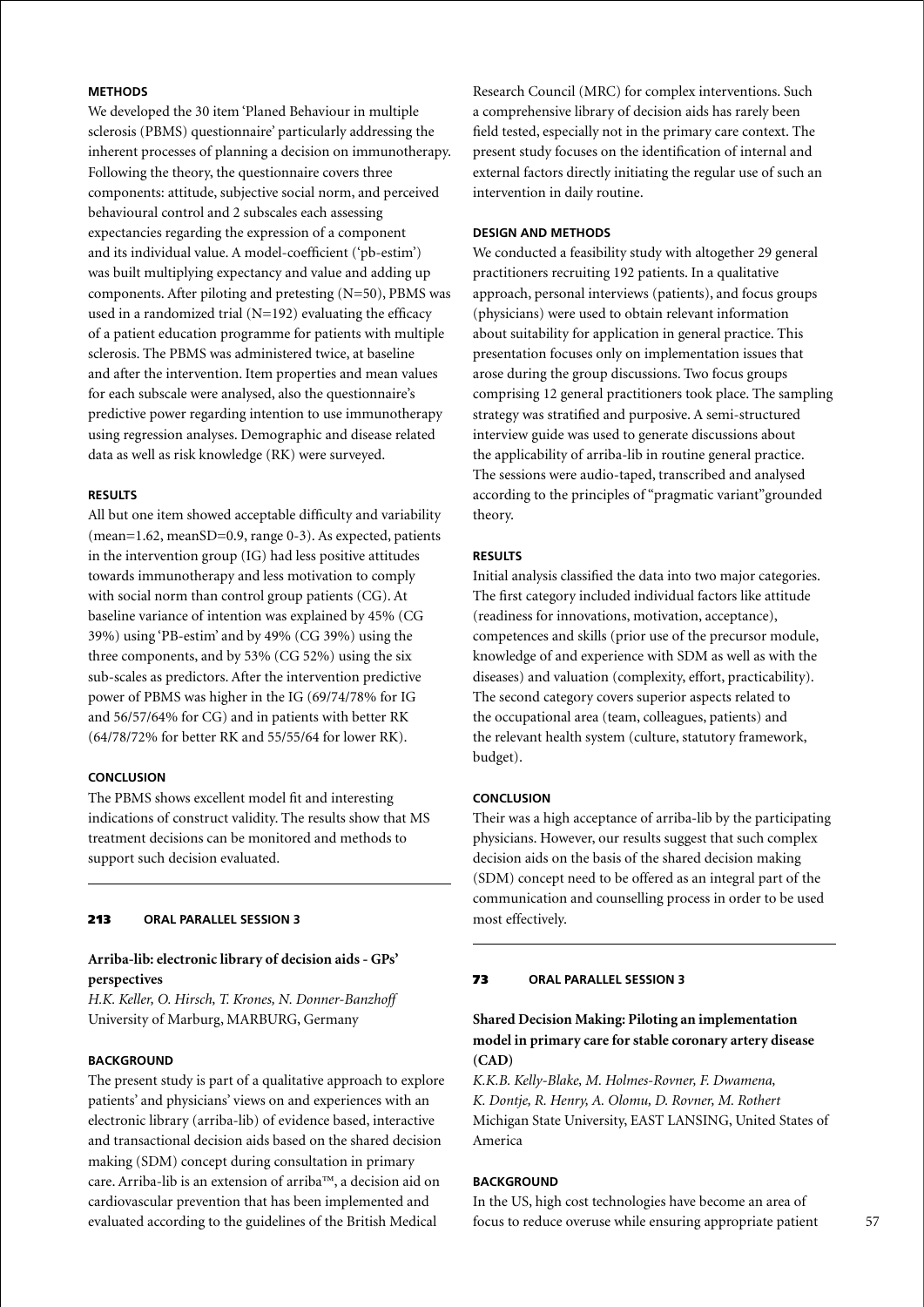care. Engaging patients in shared decision- making using patient decision aids may improve appropriateness, and reduce excessive utilization. Estimates suggest this strategy should save the US Medicare program \$20.5 million annually. We developed an implementation model, Shared Decision Making Guidance Reminders In Practice (SDM-GRIP), to provide primary care practices with tools for shared decision making about stable CAD early in the diagnostic and therapeutic process.

### **Design and Methods**

Feasibility pilot to test implementation of CAD shared decision-making in 2 primary care practices in Michigan with 29 primary care providers (PCPs), and 193 patients with a diagnosis of stable CAD. Model components: decision aid, patient encounter guide, grand rounds presentations, provider training in communication and disease specific content, patient group visit, and SDM consultation visit. Formative evaluation was designed to test the feasibility of provider training, patient group visit, and office practice protocols. Evaluation used patient and physician pre-post surveys.

#### **Results**

21/29 PCPs attended 90-minute education workshops (didactic material, role play demonstrations, and performing role plays with feedback). 21/193 patients attended 90-minute group visits (didactic material and open discussion). Patients valued education about treating stable CAD and the opportunity to discuss treatment experience with other patients, but were concerned about cardiology interface. Main incentives for providers appeared to be relevance to the Patient Centered Medical Home, and the focus on one clinical problem in the encounter. Required model improvements: a trigger to initiate the implementation of SDM-GRIP at the stress test when active decisions are underway and interaction with the cardiologist would begin; EMR integration; specified treatment and referral decision-making. Extension to joint cardiology/primary care implementation is in process.

#### **Conclusion**

The physician workshops and use of patient decision aid are feasible within the primary care patient workflow and current billing practices. Improving the communication between PCPs and cardiologists will be essential for addressing the concerns about cardiology interface. SDM-GRIP appears to hold promise as a basic mechanism to implement SDM. Further evaluation is needed to establish both reach and effectiveness.

### 180 **oral parallel session 6**

# **Barriers to use comparative performance information during referral in general practice**

*N.A.B.M. Ketelaar<sup>1</sup>, M. Faber<sup>1</sup>, J. Braspenning<sup>1</sup>, G. Elwyn<sup>2</sup>, R. Grol1*

1 Radboud University Nijmegen Medical Centre, NIJMEGEN, Nederland 2 Cardiff University, CARDIFF, United Kingdom

### **BACKGROUND**

In the Netherlands, general practitioners (GP) act as a guide and gatekeeper for their patients. Patients heavily rely on their GP's advice when deciding where to go when referral to secondary care is warranted. Therefore, to enhance the implementation of comparative performance information (CPI) as a decision support intervention, the strategy should target GPs as well. Ultimately, GPs should incorporate CPI in their referral advice and decision support when providing a referral to secondary care.

#### **Design and Methods**

In this study, the GP's perspective on the use of CPI in their referral process was considered, as well as the way they support their patients making the decision for a particular healthcare provider. We held 15 in-depth interviews with GPs in October and November 2009. The data were analyzed using ATLAS.

### **Results**

Currently, GPs do not use CPI as a decision support strategy when referring their patients. Their referral is based on established routines, expectations and organizational norms; e.g. previous experiences with a healthcare provider, personal relationships with professionals, skills of specialists or medical diagnosis, as well as previous experiences and preferences of their patients.

GPs expressed many barriers to use CPI as decision support such as fearing that CPI is causing uncertainty for patients, having doubts about the usefulness and pointing out practical implications as the continuity of care. Facilitators and promising implementation strategies were indicated, as well. GPs consider it as being an ethical norm to help patients in a best possible way to select a healthcare provider. If CPI support this objective, GPs are willing to use this. Regarding strategies for implementation it is important to raise attention to reliable information sources for CPI and to offer GPs detailed and up-to-date information.

### **Conclusion**

This qualitative study demonstrated that in current practice CPI has no influence on referral decisions. There are barriers to overcome before GPs actually use CPI as a decision support intervention. On the other hand GPs also listed promising facilitators and strategies which could enlarge the role of CPI in general practice.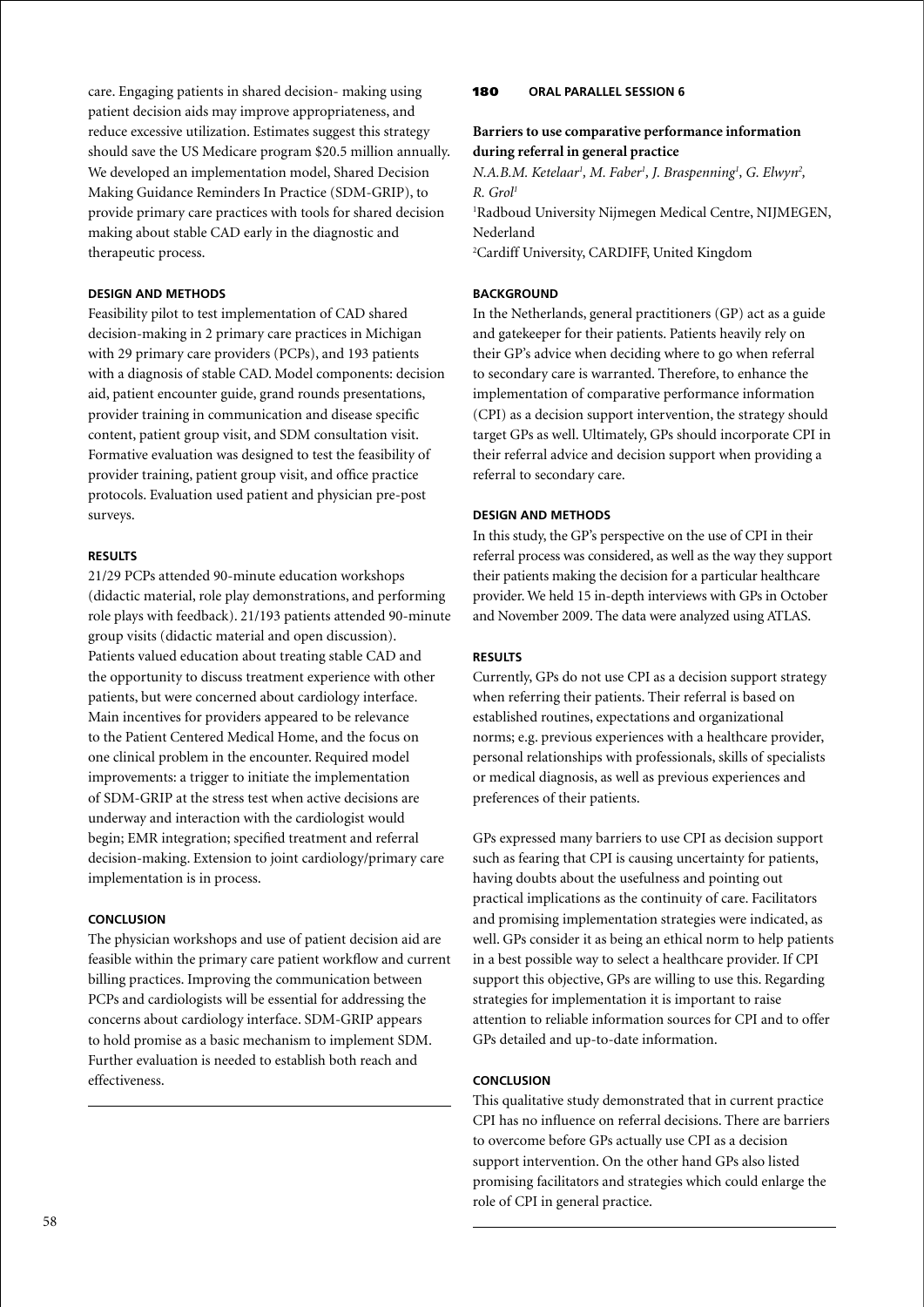# 113 **poster Session Monday**

**Can patients who present to the emergency department with chest pain engage in shared decision making? A videographic analysis of patient-physician interactions nested in a randomized controlled trial.**

*M.A.K. Knoedler, E. Hess, L. Pencille, M. Branda, A. Sadosty, H. Ting, N. Shah, A. Leblanc, V. Montori* Mayo Clinic, ROCHESTER, United States of America

### **BACKGROUND**

Patients who develop an acute medical condition are often under emotional duress, and their ability to participate in decisions regarding their care may be limited. We hypothesized that use of a decision aid in patients presenting to the emergency department with chest pain would increase participation in decision making.

### **Design and Methods**

In a previous study, we developed and tested in a randomized trial Chest Pain Choice, a decision aid that communicates the individual pre-test probability of an acute coronary syndrome (ACS) and makes management options explicit to the patient (emergency department observation unit admission and cardiac stress testing, 24-72 hour follow-up with a cardiologist, follow up with their own primary care physician, or deferment of the decision to the physician). We obtained video and audio recordings of patient-physician interactions and analyzed the degree of patient participation using a validated scale (OPTION scale). We analyzed the videos using the following methodology: 30 videos were collaboratively scored by 2 observers to calibrate OPTION scoring, 30 were viewed independently and interobserver reliability (kappa) assessed, and one independent observer scored the remaining videos. The Wilcoxon rank sum test was used to test for the difference in OPTION scores between study arms.

#### **Results**

Of 205 patients enrolled in the trial, 201 had video recordings (101 decision aid, 100 usual care). 118(59%) of the patients were female, and 87(43%) had family present to support them in decision making (44(44%) decision aid, 43(43%) usual care). Kappa values for the 12 individual OPTION items varied from 0.29 to 1.00, and the interobserver reliability for the overall score was 0.95. The overall OPTION score was significantly higher in the decision aid group [51.4 (8.2) versus 32.0 (5.5), absolute difference = 19.3, 95% CI 17.37-21.25, p<0.0001]. The mean score in the decision aid group was significantly higher  $(p<0.05)$  in 7 of the 12 items, with no significant difference in the remaining 5 items.

#### **Conclusion**

Although patients who present to the emergency department with chest pain may be in emotional distress, use of a decision aid can increase their engagement in decision making.

# 185 **oral parallel session 7**

# **Enhancing clinicians' perspectives of the effects of decision aids by relating patients' decisional conflict scores to everyday behavior and emotions.**

*A.M. Knops, A. Goossens, D.T. Ubbink, D.A. Legemate, L.J.A. Stalpers, P.M.M. Bossuyt* Academic Medical Center Amsterdam, AMSTERDAM, Nederland

### **BACKGROUND**

The effects of patient decision aids are often evaluated by their ability to decrease patients' decisional conflict. This is a rather abstract concept, because the impact of decisional conflict in daily functioning remains unclear. This study aimed to enhance the understanding of decisional conflict by relating decisional conflict scores to patient-reported behaviors and emotions during treatment decision making.

### **Design and Methods**

First, aneurysm patients and healthy volunteers provided statements considering their behavior or emotions experienced, while having to make any difficult decision. Similar statements were grouped and the investigators selected one representative statement, for example: "I become nervous whenever I think of the decision".

Second, another group of patients and volunteers judged each of these statements for its intensity of decisional conflict on a one to ten scale. Only statements with unambiguous median rankings passed on to the third phase.

These statements were prospectively tested in aneurysm patients who were confronted with a decision about elective surgery and in cancer patients deciding about adjuvant radiotherapy. They completed the Decisional Conflict Scale and reflected whether or not they actually displayed the behavior or experienced the emotion as specified.

#### **Results**

Sixty aneurysm patients and healthy volunteers generated 363 statements. From these, 28 representative items were derived and presented to 79 patients and volunteers. After elimination due to lack of agreement in their judgments, nine items remained which were tested among 93 aneurysm patients and cancer patients during treatment decision making.

Logistic regression analysis showed a significant association between a rise in decisional conflict score and four out of nine items: fretting regularly (OR 1.05), postponing the decision (OR 1.04), getting anxious when thinking of the decision (OR 1.03) and a decreased odds of making the decision immediately (OR 0.96).

### **Conclusion**

Although not all of the identified behaviors and emotions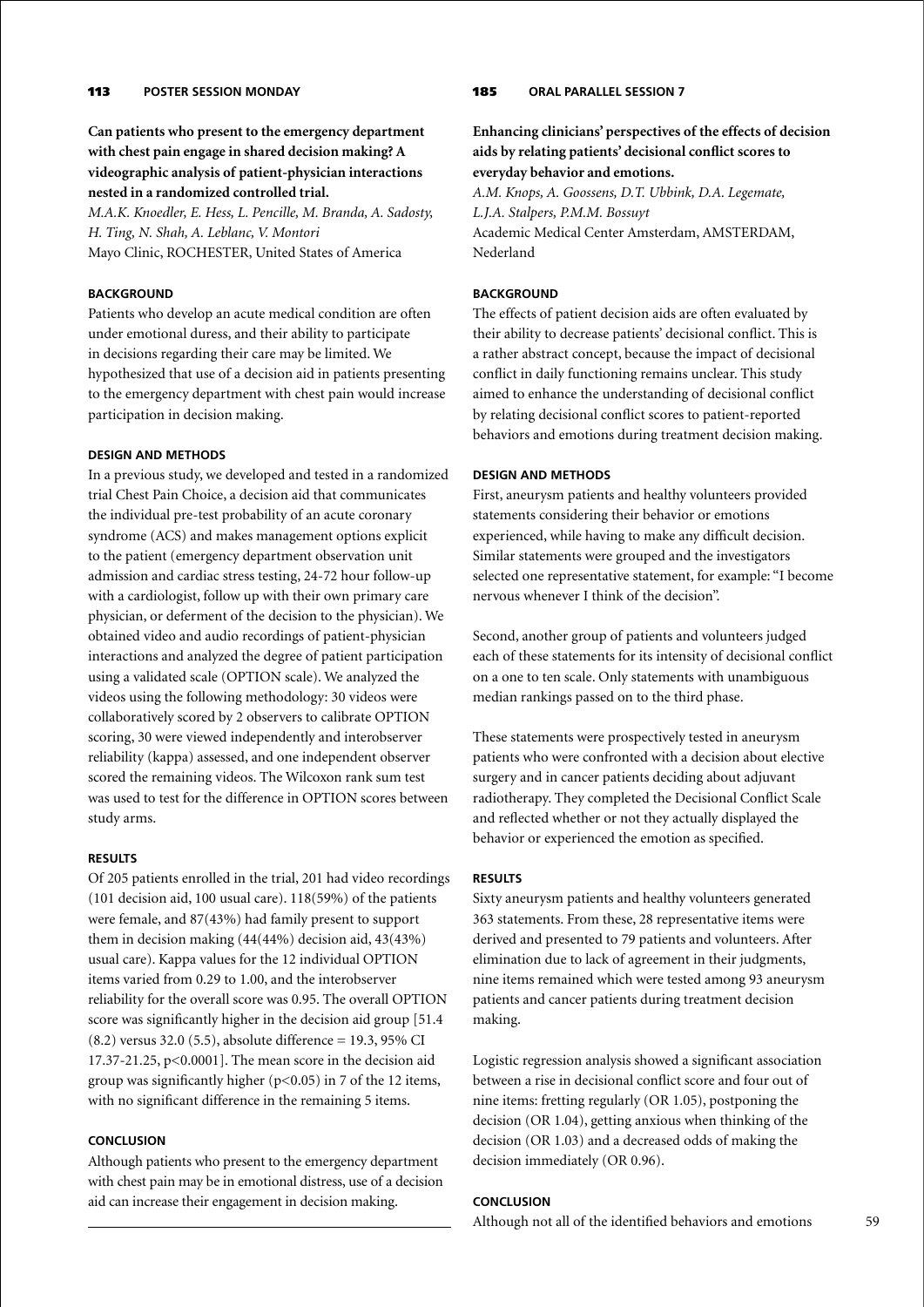during treatment decision making are associated to the concept of decisional conflict, exemplifying that a decrease in decisional conflict score in real terms leads to less patients fretting and putting of decisions, might help clinicians and patients appreciate the effects of decision aids in daily practice.

### 248 **oral parallel session 3**

### **How to integrate patient values and preferences in clinical practice guidelines?**

*M. Koelewijn<sup>1</sup>, F. Légaré<sup>2</sup>, A. Boivin<sup>3</sup>, J. Burgers<sup>3</sup>,* H. van Veenendaal<sup>4</sup>, A. Stiggelbout<sup>5</sup>, M. Faber<sup>6</sup>, G. Elwyn<sup>7</sup>, *T. van der Weijden1* 1 Maastricht University, MAASTRICHT, The Netherlands 2 Université Laval, QUEBEC, Canada 3 IQ Scientific Institute for Quality of Healthcare, NIJMEGEN, The Netherlands 4 CBO, UTRECHT, The Netherlands 5 Leids Universitair Medisch Centrum, LEIDEN, The Netherlands

6 Radboud UMC, NIJMEGEN, The Netherlands 7 Cardiff University, CARDIFF, United Kingdom

#### **BACKGROUND**

Clinical practice guidelines (CPG) are largely conceived as tools that inform health professionals' decisions rather than foster patient involvement in decision-making. Our objective was to assess stakeholders' opinions and ideas on how CPGs should be adapted to elicit patient preferences and to support SDM.

### **Design and Methods**

Stakeholders' ideas were explored through an 18-month qualitative study, with data collected from in-depth individual interviews. We selected a purposive sample of key-informants among three groups of stakeholders: 1) health professionals using guidelines; 2) guideline and decision aids developers, policy makers, and researchers; and 3) patient representatives. We analysed the interviews by directive content analysis. The recommendations expressed by stakeholders were prioritized by nominal group technique in expert meetings.

#### **Results**

From 25 individuals contacted 20 accepted to participate. Six stakeholders in group 1, 9 in group 2, and 5 in group 3, spread over 7 countries. In total 30 strategies were mentioned by the interviewees, that we describe in 4 categories. 1) Transform or adapt a specific recommendation, to increase option awareness for professionals by improving the representation of options for a specific recommendation. 2) Provide patient support tools within or as add-on to the CPG, clearly linked to a specific recommendation, to support the option awareness for professionals and patients, elicitation of preferences and deliberation about options. 3)

Prescribe, on the level of a recommendation, the decision making process for a specific clinical recommendation, to facilitate the process of deliberation about the options. 4) Generic strategies to support option awareness, preference elicitation or deliberation not specific for one recommendation.

### **Conclusion**

The stakeholders had rich ideas on how CPG should be adapted to elicit patient preferences and to support SDM. The time now seems right to adapt CPG, with these strategies as valuable tools to foster patient involvement in decision making on top of involving patients in the development of CPGs. We recommend to elaborate further on these ideas and explore the effect of the prioritized strategies on the level of SDM in practice in rigorous study designs.

### 84 **oral parallel session 2**

**Patient education program on diagnosis, prognosis and early therapy for persons with early multiple sclerosis - outline and first results of a multi-centre randomized controlled trial (ISRCTN12440282)**

*S. Köpke1 , J. Kasper1 , K. Fischer2 , N. Schäffler2 , C. Heesen2* 1 University of Hamburg, HAMBURG, Germany 2 University Medical Centre Eppendorf, HAMBURG, Germany

## **BACKGROUND**

A number of immunomodulatory drugs have been licensed for treatment in early or suspected multiple sclerosis (MS). In parallel, new diagnostic criteria were developed to allow for earlier diagnoses and treatment. Uncertainty remains about long-term efficacy of early MS treatment. There is ongoing discussion about possible benign courses of MS. Therefore, evidence-based patient information on diagnosis, prognosis and early therapy is a prerequisite to allow for informed treatment choices and shared decision making. Based on the results of pre-studies, we developed a patient education program to facilitate informed choice in persons with early MS.

#### **Design and Methods**

The intervention group (IG) received a comprehensive 60 page information brochure and a 4-hour interactive educational program based on the current evidence about significance of prognostic factors, accuracy of diagnostic procedures and efficacy of drug therapies. The control group (CG) received a 4-hour stress management and coping training and a standard information leaflet on diagnosis, prognosis and early therapy. Patients with suspected or definite MS diagnosed within the last 2 years were included in this 12-months study and randomly assigned to the two groups using concealed allocation. Participants and data assessors were blinded to participants' group allocation. Primary outcome measure was "informed choice"after 6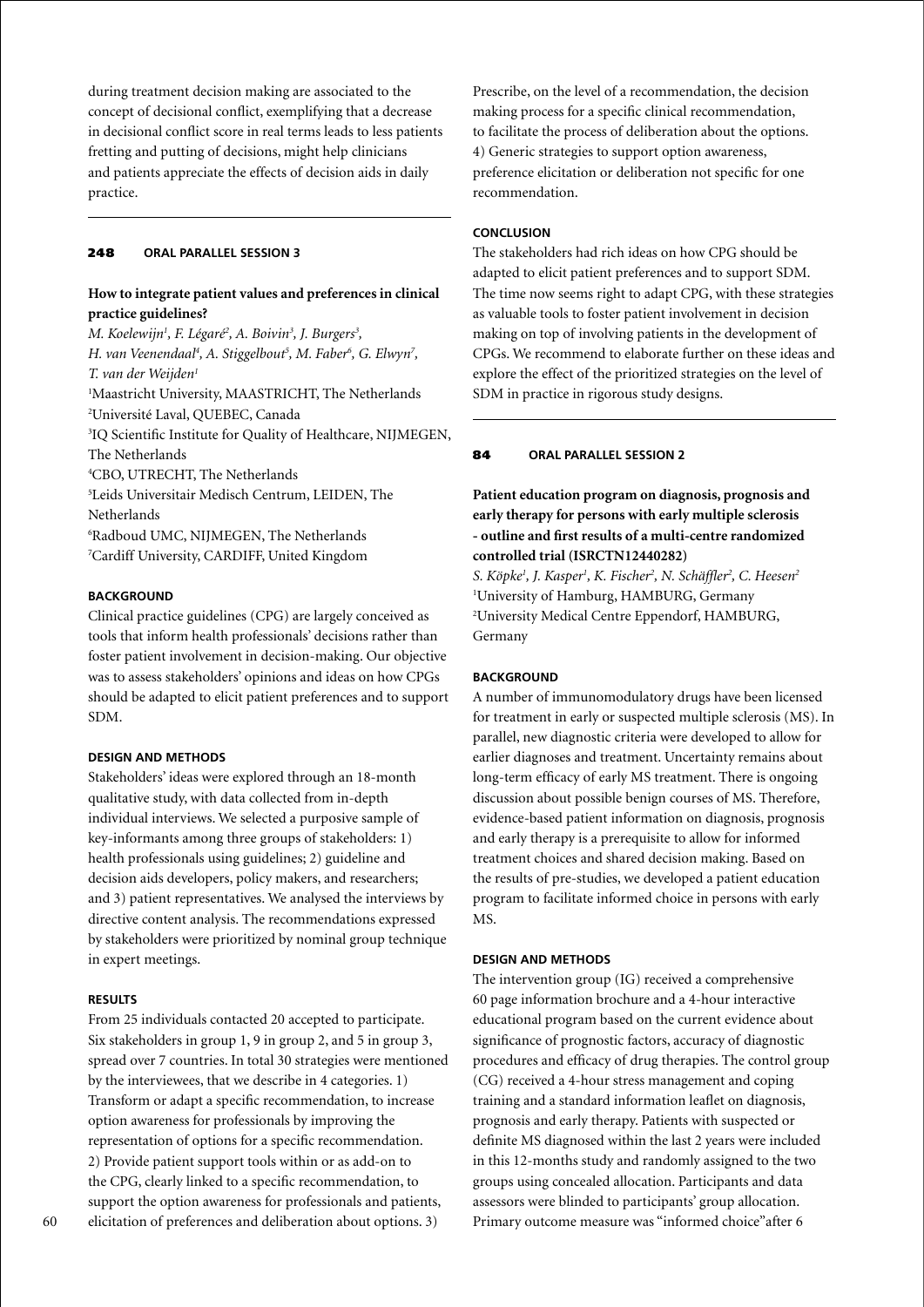months. Further outcomes comprised decision autonomy, anxiety and depression and risk knowledge.

### **Results**

Recruitment was completed in October 2010. 192 patients from 6 academic centres in Germany were included (IG=93, CG=99). Baseline data were comparable between groups. Results from the first evaluation two weeks after the intervention shows a significant difference between groups concerning risk knowledge (p<0.0001). There were more participants preferring autonomous decisions or informed choice in the IG (78%) compared to the CG (66%), but this difference was not significant. Also there were no significant differences for intention to use immunotherapy, anxiety, and depression.

### **Conclusion**

The program is feasible and increases relevant risk knowledge as a basis for informed choice directly after the program. Other than expected there were no significant differences for autonomy preferences or intention to use immunotherapy. Data for the primary endpoint will be available in late 2011.

#### 172 **Symposium parallel session 3**

# **Beyond the Dyad: Shared Decision Making with Interprofessional Collaboration and in Complex Environments**

*M.K. Körner1 , F. Légaré2*

1 University Freiburg, FREIBURG, Germany 2 Department of Family Medicine and Emergency Medicine, Université Laval, CRCHUQ, QUÉBEC, Canada

Shared decision-making (SDM) is not routinely implemented in clinical practice and effective interventions, such as decision support, educational materials, professional trainings are necessary to facilitate SDM. Most of these interventions are limited to the patient and/ or physician/ provider, but effective development, implementation and evaluation requires considering the context. Health care systems are complex and mostly interprofessional, and these are often the barriers to successful implementation of SDM. Organizational structures are important elements in facilitating the delivery of SDM within the processes of health care.The aim of the symposium is to present frameworks and current research initiatives for considering the contextual factors and interprofessional collaboration important in development, implementation and evaluation.The 4 presentations focus on contextual variables of complex environments and interprofessional collaboration. They originate from 4 different research groups from Germany, the United Kingdom and Canada. **Presentations:(1) Implementing a conceptual framework for interprofessional shared decision making in home**  care: A feasibility study **Dawn Stacey<sup>1</sup>, Nathalie Brière**, Sophie Desroches, Serge Dumont, Kimberley Fraser, MaryAnne Murray, Anne Sales, Denise Aubé and France Légaré; *1 University of Ottawa*, Canada; **(2) Interprofessional training for shared decision-making in medical rehabilitation** Mirjam Körner, Heike Ehrhardt, Anne-Kathrin Steger, *Department of Medical Psychology and Sociology, Medical Faculty, Freiburg University, Germany***; (3) Adapting and validating a shared decision making approach for work rehabilitation programs involving workers with persistent pain due tomusculoskeletal disorders** Marie-France Coutu, France Légaré, Marie-José Durand, Marc Corbière Dawn Stacey, Patrick Loisel, Lesley Bainbridge; *CAPRIT and School of Rehabilitation, Université de Sherbrooke, Longueuil, Québec, Canada;* **(4) Decision support in complex settings - the challenge of context** Richard Thomson, Joanne Lally, Joan Mackintosh, Darren Flynn*Institute of Health & Society, Newcastle University,UK*

### 173 **Symposium parallel session 3**

# **Interprofessional training for shared decision-making in medical rehabilitation**

 $M.K.$  Körner<sup>1</sup>, A.K. Steger<sup>2</sup>, H. Ehrhardt<sup>1</sup> 1 University Freiburg, FREIBURG, Germany 2 Medical Faculty, University of Freiburg, FREIBURG, Germany

### **Background**

Shared decision-making (SDM) is increasingly advocated as an ideal model for patient-provider interaction. In order to implement this approach successfully in rehabilitation clinics it is necessary to reach all those involved, particularly the different providers. The university-designed interprofessional train-the-trainer program is used to educate key providers such as nurses, physical therapists, psychotherapists, dieticians, etc. in leading positions. These multipliers then train their staff, considering a participative approach. The aim here is to present the two modules of the training program and the first results of the training evaluation.

#### **Design and Methods**

A survey is used at the end of each training module to evaluate acceptance, implementation and success. The survey items refer to SDM competencies, satisfaction with training content and with the trainers, and overall impression of training session.

#### **Results**

Executives/providers in leading positions in six clinics were trained, with a total of 74 participating (41% female, 59% male) in module 1 and a total of 68 in module 2. The evaluation sheets were distributed to 47 persons in module 1 (one clinic did not take part in the evaluation), with a rate of return of 39 questionnaires (83%). In module 2 all 68 persons were asked to participate in the evaluation, 50 questionnaires came back (rate of return of: 74%).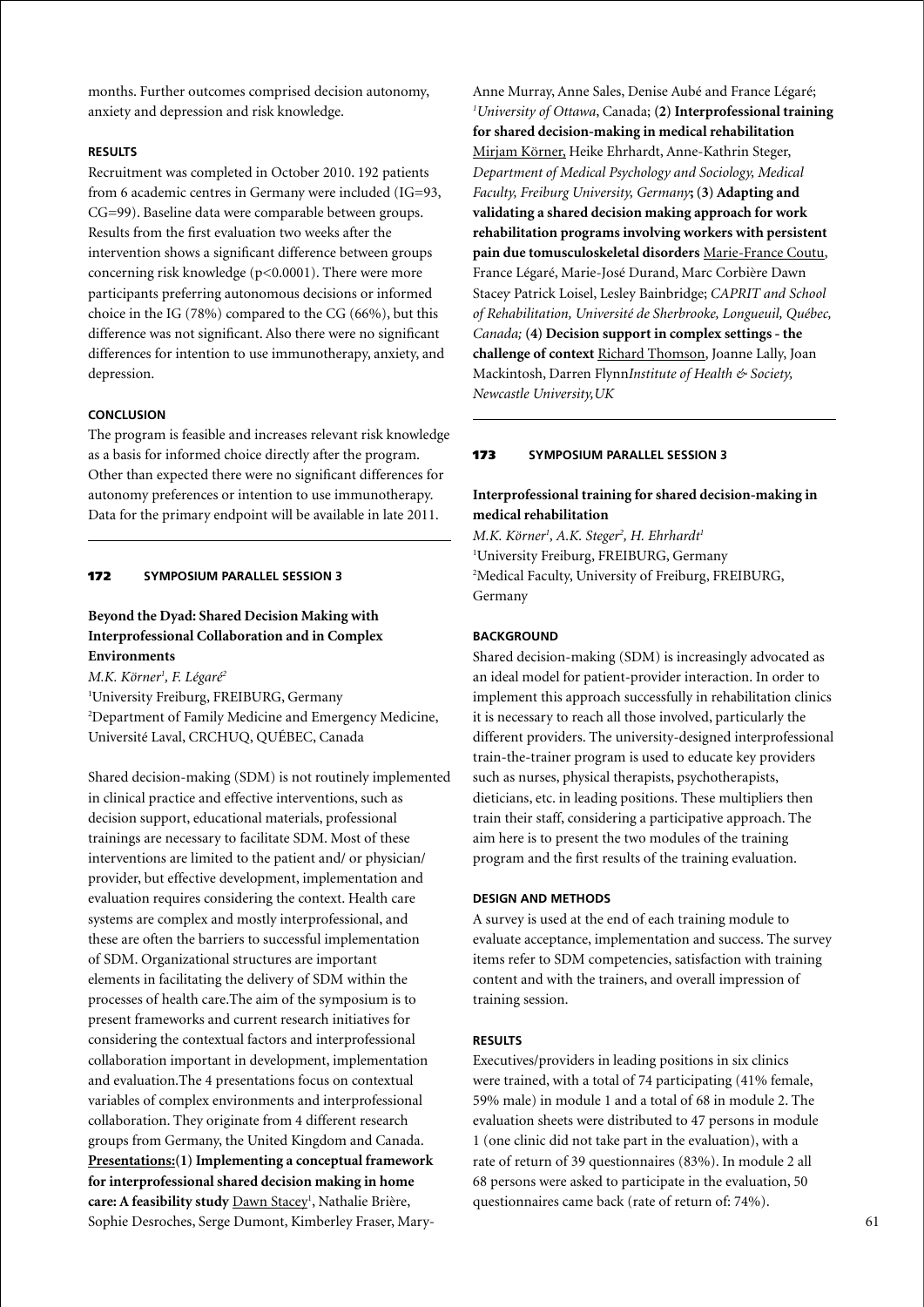Evaluation of the general training for both modules (module 1: M=1.89, SD=0.59; module 2: M=1.96, SD=0.71) is very good (rating scale:  $1 = \text{best}$  and  $6 = \text{worst}$ ). Satisfaction with the trainers is appraised best of all the measured aspects (module 1: M=1.56, SD=0.55; module 2: M=1.65, SD=0.53). The providers are also satisfied with the content of the training (module 1: M= 2.48, SD=0.43 ; module 2: M=2.41, SD=0.66). Self-appraisal of the SDM competencies is acceptable (module 1: M=2.04, SD=0.40; module 2: 2.1,  $SD=0.50$ ).

# **Conclusion and Perspectives**

Both training modules were evaluated very positively. It seems appropriate to design and implement SDM training in rehabilitation in the form of interprofessional training. Further evaluation of the training program with a patient and a staff survey is currently being conducted.

### 174 **poster session Tuesday**

# **Shared decision-making in an interprofessional context**

*M.K. Körner1 , A.K. Steger2 , H. Ehrhardt1* 1 University Freiburg, FREIBURG, Germany 2 Medical Faculty, University of Freiburg, FREIBURG, Germany

### **Background**

SDM is mostly assessed for physicians and medical decisions. Other occupational groups relevant in an interprofessional treatment context have not been taken into consideration for the SDM approach until now. However, it can be supposed that other occupational groups also have to make decisions with their patients and that interprofessional training enables the patients to receive a professionally coordinated comprehensive plan of care.

#### **Design and Methods**

The present study is cross-sectional with a descriptiveexplorative design. The SDM-Q-9 surveys were completed by patients and staff members.

#### **Results**

17 rehabilitation clinics participated in the survey of patients (N=1279 patients, rate of return n=  $666 (= 52\%)$ , complete data file:  $n = 580$ ). And 15 rehabilitation clinics took part in the staff survey ( $N= 658$  employee, total rate of return n= 275 =41 %). The sample here consisted of 275 providers (49 physicians, 48 nurses, 67 psychotherapists and 67 physical therapists, 37 other occupational groups, 9 are not specified and 12 have more than one profession.

The results of the SDM-Q-9 for the patients as well as for the providers show values in the middle (somewhat disagree/ somewhat agree). The appraisal of the providers is better (M=67.2, SD=20.96) than the appraisal of the patients (M=58.3; SD=26.23). There is a significant difference

between the different occupational groups (F=16.48, df=4,  $p<.001$ ,  $\eta^2 = .0211$ ):

- Physicians (M=78.54; SD=13.87)
- Nurses (M=50; SD=20.76)
- Psychotherapists ( $M=72.5$ ; SD=14.69)
- Physical therapists (M= 64.58, SD=20.89)
- Others (M=58.26, SD=28.22)

#### **Conclusion**

These results show that the providers perceived patient participation to be better than the patients themselves did. It could therefore be difficult to reach the through a SDMtraining. Physicians and psychotherapists in particular are convinced that they involved their patients in decisions, while nurses and physical therapists are less confident. That might be explained by less experience as well as by fewer possibilities for decision making with patients.

### 135 **oral parallel session 3**

# **Balance between evidence based guidelines and shared decision making in preventive care**

*Y.K. Krastev, T. Shortus, M. Harris* University of New South Wales, SYDNEY, Australia

#### **BACKGROUND**

Use of evidence based guidelines is one of the applications of evidence based medicine (EBM) in clinical decision making in primary health care (PHC). In Australian PHC there is currently a great emphasis on prevention, patientcenteredness and adherence to best practice guidelines published by various professional bodies. While GPs provide preventive activities, they often facing ethical dilemma of involving the patient, or just implementing the guidelines, regardless of patient wishes. From a shared decision making (SDM) perspective, we need to accept that patients may not want to do what the 'evidence' says they 'should do'.

#### **Design and Methods**

This study is based on a project aiming to develop an implementation approach for preventive guidelines in Australian PHC. Face to face interviews with 16 general practice staff were conducted in 8 GP practices from two divisions of general practice in Sydney. Patients' interviews are underway to explore patient perspectives about prevention of chronic diseases. All interviews were audio recorded and transcribed. Transcripts are coded using Nvivo 8.

### **Results**

The study suggests that PHC providers are not homogenous and have range of values, attitudes, and approaches to preventive health. They fall into four categories across the two dimensions guideline adherence and patient centredness a) adhere to preventive guidelines and are patient centred (balance between EBM and SDM); b) do not adhere to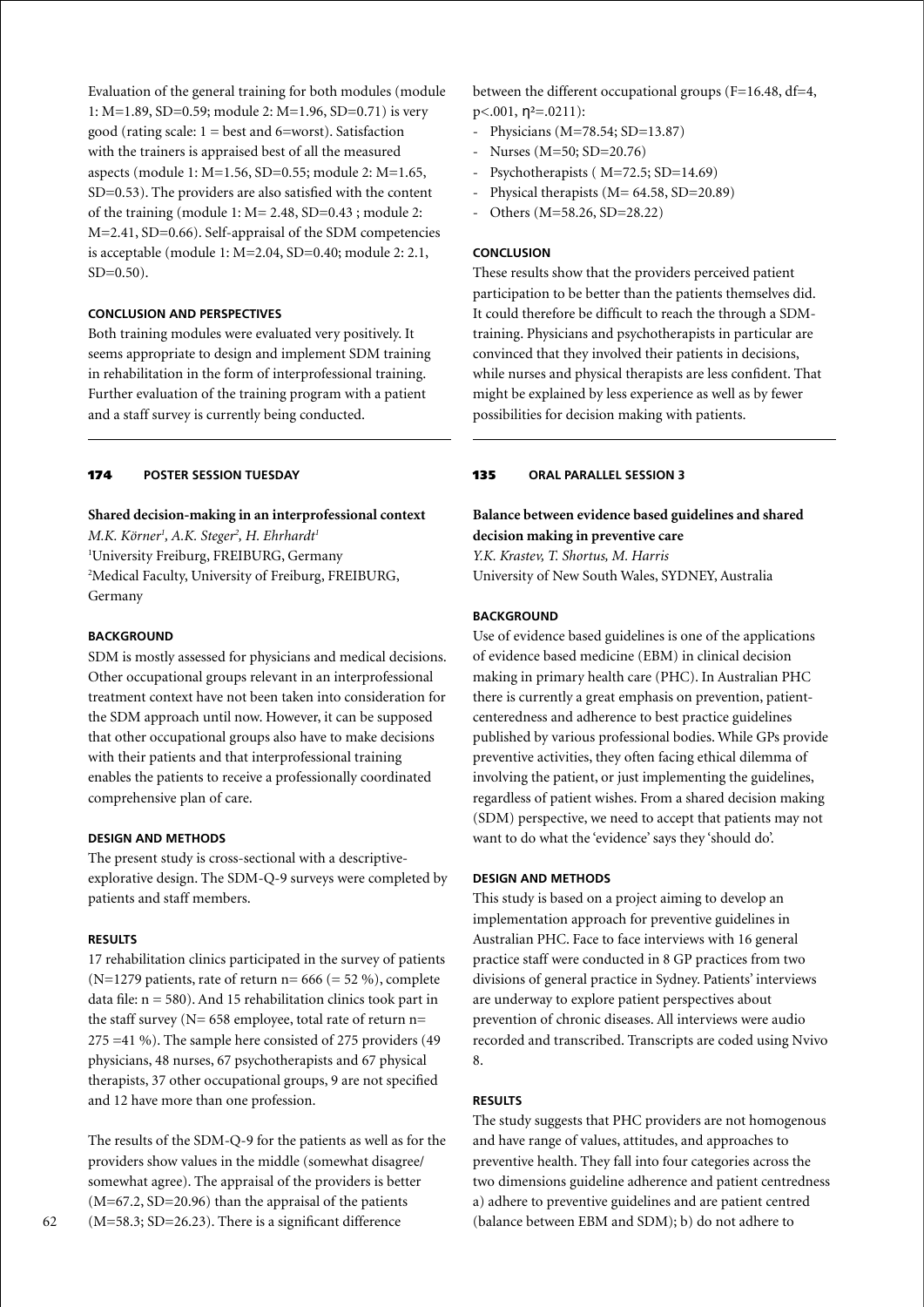guidelines, but are patient centred (patient responsive); c) adhere to preventive guidelines but are not patient centred (rigid); d) don't adhere to guidelines and are not patient centred (ad hoc, non-responsive). Patient perspectives about prevention are still to be collected.

### **Conclusion**

From an implementation perspective, one could argue that the more involved the patient is, the more likely they are to do something positive about their future risk. There are risks in both dimensions from poor adherence to poor quality. In practice, most providers would provide patient education by informing patients and getting them more committed to change rather than truly involving them in deciding whether to do it. The main struggle for providers is the balance between maintaining patient autonomy and beneficence by trying to protect their health.

#### 194 **poster session Tuesday**

# **A Qualitative Study of Family Involvement in Decisions about Life Support in the Intensive Care Unit**

*J.K. Kryworuchko1 , D. Stacey2 , W. Peterson2 , D. Heyland3 , I. Graham4*

1 University of Saskatchewan, SASKATOON, SK, Canada

2 University of Ottawa School of Nursing, OTTAWA, Canada 3 Queen's University, KINGSTON, Canada

4 Canadian Institutes of Health Research, OTTAWA, Canada

### **BACKGROUND**

Evidence suggests that proactive communication during the decision-making process increases agreement between healthcare professionals and family members about using life support interventions for critically ill patients. Although a shared decision making approach seems optimal, it is not always used in practice. The purpose of the study was to explore family involvement in decisions about life support with patients' families and healthcare professionals in the Intensive Care Unit.

#### **Design and methods**

A critical incident technique was used to interview family and healthcare professionals from the Intensive Care Unit of a large Canadian tertiary care teaching hospital. Participants were asked how the decision about life support interventions was conceptualized, the key values used to construct a preference for the options, their roles in the decision-making process and the barriers to an interprofessional approach to involving family members. Directed content analysis of interview transcripts was guided by the research questions and the Interprofessional Shared Decision Making conceptual model.

### **Results**

Six family members and nine healthcare professionals were interviewed. Participants conceptualized the decision as

having two options, life support or comfort care. Their key values used to construct a decision preference were: maintaining quality of life, surviving critical illness, minimizing pain and suffering, not being attached to machines, needing adjustment time, and judicious healthcare resource use. Participants identified three roles which included the leader role of the physician, support role of other healthcare professionals, and the patient advocate role of the family. Barriers to family involvement included not being offered alternative options, no specific trigger to initiate decision-making, dominant influence of professionals' values, and families lacking understandable information and getting inconsistent messages from the team.

#### **Conclusion**

Identified roles for family members and healthcare professionals in the process of deciding about life support interventions in the Intensive Care Unit are consistent with an interprofessional shared decision making approach. However, the family could be better involved in the shared decision making process if the decision was made explicit and other barriers were minimized.

#### 195 **oral parallel session 1**

# **Field Testing a Patient Decision Aid to Engage Families in Decision Making about Life Support in the Intensive Care Unit**

*J.K. Kryworuchko1 , I. Graham2 , W. Peterson3 , D. Heyland4 , D. Stacey3*

 University of Saskatchewan, SASKATOON, SK, Canada Canadian Institutes of Health Research, OTTAWA, Canada University of Ottawa School of Nursing, OTTAWA, Canada Queen's University, KINGSTON, Canada

#### **BACKGROUND**

The patient decision aid (DA) "Understanding your options: Planning for a family member's care during their critical illness"was developed to help family members become more actively involved in making decisions about life support for a critically ill relative admitted to the Intensive Care Unit (ICU). The study purpose was to field test the DA with families and healthcare professionals who were actually involved in making the decision.

#### **Design and methods**

The field test of the DA was conducted with families and their healthcare professionals who were facing the decision in the ICU of a large Canadian tertiary care teaching hospital. Five criteria identified by the International Patient Decision Aid Standards were examined: a) feasibility, b) acceptability, c) balanced presentation of information, d) clarity, and e) potential to clarify patient values.

#### **Results**

Nine family members and 5 healthcare professionals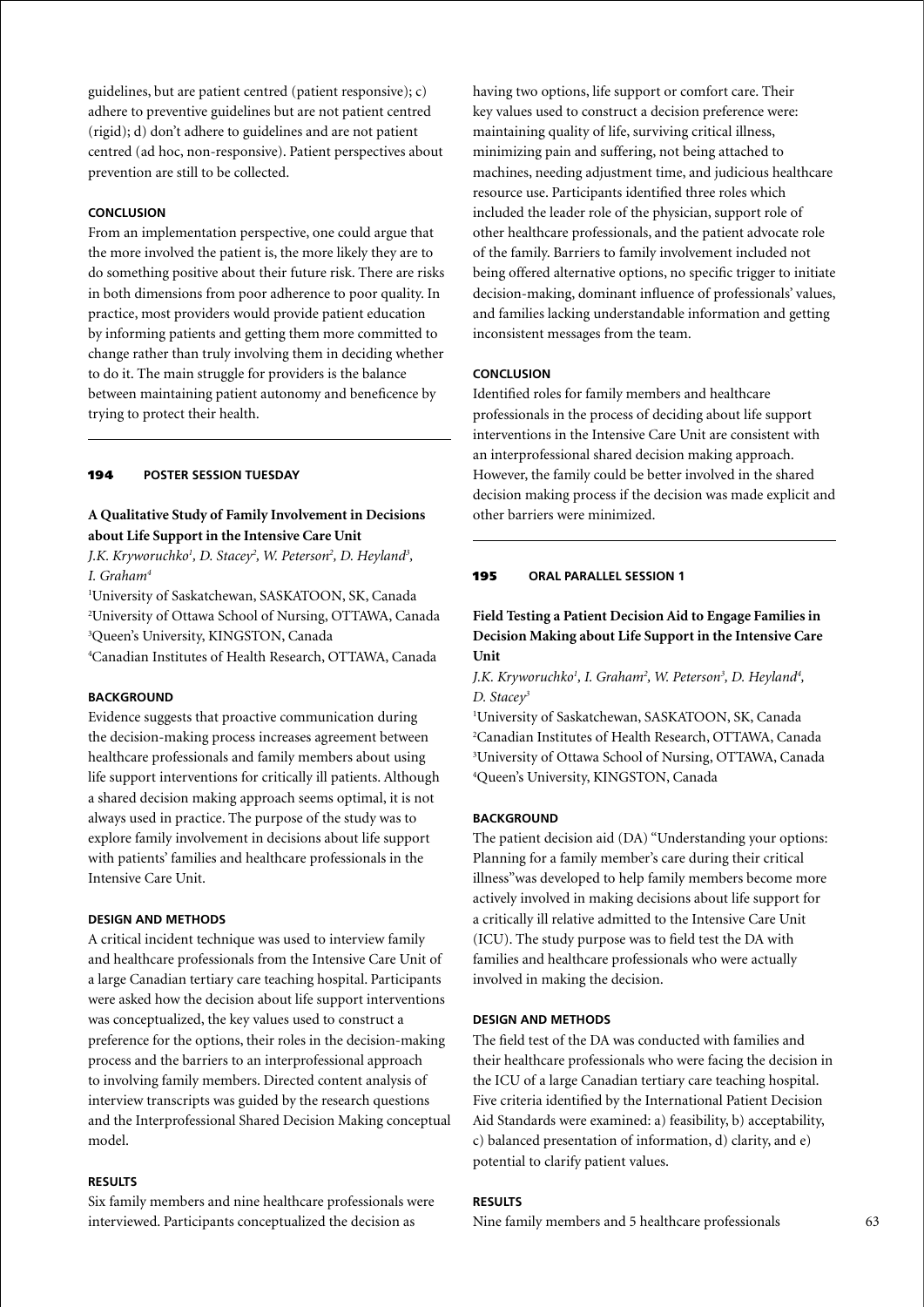associated with 8 index patients were recruited. Of 9 family members, 8 used the DA and completed all measures. Families felt moderately prepared for discussing the decision and checked 69% of shared decision making criteria on the OPTION scale. Exposure to the DA did not appear to further augment family member's level of distress. Of 11 who completed the acceptability survey, 11 would recommend it to others, 10 rated it helpful, 8 agreed it had the right amount of information, and 8 rated it as very good or excellent. Of 11 participants, 9 thought it was completely balanced and 2 family members thought it was a little slanted to comfort care. Most things or everything in the DA was clear. Family members were able to rate and communicate patient values regarding the features of the options.

#### **Conclusion**

Field testing indicated the DA was used by family members and professionals in the ICU setting. It was rated as acceptable and balanced, appeared to present information that families were able to understand, and helped family members identify and share what is known about the patient's values. Further research is needed to determine the effect of the DA on the decision-making process and outcomes such as distress.

### 246 **poster session Tuesday**

**DECISION+2 Web-Based Tutorial on the Use of Antibiotics for Acute Respiratory Tract Infections Increases Knowledge on SDM.**

*M.i.c.h.e Labrecque, S. Turcotte, A.S. Allaire, M. Cauchon, F. Légaré*

Laval University, QUEBEC (QC), Canada

### **BACKGROUND**

DECISION+2 is an educational program in SDM regarding the use of antibiotics for acute respiratory tract infection (ARI). Part of the program consists in a 2-hour web-based tutorial. The objective of this study was to evaluate the effect of completing the web-based tutorial on participant's knowledge on SDM.

### **Design and Methods**

This study was part of a cluster randomized trial conducted in the network of the 12 family medicine teaching units (FMU) of Laval University, Quebec City, Canada. Five FMU were randomised to the DECISION+2 program and five to a non-intervention control group. In this study, the population is limited to all residents and teachers assigned to the experimental group and who completed the DECISION+2 wWeb-based tutorial. The tutorial was divided in four main modules structured according to the Decision+ framework (diagnosis of ARI, benefits and risks of antibiotic treatment, benefits and risks communication, patient participation in decision making process).

Pedagogical methods include audio-video presentations and

interactive exercises using written/video clinical scenarios and feedbacks. All participants had to complete the same 10 multiple choice item online questionnaire before and after completing the tutorial. Knowledge on diagnostic probabilities (four items), antibiotic treatment benefits and risks (3 items) and patient involvement in decisional process (3 items) was measured.

### **Results**

A total of 124 physicians (77 residents and 47 teachers) completed the pre- and post-tutorial questionnaire. The mean global knowledge scores (/10) increased significantly after completing the tutorial, from 3.8±1.4 to 6.8±1.5 (paired t-test, p<0.0001). The effect of the tutorial was similar in residents  $(3.6\pm1.2 \text{ to } 6.8\pm1.5)$  and teachers  $(4.1\pm1.7 \text{ to }$ 6.8 $\pm$ 1.5). The effect was significant (p<0.0001) across all three components of knowledge: diagnostic probabilities  $(1.5/4 \pm 0.8$  to 2.5 $\pm$ 1.0) antibiotic treatment benefits and risks (1.4/3  $\pm$  0.7 to 2.8 $\pm$  0.4), and patient involvement in decisional process  $(0.9/3 \pm 0.7 \text{ to } 1.5 \pm 0.8)$ .

### **Conclusions**

Teachers and residents in family medicine who completed the DECISION+2 web-based tutorial increased their knowledge on SDM regarding the use of antibiotics for ARI. Impact of the DECISION+2 program on SDM practice and use of antibiotics will be clarified in the randomized trial.

## 152 **oral parallel session 4**

# **How can we best support shared decision making in childbirth: the example of pain relief?**

*E. Lally<sup>1</sup>*, *R. Thomson<sup>1</sup>, <i>C. Exley<sup>1</sup>*, *S. MacPhail<sup>2</sup>* <sup>1</sup>Institute of Health and Society, NEWCASTLE, United Kingdom 2 Newcastle upon Tyne Hospitals NHS Foundation Trust,

NEWCASTLE UPON TYNE, United Kingdom

#### **BACKGROUND**

Evidence is growing that shared decision making (SDM) is having a positive impact on health care, and there is mounting pressure to implement in more clinical areas. Recent UK NHS policy demands that SDM become "the norm not the exception". Decision making about pain relief in childbirth is distributed over time, beginning during pregnancy, whilst the implementation of these decisions is often taken in the urgent setting of childbirth. The challenge is to provide appropriate information and decision support. We explored this in a qualitative study.

### **Design and Methods**

Four focus groups and 48 semi-structured interviews were conducted with women (whilst pregnant and shortly after delivery) and professionals These were recorded, transcribed and analysed using the constant comparative method.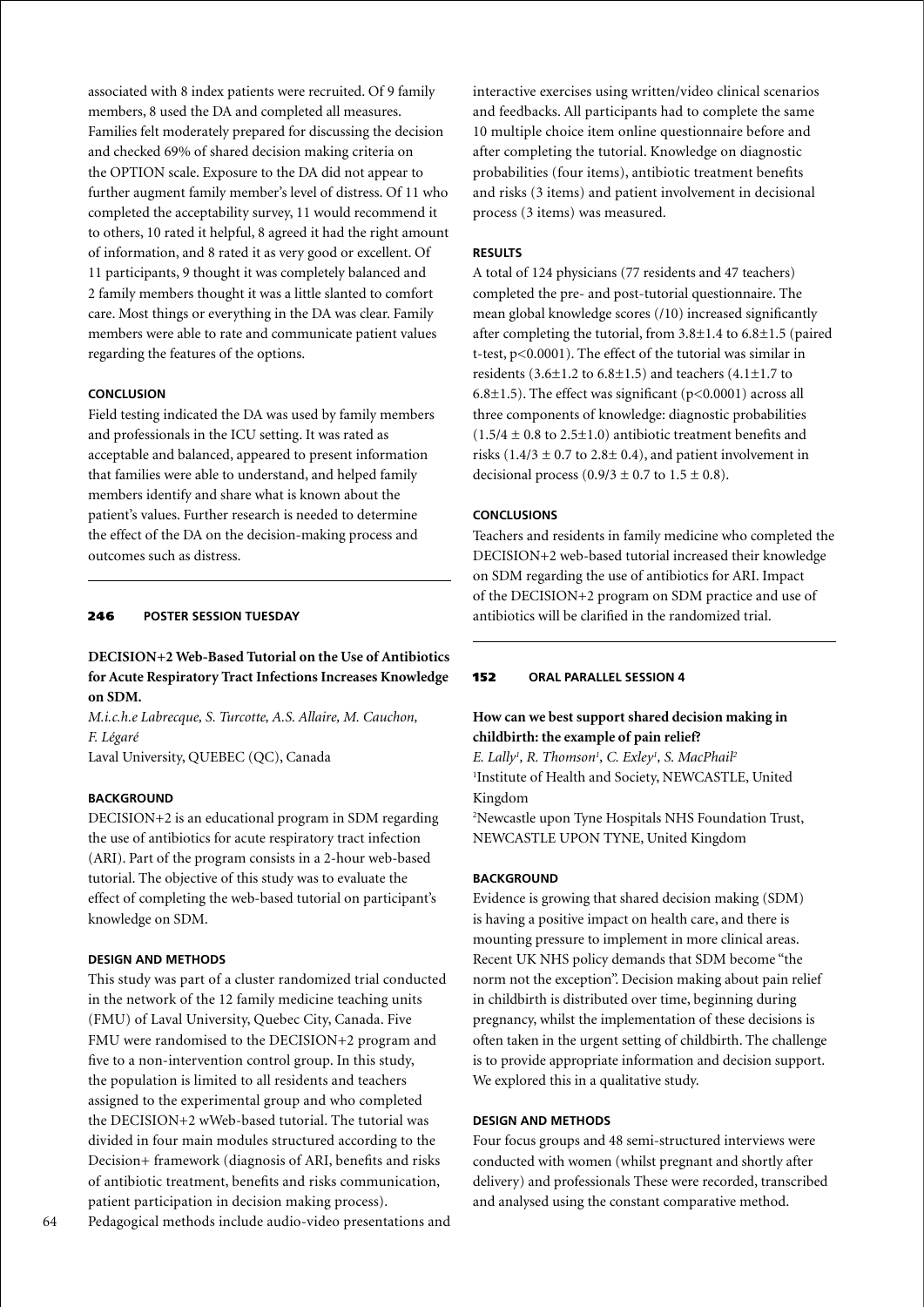# **Results**

Midwives found it difficult to describe labour pain to women. The women were not sure what to expect, with conflicting information making it difficult to achieve realistic expectations.

Decisions about aspects of childbirth, such as place of delivery, often have consequences for the choice of method or the combinations of pain relief which may be available e.g. you can't have an epidural in a midwifery led unit, you can have a water birth and Entonox, but you can't have Pethidine and a water birth. It is clear that decisions about pain in labour are not made at a single point in time, and the available options are not independent.

Although women can and do make plans for pain relief antenatally, with support from their midwives, these plans often change due to the urgency and unexpected events experienced during labour

### **Conclusion**

There are challenges in supporting pregnant women in making good quality decisions about pain relief in labour, and in preparing them for an event that may differ from their prior expectation or experience. Our qualitative data suggest that we need to rethink how we support pregnant women to make pain relief decisions. We argue that, as well as providing appropriate information, we should focus our efforts on helping women early in pregnancy to acquire skills that will prepare them to make decisions in childbirth.

111 **oral parallel session 5**

# **Knowledge-to-action: development and implementation of decision support service in a pediatric hospital**

*M.L. Lawson1 , L. Boland2 , A. Saarimaki3 , J. Kryworuchko4* 1 Children's Hospital of Eastern Ontario, OTTAWA, Canada 2 Children's Hospital of Eastern Ontario Research Institute, OTTAWA, Canada

3 Ottawa Hospital Research Institute, OTTAWA, Canada 4 University of Saskatchewan, SASKATOON, Canada

# **BACKGROUND**

The Children's Hospital of Eastern Ontario (CHEO), a large tertiary academic pediatric center, is developing and implementing a decision support service to target the needs of children, their families, healthcare providers, and policy-makers. Multifaceted knowledge translation (KT) interventions are being developed to close knowledgepractice gaps in shared decision making (SDM).

### **Design and Methods**

A five step multilevel systematic approach is being used to implement a hospital-based pediatric patient decision support program: (1) assessment of patients', families' and providers' information and decision making needs using surveys and

focus groups; (2) review of patient decision support tools and identification of those relevant to pediatrics; (3) identification of education/training needed to enhance providers' decision support skills; (4) development and implementation of patient decision support strategies tailored to the pediatric setting; and (5) development of tools to monitor the quality of decision support provided. The challenges and successes encountered during implementation are described.

#### **Results**

Key stakeholders at CHEO were identified and consulted. Senior decision-makers were engaged early as partners. Needs assessment results identified time and a lack of awareness of decision support tools as barriers. Feedback consistently indicated that a hospital-based support system model was preferred for the integration and uptake of decision support tools at CHEO. An inventory of pediatric decision aids was reviewed by CHEO expert providers and made available on the CHEO Web site (www.cheo.on.ca/en/DecisionServices) for all stakeholders. To facilitate training, workshops were designed to develop SDM skills and will be offered to providers, patients and their families. Implementation and evaluation of the generic Ottawa Family Decision Guide and decision coaching is being conducted. Investigation of quality monitoring tools and methods for including them in the healthcare system remains a priority.

### **Conclusions**

The development and implementation of CHEO decision support service is an integrated KT project engaging key stakeholders. Our multilevel approach has resulted in increased awareness of pediatric SDM, improved availability of pediatric decision aids, and increased interest in pediatric SDM research. Continued efforts will focus on implementing decision support tools in the processes of care, sustaining knowledge use and evaluation.

### 115 **poster Session Monday**

# **Clinical decision-making in a pediatric hospital: Patient and family perspectives**

*M.L. Lawson1 , L. Boland2 , A. Saarimaki3 , J. Kryworuchko4* 1 Children's Hospital of Eastern Ontario, OTTAWA, Canada 2 Children's Hospital of Eastern Ontario Research Institute, OTTAWA, Canada

3 Ottawa Hospital Research Institute, OTTAWA, Canada 4 University of Saskatchewan, SASKATOON, Canada

#### **BACKGROUND**

Ensuring that family preferences and values guide decisionmaking is a critical component of family-centred care in pediatrics. Little is known, however, about families' perceived experiences with the decision-making process. The present study investigated families' perceptions of, and satisfaction with, involvement in clinical decision-making about their child's health and their decision support needs.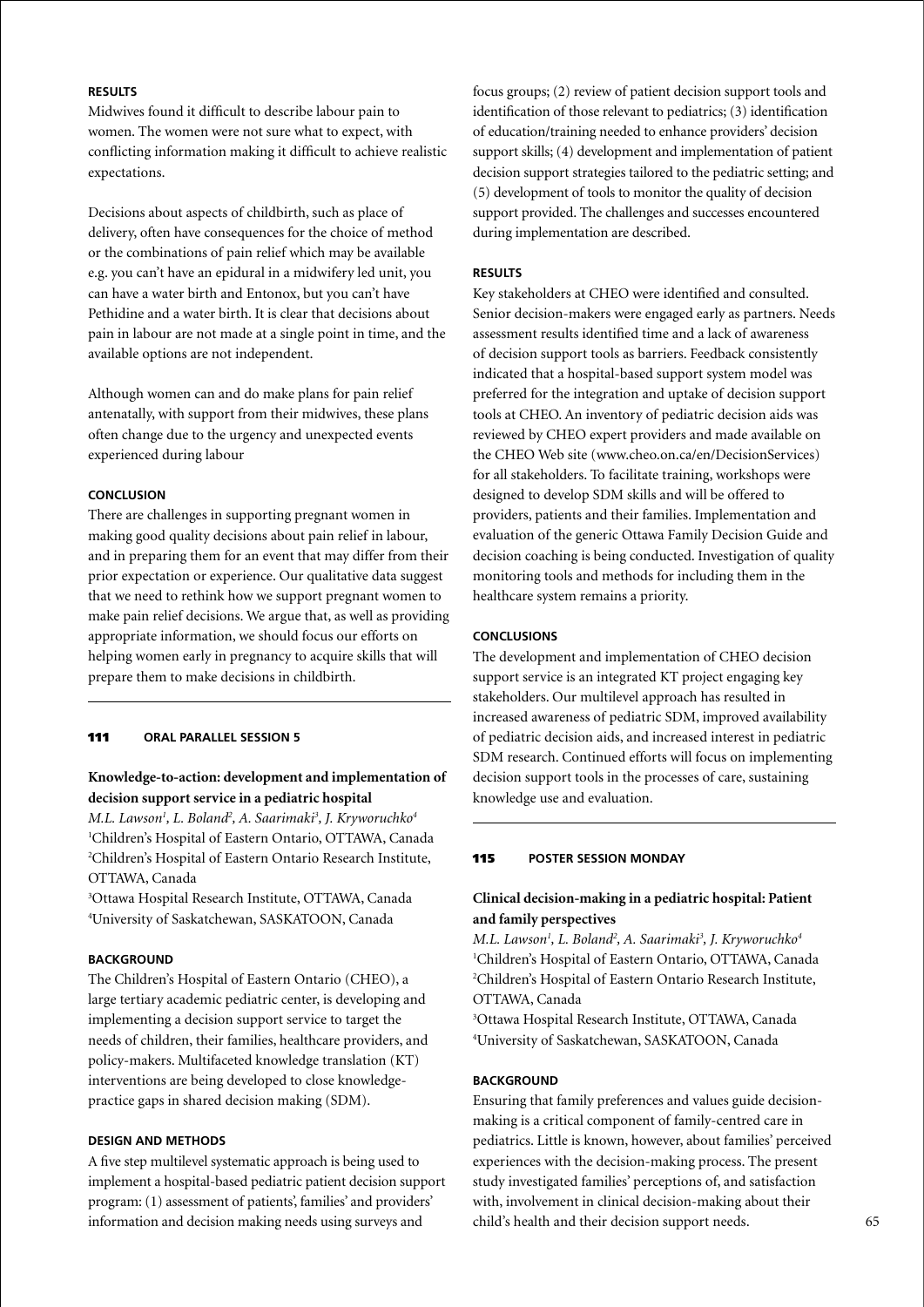# **Design and Methods**

The Children's Hospital of Eastern Ontario (CHEO) is a tertiary academic pediatric center, with over 200,000 patient visits per year. A survey was developed using items from the Decisional Conflict Scale and CHEO's mission statement on family-centred care. The survey was administered to families after an outpatient consultation with their health care provider in a variety of settings in CHEO.

### **Results**

541 individuals completed the survey (39.6% response rate). 48% of respondents reported not being offered treatment choices and 23% indicated not knowing the benefits and harms of the option(s) presented. Compared to families who reported being offered options, those who did not were more likely to report: not knowing the benefits and harms of the option(s) (41.9% vs. 3.6%,  $p < 0.05$ ); feeling unclear about the benefits and harms that mattered most to them  $(8.3\% \text{ vs. } 3.0\%, \text{ p} < 0.05)$ ; that the provider failed to consider the values that mattered most to them (10.3% vs. 2.2%,  $p < 0.05$ ; insufficient support and advice to make a choice  $(5.2\% \text{ vs. } 1.3\%, \text{ p} = 0.01)$ ; uncertainty about the treatment decision (13.2% vs.  $4.4\%$ ,  $p < 0.05$ ); and dissatisfaction with their level of involvement in decisionmaking (9% vs. 5%,  $p < 0.05$ ).

#### **Conclusions**

Nearly all clinical encounters include a treatment choice, even if it is watchful waiting, continuing the same plan or determining no further follow-up is required. Despite this, many respondents reported not being informed about treatment choices for their child and the associated benefits and harms. When families reported being offered choices, they experienced less decisional conflict and were more satisfied with their level of involvement. Initiatives, such as pediatric decision support services, are needed to support family involvement in clinical decision-making and uptake of effective decision-making interventions.

### 251 **oral parallel session 7**

### **Do General/Family Physicians Correctly Estimate the Benefits and Harms of Common Therapeutic and Preventive Interventions?**

*J.L.B. Le Bel<sup>1</sup>, M. Labrecque<sup>2</sup>, F. Wilmart<sup>1</sup>, G. Desbiens<sup>2</sup>,* D. D'Amours<sup>2</sup>, M.E. Bergeron<sup>2</sup>, M.E. Larivière<sup>2</sup>, J.C. Ochoa<sup>2</sup>, *M. Njoya2*

1 UFR de Médecine Paris 7 Paris Diderot, PARIS, France 2 Université Laval Québec, QUÉBEC, Canada

# **BACKGROUND**

Sharing information with patients about benefits/harms of therapeutic and preventive options is essential to the practice of evidence-based medicine and shared decision making. To determine the extent to which practising physicians and residents in general/family medicine accurately perceive

the probabilities of benefits and harms of interventions commonly prescribed in family practice.

#### **Design and Methods**

Teachers and residents in general/family medicine from one university in Quebec City, Canada and one in Paris, France, and participants to a conjoint France-Quebec continuing professional development meeting held in Tignes, France were invited to complete an anonymous 36-item questionnaire before attending a class or meeting. Ten clinical scenarios, presenting 33 questions, covered common therapeutic/preventive interventions in primary care. Each question sought the physician's best estimate of the probability of a clinical event occurring within a specified time frame, with/without intervention, in a hypothetical population (N=1000). Based upon systematic reviews of RCTs, responses were deemed correct if they fell within the 90% confidence limits of the exact answer. Three more questions tested the participants' statistical literacy.

### **Results**

A total of 265 physicians (122 from Quebec, 116 from Paris and 27 participating to the Chamonix meeting) completed the questionnaire. The mean score was low  $(23% \pm 13%$ , range 0% to 52%) and varied significantly according to status and country of respondents (practicing physicians-Quebec 32%, practicing physicians-France 24%, residents-Quebec 24%, and residents-France 17%; ANOVA, p<0.0001). On average respondents better estimated the risk difference (benefits/harms) with intervention than baseline risk (practicing physicians-Quebec 45% vs. 17%, practising physicians-France 33% vs. 14%, residents-Quebec 33% vs. 14%, and residents-France 24% vs. 10%). The 176 respondents (66%) who correctly answered and the 89 (34%) who failed to correctly answer the three statistical literacy questions had similar mean scores.

#### **Conclusions**

The physicians' poor estimates of the probabilities of benefits and harms of commonly prescribed interventions in family medicine are a barrier to the implementation of shared decision making in primary care practice. Strategies to improve physician access to balanced clinical information, and tools to help them clearly translate this information to patients could foster better shared decision making in general/family practice.

#### 258 **poster Session Monday**

# **A Systematic Development Process for Entertainment-Based Decision Aids**

*V.B.L. Leal, S. Linder, R. Volk* The University of Texas MD Anderson Cancer Center, HOUSTON, United States of America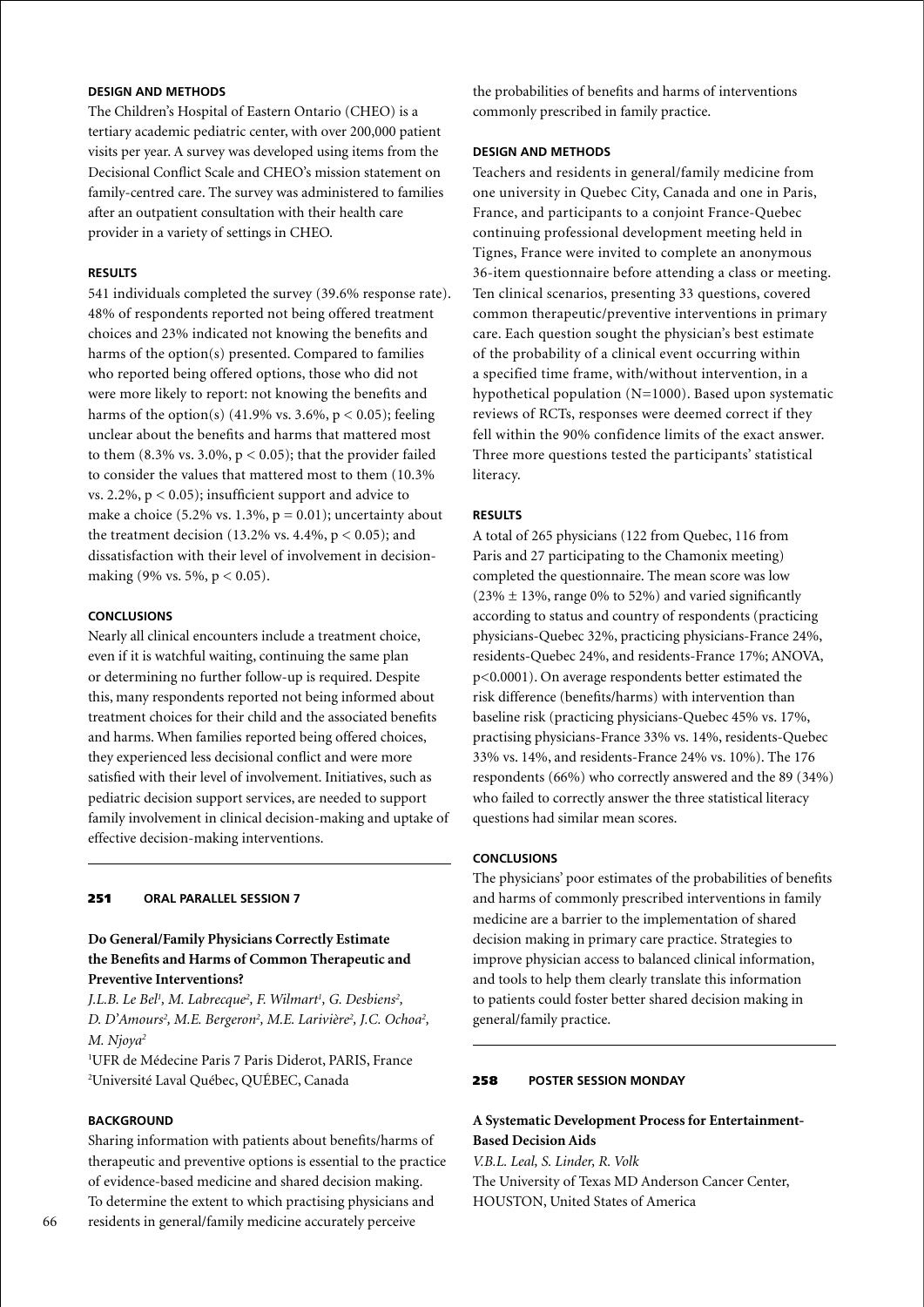# **BACKGROUND**

The International Patient Decision Aids Standards Collaboration offers guidance to developers and adopters of patient decision aids regarding their content, the development process, and evaluation. Despite standards recommending the use of a systematic development process, including needs assessments, peer review, and user testing for acceptability, surprisingly little attention has been given to explicating the steps in such a process. Entertainmentbased decision aids are found to be acceptable by a wide range of users and are especially helpful for lower-literacy audiences. We describe a systematic process for development of entertainment-based decision aids, including the use of telenovelas, and provide examples from an aid on colorectal cancer screening.

#### **Design and Methods**

We draw on experience from prior studies in development and evaluation of decision aids, concepts from the Edutainment Decision Aid Model, and concepts from Intervention Mapping, in proposing a systematic strategy for development of entertainment-based decision aids.

### **Results**

The development process comprises formative, production, and refinement and review phases. The formative phase consists of the following steps: 1) specifying design requirements for the aid; 2) performing a decisional and informational needs assessment; 3) determining desired decisional outcomes; 4) developing learning objectives and key messages; and 5) mapping key messages to strategies for achieving learning objectives (i.e., factual learning modules, dramatic scripts). The production phase consists of the following steps: 1) developing the program flow and architecture; 2) drafting and expert review of dramatic scripts; 3) storyboarding; 4) cognitive testing with users and revisions; and 5) production of the prototype aid. For the colorectal cancer screening aid, a playwright drew from the learning objectives and key messages in preparing dramatic stories of a couple making decisions about testing. Finally, the refinement and review phase consists of 1) user testing, 2) external peer review, and 3) modifications to create the final decision aid.

### **Conclusion**

A systematic development process is useful in guiding the development of entertainment-based aids by describing the phases of production and providing a strategy for mapping learning objectives and key messages to entertaining stories of patients making difficult health decisions.

### 218 **oral parallel session 4**

# **Impact of decision aids on patient involvement in the clinical encounter: an encounter-level meta-analysis of OPTION scores**

LeBlanc<sup>1</sup>, N. Mongilardi<sup>2</sup>, M. Branda<sup>1</sup>, L. Pencille<sup>1</sup>, N. Shah<sup>1</sup>, *E. Hess1 , M. Montori1*

<sup>1</sup>Mayo Clinic, ROCHESTER, United States of America 2 Universidad Peruana Cayetano Heredia, LIMA, Peru

### **BACKGROUND**

Effective decision aids (DA) should improve patient involvement in clinical decision making. The OPTION scale can validly and reproducibly assess in video recordings of clinical encounters the extent to which the clinician was able to involve the patient in making decisions. We sought to (1) determine the extent and manner in which DAs designed for use exclusively during the clinical encounter impact patient involvement, and 2) identify factors affecting the magnitude of DA effect.

### **Design and methods**

Encounter-level meta-analysis of the OPTION scores of videotaped clinical encounters from 4 completed randomized control trials (3 primary care/ 1 specialty setting) at a single major health care facility. We used generalized linear models stratified by study to estimate the differences in overall and item-level scores between patients and clinicians participating in encounters with (DA arm) and without the DA (usual care arm). Age and level of education of patients, type of provider, and gender of patients and providers were explored as possible predictors.

### **Results**

A total of 243 OPTION scores of videotaped encounters were pooled. Mean age (SD) of patients involved in these encounters was 65 (10). The majority (71%) of patients were women. Large and significant improvement was found across studies for total OPTION score in percentage (DA arm: 40% vs usual care: 24%, absolute mean difference: 16% CI 12, 20) when adjusted by arm and clinician type (consultant vs. fellow/resident vs. nurse), stratified by study. Significant improvement was also observed for all 12 items. Improvement in total and item-level scores were greater in trials conducted in the primary care setting than in the specialty setting.

### **Conclusion**

DAs designed for use during clinical encounters caused large and significant improvements across all items of the OPTION score when compared to usual care. This justifies ongoing work to routinize their use in practice as a tactic to engage patients in their care.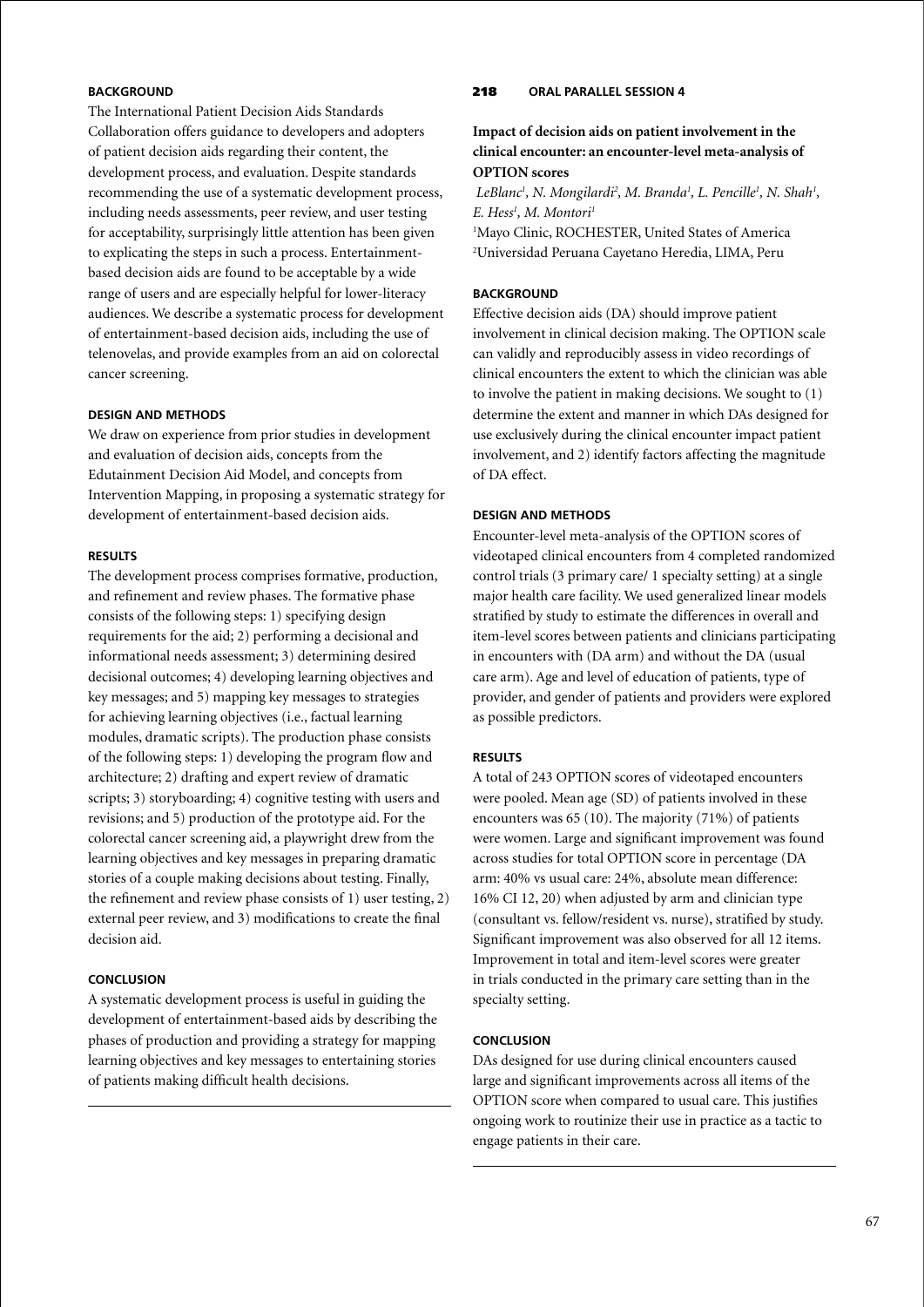### 149 **poster Session Monday**

**Factors clinicians believe important for themselves and parents in treatment decisions for childhood exotropia** *J.L. Lecouturier, G. Errington, M. Clarke, N. Hallowell,* 

*R. Thomson*

Newcastle University, NEWCASTLE UPON TYNE, United Kingdom

### **BACKGROUND**

Intermittent distance exotropia  $(X(T))$  is a form of childhood squint, exacerbated when the child focuses on distant objects, is tired or daydreaming. Management includes observation, orthoptic exercises, occlusion, minus lenses and surgery, yet evidence for superiority of any of these is sparse. With surgery there is a risk of over-correction sometimes leading to further surgery. We wished to explore with clinicians the factors they believe important in treatment decision making for themselves and for parents.

### **Design and Methods**

This is a qualitative study. In-depth interviews were conducted with orthoptists and consultant ophthalmic surgeons in four ophthalmology centres in the north of England. Data were analysed using a constant comparative method.

### **Results**

Eight ophthalmic surgeons and 13 orthoptists were interviewed. Most children are monitored regularly in the clinic by the orthoptists; occlusion and minus lenses are offered when the child has problems controlling the squint and as means of 'buying time' and delaying surgery. Factors important for clinicians' surgical decisions included: clinical features of the squint (e.g. squint manifest for longer periods); parents' views (e.g. the cosmesis of the squint); and accurate measurement of the squint. Clinicians listed a number of factors important to parents' treatment decision making that included: concerns about the impact of the squint cosmetically or on visual acuity; understanding of the condition and of treatment; and the opinions of others. Most clinicians felt that very few children were bothered or even aware of the squint. Whilst some clinicians stated that surgery would only be conducted for clinical reasons, it was clear that parents' views could influence this decision.

### **Conclusion**

Clinicians' decision-making about surgery is frequently influenced by parental anxiety rather than clinical factors. Parents concerns about the cosmesis of the squint and that their child would be subjected to bullying once they attend school could be a driver for treatment.

### 137 **poster Session Monday**

# **"Sharing a decision" vs "Shared Decision Making": What's the difference? - Perspectives of Healthcare Professionals in Malaysia**

*Y.K. Lee<sup>1</sup>, P.Y. Lee<sup>2</sup>, C.J. Ng<sup>1</sup>* 1 University of Malaya, KUALA LUMPUR, Malaysia 2 Universiti Putra Malaysia, SERDANG, Malaysia

### **BACKGROUND**

There are different definitions of shared decision making (SDM). However, most of these definitions are derived from a western perspective. The SDM concept has not been explored much in the Asian context. Using insulin initiation in Type 2 diabetes as an exemplar, this study aimed to explore the perspectives of healthcare professionals from Malaysia, a multiethnic Asian country, which has a public-private dual healthcare system.

### **Design and Methods**

In depth interviews and focus group discussions were conducted in 2010 with healthcare professionals consisting of general practitioners (n=7), diabetes nurses (n=3), government policy makers (n=1), family medicine specialists  $(n=1)$  and endocrinologists  $(n=1)$ . A topic guide was used to guide the interviews which explored healthcare professional's roles and views about healthcare decision making. The interviews were transcribed verbatim and analysed using Nvivo software using a grounded theory approach.

#### **Results**

The participants viewed shared decision making as a process that involved: listening, negotiation, information-giving, offering options, giving time, patient's consent and making decisions together.

When helping patients to make decisions, the healthcare professionals attitudes varied from being 'very serious', wanting the patients to 'be on our side' to 'not forcing' the patient to make a decision. During the decision making process, the healthcare professionals played different roles. Some would try to 'convince' patients to start insulin, while others would 'guide' them through the decision making process. A few would even try to push or 'threaten' the patients. The attitudes and roles of healthcare professionals in the decision making process depend on the clinical settings. Those from the private sector expressed a fear of losing patients if they forced the patient to initiate insulin. This was because patients from the private sector paid for the service and could decide which treatment options they preferred.

#### **Conclusion**

Healthcare professionals in Malaysia viewed shared decision making as the process of providing information and persuading patients to choose a medically-preferred option. Patient's values or perspectives were not highlighted by the healthcare professionals.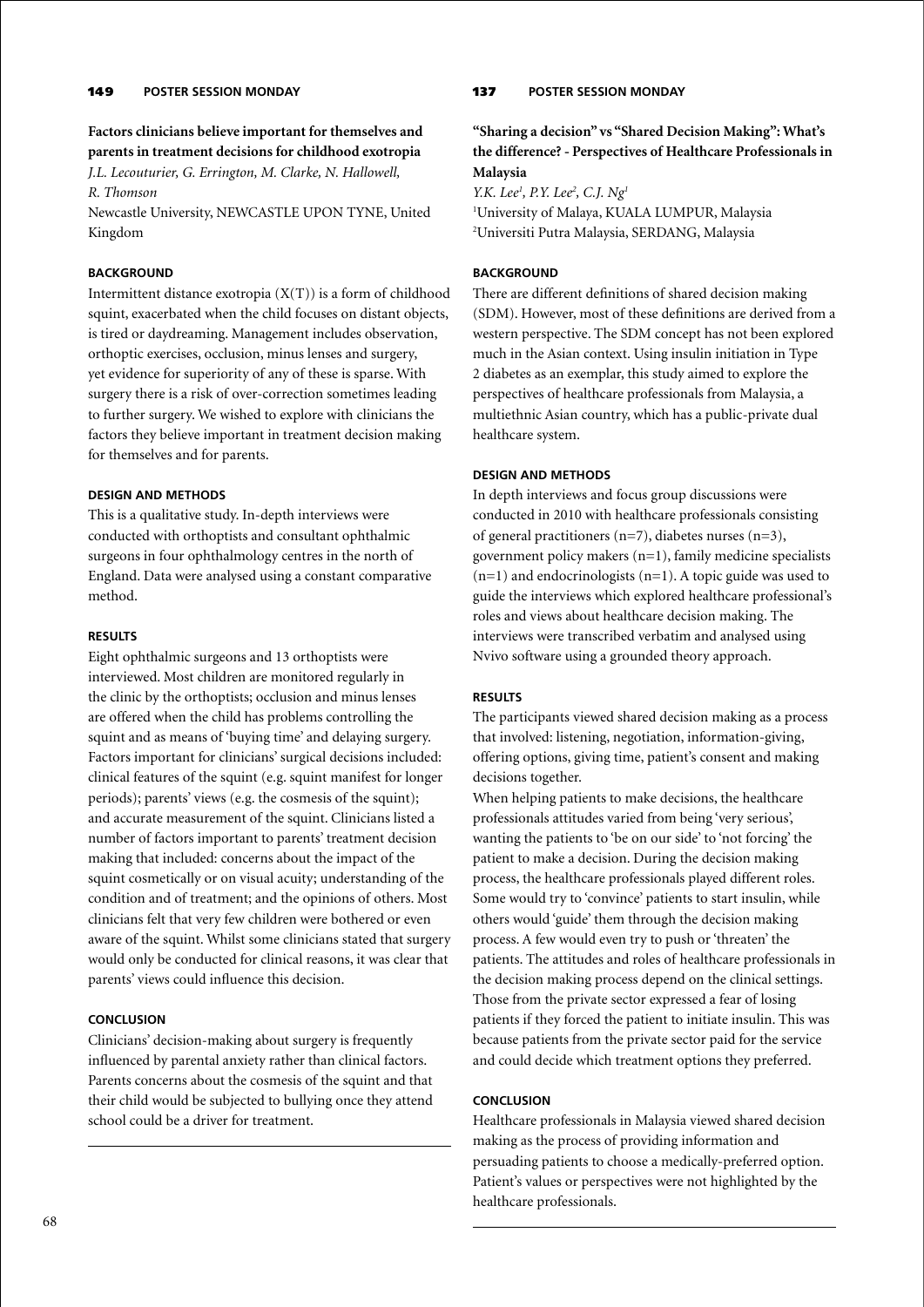# 14 **poster session Tuesday**

# **What is needed to ensure the quality of continuing professional development in shared decision-making? Perspectives from an international collaborative workshop**

*F.L. Legare<sup>1</sup>, H. Bekker<sup>2</sup>, S. Desroches<sup>1</sup>, R. Drolet<sup>1</sup>, M. Politi<sup>3</sup>, D. Stacey4 , F. Borduas5 , F.M. Cheater6 , J. Cornuz7 , M.F. Coutu8 , N. Ferdjaoui-Moumjid9 , F. Griffiths10, M. Härter11, A. Jacques12, T. Krones13, M. Labrecque1 , C. Neely14, C. Rodriguez15,* 

*J. Sargeant16, J. Schuerman14, M. Sullivan17*

 Centre de recherche CHUQ, QUEBEC, Canada Leeds Institute of Health Sciences, LEEDS, United Kingdom Division of Public Health Sciences, Department of Surgery, Washington University, ST-LOUIS, United States of America School of Nursing, Faculty of Health Sciences, University of Ottawa, OTTAWA, Canada

5 Continuing Professional Development Office, Faculty of Medicine Laval University, QUÉBEC, Canada

6 Institute for Applied Health Research, Glasgow Caledonian University, GLASGOW, United Kingdom

7 Department of Ambulatory Care and Community Medicine, University of Lausanne, LAUSANNE, Switzerland 8 School of Rehabilitation, Université de Sherbrooke, SHERBROOKE, Canada

9 Centre Léon Bérard, Université de Lyon, LYON, France 10Health Sciences Research Institute, Warwick Medical School,University of Warwick, WARWICK, United Kingdom 11Universitätsklinikum Hamburg-Eppendorf, HAMBURG, Germany

<sup>12</sup>Collège des Médecins du Québec, MONTRÉAL, Canada <sup>13</sup>Institute of Biomedical Ethics, Center for Ethics of the University of Zurich, ZURICH, Switzerland <sup>14</sup>Institute for Clinical System Improvement (ICSI), BLOOMINGTON, United States of America 15Department of Family Medicine, Faculty of Medicine McGill University, MONTRÉAL, Canada <sup>16</sup>Continuing Medical Education; Faculty of Medicine, Dalhousie University, HALIFAX, Canada <sup>17</sup>Department of Psychiatry and Behavioral Sciences,

University of Washington, SEATTLE, United States of America

### **BACKGROUND**

Little is known about continuing professional development (CPD) in shared decision-making (SDM). This workshop aimed to: identify knowledge gaps based on the preliminary results of an environmental scan about CPD for SDM; discuss the current knowledge; and create a research agenda.

### **Design and Methods**

In November 2010, 35 participants from 6 countries (Canada, France, Germany, Switzerland, the United Kingdom, and United States) attended a 2-day workshop in Quebec City, Canada. The workshop included keynote presentations from a large healthcare organisation that train their health professionals in SDM, and the state of knowledge on CPD. Representatives from each country provided brief

presentations on a synthesis of their country's experience implementing SDM in clinical practice and training clinicians in SDM. Preliminary results of the environmental scan were presented and discussed; including ways to improve the environmental scan. Participants subsequently identified a research agenda during two 1-hour discussion sessions in small groups, each followed by a 1-hour plenary session.

#### **Results**

Participants included 14 researchers, 11 trainees, 5 research professionals, 3 CPD managers and 2 representatives of a large American healthcare organisation. Of 6 country presentations, all 6 had some training initiatives. The environmental scan identified 53 SDM-CPD programs from 14 countries. The clients of those programs were mostly physicians (n=34) and/or nurses (n=13). There was considerable heterogeneity in the programs' duration (3 hours or less to more than 3 days) and in teaching methods. Participants suggested ways to improve reporting of findings, such as scoring programs' quality, identifying programs' main successes and extracting more information, such as the type of conceptual model used (SDM vs. educational model). They asked that CPD programs be appraised against CDP accreditation standards and suggested having the program developers validate the data extraction. Research agenda items included establishing international consensus on core competencies in SDM and identifying criteria for certifying SDM CPD programs based on SDM competencies and CPD accreditation standards.

### **Conclusion**

Participants' presentations, preliminary results of an environmental scan, and discussion of research priorities indicated the need for an international consensus on core competencies in SDM with the identification of criteria for certifying SDM-CPD programs.

### 18 **oral parallel session 4**

**EXACKTE2: Assessing the factorial validity and reliability of dyadic measures for the study of shared decision-making** *F.L. Legare<sup>1</sup>, S. Turcotte<sup>1</sup>, H. Robitaille<sup>1</sup>, M. Stewart<sup>2</sup>, D. Frosch<sup>3</sup>, J. Grimshaw<sup>4</sup>, M. Labrecque<sup>1</sup>, M. Ouimet<sup>5</sup>, M. Rousseau<sup>6</sup>,* D. Stacey<sup>7</sup>, T. van der Weijden<sup>8</sup>, G. Elwyn<sup>s</sup> 1 Centre de recherche CHUQ, QUEBEC, Canada 2 Department of Family Medicine, University of Western Ontario, LONDON, ONTARIO, Canada 3 Department of Medicine, UCLA, United States of America 4 Ottawa Health Research Institute, OTTAWA, ONTARIO, Canada 5 Department of Political Science, University Laval, QUÉBEC CITY, Canada 6 Department of Family Medicine and Emergency Medicine, University Laval, QUÉBEC CITY, Canada 7 School of Nursing, Faculty of Health Sciences, University of Ottawa, OTTAWA, Canada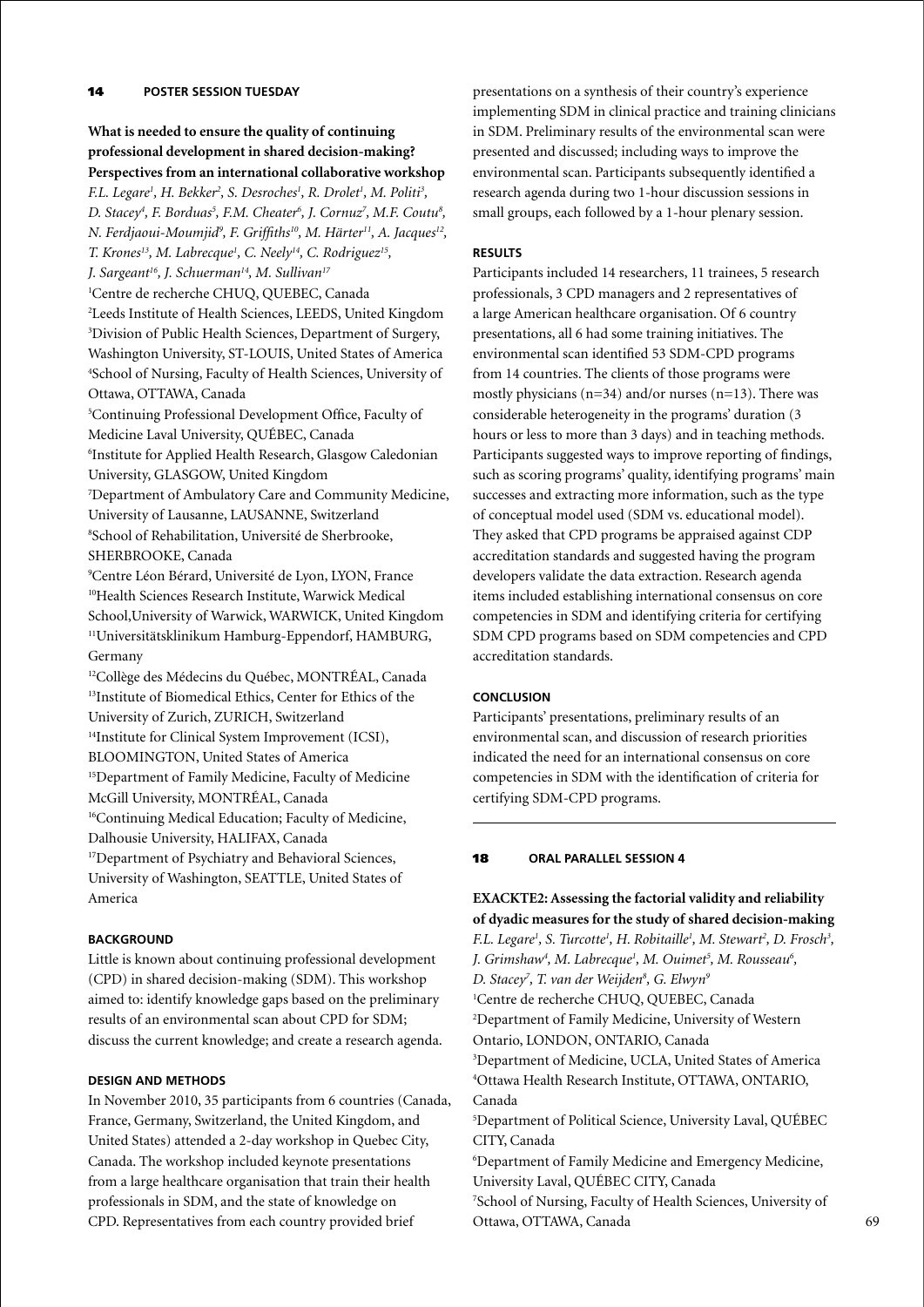8 Dpt of General Practice, School of Public Health and Primary Care, Maastricht U, MAASTRICHT, Netherlands 9 Department of Primary Care and Public Health, School of Medicine, Cardiff U, CARDIFF, United Kingdom

### **BACKGROUND**

The study of shared decision making (SDM) requires dyadic measures, i.e., standardized measures that apply to both clinicians and patients. Our objective was to assess the factorial validity and reliability of existing dyadic measures for SDM.

# **Design and Methods**

We conducted a longitudinal study in 17 primary care clinics in London, Ontario and Québec City, Quebec, Canada. We enrolled physicians and one of each enrolled physician's patients and asked them to independently complete a self-administered questionnaire after the consultation. We measured five components of SDM: i) defining/explaining the problem, presenting options, and discussing benefits and drawbacks (information-giving subscale, Medical Communication Competence Scale (MCCS)); ii) clarifying the patient's values and preferences (values clarification subscale, Decisional Conflict Scale (DCS)); iii) discussing the patient's ability/self-efficacy (self-efficacy scale, Theory of Planned Behaviour); iv) discussing the doctor's knowledge and recommendations (doctor's recommendations subscale, Patient-Physician Discordance Scale); and v) checking/ clarifying the patient's understanding (feeling uninformed, DCS and information verifying subscales, MCCS). We also measured physicians' and patients' personal uncertainty (uncertainty subscale, DCS). We assessed the measures' reliability with Cronbach's alpha and factorial validity using exploratory factor analysis followed by confirmatory factor analysis. We confirmed the measures' dyadic potential using equality of correlation structure (root mean square error of approximation (RMSEA)) and equality of loading (Chisquare).

#### **Results**

Of 382 eligible physicians, 274 participated. Physicians' mean age was 36.6 +/- 10.7 years. Of 430 potentially eligible patients, 276 participated. Patients' mean age was 49.4 +/- 17.7 years. We analyzed the responses of 264 physicians and 269 patients. In both physicians and patients, all measures except the doctor's recommendations subscale showed adequate reliability (Cronbach's alpha= 0.70 to 0.93) and factorial validity (RMSEA= 0.031 to 0.056). We confirmed the dyadic nature of three measures: the values clarification subscale (RMSEA= 0.011; chi-square: 0.106); the self-efficacy scale (RMSEA: 0.051; chi-square: 0.371); and the uncertainty subscale (RMSEA= 0.049; chi-square 0.666).

# **Conclusion**

Of six dyadic measures of SDM, only the values clarification subscale, the self-efficacy scale and the uncertainty scale were reliable and valid. More research is needed to develop

adequate scales for the SDM components not measured by these three scales.

#### 103 **Symposium parallel session 4**

# **Measuring Decision Quality: State-of-the Science for Research, Implementation in Clinical Practice, Performance Measurement and Quality Improvement**

*A. Levin1 , K. Sepucha2 , D. Stacey3 , L. Morrissey4* 1 Foundation for Informed Medical Decision Making, BOSTON, United States of America 2 Massachusetts General Hospital, BOSTON, United States of America

3 University of Ottawa, OTTAWA, Canada 4 Stillwater Medical Group, STILLWATER, United States of America

How do you know when a good decision has been made? How do we know if patients have the information they need to make an informed decision? How can we ensure that patients' goals and concerns have been addressed during their decision making process? How do we measure the extent to which the patient/provider interaction informs and involves patients in the decision making process? Measures of decision quality assess patients' decision making experiences and often include the following components: an objective measure of patient knowledge, match of patient preferences to their treatment goals and concerns; patient involvement in the decision making process; and patient assessment of the quality of the decision. Measures of decision quality can be used in research projects, clinical practice; and for performance measurement and quality improvement.

This symposium reports new empirical findings from three initiatives that measure decision quality: 1) Dr. Karen Sepucha will discuss findings regarding the development and testing of measures of decision quality; 2) Dr. Dawn Stacey will present results from a large scale Canadian project that implemented decision aids with summary reports of decision quality measures to inform clinical practice in for all men with localized prostate cancer; and 3) Dr. Lawrence Morrissey will describe a quality improvement project to assess the effect of context (e.g., specific condition versus in general) on the measurement of patient experience with decision making.

The goals of this symposium are to:

- 1 Discuss components of decision quality for different purposes (including both research projects and clinical situations).
- 2 Explore ways of measuring decision quality
- 3 Share lessons learned
- 4 Engage symposium attendees in broader discussion of the state of knowledge on measuring decision quality and future directions for research, clinical practice, performance measurement and quality improvement.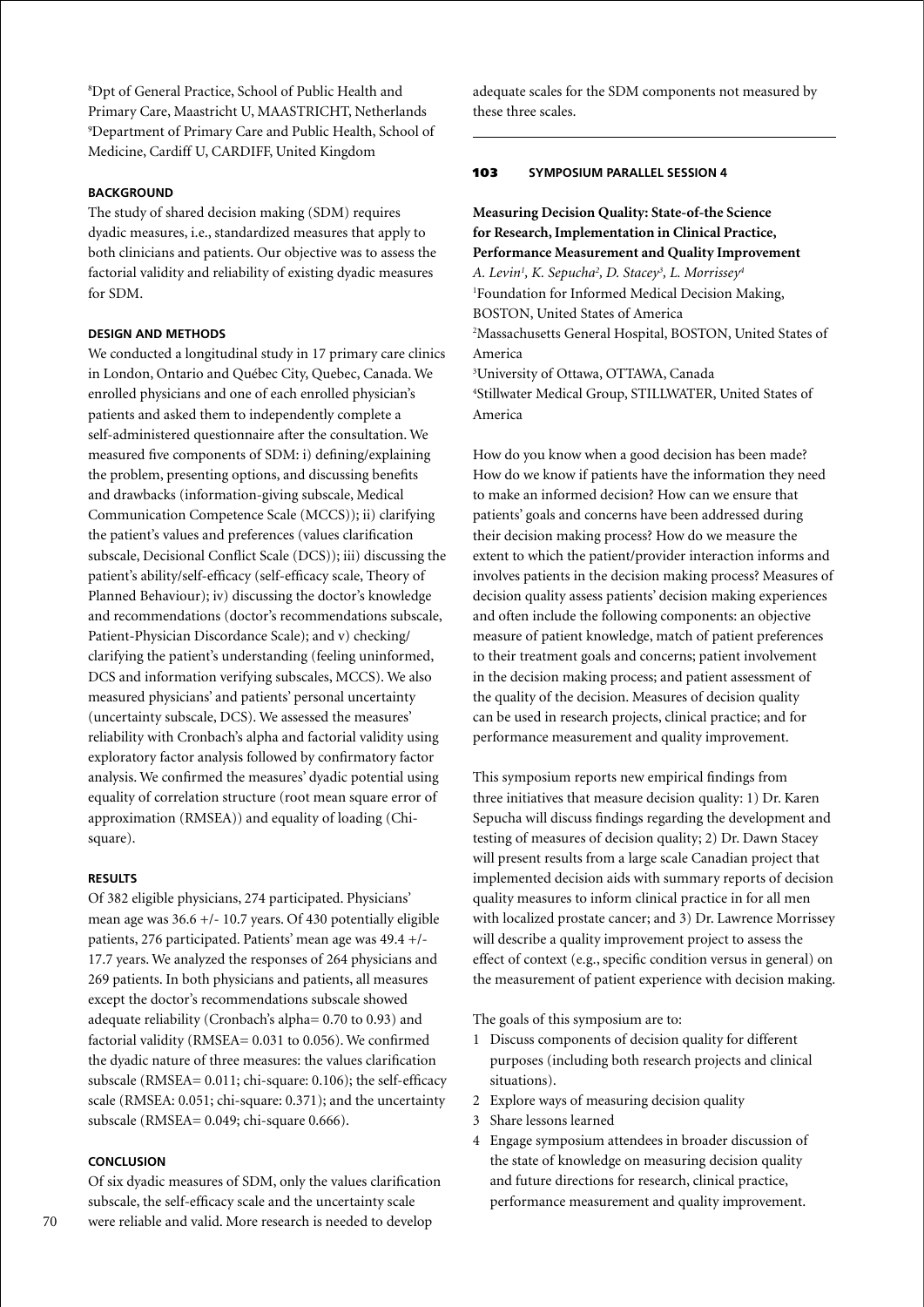Chair: Carrie A Levin, PhD: Foundation for Informed Medical Decision Making

### Presenters:

- 1 Karen Sepucha, PhD: Massachusetts General Hospital
- 2 Dawn Stacey, PhD: University of Ottawa
- 3 Lawrence Morrissey, MD: Stillwater Medical Group

### 55 **poster session Tuesday**

# **Decision support and individualized decision making for colorectal cancer screening in the elderly**

*C.L. Lewis, C. DeLeon, M. Pignone, C. Golin* University of North Carolina - Chapel Hill, CHAPEL HILL, United States of America

# **BACKGROUND**

Individualized decision making with providers is recommended for adults age 75 and older because the potential net benefit of colorectal cancer (CRC) screening decreases with increasing age and co-morbidity. Our purpose was to provide decision support to patients and physicians then examine physicians' and patients' perceptions of screening and assess visit outcomes regarding CRC screening.

#### **Methods**

We recruited a convenience sample of 6 physicians and their elderly patients who were not up to date with CRC screening. Prior to the visit, we provided patients with decision support targeted to elderly patients and for physicians a bar graph showing life expectancy estimates divided by quartiles of health state targeted to the patient's age and gender. We analyzed audiotapes of the visit to determine visit outcome.

#### **Results**

At baseline, 8 of the 20 patients preferred to undergo screening, 3 preferred no screening and 9 were unsure. After decision support, 10 patients changed their screening preferences resulting in 6 who preferred screening, 9 preferred no screening, and 5 were unsure. After the visit, 12 patients thought the benefits outweighed the risks, 5 thought they were equal, and 2 thought risks outweighed the benefits, while physicians responded that for 11 patients benefits were greater than risks, for 7 they were equal, and 2 the risks were greater. Eleven physicians thought that screening would likely prolong the patient's life, 3 reported it unlikely, and 6 assessments were neutral. Audiotapes revealed 8 visits with no discussion, 7 visits in favor of screening, 5 visits where screening was discussed but the decision was deferred, and no decisions against screening. The patients' post decision support preference was not associated with the visit outcome  $(p=0.443)$  or the patients perception of decisional balance (p=0.135). However, the visit outcome was associated with the physicians' perception of benefit (0.015) but not with physician decisional balance (p=0.62)

# **Conclusion**

Patient decision support changed patient CRC preferences but these preferences do not appear to influence visit outcomes; however, physicians' perceptions of benefit may influence visit outcome.

### 56 **poster session Tuesday**

## **Patient and Physician discussions after decision support for colorectal cancer screening in the elderly**

*C.L. Lewis, C. DeLeon, M. Pignone, C. Golin* University of North Carolina - Chapel Hill, CHAPEL HILL, United States of America

#### **BACKGROUND**

The potential benefit of colorectal cancer screening decreases with increasing age and co-morbidity. Individualized decision making between elderly patients and their providers has been recommended to maximize the benefits and minimize harms. Our purpose was to provide decision support and examine individualized decision making between physicians and elderly patients.

#### **Methods**

We recruited 6 physicians and their patients who were age 70 and older, not up to date with CRC screening, and were scheduled for an upcoming appointment. Prior to the visit we provided patients with a decision support booklet targeted to elderly patients. Physicians were given a bar graph showing life expectancy estimates divided by quartiles of health state and targeted to the patient's age and gender. Visits were audio-taped, transcribed and coded for elements of individualized decision making.

#### **Results**

20 of 71 patients (28%) agreed to participate. Twelve of the 20 encounters (60%) had discussions of CRC screening defined as 3 verbal exchanges between physician and patient. The average discussion time was 6 minutes. Two discussions were initiated by the patient. The patient's health status was discussed in 7 encounters and in 3 screening was discussed in the context of the patient's other health issues. In 4 encounters, the USPSTF recommendations that screening is not routinely recommended for older adults were discussed. Decisions in favor of screening were made in 7 encounters (6 for FOBT; 1 colonoscopy); no decisions were made explicitly to discontinue screening but 3 patients preferred not to get screening at the current visit and for 2 the decision about screening was deferred. In 6 encounters, the physicians assessed patient understanding, 2 discussed the potential benefits and harms of screening , and 2 physicians discussed uncertainty in the decision.

### **Conclusion**

Decision support triggered discussions in over half of participants but was initiated primarily by physicians. Most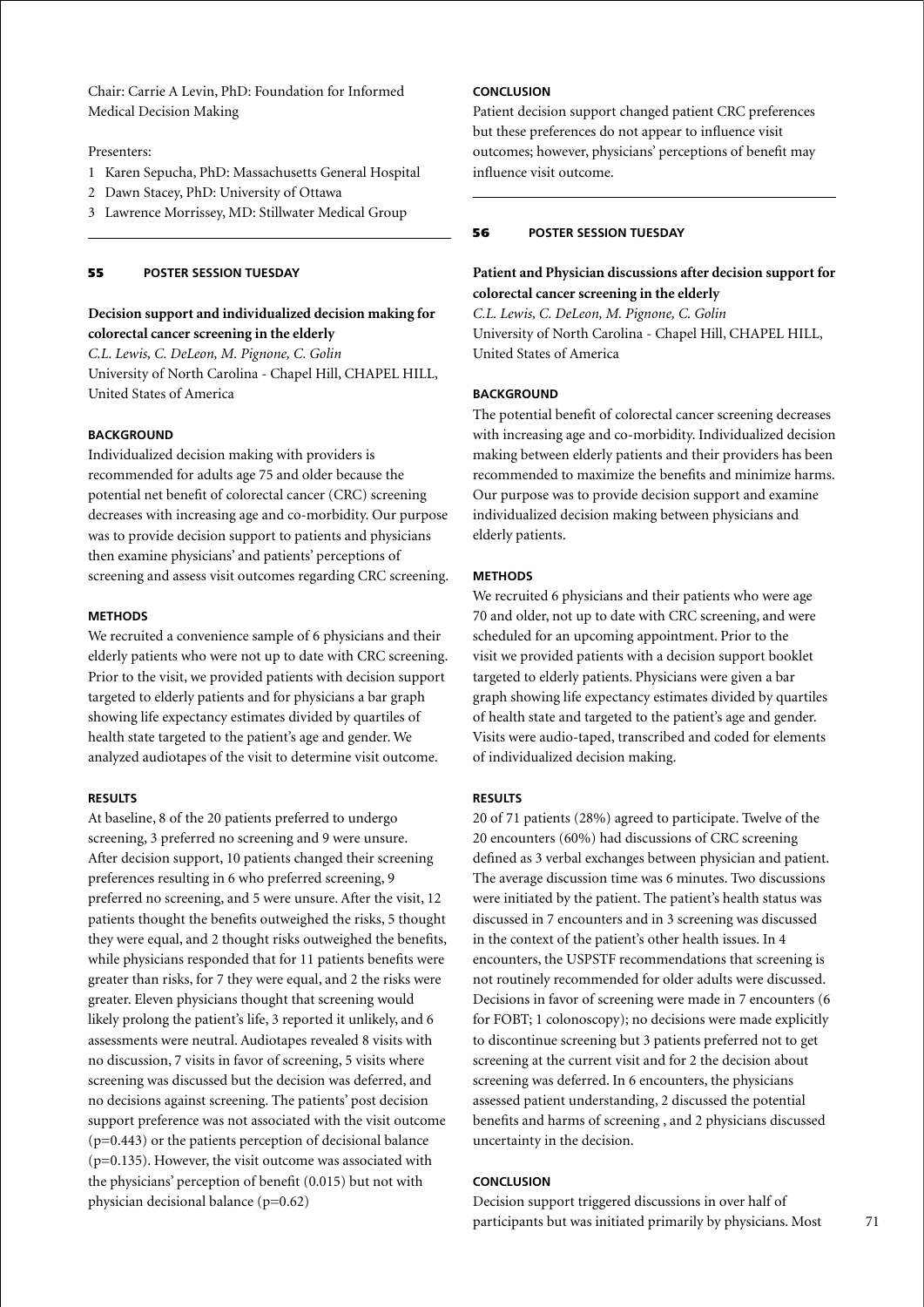discussions included considerations of limited life expectancy and an assessment of patient understanding but fewer discussed other elements of informed decision making.

### 118 **Symposium parallel session 5**

# **Delivery, Uptake, and Satisfaction with Decision Support Interventions in a Primary Care Clinic**

*C.L. Lewis, L. Stewart, S. McDonald, K. Young-Wright, R. Malone, C. DeLeon, M. Pignone* University of North Carolina - Chapel Hill, CHAPEL HILL, United States of America

### **BACKGROUND**

Implementation of decision support interventions in primary care poses a number of challenges. Our purpose was to implement decision support interventions for a wide variety of health conditions in a primary care practice and to test the effectiveness of this program in terms of patient uptake and satisfaction.

#### **Design/Methods**

We employed health information technology to identify patients who were eligible for decision support and coupled it with continuous quality improvement methodology to deliver decision support, determine use by patients, and assess patient perceptions of decision support interventions.

### **Results**

From 8/10 - 11/10 we delivered decision support to 433 eligible patients for screening (236 for colorectal cancer (CRC) and 5 for PSA), symptomatic conditions (46 for hip and 42 for knee osteoarthritis, 46 for chronic pain, 2 for depression, 9 for menopause, 9 for benign prostatic hyperplasia), and chronic conditions (28 for diabetes and 10 for weight loss surgery). Over this period, clinic staff followed-up on 532 patients who had been provided decision support within 6 months of their clinic visit. Of these patients, 363 (68%) indicated that they had received a decision aid. Among these 363 patients, 302 (83%) liked receiving the decision aid, 295 (81%) found the information useful, 209 (58%) watched some or all of the DVD, and 239 (67%) read some or all of the booklet.

Patients were more likely to report they liked receiving decision support (88% vs. 79% p=0.03), more likely to watch the DVD (66% vs. 51% p<0.01) or read the booklet (72% vs. 59%; p=0.02) for symptomatic conditions (n=134) compared to screening (CRC) (n=197). Similarly, those who received decision support in clinic (n=168) were more likely to report they liked getting it (90% vs. 77%  $p<0.01$ ) more likely to watch it (67% vs. 50%;  $p<0.01$ ) and more likely to read the booklet (74% vs. 58%; p<0.01) than those who were mailed decisions support (CRC screening) before their upcoming visit.

# **Conclusions**

We were able to deliver a wide variety of decision support interventions and the majority of patients reported receiving them. Uptake and satisfaction appeared to vary by topic type and delivery method.

# 221 **oral parallel session 6**

**Impact of a Previsit Colon Cancer Screening Decision Aid** *D. Lillie, A.N. Newsome, W. Sieber* Univeristy of California, San Diego, SAN DIEGO, United States of America

### **BACKGROUND**

Colorectal cancer (CRC) is the third most common cancer for both men and women in the United States. US Preventive Services Taskforce 2008 recommendations conclude there is fair to good evidence that benefits from screening substantially outweigh potential harms (USPSTF, 2008), yet evidence suggests that less than half of age eligible individuals are adherent with current screening guidelines (Subramanian, 2004).

Prior studies have demonstrated that a lack of appropriate communication between providers and patients about cancer screening is associated with lower screening rates. Prior trials of decision aids to improve colon cancer screening rates are limited (Pigone, 2000; Ruffin 2007). We hypothesize that activating patients to make informed shared decisions will improve screening rates.

### **Design and Methods**

A total of 307 non guideline adherent patients presenting to a primary care clinic for a preventive visit were randomly mailed one of two letters; one recommending accessing CRC screening information on the AAFP website, the other recommending accessing a website with a CRC screening video decision aid (FIMDM). An historical control group of non-guideline adherent patients was utilized for comparison. Each patient was individually tracked for the following six months to assess ordered and completed CRC screening as well as DA utilization.

### **Results**

A total of 137 patients received a letter directing them to a website with a video-based decision aid and 131 to a website to view information about CRC screening. Visit based DA prescription rates in the historical group (n=245) were 9%. Order rates for CRC screening was higher in both the DA group (46%) and website group (53%) compared to controls (13%). Guideline adherence at follow-up was 24% in the website group, 25% in the DA group, and 11% in the historical group. Viewing rate of the DA was 17% among the pre-visit group, while none of those prescribed the DA by their physician viewed it. Of patients who viewed the DA, guideline adherence was 36%.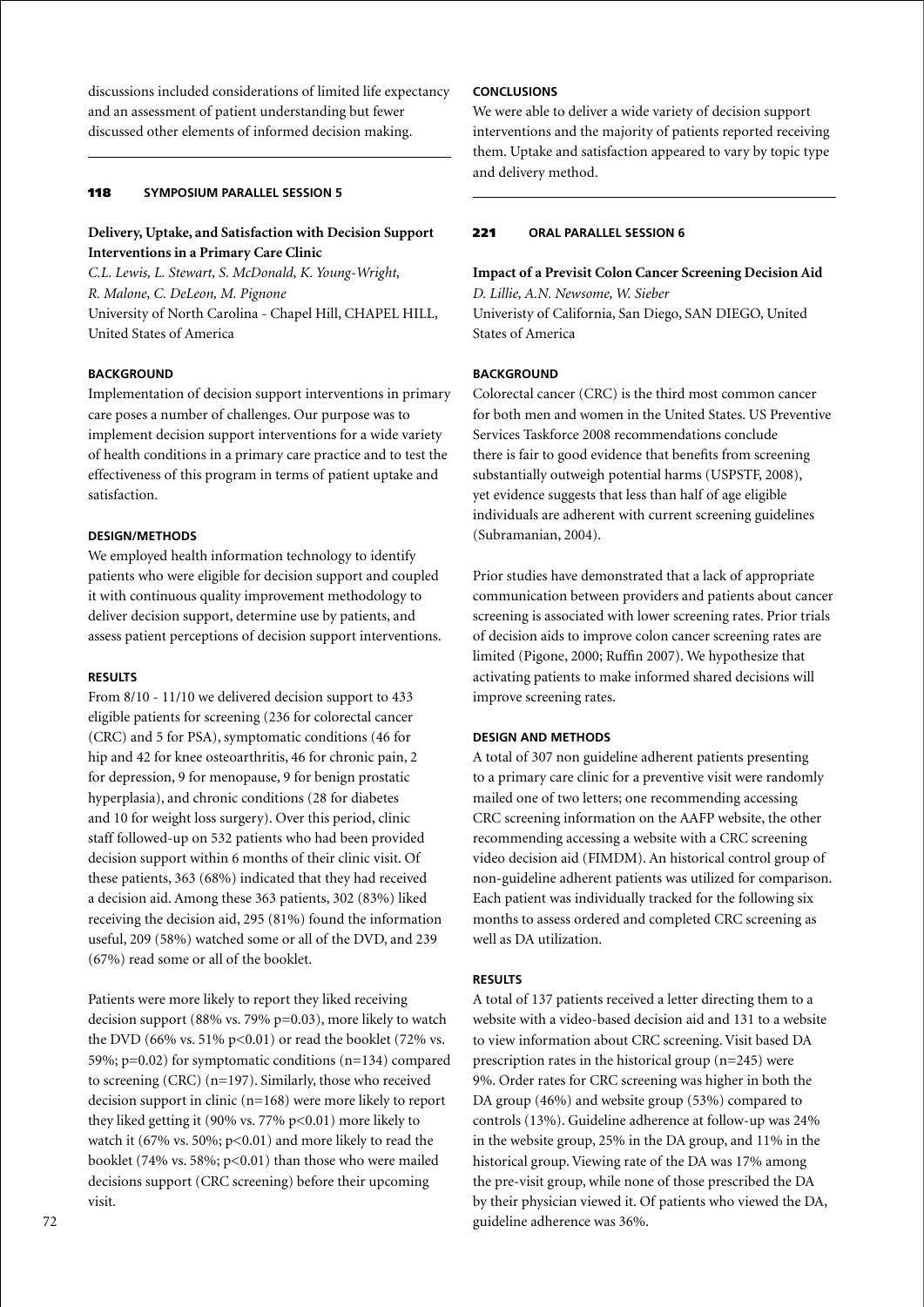# **Conclusions**

A pre-visit distribution model increases DA use compared to a visit based distribution model. Patients who view a DA had the highest rates of CRC screening guideline adherence.

### 222 **poster Session Monday**

# **Increasing self-management in chronic illness: Using decision aids and coaching to engage patients**

*D. Lillie, A.N. Newsome, W. Sieber* Univeristy of California, San Diego, SAN DIEGO, United States of America

### **BACKGROUND**

Diabetes is a leading cause of death in the United States. Research demonstrates that activating the patient and increasing self-management skills can improve patient outcomes in diabetic patients. Decision aids (DA) can help improve patients' self-management skills , yet underutilization limits optimal patient outcomes. A collaborative care approach may increase use of DAs to more effectively increase patient self-management.

# **Design and Methods**

Physicians at three primary care clinics with collaborative care therapists were randomly assigned to the intervention group  $(n=11)$  or usual care group  $(n=10)$ . Physicians in the intervention group met with a collaborative care therapist (i.e., "coach") to identify diabetic patients to be mailed a letter inviting the patient to watch FIMDM's diabetes decision aid (DA). Therapists, available by phone, could coach a patient to create a self-management plan. Each intervention period involved a coach working with a physician for 60 days. The primary outcome measured was viewing rate of the DA. Secondary outcomes included clinic visits, use of other self-management programs (i.e., Group Medical Visits), and ordering of relevant lab tests.

#### **Results**

A total of 270 patients, identified by intervention physicians, were mailed letters and telephoned by coaches (i.e., Full Intervention), were compared to 294 patients sent letters with no follow-up phone calls (i.e., Lite Intervention), and 350 patients seen by usual care physicians. Patients in the Full intervention were nearly three times as likely to watch the video (22%) compared to those in Intervention Lite (7%) or control groups  $(< 1\%)$ . Patients in the Full intervention group presented to the clinic and receive diabetes-related lab tests more than the other two groups ( $p < 0.05$ ). Patients who viewed the decision aid were more likely to present to clinic than those that did not view the decision aid (46% vs. 35% p<0.5) and have a Hemoglobin A1C checked (43% vs. 26%,  $P < 0.5$ ).

### **Conclusion**

Collaborative care therapists are uniquely qualified

to increase the use of DAs and improve patient selfmanagement. The skills of therapists improve upon traditional approaches to improve activation of patients with diabetes resulting in increased visit frequency and ordering of relevant lab markers.

## 59 **oral parallel session 7**

# **Promoting Use of Patient Decision Support Interventions in a Large Community-Based Group Practice**

*G. Lin<sup>1</sup>, L. Trujillo<sup>2</sup>, S. May<sup>3</sup>, C. Tietbohl<sup>3</sup>, R. Dudley<sup>1</sup>, D. Frosch3* 1 University of California, San Francisco, SAN FRANCISCO, United States of America 2 Palo Alto Medical Foundation, PALO ALTO, United States of America 3 Palo Alto Medical Foundation Research Institute, PALO ALTO, United States of America

### **BACKGROUND**

Widespread use of patient decision support interventions (DESIs) has yet to occur in the US. We describe implementation of DESIs into a large, community-based, multi-specialty group practice setting.

# **Design and Methods**

Working with five primary care practices and the Community Health Resource Centers associated with the Palo Alto Medical Foundation in northern California, we implemented DESIs tailored to each department's specific needs. The implementation process included identifying physician and staff champions, designing clinic-specific workflows for distribution, continuous social marketing of the program to physicians, staff, and patients, and program promotion amongst organization leadership. We identified barriers to and facilitators of successful distribution through rapid Plan, Do, Study, Act cycles, which included calculation of distribution rates and analysis of feedback from key stakeholders.

#### **Results**

Different strategies for DESI distribution resulted in variable success. Successful strategies included using a patient selfscreening questionnaire for colon cancer screening (weekly average distribution of 29 DESIs), and in-clinic, in-room distribution of four back pain DESIs by medical assistants (weekly average distribution of 14 DESIs). A direct patient outreach strategy, where eligible patients were identified and mailed a personalized letter inviting them to obtain and watch the DESI, was less successful, with only 2.9% (22/790) of patients requesting the DESI via mail. Overall DESI distribution rate over a 10-month period was 33.3% (290 of 897 eligible patients) for colon cancer screening and 22.4% (411 of 1878 eligible patients) for back pain. DESI distribution increased with a social marketing campaign in all clinics that included patient oriented brochures and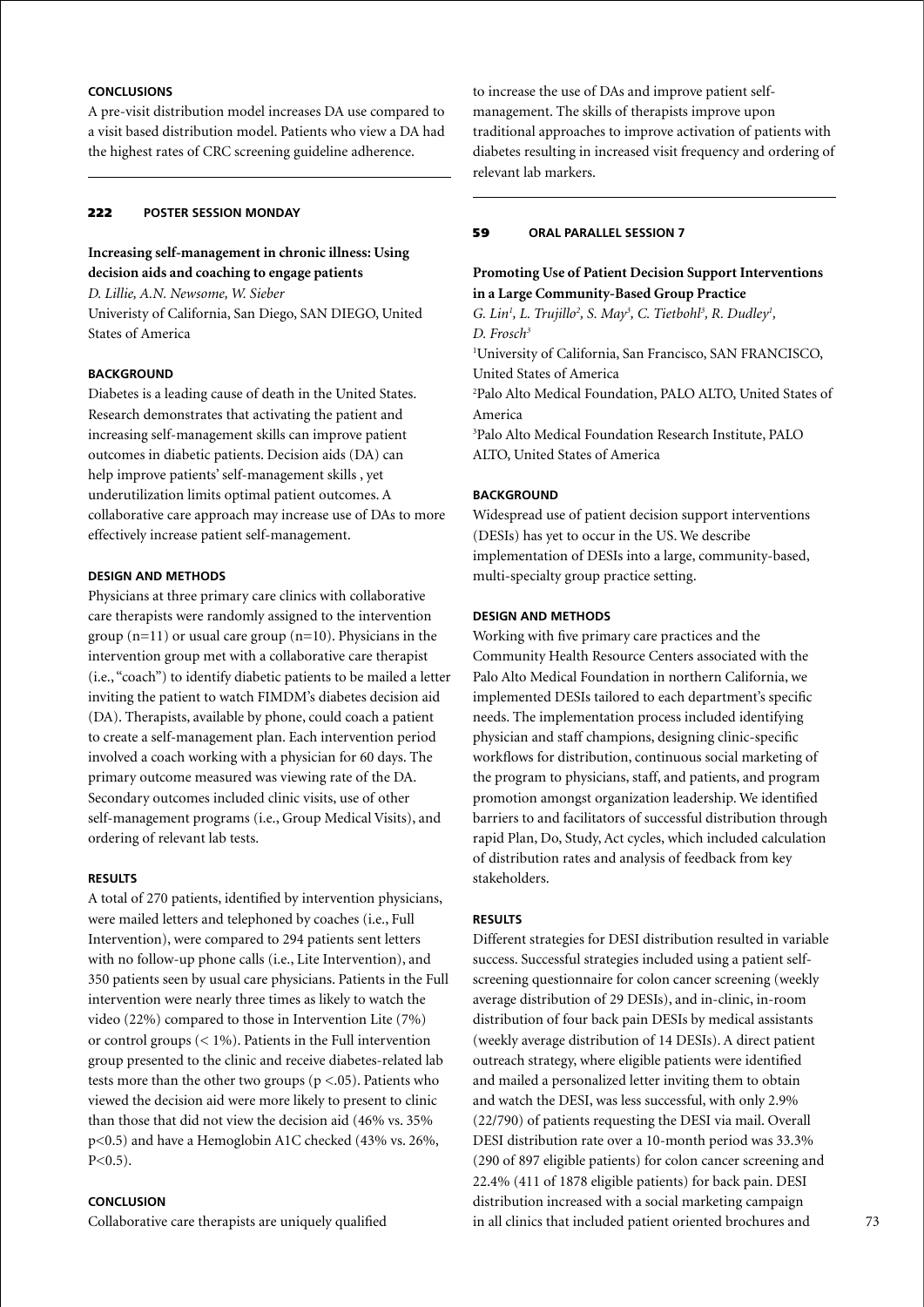posters, academic detailing for clinic physicians and staff, and performance incentives for staff. Highest DESI distribution rates were seen in clinics that had active physician and staff champions raising the visibility of the programs.

### **Conclusion**

Distribution of DESIs in primary care clinics was variable and highly dependent on distribution strategy as well as physician and staff enthusiasm. Successful strategies include recruiting physician and staff champions, non-physician based distribution, increasing program visibility with social marketing, and frequent contact with clinics to increase awareness and adjust workflows.

### 170 **oral parallel session 7**

# **Option Grids: a solution to over engineered patient decision support interventions**

A. Lloyd<sup>1</sup>, A. Beasley<sup>2</sup>, A. Tomkinson<sup>2</sup>, A. Sanu<sup>2</sup>, N. Howes<sup>2</sup>, *R. Thomson3 , N. Joseph-Williams1 , G. Elwyn1* 1 Cardiff University, CARDIFF, United Kingdom 2 NHS Wales, CARDIFF, United Kingdom 3 Newcastle University, NEWCASTLE, United Kingdom

## **BACKGROUND**

MAGIC (MAking Good decisions In Collaboration) is a Health Foundation-funded implementation project to determine how best to implement SDM in practice. Part of the implementation includes working with clinical teams to identify and use appropriate decision aids. Although decision aids are considered optimal, they are not widely available for all clinical areas. In particular, the development and implementation of decision aids for head and neck cancer has been sporadic and limited. Key barriers include lack of resources, lack of time to invest in the development of lengthy tools, absence of ownership, and issues of applicability to local situations. We describe the approach to developing and modifying simplified decision aids for head and neck cancer in an NHS setting.

### **Design and methods**

An extensive process of consultation was conducted with the clinical team. Data on patients' use of online decision aids were used to explore patient preferences for the depth and format of information on treatment options. Focus groups with a panel of head and neck patient representatives were conducted to explore specific preferences.

### **Results**

In order to respond to patient preferences and to circumvent common obstacles to the development of extensive decision aids, we agreed to present information on treatment options in an Option Grid. Consultation with the clinical team resulted in the decision to focus on four key areas of head and neck cancer. Clinical team members were allocated responsibility for gathering evidence on treatment options.

Draft Option Grids were disseminated to team members for discussion. Feedback from focus groups ensured the data reflected key factors that are important to patients, and that information was presented in a suitable format.

### **Conclusion**

Option Grids can be developed in a short time-scale (2-3 months) and the process of development has important implications for the implementation of SDM. Involvement of clinical teams raises awareness of the importance of presenting treatment options. Reaching agreement on the information included ensures the tool is applicable to local settings, facilitates standardisation of verbal presentation of treatment options, and encourages implementation. Involving patients in the development of Option Grids ensures the information is applicable and relevant.

# 121 **oral parallel session 5**

# **Need assessment of advanced chronic kidney disease patients when facing the preference-sensitive decision of choosing a renal replacement therapy.**

*M.C. Loiselle1 , A. O'Connor2 , C. Michaud1* 1 University of Sherbrooke, LONGUEUIL, Canada 2 University of Ottawa, OTTAWA, Canada

### **BACKGROUND**

Patients with advanced chronic kidney disease (ACKD) at stage 5 face many choices regarding future renal replacement therapy (RRT). Decision making is difficult for patients and nurses are not trained for decision support. We propose to develop and evaluate a decision support intervention which includes a decision aid for patients and training in decision support for nurses. Guided by the Ottawa Decision Support Framework (ODSF), their development requires beginning with a decisional need assessment. Objective: To describe the decision-making needs from the perspectives of ACKD patients, professionals and others involved in the decision.

### **Design and method**

A qualitative study using key informants interviews and focus group was conducted. Key informants were: 18 patients who had the experience of choosing a RRT, 7 health professionals and 5 individuals who have the experience of guiding patients to choose a RRT (2 peer patients and their carer and 1 member of a patient advocacy group). The participants to the focus group were 7 predialysis educator nurses and their head nurse. The interview guides and the content analysis were based on the ODSF.

#### **Preliminary Results**

The results highlight the complexity of choosing RRT. Manifestations of decisional conflict were expressed by a profound emotional distress and a constant questioning about whether or not to start dialysis. Major factors affecting decision making are: stage of the decision,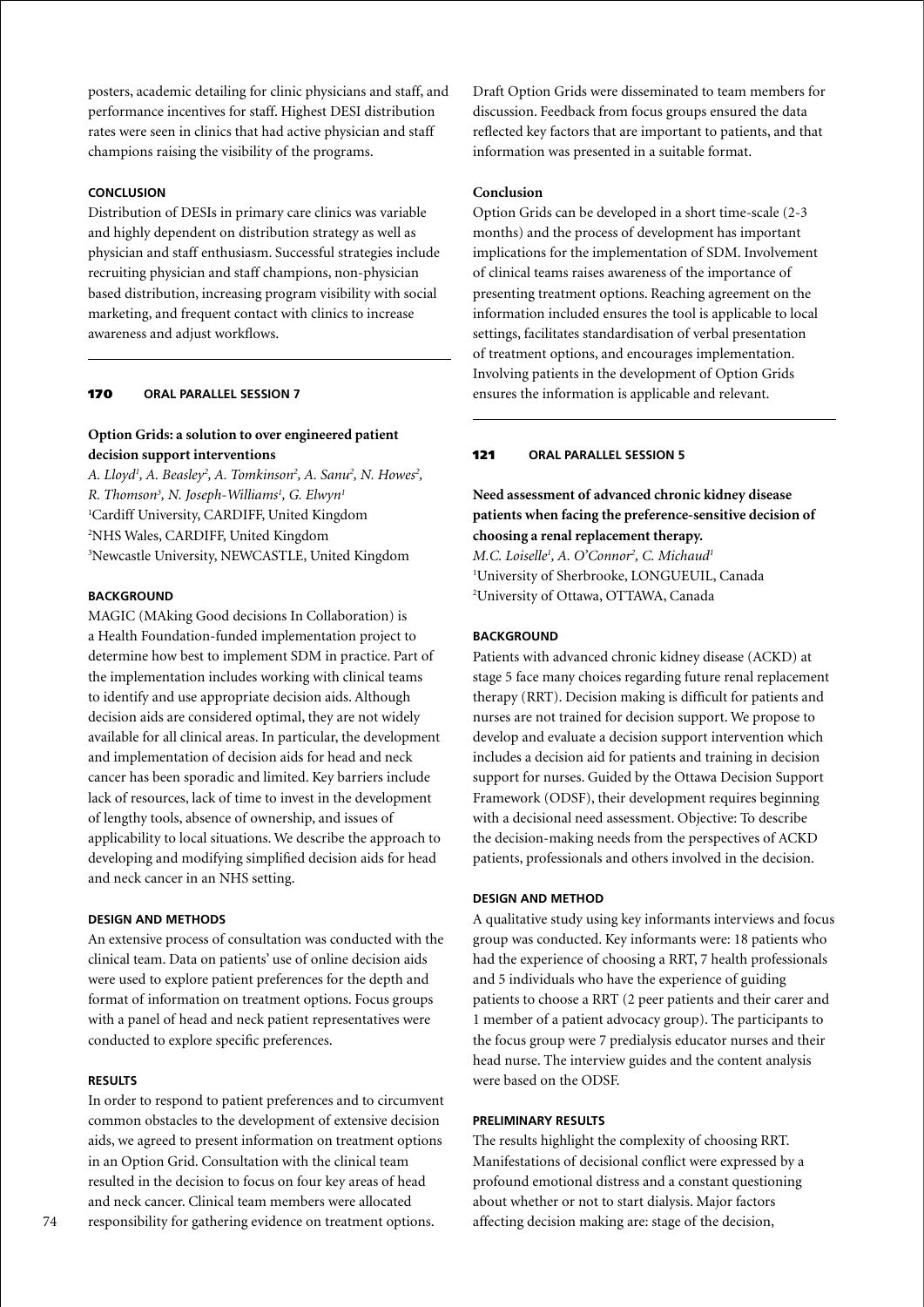unrealistic expectations, perceptions of the others, personal characteristics and resources. In addition to these factors, the patient's representations of RRT have emerged. To facilitate decision-making, participants suggested: a compassionate and caring approach, provision of patients experiential knowledge about RRT, utilization of strategies to improve patient self-confidence and support for carer, better timing of dialysis education and more guidance in planning the next steps of decision making especially for the frail elderly with multiple comorbidities. Credible testimonies are helpful for the acceptance of the disease and for the choice of a RRT.

# **Conclusions**

These findings demonstrate the complexity of developing a decision intervention support in the context of RRT. They will be addressed in the patient decision aid and the coaching intervention to be evaluated.

### 76 **poster Session Monday**

# **The Effects of Communicating Uncertainty in Quantitative Health Risk Estimates**

*T.P. Longman, M. King, K. McCaffery* University of Sydney, SYDNEY, Australia

#### **BACKGROUND**

It is increasingly argued that scientific uncertainty in quantitative health risk estimates should be disclosed to consumers to ensure complete understanding of risk information. However, there is concern this may negatively influence consumers' understanding and perceptions of risk information.

## **Design and Methods**

This study examined the impact of communicating uncertainty using a numerical range (e.g. 16 to 24 /100) compared to a single point risk estimate (e.g. 20/100), and examined the effect of varying the source of the risk information. A 2 (source: doctor or pharmaceutical company) by 3 (uncertainty: small range, large range or point estimate) mixed design was used. Three outcomes were examined: understanding of risk information, perceived personal susceptibility and perceived credibility of the source communicating the risk estimate. A sample of 120 students were presented with three hypothetical scenarios containing a risk estimate of acne medication side effect.

#### **Results**

Communicating uncertainty (as a numerical range) resulted in significantly poorer understanding of the risk information  $(F(1,118) = 161.54, p<0.01)$  and a greater perception of personal susceptibility ( $F(1,118) = 10.50, p = .002$ ). Furthermore, the risk information source (doctor or pharma) was largely seen as less credible when a range was presented  $(F(1,118) = 19.94, p < .001)$ . However, for the doctor this reduction in credibility only occurred when a large range risk estimate was presented.

# **Conclusion**

Communicating uncertainty in the form of a range was found to be detrimental to effective risk communication, reducing understanding, increasing perceptions of personal susceptibility and reducing perceived credibility of the source of the information.

### 181 **oral parallel session 3**

# **Shared decision making and management of cardiac electrophysiological disease.**

*S.W. Lord1 , M. Langseth2 , E. Shepherd1 , R. Thomson2* 1 Freeman Hospital, NEWCASTLE UPON TYNE, United Kingdom

2 University of Newcastle on Tyne, NEWCASTLE UPON TYNE, United Kingdom

### **BACKGROUND**

Clinical consultations with patients should be informed by the evidence-base and involve shared decision making (SDM). Commissioners require quality in decision making. We aimed to determine the quality of delivery of SDM by clinicians with patients referred for invasive treatment of cardiac electrical disease and to establish whether decisions made corresponded with patient and referring physician expectations.

#### **Design and methods**

Forty nine outpatient consultations with two consultant cardiologists in one large tertiary centre were audio-recorded. Demographic data, diagnosis, reasons for referral and decision reached were compared directly with patient and referring physician expectations. The OPTION instrument was used to measure quality of SDM. Patient expectations and satisfaction were elicited.

#### **Results**

Quality of SDM was good and there was broad patient satisfaction. Whilst all patients were suitable for invasive treatment according to guidelines, and the majority (80%, n=39) had been explicitly referred for it, only 59% (n=29) opted to proceed with invasive treatment. Consultation quality with respect to SDM was significantly greater for patients choosing a less invasive option (54% vs 45% p=0.015).

#### **Conclusion**

The study demonstrated that tertiary consultations are crucial to engaging patients and often change expected management. Patients were satisfied with their consultations. Although referrals were generally appropriate, following discussion of options, decisions differed from those suggested by the referring physician and were less invasive. These disparities may be linked to a high level of patient involvement and positive patient perception.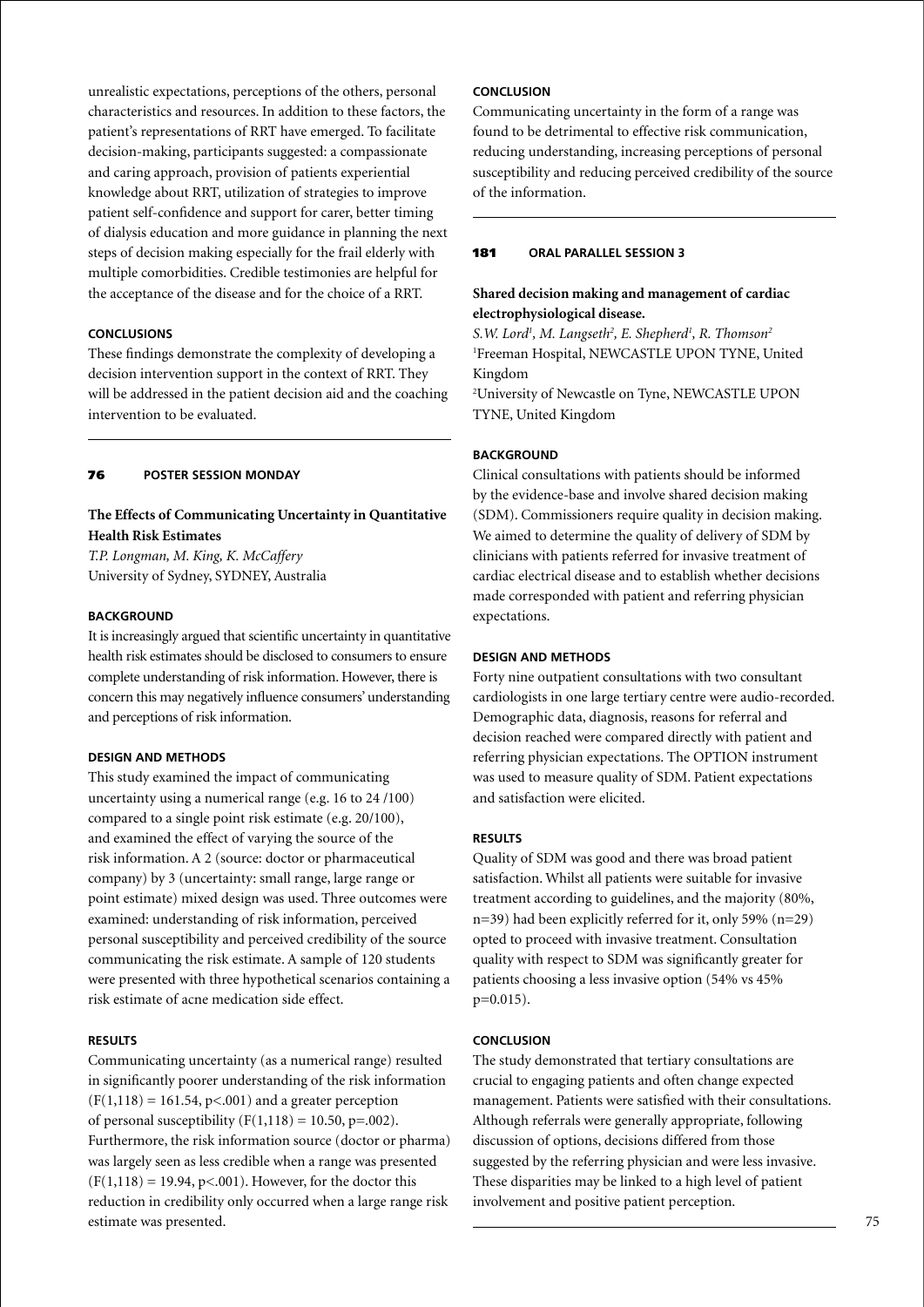# 255 **poster Session Monday**

**Development and field test of a webbased patient decision aid about fertility preservation for breast cancer patients** *L.A. Louwe, M. ter Kuile, M. Fischer, M. Garvelink, M. Baas-Thijssen, C. Hilders, A. Stiggelbout* Leiden University Medical Center, LEIDEN, Nederland

Development and field test of a webbased patient decision aid about fertility preservation for breast cancer patients

Louwe L.A.<sup>1,</sup> ter Kuile M.M.<sup>1</sup>, Fischer M.J.<sup>2</sup>, Garvelink M.M.<sup>1</sup>, Baas-Thijssen M.C.M.<sup>3</sup>, Hilders C.G.J.M.<sup>1</sup>, Stiggelbout A.M.<sup>3</sup> Leiden University Medical Center

Departments of Gynaecology (1), Medical Oncology (2) and Medical Decision Making (3)

# **BACKGROUND**

According to the recommendations of the American Society of Clinical Oncology, options of fertility preservation should be considered early after the diagnosis of breast cancer. To inform patients about such options and the consequences of their choice, a web based patient decision aid (pDA) was developed by the authors. A values clarification exercise with online summary is part of the pDA . The pDA was next revised by medical oncologists, gynaecologists, nurse practioners, and a textwriter. Before the start of an evaluation study, a field test was conducted to investigate acceptability and to get suggestions for improvement.

## **Design and Methods**

The field test of the pDA consisted of semi-structured interviews with 12 patients, selected from the database of patients with breast cancer, who had been informed about fertility preservation options in the past. Every paragraph of the website was evaluated for understanding, length of information, relevance, and use of pictures, graphics and tables, using questions with open answers or answers on a five-point scale. Every comment was registered. The interviews were audio-recorded, transcribed, and coded by two independent researchers.

### **Results**

All patients were enthusiastic about this type of information. They found the website to be informative, useful, worth reading and easy to understand. They suggested to shorten some text parts. Patients stated that the website was a source of information that they had missed at the time of diagnosis, when they had to decide about options for fertility preservation. The website will be presented.

# **Conclusion**

The positive evaluation of this webbased pDA has led to improvements. According to this small group of patients webbased information can be of great help for newly diagnosed breast cancer patients in decision making about fertility

preservation options. Our research group is preparing a nation wide study to compare the webbased pDA and usual care.

### 139 **oral parallel session 7**

**Understanding 'good' decisions: Are decision process measures associated with quality of life and patient satisfaction 12 months after a Decision Aid supported choice?**

*J. McCaffery, R. Turner, P. Macaskill, L. Irwig* University of Sydney, SYDNEY, Australia

### **BACKGROUND**

Decision making quality in Decision Aid trials is commonly assessed using measures of decisional conflict, knowledge and informed choice. However, there is little evidence to indicate how these process measures relate to longer-term patient outcomes once a decision has been made.

Design: We carried out a randomised trial of women (n=318) considering different management options for a mildly abnormal Pap smear and measured long-term psychosocial and quality of life outcomes (at repeated intervals) over 12 months following management.

### **Methods**

We assessed the quality of the decision process among women in one arm of the trial receiving a decision aid  $(n=106)$  using measures of decisional conflict, anxiety (6item STAI), knowledge and informed choice. We compared scores, using linear regression and ANOVA, on each process quality indicator to the long-term psychosocial outcome measures, QoL (SF36) and patient satisfaction.

### **Results**

There were no statistically significant associations between decisional conflict and QoL over 12 months. However, patients with lower decisional conflict were more satisfied over the 12 months of follow-up with decisional conflict analysed both as a continuous scale, with a one point increase in decisional conflict associated with a 0.069 decrease in satisfaction (β=-0.069, 95%CI -0.127,-0.011, p=0.021); and using thresholds commonly used to categorise decisional conflict as 'low' 0-<25, 'moderate' 25-36 and 'high' ≥37 (satisfaction: L=15.4, M=13.8, H=13, ANOVA F=3.34,  $df=2$ ,  $p=0.042$ ). Anxiety at the time of decision making was significantly associated with QoL, with a one point increase in anxiety associated with a decrease of 0.919 in QoL (β=-0.919, 95%CI -1.505,-0.332, p=0.003). Higher anxiety was also associated with lower satisfaction ( $\beta$ =-0.228, 95%CI -0.429,-0.026), p=0.028). There were no significant associations between measures of knowledge and informed choice on psychosocial outcomes over 12 months.

# **Conclusion**

In this DA trial, measures of decision process quality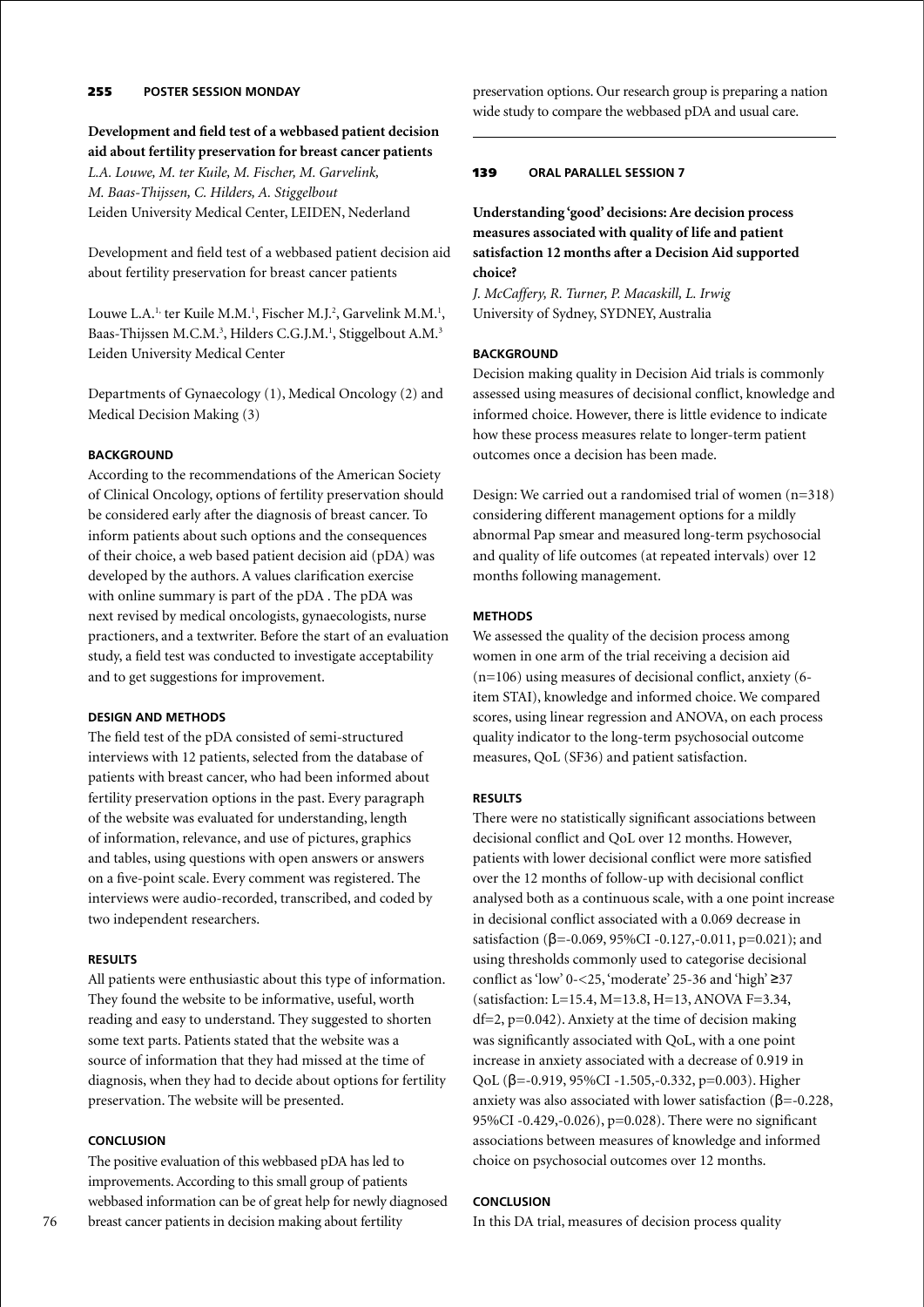(decisional conflict and anxiety) were associated with improved long term psychosocial outcomes for patients. This suggests that these commonly used indicators of decision process quality may also potentially indicate quality in patient outcomes. Future research is needed to understand the relationship between decision process measures at the time of decision making to patient outcomes.

### 88 **oral parallel session 3**

# **Development of a Decision Analytic Model (DAM) to Support Decision-Making and Risk Communication for Thrombolytic Treatment in Acute Stroke Care**

P. McMeekin<sup>1</sup>, D. Flynn<sup>1</sup>, G.A. Ford<sup>2</sup>, H. Rodgers<sup>2</sup>, *R.G. Thomson1*

1 Institute of Health and Society, Newcastle University, NEWCASTLE UPON TYNE, United Kingdom 2 Institute for Ageing and Health (Stroke Research Group), Newcastle University, NEWCASTLE UPON TYNE, United Kingdom

## **Background**

Thrombolysis with Recombinant Tissue Plasminogen Activator (rt-PA) has improved the prognosis for acute ischaemic stroke (AIS), but it must be administered within 4.5 hours of onset of symptoms. Decision support during the emergency 'hyperacute' period of stroke is warranted to expedite appropriate clinical assessment of eligibility for rt-PA, and communication of risks and benefits to patients/families.

### **Design and Methods**

A literature review identified robust sources of evidence for prediction of outcomes for treatment of AIS with and without rt-PA. A DAM was constructed to establish the likely balance of benefits and risks of thrombolytic treatment in individual patients. Probability of independence (absence or minimal disability) three months post-stroke was based on a predictive equation reported in the literature (Stroke-Thrombolytic Predictive Instrument [S-TPI], derived from large scale trials) calibrated using data from stroke patients treated in routine practice in the UK (Safe Implementation of Thrombolysis in Stroke [SITS-UK] database). Probabilities for death at three months were derived from analyses of SITS-UK data; whereas, probability of symptomatic intracerebral haemorrhage (SICH) were calculated using an equation derived from SITS data.

# **Results**

The DAM expresses probabilities for short-term (SICH, death, independence and dependence at 6-months) and long-term outcomes (QALYs), with and without rt-PA, as a function of 11 patient characteristics: (age, gender, diabetes, previous stroke, stroke severity, systolic BP, onset time to treatment, weight, aspirin use, blood glucose and signs of current infarction on baseline imaging). The prediction accuracy of the model for independence was improved by

the addition of blood glucose and signs of current infarction to the S-TPI predictive equation (area under the curve for the calibrated S-TPI model for independence increased from 0.728 to 0.741). The DAM identifies sub-groups of patients with a different balance of likely risks and benefits from rt-PA, including no benefit and likely harm.

### **Conclusion**

Outcomes generated by the DAM show improved discrimination between stroke patients who may and may not maintain their independence. The DAM has been embedded within a computerised tool for supporting clinical decisionmaking on rt-PA and risk communication (including where appropriate engagement of patients/family members in decision-making) within the hyperacute stroke period.

## 266 **oral parallel session 6**

# **The role and limits of legislation to promote Shared Decision Making: a Legal, Ethical and International perspective**

*K. Merrikin1 , B. Moulton2 , M. Härter3* 1 Group Health Cooperative, Seattle, United States of Amererica 2 Foundation for Informed Medical Decision Making, , BOSTON, United States of America & Harvard School of Public Health, United States of America 3 University Medical Center Hamburg-Eppendorf (UKE), HAMBURG, Germany

Washington was the first state in the U.S. to pass legislation designed to expand the use of shared decision making for preference sensitive conditions. The legislation authorized a multi-provider and payor pilot and evaluation coupled with changes to the state's laws governing informed consent. Several of the state's leading health care providers have participated in this groundbreaking initiative, along with the largest state healthcare purchasing agency and the University of Washington. Group Health Cooperative, a nonprofit consumer governed integrated health plan and delivery system, has played a leading role in this effort. Group Health has now implemented widescale use of patient decision aids for twelve conditions ranging from hip and knee replacement to benign prostate disease. Ms. Merrikin will describe Group Health's approach to shared decisionmaking, including both the decision to seek and support state legislation as well as Group Health's implementation activities in the context of the statewide collaborative. She will explore the survey results from the patients and providers who participated, review what conditions were the focus of the preference sensitive study and what the impact, if any, has been on decision quality, patient satisfaction and provider standard of care. In addition she will talk about the work underway at the other state collaborative implementation sites. She will also discuss the rationale for seeking supportive state legislation, the practical limits to state action, as well as insights gained via the collaborative approach and the pilot study.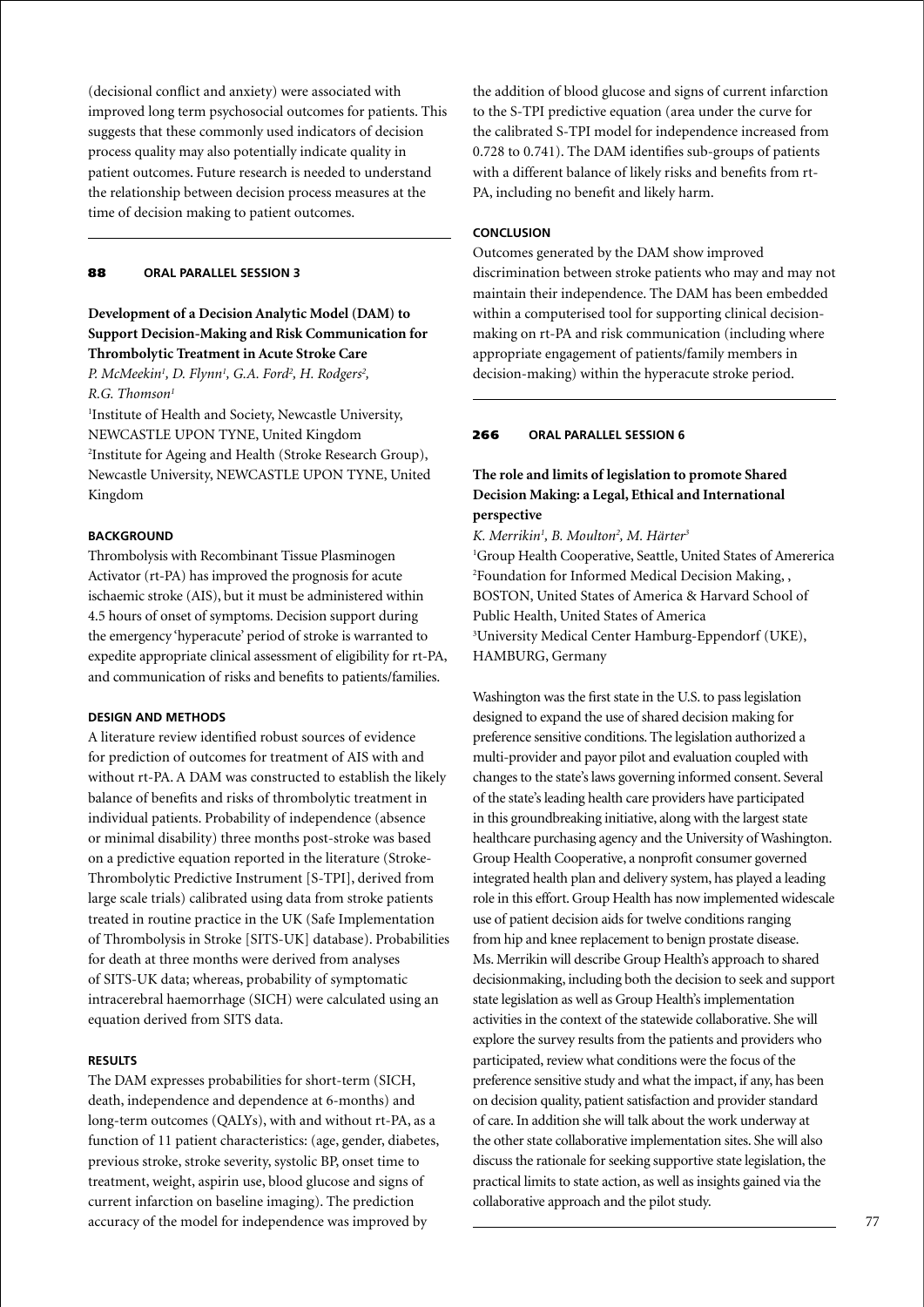# 78

# 120 **oral parallel session 2**

# **Mind like a Sieve: patient recall and adaptation of genetic risk information**

*T.M.S. Miron-Shatz1 , R. Green2 , C. Chen2 , S. Roberts3 , G. Doniger1*

1 Ono Academic College, KIRYAT ONO, Israel 2 Boston University, BOSTON, United States of America 3 University of Michigan, AN ARBOR, United States of America

## **BACKGROUND**

Clinical literature and SDM practices rarely take into account the sinuous path genetic risk estimates for conditions such as Alzheimer's Disease (AD) travels in the patient's mind. Two crucial stops along this path are recall of the communicated risk estimate as delivered by the healthcare professional, and one's incorporating the risk estimate in their subjective risk assessment. This work uses the rare opportunity provided by the REVEAL study to follow people when receiving a risk assessment, and thereafter.

### **Design**

In this non-experimental design, we followed 273 people whose parent or sibling had been diagnosed with AD. The participants agreed to undergo genetic testing for the disease and completed questionnaires six weeks, six months and twelve months following consultation.

### **Method**

We recorded objective risk assessments for AD, then measured recall of risk information by asking "what was the risk estimate the doctor gave you", and adoption of risk information by asking "what do you believe your risk is?"Current work in the project is examining whether the length of time the relative has been ill with AD is associated with reduced adoption of objective risk assessment.

### **Results**

Sixty percent of the participants accurately recalled their objective risk assessment for AD. The remaining participants divided equally between remembering the risk as higher or lower than the actual number. Females and older participants were less likely to recall accurately overlapped the subjective one. A mere 40% of the participants adopted the objective risk information and incorporated it as their subjective assessment. Interestingly, this does not present an optimistic bias: 40% of participants had subjective risk assessments that were higher than the objective risk, and 20% had lower subjective risk assessments.

### **Conclusion**

Providing patients with risk information does not necessarily involve their accurate recall of the information and its incorporation in the person's subjective risk assessment. In order to facilitate SDM, it is important to recognize the hurdles to recall and adoption of risk information.

# 273 **poster Session Monday**

# **Differences in Patient Preferences for Chronic Hepatitis B Treatment Outcomes: a cross-sectional survey in five countries**

A.F. Mohamed<sup>1</sup>, F.R. Johnson<sup>1</sup>, A.B. Hauber<sup>1</sup>, B. Lescrauwaet<sup>2</sup>, *E. Senior3 , R. Idilman4 , S. Malhan5* 1 RTI Health Solutions, United Kingdom , United Kingdom 3 Bristol-Myers Squibb, United Kingdom 4 Ankara University, ANKARA, Turkey 5 Baskent University, X, Turkey

# **BACKGROUND**

Currently recommended oral antiviral medicines for first line treatment of chronic hepatitis B (CHB) have demonstrated potent viral suppression and a low resistance profile. Clinical guidelines may not always reflect patient value and preferences. The aims of this study were to elicit patient preferences for outcomes associated with CHB treatments and to determine which treatment features are most important to patients.

### **Design and Methods**

Adult patients with a self-reported physician diagnosis of CHB in five countries (France, Germany, Spain, Italy, and Turkey) completed a web-enabled, discrete-choice experiment survey. The survey presented patients with 12 treatment-choice questions. Each treatment-choice question included a pair of hypothetical CHB medication profiles. Medication features included how long the medication has been studied (weight of evidence), probability that viral load is undetectable at 5 years (long-term efficacy), 5-year treatment-related risk of fracture, 5-year treatment-related risk of renal insufficiency, and personal monthly cost. Treatment-choice questions were based on a predetermined experimental design with known statistical properties. A nested-logit model was used to estimate preference weights for all attribute levels and the mean relative importance of each attribute after controlling for scale differences across countries.

### **Results**

560 patients completed the survey. 5-year risk of renal insufficiency and probability that viral load is undetectable at 5 years were the most important outcomes for Germany, France, Spain, and Italy. Weight of evidence and risk of renal insufficiency were the most important outcomes for patients in Turkey, while patients in Germany ranked risk of a fracture above weight of evidence, and patients in France, Spain, and Italy ranked weight of evidence above risk of a fracture in importance. For an increase in probability from 70% to 95% that viral load is undetectable at 5 years, mean maximum acceptable risk of renal insufficiency for all five countries was approximately 8.0% (4.9%-11.1%).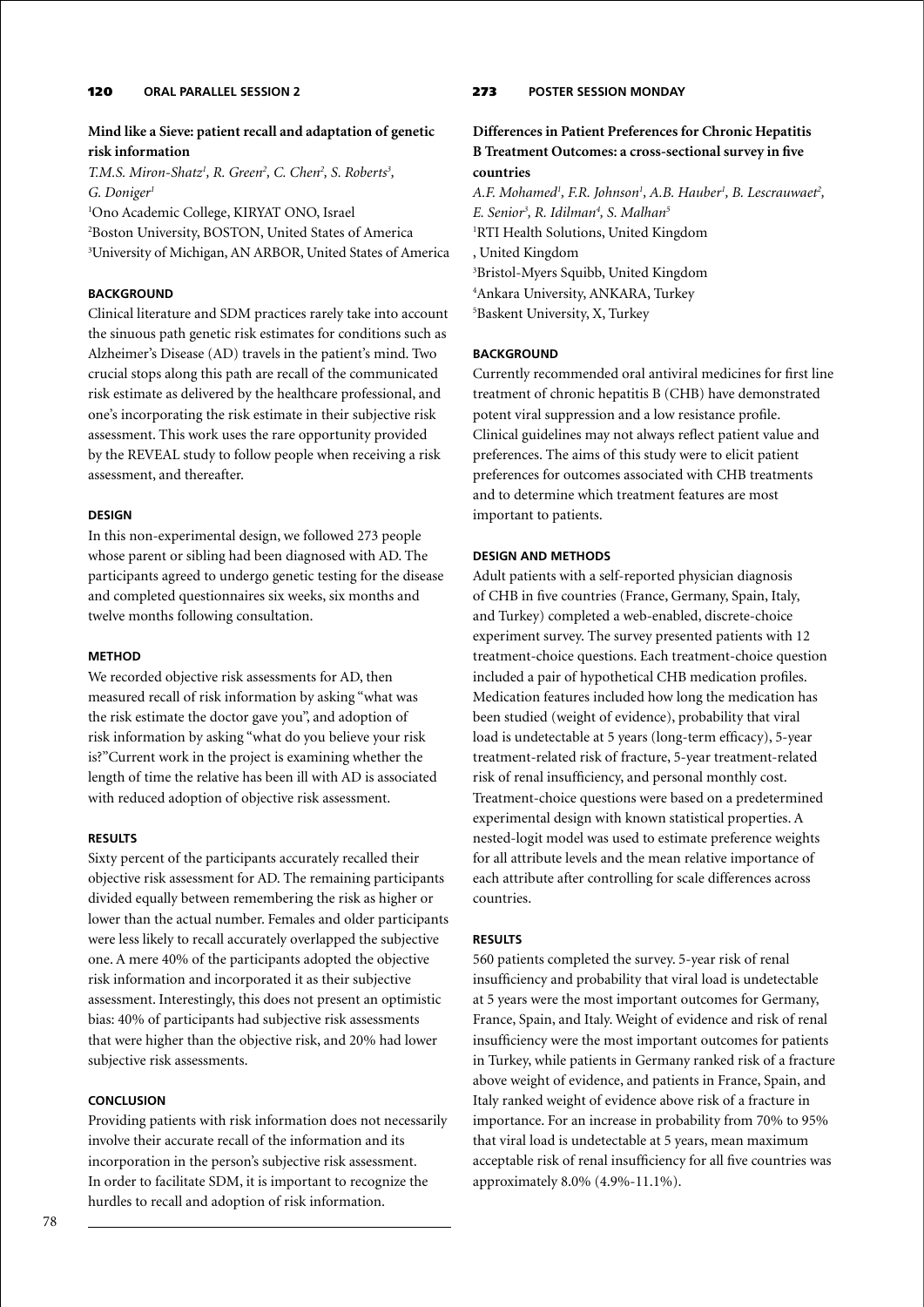# **Conclusions**

This study shows that patients are willing to make tradeoffs between efficacy, side-effect risks, and weight of evidence among CHB treatments. The relative importance of these treatment features varied across the five countries. The impact of (Dis)concordance between patient and clinicaldecision makers preferences on patient outcomes warrants further research.

### 151 **Workshop parallelsession 1**

# **Designing decision aids patients and clinicians (really) want to use during clinical encounters: Insights from a participatory development process**

*M. Montori, M. Breslin, A. LeBlanc* Mayo Clinic, ROCHESTER, United States of America

Workshop chairperson's name and affiliation: Victor Montori, MD, MSc, Knowledge and Evaluation Unit, Mayo Clinic, Rochester, MN

Name of co-presenters and affiliations: Maggie Breslin, Annie LeBlanc, PhD, Mayo Clinic, Rochester, MN

### **Overall aim of the workshop**

Our decision aids are focused on facilitating a conversation between health professionals and patients. We feel that the conversation is critical to dealing with the enormous amount of ambiguous information and the unique personal circumstances that surround most decisions. As such, our decision aids are really conversation tools intended for use in a clinical setting. Because the intent of our decision aids is different, our process is different. We use a participatory development process in which iterations of the decision aid are tried in actual clinical encounters to gauge their effectiveness in generating conversations.

### **Description of the workshop**

Learning activities throughout this workshop will include didactic lectures, scenarios, videos, and discussions about: understanding what is known from the literature, designing tools that engage patients, and practice-based evaluation of this process. Participants will be walked through the unique process of designing a decision aid and experience some of the challenges and opportunities that comes from using a different process. The workshop will be facilitated by the multidisciplinary team (physician, designer, researcher) which developed the approach 5 years ago.

Learning objectives to be covered in workshop. After the completion of this workshop, participants will be able to critically appraise and reflect on the 1) steps required to design decision aids that best meets the users' (patients and health professionals) needs, 2) value of direct clinical observation, 3) advantages of early low fidelity prototyping in actual settings prior to formal evaluation in this same settings, and 4) importance of the evaluation process in practice-based settings.

Pre-requisite knowledge or other requirements for attendees. There is no pre-requisite for this workshop. However, presenters may have assumptions regarding understanding of basic principles of risk communication, shared decision making, and sense of humour of the attendees. Intended audience includes researchers and healthcare professionals interested in creating practical decision aids for use within the clinical encounters.

#### 36 **poster Session Monday**

## **The development of a decision aid for prospective orthognathic patients**

*D.O. Morris1 , S. Karnezi2 , H. Bekker3*

<sup>1</sup>The Leeds Teaching Hospitals NHS Trust, LEEDS, United Kingdom

2 Leeds Dental Institute, University of Leeds, LEEDS, United Kingdom

3 Leeds Institute of Health Sciences, University of Leeds, LEEDS, United Kingdom

### **BACKGROUND**

Evidence indicates patients are more satisfied when they are actively involved in their treatment decisions. Shared decision-making is a key health policy objective but is under-researched in dental contexts. Patients who have severe dentofacial deformity (SDD) require orthognathic (combined orthodontic and surgical) treatment. Previous studies in the orthognathic setting have found that patients need to be better supported throughout their course of treatment; treatment takes place over a two-year period and has serious consequences. Recent studies have highlighted shortcomings in current information for dental patients. Decision aids are likely to be effective resources for patients making orthodontic and orthognathic treatment choices.

#### **Design and methods**

A cross-sectional pilot study employing questionnaire and interview methods to elicit data about the acceptability of a newly developed decision aid leaflet. The leaflet included explicit reference to the decision being made, quality of life related exercises to help patients' clarify their values about treatment consequences as well as risk and benefit information about treatment options summarised within a decisionattribute table. Prospective orthognathic patients  $(n=40)$ completed two questionnaires about their socio-demographics, levels of psychopathology, knowledge, decisional conflict, anxiety, risk perception and expectations; 15 patients were interviewed either face-to-face or by telephone.

# **Results**

All patients considered the decision aid to be more useful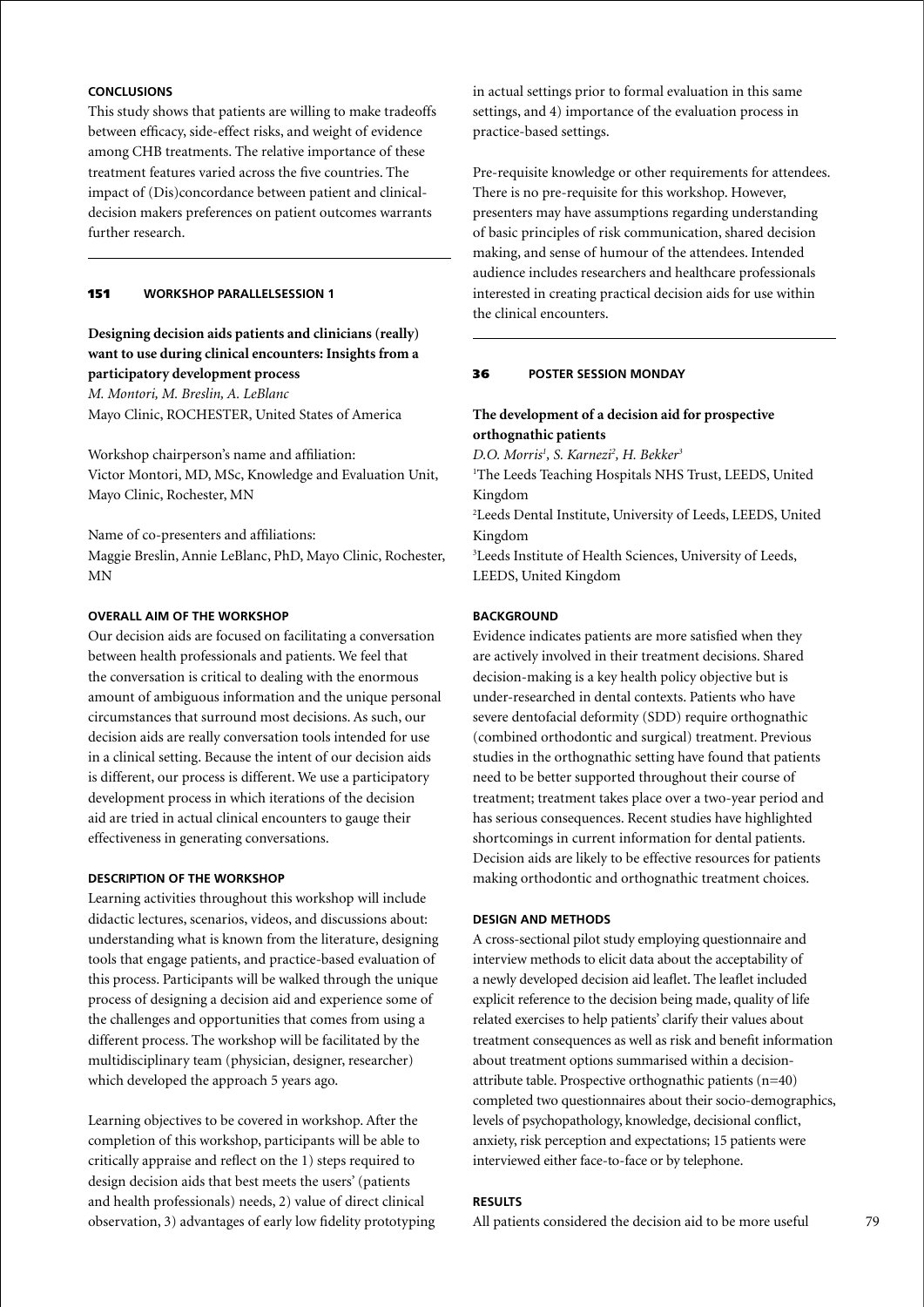than current information. Their knowledge about the risks and benefits of treatments was good but some dental terms need more explanation to help patients' understanding. Most patients expressed strong emotions when talking about the treatment options. Patients found the leaflet helped them think about the decision in a different way, enabling them to reason more fully about how the consequences may impact on their personal and family life. Although patients found the leaflet useful, they did not complete all the exercises within the leaflet.

# **Conclusion**

Variation in the completion of tasks within the decision aid existed. Interviewed patients had thought about the implications of the questions and had increased their reasoning but had not always put their thoughts down in writing. Overall, prospective orthognathic patients felt that the decision aid presented the required information in a more "patient friendly"and useful format.

### 107 **oral parallel session 6**

# **The Minnesota Shared Decision Making Collaborative: A case study of a community wide effort to study and encourage shared decision making.**

*L.E. Morrissey*

Stillwater Medical Group, STILLWATER, MN, United States of America

#### **BACKGROUND**

Minnesota has a history of community-wide quality improvement initiatives. In November 2008, we added the Minnesota Shared Decision Making (SDM) Collaborative to spread and improve the quality of SDM across our State.

### **Design and Methods**

This is a case study of the process used to establish a statewide multi-stakeholder collaborative, including health plans, medical groups, other health organizations, policy makers, academics, individual clinicians, and patients.

#### **Results**

We began by organizing a day-long workshop on SDM specifically aimed at attracting a wide spectrum of participants that concluded with agreement to develop an organizational structure that would sustain the original interest. This included a diverse steering committee and subgroups focusing on the key goals of the collaborative:

- 1 Identify best practices for implementing and measuring SDM
- 2 Implement identified best practices Minnesota-wide
- 3 Improve SDM to reduce unwarranted variation in preference-sensitive care

Next we established five measures of success:

1 learning collaborative defined and implemented

- 2 number of SDM program implementations in clinical practice
- 3 resources to support the initial work of the collaborative
- 4 research grant(s) obtained to fund SDM work related to the collaborative
- 5 annual symposia held to provide an update on the work of the Collaborative, gather input from other community members, and educate the community about SDM.

Finally, we monitored outcomes over two years. Original administrative support from one health plan made a successful transition to a regional quality improvement collaborative. There has been a steady increase in the number of SDM-related programs being developed in the state from 10 to 18 including several cross-institutional projects and significant expansion of many initial programs. To build capacity for implementing and measuring SDM, we held a pre-conference workshop with 100 attendees and our first symposium with 70 attendees. Consensus priorities were identified at the symposium that will guide the next stage of work.

### **Conclusion**

We successfully developed a sustainable infrastructure in our state to support the process of implementing and measuring SDM for health care decisions. This model and process can serve as a template for other communities who desire to improve SDM.

#### 108 **Symposium parallel session 4**

# **Being specific: The effect of context on the measurement of patient experience.**

L.E. Morrissey<sup>1</sup>, C. Levin<sup>2</sup>, K. Sepucha<sup>3</sup>, D. Stacey<sup>4</sup> 1 Stillwater Medical Group, STILLWATER, MN, United States of America

2 Carrie Levin, BOSTON, United States of America 3 MGH, BOSTON, United States of America 4 University of Ottawa, OTTAWA, Canada

### **BACKGROUND**

There is increased interest in patient experience surveys to assess the delivery of healthcare services. Provider scores on these surveys are often high with minimal variation. The effect of the context of the questions asked is unknown.

#### **Design and Methods**

We analyzed the simultaneous administration of surveys of patient experience with the same group of providers over the same period of time. The Consumer Assessment of Healthcare Providers and Systems -Clinic and Group adult primary care survey was sent to a randomized sample of adult male patients who had visits with a primary care group over a 3 month time period. This survey is a standardized tool for the measurement of patient experiences in healthcare developed by the Agency for Healthcare Research and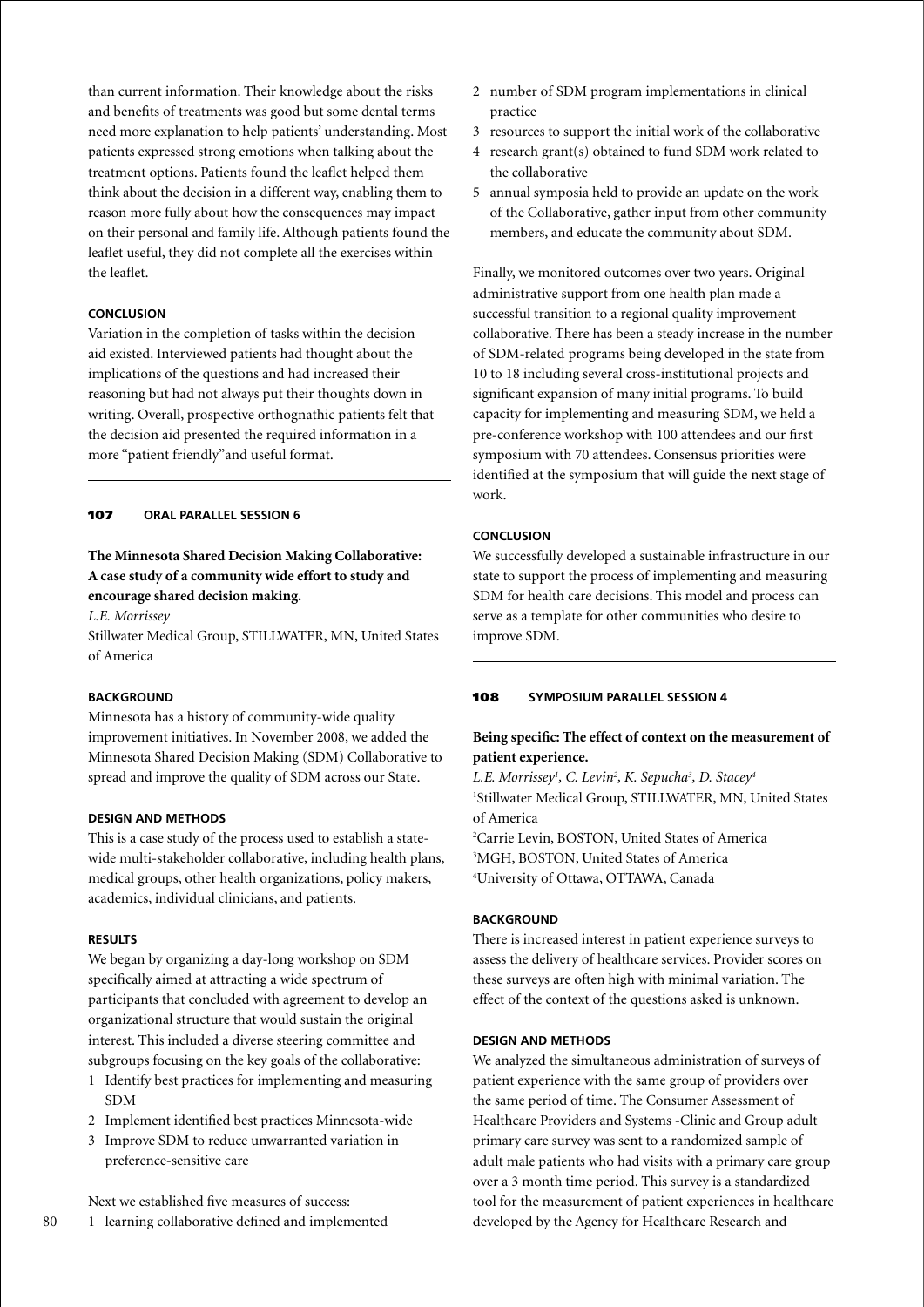Quality. A topic specific survey about Benign Prostatic Hyperplasia (BPH) containing 4 CAHPS-CG questions was sent to patients who saw the same primary care providers for BPH during a 6 month time frame that overlapped with the baseline survey.

### **Results**

All 4 questions assessed patients' perception of how well the providers communicated and focused specifically on whether they explained things in a way that was easy to understand, listened carefully, showed respect for what the patient had to say, and spent enough time with the patient. There was a significantly lower score for the questions asked in a visit specific context compared to those questions asked in a general context.

### **Conclusions**

Asking questions about patient experience in a visit specific context can have a significant influence on outcomes. Patients asked questions about their experience gave significantly lower scores when asked in a topic specific context. Further study is needed to understand the reasons behind this variation.

### 122 **Symposium parallel session 5**

### **Decision support for benign prostatic hyperplasia**

*L.E. Morrissey1 , R. Wexler2*

1 Stillwater Medical Group, STILLWATER, MN, United States of America

2 FIMDM, BOSTON, United States of America

### **BACKGROUND**

Little research has been done on the clinical implementation of Shared Decision Making (SDM) and Decision Aids (DAs) in primary care practice environments. Our goal was to assess the impact of a new program to provide better SDM support to men with Benign Prostatic Hyperplasia (BPH).

### **Design and Methods**

Patients who saw their primary care provider for BPH during a 15 month period received a mixed-media (video and printed booklet) DA explaining treatment options for BPH at a face to face decision support visit. Patients completed questionnaires to asses their experience 1) before and after exposure to the DA. (PPQ) and 2) after a subsequent visit. (PVQ)

We identified a "natural control group"of 296 patients seen by their primary care providers for BPH within the 6 months prior to the start of the DA implementation. All were sent a questionnaire similar to the PVQ their experience during their last visit for BPH (response rate=39%).

#### **Results**

82 patients referred by their primary care provider

participated in the program. 44 completed the PPQ, and 25 completed the PVQ successfully. Patients were more likely to have made a decision about treatment after participation in the program. (Percent of patients responding they chose an option: Control=60% vs. post Intervention=79%, p=0.046; prior to intervention 28% vs. post intervention=79%, p=<0.05). While the demeanor of the physicians was similar, reports from patients who experienced the decision support process indicate that a higher degree of SDM occurred during their visits than during the visits of patients who did not go through the program. (Clinician explained there are choices for treatment: (82% vs. 100%, p=0.019); Discussed surgery: (23% vs. 40%, p=0.058); Discussed non-surgical options: (74% vs. 92%, p=0.044); Provider listened carefully: (82% vs. 96%, p=0.048) Clinician asked which treatment patient wanted (58% vs. 72% p=0.168)

# **Conclusions**

Patients who received decision support were more likely to 1) choose a treatment option, 2) understand there were choices, 3) discuss treatment options and 4) feel the provider listened to them. Patients who experience structured decision support with a DA may able to participate more fully in their treatment decisions.

#### 132 **oral parallel session 6**

**How do video-based decision aids affect treatment choice in patients considering Total Knee Arthroplasty (TKA)?** *W.M. Moschetti<sup>1</sup>, J. Conley<sup>1</sup>, G. Davis<sup>1</sup>, I. Tomek<sup>1</sup>, K. Spratt<sup>2</sup>* 1 Dartmouth Hitchcock Medical Center, LEBANON, United States of America

2 Dartmouth Medical School, HANOVER, NH, United States of America

### **BACKGROUND**

Shared decision making (SDM) provides patients with decision aids (e.g. booklets, videos, etc.) summarizing current "best"practices which supplement traditional clinician education regarding treatment options. This is expected to increase a patient's knowledge, thereby improving understanding of potential risks and benefits associated with treatment options.

### **Design and Methods**

Patients with severe knee osteoarthritis were enrolled in a prospective cohort study to evaluate the usefulness of a 50-minute video decision aid to assist with treatment choices. Patients completed a questionnaire before and after viewing the video. Changes in knowledge, treatment preference, concordance in treatment preference with values, and decision readiness were evaluated.

### **Results**

Eighty patients were recruited into the study; average age 63 years with 61% female. Basic knowledge increased after the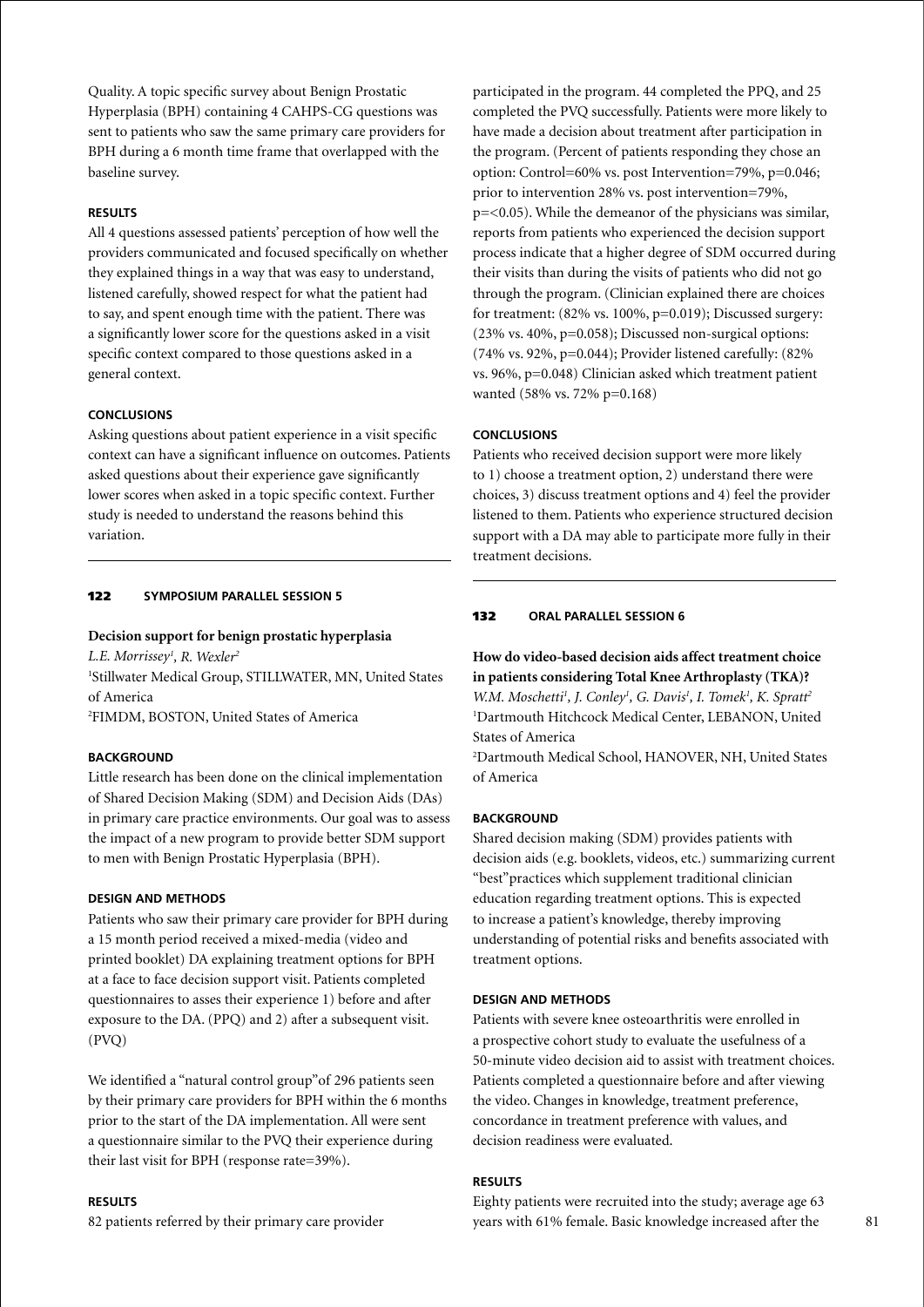video (59.5% vs. 77%, p<.0001), however an improvement in complication risk knowledge was not statistically significant,  $(68\% \text{ vs. } 69\%, \text{ p} < 0.54)$ . The majority of patients  $(85\%)$ reported a treatment preference prior to seeing the video and these patients demonstrated no significant treatment preference shift, (Bowker's Symmetry s3=3.83, p<.28). However, 67% of patients who were unsure of their treatment decision pre-video had a treatment preference post-video. Although 80% of patients reported that the video prepared them to discuss their values, pre- to post-video concordance between treatment choice and both importance of symptom relief ( $r = 0.26$  vs.  $r = 0.40$   $p < 0.20$ ) and wishing to avoid surgery  $(r=-0.47 \text{ vs. } r=-0.57, p<0.83)$  were not improved. In contrast, post-video decision readiness was significantly improved as 50% of patients reported greater decision readiness after viewing the video compared to 6.6% of patients reporting lower decision readiness ( $p < .0001$ ). Interestingly, despite pre- to post-video preference shifts, the overall distributions of pre- and post-video treatment preferences were quite similar.

### **Conclusion**

In patients with knee osteoarthritis SDM improved basic knowledge but did not significantly improve complication knowledge. Improved preparedness to discuss their values and decision readiness did not translate into greater concordance between patient values and treatment choices. Patients with an initial treatment preference were not likely to change their preference while those who were unsure about their treatment preference were more likely to report a preference after watching the video.

### 133 **oral parallel session 6**

# **How do video-based decision aids affect treatment choice in patients considering Total Hip Arthroplasty (THA)?**

*W.M. Moschetti<sup>1</sup>, J. Conley<sup>1</sup>, G. Davis<sup>1</sup>, I. Tomek<sup>1</sup>, K. Spratt<sup>2</sup>* 1 Dartmouth Hitchcock Medical Center, LEBANON, United States of America

2 Dartmouth Medical School, HANOVER, NH, United States of America

# **BACKGROUND**

Shared decision making (SDM) provides patients with decision aids (e.g. booklets, videos, etc.) summarizing current "best"practices which supplement traditional clinician education regarding treatment options. This is expected to increase a patient's knowledge, thereby improving understanding of potential risks and benefits associated with treatment options.

#### **Design and Methods**

Patients with severe hip osteoarthritis were enrolled in a prospective cohort study to evaluate the usefulness of a 50-minute video decision aid to assist with treatment choices. Patients completed a questionnaire before and after viewing

the video. Patient knowledge, concordance in treatment preference with values, decision readiness, and preferred role in treatment decision were evaluated.

### **Results**

Forty-three patients were recruited into the study; mean age was 63 years with 54% male. Both basic knowledge and knowledge about complications increased after viewing the video, (71% vs. 81%, p<.028) and (73% vs. 94 %, p<.0001), respectively. The majority of patients (88%) reported a treatment preference prior to seeing the video and these patients demonstrated no significant treatment preference shift, (Bowker's Symmetry  $s3=1.00$ ,  $p<.81$ ). Although 79% of patients reported the video prepared them to discuss their values, pre- to post-video concordance between treatment choice and both importance of symptom relief (r=..09 vs.  $r=.39$  p<0.28) and wishing to avoid surgery ( $r=.0.54$  vs. r=-0.49,p<0.76) were not improved. In contrast, post-video decision readiness was significantly improved as 83% of patients reported greater decision readiness after viewing the video compared to 18% of patients reporting lower decision readiness (p < .0005). Females preferred the shared decisionmaking process to include both them and their physician more so then men (70% vs. 30%,  $p < .012$ ), who preferred being the sole decision maker. As would be suspected with minimal pre- to post-video preference shifts, the overall distributions of pre- and post-video treatment preferences were quite similar.

### **Conclusion**

In patients with hip osteoarthritis SDM improved patient's basic knowledge, enhanced understanding of possible complications, and prepared them to discuss their values, but did not significantly affect treatment preference nor improve concordance between patient values and treatment choice.

### 267 **Oral parallel session 6**

# **The role and limits of legislation to promote SDM: a legal, ethical and international perspective.**

### *B Moulton*

Foundation for Informed Medical Decision Making, BOSTON, United States of America & Harvard School of Public Health, United States of America

#### **BACKGROUND**

There has been no analysis of US legislation to promote shared decision making.

#### **Design and Methods**

A survey of the current US legislative activities both state and federal

### **Results**

In 2007 Washington state passed legislation to promote shared decision making through a pilot project. The pilot is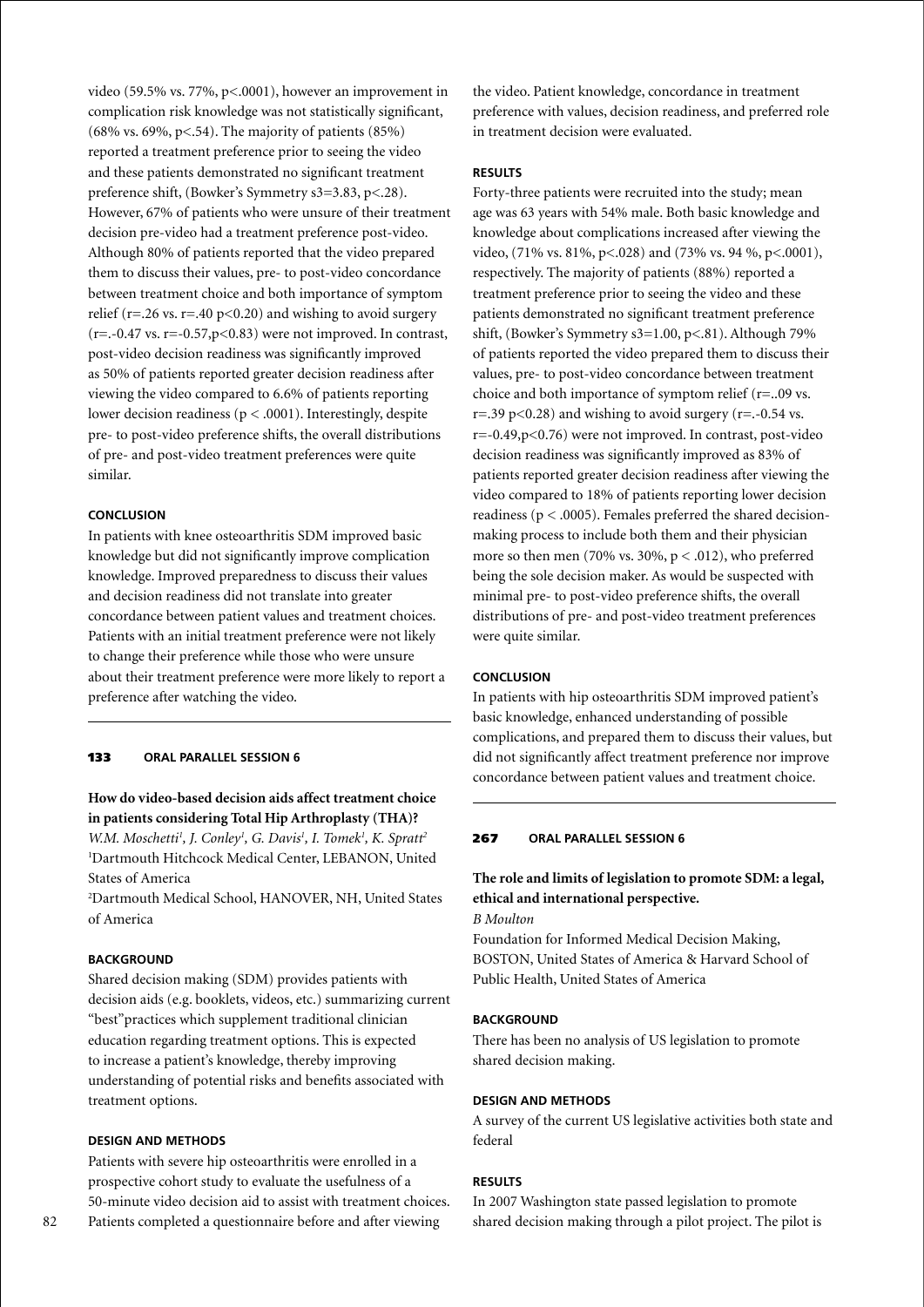concluding the first quarter of 2011. Other states including Vt. have initiated pilot projects. Several are considering filing legislation.

PPACA contains several sections that advance shared decision making within the context of clinical practice. Benjamin Moulton will provide an overview of the legislation and its relevant SDM sections. Section 3021 creates a CMS innovation center which is funded and charged with testing several models of which shared decision making is one. Section 3506 contains language for certification, best practices and national resource centers and the placing of federally supported decision aids into the public domain. This section awaits appropriations. Finally Section 931 of the act calls for giving priority to certain quality measures including those that would allow assessment of the experience, quality and use of information provided to and used by patients to inform decision making.

He will review the key policy reasons why state and federal policy makers are interested in shared decision making to promote quality and patient centered care. He will discuss the differences between shared decision making and traditional informed consent and other policy reasons for SDM legislation including the ethical tension between patient autonomy and physician beneficence.

## **Conclusions**

There are several policy reasons advanced for adopting shared decision making. Both state and federal law makers are intrigued by the promise of patient centered care and how SDM may be a catalyst for change. Physician training and acceptance of shared decision making are barriers. Using the informed consent process is one promising way to introduce shared decision making into clinical practice. The ethical tensions between physician beneficence and patient autonomy need to be closely examined.

### 210 **oral parallel session 5**

**Eliciting patients' preferences for local medical management versus centralized technical support using a computerized decision aid based on contingent valuation survey: an innovative method tested in cancer**

*N.M. Moumjid1 , V. Buthion2 , M. Morelle3 , J. Margier4* University Lyon 1, LYON, France University Lyon 2, LYON, France Léon Bérard Cancer Centre, LYON, France Grenoble University Hospital- Léon Bérard Cancer Centre, GRENOBLE-LYON, France

## **BACKGROUND**

Technical support centres specialized in cancer care are expensive and geographically concentrated, making access difficult for some patients. Home care, designed to relieve the pressure on hospitals, is only one of several possible

solutions. For some interventions, local structures like local hospitals or nursing homes already exist or are being developed to offer proximity healthcare.

### **Objectives**

To elicit and analyse patients' preferences for home or proximity care versus technical support centres (hospital care) by developing a computerized decision aid based on a contingent valuation survey (willingness to pay method, WTP) using a payment card.

#### **Results**

- Content of the tool and its ergonomics were pre-tested among healthcare professionals and experienced patients. Both groups found the tool user friendly, pleasant to handle, informative and easy to understand but they encountered some difficulties with the presentation of the WTP method. They thus suggested some improvements.
- A survey was conducted among 117 cancer patients of the Rhône-Alps Comprehensive Cancer Centre in Lyon, France. For heavy care, either blood transfusion or chemotherapy, the majority of patients (respectively 72% and 79%) would prefer to be treated at the hospital (technical support centre). Moreover, patients with previous experience of heavy care at home (local medical facilities) and patients living with a partner would prefer to be treated at home rather than at the hospital. Concerning willingness to pay, 38% of the patients were not able to propose a monetary amount and were thus classified as protest responses. No specific demographic or medical differences were noted between these patients and those who proposed a monetary amount. The link between income and WTP was not established due to the low number of observations.

## **Conclusion-Discussion**

This is the first study conducted in France or worldwide using a computerized decision aid based on a contingent valuation survey to elicit patients' preferences for local facilities versus technical support centres in cancer. Because of the large number of protest responses we need to rework the contingent valuation survey and notably to propose different methods to elicit patients' preferences: payment card versus bidding game. We will further conduct a cost-benefit analysis.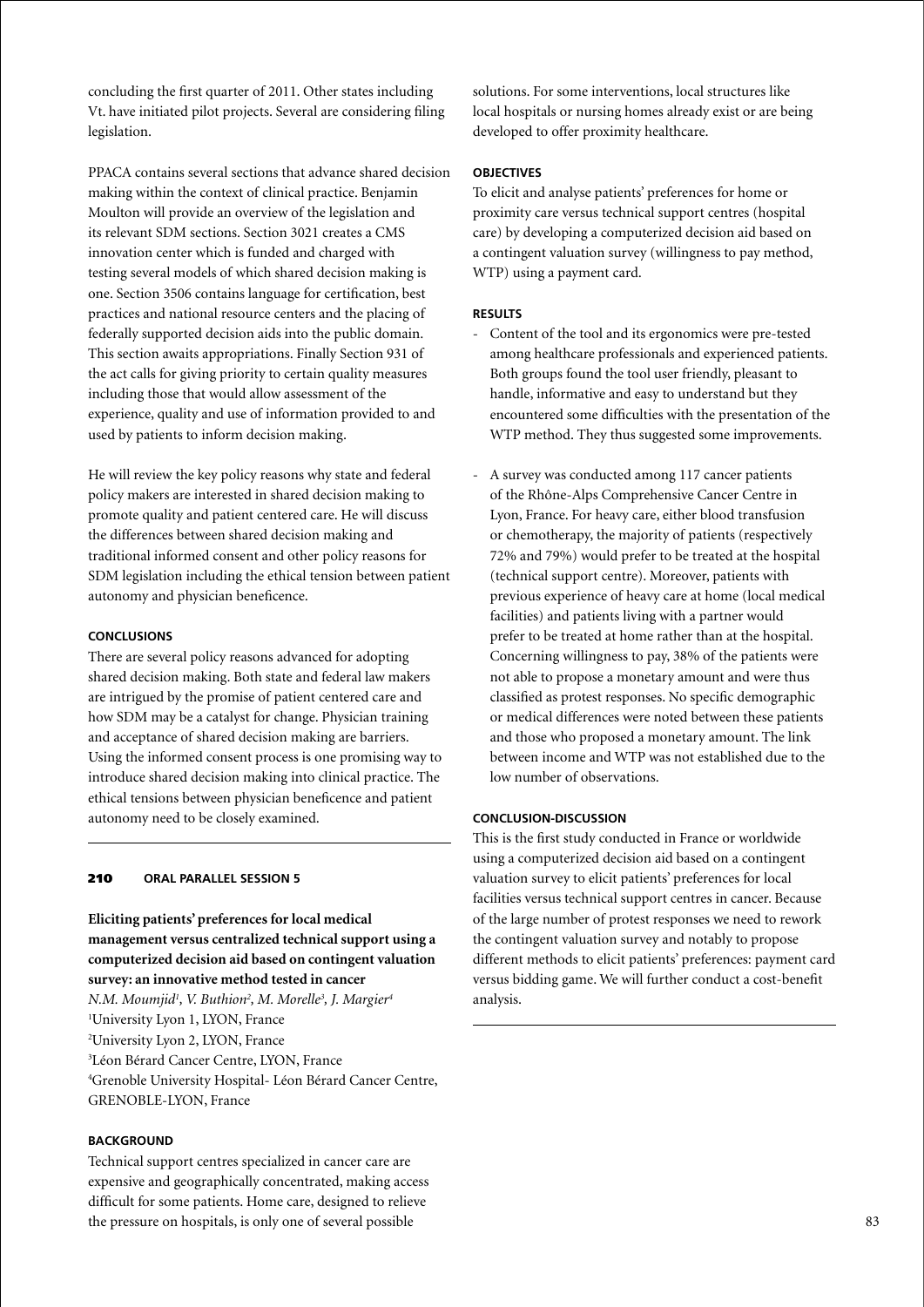# **Concept Mapping to Elicit Men's and Partners' Views of Active Surveillance vs Active Treatment for Early Stage Prostate Cancer**

*P.D. Mullen<sup>1</sup>, S. Mcfall<sup>2</sup>, T. Byrd<sup>3</sup>, S. Cantor<sup>4</sup>, Y. Le<sup>3</sup>, L. Hill<sup>3</sup>, R. Haddad3 , B. Chavez3 , I. Torres-Vigil4 , C. Pettaway4 , R. Volk4* 1 UTSPH, HOUSTON, United States of America 2 University of Essex, COLCHESTER, United Kingdom 3 University of Texas School of Public Health, SAN ANTONIO, United States of America 4 MD Anderson Cancer Center, HOUSTON, United States of America

# **BACKGROUND**

There is no consensus on the best option for men facing a diagnosis of early stage prostate cancer; active treatment often causes side effects, e.g., incontinence, and does not extend life. Active surveillance is an option that is not currently included in decision aids. Methods Using concept mapping, a qualitative, participatory method, we produced a framework for viewing active surveillance and active treatment: 54 statements about what men need to make a decision were derived from focus groups with African American, Latino, and white men and partners in Houston and El Paso who had screened negative (n=80) and from journal articles; 86 similar participants (55 from the focus groups and 31 new participants) sorted the statements and rated their importance.

# **Results**

Multidimensional scaling and cluster analysis yielded an 8 cluster map based on the data for the 3 ethnicities. Clusters were labelled Doctor-patient information exchange, Finding out about active surveillance and active treatment, Weighing the options, Seeking and using information, Spirituality and inner strength, Access to active treatment, Side effects of active treatment, and Family considerations. There is a major cluster, rated somewhat more important overall, concerned with obtaining information and weighing options in decisions. The other major grouping concerns family, faith, and considering the side effects of active treatment. Average cluster importance ratings varied in Finding out about active treatment and active surveillance (less important by Hispanics), Access to active treatment and Spirituality (more important for African Americans). Women saw weighing options and seeking information from physicians active surveillance more important than men. There were no differences by gender in clusters about family considerations or spirituality.

# **Conclusions**

Our next step is interpretation by participants and advisers. The results are contributing to the development of educational messages that include active surveillance.

# 138 **poster Session Monday**

# **Whose Choice: Patient, Healthcare Professional or Family? - Views of Malaysian Healthcare Providers**

*C.J. Ng1 , Y.K. Lee1 , P.Y. Lee2* 1 University of Malaya, KUALA LUMPUR, Malaysia 2 Universiti Putra Malaysia, SERDANG, Malaysia

## **BACKGROUND**

Patients, family and healthcare professionals are the main stakeholders in decision making. Traditionally in Asia, family units are close-knit and are often actively involved in the care of the patient. However, their role in making healthcare decisions has not been studied. Using insulin initiation in Type 2 diabetes patients as an exemplar, this study aimed to explore the healthcare professionals views of the stakeholders' roles in decision making in Malaysia, a multiethnic Asian country, which has a public-private dual healthcare system.

### **Design and Methods**

In-depth interviews and focus group discussions were conducted in 2010 with healthcare professionals consisting of general practitioners (n=7), diabetes nurses (n=3), government policy makers (n=1), family medicine specialists  $(n=1)$  and endocrinologists  $(n=1)$ . A topic guide was used to guide the interviews which explored healthcare professional's views about healthcare decision making roles. The interviews were transcribed verbatim and analysed using Nvivo software using a grounded theory approach.

### **Results**

This study found that the key stakeholders in making decisions about insulin initiation included the patients, their families and doctors. In this study, healthcare professionals viewed the patients as the main decision maker.

The families had a significant influence on the decision making process. In some instances the decision was made solely by the spouse or the children, in particular amongst patients who were elderly or visually impaired, requiring assistance with insulin injections. There was an observed trend that domestic helpers were becoming the main caregivers and this might influence the decision making process.

Doctors' role in decision making varied widely. Some would make decisions for the patients while others would leave it to the patients to decide. Their preferred role was influenced by the clinical settings of their practice (Private vs Public) and doctor-patient relationship. Nurses and diabetes educators were less involved in the decision making process.

### **Conclusion**

In Malaysia, doctors and patients' families played an important role in making decisions about insulin initiation. The role of domestic helpers in influencing the decision making process needs to be further explored.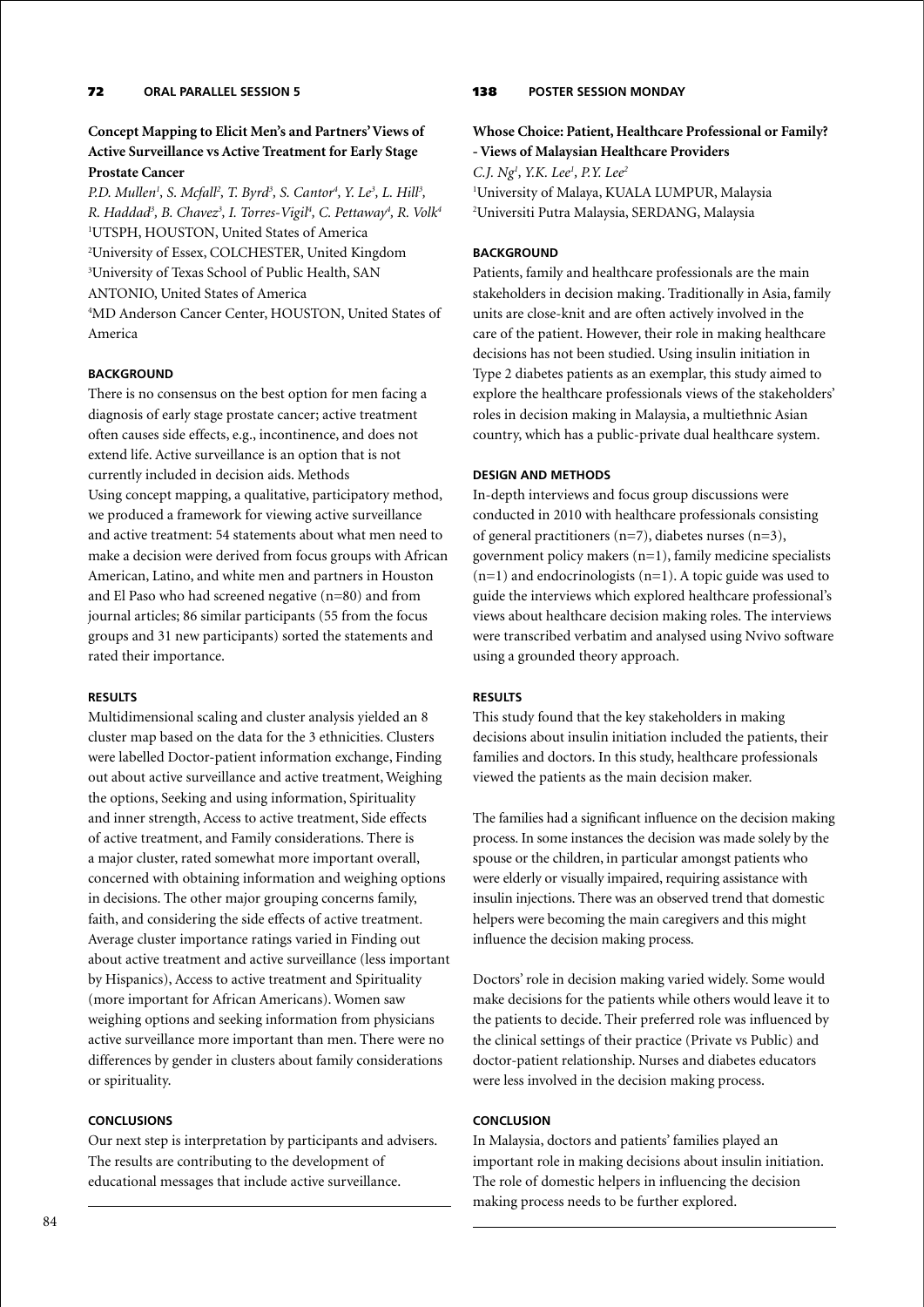# 176 **poster session Tuesday**

**Evaluation of a patient decision aid and a training program for improving oncologists' shared decision making skills** *J.N. Nicolai, A. Gerhardt, W. Eich, C. Bieber* University of Heidelberg, HEIDELBERG, Germany

# **BACKGROUND**

Many patients with cancer prefer an active or shared role in medical decision making. Patient participation in treatment decision making has been shown to result in increased patient satisfaction, treatment adherence, and improved psychological status. However, despite the acknowledged benefits of Shared Decision Making (SDM), most of the patients do not achieve their desired level of participation in treatment decision-making. To facilitate SDM in clinical practice a combination of physicians' training and patient decision aids has been shown to be effective. In this study such a combined SDM intervention for the use in the treatment of colon cancer will be developed and evaluated.

### **Design and Methods**

The intervention will be evaluated in a cluster-randomized controlled trial with 25 oncologists and 200 patients diagnosed with colon cancer. Relevant medical consultations will be audiotaped and evaluated by independent raters. A triangulation will be reached by assessing the views of patients, physicians, and independent observers. Patients' preferred level of participation, decisional conflict, satisfaction with the decision, perceived level of involvement in decision making, and level of anxiety and depression will be assessed directly after the consultation and after three months.

## **Expected Results**

It is assumed that after the training physicians' SDM skills will be improved. The involvement of the patient in the decision making process might be associated with greater patient satisfaction and reduced emotional distress.

### **Conclusion**

The triangulation of data from three different sources provides a comprehensive test of the effects of the intervention. An in-depth analysis of the audiotaped medical consultations will also shed light on the process of SDM applied by physicians in the daily routine.

# 177 **oral parallel session 5**

# **Development and evaluation of a patient decision aid for colon cancer**

*J.N. Nicolai, P. Haufs-Brusberg, W. Eich, C. Bieber* University of Heidelberg, HEIDELBERG, Germany

### **BACKGROUND**

According to the German S3-guidelines, risks and benefits

of adjuvant chemotherapy for stage II colon cancer should be discussed with each patient individually. Although, many patients want to be involved in treatment decision making, most patients do not achieve their desired level of participation. To facilitate shared decision making (SDM) in clinical practice decision aids (DAs) have been successful. The objective of this study was to develop and evaluate a new DA for patients regarding choices in stage II colon cancer with respect to adjuvant chemotherapy. Design and Methods We utilised the criteria set out for the development of DAs, according to the Cochrane Systematic Review of Patient Decision Aids. Focus groups with oncologists led to the identification of adjuvant chemotherapy for stage II colon cancer as a situation for SDM. The DA was reviewed by experts and patients. After adaptations, the DA was sent to all members of the German Association of Resident Gastroenterologists working with colon cancer patients and members of the Scientific Institute of office-based haematologists and oncologists. Fifty-four physicians provided detailed written feedback.

## **Results**

The DA on stage II colon cancer will be presented. The majority of physicians (86%) reported that the DA is useful in providing an overview on information difficult to obtain, in facilitating communication, and in preparing patients for potential difficulties. Some (14%) had concerns about the framing of information and patient's cognitive load. Patients found the DA acceptable, but noted that they prefer the delivery of the DA by their clinician during the visit.

### **Conclusion**

Since no DA for stage II colon cancer exists in Germany, most physicians applauded the development of the DA. However, concerns about the complexity of the information and patients' capacity to understand the information remain. Our results show that patients generally like the presentation of the information as a guide during their consultation. Despite shortcomings, the DA was valued as useful.

#### 242 **oral parallel session 4**

# **Patient and coach ratings of physician shared decision making behaviors**

*M.Z.P. Pass1 , J. Belkora1 , D. Moore2 , S. Volz1 , K. Sepucha3* 1 UCSF, SAN FRANCISCO, CA, United States of America 2 California Pacific Medical Center, SAN FRANCISCO, United States of America

3 Massachusetts General Hospital, BOSTON, United States of America

### **BACKGROUND**

Prior studies have used patient reports to determine whether shared decision making (SDM) happened in patient-physician interactions. To explore the validity of this approach, we compared patient reports with those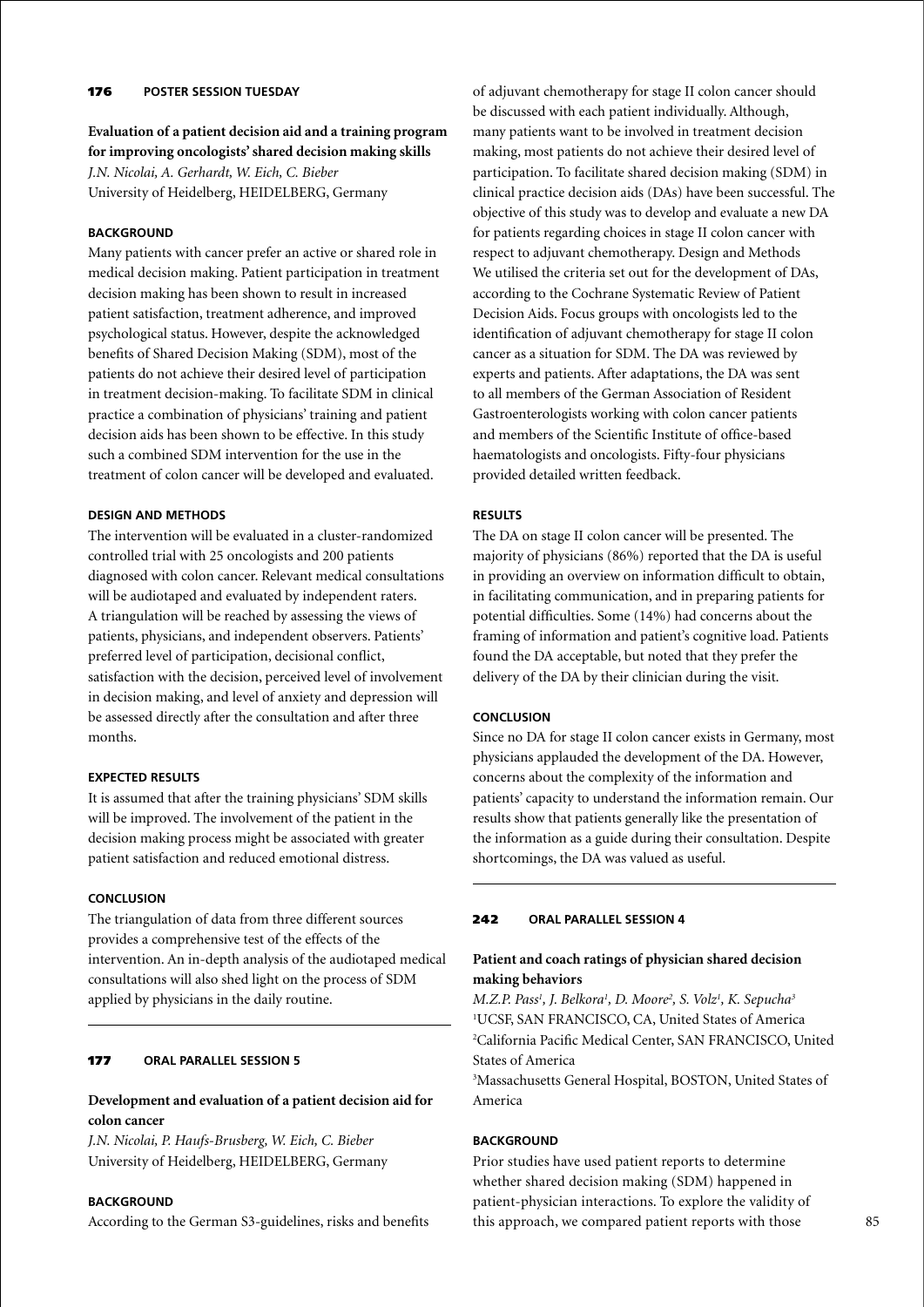of SDM coaches who were present for patient-physician interactions.

### **Design and Methods**

Between May and December of 2009, 180 patients newly diagnosed with breast cancer obtained SDM coaching as part of an ongoing decision support implementation in a universitybased clinic. Ten premedical interns acted as SDM coaches and accompanied patients to visits with physicians (5 surgeons and 8 medical oncologists). The coaches took notes and made audio-recordings of the consultations for the patient. After each visit, the coaches rated physician SDM behaviors on 6 items and surveyed patients for their ratings. The items probed the degree to which the doctor presented multiple treatment options, answered patients' questions, presented treatment benefits and risks, asked about the patient's preferred treatment, and made a recommendation. We calculated the frequency with which patients and coaches reported SDM behaviors (i.e. responded yes, all, or a lot) for each item, using Binomial and Chi-square tests to compare frequencies.

### **Results**

SDM coaches collected 131 post-visit surveys (response rate = 69%). Patients reported doctors making recommendations more than soliciting their preferred choice (91% versus 66%, p<0.001). Patients heard benefits discussed "a lot"more often than they heard risks and side effects discussed "a lot"(78% versus 56%, p=0.003). Overall agreement between patients and coaches was 75%. In the 25% cases of disagreement, patients more frequently perceived SDM behaviors than did coaches (18% vs 7%,  $p<0.001$ ), suggesting a possible bias. However, on the question of whether the physician solicited the patient's preferred treatment, more coaches said yes than patients (91% versus 74%, p=0.001).

### **Conclusion**

We found possible measurement bias, in both directions, for patient reports of physician SDM behaviors. More work is needed on the psychometric properties of these items for reporting SDM behaviors. Some trends were consistent across raters, such as the tendency of physicians to discuss benefits more than risks, and to make a recommendation more often than asking for patient preferences.<br/>>br type='\_moz' />

### 37 **poster session Tuesday**

#### **Evaluation of the Statin Choice decision aid in Spain**

*L.P.P. Perestelo-Perez1 , P. Serrano-Aguilar1 , M. Gonzalez-Lorenzo2 , J. Perez-Ramos2 , A. Rivero-Santana2* 1 Canary Islands Health Service, SANTA CRUZ DE TENERIFE, Spain 2 Canarian Foundation of Health and Research (FUNCIS), SANTA CRUZ DE TENERIFE, Spain

# **BACKGROUND**

The aim of this study was to assess the acceptability and

suitability of a decision aid (DA) on perceived risk of heart attacks developed by the KER Unit (Mayo Clinic-USA) to promote shared decision making (SDM) in Spain.

### **Design and Methods**

Sample consisted of Spanish patients (n=11), health care providers (n=18), and Spanish health care experts (n=5). Qualitative (focus groups and semi-structured interviews) and quantitative (questionnaire) techniques were used to assess the reactions of participants to the Statin Choice DA. Research questions included a general appraisal of the DA and the exploration of adaptation needs for use in Spain.

### **Results**

Overall ratings of the DA were quite positive in all groups. The aim of involving patients in medical decisions was widely accepted for all participants as a way to improve health care.

Many patients find challenges in gaining a clear understanding of the options before them and the consequences associated with those options, particularly when that understanding involves the numerical probabilities of different outcomes. Participants considered that the Statin Choice DA provides useful information and can be helpful for patients to present accurate and unbiased information about the benefits and harms of the available treatment options in a transparent, easily understood fashion, and thus facilitates SDM.

However, some potential barriers for implementing these DAs in clinical practice were considered. The most often barriers identified were the time constraints, lack of applicability of the SDM based on patient characteristics and some health providers' resistances to implement SDM in the "real world".

### **Conclusion**

In overall terms, participants show a great interest on patient centred care and SDM, and consequently on the use of KER Unit DAs in the Spanish National Health Service. Participants considered that the Statin Choice DA can enhance communication about the risks and benefits of statins and can improve patient risk perceptions. The interaction and discussions in the focus groups and semi-structured interviews have helped to identify key elements that could help to develop, assess and implement similar DAs in Spain.

### 39

# **Evaluation of FIMDM shared decision-making programmes in Spain**

L.P.P. Perestelo-Perez<sup>1</sup>, P. Serrano-Aguilar<sup>1</sup>, J. Perez-Ramos<sup>2</sup>, A. Rivero-Santana<sup>2</sup>, M. Gonzalez-Lorenzo<sup>2</sup>, R. Martin-Fernandez<sup>2</sup> 1 Canary Islands Health Service, SANTA CRUZ DE TENERIFE, Spain 2 Canarian Foundation of Health and Research (FUNCIS),

SANTA CRUZ DE TENERIFE, Spain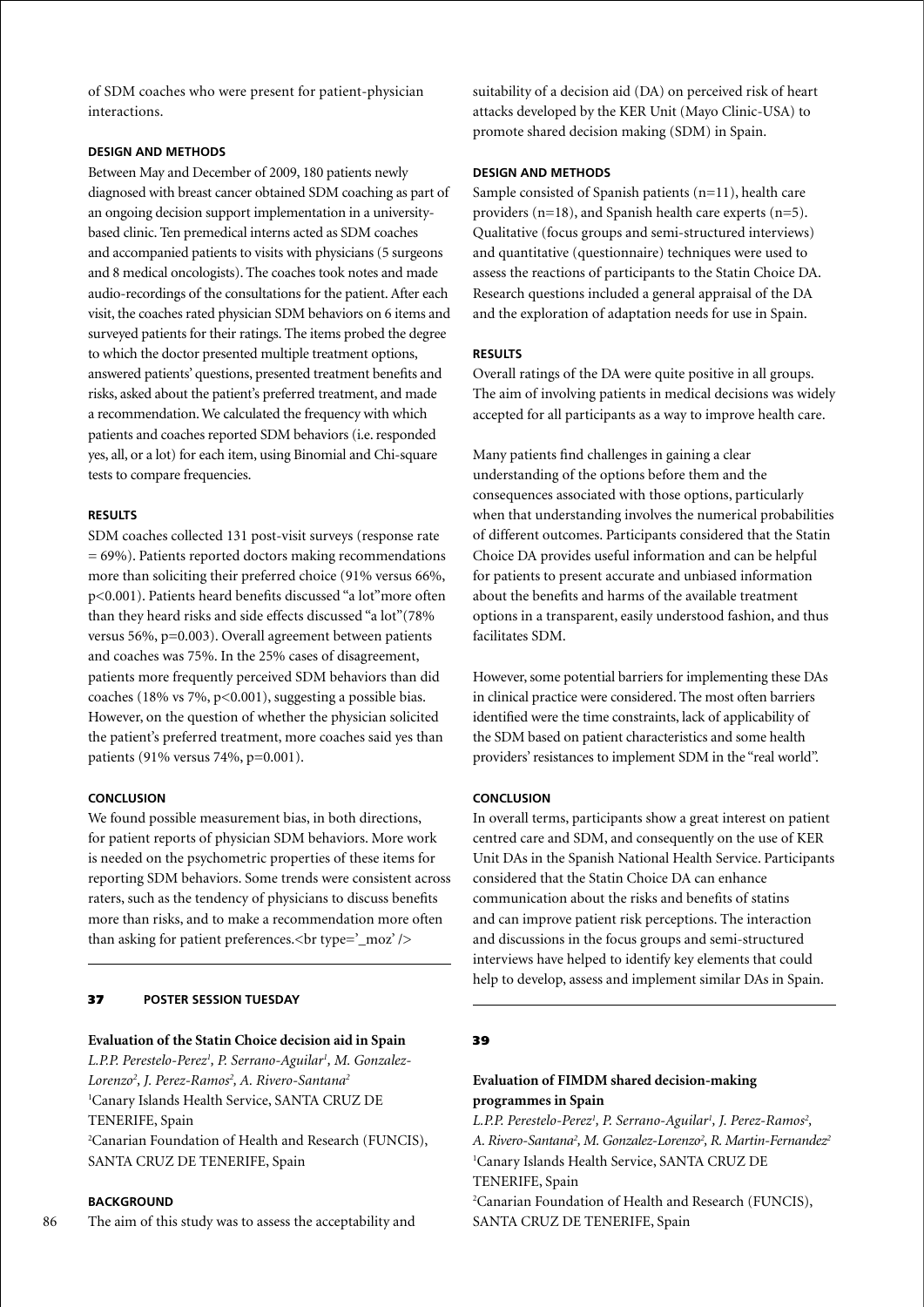# **BACKGROUND**

The aim of this study was to assess three programs developed by the FIMDM to promote shared decision making (SDM) on patients with type 2 diabetes, breast cancer, and herniated disc, respectively, for suitability in the Spanish National Health Service (NHS).

# **Design and Methods**

Sample consisted of Spanish patients (n=85), health care providers (n=77), and Spanish health care experts (n=13). Qualitative (focus groups and semi-structured interviews) and quantitative (questionnaire) techniques were used to assess the reactions of participants to the programs.

# **Results**

Overall ratings of the programs were quite positive. The aim of involving patients in medical decisions was widely accepted for all participants as a way to improve health care. Patients showed a great interest for being well informed about their diseases, and consider this type of materials as useful tools that should be implemented in the NHS.

More specific remarks about the programs focused on their clarity, and its reliable information. The inclusion of real patients who share their experiences was highly valuated by all participants. However, the need for a cultural adaptation of the material was a topic that arose in all groups, although not always there was consensus about it. Generally, health care providers were more critical about this issue.

Beyond specific features that must be reconsidered to implement these decision aids (DAs) in Spain, participants remark the need for an individualized approach, in which patient' attitudes, informational needs, and cultural or sociodemographic characteristics must be carefully assessed to optimize the SDM process.

### **Conclusions**

In overall terms, participants show a great interest on patient centred care and SDM, and consequently on the use of DAs in the NHS. However, they think that some modifications are needed to improve the acceptability and usefulness of these materials. On the other hand, several barriers to its implementation have been considered, not only concerning the paternalistic view of the doctor-patient relationship still predominant in Spain, but also economic and organizational aspects of the functioning of the Spanish NHS.

# 65 **poster session Tuesday**

# **Barriers and facilitators to implementing shared decision making in clinical practice: a systematic review**

*J. Perez-Ramos<sup>1</sup>, M. Gonzalez-Lorenzo<sup>1</sup>, L. Perestelo-Perez<sup>2</sup>, A. Rivero-Santana1 , P. Serrano-Aguilar2* 1 Canarian Foundation of Health and Research (FUNCIS), SANTA CRUZ DE TENERIFE, Spain

2 Evaluation Unit of the Canary Islands Health Care (SESCS) & CIBERESP, SANTA CRUZ DE TENERIFE, Spain

### **BACKGROUND**

The shared decision making (SDM) model between patient and health professional is gaining importance within the healthcare system. Despite the positive assessment that is given to SDM, this model has not been broadly implemented in clinical practice. This review aims to provide knowledge on the barriers and facilitators influencing the implementation of SDM in routine clinical practice, existing or not a decision aid (DA).

# **Design and Methods**

A systematic review was developed using the Medline, Embase, Cinahl and PsychInfo electronic databases, from December 2006 to June 2010. It was considered studies with quantitative and qualitative methods, excluding economic evaluations, narrative reviews, case studies and expert consensus.

Studies with an intervention based on a SDM program (with or without a DA) were included. Regarding outcome measures, studies that assessed perceived barriers and/or facilitators to SDM were included. In order to classify barriers and facilitators it was considered the taxonomy used by Légaré et al. (2008).

# **Results**

A total of 8553 references were considered, and nine articles were eventually included. The most often barriers identified were 'lack of applicability of the SDM based on patient characteristics', 'time pressure' in clinical practice, 'complexity' to understand and implement the SDM process, 'lack of resources', 'lack of familiarity', 'lack of applicability based on the clinical situation', 'lack of expectations based on the health care process', and 'patient preferences'. In relation to the facilitators were identified more often the expectations regarding the 'process of health care", the 'compatibility' within the 'factors related to the SDM as an innovation', and facilitators related to 'saving of time'.

### **Conclusions**

The results obtained in this review are in line with Lègarè et al. (2008), especially those related to "patient characteristics"and the "lack of time"as major barriers to the SDM implementation.

It is necessary to take into account the constraints of time available for some professionals, which is a widespread problem in health care, especially in public services.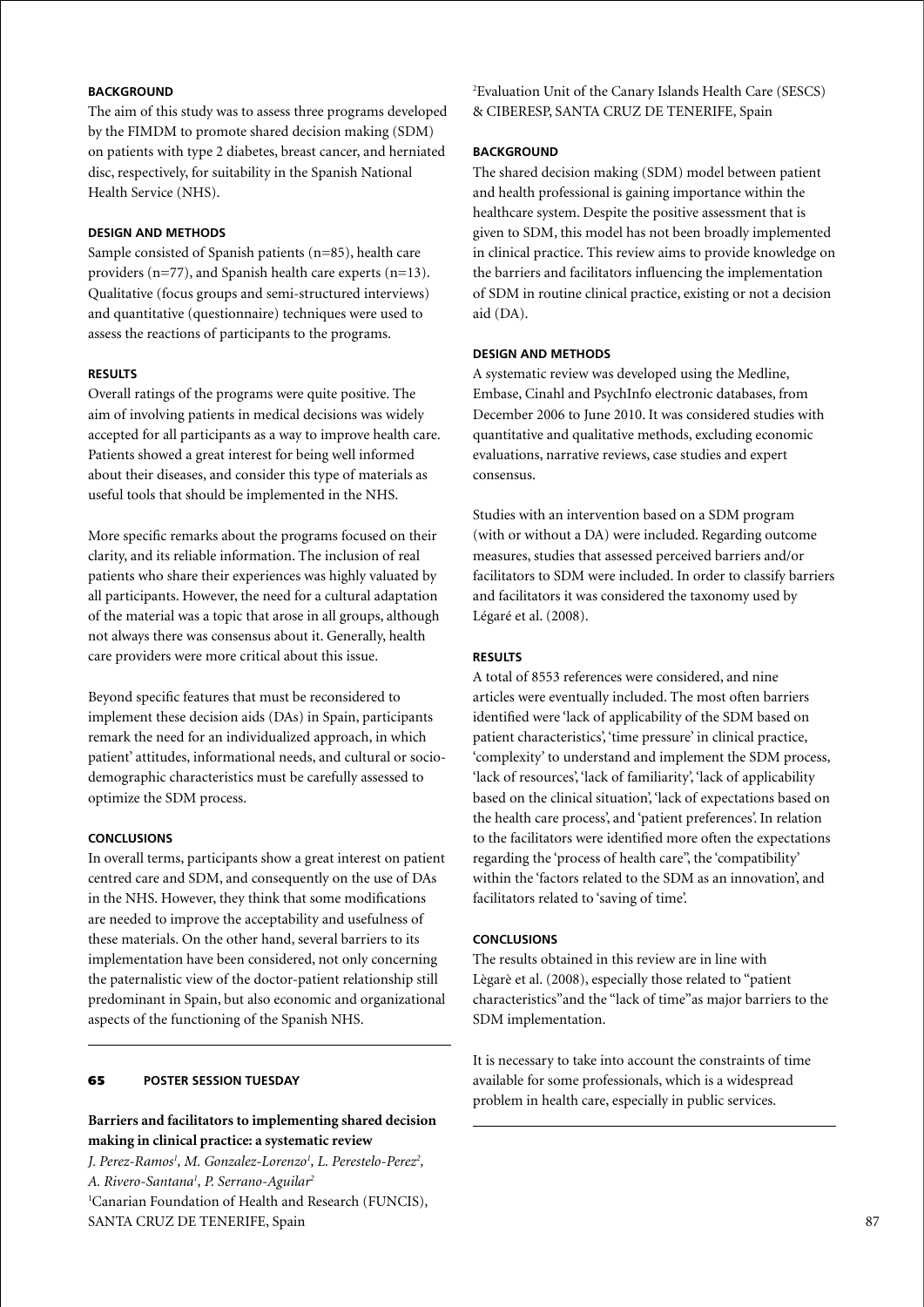# 271 **Symposium parallel session 1**

# **Using theory to guide the design and evaluation of value clarification techniques in healthcare**

*A. Pieterse1 , H. Bekker2 ,*

<sup>1</sup>Leiden University Medical Center, The Netherlands 2 University of Leeds, UK, United Kingdom

## **BACKGROUND**

Patients facing consequential decisions, where different options serve conflicting goals (e.g., lengthening survival versus minimizing side effects), are expected to have labile or non-existent preferences. Consequently, preferences need to be constructed or further clarified in the process of treatment decision making if they are to be incorporated in treatment decisions. To date, interventions to support preference construction or specifically, values clarification exercises (VCE), have often been designed without explicit reference to theory. Informing the design of VCEs is helpful in at least two ways. First, theories aim to explicate the mechanisms by which outcomes are achieved and the mechanisms postulated help to shape the design of the VCE. Second, the postulated mechanisms help the researcher to know what outcomes are relevant to assess, in order to assess the impact of VCEs.

### **Methods**

This talk will review a number of descriptive process theories of lay individual decision making and theories which describe the valuation process in decision making. The selection of theories was conducted regardless of whether these were stated to have been used in designing interventions to facilitate preference construction.

### **Results**

A number of theories were identified which share commonalities but also differ in how they conceive the process of preference construction. These theories suggest the early selection of a promising alternative, the relevance of the perspective one takes towards the options on offer, and the timeline for evaluating the effects of the intervention.

### **Conclusions**

The impact of the theoretical stance one takes in the design of values clarification exercises will be discussed as well as its effect on one's choice for evaluative measures.

# 48 **poster Session Monday**

**Shared decision making: prostate cancer patients' appraisal of treatment alternatives and oncologists' eliciting and responding behavior, an explorative study**

A.H. Pieterse<sup>1</sup>, I. Henselmans<sup>2</sup>, J. de Haes<sup>2</sup>, C. Koning<sup>2</sup>, *E. Geijsen2 , E. Smets2*

1 Leiden University Medical Center, LEIDEN, Netherlands 2 Amsterdam Medical Center/University of Amsterdam,

# **BACKGROUND**

Patient appraisals, i.e. utterances that reflect an evaluation of treatment aspects or alternatives, constitute a core element in definitions of shared decision-making (SDM). The aim of this study was to explore type of appraisals and radiation oncologists' preceding and responding utterances.

# **Methods**

Two coders independently rated videotaped initial visits of 25 consecutive early-stage prostate cancer patients to one of ten radiation oncologists. Coders labeled appraisals (type) and surrounding radiation oncologists' utterances using qualitative methodology. The Decision Analysis System for Oncology (DAS-O) was used to reflect radiation oncologists' essential SDM skills.

## **Results**

With 19/25 patients, a decision was reached. Treatment benefits were discussed with 15/25 patients and treatment side effects with 20/25.

Patients voiced 67 appraisals (median/visit=2; range, 0-11). Half of appraisals were favorable and a quarter was unfavorable toward treatment options. One-fifth of appraisals referred to explicit tradeoffs between benefits and side effects of options.

One-third of appraisals followed explicit or implicit clinician invitations; 58% followed clinician information. Clinicians approved almost half (43%) of appraisals, or contested, ignored or highlighted them.

# **Conclusions**

Patients do not often voice appraisals. More fully informing patients about options may help them weigh better the information and increase the number of appraisals they express. Radiation oncologists did not usually explore appraisals. They most often legitimized appraisals, thereby helping patients to feel good about the decision. Exploring appraisals may help patients in forming more stable preferences, thus benefiting patients in the long run. Clinicians should actively elicit patient appraisals and ascertain whether these seem well-informed before making a treatment recommendation.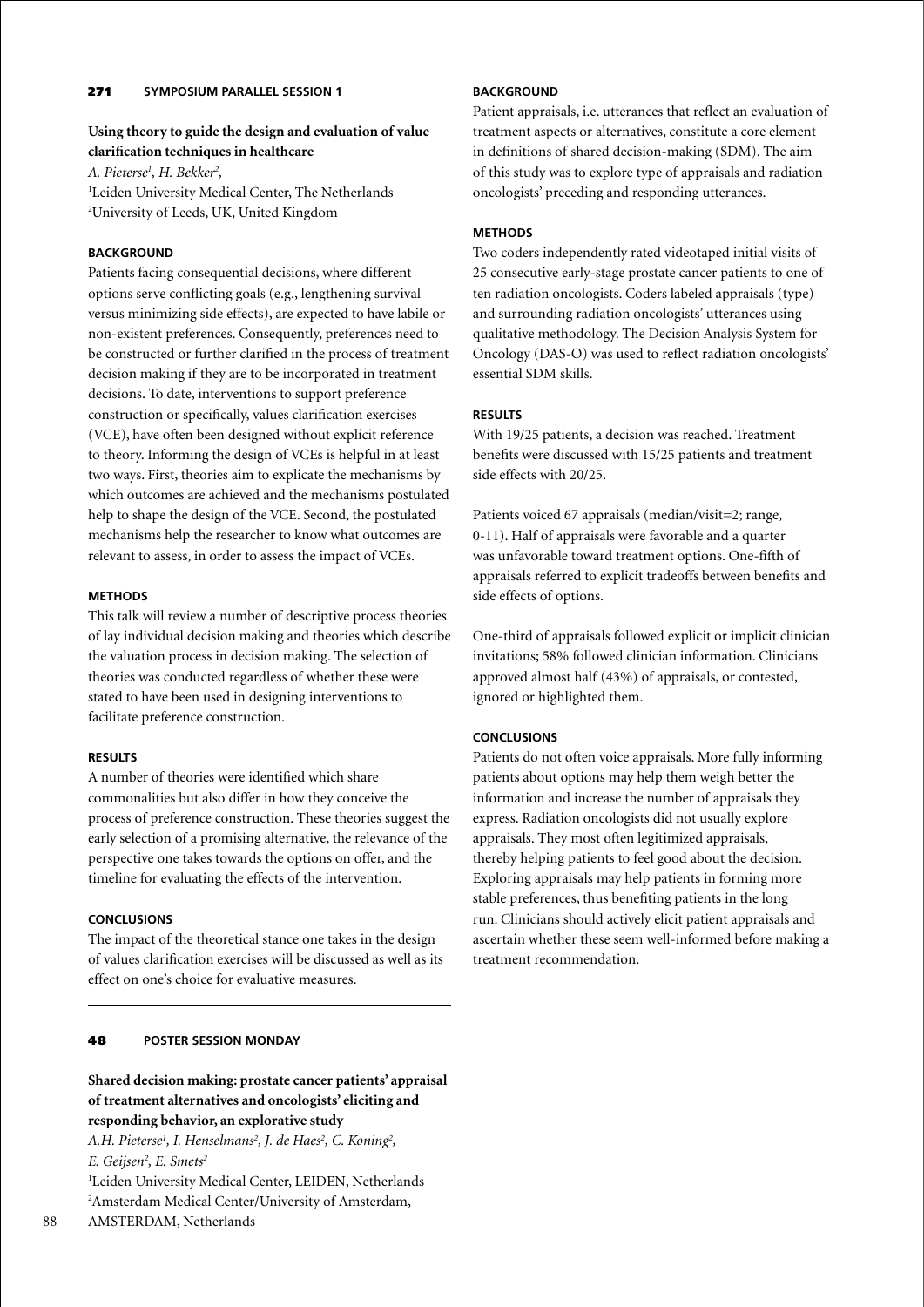## 128 **oral parallel session 4**

# **Triadic consultation communication: A systematic review of doctor-patient-companion communication and decision-making within medical encounters**

*R.C. Powell<sup>1</sup>, I. Juraskova<sup>2</sup>, P. Butow<sup>1</sup>, S. Bu<sup>1</sup>, C. Charles<sup>3</sup>, A. Gafni3 , H. Shepherd1 , K. McCaffery1 , J. Jansen4 , M. Tattersall1 , W. Lam5*

1 The University of Sydney, THE UNIVERSITY OF SYDNEY, Australia

 School of Psychology, The University of Sydney, Australia, THE UNIVERSITY OF SYDNEY, Australia McMaster University, HAMILTON, Canada Sydney School of Public Health, The University of Sydney, Australia, THE UNIVERSITY OF SYDNEY, Australia The University of Hong Kong, HONG KONG, Hong Kong

# **BACKGROUND**

Patient companions can have a considerable impact on the dynamics and outcomes of medical encounters. Despite this, there has been a paucity of research into the doctorpatient-companion (triadic) relationship, and the impact of companions in medical decision-making in particular. The current systematic review aimed to elucidate and evaluate the nature of doctor-patient-companion communication, the roles of companions in medical encounters, and their influence on the medical decision-making process.

### **Design and Methods**

Relevant studies were identified via Medline, CINAHL, and PsycINFO databases (1950 to September 2010), reference lists of articles and reviews, grey literature databases, and consultations with experts in the field. Studies were included if they explored any aspect of doctor-patient-companion communication and/or decision-making in a medical encounter. Studies were excluded if the patients were unable to fully participate in the consultation (e.g. paediatrics). Two authors independently assessed study quality and extracted data.

### **Results**

A total of 6725 titles and 220 abstracts were identified with 50 studies included in the systematic review, which revealed five primary themes: 1) triadic consultation characteristics; 2) preferences and perspectives of triadic communication (patient, physician, and companion); 3) the roles of companions; 4) factors, processes, and patterns of triadic decision-making; and 5) the consequences of triadic participation. Sub-group analyses were conducted to determine differences across varying: consultation types; cultures; and patient/companion relationships. Any strategies to facilitate optimal triadic participation highlighted in the research literature were also noted.

## **Conclusion**

Despite numerous triadic communication research studies; there is limited evidence regarding the role of companions

in the decision-making process for life threatening illnesses such as cancer. Of the limited decision-making studies to date, most have been of exploratory nature with small sample sizes. This review found differences between various consultation types (e.g. general practice vs. oncology), across diverse cultures, and among different patient-companion relationships. Further research is needed to explore the roles, patterns, and optimal communication strategies for medical decision-making within the doctor-patient-companion triad.

# 130 **poster session Tuesday**

# **Triadic decision-making within cancer consultations: Exploring the nature, role, and impact of companions**

*R.C. Powell<sup>1</sup>, I. Juraskova<sup>2</sup>, P. Butow<sup>1</sup>, S. Bu<sup>1</sup>, C. Charles<sup>3</sup>,* A. Gafni<sup>3</sup>, H. Shepherd<sup>1</sup>, K. McCaffery<sup>1</sup>, J. Jansen<sup>4</sup>, *M. Tattersall1 , W. Lam5* <sup>1</sup>The University of Sydney, THE UNIVERSITY OF SYDNEY, Australia 2 School of Psychology, The University of Sydney, Australia, THE UNIVERSITY OF SYDNEY, Australia 3 McMaster University, HAMILTON, Canada 4 Sydney School of Public Health, The University of Sydney, Australia, THE UNIVERSITY OF SYDNEY, Australia 5 The University of Hong Kong, HONG KONG, Hong Kong

# **Background**

Patient companions can have a considerable impact on the dynamics and outcomes of cancer consultations. However, there is very little known about the doctorpatient-companion (triadic) relationship, particularly the impact of companions within medical decision-making. Research into medical decision-making has focused almost exclusively on interactions between the doctor and patient (doctor-patient dyad), essentially ignoring the influence of the family (doctor-patient-family triad). The current study aimed to explore the nature of doctor-patient-companion participation in triadic communication, the roles of companions in medical encounters, and their influence on the medical decision-making process.

### **Design and Methods**

In-depth focus groups were conducted with homogeneous groups of cancer patients/survivors (n=30), companions (e.g. spouse, adult child, friend; n=30), and oncology nurses (n=10). Semi-structured interviews were conducted with oncology physicians (n=10). All participants had experience in cancer consultations which include a doctor-patientcompanion triad. During the focus groups/interviews, participants were asked to describe their preferences for triadic decision-making and its patterns, and any strategies/ recommendations for improved triadic communication and decision-making. All focus groups/interviews were audiorecorded, transcribed verbatim and managed using NViVo8 software. Main qualitative themes for each stakeholder group were identified using thematic analysis.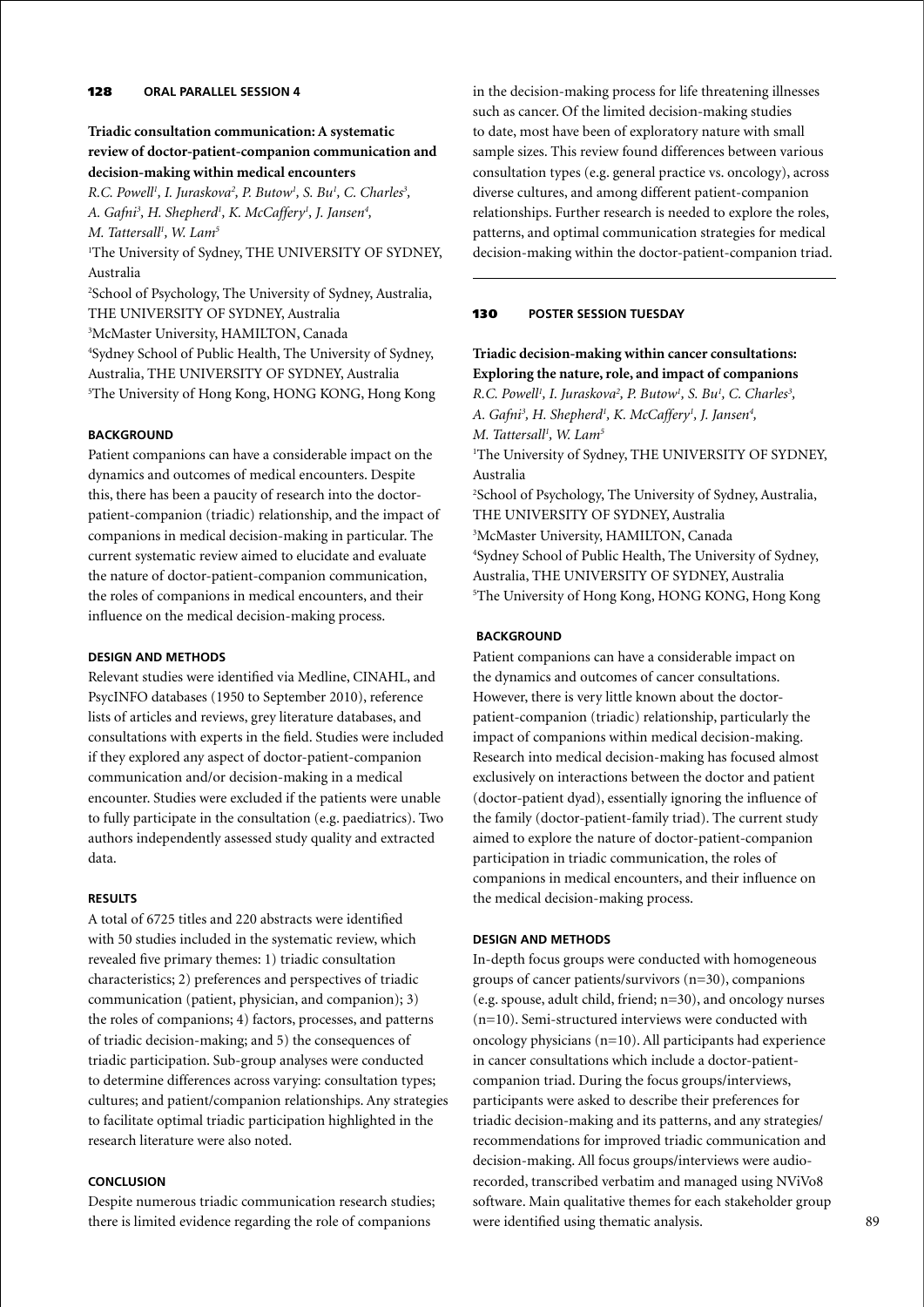# **Results**

An in-depth qualitative description of the triadic communication and decision-making of patients, companions, oncology nurses, and physicians will be presented. Implications for clinical practice and decisionmaking theory will be discussed.

# **Conclusion**

This study will provide preliminary qualitative data to further explain the influence of companions on medical decisionmaking within cancer consultations. The findings will inform the development of a triadic decision-making interaction analysis coding system, a triadic shared decision-making conceptual framework, and future interventions to improve doctor-patient-companion decision-making.

# 147 **poster Session Monday**

# **Choosing The Best Treatment For Locally Advanced Non-Small Cell Lung Cancer (LA-NSCLC) With Two Patient Decision Aids Developed Using Different Multi-Criteria Decision Analysis (MCDA) Approaches.**

*F. Pozo-Martin1 , J. Dowie1 , Z. Chalabi1 , E. Monso-Molas2 , P. Lopez de Castro3 , M.T. Moran-Bueno3 , A. Salvatierra-Velazquez4 , I. Barneto-Aranda4 , M.A. Martin-Perez4* 1 London School of Hygiene and Tropical Medicine, LONDON, United Kingdom

2 Corporacio Sanitaria Parc Tauli, Sabadell, Catalunya, Spain 3 Hospital Universitari Germans Trias i Pujol, Badalona, Catalunya, Spain

4 Hospital Universitaro Reina Sofia, Cordoba, Andalucia, Spain

# **BACKGROUND**

For selected patients with Stage IIIA3 (T2N2M0) LA-NSCLC, who have limited tumour metastasis in the mediastinum, deciding whether or not to undergo surgery is a complex decision with multiple dimensions. MCDA is an appropriate technique to help these patients and their doctors, within the context of hospital consultations, to 1) quantify the evidence available about these different dimensions, 2) quantify the patient´s preferences for them, 3) combine evidence and preferences into a unique score for each treatment alternative, 4) rate and rank the treatment alternatives from best to worst.

### **Design and Methods**

We developed, with two teams of clinicians from two hospitals of the Spanish National Health Service (SNHS), alternative MCDA models to help Stage IIIA3 LA-NSCLC patients choose between surgical and non-surgical treatment strategies. The first was an Analytical Hierarchy Process (AHP) model run on Expert Choice software, high in analytical content but also high in cognitive and elicitation effort. The second was a less effortintensive and analytical decision matrix model implemented in Annalisa 2+ software. We evaluated the use of both models in proxy clinical consultations.

We will present both models in full. These models contain a hierarchy of criteria and sub-criteria, with the following main top-level dimensions: maximizing life expectancy, maximizing health-related quality of life, maximizing nonhealth related quality of life, optimizing the medical care process, and minimizing the financial difficulties associated with the disease/treatments. We will also present the judgmental ratings for 30 decision criteria and sub-criteria elicited from the medical doctors, weight elicitations from proxy patients for the top-level criteria, overall ratings and rankings of the decision alternatives, and results from the evaluation of the feasibility of developing and using these two different models in clinical practice.

### **Conclusions**

To be presented at the conference.

## 40 **poster Session Monday**

**PRISMS: An intervention to promote patient participation in decision-making for self-management in long term conditions: development and feasibility testing**

*J. Protheroe, T. Blakeman, P. Bower, C. Chew-Graham, A. Kennedy*

University of Manchester, MANCHESTER, United Kingdom

## **BACKGROUND**

Current policy emphasises self-management and supporting patient participation in decision-making as ways of improving patient outcomes and reducing costs in the management of long term conditions. However, achieving genuine patient participation in decisions is difficult. We describe the development of an intervention (PRISMS- Patient Report Informing Self Management Support) intended to promote participation by focusing the consultation on the patients agenda and support needs. PRISMS is a patient completed questionnaire that the patient shares with the health professional. It was developed to be used as part of a whole system approach to improving selfmanagement (the WISE approach) and is a tool introduced as part of the WISE training package

### **Design and Methods**

The development of PRISMS was informed by the literature and piloted and evaluated using a range of qualitative methods, including focus groups of stakeholders; individual 'think aloud' and qualitative interviews; observation of training and transcripts of consultations in WISE pilot.

### **Results**

The formative evaluation informed the further development of PRISMS and its use as part of an intervention in an RCT. The main themes that emerged from the data related to content, process, operationalising and outcomes. A number of different functions of PRISMS were identified by patients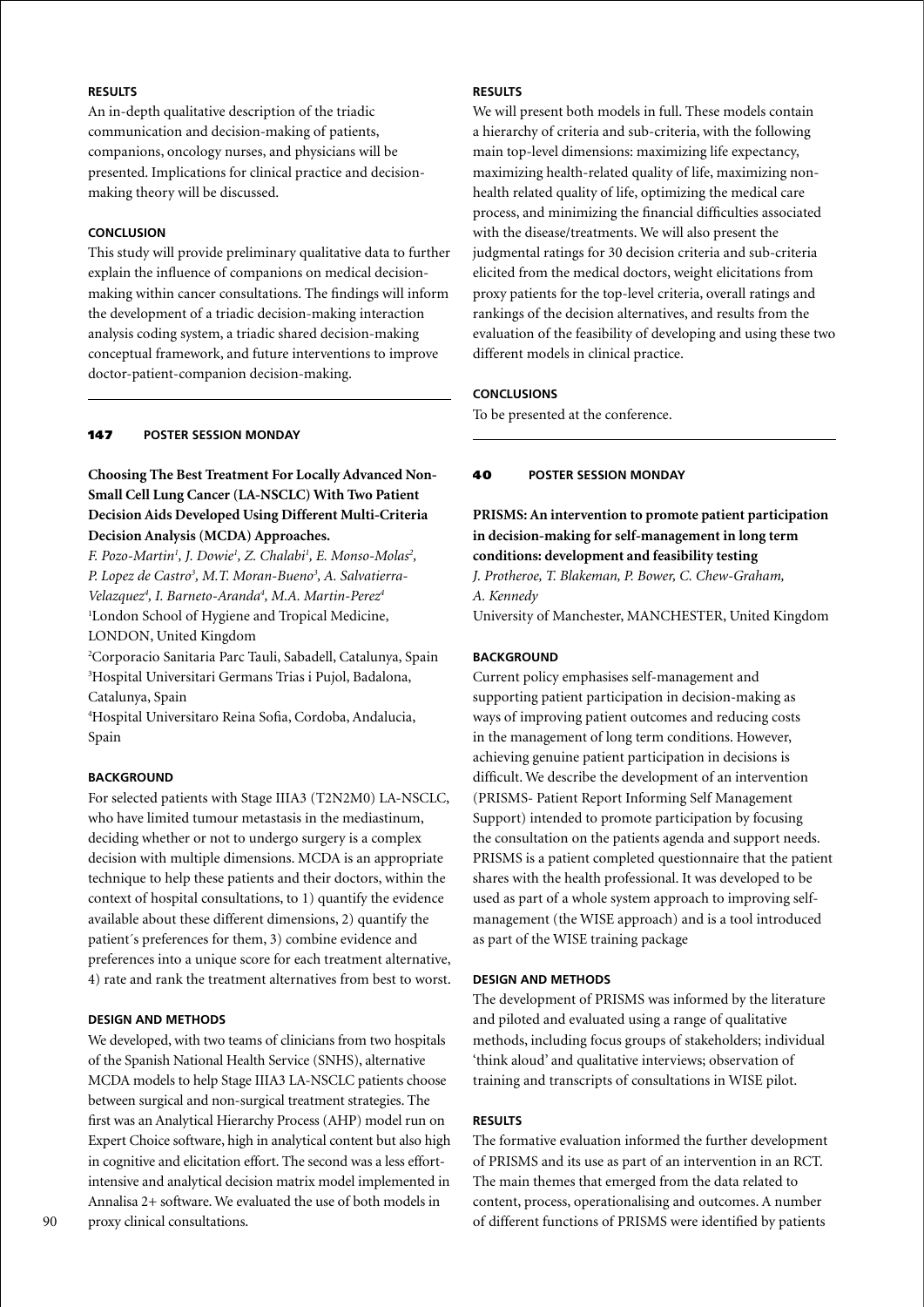including its use as an aide-memoire, providing a focus to consultations, giving permission to discuss certain issues, and providing greater tailoring for the patient. During the WISE training, clinicians identified how PRISMS could help them provide appropriate self care support and developed innovative ways to incorporate the tool in consultations.

# **Conclusion**

There was evidence that patients and professionals found the PRISMS form acceptable and potentially useful. Tools like PRISMS may function as a platform for patients and practitioners to engage in exploration of the patients priorities within the consultation and it does encourage patient participation in decisions, which complements the more 'task focussed' aspects of consultations resulting from introduction of clinical guidelines and financial incentives.

### 49 **oral parallel session 2**

## **The importance of Shared Decision Making (SDM) for various patient groups**

*J. Rademakers1 , D. Delnoij2 , D. de Boer1* 1 NIVEL, UTRECHT, Netherlands 2 Centrum Klantervaring Zorg, UTRECHT, Netherlands

#### **BACKGROUND**

Though SDM is regarded as a central aspect of care, not all patients regard it as equally important. The aim of this presentation is to identify to what extent the importance that patients attribute to SDM varies according to the health problem at issue and/or demographic characteristics.

#### **Design and Methods**

Analyses (t-test, analyses of variance) were undertaken on survey data regarding patient priorities on a wide variety of quality aspects in health care for the following groups: patients that underwent hip- or knee surgery, patients suffering from rheumatoid arthritis, spinal disc herniation, congestive heart failure or breast abnormalities (N's 144 - 596). The data were collected with the Consumer Qualityindex, a standardized instrument for measuring patient priorities and experiences.

### **Results**

In general patients regard SDM as more important than other quality aspects, except for the patients with breast abnormalities who score higher on all quality aspects. Overall, female patients and patients with a higher education level regard SDM significantly more important compared to men and lower educated patients (p<.01 and .05). Age and level of self-rated health did not lead to significant differences in the importance rating of SDM.

### **Conclusion**

SDM is of substantial importance for all patients, although differences between patient (sub)groups are present.

Gender and education level have a significant impact on the importance of SDM.

#### 112 **poster session Tuesday**

#### **A Design Process for SDM: The PANDA Case**

*S.R. Rapaport1 , L. Fink1 , Y. Shahar1 , M. Leshno2* 1 Ben-Gurion University, Beer-Sheva, Israel 2 Tel Aviv University, TEL AVIV, Israel

#### **BACKGROUND**

The potential contribution of SDM to the improvement of the quality of decision making places it at the forefront of current Medical Decision Making (MDM) research. A primary objective of SDM is the elicitation of patient preferences in order to find the best treatment for a specific patient. However, recent findings show that patient preferences cannot be easily or accurately judged on the basis of communicative exchange during routine office visits. Thus, the motivation for this study is to improve SDM by facilitating the quality of patient-physician communication through decision support tools.

### **Design and Methods**

We develop a novel SDM design process, which integrates normative models and empirical evidence to support MDM. We demonstrate the applicability and value of the proposed process through the PANDA model, which addresses the specific medical context of prenatal testing.

The PANDA model is an analytical framework to recommend strategies for selecting prenatal screening (NT, early ultrasound, TT/QT and late ultrasound) and diagnostic tests (CVS or amniocentesis) and for deciding whether to terminate a pregnancy based on Down syndrome and NTD disease results. We empirically tested the model with structured interviews and questionnaires of pregnant women.

#### **Results**

We successfully applied the proposed design process in the case of the PANDA model. The empirical test showed that (1) patients take more tests than recommended by the PANDA model - while most of the patients actually underwent almost all available tests, PANDA recommends no more than two tests per patient; (2) the test sequence has a significant effect on the model's recommendation.

# **Conclusion**

The proposed design process advances research and practice by offering a structured methodology for bridging contextnormative-descriptive gaps, thus providing an avenue for developing decision support tools for specific contexts based on normative models.

In the specific medical context of prenatal testing, the identification of alternative tests is part of the physician's task.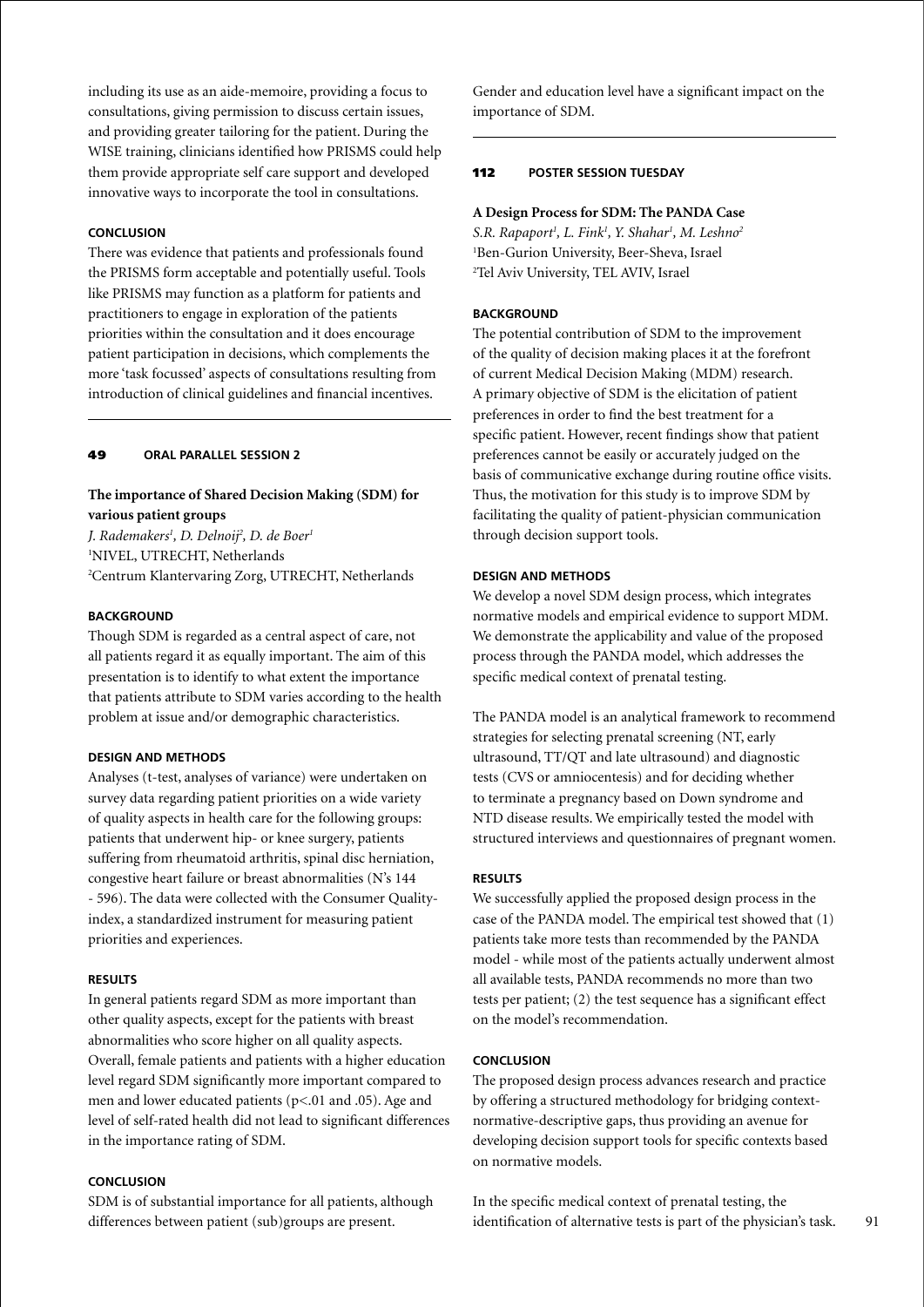Choosing among alternatives and planning of the pregnancy supervision is the primary role of SDM, which can be assisted by the PANDA model.

# 44 **poster Session Monday**

# **Shared decision making : observation of prostate cancer screening practices in family medicine.**

C.R. Rat<sup>1</sup>, M. Labrecque<sup>2</sup>, M. Buisson<sup>1</sup>, J.P. Canevet<sup>1</sup>, *J.M. NGuyen1*

1 Faculté de Médecine de Nantes, NANTES, France 2 Département de médecine familiale et de médecine d'urgence, LAVAL, Canada

# **BACKGROUND**

since the mid-1990's, the concept of shared medical decision making has imposed itself in anglo-saxon countries as an ideal to reach, particularly in cases of scientific uncertainty. In France the advantages of this model have been put forward by the High Authority on Health for example in the case when a practitioner suggests a prostate cancer screening.

How do French general practitioners suggest this screening ? Do they get involved in a process of sharing medical decision making with their patients ?

# **Design and methods**

Direct observation of the interaction between doctor and patient. It was carried out by 13 students who observed GPs during their training session in general practice surgery. The trainees had to observe and note down in a grid 24 indicators characterising patient, screening modality, given information, and the nature of the dialogue preceding the decision to begin a prostate cancer screening.

# **Results**

Out of thirteen consultations observed, only one shows an obvious sharing of medical decision making. In the other consultations, the information provided is often too fragmented for the patient to make the decision his decision, thus, only four of them ultimately expressed their preferences. As for the doctors, five gave no information at all about cancer or its detection during the consultation. Only one asked his patient if he had understood the pieces of information which had been explained to him. There was no tool used to help the decision.

# **Perspectives**

It would be interesting to see if some training on how to communicate the benefits and the risks would be agreed by practitioners, as well as the diffusion of techniques favouring the active participation of patients in shared decision making.

# 105 **Symposium parallel session 6**

# **Shared Decision Making as Significant, Potentially Disruptive Organizational Change**

*A.D.R. Renz1 , D. Conrad1 , C. Watts2*

1 University of Washington, SEATTLE, United States of America 2 Virginia Commonwealth University, RICHMOND, United States of America

# **BACKGROUND**

Facilitated by the research and demonstration team at the University of Washington Department of Health Services, the clinical and administrative leadership of three major multispecialty group practices (The Everett Clinic, MultiCare Medical Group, and Virginia Mason Medical Center) have piloted the implementation of shared decision making (SDM) and use of patient decision aids within one or more of their ambulatory care clinics.

# **Design and Methods**

Realizing that SDM involves significant cultural and organizational change, the organizations' leadership teams are using a set of conceptual principles to guide SDM implementation - shaped by the principles of behavioral economics. (1)

SDM implementation focuses on four critical processes in organizational and individual change-making:

- Signaling the commitment of clinical and administrative leadership to implement and sustain SDM over time (what Heath and Heath term "guiding the rider")
- Motivating behavioral change through improving the efficiency and satisfaction of provider-patient interactions ("motivating the elephant")
- Organizing the work to facilitate consistency and integrate SDM within daily clinical and administrative practice ("shaping the path")
- Re-framing the day-to-day work to overcome inertia ("status quo bias") in the organizational culture

The demonstration is based on a multiple case series. Documentation was conducted using semi-structured key informant stakeholder interviews, standardized patient questionnaires, and document review.

# **Results**

All three provider organizations have implemented SDM in varying degrees, and their differential progress on the four critical processes helps explain much of that variance.

# **Conclusion**

For SDM to reach its full potential, SDM must receive visible priority within the strategic plan, be backed consistently by organizational leadership "champions,"and be integrated within daily clinical work routines. Value-based payment, rather than fee-for-service reimbursement, might also speed SDM implementation.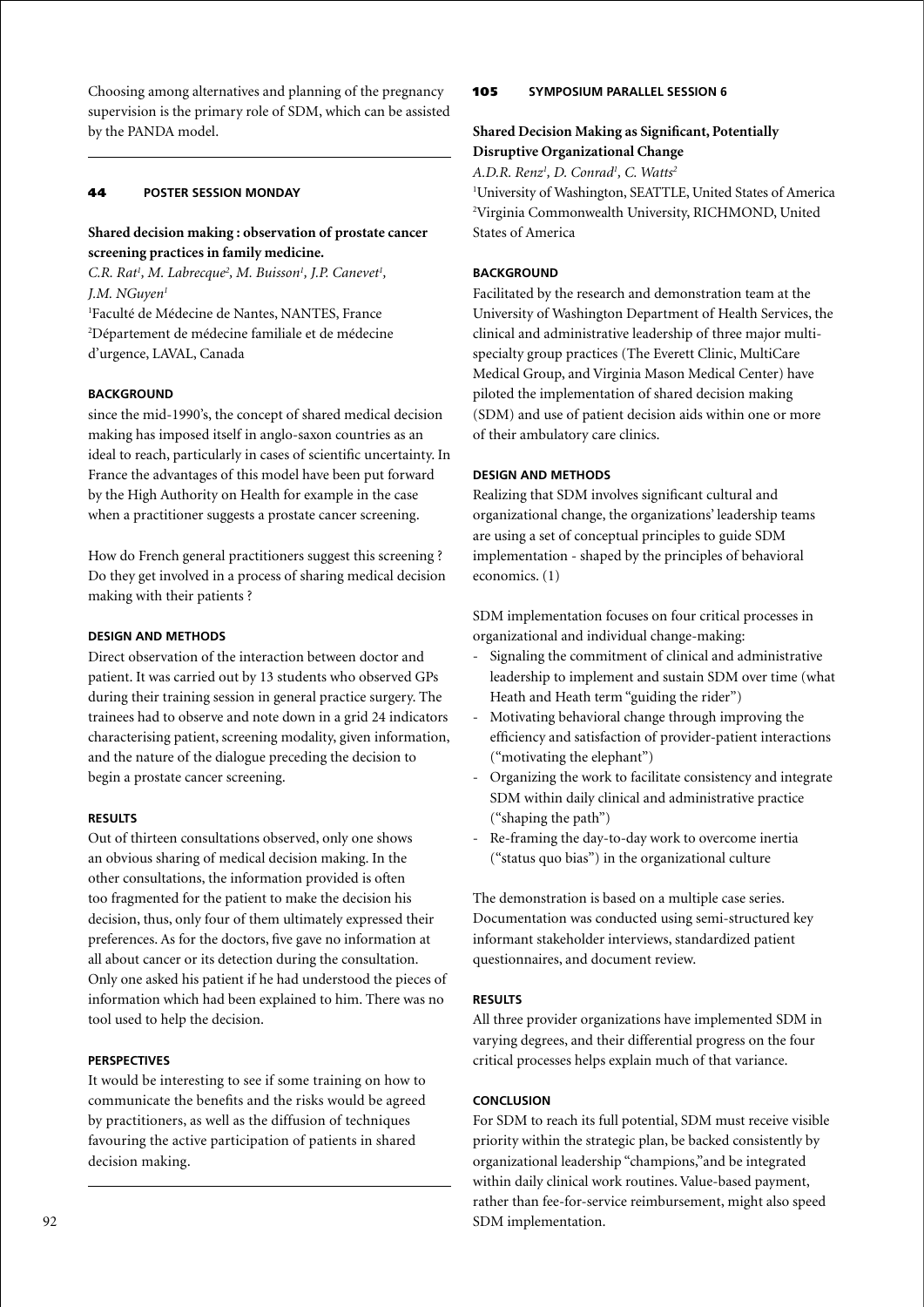(1) Two scholarly contributions have been particularly influential in shaping implementation and the development of work flows and process maps for the clinics: (1) Heath C, Heath D. Switch: How to change things when change is hard. New York: Broadway Books, 2010. (2) Thaler RH, Sunstein CR. Nudge: Improving decisions about health, wealth, and happiness. New Haven, Yale University Press, 2008.

#### 117 **Symposium parallel session 6**

# **The Impact of Organizational Culture on the Implementation of Shared Decision Making**

*A.D.R. Renz1 , D. Frosch2 , L. Simmons3*

1 University of Washington, SEATTLE, United States of America

2 Palo Alto Medical Foundation Research Institute, PALO ALTO, United States of America

3 Massachusetts General Hospital, BOSTON, United States of America

**Symposium Title**: "The Impact of Organizational Culture on the Implementation of Shared Decision Making"

**Session Chairperson's Name and Affiliation**: Anne Renz, MPH, Department of Health Services, University of Washington, Seattle, WA 98195, USA

# **Number of Individual Talks**: 3

#### **Name & Affiliation of Presenters**:

- 1 Anne Renz, MPH, University of Washington, Seattle, WA
- 2 Dominick Frosch, PhD, Palo Alto Medical Foundation Research Institute, Palo Alto, CA
- 3 Leigh Simmons, MD, Massachusetts General Hospital, Boston, MA

#### **Titles of Abstracts From Each Presenter**:

- 1 Shared Decision Making as Significant, Potentially Disruptive Organizational Change - A. Renz
- 2 Creating a paradigm shift in health care practice: Lessons learned facilitating culture change to implement patient decision support interventions - D. Frosch
- 3 Overcoming Inertia: How Physician Training and Feedback on Performance Can Increase Use of Decision Aids - L. Simmons

### 63 **poster Session Monday**

**Effectiveness of strategies to communicate cardiovascular risk to patients and general population: A systematic review** *A.J. Rivero-Santana1 , L. Perestelo-Perez2 , M. Gonzalez-Lorenzo1 , J. Perez-Ramos1 , P. Serrano-Aguilar2* 1 Canarian Foundation of Health and Research (FUNCIS), SANTA CRUZ DE TENERIFE, Spain 2 Evaluation Unit of the Canary Islands Health Care (SESCS), SANTA CRUZ DE TENERIFE, Spain

### **BACKGROUND**

Cardiovascular disease (CVD) is the leading cause of death worldwide. Among the risk factors for developing CVD identified by medical research are the levels of blood lipids, hypertension or the presence of diabetes, and those modifiable behavioral factors such as diet, insufficient physical activity or consumption of tobacco and alcohol. Health recommendations prioritize implementation of primary prevention programs that promote risk reduction, which could significantly reduce prevalence of CVD and associated mortality.

The objective of this review is to identify studies evaluating the effectiveness of strategies to communicate cardiovascular risk to patients and general population, in order to produce changes in lifestyle and the application of appropriate medical treatment towards reducing such cardiovascular risk.

# **Method**

Electronic databases and lists of references were consulted up to June 2010. Randomized controlled trials (RCTs) or comparative studies were included, that evaluated interventions consisting of cardiovascular risk communication in a personalized manner, either alone or in conjunction with decision aids or behaviour change programs.

### **Results**

After adding the references identified by manual search, 23 references were finally included, referring to 19 RCTs (seven of them were clusters RCTs).

The included studies show mixed effects on cardiovascular risk reduction, with about half of the studies obtaining statistically significant effects for intervention in risk communication. Regarding risk factors, the most consistent finding has been found in the reduction of blood lipid levels. All these effects were of low intensity. For the remaining outcomes (blood pressure, BMI, risk perception, beginning and / or adherence to medical therapy, changes in lifestyle and variables related to decision making, emotional reactions) the results are inconsistent.

# **Conclusions**

Interventions in cardiovascular risk communication show inconsistent results. Positive findings are restricted to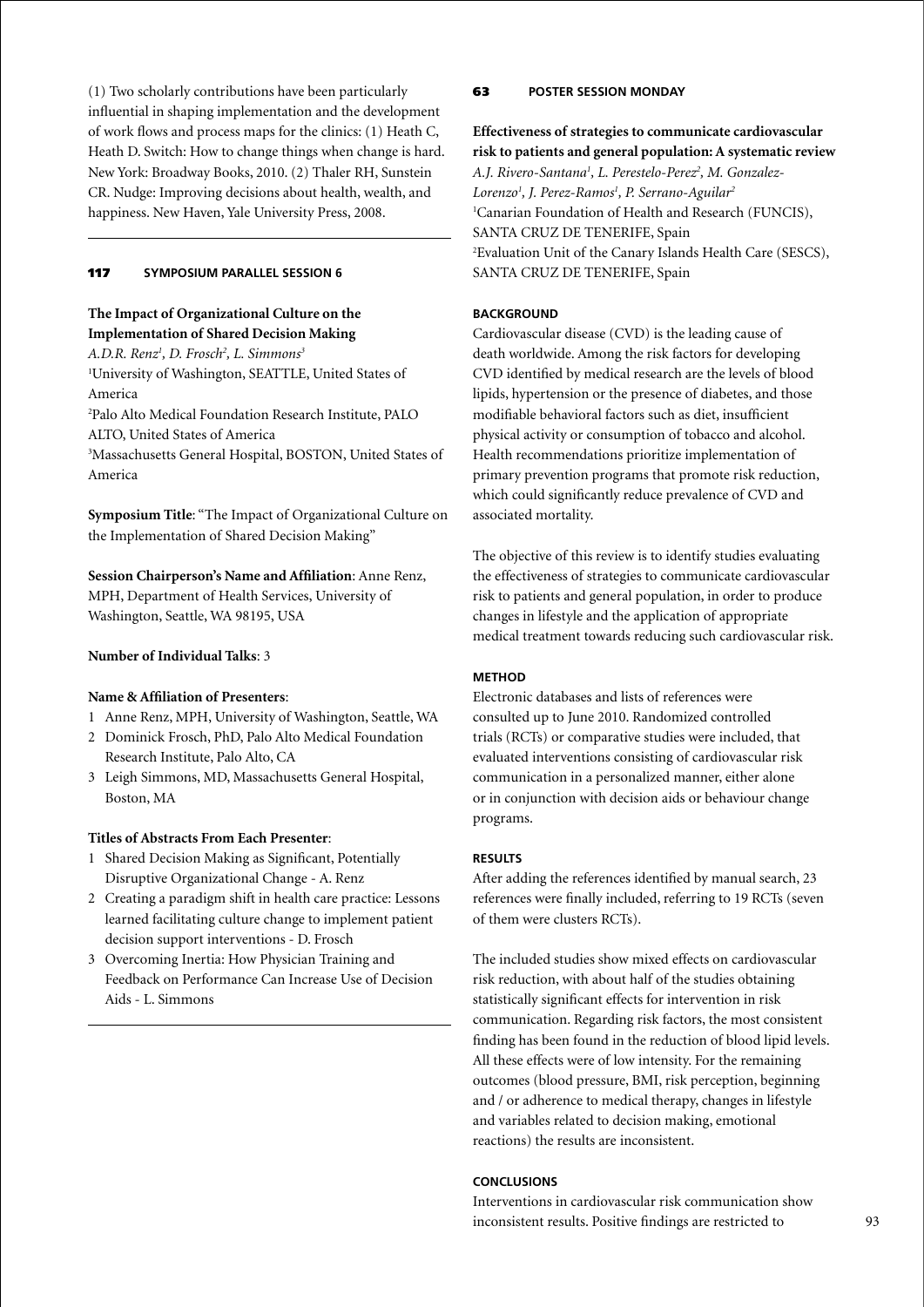primary prevention interventions, and seem more intense in participants with higher baseline risk. There have been no negative effects on health outcomes, emotional responses or decision-making processes of the participants.

More research is needed to conclude to what extent positive effects are due solely to the assessment process and risk communication, or to the implementation and intensity of additional educational or counselling interventions on changes in lifestyle.

# 184 **poster session Tuesday**

# **Why do women opt for or refuse external cephalic version in breech position**

A.N. Rosman<sup>1</sup>, F. Vlemmix<sup>1</sup>, M. Fleuren<sup>2</sup>, A. Beuckens<sup>3</sup>, *B. Opmeer1 , M. Rijnders2 , M. Zwieten, van1 , B. Mol1 , M. Kok1* 1 Academic Medical Centre, AMSTERDAM, Nederland 2 TNO, LEIDEN, Nederland 3 KNOV, UTRECHT, Nederland

### **Background**

External cephalic version (ECV) is a relatively simple and safe maneuver and a proven effective approach in the reduction of breech presentation at term and consequently, the number of cesarean deliveries. There is professional consensus that ECV should be offered to all women with a fetus in breech presentation, but only up to 70% (range 20-70%) of women undergo an ECV attempt. The aim of the study was to determine arguments women use to opt for or refuse an ECV attempt and to identify facilitating factors to help deciding for an ECV attempt. The study was done as part of a major study to determine factors associated with a substandard implementation of ECV in the Netherlands in order to develop a new implementation strategy to stimulate more women opt for an ECV attempt.

## **Design and Methods**

To identify determinants at a client level, semi-structured interviews were held with women eligible for an ECV attempt. The answers were structured and analyzed in MAXQDA, a validated software program for qualitative data analysis. Both clients who had opted for an ECV attempt as clients who refused an ECV attempt, were interviewed. Clients were recruited in primary as secondary care and from all parts of the Netherlands.

## **Results**

A total of 24 women, eligible for ECV, were interviewed. The patient characteristics are shown in table 1. The main reasons to opt for an ECV attempt were the ability to give birth vaginally, the ability to give home birth and positive stories from friends and family. The main reasons to refuse an ECV attempt were fear in the broadest sense, the preference to have a planned Caesarean, cultural backgrounds, influence of religion, stories on the Internet about serious harm to the

fetus during breech delivery and a lack of knowledge. Women indicated that they would like to receive more objective information about ECV.

#### **Conclusion**

Women eligible for an ECV attempt form their decision to opt for or to refuse an ECV attempt on, not always evidence based, information they receive. Women want to be better informed.

#### **Keywords**

breech presentation; external cephalic version; determinants; implementation.

### 189 **poster session Tuesday**

**Implementing a Breast Cancer Treatment Patient Decision Aid in a Medically Underserved Population in Texas**

*O. Rustveld, L. Jibaja-Weiss* Baylor College of Medicine, HOUSTON, United States of America

# **Implementing a Breast Cancer Treatment Patient Decision Aid in a Medically Underserved Population in Texas**

### **BACKGROUND**

Most patient decision aids rely heavily on written information and require patients to have above average literacy skills, a potential barrier for the medically underserved. Individuals with limited literacy are restricted in their ability to make appropriate health decisions and to act on health information. We developed the "A Patchwork of Life"(PLife) patient decision aid to assist medically underserved women with limited literacy in making a breast cancer treatment decision. The PLife is computerbased, culturally and linguistically appropriate learning environment that involves two key components, soap opera segments and related learning modules designed to support breast cancer (Stages I-IIIA) surgery decisionmaking and to encourage communication about treatment decision with providers, relatives and friends. Specific aims of the project are to: 1) implement and evaluate the PLife program at one of the National Community Cancer Center Program (NCCCP) sites, in Austin Texas; 2) determine the effectiveness of PLife in assisting patients make informed breast cancer treatment decisions, and; 3) evaluate patients' perceptions of the usefulness of the intervention for aiding in their decision-making.

# **Design and Methods**

We will recruit 48 patients diagnosed with Stage I-IIIA breast cancer. Patients will be identified through pathology, medical records, and physician referrals. Those who consent will complete all baseline assessments in English or Spanish before implementation of PLife. Measures to be collected at baseline and 2-week follow up include breast cancer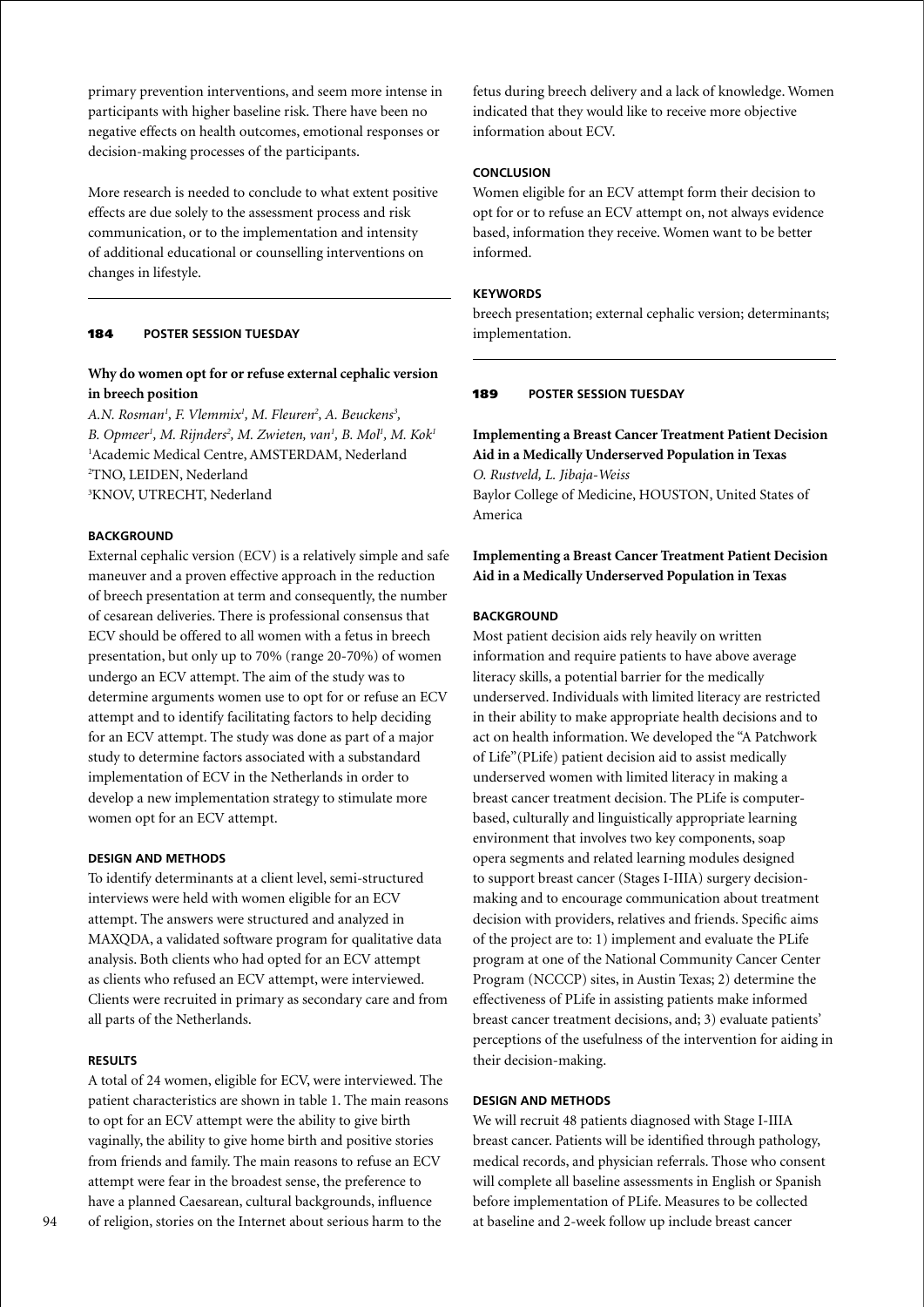knowledge, decisional conflict, and treatment preferences. A Patient Navigator will arrange for a convenient time for the patient to view the program. Immediately after viewing the program, patients will answer a questionnaire rating the program. Follow-up data collection with patients will take place via phone 2-weeks after viewing the program.

## **Expected Results and Conclusions**

The proposed project will enable the NCCCP site to significantly enhance breast cancer education, awareness and navigation for the underserved breast cancer patients who currently do not receive education or navigation services utilizing a tool that has been proven to assist patients with limited literacy in making informed breast cancer treatment decisions.

# 129 **exhibition Monday**

#### **Shared Decision Making National Resource Center**

*L. Ruud, M. Montori, Kaiya* Mayo Clinic, ROCHESTER, United States of America

### **Name and affiliation of exhibitor:**

Shared Decision Making National Resource Center, Mayo Clinic, Rochester, Minnesota, USA

#### **Name of decision support material:**

Wiser Choices Program decision aids and Mayo Clinic patient and provider education material

#### **Short description of decision support material:**

The Shared Decision Making National Resource Center is a new initiative at Mayo Clinic, spearheaded by the Wiser Choices Program at the Knowledge and Evaluation Research Unit and the Mayo Healthcare Delivery Research Program. The primary objective of the Center is to advance patientcentered medical care by promoting shared decision making through the development, implementation, and assessment of patient decision aids (DA) and shared decision making interventions. We propose to exhibit all DAs we have designed at the Center, many of which have been tested in usual clinical settings in the context of randomized trials and are at various stages of implementation. Examples include: Diabetes Medication Choice cards, which help patients compare and choose among available diabetes medicines using issue cards; the Chest Pain Choice DA, which uses a pictograph to provide information about risk so patients and clinicians can decide whether a lowrisk patient presenting to the emergency department with chest pain should stay in the hospital for observation and testing or go home and follow up with a primary care or cardiology provider; and decision aids that present risk of outcomes using pictographs without and with intervention to prevent coronary events (Statin Choice, Aspirin Choice, Rosiglitazone Choice), death after myocardial infarction (AMI Choice), postoperative complications (Periop Smoking

Choice), and fragility fractures (Osteoporosis Choice). We will also exhibit the website of the Center in which we highlight the range of shared decision making interventions we support, the institutional partners involved and their contributions (patient education, clinician communication training, social media, innovation, and health policy), the Center's involvement in the Minnesota Shared Decision Making Collaborative, and the role of patient advisory groups. Attendees will be able to review the materials, meet and discuss with Center staff, become familiar with the website content and Center offerings, and arrange to visit and collaborate with the Center.

#### 165 **poster session Tuesday**

# **Conducting a multi-site cluster-randomized practical trial of decision aids: Lessons learned**

L. Ruud<sup>1</sup>, L. Pencille<sup>1</sup>, M. Branda<sup>1</sup>, A. LeBlanc<sup>1</sup>, N. Shah<sup>1</sup>, H. VanHouten<sup>1</sup>, B. Yawn<sup>2</sup>, M. Kurland<sup>2</sup>, M. Montori<sup>1</sup> <sup>1</sup>Mayo Clinic, ROCHESTER, United States of America 2 Olmsted Medical Center, ROCHESTER, MN, United States of America

## **BACKGROUND**

There has been a recent increase in legislation and policy promoting patient participation in decision making and use of decision aids into practice; however, there has been little practice-based research focused on how to embed decision aids into the routine of busy clinical practices. A pilot study was conducted to assess the feasibility of a multi-site clusterrandomized practical trial within rural clinical practices. We present lessons learned from challenges encountered in the study. We aim to increase awareness of necessary facets for recruitment in this type of trial.

### **Design and Methods**

Our aim for the study was to obtain an estimate of the impact of patient decision aids versus usual care on measures of patient involvement in decision making and diabetes control. We randomized eight participating practices to implement either Statin or diabetes medication decision aids with eligible patients; each site also practiced usual care. Adult patients of participating clinicians were considered eligible if they had type 2 diabetes with stable but inadequate glycemic control (HbA1c  $>$  7.3) and were on maximum dosages of current medications. Central study coordinators screened for eligible patients from listings of participating clinicians' upcoming appointments with diabetic patients. Since the study sites were small rural clinics, we did not have staffing capabilities to recruit eligible patients at their appointments. Study coordinators contacted potential patient participants by telephone and traveled to sites to consent patients.

### **Results**

Our goal was to enroll 240 patients over a nine-month period. After screening a total of 671 patients, 121 were found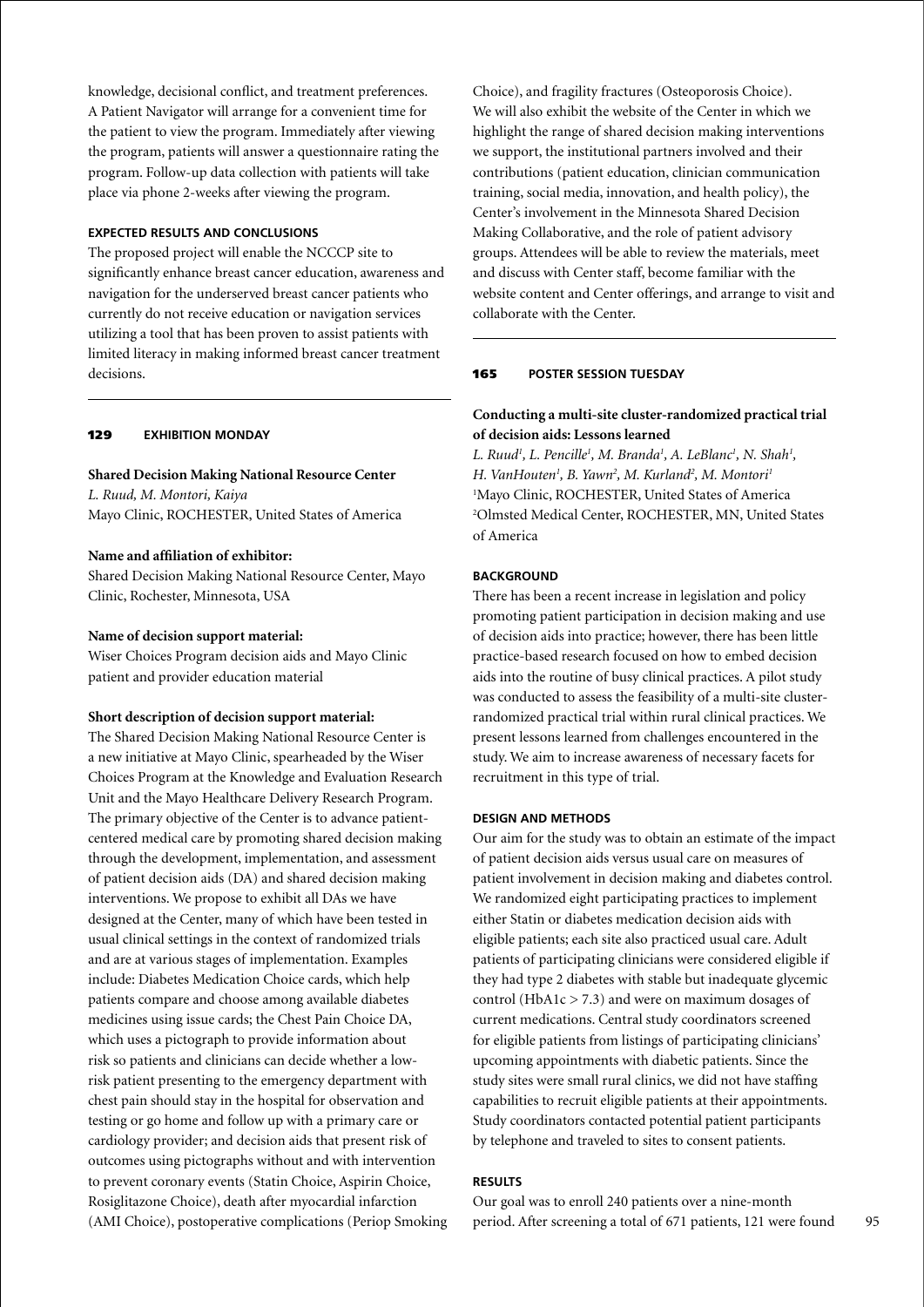to be eligible for the study, with 48 patients (20% of goal) enrolled. Of the 73 eligible patients who were not enrolled, 36 declined to participate, 25 were not contacted, and 12 were not consented.

# **Conclusion**

To be successful in reaching enrollment goals, studies to investigate translation of research into practice should prepare for potential obstacles according to site demographics. A close look at eligibility criteria in comparison with patient population of clinics is needed to anticipate how the criteria will impact patient recruitment. Consideration should be given to study coordinator availability and logistics for recruitment at sites.

# 164 **exhibition Tuesday**

# **Using the Patient Decision Aids Web site to Support Implementation**

*A. Saarimaki1 , D. Stacey1 , A.M. O'Connor2* 1 Ottawa Hospital Research Institute, OTTAWA, Canada 2 University of Ottawa, OTTAWA, Canada

Successful adoption of shared decision making (SDM) requires interventions such as patient decision aids (PtDAs), training of healthcare professionals, and SDM performance feedback. The Patient Decision Aids Web site (http:// decisionaid.ohri.ca) provides access to these resources and more to facilitate implementation of patient decision aids and enhance patient involvement in health decisions. In 2010 the site had nearly 49,000 unique visitors, over 654,000 page views and over 192,000 downloads.

The purpose of this exhibit is to display some of resources available on the Web site and discuss their use in facilitating implementation of SDM.

Patient Decision Aids: search for publicly available PtDAs using the A to Z Inventory, find decision aids in development using the Complete Inventory, or register PtDAs in the Decision Aid Library Inventory (DALI).

The Ottawa Personal Decision Guide is a generic decision aid that helps people assess their decision making needs, plan the next steps, and track their progress in decision making for any health-related and/or social decisions (available in English, French, Spanish and Japanese). It can also be used by health professionals when supporting patients making a decision.

Training for health professionals: access to the Ottawa Decision Support Tutorial (ODST) and information on workshops. The ODST is an online training program based on the Ottawa Decision Support Framework (ODSF) and supported with evidence from client and practitioner needs assessments and trials evaluating patient decision aids

(available in French and English). Since May 2007 it has been completed by over 1000 people, many of whom have provided positive feedback and recommend it to others.

Performance feedback: the Decision Support Analysis Tool is a valid and reliable instrument for appraising the quality of the patient-practitioner interactions (available in French and English). Findings can be used to audit the quality of decision support and provide feedback to practitioners for enhancing their skills.

The Web site also includes a PtDA development toolkit, an implementation toolkit, evaluation measures (e.g. decisional conflict, preparation for decision making, self-efficacy), the International Patient Decision Aid Standards (IPDAS) Collaboration, the Cochrane Systematic Review of Patient Decision Aids, and links to collaborators, news, and events.

# 61 **poster session Tuesday**

# **Shared Decision Making: What clinician-level factors positively and negatively influence incorporation into practice?**

A.T. Sadosty<sup>1</sup>, E. Hess<sup>1</sup>, M. Knoedler<sup>1</sup>, A. LeBlanc<sup>1</sup>, C. May<sup>2</sup>, *M. Robinson1 , V. Montori1 , J. Tilburt1* <sup>1</sup>Mayo Clinic, ROCHESTER, MINNESOTA, United States of America

2 Institute of Health and Society, Newcastle University, UNITED KINGDOM, United Kingdom

### **BACKGROUND**

Although Shared Decision Making (SDM) is a clinically, ethically, and legally relevant model for the clinician-patient interaction, healthcare professionals have not widely adopted its use. We describe a means of evaluating clinician-level factors which influence physician receptivity to SDM through: 1) qualitative content analysis of video recordings of clinical interactions, and 2) qualitative interviews with physicians who have participated in SDM in the context of two randomized trials (Montori 2011, Pierce 2010).

### **Design and Methods**

This study evaluates factors which influence physician receptivity to SDM in both acute and chronic care settings. Through qualitative content analysis, fifty video recordings (25 acute) of clinical interactions randomly selected from the experimental (SDM) arm of two randomized clinical trials will be analyzed. Independent observers will 1) assess dynamics associated with/without the occurrence of SDM, and 2) identify barriers and promoters to SDM. Additionally, physicians who participated in each of the two trials will be randomly selected and approached to be individually interviewed by a study investigator. These semistructured interviews will be audio-recorded, transcribed, and de-identified to preserve physician anonymity. Video stimulated recall will be used to enhance physician recall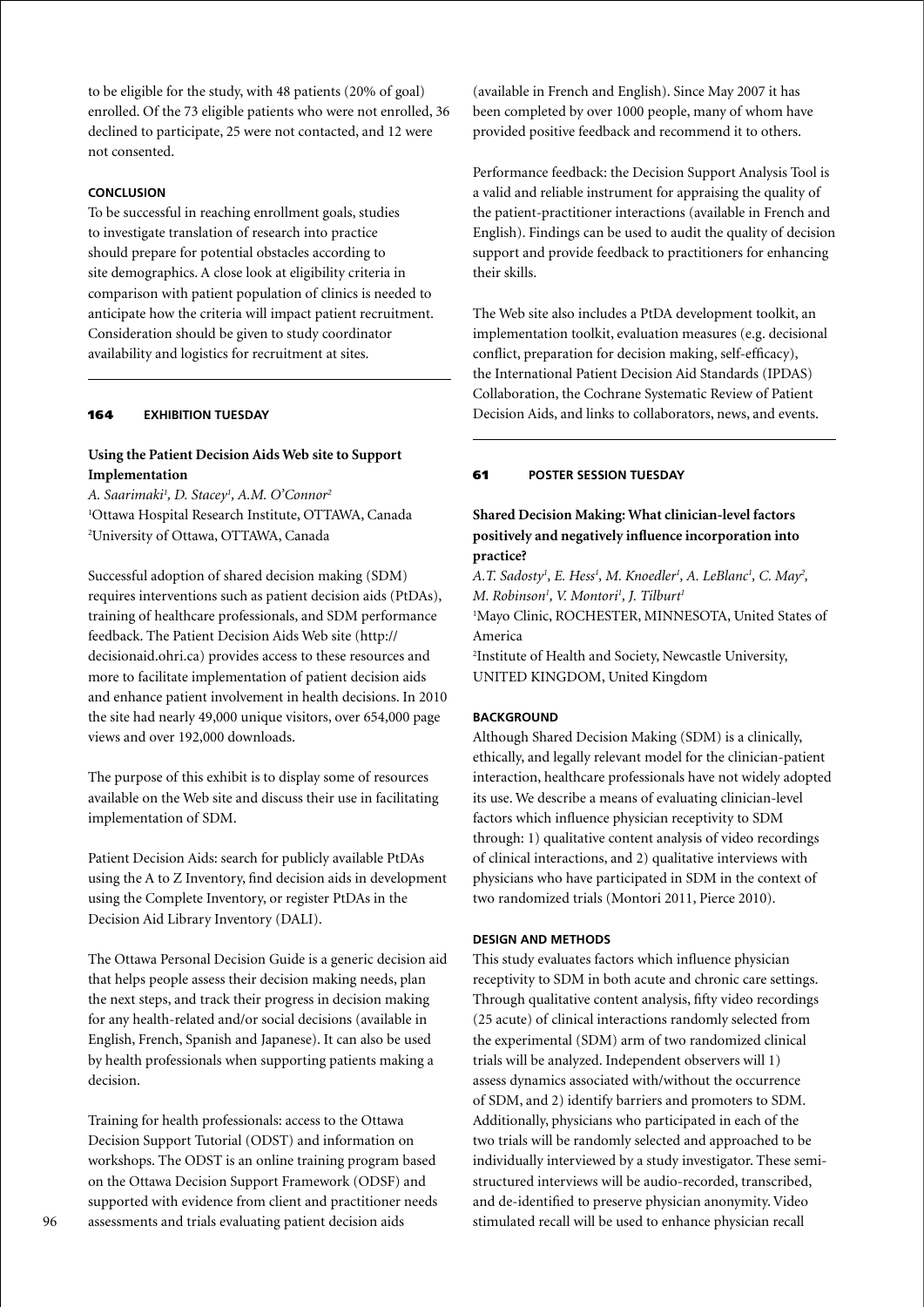of thoughts, feelings, and perceptions pertaining to SDM. Two investigators will review the transcriptions, then code and analyze for themes. Using the Normalization Process Theory we will seek to identify factors which add or detract from the adoption of SDM. Approximately 10-12 consenting physicians from each of the two randomized trials will be interviewed. Thematic saturation will define the true number of interviews conducted.

### **Results**

We will present results from ongoing analysis of fifty video interactions between clinicians and patients enrolled in two clinical trials. In addition, we will interview approximately 20-24 physician providers who have participated in SDM and summarize preliminary themes.

### **Conclusion**

Clinician-level factors contribute to physician receptivity to SDM. Here, we will present themes from 50 clinical interactions and 20+ interviews with physicians who have participated in SDM trials which predict SDM incorporation and resistance.

### 92 **oral parallel session 6**

# **A comparison of patient derived versus researcher generated attributes for an electronic decision aid on prostate cancer screening**

*G. Salkeld1 , M. Cunich1 , J. Dowie2* 1 University of Sydney, SYDNEY, Australia 2 London School of Hygiene and Tropical Medicine, LONDON, United Kingdom

# **BACKGROUND**

We conducted a pilot study with General Practitioners on the usefulness of using an interactive computer based decision aid, based on Annalisa 2.0, to assist patients in deciding whether to have a PSA test for prostate cancer. The next stage of the research was to evaluate this approach with patients. The overall objective of the study reported here was to assess the usefulness and quality of decision making using MyProstScreenAL amongst a group of men eligible for prostate cancer screening.

# **Methods**

#### *The Survey*

The decision to have a PSA test will be based on a range of factors that include the benefits, potential harms, costs and other factors associated with the process of screening. This study tested two different approaches to generating the electronic decision aid: the first approached fixed the attributes contained in the decision aid based on the published literature and expert opinion; the second approach offered respondents the same 5 attributes included in the first approach plus additional attributes, providing respondents

with a much wider choices of attributes. Respondents were then asked to choose up to 8 attributes that were most important to them. The patient's selection of up to 8 attributes then formed the basis of the decision aid.

#### *Setting and participants*

A cross sectional survey of men's' preferences for prostate cancer screening was conducted using a random sample of men living in NSW. Half of the study sample was randomly allocated to the fixed attribute decision aid approach and the other half received the 'pick your own' attribute decision. All other aspects of the survey, including the assessment of decision quality, were identical.

#### **Results**

This study is still in progress. Results will be reported and compared for each of the two study groups with respect to their screening choices and their self reported quality of decision making.

1. Cunich M, Salkeld G, Dowie J, Henderson J, Bayram C, Britt H and Howard K. Integrating evidence and individual preferences using a web-based Multi-Criteria Decision Analytic tool: an application to prostate cancer screening. The Patient - Patient Centred Outcomes Research (In Press - Accepted January 2011)

### 187 **oral parallel session 4**

# **Training general practitioners in enforcing patients' own expectations in order to maximize health benefits: observed effects on communication in consultations.**

A.R.J. Sanders<sup>1</sup>, W. Verheul<sup>2</sup>, M. Essed<sup>1</sup>, H. Pieters<sup>1</sup>, N. de Wit<sup>1</sup>, *J. Bensing3*

1 Julius Center for Health Sciences and Primary Care, UTRECHT, Nederland 2 NIVEL, UTRECHT, Netherlands

3 Faculty of Social and Behavioral Science, Utrecht University, UTRECHT, Nederland

### **BACKGROUND**

Shared decision-making (SDM) enhances patient participation in medical consultations. SDM is especially suitable in situations of clinical equipoise, i.e. when several treatment options exist and none of those has clear clinical preference above the others. Using SDM, patients are most likely to opt for a treatment of which they have positive expectations, which can be reinforced by the healthcare provider. Since enhancing positive outcome expectations leads to better health-related outcomes, combining SDM and positive reinforcement is likely to lead to improve patient outcomes. Although healthcare providers generally have favorable opinions about SDM, the actual use of this method in daily practice is still rare. In fact, training healthcare providers to use SDM in daily practice has been found to be difficult.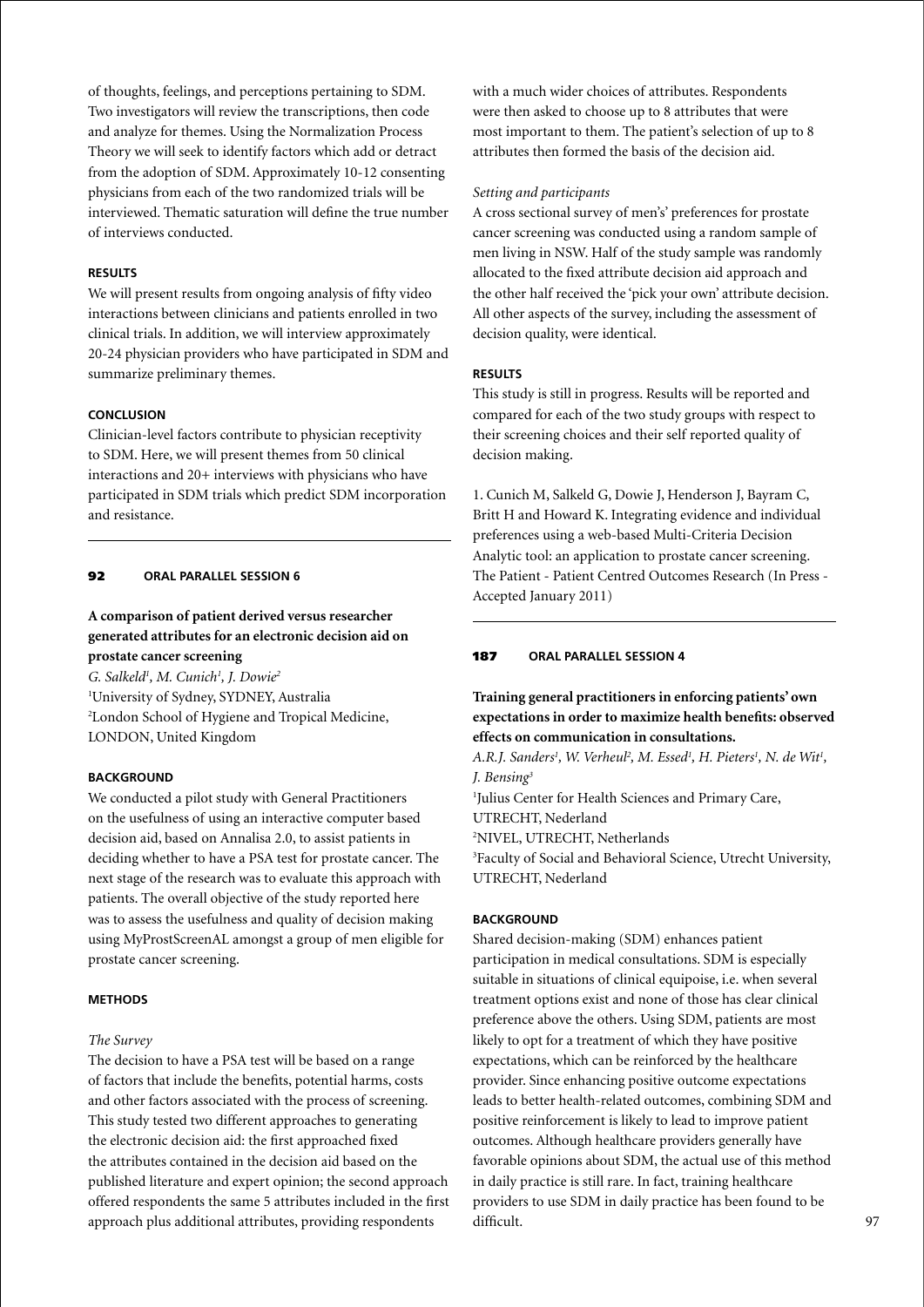This study aims to test whether training for GPs on using SDM and positive reinforcement in situations of clinical equipoise does lead to changes in actual communication.

## **Design and Methods**

A training course to use SDM and positive reinforcement (PR) in a situation of clinical equipoise (non-chronic low back pain) was developed for a RCT in general practice, consisting of two training session of 2½ hours and feedback on videotaped consultations. Half of all participating GPs were randomly assigned to take part in the training. Twenty-eight GPs videotaped their consultations. Trained behaviors were systematically observed using an adopted OPTION-scale added with global measurement for patient participation. Both patient and doctor behaviors were taken into account. Comparisons were made between the trained group and the control group and between the trained group after the first and after the second training .

### **Results**

First analyses show that trained GPs more often use SDM and PR after the first training. Analyses of consultations after the second training is in progress and will be finished at the time of the conference.

### **Conclusion**

The training of SDM and positive reinforcement leads to changes in GPs' communication, but not all trained behaviors were (consistently) used. We will discuss possible causes for these results, focusing on both GPs' skills or more to possible underlying motives in respect to using SDM and PR during the training.

# 7 **poster session Tuesday**

# **Development and psychometric properties of the Shared Decision-Making Questionnaire - Physician Version (SDM-Q-Doc)**

*I. Scholl1 , L. Kriston1 , J. Dirmaier1 , A. Buchholz2 , M. Härter1* 1 University Medical Center Hamburg-Eppendorf, HAMBURG, Germany

2 University Medical Center Freiburg, FREIBURG, Germany

# **BACKGROUND**

Several instruments have been developed that measure the shared decision-making (SDM) process in a medical encounter from the expert observer's or the patient's viewpoint. Despite the call for measurement of both the patient's and the physician's perspective on SDM [1], there is still a lack of psychometrically sound self-assessment instruments to measure SDM from the physician's perspective. The objective of this study was to develop and psychometrically test a brief instrument for measuring Shared Decision-Making (SDM) in clinical encounters from the physician's perspective.

# **Design and Methods**

We adapted the patient-report 9-item Shared Decision-Making Questionnaire (SDM-Q-9, [2]) to a physician version (SDM-Q-Doc). The adaptation was performed by two of the authors (IS, AB). This physician version was tested in medical encounters between 29 physicians and 324 patients in German outpatient care. Analyses of acceptance, reliability, and factorial structure were performed.

### **Results**

The SDM-Q-Doc showed high acceptance by the physicians (proportion of missing values <7%). Item discrimination parameters were above .4 for all but one item. Item difficulties ranged between 3.52 and 4.34 on a scale from 0 to 5. Internal consistency showed a Cronbach's of 0.88. Confirmatory factor analysis supported a one-dimensional structure of the construct.

### **Conclusion**

The results of this study corroborate reliability and acceptability of the SDM-Q-Doc in measuring the physician's view on the SDM process in medical encounters.This is, to our knowledge, the first psychometrically tested scale to measure the physician's point of view.

### **References**

[1] F. Légaré, D. Moher, G. Elwyn, A. LeBlanc, K. Gravel (2007). Instruments to assess the perception of physicians in the decision-making process of specific clinical encounters: A systematic review. BMC Medical Informatics and Decision Making, 70:30.

[2] L. Kriston, I. Scholl, L. Hölzel, D. Simon, A. Loh, M. Härter (2010). The 9-item Shared Decision Making Questionnaire (SDM-Q-9). Development and psychometric properties in a primary care sample. Patient Education and Counseling, 80:94-99.

## 8 **oral parallel session 1**

# **Construct validity of the 9-item Shared Decision-Making Questionnaire (SDM-Q-9)**

*I. Scholl, L. Kriston, J. Dirmaier, M. Härter* University Medical Center Hamburg-Eppendorf, HAMBURG, Germany

### **BACKGROUND**

The 9-item Shared Decision-Making Questionnaire (SDM-Q-9) measures Shared Decision-Making (SDM) in clinical encounters from the patient's perspective. It was developed and revised in a theory-driven process with several steps. It has been shown that the SDM-Q-9 is a reliable and well accepted instrument, with both high face and factorial validity [1]. The aim of this study was to analyse the construct validity of the SDM-Q-9 by comparing it to the OPTION scale. We expected a moderate correlation between the two instruments.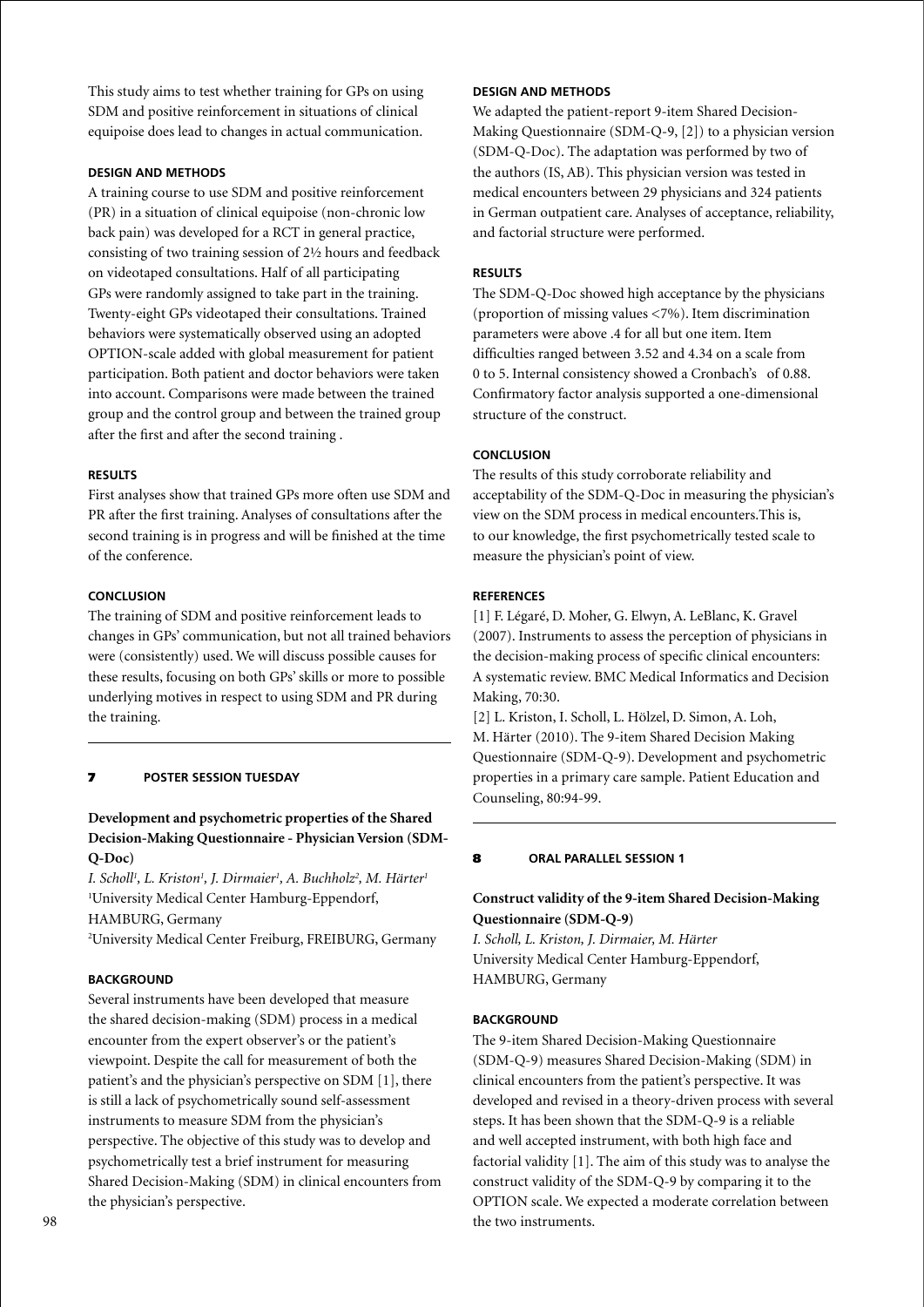# **Design and Methods**

Data were collected in a cross-sectional study in 21 outpatient care practices in Hamburg (Germany). 63 consultations were audio-taped, transcribed, and evaluated by two trained raters using the OPTION scale. Patients completed the SDM-Q-9 after the consultation. To analyse the construct validity of the SDM-Q-9 the correlation (Spearman's Rho) between the patient (SDM-Q-9) and expert ratings (OPTION Scale) was calculated. In addition, subgroup analyses were performed.

### **Results**

The correlation between the total scores of both instruments was weak with a Spearman correlation of  $r = 19$  and did not reach statistical significance ( $p = 138$ ). Subgroup analyses (regarding health problem, age, sex, education) revealed no correlations in some subgroups (e.g. consultations on type 2 diabetes) and small to moderate correlations in other subgroups (e.g. patients above the age of 65) without reaching statistical significance.

### **Conclusion**

The hypothesis of a moderate correlation between the SDM-Q-9 and the OPTION scale could not be confirmed. Construct validity of the SDM-Q-9 could not be established by the use of the OPTION-Scale. Possible reasons are low variance due to ceiling effects of the SDM-Q-9 and floor effects of the OPTION scale that may inflate correlation analyses. Furthermore the correlation may be weaker then hypothesised. However the study was underpowered to test for a small correlation. The study results can also be interpreted as indicator that patients and external observers have substantially different perspectives on SDM in clinical encounters.

#### **Reference**

[1] Kriston L, Scholl I, Hölzel L, Simon D, Loh A, Härter M. The 9-item Shared Decision-Making Questionnaire (SDM-Q-9). Development and psychometric properties in a primary care sample. Patient Educ Couns 2010;80:94-99

# 9 **oral parallel session 4**

# **Comparison of patients' and physicians' views on the decision-making process in medical encounters**

*I. Scholl, L. Kriston, J. Dirmaier, M. Härter* University Medical Center Hamburg-Eppendorf, HAMBURG, Germany

## **BACKGROUND**

The interaction between physician and patient is one of the basic requirements for shared decision-making in medical encounters. Up to date, only few studies have focused on the agreement between physicians and patients on the content, the process or the outcomes of clinical encounters, indicating discordance of perceptions. Little research examines and compares physicians' and patients' perceptions of the decisionmaking process in particular. The aim of this study was to

investigate the concordance between patients' and physicians' views on the decision-making process in medical encounters.

### **Design and Methods**

Data were collected in a cross-sectional study in 29 outpatient care practices in Hamburg (Germany). 324 outpatient medical encounters were assessed with the 9-item Shared Decision-Making Questionnaire (patient version [1], physician version [2], total scores range from 0-100). Mean and median scores for both instruments were calculated and groups were compared using Wilcoxon-test. Spearman correlation coefficients were calculated for the total scores of the scales and for corresponding items.

#### **Results**

A comparison showed a statistically significant difference with the average physicians' rating being inferior to the average patients' rating (means 77.18 vs. 83.80; medians 80 vs. 90).The interrelation between physicians' and patients' overall rating of the decision-making process was weak with a Spearman correlation of r=.254 (P<.001). Correlation between single items proved to be similarly low with sometimes not even reaching statistical significance. The agreement was highest regarding item 1 ("made clear that a decision needs to be made",  $r = .310$ ) and lowest regarding item 8 ("selected a treatment option together", r=.058).

# **Conclusions**

The results indicate certain, but low agreement between patients and physicians on how they perceive the decisionmaking process in the consultation. High total scores indicate that both physicians and patients consider the decisionmaking process to be shared.

### **References**

[1] Kriston L, Scholl I, Hölzel L, Simon D, Loh A, Härter M. The 9-item Shared Decision-Making Questionnaire (SDM-Q-9). Development and psychometric properties in a primary care sample. Patient Educ Couns 2010; 80:94-99. [2] I. Scholl, L. Kriston, J. Dirmaier, A. Buchholz, M. Härter. [Psychometric properties of the Shared Decision Making-Questionnaire- physician version (SDM-Q-DOC)] [German]. Z Med Psychol 2010; 19(Sonderheft):62-63.

### 205 **oral parallel session 6**

### **Internet use and the use of web-based decision aids by general practitioners in Flanders**

*J.S. Schrijvers<sup>1</sup>, A.n.n. DeSmet<sup>1</sup>, K.a.r.i.n Haustermans<sup>2</sup>, H.e.n.d.r Van Poppel2 , C.h.a.n.t Van Audenhove1* 1 LUCAS KULeuven, LEUVEN, Belgium 2 UZ Leuven Campus Gasthuisberg, LEUVEN, Belgium

### **BACKGROUND**

An increasing number of patients are using the Internet to search for health-related information. Patients who use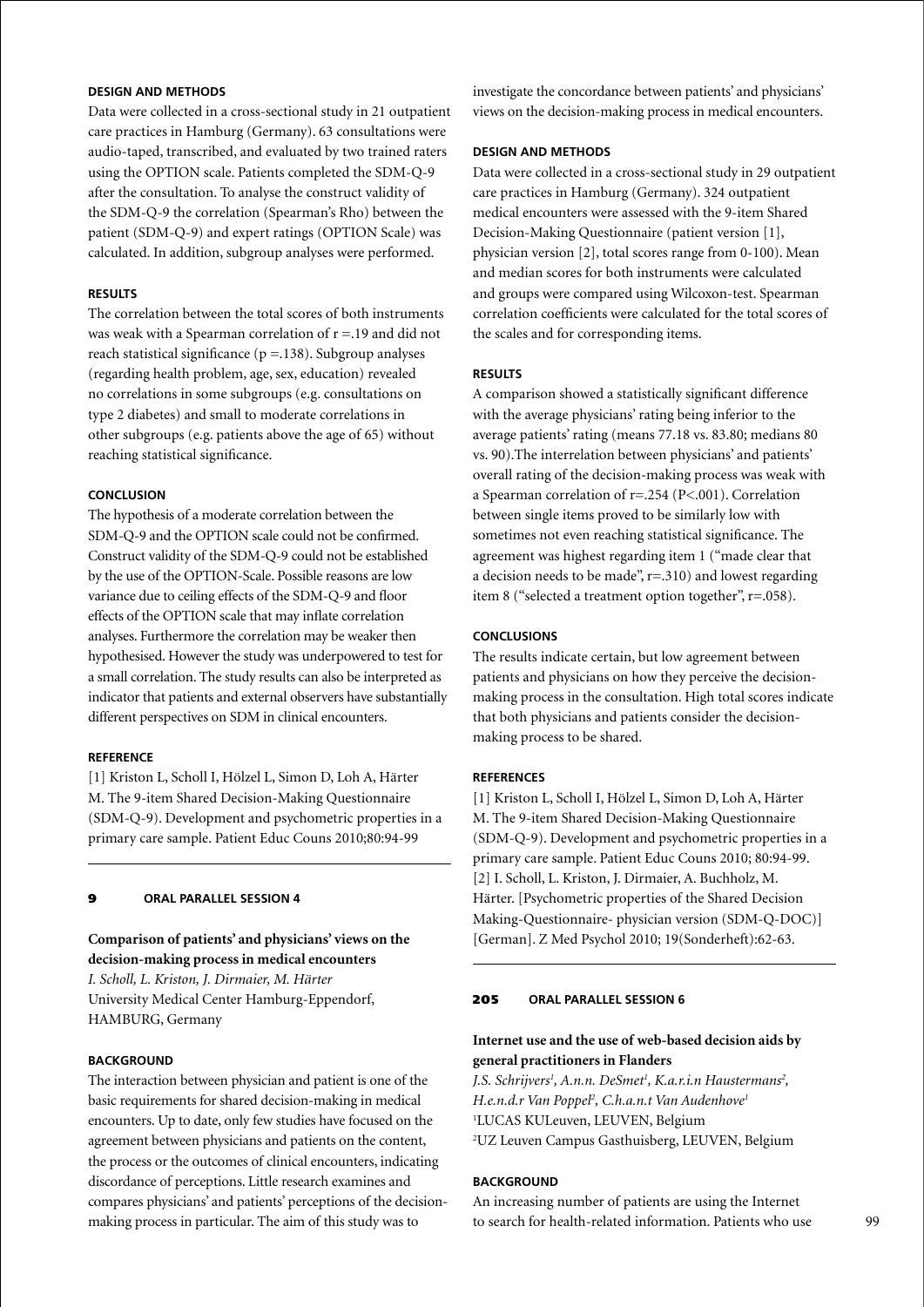the Internet feel empowered in managing their health, ask more questions, are more involved in the consultation and in the decision making process about their treatment. Internet use has also raised some concerns. Patients may misinterpret information they find on the Internet or they might come across misinformation. This will result in new communication needs in practice.

### **Design and Methods**

The objective of this study is to explore the experiences and attitudes of general practitioners in Flanders with regard to patients' health related Internet use. In addition, we explored how often general practitioners directed their patients to health-related Internet sites, online support groups and online decision aids.

Fifty general practitioners were recruited through an umbrella organization and surveyed before a training session. The questionnaire included questions concerning demographics, experiences with patients' health-related Internet use, attitudes toward patients Internet use, use of web-based decision aids and referral to websites and online support groups.

#### **Results**

All GP's give additional information to patients in the form of brochures, booklets or websites. Eighteen GP's direct patients to specific websites more than four times per month and another nineteen refer patients once or twice per month. This number is respectively eight and seventeen for referral to online support groups. Their main concern is the reliability of online health information. GP's find that web-based decision aids are ideal tools to fulfill patients' information needs through evidence based information and guide them in their decision making process. Web-based decision aids are not being used in Flanders because of the lack of availability but forty-two GP's are motivated to use online decision aids in the future.

## **Conclusion**

Despite positive attitudes of GP's directing patients to online health information is not yet current practice in Flanders. A decision aid is an ideal tool to offer reliable evidence based information and the use should be promoted. Considering the on demand availability of the Internet, it is the perfect medium to facilitate the implementation of decision aids in practice.

# 206 **oral parallel session 5**

# **Implementation and evaluation of a web-based decision aid in the decision making process of newly diagnosed patients with localized prostate cancer**

*J.S. Schrijvers1 , A.n.n. DeSmet1 , K.a.r.i.n Haustermans2 , H.e.n.d.r Van Poppel2 , C.h.a.n.t Van Audenhove1* 1 LUCAS KULeuven, LEUVEN, Belgium

100 2 UZ Leuven Campus Gasthuisberg, LEUVEN, Belgium

## **BACKGROUND**

Different treatment options are available for patients with early-stage localized prostate cancer, including radical prostatectomy, external beam or interstitial radiotherapy, and for some patients 'watchful waiting' or 'active monitoring'. However, the optimal management remains controversial since efficacy and complication rates vary widely, even within one treatment modality. 'Preference-sensitive' choices such as these - so called because the best choice depends on the patients' personal values or preferences - call for a 'shared decision-making' style of counseling. This implies that both the practitioner and the patient exchange information and collaborate in the decision. To facilitate this process a webbased decision aid was developed.

### **Design and Methods**

The early-stage localized prostate cancer web-based decision aid contains information on the prostate, prostate cancer, the various treatment options and the probability of side-effects. The decision aid also guides patients through the different steps of the decision making process and stimulates them to make an explicit value clarification.

Newly diagnosed patients with localized prostate cancer, their partners and health care professionals were questioned about the quantity and quality of the information and the impact of the decision aid on the consultation, on the shared decision making process and on the treatment choice.

# **Results**

The information in the decision aid is judged helpful and the amount of information is found to be sufficient. Patients, partners and physicians indicate a positive effect on the consultation. Patients consider the decision aid as a perfect tool to prepare for the decision making process and to make a good choice in deliberation with their physician and family. Patients and partners feel more involved in the decision process. Finally there is more dispersion in treatment choice.

#### **Conclusions**

To conclude, this study showed that the use of the decision aid had a positive impact on the consultation and thus on the patient-physician interaction. This change of strategy, by which patients are more actively involved in the decision-making process, should be further implemented in daily practice.

#### 33 **poster session Tuesday**

# **Informed Consent for Clinical Trial Participation: what can be learnt from the IPDAS?**

*K. Schumm, S. MacLennan, C. Ramsay, Z. Skea, M. Campbell* University of Aberdeen, ABERDEEN, United Kingdom

### **BACKGROUND**

Informed consent (IC) is regarded as a cornerstone of ethical healthcare research and is a requirement for most clinical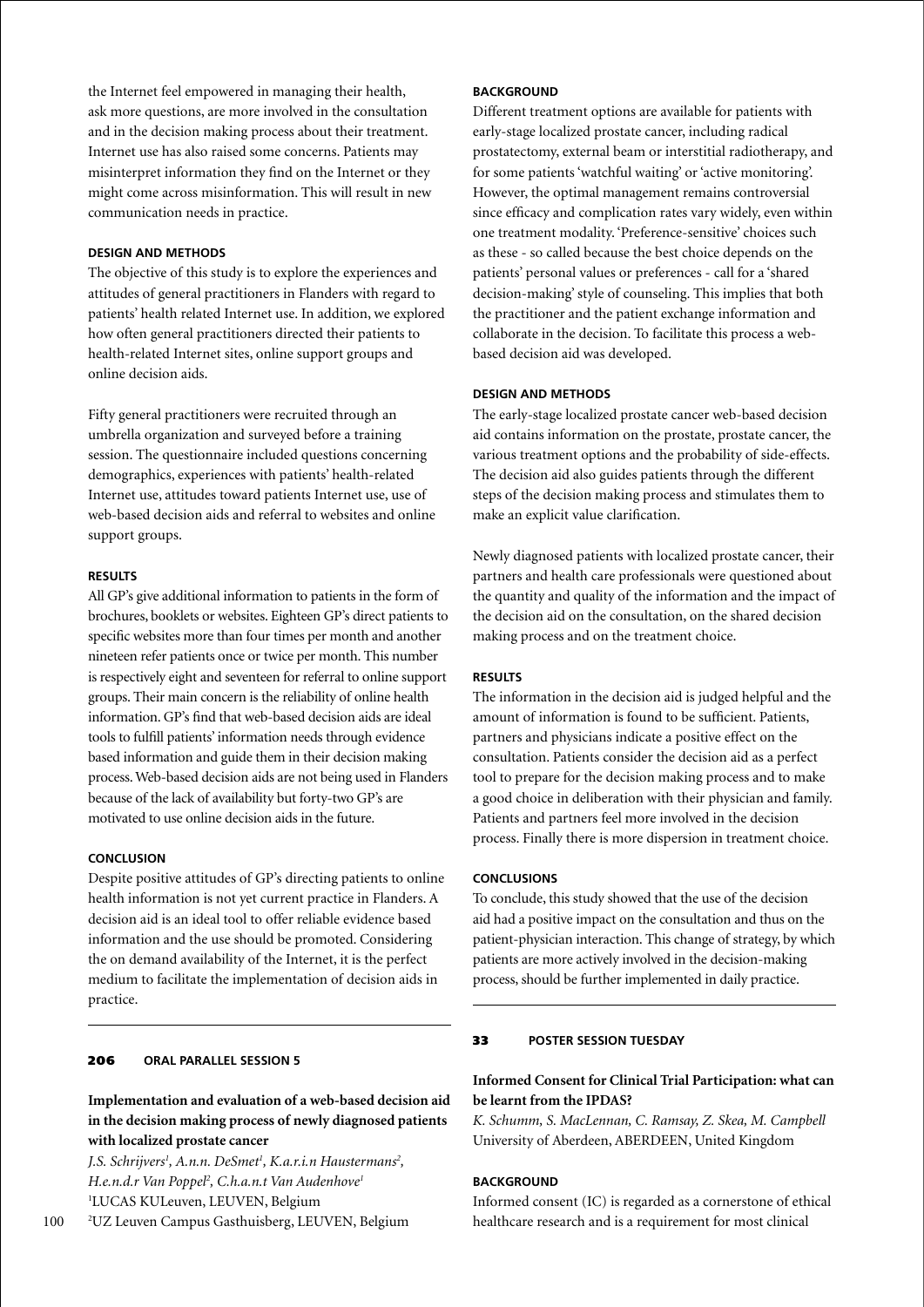research studies (ICH GCP 2009). Guidelines suggest that prospective clinical trial participants should understand a basic amount of information about trials in order to provide valid IC. However, poor participant understanding of the research processes, a lack of knowledge about the expectations and demands of trials and insufficient support when faced with the decision has been demonstrated across a range of clinical areas (Prescott 1999, Flory 2004). As such, the existing approach to obtaining IC for clinical trials is not optimal. We propose that the process could be improved by drawing on existing research in the fields of decision making and decision support interventions.

### **Design and Methods**

A systematic search was conducted for guidelines that pertain to IC for clinical trials. Using content analytic techniques, documents were analysed for content on information provision and decision support for clinical trial participation. The results were then systematically compared against the domains of the International Patient Decision Aid Standards (IPDAS) to identify areas of convergence and areas of divergence.

# **Results**

There was considerable overlap identified between the IPDAS and IC guidelines with respect to informational concepts e.g. describing the condition and describing procedures, and their positive and negative features etc. However, there were significant areas of divergence e.g. presenting probabilities in an unbiased way and ways to identify what matters most to prospective participants. Also, the development and effectiveness IPDAS concepts had negligible overlap with the guidelines.

#### **Conclusion**

The IC process for clinical trials needs to be improved and lessons could be learnt from the IPDAS and the decision making literature. Patients need to be better supported to make more informed decisions about their clinical trial participation, which are in line with their personal values and preferences. Better informed decisions about participation may result in patients being retained throughout the duration of the trial, as their decisions will be linked to more realistic expectations and be more in line with their personal values and preferences.

### 81 **poster Session Monday**

# **How Do Patients and Clinicians Discuss the Burden Imposed by Treatment? A Videographic Analysis from the Diabetes Medication Choice Decision Aid Trial**

*E.A.S. Scoville1 , K. Bohlen2 , C. May3 , V. Montori2* <sup>1</sup>Mayo Medical School, ROCHESTER, United States of America

2 Mayo Clinic, ROCHESTER, MN, United States of America 3 University of Southampton, SOUTHAMPTON, United Kingdom

# **BACKGROUND**

Optimal evidence-based care may overwhelm patients and contribute to poor therapy adherence. In particular, diabetic patients must enact new activities that may exceed their capacity to implement treatments. Failure of these therapies to fit into patients' lives leads to poor treatment fidelity and loss of healthcare value. Opportunity arises during the clinic visit for clinicians and patients to discuss the burden of treatment and engage in shared decision-making regarding options to lessen this burden.

# **Design and Methods**

We conducted a videographic evaluation of encounters in a randomized trial of decision aid for diabetes medications vs. usual care. These video recordings of primary care visits were analyzed to determine how often burden of treatment is discussed in the clinic visit and the efficacy of these discussions. Two reviewers independently reviewed eligible video recordings of encounters in both arms of the trial, classifying discussions of burden of treatment, the nature of the conversation, and the outcome of these discussions.

### **Results**

Of 46 video recordings (27 with the decision aid) available for analysis, 43 (93%) contained some discussion of burden of treatment. We identified 120 individual discussions of treatment burden (69% inter-observer agreement) with the most common regarding treatment effects and administration. Patients initiated the conversation about burden 55% of the time. Patients were more likely to bring up issues of administration (71%) and monitoring (75%), whereas clinicians were more likely to bring up issues of treatment effects (58%) and access (58%). Decision aid visits averaged 3 discussions per visit compared to 2.1 for control visits. Of these, 67% control and 71% decision aid-mediated discussions ended without clearly addressing ways to lessen or cope with burden of treatment.

### **Conclusions**

Patients often bring up issues regarding burden of treatment with their clinicians. However, these concerns are rarely addressed in an effective way during the visit. Currently available decision aid tools enhance the ability of both patients and clinicians to initiate discussions, but additional tools may be required to help clinicians effectively address patient concerns.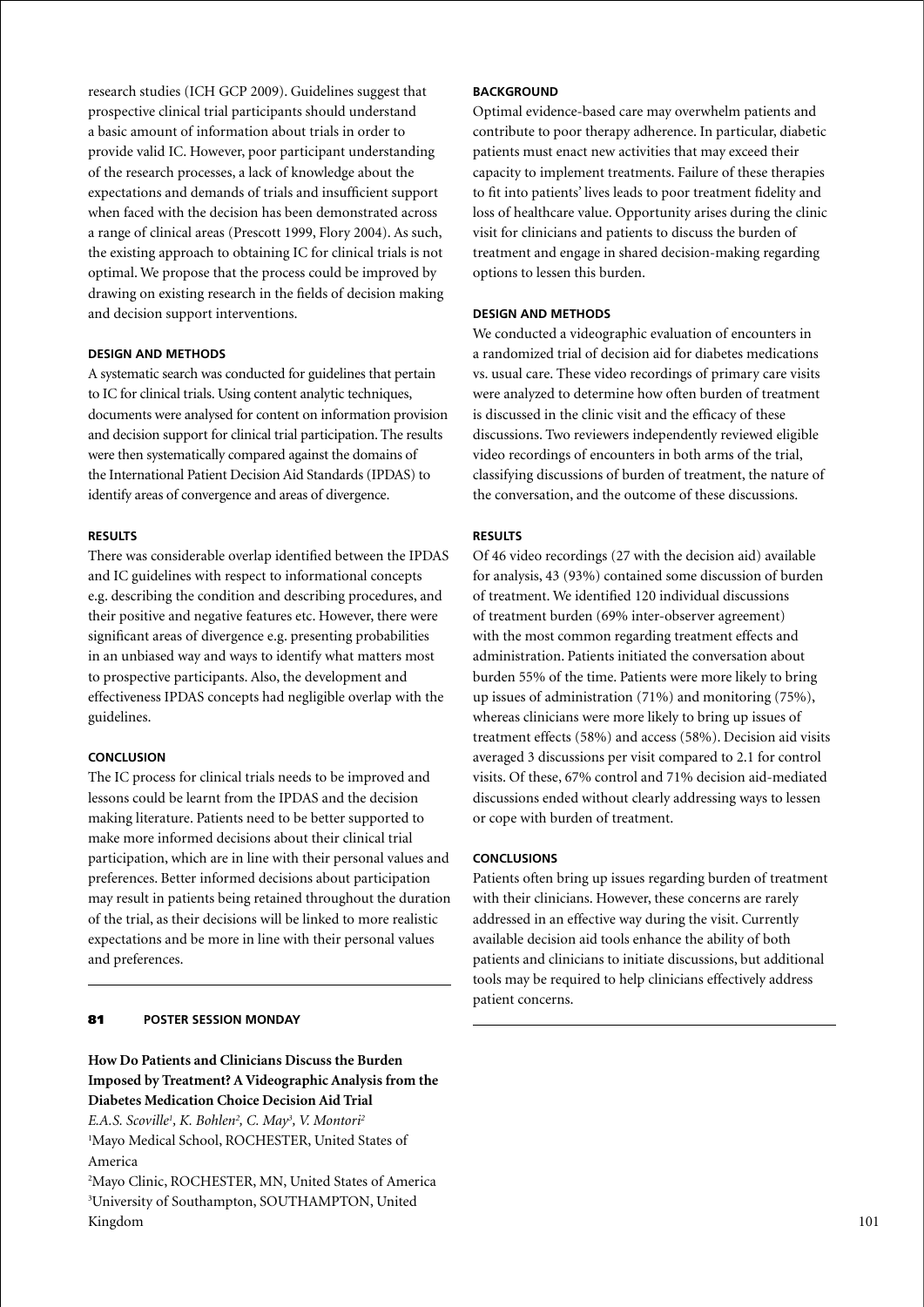# **Why do at-risk women reject bisphosphonates for osteoporosis? A videographic study from the Osteoporosis Choice Decision Aid trial**

*E.A.S. Scoville<sup>1</sup>, P. Ponce de Leon Lovaton<sup>2</sup>, N. Shah<sup>3</sup>,* 

*L. Pencille3 , V. Montori4* Mayo Medical School, ROCHESTER, United States of America Universidad Peruana Cayetano Heredia, LIMA, Peru Knowledge and Evaluation Research Unit, Mayo Clinic, ROCHESTER, MN, United States of America Mayo Clinic, ROCHESTER, MN, United States of America

# **BACKGROUND**

Despite access to effective, safe, and affordable treatment that can reduce the risk of osteoporotic fracture, many women at high risk for fractures choose not to initiate therapy, and, of those who do, up to 50% discontinue treatment in less than one year. This study sought to understand why at-risk women reject bisphosphonates even after being properly informed by their clinicians of the elevated risk of fractures and about the benefits, adverse effects, and costs of bisphosphonates using a decision aid.

# **Design and methods**

We conducted a videographic evaluation of encounters of women with high risk (>20%) for fractures in a randomized trial of decision aid about bisphosphonates vs. usual care. Two reviewers independently reviewed eligible video recordings and verbatim transcripts in both trial groups, classifying patient expressed views about bisphosphonate use, clinicians reponse to those views, the overall nature of the converation, and relationship of these with final decisions and patient adherence at 6 months post visit.

# **Results**

 Eighteen video recordings (12 with the decision aid) were eligible for analyses. We identified 39 patient reasons for and against bisphosphonate therapy (interobserver agreement, 78%, with complete agreement by consensus). Eleven patients rejected treatment offering 9 (average of 2 per patient) unique reasons against initiating bisphosphonates (most common: side effects 39%, distrust of medicines in general 33%); 10 of these patients did not offer any positive views on these medicines. Fifty eight percent of decision aid and sixty-six percent of control patients rejected treatment. When physicians conceded to patient views the final outcome was no bisphosphonate use.

# **Conclusion**

Patients who participate in an informed shared decision making process sometimes express unfavorable views toward treatment with bisphosphonates even among patients at high risk of osteoporosis fractures. The use of a decision aid does not seem to significantly alter the frequency at which patients reject treatment. Patient centered osteoporosis care to reach these at-risk women

may require a change in focus from drug programs to nonpharmacological strategies.

# 104 **Symposium parallel session 4**

# **The development and performance of decision quality instruments**

*K.R. Sepucha* Massachusetts General Hospital, BOSTON, MA, United States of America

# **BACKGROUND**

The importance of decision quality on the conceptual level is well established and has been validated by the IPDAS group. There is not consensus, however, on how to operationalize this construct into a reliable and valid survey instrument. Here we present the development process for a series of decision quality instruments (DQIs) and discuss their performance.

# **Methods**

The DQIs include two sets of decision-specific items that result in two scores: 1) decision specific knowledge (items are summed to produce a knowledge score); and 2) goals and concerns (items used to calculate a concordance score, or the percentage of patients who receive treatments that match their goals). To generate the concordance score we developed a multivariate regression model to predict treatment using the goals as independent variables and controlled for clinical characteristics. The model predicted probability is used to determine whether patients received treatments that "matched" those predicted by the model. There is no gold standard for these constructs, so the performance of the DQIs needs to be evaluated through hypothesis testing. We conducted three field tests (breast cancer surgery, hip and knee osteoarthritis, and herniated disc) with patients and providers to evaluate key criteria, including reliability, validity, acceptability and feasibility.

# **Results**

We report results for breast cancer surgery (patients n=440, providers n=88), hip and knee osteoarthritis (patients n=489, providers n=77), and herniated disc (patients n=183, and providers=98). In general, the instruments were acceptable to patients, with good response rates, and were feasible to complete, with low missing data. The knowledge scores had good retest reliability (intraclass correlation coefficients 0.70-0.81). The knowledge scores were able to discriminate between providers and patients, and between patients who had seen a decision aid and those who had not. The retest reliability of the individual goals and concerns varied (ICC=0.55-0.87). The concordance score varied by decision (73% to 89%). A brief version of each instrument demonstrated high reproducibility.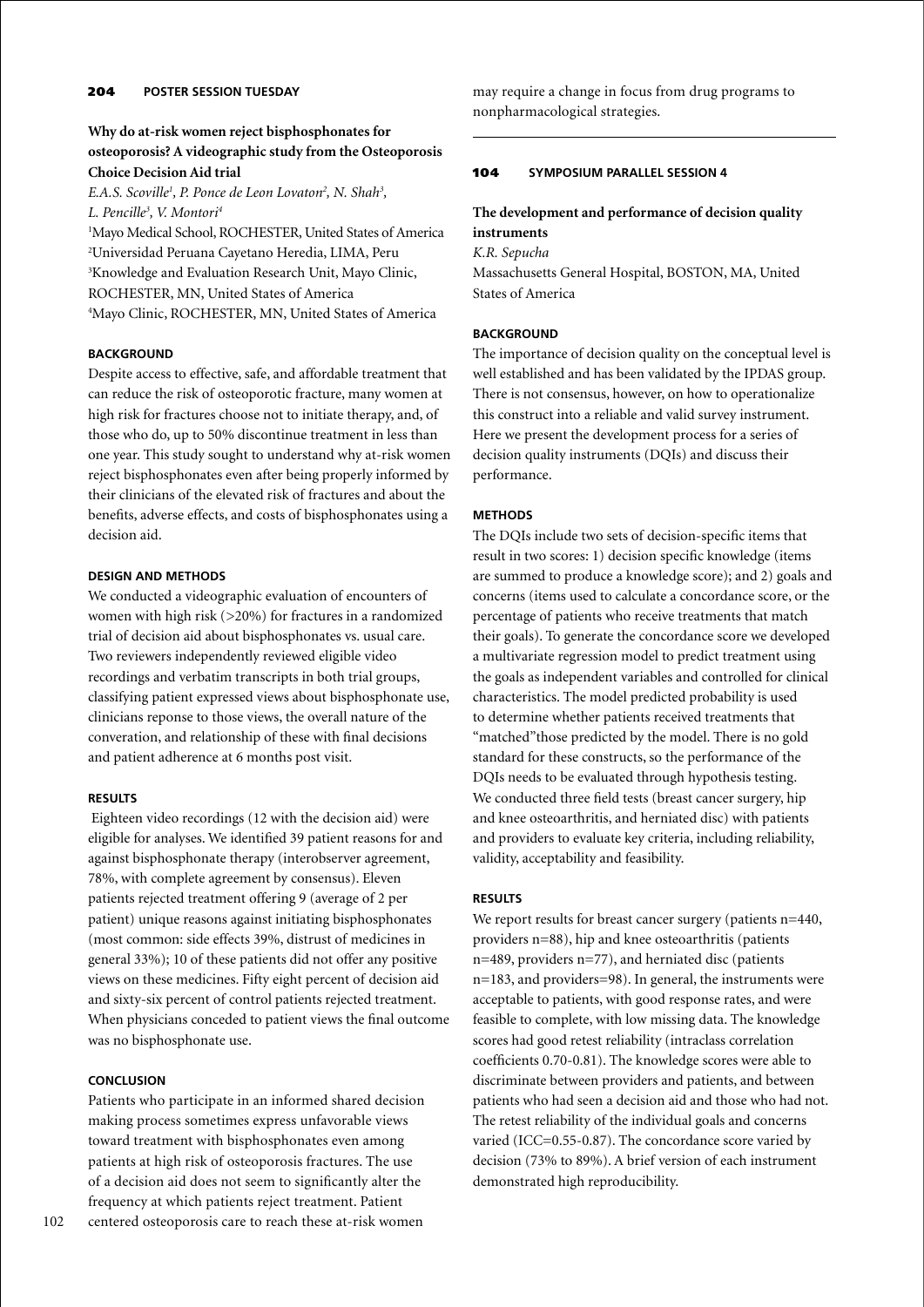# **Conclusion**

The development process resulted in DQIs that meet many criteria for high quality patient-reported outcome measures. Additional work is needed to improve the reliability of the goals and to further validate the concordance score.

# 140 **Symposium parallel session 7**

## **Impact of Implementing shared decision making for routine care in diverse settings**

*D. Shah* Mayo Clinic, ROCHESTER, United States of America

Symposium Chairperson: Nilay Shah, Mayo Clinic Number of Individual Talks: 3 Presenter 1: Erik Hess, MD, Mayo Clinic Presenter 2: Henry Ting, MD, Mayo Clinic Presenter 3: Victor Montori, MD, Mayo Clinic

### 141 **Symposium parallel session 7**

# **The Chest Pain Choice trial: a pilot randomized trial of a decision aid for patients with chest pain in the emergency department**

*D. Shah, E. Hess* Mayo Clinic, ROCHESTER, United States of America

# **BACKGROUND**

Patient involvement in the choice of whether to undergo emergency department observation unit (EDOU) admission and urgent cardiac stress testing or follow-up with a physician on an urgent basis could increase knowledge, satisfaction with the decision-making process and safely decrease resource use.

#### **Study Design and Methods**

We developed and tested Chest Pain Choice, a decision aid (DA) that communicates the pre-test probability of an acute coronary syndrome (ACS) within 45 days and makes management options (EDOU admission and stress testing or 24-72 hr follow-up with a physician) explicit to the patient. Patients with a primary complaint of chest pain and no known coronary artery disease who were being considered for EDOU admission were eligible. Patient-clinician pairs were randomized to intervention (DA plus risk estimate) or usual care (no DA, no risk estimate). We used patient surveys, videotapes of the encounters, and 30-day phone follow-up to assess the primary outcome (patient knowledge regarding their short-term risk for ACS), patient satisfaction, patient involvement in the decision-making process, safety outcomes (delayed or missed ACS defined as acute myocardial infarction, ventricular arrhythmia, cardiogenic shock, or cardiac/unknown death), and resource use.

# **Results**

There were 205 patients with a mean age (SD) 54.7 (11.8) enrolled in the trial. Compared with usual care patients  $(n=104)$ , patients receiving the DA  $(n=101)$  less frequently decided to be admitted to the EDOU for cardiac stress testing (58% vs 77%, absolute difference=19%, 95% CI 6, 31), had a lower rate of stress testing (74% vs 90%, absolute difference=16%, 95% CI 6, 26), greater knowledge of their exact pre-test probability of ACS (25% vs 1%, absolute difference=24%, 95% CI 15, 33), reported greater satisfaction with the decision-making process (strongly agree: 61% vs 40%, absolute difference=21%, 95% CI 7, 33), and were more involved in the decision-making process (OPTION score: 51% vs 32%, absolute difference=19%, 95% CI 17, 21)

### **Conclusion**

Use of a DA in low risk ED chest pain patients increased knowledge, increased satisfaction, and safely decreased resource use.

### 142 **Symposium parallel session 7**

# **Use of a Decision Aid for Patients Hospitalized with Acute Myocardial Infarction (AMI). A randomized control trial** *D. Shah, H. Ting*

Mayo Clinic, ROCHESTER, United States of America

#### **BACKGROUND**

Patients are typically not provided with enough knowledge about their medications after a acute myocardial infarction. This often leads to patients making uninformed decisions about continuation of their medications. The goal of this study was to develop and evaluate the effectiveness of a decision aid for patients hospitalized with acute myocardial infarction (AMI) to promote shared decision making about the benefits and risks of taking evidence-based cardiac medications.

#### **Design and Methods**

This trial was conducted in patients hospitalized with AMI. Patients (n=106) with AMI were randomized to the AMI Choice Decision Aid versus usual care. The decision aid described individualized risk of dying at 6 months using the GRACE risk score with and without a bundle of cardiac medications (Aspirin, ACE Inhibitor, Beta blocker and Statin). Patient demographic and clinical variables were prospectively collected. Surveys and videotaped patientclinician encounters in the hospital were utilized to assess knowledge transfer, decisional conflict, patient involvement in the decision-making process (OPTION scale), and medical and pharmacy records to assess adherence to medications at 6 months, readmissions, and death.

### **Results**

Patients in the decision aid and usual care group had comparable age, 91% (n=48/53) of patients who received the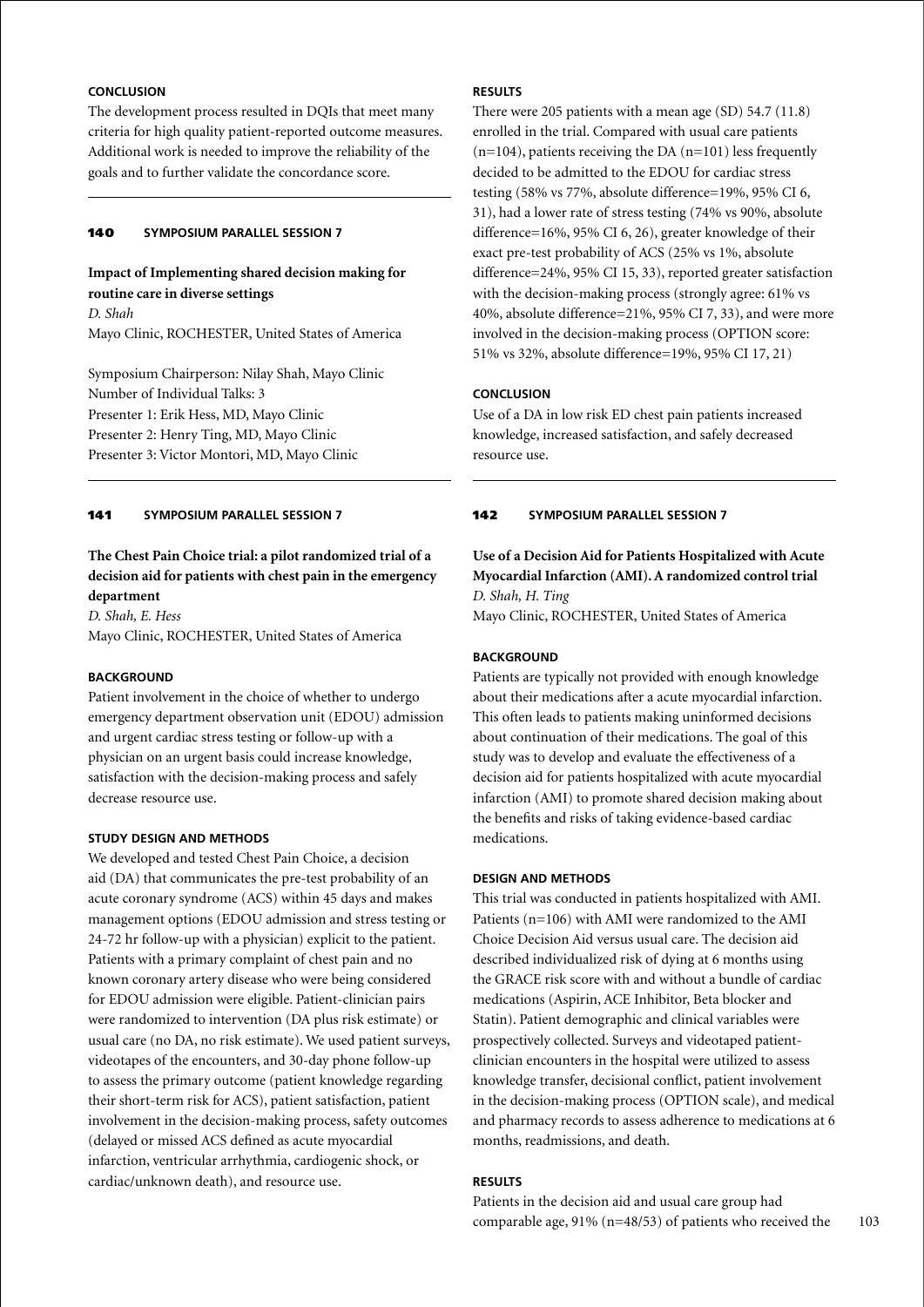decision aid found the tool helpful in reducing decisional conflict, compared to 87% (n=46/53) of usual care patients. Patients who received the decision aid were also more likely to be able to predict their 6-month risk of death within 20% of the correct value compared to those in the usual care group (77% vs 28% respectively). Patients in the decision aid group were highly involved in the decision-making process (OPTION score: 53%). All patients in both arms decided to take the AMI bundle of medications. Six-month adherence and readmission data collection is ongoing.

### **Conclusions**

An innovative decision aid effectively engaged patients following AMI in shared decision-making about their cardiac medications through reduction of decisional conflict and improving patient knowledge.

## 143 **Symposium parallel session 7**

# **Use of a decision aid to improve treatment decisions in osteoporosis. The OSTEOPOROSIS CHOICE randomized trial**

*D. Shah, V. Montori* Mayo Clinic, ROCHESTER, United States of America

#### **BACKGROUND**

Poor adherence to therapy, perhaps related to unaddressed patient preferences, limits the effectiveness of osteoporosis treatment in at-risk women.

### **Design and Methods**

We conducted a parallel patient-level randomized trial. Postmenopausal women had bone mineral density (BMD) T-scores of <-1.0, and were not receiving bisphosphonate therapy were eligible to participate in this trial. In addition to usual primary care, intervention patients received a decision aid (DA) -- including a pictographic tailored 10-year fracture risk estimate, absolute risk reduction with bisphosphonates, side effects, and out-of-pocket cost -- and control patients received a standard brochure. The main outcome measures for the trial were knowledge transfer, patient involvement in decision making, and rates of bisphosphonate use and adherence. Data came from medical records, postvisit written and 6-month phone surveys, video recordings of clinical encounters, and pharmacy prescription profiles.

#### **Results**

100 patients (range of 10-year fracture risk of 6 to 60%) were randomly allocated to receive DA (n=52) or usual care (n=48). DA patients were more likely to identify their 10-year fracture risk (relative risk 1.8, 95% CI 1.03, 3.2) and their estimated risk reduction with bisphosphonates (relative risk 2.7, 95% CI 1.3, 5.7). Patient involvement improved with the DA by 23% (95% CI 13.6, 31.4). Bisphosphonates were started by 44% of DA and 40% of usual care patients. Adherence at 6 months was similarly high across both

groups; the proportion of patients with >80% adherence was higher with DA (n=23 (100%) vs. n=14 (74%); P=0.009).

### **Conclusion**

A decision aid improves the quality of clinical decisions about bisphosphonate therapy in postmenopausal women at risk of osteoporotic fractures by improving knowledge transfer and patient involvement. While the decision did not affect start rates, it may have improved medication adherence.

### 82 **oral parallel session 6**

**Evaluation of FIMDM shared decision-making programs for implementation in the Australian healthcare system** L. Shepherd<sup>1</sup>, K. McCaffery<sup>1</sup>, A. Evans<sup>2</sup>, A. Barratt<sup>1</sup> 1 The University of Sydney, SYDNEY, Australia 2 Zest Health Strategies, SYDNEY, Australia

#### **BACKGROUND**

The Foundation for Informed Medical Decision Making (FIMDM) has developed evidence-based patient decision programs, comprising a DVD and booklet, to help patients become involved in healthcare decisions. Use of these programs in other countries would represent significant cost and time efficiencies. We evaluated two programs: Living with diabetes: making lifestyle changes to last a lifetime; and Herniated disc: choosing the right treatment for you, to explore their relevance for people with these health conditions in Australia. We sought views on usefulness, content, format and implementation.

## **Design and Methods**

Semi-structured focus groups and interviews were held with convenience samples of health professionals and patients. A stakeholder workshop was then held with health professionals, consumers, policymakers and researchers with interests in diabetes, herniated disc or health information and communication.

Participants completed written surveys, providing individual feedback on the programs. They were then asked questions according to a discussion guide, with prompting as required until all ideas had been discussed. Focus groups, interviews and workshop discussions were audio-recorded and analysed thematically.

#### **Results**

In total 48 people participated in the study. Eight health professionals and 10 patients provided feedback on the diabetes program. Six health professionals and 9 patients provided feedback on the herniated disc program. Fifteen participants attended the stakeholder workshop.

Overall, program content was viewed positively. Inclusion of patient stories and the information reliability were rated highly. Feedback suggested that the booklet and DVD are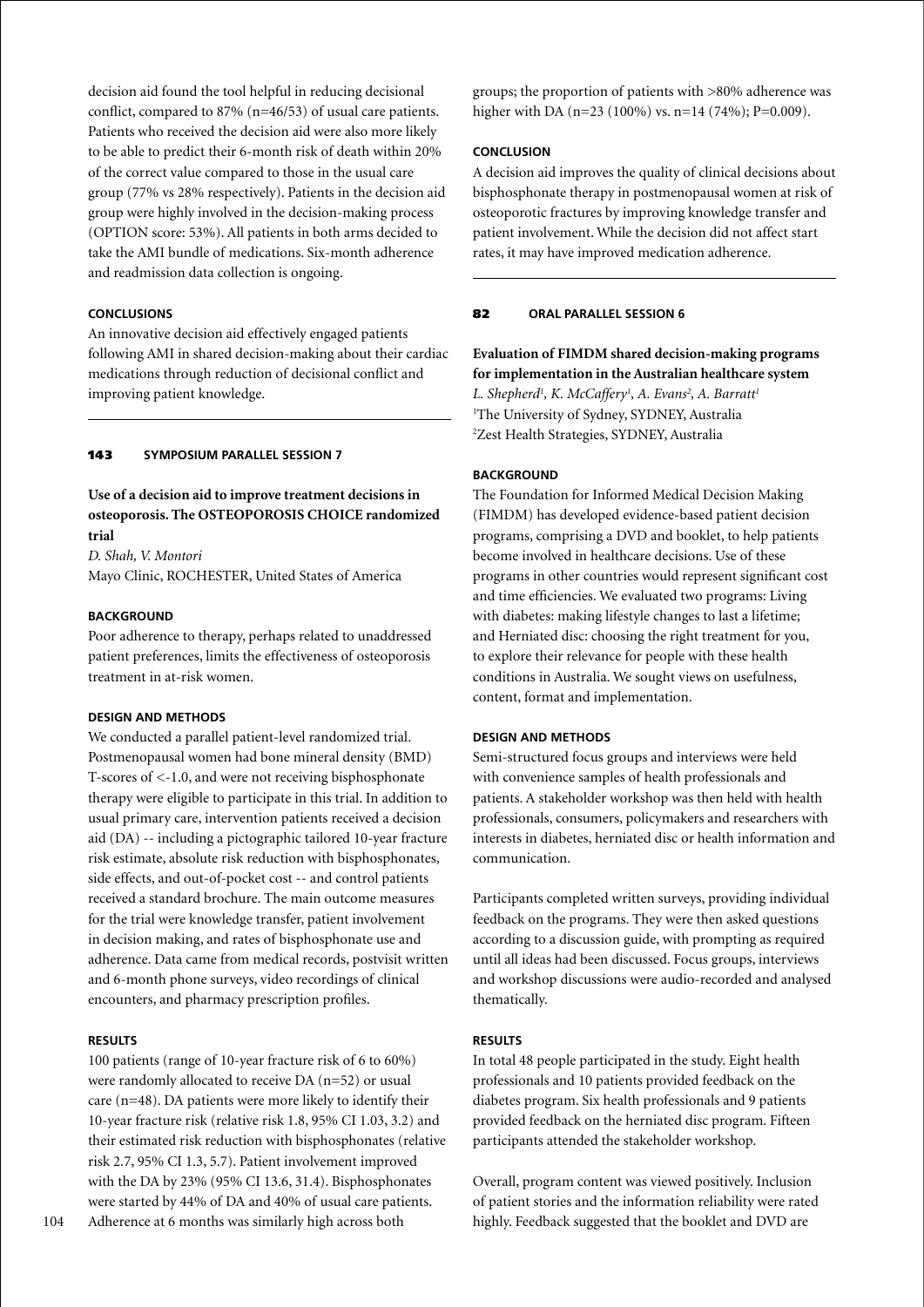useful, addressing differing information preferences by patients. In general, the booklets were rated higher than the DVD, particularly the diabetes booklet, which was seen to contain more practical information than the DVD.

Patient feedback suggested a preference for reviewing the program individually and using the content as a prompt for discussion with a health professional. All groups emphasised the importance of ensuring that the programs do not replace direct contact and education from a health professional.

## **Conclusion**

There is support for resources to assist patients making informed decisions about their healthcare. The need for FIMDM resources in Australia is likely to vary by program; availability of existing resources should be reviewed in order to avoid duplication.

### 243 **oral parallel session 7**

# **A Decision Aid Intervention to Improve Decision Making and Intent for Coronary Heart Disease Risk Reduction.**

*L. Sheridan, M. Pignone, L. Draeger*

University of North Carolina at Chapel Hill, CHAPEL HILL, United States of America

# **BACKGROUND**

Promoting use of and adherence to efficacious medicines is integral to reducing coronary heart disease (CHD) events. However, it raises challenges for patients and physicians. To address these challenges, we developed a CHD prevention intervention that includes a decision aid (DA) and computerized tailored message library. In addition to testing the overall effects of the intervention on adherence and CHD risk, we tested the effect of the DA alone on several decision making outcomes.

## **Design and Methods**

To determine the effects of our intervention, we performed a randomized trial at one university internal medicine practice. After collecting baseline measures, we centrally randomized patients to either the intervention or usual care and saw them for two additional study visits over 3 months. At the second study visit, intervention participants presented 45 minutes early to a previously scheduled clinic visit, viewed the decision aid, and filled out a survey assessing their knowledge, accuracy of risk perception and decisional conflict. Control participants did not present early and received usual care (UC) from their physician. After their clinic visit, participants in both groups completed surveys assessing their discussions with their physician and intent for CHD risk reduction.

# **Results**

We enrolled 160 patients into our study (81 intervention, 79 control) and followed 96% to study completion. Mean

age of participants was 63. 28% were female, 10% black, and 86% white. Mean predicted 10-year CHD risk was 11.3%. Immediately following the DA, participants' knowledge of effective CHD prevention strategies increased from 54% to 82% (+28%, adjusted p<0001) and their accuracy of their risk perception increased from 34% to 67% (+33%, adjusted p<.0001). The DA also decreased decisional conflict from 2.57 to 1.94 (-0.63; adjusted p<.0001). Compared with UC, the DA increased CHD prevention discussions with physicians (UC: 58%, DA: 89%; difference +31%, 95% CI 15% to 45%) and participants' intent to perform risk reducing strategies (UC: 43% DA: 63%, difference +21%; 95% CI 5% to 37%).

### **Conclusions**

A computerized decision aid improved CHD decision making and patients' intent for CHD risk reduction. Its effects relative to more traditional adherence counseling interventions should be studied.

### 23 **oral parallel session 7**

# **Supporting parental decision-making for MMR (combined measles, mumps and rubella vaccine): Evaluation of a web based decision aid**

S. Shourie<sup>1</sup>, C. Jackson<sup>1</sup>, H. Bekker<sup>1</sup>, F. Cheater<sup>2</sup>, W. Harrison<sup>1</sup>, *S. Tubeuf<sup>1</sup>*, *R. Edlin<sup>1</sup>*, *B. Bleasby<sup>3</sup>, <i>E. McAleese<sup>4</sup>, M. Schweiger<sup>4</sup>, L. Hammond5*

1 University of Leeds, LEEDS, United Kingdom 2 Glasgow Caledonian University, GLASGOW, Scotland 3 NHS Leeds, LEEDS, United Kingdom

4 Health Protection Agency, LEEDS, United Kingdom 5 Parent Representative, LEEDS, United Kingdom

### **BACKGROUND**

In the UK public concern about the safety of the MMR vaccine continues to impact on coverage. Whilst the sharp decline in uptake has begun to level out, uptake rates remain short of that required for population immunity. Research consistently shows that parents lack confidence in making an informed MMR decision. We adapted a web based MMR decision aid developed in Australia for UK parents. This study aimed to test whether the MMR decision aid when compared with an MMR information leaflet and usual care improved informed parental decision-making and vaccine uptake.

## **Design and Methods**

A stratified, cluster RCT. 250 parents of a first child aged 3 to 12 months were recruited via 58 primary healthcare centres in the north of England. Healthcare centres were randomised to MMR decision aid or MMR information leaflet or usual care. Primary outcome (decisional conflict, scored 1 to 5) and secondary outcome (e.g. knowledge, attitudes) data were collected by postal questionnaire at baseline (T1) and 2-weeks post intervention (T2). Vaccine uptake for first dose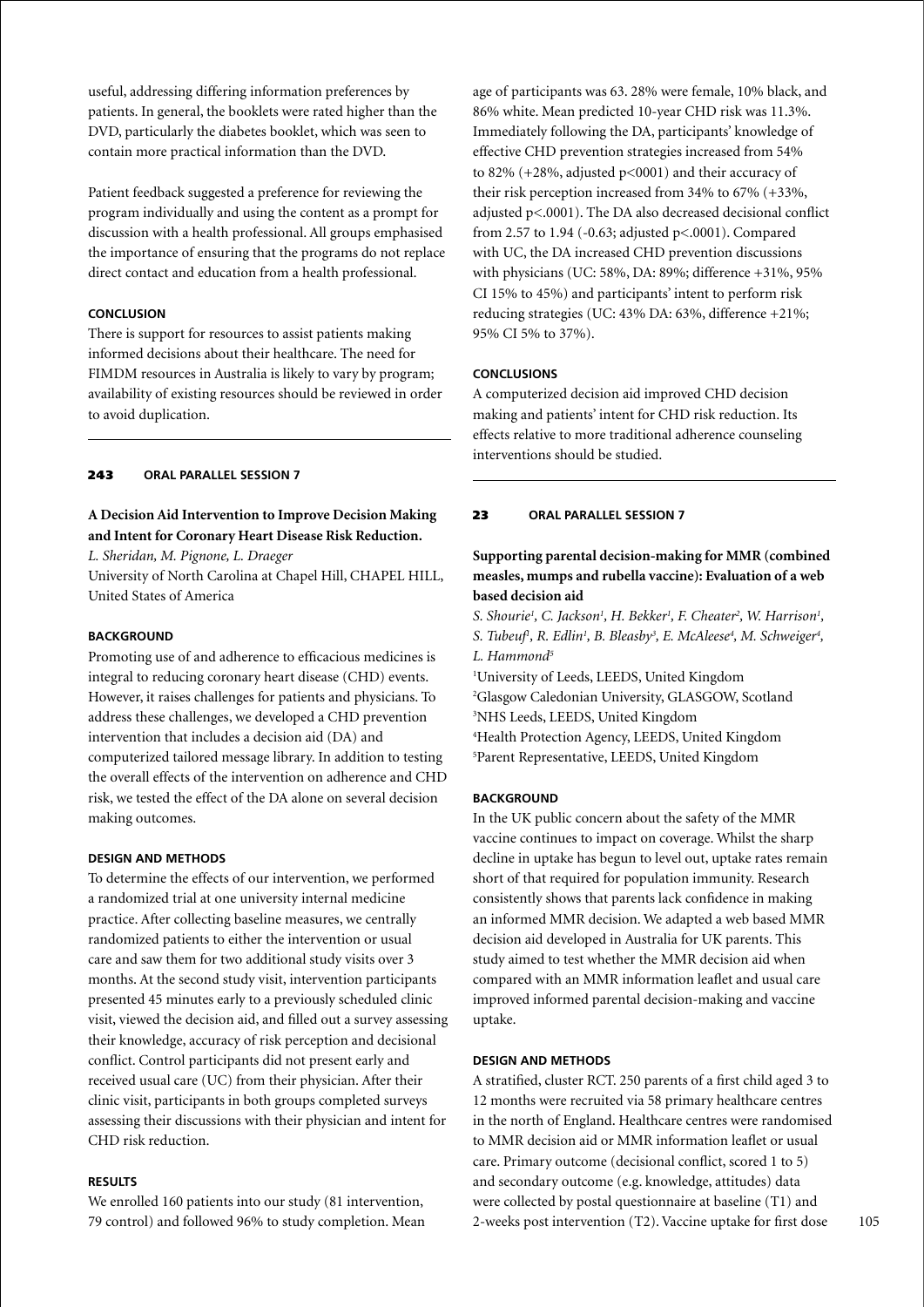MMR is being collected from primary healthcare centres (to be completed March 2011).

# **Results**

194 parents completed both questionnaires. We analysed decisional conflict using ANCOVA. At T1 parents in all three arms reported levels of decisional conflict close to/above 2.5, associated with 'decision delay'. At T2 mean decisional conflict had decreased for both intervention arms to below 2, associated with 'implementing decisions'. Compared to the control and leaflet arms, decisional conflict at T2 was significantly reduced in the decision aid arm  $(p<0.001)$ . Parents with higher decisional conflict at T1 had higher decisional conflict at T2 (p<0.001). Parents with higher anxiety at T1 had higher decisional conflict at T2 ( $p<0.05$ ). Parents with more positive attitudes to MMR at T1 had lower decisional conflict at T2 ( $p$ <0.05). Analysis of the vaccine uptake data will be completed April 2011.

# **Conclusion**

Decision aids are typically used to support decision-making for 'preference sensitive' decisions. MMR is an 'effective' decision yet the web based decision aid was found to be effective in supporting decision-making. The impact on vaccine uptake will be known in due course.

# 134 **Symposium parallel session 6**

# **Overcoming Inertia: How Physician Training and Feedback on Performance Can Increase Use of Decision Aids** *L.H. Simmons, K. Sepucha, C. Greipp, L. Leavitt*

Massachusetts General Hospital, BOSTON, United States of America

### **BACKGROUND**

Since 2005, primary care providers at Massachusetts General Hospital in Boston, MA, have been able to "prescribe"patient decision aids (DAs) to their patients through the electronic medical record. The DAs include 23 DVD/booklets produced by the Foundation for Informed Medical Decision Making. The use of the DAs has been varied, with some providers using them often and others never using them. The purpose of this project was to evaluate the impact of a provider training session on utilization of decision aids in primary care.

### **Design and Methods**

The key components of the course are 1) an overview of shared decision making concepts, 2) a review of prescribing data at the group and clinician level, and 3) a viewing of a DA. Physician providers received one unit of continuing medical education (CME) credit. We examined two metrics: overall group rates of DA use and the number of providers who had prescribed at least one decision aid in the four weeks before and four weeks after the session.

# **Results**

We conducted training sessions with 15 primary care practices with over 200 physicians. We have baseline data for all practices and complete follow-up data for seven practices. For these seven practices, overall utilization increased significantly, from 57 prescriptions prior to and 113 prescriptions after the session (p<0.001). Six out of seven practices demonstrated an increase in their overall prescription rates after our intervention. The number of providers who prescribed at least one program also increased from 26/130 (20%) to 45/130 (35%) (p<0.001). Thirty-six providers increased their prescription rates, with the most significant increases noted for providers who had joined the practice within the prior year, and for providers previously known to be high prescribers. The increase in use was spread across several decision aids, not just the program used in the session.

### **Conclusion**

A CME course that is designed to enhance provider understanding of shared decision making and to give personal feedback on usage of decision aids was successful in increasing overall prescribing rates, and in attracting more users. Whether the short term increase will be sustained needs to be evaluated.

# 160 **oral parallel session 5**

# **Evaluating the use of an interactive, online decision aid (BresDex) to support women faced with surgery choices for early breast cancer.**

*S. Sivell1 , A. Edwards2 , A. Manstead2 , G. Elwyn2* 1 Cardiff University on behalf of the BresDex group, CARDIFF, WALES, United Kingdom 2 Cardiff University, CARDIFF, WALES, United Kingdom

### **BACKGROUND**

BresDex is a web-based decision aid (www.bresdex.com) for UK women choosing between mastectomy and breast conservation surgery (BCS) for early breast cancer. We evaluated the effects of BresDex on knowledge, deliberation and surgery choices, based on observations of its use in practice.

### **Design and Methods**

Observational web-log analysis of BresDex usage by women aged 29-80 years, newly diagnosed with early breast cancer from 4 UK breast clinics. Women were invited to use BresDex as they considered their surgery options. Online questionnaires (pre- and post-BresDex) assessed knowledge of breast cancer and the treatment options, readiness to make a decision (DelibeRate scale) and surgery intentions. Oneway ANOVAs assessed knowledge, DelibeRate scores and intentions, pre- and post-BresDex.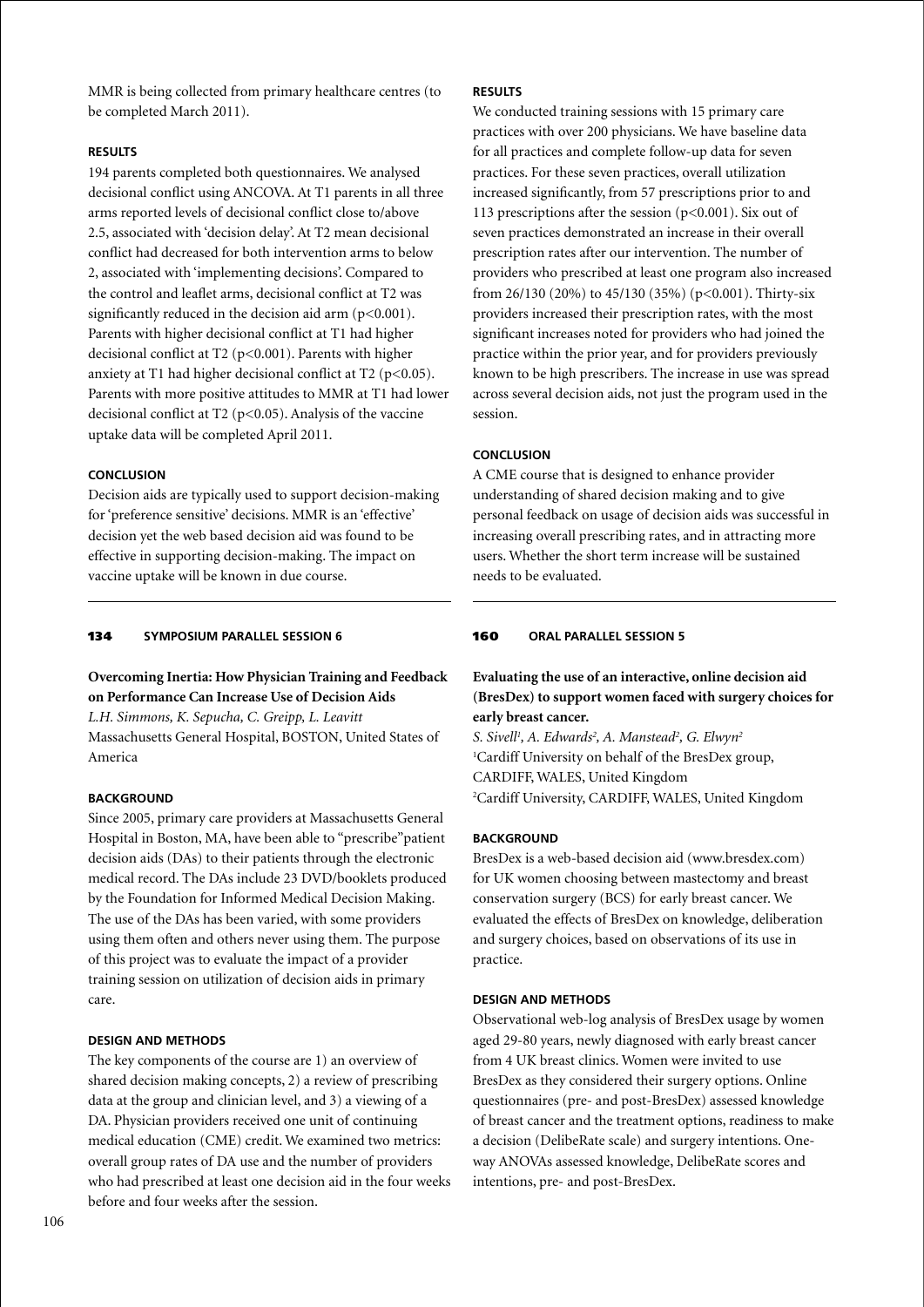# **Results**

62 women participated in the study, of whom 46 (74%) completed both questionnaires. Preliminary analyses showed wide variation in the use of BresDex; total length of time ranged from under 1 minute to 87 minutes (median 22 minutes). A statistically significant increase in DelibeRate scores was observed (p<0.000). Knowledge scores were high pre- and post-BresDex, with a small, non-significant increase ( $p=0.168$ ). The number of women with no surgery preferences halved from pre- to post-BresDex (n=10 vs. n=5); a non-significant increase in the proportion intending to choose BCS and decrease in the proportion intending to choose mastectomy was observed.

### **Conclusion**

BresDex may facilitate women's readiness to make a decision for surgery, supporting those unsure about which surgery to choose. Although not statistically significant, pre-existing high levels of knowledge improved after using BresDex, a pre-requisite for quality decision-making.

### 161 **poster Session Monday**

# **Theory-based design and field-testing of a web-based decision aid to support women choosing surgery for breast cancer: BresDex**

*S. Sivell1 , W. Marsh2 , A. Edwards2 , A. Manstead2 , G. Elwyn2* 1 Cardiff University on behalf of the BresDex group, CARDIFF, WALES, United Kingdom 2 Cardiff University, CARDIFF, WALES, United Kingdom

## **BACKGROUND**

BresDex (www.bresdex.com) is a web-based decision aid for women in the UK choosing surgery for early breast cancer, its design informed by the Theory of Planned Behaviour (TPB) and the Common Sense Model of Illness Representations (CSM). Usability and field-testing evaluation were undertaken using qualitative methods. Usability testing evaluated non-patient users' interaction with BresDex to identify necessary improvements. Field-testing evaluated use of BresDex with patients facing the decision.

# **Design and Methods**

Testing was carried out across 3 cycles of iterative development of BresDex with a total of 25 women; 8 women who had previously undergone breast cancer surgery, 6 women with no personal history of breast cancer and 11 women newly diagnosed with breast cancer. After each woman had used BresDex, semi-structured interviews were undertaken to explore ease of use, whether users felt able to consider the relevant information, and whether BresDex could support informed decision-making consistent with personal preferences. Framework analysis was used, guided by the extended TPB and the CSM. Data from each cycle was used to refine the prototype ready for the next stage.

# **Results**

BresDex appeared an effective support to decision-making and useful source for further information, particularly in clarifying attitudes, social norms and perceived behavioral control, and presenting consequences of decisions.

### **Conclusion**

This study illustrates the use of the extended TPB and CSM in designing a decision aid to support women choosing breast cancer surgery, and how BresDex could support decisionmaking and serve as an additional information source to complement clinical team care.

#### 162 **poster session Tuesday**

**Factors influencing the surgery choices of women using a web-based decision aid for early breast cancer (BresDex): the predictive utility of an extended Theory of Planned Behaviour and the Common Sense Model of Illness Representations.**

*S. Sivell1 , A. Edwards2 , G. Elwyn2 , A. Manstead2* 1 Cardiff University on behalf of the BresDex group, CARDIFF, WALES, United Kingdom 2 Cardiff University, CARDIFF, WALES, United Kingdom

### **BACKGROUND**

Many factors are known to influence women's surgery choices for early breast cancer, but few studies examine the influence of procedural, disease status and health outcomes simultaneously. The Theory of Planned Behaviour (TPB) and Common Sense Model of Illness Representations (CSM) are reported to be effective in predicting other health-related behaviours and provide a useful framework for understanding women's surgery choices for early breast cancer, providing complementary perspectives. We explored the predictive utility of an extended TPB and the CSM when applied to decisions to undergo mastectomy or breast conservation surgery (BCS) by women using a web-based decision aid (BresDex: www.bresdex.com) for early breast cancer.

### **Design and Methods**

Observational study of BresDex usage by women aged 29-80 years, newly diagnosed with early breast cancer. Women were invited to use BresDex as they considered their surgery options. Online questionnaires assessed views about treatment options (extended TPB) and breast cancer (CSM) post-BresDex and surgery intentions pre-and post-BresDex. The breast clinics provided data on the surgery the women underwent.

#### **Results**

46 women completed the questionnaires. Logistic regression analysis will examine the utility of the independent variables specified by the extended TPB and the CSM to predict whether: i) women diagnosed with breast cancer intend to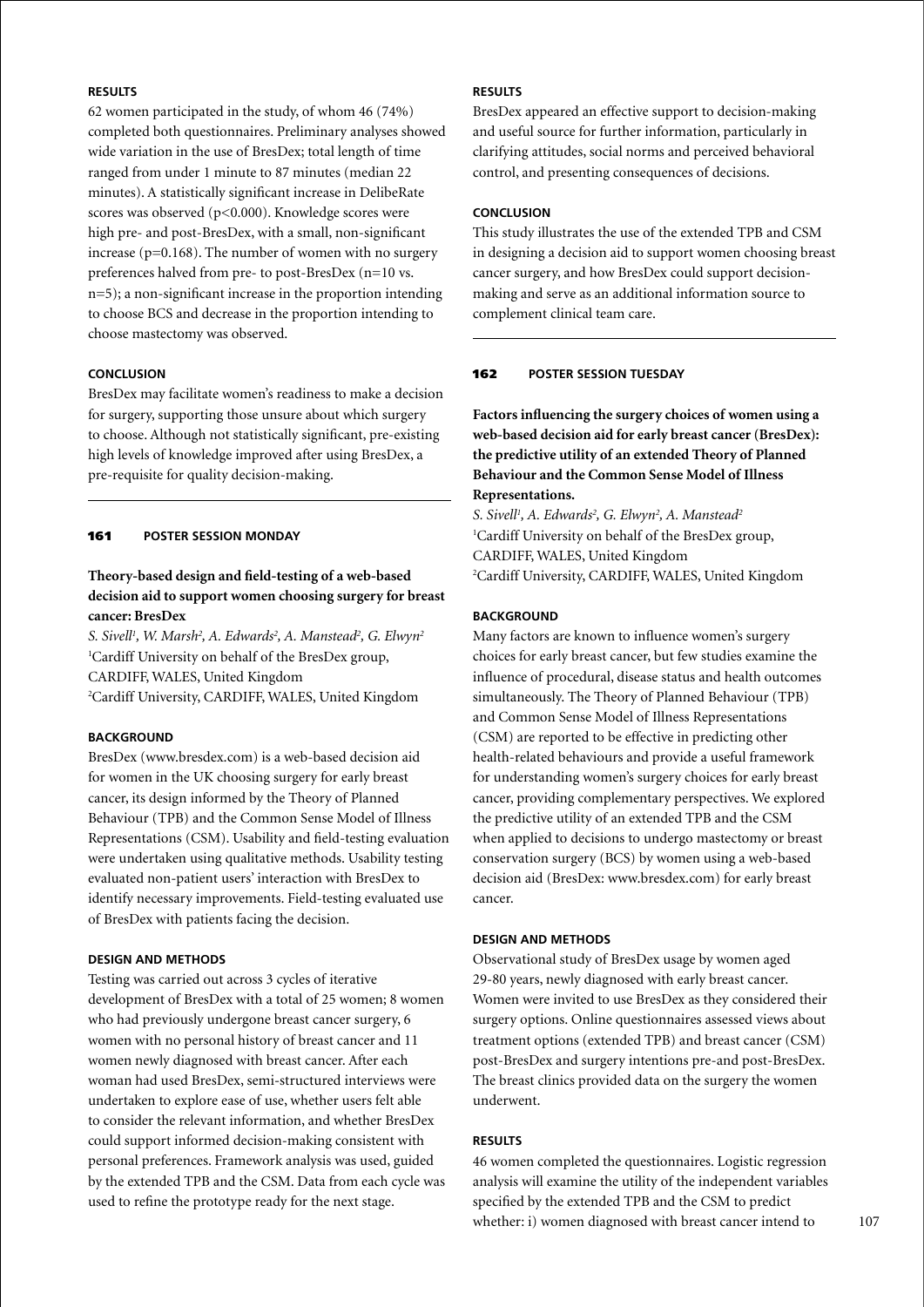have a mastectomy or BCS; ii) their intentions predict the surgery they go on to have. Data to follow.

### **Conclusion**

The analysis will indicate the extent various procedural, disease status and health outcomes influence the surgery decisions of women with early breast cancer.

### 90 **oral parallel session 5**

# **Parent-professional engagement and collaborative decision-making in acute care encounters**

*J. Smith1 , H. Bekker2 , F. professor Cheater3 , J. dr Chatwin4* 1 University of Salford, SALFORD, GREATER MANCHESTER, United Kingdom 2 University of Leeds, LEEDS, United Kingdom 3 Glasgow Caledonian University, GLASGOW, United Kingdom

4 University of Bradford, BRADFORD, United Kingdom

# **BACKGROUND**

Hydrocephalus is a long-term condition managed by the insertion of a shunt. Shunt malfunction can be life threatening. Identifying shunt malfunction requires effective parent-professional collaboration: parents need to recognise and respond to the symptoms of shunt malfunction in their child; health professionals need to recognise and integrate parents' information about their child's symptoms during clinical decision-making. This study investigated shared decision-making between parents and professionals during the diagnosis and treatment of suspected shunt malfunction in acute hospital admissions.

## **Design and Methods**

This survey employed mixed methods: audio-tape recording of the admission consultation; completion of a shared decision making questionnaire post consultation one-week post consultation; interviews one-week post consultation. In total there were 21 consultations involving 26 family members and 14 health professionals. Analyses employed were conversational analysis to explore the characteristics of parent-professional interactions, framework analysis to classify participants' perceptions of the interaction, descriptive analyses to assess variations between observed and perceived shared-decision making by participant type.

### **Results**

When a child with hydrocephalus is ill, parents and professionals focus on ruling out shunt malfunction as a possible diagnosis rather than making a choice between treatment options. Parents and professionals perceive effective collaboration as central to this task. However, parents and professionals differ when and how this collaboration should occur. Parents wanted to contribute to decisions about the likely cause of illness symptoms in their child but perceived their expertise was not always valued by

health professionals. Professionals' orientated themselves to collaborating when eliciting illness symptoms and planning care. Evidence from the analysis of parent-professional interactions suggested there was some collaborative practice but tensions were evident within the interactions when parents disagreed with professionals' judgments. Health professionals were satisfied with the level they involved parents in care decisions, parents satisfaction was more variable.

### **Conclusion**

The shared decision-making paradigm, where parents and professionals exchange treatment preferences to reach an agreement on a plan of care, is not useful to guide interactions in this clinical context. A model of collaboration is more appropriate where professionals engage and involve parents in decisions about the likely cause of illness symptoms.

#### 226 **Symposium parallel session 2**

# **Shared decision making in people with dementia, their informal and professional caregivers**

*C.H.M. Smits<sup>1</sup>, L. Groen-van de Ven<sup>1</sup>, M. Span<sup>1</sup>, J.S. Jukema<sup>1</sup>,* K. Coppoolse<sup>2</sup>, J. de Lange<sup>2</sup>, M. Vernooij-Dassen<sup>3</sup>, J. Eefsting<sup>4</sup> 1 Windesheim University of Applied Sciences, ZWOLLE, Netherlands

2 Rotterdam University of Applied Sciences, ROTTERDAM, Nederland

3 Radboud University Nijmegen, IQHealthCare, Dept of Primary Care, Kalorama, NIJMEGEN, Netherlands 4 EMGO, Free University Medical Centre of Amsterdam, AMSTERDAM, Netherlands

### **BACKGROUND**

People with dementia and their relatives are continuously faced with changes relating to care arrangements, housing, daily activities, financial and legal management etc. Up until now little attention has been paid to shared decision making (SDM) in the field of dementia care. The present study aims to gain insight into decision making processes within care networks of people with dementia in order to improve SDM within this setting.

### **Design and Methods**

Five members of 20 care networks of people with dementia are individually interviewed during three measurement cycles (six months intervals). A care network includes a person with dementia, two family caregivers and two professional caregivers. Interviews are semi structured addressing the following topics; changes in the situation, information needs, decisions made, persons involved, involving the person with dementia, considerations and implementation of decisions. Interviews are audio taped, transcribed verbatim and analyzed using Atlas.ti software.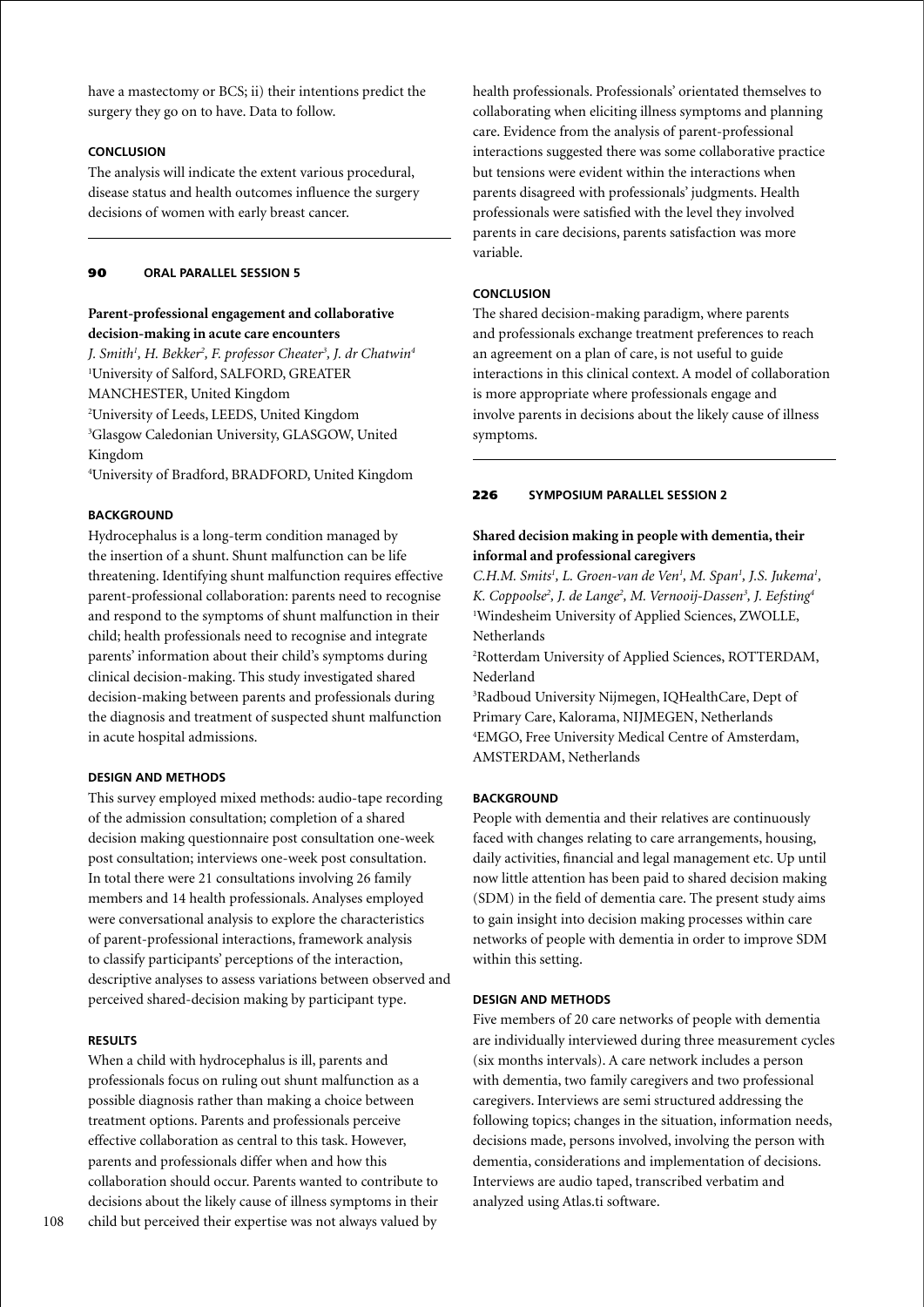# **Results**

Analyses of the first five networks (24 interviews) illustrate various aspects that affect decision making processes within networks of people with dementia. 1) Decisions are often taken in crisis situations, partly due to postponement of decisions by family caregivers and people with dementia trying to continue their usual life. 2) Professional caregivers tend to act upon scenarios they foresee from their professional experience. 3) Family caregiver burden is an important consideration for professionals in decision making. 4) Professional and family caregivers act strategically in informing the person with dementia to avoid stress in the person with dementia and the family caregiver.

At presentation the results of the first measurement cycle (20 networks, 100 interviews) are described.

# **Conclusion**

Analyses of five networks show that decision making is often not shared. Shared decision making is complicated by stress in the person with dementia, caregiver burden and lack of anticipation on future decisions. In deciding what is best informal and professional caregivers form strategic coalitions around the person with dementia. Insight into common ways of decision making within this particular setting may be helpful to professionals in improving SDM in their daily practices.

### 209 **Symposium parallel session 2**

# **Symposium: Shared decision making in care networks of persons with dementia**

*C.H.M. Smits<sup>1</sup>, L. Groen-van de Ven<sup>1</sup>, M. Span<sup>1</sup>, J.S. Jukema<sup>1</sup>,* A. Cremers<sup>2</sup>, M. Hettinga<sup>1</sup>, K. Coppoolse<sup>3</sup>, J. de Lange<sup>3</sup>,

*J. Eefsting4 , M. Vernooij-Dassen5*

1 Windesheim University of Applied Sciences, ZWOLLE, Netherlands

2 TNO, Utrecht University of Applied Sciences, UTRECHT, Netherlands

3 Rotterdam University of Applied Sciences, ROTTERDAM, Nederland

4 EMGO, Free University Medical Centre of Amsterdam, AMSTERDAM, Netherlands

5 Radboud University Nijmegen, IQHealthCare, Dept of Primary Care, Kalorama, NIJMEGEN, Netherlands

### **Presentations**

- 1 Shared decision making in people with dementia, their informal and professional caregivers
- 2 Involvement of people with dementia in the development and implementation of supporting ict applications: a systematic review of the literature
- 3 Developing a decision aid for people with dementia and their relatives: a study into Shared Decision Making in care networks

### **Abstract**

People with dementia and their relatives are continuously faced with changes relating to care arrangements, housing, daily activities, financial and legal management etc. Up until now little attention has been paid to shared decision making (SDM) in the field of dementia care. People with dementia and their family carers experience little involvement in the decisions that are taken over time. Professionals, particularly case managers, find it difficult to implement shared decision making in this patient group. The symposium focuses on decision making processes within care networks of people with dementia in order to improve SDM in this setting. The presentations describe the design and results of three studies of a research program on shared decision making in dementia care networks: (1) a qualitative longitudinal study involving semi-structured interviews with care network members on decision making processes (2) a review on the involvement of people with dementia in the development and implementation of supporting ict applications (3)development of a decision aid for people with dementia and their relatives and its implementation in shared decision making processes.

The research program will result in a dementia decision aid and provideSDM tools for care professionals and professional education relating to the care of people with dementia. Finally, the data will be used to improve theoretical models on shared decision making in care networks.

# 229 **Symposium parallel session 2**

# **Developing a decision aid for people with dementia and their relatives: a study into Shared Decision Making in care networks**

C.H.M. Smits<sup>1</sup>, M. Span<sup>1</sup>, L. Groen-van de Ven<sup>1</sup>, J.S. Jukema<sup>1</sup>, *A. Cremers2 , M. Hettinga1 , M. Vernooij-Dassen3 , J. Eefsting4* <sup>1</sup>Windesheim University of Applied Sciences, ZWOLLE, Netherlands

2 TNO, Utrecht University of Applied Sciences, UTRECHT, Netherlands

3 Radboud University Nijmegen, IQHealthCare, Dept of Primary Care, Kalorama, NIJMEGEN, Netherlands 4 EMGO, Free University Medical Centre of Amsterdam, AMSTERDAM, Netherlands

### **BACKGROUND**

People with dementia and their informal caregivers are faced with various problems and decisions during many years. The decisions they have to make concern issues that affect housing, daily care, activities, social relationships, legal and financial matters etc. As informal caregivers often represent the person with dementia, the experiences of people with dementia are being neglected. For a better understanding of the experiences and preferences of people with dementia it is important to include them in shared decision making processes.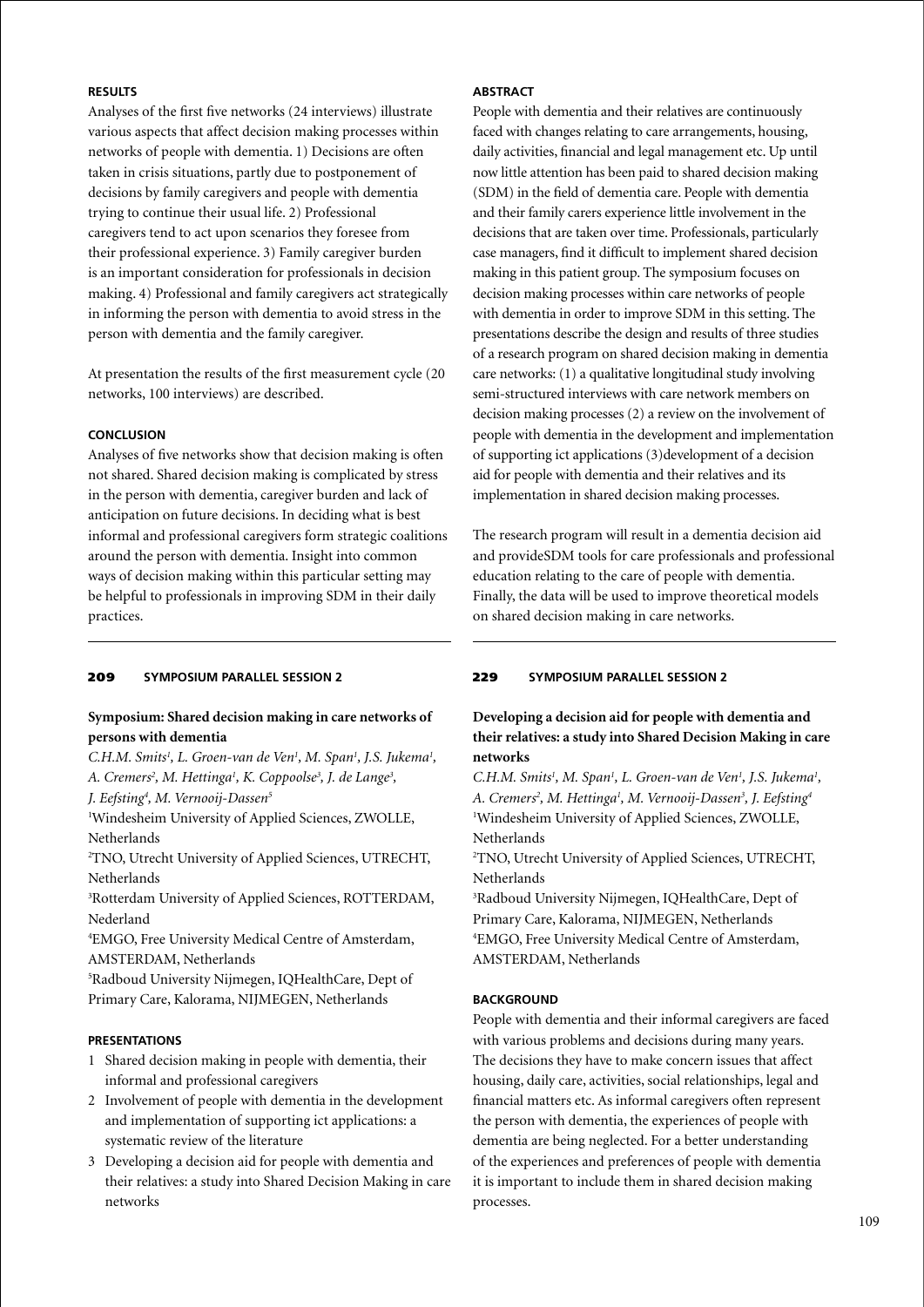The current project focuses on the development of a decision aid to support shared decision making in persons with dementia and their informal caregivers. The decision aid aims to comprehend various life domains and to be of use to both persons with dementia and informal caregivers.

### **Design and Methods**

Data collection takes place by semi structured interviews during three measurement cycles (six months intervals). Interviews are held with 20 care networks (person with dementia, two informal caregivers and two professional caregivers). Furthermore websites, telephone services and helpdesks on dementia are studied and screened for Frequently Asked Questions. Finally the Dutch multi disciplinary guideline of dementia is used.

### **Results**

The results of the first measurement cycle will be presented. Preliminary data of five care networks (24 interviews) highlight the importance of the timing, content and form of information on dementia and care alternatives. All network members have their individual considerations regarding care and housing issues. The professionals focus on aspects of care, safety and autonomy with limited considerations of social context and life course.

The considerations and preferences of informal caregivers and persons with dementia often differ, but they share a focus on personal, relationship and normal consumer matters such as apartment characteristics.

# **Conclusion**

Conclusions on the content of the decision aid will respect the perspective of all network members, in particular the person with dementia. Besides disease specific matters, people with dementia are concerned about similar consumer matters as healthy people. The decision aid should therefore take account of such daily life issues instead of focusing exclusively on disease and care related issues.

### 227 **Symposium parallel session 2**

# **Involvement of people with dementia in the development and implementation of supporting it applications: a systematic review of the literature**

C.H.M. Smits<sup>1</sup>, M. Span<sup>1</sup>, L. Groen-van de Ven<sup>1</sup>, J.S. Jukema<sup>1</sup>, *M. Vernooij-Dassen2 , J. Eefsting3*

1 Windesheim University of Applied Sciences, ZWOLLE, Netherlands

2 Radboud University Nijmegen, IQHealthCare, Dept of Primary Care, Kalorama, NIJMEGEN, Netherlands 3 EMGO, Free University Medical Centre of Amsterdam, AMSTERDAM, Netherlands

#### **BACKGROUND**

110 People with dementia and their informal caregivers have

to make many decisions on treatment, housing, daily care, activities, relationships, legal and financial matters etc. Most decisions are made for people with dementia rather than with them.

Research shows that people with dementia are able to express their preferences consistently, even in an advanced stage of dementia. The participation of people with dementia in the development process and implementation of supporting it applications may facilitate their usability and effect. Although various digital applications have been developed to support people with dementia and their (informal) caregivers an inventory of the experiences with the involvement of people with dementia is missing.

Our presentation addresses a systematic review of the involvement of people with dementia in the development and implementation of supporting it applications.

### **Design and Methods**

A systematic literature search is performed using the databases Pubmed, CINAHL, EMBASE, PsycINFO and Communication Abstracts. Reference lists are cross-referenced (backward, forward). Quantitative, qualitative and mixed methods studies are included with no restriction in date of publication or language. The methodological quality of the studies is independently reviewed by two researchers using criteria of the Cochrane Collaboration Back Review Group.

# **Results**

A preliminary analysis of the 226 abstracts show 44 potentially relevant studies that are screened on full text. Family caregivers and client representatives (e.g. representatives of a patient organization) were more often consulted in the process than people with dementia themselves. Further analyses focus on the strategies used to involve persons with dementia themselves and the results of these strategies.

### **Conclusion**

Conclusions will focus on the strategies used to involve people with dementia in the development and implementation of supporting it applications and the results of these strategies. The results will be used in the development of a decision aid for people with dementia and their informal caregivers.

# 156 **oral parallel session 1 / poster Session Monday**

# **1. Development of a multidomain decision aid for autochthonous and migrant clients with schizophrenia and their relatives**

*C.H.M. Smits, D. Meije, L. Hulsbosch* Trimbos - Netherlands Institute of Mental Health and Addiction, UTRECHT, Nederland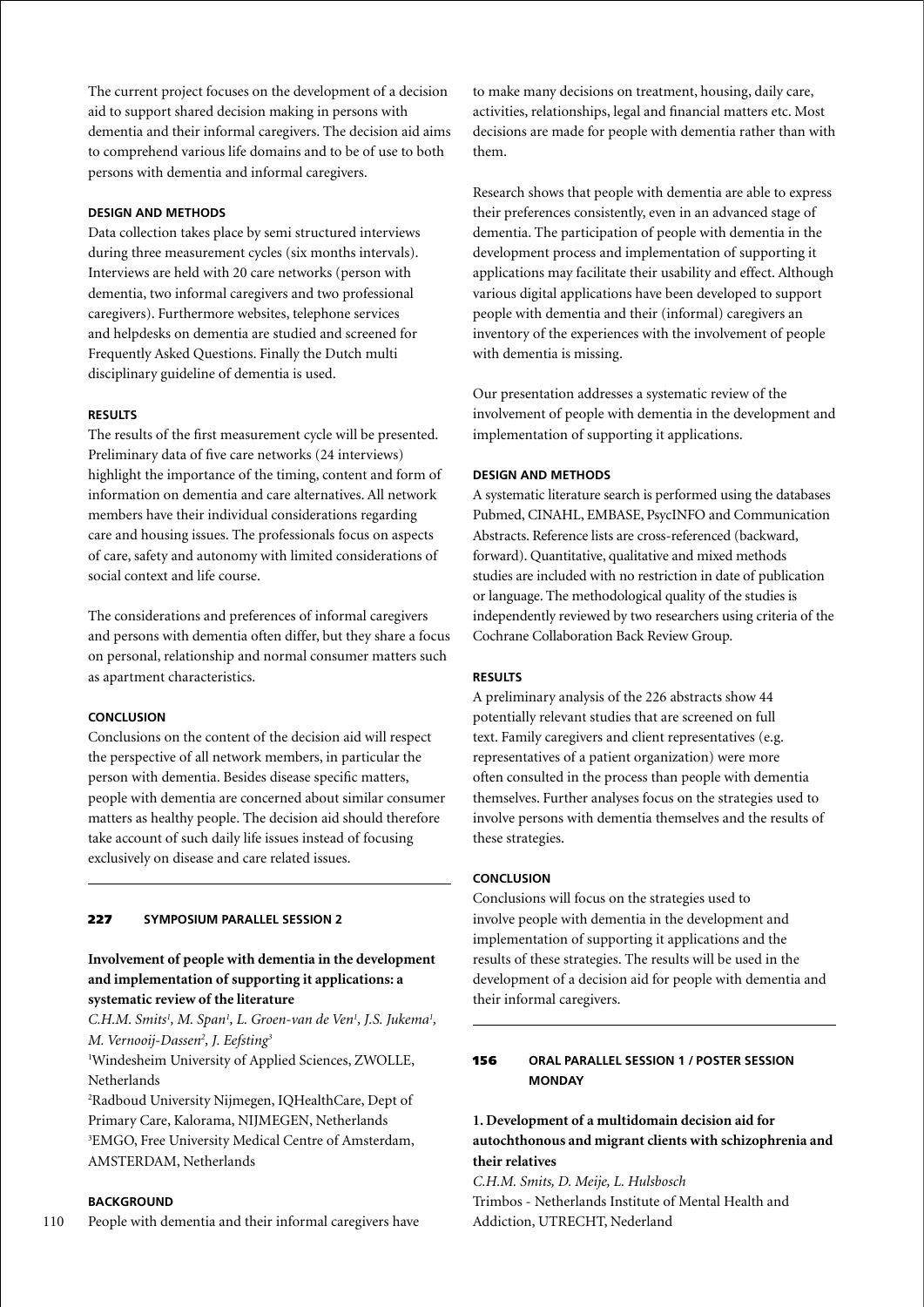# **BACKGROUND**

Persons with schizophrenia have to take numerous decisions during many years. These decisions relate to various life domains, such as physical and mental health, housing, relationships, work, education and legal matters. Usually, relatives are heavily involved in the lives of their kin. The presentation describes the development of a web based decision aid that can be used by both clients and relatives. This new type of decision aid may facilitate the decision making processes by for example client and health care professional by providing information on the disorder, its effect on all life domains and available evidence based treatments and services (including self management and client driven care). Furthermore, users are facilitated in expressing their personal considerations concerning the available options.

In the Netherlands the prevalence of schizophrenia is high in some migrant groups (eg. Moroccan migrants). Cultural differences are thought to be the main explanation for the underrepresentation of migrant clients with schizophrenia in mental health care. For this reason the new decision aid takes cultural aspects into account.

# **Design and Methods**

A working group with representatives of professionals, scientists, clients and relatives develops the decision aid on the basis of (a) semi-structured interviews with clients, professionals and relatives (b) frequently asked questions in mental health help desks (c) multidisciplinary guidelines. The concept decision aid is tested in a laboratory setting (ten respondents) and in a field study in two mental health care setting (eight clinical situations).

### **Results**

At the time of abstract submission the concept decision aid has been tested in a laboratory setting. After adaptation, it will be tested in two mental health care settings (March April 2011).

# **Conclusion**

The presentation will describe the development of the decision aid and the results of both evaluations. Current conclusions are that the concept decision aid appears to be feasible and is appreciated by its users.

# 157 **oral parallel session 1 / poster Session Monday**

# **2. Development and evaluation of a decision aid for Turkish and Moroccan migrant clients with depression**

*C.H.M. Smits, D. Meije, L. Hulsbosch, H. Kroon* Trimbos - Netherlands Institute of Mental Health and Addiction, UTRECHT, Nederland

# **BACKGROUND**

The prevalence of depression is high in Turkish and Moroccan populations in the Netherlands. Although many second generation depressed Turkish and Moroccan migrants are seen in mental health care, professionals indicate problems in providing appropriate care to these client groups. Research demonstrates a dissatisfaction with mental health care in these migrant clients. Information and interpretations of the disorder and the available treatment options in clients and professionals do not match. The present study describes the development of a web based decision aid for Turkish and Moroccan clients with depression. The decision aid aims to offer evidence based information on depression and treatment alternatives, highlighting topics that are of special interests to the user groups. Furthermore, a separate section stimulates the expression of personal considerations relating to treatment options.

### **Design and Methods**

A working group with representatives of professionals,researchers and clients developed the decision aid on the basis of (a) semi-structured interviews with professionals and Turkish and Moroccan migrant clients (b) frequently asked questions in mental health help desks (c) multidisciplinary guidelines. The concept decision aid was tested in a laboratory setting and in a field study in a mental health care setting.

# **Results**

The research data show that migrant clients have concerns relating to depression and treatment options that are both similar to and distinct from those of their autochthonous peers. The decision aid was implemented in 2009. A research trial focusing on the relationship between care professional and client, drop-out and depressive symptoms is in progress.

### **Conclusion**

Our research data show that Turkish and Moroccan migrants with depression have some distinct information needs and considerations relating to depression and treatment options. A decision aid was shown to be feasible and was welcomed by clients in a pilot setting. The results of an ongoing effect study will show whether a decision aid has a significant impact on the relationship between professional carer and client, drop-out and depressive symptoms.

### 168 **poster Session Monday**

# **3. Implementation of decision aids for migrant clients with mental health problems**

*C.H.M. Smits, D. Meije, H. Kroon* Trimbos - Netherlands Institute of Mental Health and Addiction, UTRECHT, Nederland

**BACKGROUND** 

Decision aids aim to stimulate shared decision making in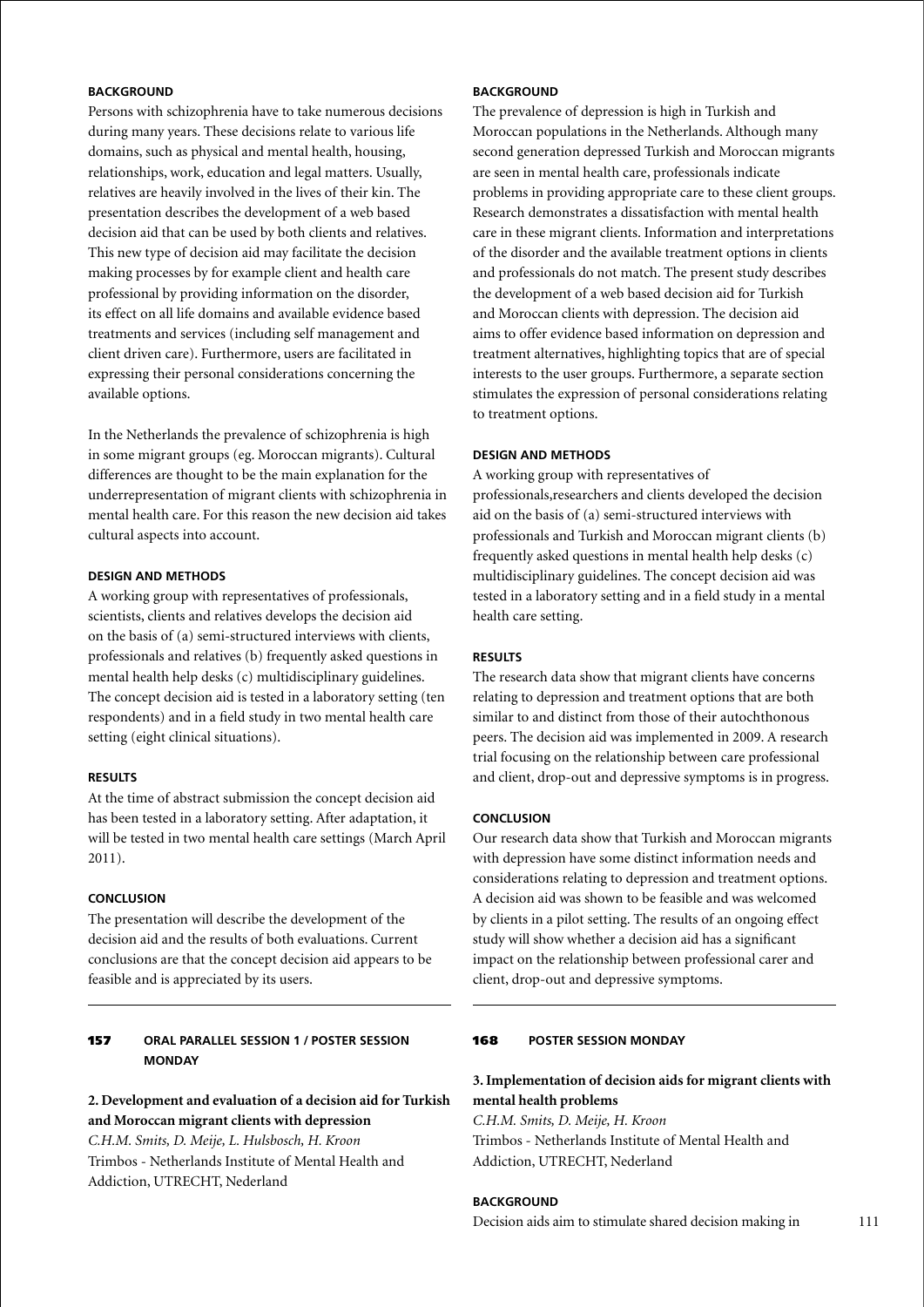clients. Although there is evidence that they may increase involvement in and satisfaction with treatment, the level of implementation and actual use of decision aids appears to be lower than may be expected. Information on the factors facilitating and limiting the implementation of decision aids is missing. The presentation will focus on the results of several projects involving the implementation of web based decision aids for migrant clients with mental health problems.

#### **Design and Methods**

Thus far, the implementation of a decision aid for Turkish and Moroccan migrants with depression and a decision aid for migrant and autochthonous clients with schizophrenia involved two strategies (1) publication on a national health information website funded by the Dutch government (2) dissemination of research findings in and training of mental health professionals. A third strategy involves dissemination amongst client (driven) organizations, training of client representatives (volunteers).

#### **Results**

Publication of a decision aid on the internet does not guarantee actual use by clients. The relevant website is unknown to the user group and the exact internet pages are difficult to find. Furthermore, although second generation migrants have adequate Dutch language skills, they may still overlook language and culture specific information in Dutch language decision aids. Similarly, informing and training mental health professionals does not automatically lead to the use of decision aids in everyday care. Some professionals think they already use a shared decision making approach. Furthermore, mental health clients, particularly migrants, often do not expect to have treatment choices. The implementation involving client organizations is currently in preparation.

#### **Conclusion**

Implementation of decision aids for migrant clients with mental health problems demands more attention from those managing public information websites, mental health professionals and management. A long term strategy is needed that focuses on client demands and shared decision making at all levels involved: migrant communities, professional education, mental health professionals and organizations, public information support and client organizations.

### 13 **poster Session Monday**

# **Decision Making strategies of French physicians and prescription of adjuvant chemotherapy in breast cancer**

*F.S.P. Soum-Pouyalet1 , V.R. Regnier2* 1 Bergonie Institute, BORDEAUX, France 2 Institut de Cancérologie de la Loire, SAINT-ETIENNE, France

#### **BACKGROUND**

112 Adjuvant chemotherapy is prescribed postoperatively in breast cancer with the aim of reducing the risk of disease progression to a metastatic state. Its benefit is uncertain, however. To manage this uncertainty, oncologists use various strategies to support the decision.

# **Design and methods**

We have observed 50 consultations where adjuvant chemotherapy could be prescribed. These observations took place in 5 different cancer institutions, with 11 oncologists volunteers sensitized to the question of patient participation in decision making. Those observations were supplemented by 41 interviews with physicians to analyze their decision making strategies and compare their speeches to the practice observations'.

#### **Results**

We have noticed an evolution from an individual decisionmaking form to a collective form, especially during multidisciplinary comities meetings called RCP in French. Those comities are based on national and international validated referentials. They also incorporate informal dimensions as the history of institutions and the symbolic capital of these individuals whose medical opinion shall prevail. In the event that RCP would not lead to a decision, several strategies are observed. Using statistics, referring to AOL , seeking to other medical opinions or discussing with the patient are the main ones. In this latter case, it is not only the decision that is shared between patients and physicians. Most of all, it is uncertainty which is said to be shared. This situation causes deep dissatisfaction among physicians and patients.

#### **Conclusion**

In analyzing the barriers to sharing medical decision, our research highlights the problems that have French physicians to manage risk and uncertainty. This issue should be linked to the French 'social ideal of zero risk' (Peretti-Watel, 2000). This ideal is well reflected in the injunctions of certainty set out by the patients to physicians during consultations.

Peretti-Watel P. Sociologie du risque, Armand Colin, 2000.

### 54 **poster session Tuesday**

# **Better Decisions... Together: An Online, Social Media-Based Learning Lab**

*J.S. Sperber, M. Gassert* The Foundation for Informed Medical Decision Making, BOSTON, United States of America

#### **BACKGROUND**

The Foundation for Informed Medical Decision Making is a nonprofit organization created to ensure that health care decisions are made with the active participation of fully informed patients. In pursuit of this mission, we fund eleven primary care demonstration sites across the United States. These sites deepen our understanding of how to integrate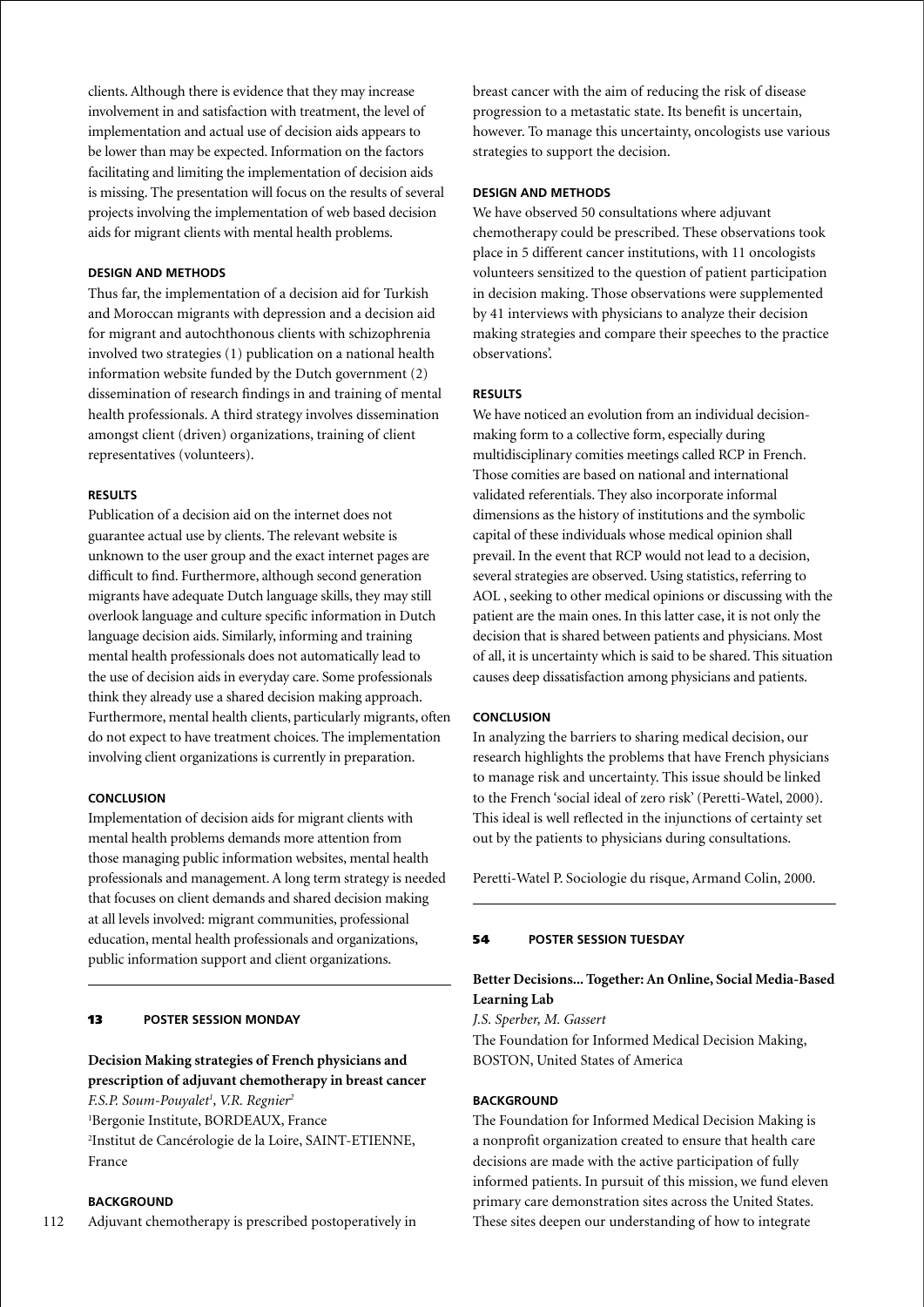shared decision making and decision aids into routine clinical practice.

In working with this geographically dispersed group, traditional communication approaches have been largely successful, impacting both policy and practice. At the same time, new technology has made it increasingly simple to take advantage of real time information sharing and a more global exchange with others who champion the ideas of shared decision making. With this in mind, the group created a publicly accessible community blog, called Better Decisions Together (www.betterdecisionstogether.org).

### **Design and Methods**

It was critical to choose a platform that met the following requirements:

- Simple to use
- Ability to support multiple contributors
- Option to have both private and public entries

After reviewing multiple options, Posterous was selected and a Foundation staff person was assigned the responsibility of supporting participants and encouraging use. Training was conducted to teach participants how to use the platform.

### **Results**

Since launching on August 5, 2010, we have observed:

- 20 posts by contributors at different sites
- Comments often posted in reaction to posts, creating a conversational forum
- 987 visits from 856 unique visitors in 15 countries
- 48% of visitors referred from other social networking tools

Initial months saw the most frequency in posting; fully adopting the new behavior has been challenging. Still, there has been a beneficial knowledge transfer of tools, experience, and approach.

# **Conclusion**

A project-specific blog can act as an effective mechanism for both connecting geographically distant groups as well as informing external parties of daily activities. The transparency in development work is unique - often this is kept close to the vest, or is simply unavailable due to geographic dispersion, thus making this application of social media a potentially transformative tool. We believe the value extracted is worth additional efforts required to promote use.

### 46 **Symposium parallel session 4**

# **Prostate cancer decision support in a regional program: Implementing a decision aid for all patients**

D. Stacey<sup>1</sup>, J. Smylie<sup>2</sup>, M. Waldie<sup>2</sup>, J. Kryworuchko<sup>3</sup>, R. Morash<sup>4</sup>, *G. Perry4 , S. Shin2 , A. Saarimaki5 , R. Samant4* 1 University of Ottawa, OTTAWA, Canada 2 Ottawa Hospital Cancer Assessment Centre, OTTAWA, Canada

 College of Nursing, University of Saskatchewan, SASKATOON, Canada Ottawa Hospital Regional Cancer Centre, OTTAWA, Canada Ottawa Hospital Research Institute, OTTAWA, Canada

#### **BACKGROUND**

Men with prostate cancer experience difficulty choosing between surgery, radiotherapies, and watchful waiting. Patient decision aids (DAs) are not routinely used. The purpose was to explore the process of implementing a DA for all men diagnosed with localized prostate cancer within a regional program.

### **Methods**

A descriptive evaluation of a systematic process for implementing DAs involved: a) appraising available prostate cancer DAs using international standards; b) identifying factors perceived to influence use of specific DAs in practice using 2 focus groups with prostate cancer survivors and interviews with 8 health professionals (surgeons, radiation oncologists, manager, nurse, social worker, cancer society representative); c) designing and implementing a database system to create summaries of patients' clinical and decisional information; and d) monitoring DA use.

#### **Results**

Of 7 DAs, 2 had higher quality ratings. Participants in the focus groups and those interviewed agreed that these 2 DAs would be useful and rated them positively for: simple language, visual appeal, helping men consider values, being self-paced, and able to share with family. Concerns were: non-Canadian origin and need for more information on sexual effects and brachytherapy. Most recommended use of a DA at diagnosis; while some men suggested at biopsy. Perceived factors influencing their use were: men's preferred level of involvement, clinical trials recruitment, staff time to distribute, physicians' own agenda, accessibility, and physician/manager buy-in.

Since Fall 2010, one DA is used with all men newly diagnosed with prostate cancer. The first 20 men had 83% median knowledge and 19 felt informed, 17 clear values, 14 adequate support, and 10 felt sure. Eight preferred surgery, 6 radiation, 3 watchful waiting, and 3 were unsure. Six patients requested more information on brachytherapy, surgery, MRI, radiation, physician success rates. Barriers during implementation were challenges making changes to existing health information systems and physician concerns about probabilities in DAs given their perspective on outcomes experienced by their patients.

### **Conclusions**

A DA was implemented using a systematic process to engage potential users and monitor barriers to its use. Despite barriers, the implementation is successful and lessons learned can be applied to other large-scale implementation projects.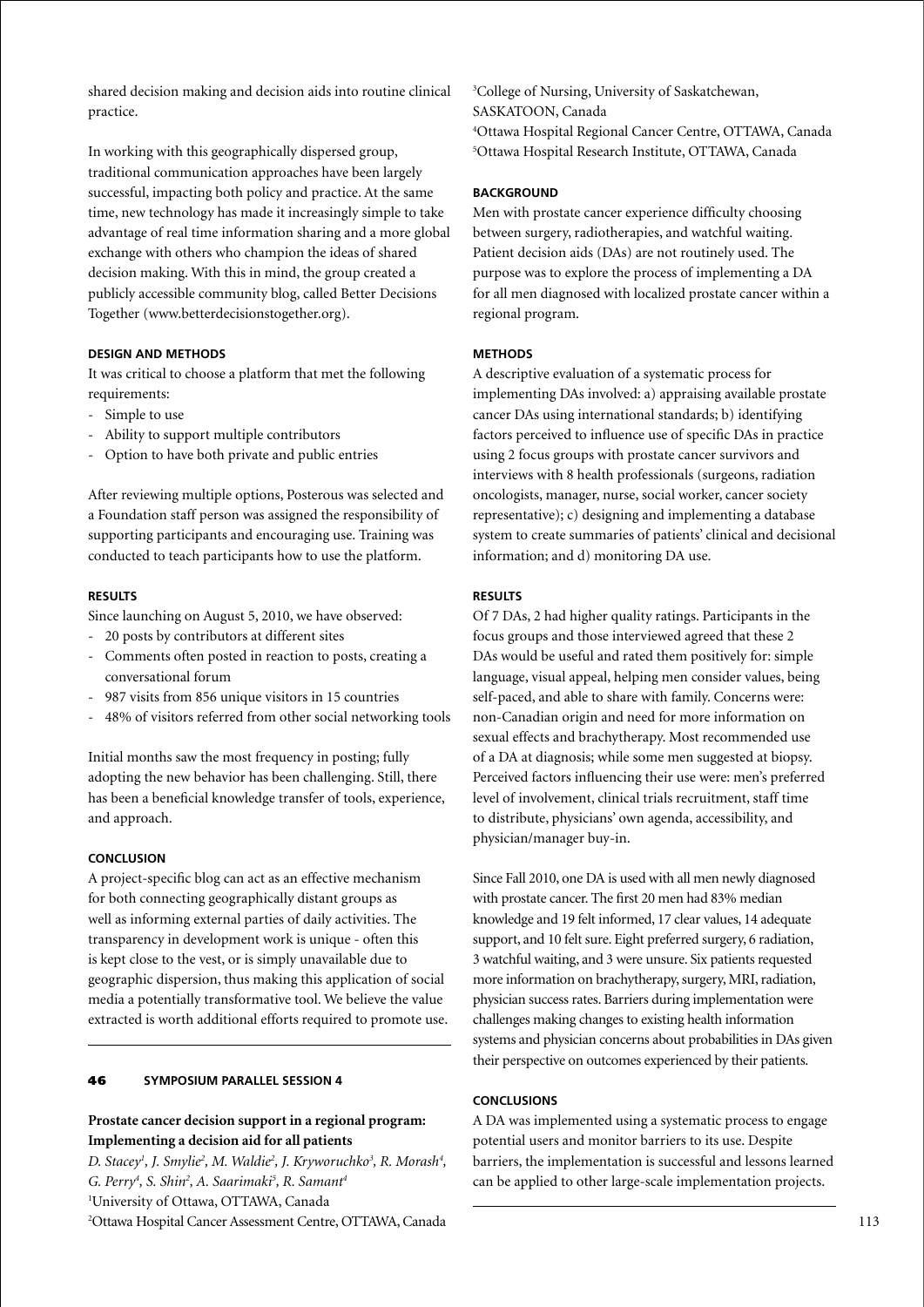### **Implementing a conceptual framework for**

# **interprofessional shared decision making in home care: A feasibility study**

*D. Stacey1 , N. Briere2 , S. Desroches3 , S. Dumont4 , K. Fraser5 , M.A. Murray6 , A. Sales5 , A. Aube7 , F. Légaré8* 1 University of Ottawa, OTTAWA, Canada 2 Centre de santé et de services sociaux de la Vieille-Capitale, QUEBEC, Canada

3 Département des sciences des aliments et nutrition, Université Laval, QUEBEC, Canada

4 École de service social, Université Laval, QUEBEC, Canada 5 Faculty of Nursing, University of Alberta, EDMONTON, Canada

6 The Ottawa Hospital, OTTAWA, Canada

7 Institut national de santé publique du Québec, QUEBEC, Canada

8 Centre de Recherche du Centre Hospitalier Universitaire de Québec, QUEBEC, Canada

### **BACKGROUND**

A new interprofessional shared decision-making (IP-SDM) conceptual model was developed to conceptualize SDM beyond the client-physician dyad and recognize care being increasingly delivered by IP teams. Our purpose was to determine the feasibility of establishing an IP approach to SDM in homecare.

### **Methods**

Guided by the Knowledge-to-Action Framework, we are conducting a case study focused on a single IP homecare team in Quebec City. Sources of data include: one-on-one interviews with patients, family caregivers/surrogates and significant others, and administrators; a focus group with homecare health professionals; organizational documents; and government policies and standards. The interview guide for the interviews and the focus group explores current practices and clinical problems addressed in homecare; factors that influence the implementation of the proposed IP approach to SDM; the validity of the approach; and interventions to facilitate its implementation and evaluation. Based on the Theory of Planned Behaviour, a survey is being administered to 300 health professionals working in the homecare health services organization at baseline and end of the study. It measures the intention of health professionals to engage in an IP approach to SDM. Individual interviews and focus group are analyzed using content analysis and survey data will be entered into a database for comparative analysis.

### **Results**

When the study and our IP-SDM model was introduced to the team of 17 managers, there was strong interest in establishing an advisory team with 8 managers to facilitate the study. The managers fully approved the study and were enthusiastic about its success. Additionally they advised us on the target IP group for the case study and the example

decision (placement versus remaining at home for aging patients losing their autonomy). Managers facilitated the administration of the TPB survey. Survey findings will be available by the end of February with case study data collection ongoing.

### **Conclusions**

Wide-scale implementation of an IP approach to SDM within a homecare health service organization required active participation of managers from the organization to advise the research team. Findings will be used to inform a toolkit for implementing an IP approach to SDM in homecare.

### 131 **oral parallel session 7**

# **Updated Cochrane Review of Patient Decision Aids: 86 trials show increased participation and higher likelihood of achieving informed, values-based decisions**

*D. Stacey<sup>1</sup>, C. Bennett<sup>2</sup>, M. Barry<sup>3</sup>, N. Col<sup>4</sup>, K. Eden<sup>5</sup>, M. Holmes-Rovner6 , F. Légaré <sup>7</sup> , A. Lyddiat8 , H. Llewellyn-Thomas9 , R. Thomson10* 1 University of Ottawa, OTTAWA, Canada 2 Ottawa Hospital Research Institute, OTTAWA, Canada 3 Foundation for Informed Medical Decision Making, BOSTON, United States of America 4 School of Medicine, Tufts University, BOSTON, United States of America 5 Oregon Health and Science University, PORTLAND, United States of America 6 Center for Ethics and Humanities in the Life Sciences Michigan State University, EAST LANSING, United States of America 7 Centre de Recherche du Centre Hospitalier Universitaire de Québec, QUEBEC, Canada 8 Healthcare Consumer, OTTAWA, Canada 9 Dartmouth Institute for Health Policy & Clinical Practice, Dartmouth College, LEBANON, United States of America 10Institute of Health and Society, Newcastle University, Newcastle upon Tyne, United Kingdom

### **BACKGROUND**

Patient decision aids (PtDA) prepare people to participate in health decisions that involve weighing benefits, risks/harms, and scientific uncertainty. The purpose was to update an earlier synthesis of evidence on effectiveness of PtDAs for people facing treatment or screening decisions.

### **Design and Methods**

Systematic review to December 2009 for MEDLINE, EMBASE, PsycINFO, Cochrane databases and September 2008 for CINAHL. Included were randomized controlled trials (RCTs) of PtDAs for treatment or screening decisions compared to usual care and/or alternate interventions. Two reviewers independently screened abstracts and extracted data. Results were pooled - mean differences (MD) and relative risks (RR) - using a random effects model.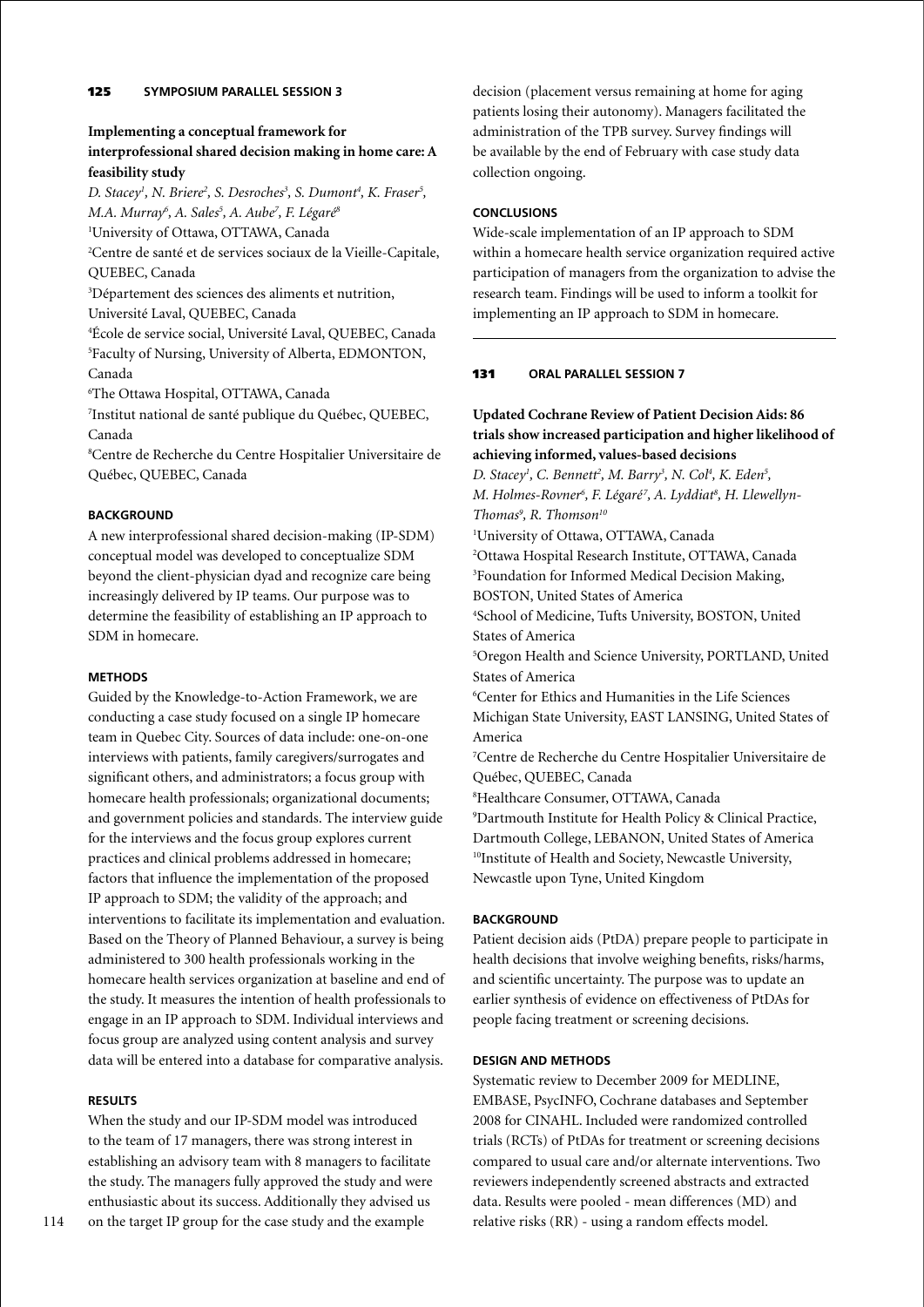# **Results**

This update added 31 RCTs for a total of 86. Compared to usual care, patients exposed to PtDAs showed: a) greater knowledge (MD 13.8/100; 95% CI 11.4, 16.2; n=26); b) lower decisional conflict related to feeling uninformed (MD -6.4/100; CI -9.2, -3.7; n=17) and unclear about values (MD -4.8/100; CI -7.2, -3.7; n=14); and c) reduced proportions of people who remained undecided (RR 0.6; CI 0.4, 0.7;  $n=9$ ) and passive in decision making (RR 0.6; CI 0.5, 0.8; n=11). These relative improvements were smaller for simpler versus more detailed PtDAs. Exposure to PtDAs with expressed probabilities resulted in higher proportion of people with accurate risk perceptions (RR 1.7; CI 1.5, 2.1; n=14). Exposure to PtDAs with explicit values clarification resulted in a higher proportion of patients achieving choices that were informed and consistent with their values (RR 1.3; 95% CI 1.1, 1.5; n=8). Compared to usual care, exposure to PtDAs reduced rates of PSA screening (RR 0.85; 95% CI 0.74, 0.98; n=7). Eleven studies involving six different elective invasive surgeries showed that PtDAs compared to usual care reduced surgery rates (RR 0.80; CI 0.64, 1.00). The impact of PtDAs on other decisions was variable. PtDAs are similar to comparisons in affecting satisfaction with decision making, anxiety, and health outcomes.

### **Conclusion**

PtDAs increase people's involvement, improve knowledge, foster accurate risk perceptions, and improve informed values-based choices. PtDAs may reduce the use of discretionary surgery without affecting health outcomes or satisfaction. Their cost-effectiveness needs further evaluation.

#### 203 **poster Session Monday**

# **Perimenopausal women's perception of decision making needs related to body weight changes during the transition to menopause**

D. Stacey<sup>1</sup>, S. Mullan<sup>2</sup>, J. Jull<sup>3</sup>, A. Dumas<sup>2</sup>, I. Strychar<sup>4</sup>, *K. Adamo5 , M. Brochu6 , D. Prud'homme2* 1 University of Ottawa, OTTAWA, Canada 2 Faculty of Health Sciences, University of Ottawa, OTTAWA, Canada 3 Faculty of Graduate Studies, Population Health, University of Ottawa, OTTAWA, Canada 4 Centre de reserche du Centre Hospitalier de l'Université de Montréal, MONTRÉAL, Canada

5 Healthy Active Living and Obesity Research Group, Children's Hospital of Eastern, OTTAWA, Canada

6 Faculty of Physical Education and Sports, University of Sherbrooke, SHERBROOKE, Canada

# **BACKGROUND**

Women transitioning through menopause are at higher risk of abdominal fat mass gain and associated health problems. Little is known about effective and sustainable ways to inform perimenopausal women's decisions about body

weight changes. This study explored factors influencing perimenopausal women making and implementing decisions about achieving and/or maintaining healthy body weight.

#### **Design and Methods**

A descriptive study using an interview-guided survey with women aged 40 to 65 years who are perimenopausal. The survey was adapted from the Population Needs Assessment Tool that is based on the Ottawa Decision Support Framework and customized for the study. Descriptive analysis was conducted and thematic qualitative analysis for open questions.

### **Results**

Preliminary findings as of December 2010 are based on 21 women who were typically: 50 years of age (range 41-61), married, with a university degree or college diploma, and a BMI of 27.7 (range 20.4-44.9). Of the 21 women, 18 (86%) identified the decision: changing behaviour to lose weight. Common options: continuing current behaviours versus increasing physical activity, changing food intake, and/ or other (e.g. eliminating alcohol, obtaining advice from specialist, joining weight loss group, taking supplements). Women perceived decisions as being difficult due to a lack of support from others  $(n=7)$ , not enough time  $(n=6)$ , and low motivation or not feeling ready to make the decision (n=5). Ways for obtaining information and support for making decisions included: getting information on choices (n=13), other's decisions/advice (n=5), self-motivation (n=5), considering pros/cons  $(n=4)$ , support from others  $(n=4)$ , and 'common sense' (n=4). Preferred sources of information were: information materials (n=20), counseling (n=20), faceto-face discussion (n=16), and social networking websites (n=11). Factors identified as facilitating implementation of their decisions were: self-motivation (n=8), encouragement from others  $(n=4)$ , and feeling good about oneself  $(n=4)$ . Barriers to implementation included: lack of time (n=7), fatigue (n=4), too busy (n=4), and working full-time (n=4).

#### **Conclusion**

Preliminary findings identified many factors that influence making and implementing decisions about weight loss in perimenopausal women. Findings will be used for the development of effective knowledge translation tools for informing women about emerging evidence related to body weight changes and supporting their decisions.

# 262 **poster Session Monday**

**Impact of an evidence-based leaflet on 'risk knowledge' of human papillomavirus (HPV) vaccination in disadvantaged pupils: a randomised controlled trial** *A.S. Steckelberg, M. Bunge, A. Kezle, J. Kasper, I. Mühlhauser* University of Hamburg, HAMBURG, Germany

Background In Germany the implementation of HPV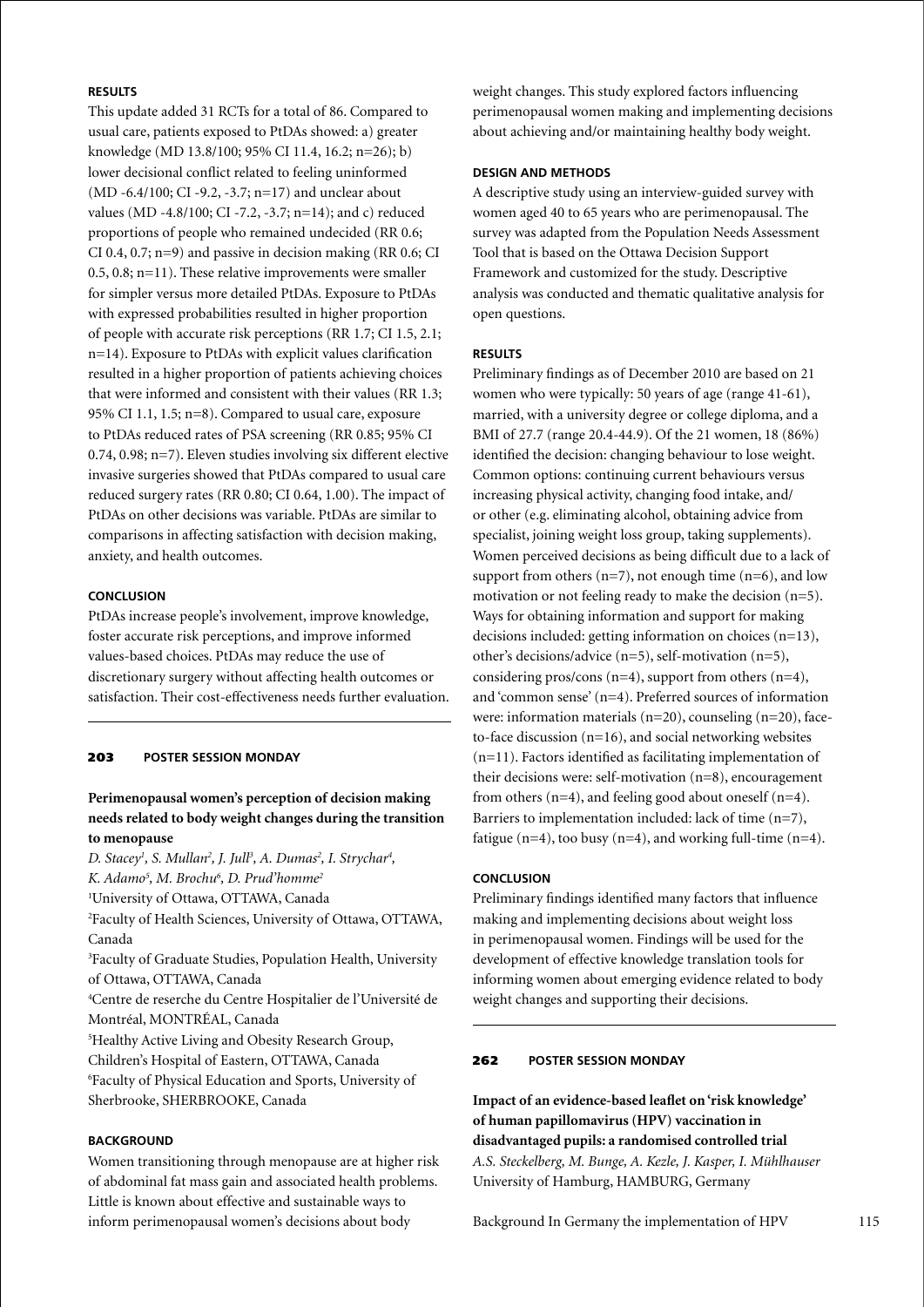vaccination for young women 12-17 years of age was accompanied by various campaigns. However, evidence based information was not provided. Confidence in childrens' ability to deal with numerical data is low, especially in disadvantaged pupils. The British General Medical Council explicitly demands the participation of adolescents in decision making. The aim of the present study was to compare the effects of an evidence-based leaflet with standard information on 'risk knowledge' in HPV vaccination in disadvantaged pupils of vocational schools.

# **Design and Methods**

Randomized-controlled short-term trial. A total of 108 female pupils were asked to participate and 105 agreed. Participants were vocational school pupils who were preparing for grade 10 graduation and who were members of the target group for HPV vaccination. The control group was asked to read a standard leaflet on HPV vaccination of the German Working Group on Women's Health. The intervention group received the same leaflet, but the leaflet was supplemented with numerical information on cancer risk and benefit of the HPV vaccination.

As baseline characteristics we surveyed: age, vaccination status, attitude towards HPV vaccination and aspects regarding migration Background

The primary end point was 'risk knowledge'. Questionnaire surveys were performed under experimental conditions within the same classes  $(n=7)$ . Individual randomisation, participants and data analyses were blinded. The study was approved by the Ministry of Education and Culture and the ethics committee.

# **Results**

We analysed 'risk knowledge for all 105 randomised participants. Baseline characteristics of the two groups were comparable. Evidence-based information recipients were much more likely to give correct answers compared to standard information recipients: Mean value of risk knowledge score:  $4.6 \pm 1.0$  v  $2.6 \pm 1.2$  (score 0-5) (difference 2.0; 95% CI 1.6-2.4; p<0.001). Further distractor analyses of single items were performed. Incorrect answers of control participants showed that risks of cervical cancer morbidity and mortality and also benefit of HPV vaccine were highly overestimated, whereas risk of cancer in general was underestimated, which also adds too much weight on cervical cancer risk.

# **Conclusion**

Evidence-based information on HPV vaccination improved risk knowledge in disadvantaged pupils attending vocational schools.

# 182 **oral parallel session 1**

# **Old wine in new skins? Are positive outcomes of shared decision making mediated by other (already known) factors?**

*A.K. Steger, M. Körner* University of Freiburg, FREIBURG, Germany

# **BACKGROUND**

Patient participation has been widely shown to improve medical encounters and sometimes even treatment results. Still there is an ongoing discussion whether patient participation as a factor in itself drives these positive outcomes or whether shared decision making is only old wine in new skins. The later rational is supported by the fact that positive outcomes of shared decision making like higher patient satisfaction, an increase in compliance and better treatment outcomes can also be explained by different factors e.g. empathy, information exchange or self-efficacy expectations. The purpose of this study was to better understand which factors and to which extent drive the positive outcomes. Based on literature review of empirical studies and theoretical models several factors had been integrated into a conceptual framework that was empirically tested.

# **Design and Methods**

A cross-sectional study was performed in 17 rehab hospitals of different indications in South Germany. Of the 1392 patients who had been asked to participate 662 patients (48% response rate) completed the questionnaire. 580 questionnaires could be used for analysis. The questionnaire included validated instruments e.g. the German version of the consultation and relational empathy measure (CARE), Man-Son-Hing-Scale, the shared decision making questionnaire (SDM-Q) as well as self-developed instruments e.g. for self-efficacy concerning treatment. Half of the data set  $(n = 280)$  was used for a first examination of the model using structural equation modeling.

# **Results**

Preliminary analysis showed a reasonable fit of the original framework and supported the hypothesis that e.g. empathy, information exchange and self-efficacy are important mediating factors between shared decision making and positive outcomes like higher patient satisfaction and compliance. Furthermore the initial analysis step resulted in an adapted version of the conceptual framework initially proposed. After modification of the initial model, the final model will be evaluated with the other half of the data set.

# **Conclusion**

The preliminary results indicate that positive effects of shared decision making can be explained by other factors partially but that shared decision making comprises more than just those factors.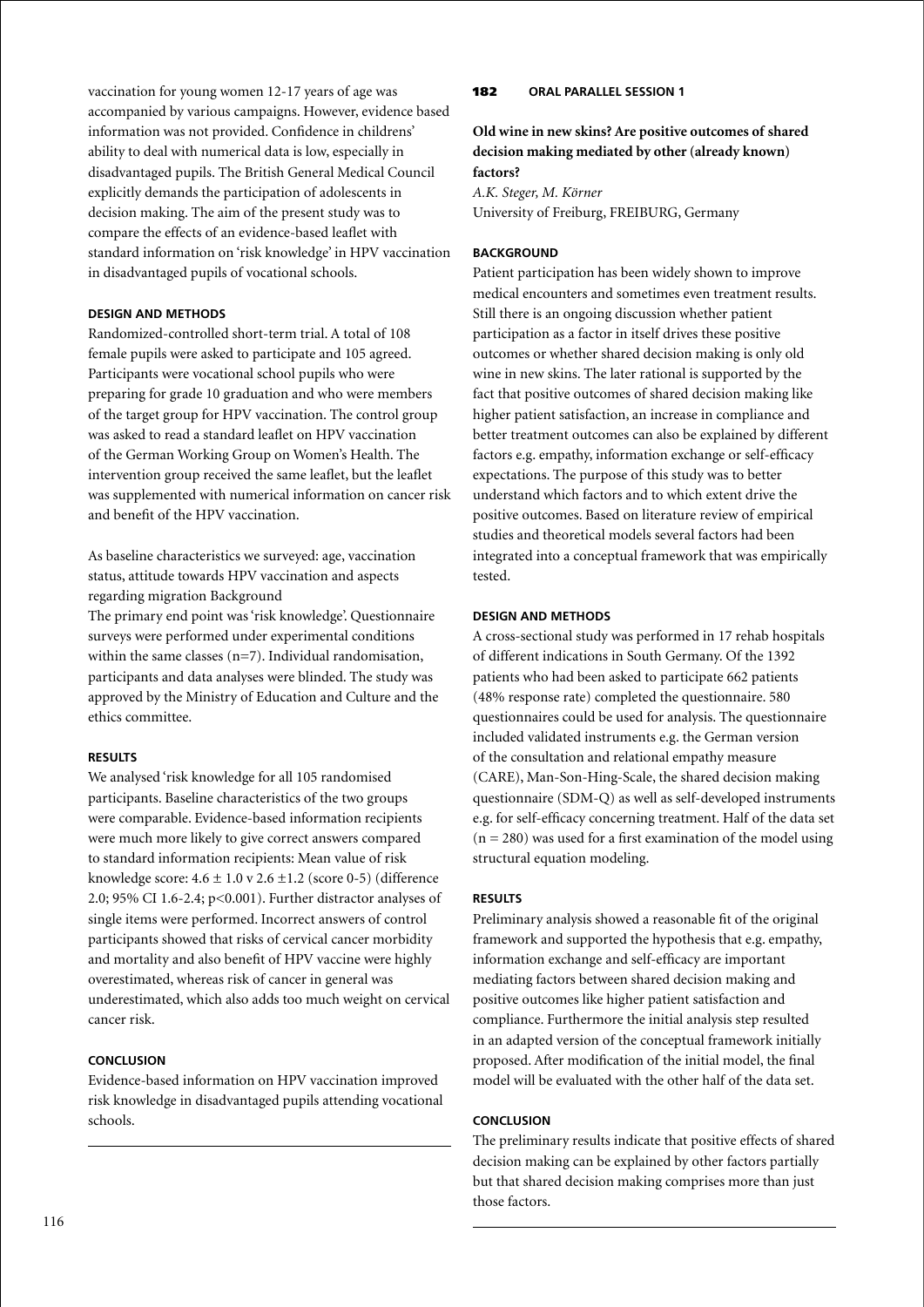# **Development of a structured interview to identify care needs and parenting problems in preventive child health care**

*H.F. van Stel1 , I. Staal2 , J. Hermanns3 , A. Schrijvers1* University Medical Center Utrecht, UTRECHT, Nederland Municipal Health Service Zeeland, GOES, Nederland University of Amsterdam, AMSTERDAM, Nederland

# **BACKGROUND**

Preventive child health care in the Netherlands has to make a change from uniform care for all children to care suited to each child within its family. In our opinion this individualized care requires a careful assessment, in dialoque with the parents. We developed a structured interview to identify parenting and developmental problems and care needs in toddlers, using the perspectives and experience of both the parent and the professional, followed by a joint decision on the amount and content of care.

# **Design and Methods**

We adapted and expanded a structured interview on need for parenting support into the Structured Problem Analysis of Raising Kids (SPARK) in close cooperation with an expert group of child health nurses. The SPARK consists of 16 subject areas, ranging from somatic health to family issues. The SPARK uses a 3-step model: 1) detection of problems and concerns; 2) clarifying the characteristics and seriousness of problems and concerns in dialogue with the parents; 3) analysis and a joint decision on what to do next. The SPARK was tested in daily practice for feasibility and discriminative capacity. The sample consisted of all toddlers aged 18 months living in Zeeland, a province of the Netherlands, during the study period (n=1140).

# **Results**

The response rate was 97.8%. Although the median level of support needed according to both parents and professionals was low, 4.5% of the toddlers and their parents required intensive help or immediate action. The risk assessment showed 2.9% high, 16.5% increased and 80.6% low risk for parenting and developmental problems. 16.6% of the children required additional care. The SPARK provides relevant information about parent concerns, problems and care needs, which can immediately be put to use. Both agreement and disagreement between scores of parents and professional are useful for deciding which follow-up actions to take.

# **Conclusion**

This study shows that a structured interview, named the SPARK, is feasible in daily practice, is discriminative, and clarifies concerns, problems experienced and care needs, which can immediately be put to use in preventive child health care.

# 52 **Workshop parallel session 3**

# **What's the Story? A workshop on the Use of Patient Testimonials in Decision Aids**

*M.P.H. Stilwell<sup>1</sup>, D. Feldman-Stewart<sup>2</sup>, V. Shaffer<sup>3</sup>, A. Winterbottom4* 1 FIMDM, BOSTON, United States of America 2 Queen's University, ONTARIO, Canada 3 Wichita State University, WICHITA, United States of America

4 University of Leeds, LEEDS, United Kingdom

# **Aim**

To update participants on the 'state of the science' regarding patient testimonials (or narratives) in patient decision aids (pDAs) and other forms of health communication and to foster discussion around theory and taxonomy, with the goal of drafting a research agenda to better understand the effect of these potentially powerful elements.

# **Description**

This workshop will include presentations on: 1) the current state of research on the use of patient testimonials in pDAs; 2) relevant cognitive, communications, and other theories that can facilitate understanding of the means by which testimonials exert their effects; 3) outlining a taxonomy of patient testimonials (content, purpose, format, context). We will then moderate a discussion aimed at outlining a research agenda to explore key questions suggested by these presentations.

# **Learning objectives**

- To understand the current state of knowledge regarding use of patient testimonials in pDAs;
- To describe the contributions that could be made by various theoretical frameworks for better understanding the effects of patient testimonials;
- To work toward consensus on a taxonomy of patient testimonials, informed by theory and the available research base;
- To build a research agenda for patient testimonials in pDAs.

Prerequisite knowledge: Familiarity or interest in the use of patient testimonials in pDAs; interest in conducting research on their impact and use.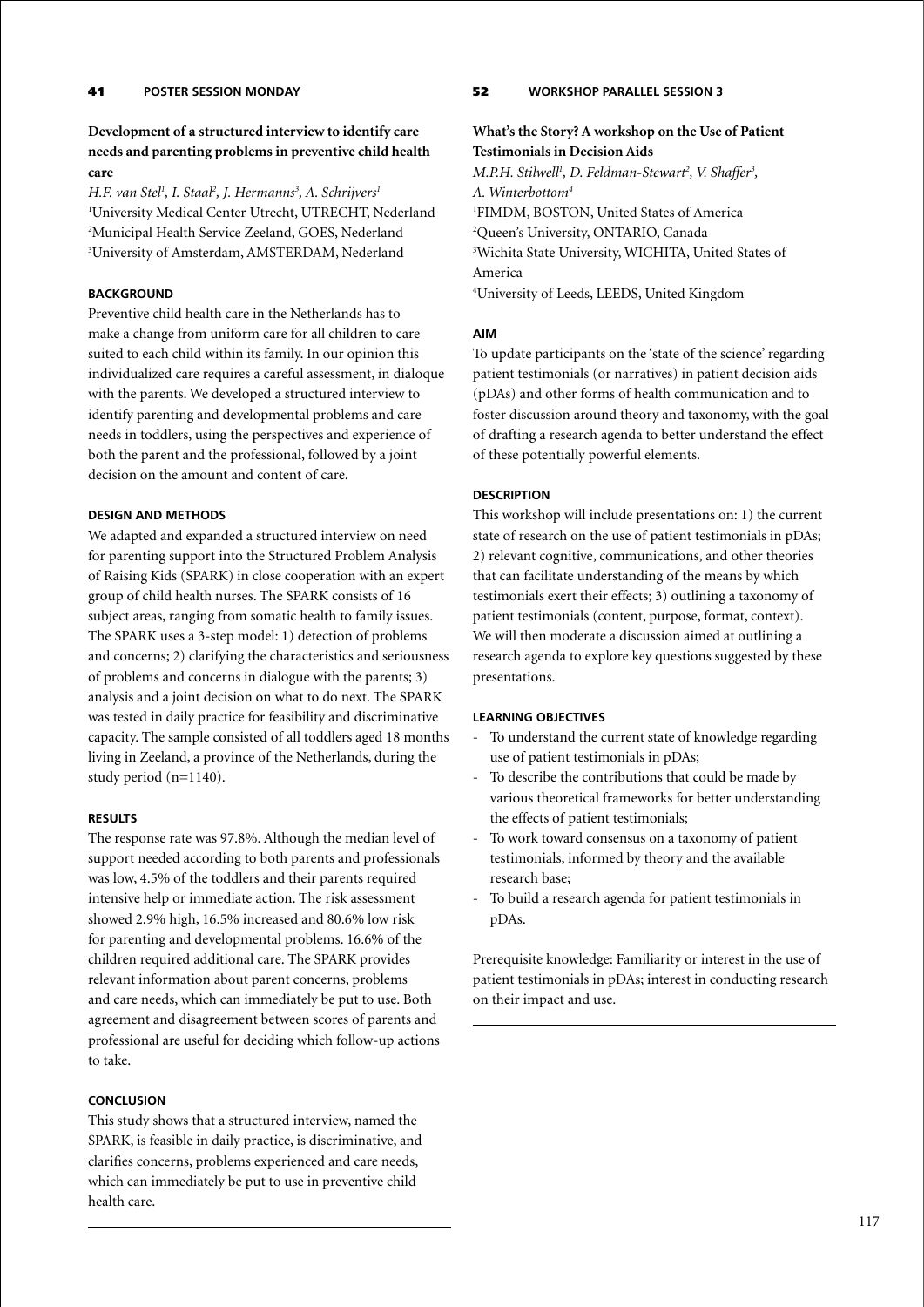# **Development and rapid testing of patient experience questionnaires in a national shared decision making (SDM) implementation project.**

L. STOBBART<sup>1</sup>, G. Elwyn<sup>2</sup>, C. Dodd<sup>3</sup>, N. Joseph-Williams<sup>2</sup>, *A. Lloyd2 , R. Thomson1*

1 NEWCASTLE UNIVERSITY, NEWCASTLE UPON TYNE, United Kingdom

2 Cardiff University, CARDIFF, United Kingdom 3 Newcastle upon Tyne Hospitals NHS Foundation Trust, NEWCASTLE UPON TYNE, United Kingdom

# **BACKGROUND**

MAGIC (MAking Good decisions In Collaboration) is a Health Foundation-funded implementation project to determine how best to implement SDM in practice. Implementation includes use of rapid comparative feedback of patient experience data collected by brief questionnaire. No such questionnaire is available for use currently. We describe the approach to developing and initial testing.

# **Design and methods**

Questionnaires were drafted following wide review of currently available instruments and questions. We agreed that the content should: be simple, easily collected, and sensitive to change; if possible, be embedded within routine NHS practice (or capable of being so); have strong face validity, and be reasonably valid and reliable; ideally be based in a clear theoretical model of SDM; support action learning, continuous feedback and rapid quality improvement; show potential for embedding in performance management and review. After initial piloting concerns arose about length, social acceptability bias, question order and mode of distribution. These were rapidly tested across both sites, and in primary and secondary care, using questionnaire variants in parallel. Questionnaire variants were tested in long (26 questions) and short (13 questions) formats. Common questions addressed involvement in the consultation, with the longer version including the DelibeRATE and control preference scales.

# **Results**

Questionnaires were distributed to 236 patients, either in clinic or by mail. Overall response rate was 79%. The longer format took around five minutes to complete. The questionnaire pilots showed that: increasing response options for questions added discriminant potential; question order affected responses, with reduced ceiling effect on the question, "Were you involved as much as you wanted to be in decisions about your care and treatment?", if preceded by more specific questions exploring elements of the consultation; good response rates when distributed at clinic (88%) but very poor, and delayed, when mailed post-clinic (38%); and naming the consulting clinician had no marked impact on ceiling effects.

The approach to rapid testing allowed quick redesign of questionnaire structure, content and mode of delivery. We have developed brief questionnaires to measure patient experience and commend this pragmatic approach to developing short and practical questionnaires for use in routine service improvement.

# 124 **Symposium parallel session 5**

**Implementing Shared Medical Decision Making in the Real World: Four Case Studies: Decision Aid Integration and Shared Decision Making in the Primary Care Medical Home**

*E. Swieskowski, B. Gaumer, K. Taylor, D. Konopka* Mercy Clinics, Inc., DES MOINES, IA, United States of America

# **BACKGROUND**

Mercy Clinics has a unique approach to clinician push for Shared Decision Making (SDM) by using Health Coaches. Rather than relying on physician memory, Coaches are nurses on the clinic team who distribute Decision Aids (DAs). Decision support remains the provider's responsibility at the DA post-viewing visit.

# **Design and Methods**

We engaged teams in five primary care clinics, including a clinician champion, clinic manager, and Health Coaches, and began distributing DAs. Clinician champions are leaders in generating provider participation and Health Coaches make the process work. Coaches use pre-visit chart review to identify patients, and flag charts to suggest to the provider a DA. Coaches team with clinic staff to identify and target potential patients, meet with patients, distribute DAs and encourage viewing. The provider closes the loop at the post-viewing visit, and decision support is provided by the physician or Coach, depending on the DA topic. Coaches run distribution reports specific for their clinic. Sharing data and successes at our monthly champion/team meeting with project leaders in clinic administration supports and motivates the teams as they compete in providing the best quality of care.

# **Results**

726 DAs have been distributed August 2009-December 2010. Besides having the Health Coaches in a pivotal role, frequent reminders to providers by champions, such as academic detailing, increased distribution. The total ranking by patients of the quality and importance of DAs has trended up along with the distribution numbers.

# **Conclusions**

Integrating SDM has been effective in our primary care medical home, which is based on the IOM's Six Dimensions of Quality and Wagner's Care Model. Health Coaches are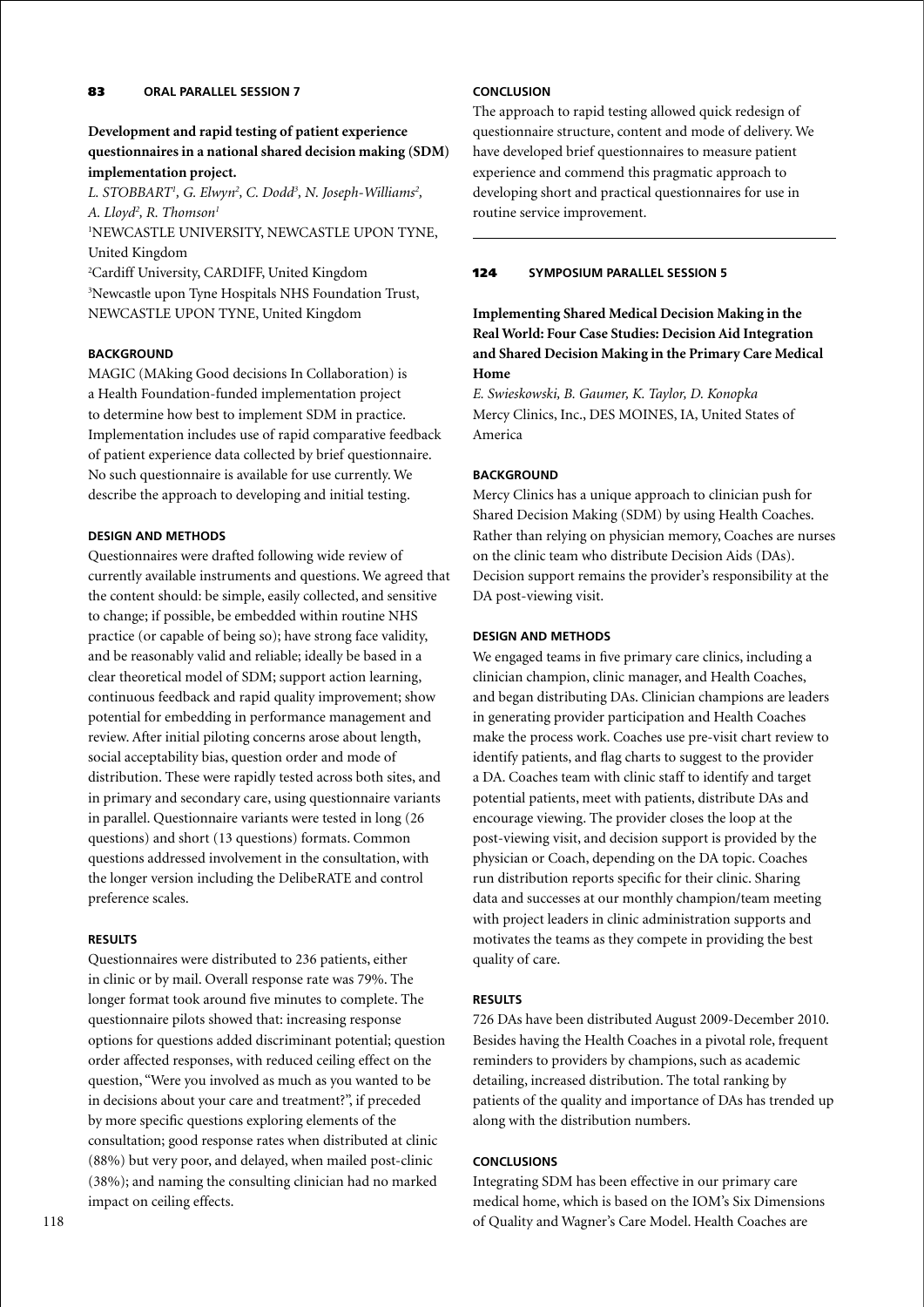key in making this work. Having no electronic medical record, eligible patient identification has been the biggest challenge. The warm hand-off and having patients watch DAs in the clinic have been our most successful delivery modes. For productive interactions, DAs inform and activate our patients, and they help prepare and make proactive our practice teams.

#### 278

### **Learning how to share: Challenges in implementing decision aids in routine maternity care**

*R. Thompson, Y.D. Miller, C. Gallois* Queensland Centre for Mothers & Babies, BRISBANE, Australia

### **BACKGROUND**

Despite evidence that decision aids are valued by patients and effectively increase patient knowledge, reduce decisional conflict and promote shared decision-making, far less is known about their efficacy in real-world settings, or about factors that impede or enable their implementation in routine health care.

#### **Design and Methods**

We have recently undertaken research to identify effective methods of promoting shared decision-making between maternity care consumers and their care providers. In consultation with maternity care stakeholders (consumer groups, clinicians and policy-makers), we developed a suite of decision aids for pregnancy and birth. While both the implementation and impact of these decision aids are currently undergoing evaluation in a randomised controlled trial, the process of decision aid development provided key insights into barriers to shared decision-making in maternity care.

### **Results**

Consultation with maternity care stakeholders revealed diverse perspectives on the value of decision aids in routine maternity care. While the vast majority of stakeholders endorsed the concept of consumer involvement in decision-making, people differed considerably in (i) their assumptions about women's capacity to comprehend health information and to make 'reasonable' decisions about their care, (ii) their views about the types of options that can 'safely' be included in decision aids, and (iii) the extent to which they support unbiased and non-directive provision of information about care options to maternity care consumers. Due to inadequate opportunities for addressing more fundamental barriers to the implementation of decision aids within this project, a number of compromises were made to maximise acceptability of the decision aids (e.g., removing a decision aid on infant feeding, when widespread disapproval of non-directive information about infant feeding options was predicted to undermine acceptability of the suite of decision aids).

# **Conclusions**

Overall, we found that the prevailing culture in maternity care in Australia does not readily facilitate the practice of shared decision-making or the routine implementation of decision aids. Our learnings substantiate and extend existing knowledge of barriers to the implementation of decision aids in health care more broadly and underscore the importance of focusing efforts on promoting the benefits of shared decision-making among health care providers and other key stakeholders.

### 278 **Oral parallel session 4**

# **Learning how to share: Challenges in implementing decision aids in routine maternity care**

*R. Thompson, Y.D. Miller, C. Gallois* Queensland Centre for Mothers & Babies, BRISBANE, Australia

#### **BACKGROUND**

Despite evidence that decision aids are valued by patients and effectively increase patient knowledge, reduce decisional conflict and promote shared decision-making, far less is known about their efficacy in real-world settings, or about factors that impede or enable their implementation in routine health care.

### **Design and Methods**

We have recently undertaken research to identify effective methods of promoting shared decision-making between maternity care consumers and their care providers. In consultation with maternity care stakeholders (consumer groups, clinicians and policy-makers), we developed a suite of decision aids for pregnancy and birth. While both the implementation and impact of these decision aids are currently undergoing evaluation in a randomised controlled trial, the process of decision aid development provided key insights into barriers to shared decision-making in maternity care.

### **Results**

Consultation with maternity care stakeholders revealed diverse perspectives on the value of decision aids in routine maternity care. While the vast majority of stakeholders endorsed the concept of consumer involvement in decisionmaking, people differed considerably in (i) their assumptions about women's capacity to comprehend health information and to make 'reasonable' decisions about their care, (ii) their views about the types of options that can 'safely' be included in decision aids, and (iii) the extent to which they support unbiased and non-directive provision of information about care options to maternity care consumers. Due to inadequate opportunities for addressing more fundamental barriers to the implementation of decision aids within this project, a number of compromises were made to maximise acceptability of the decision aids (e.g., removing a decision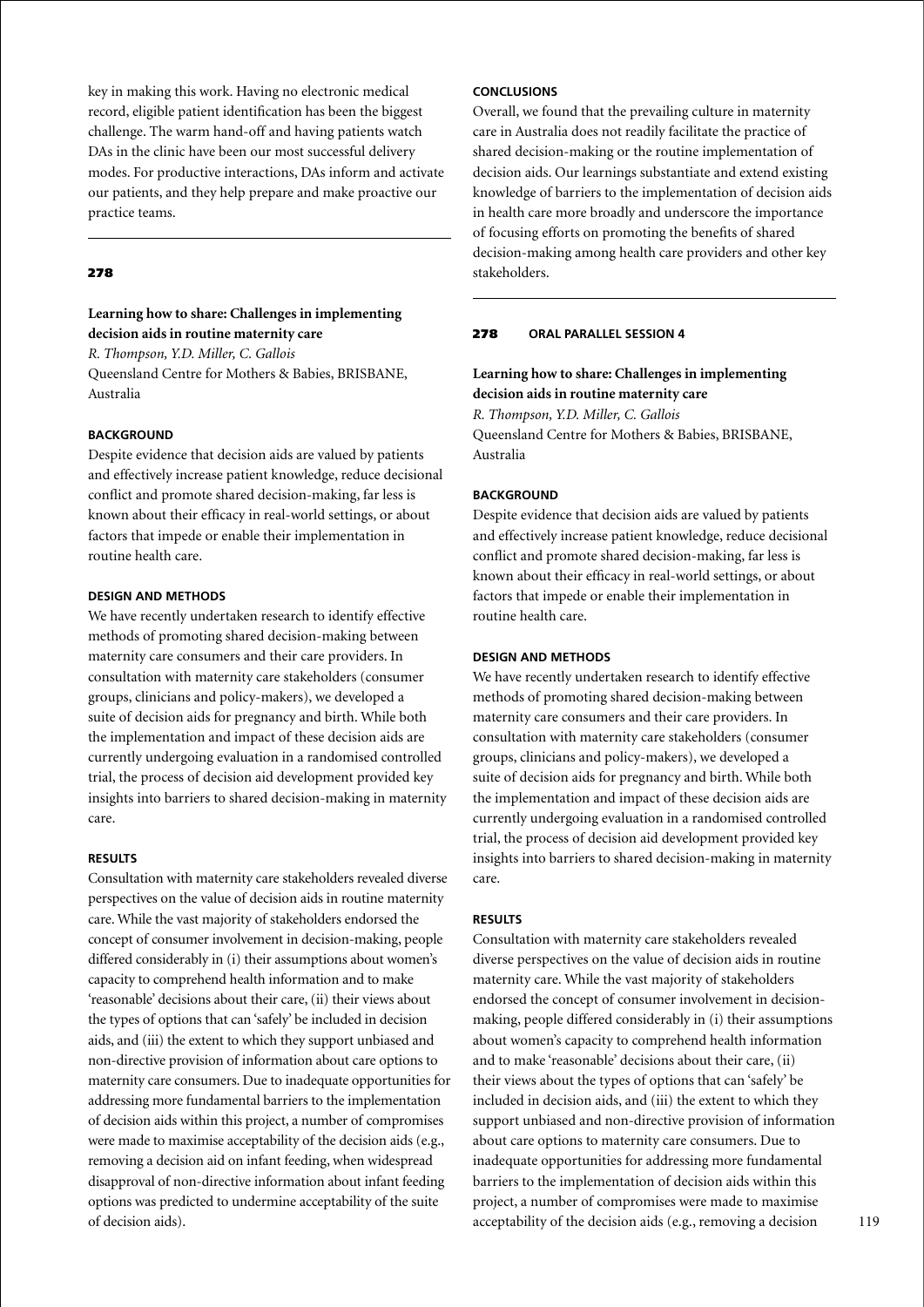aid on infant feeding, when widespread disapproval of non-directive information about infant feeding options was predicted to undermine acceptability of the suite of decision aids).

# **Conclusions**

Overall, we found that the prevailing culture in maternity care in Australia does not readily facilitate the practice of shared decision-making or the routine implementation of decision aids. Our learnings substantiate and extend existing knowledge of barriers to the implementation of decision aids in health care more broadly and underscore the importance of focusing efforts on promoting the benefits of shared decision-making among health care providers and other key stakeholders.

# 198 **Symposium parallel session 3**

# **Decision support in complex settings - the challenge of context**

*R.G. Thomson1 , J. Lally2 , J. Mackintosh1 , D. Flynn1* 1 Newcastle University, NEWCASTLE UPON TYNE, United Kingdom

2 Newcastle upon Tyne Hospitals NHS Foundation Trust, NEWCASTLE UPON TYNE, United Kingdom

### **BACKGROUND**

There is growing demand for, and development of, decision support to enhance engagement of patients in decisions about treatment options (including patient decision aids). These are complex interventions and, as such, merit robust development and evaluation. To stimulate more effective development and evaluation of decision support it is important to take account of the context of the particular index decision for which support is required.

### **Design and methods**

We set out to develop a framework for considering decision context in order to help those seeking to develop and evaluate decision support. This was initially drawn up from experience of exploratory research into decision making and developing/ evaluating decision support in a range of clinical decisions and settings. These ranged from chronic disease in the elderly, through hyperacute treatments (such as thrombolysis in acute stroke care), and pain relief in labour to engaging children and parents in decisions about treatment for squint. An initial framework of contextual factors was drafted and tested with workshops in two international conferences, with subsequent refinements based on feedback from attendees.

### **Results**

A framework has been developed that incorporates five categories of contextual variables including: patient factors (e.g. age, co-morbidities, capacity); other actors (e.g. parents, carers); decision variables (e.g. acute/chronic, severity, number of options); organisational variables (e.g. multidisciplinary

team, care pathway, health system design); and delivery variables (e.g. face-to-face by clinician, on-line). Variables subsumed within (and between) the five categories interact with one another, which further captures the intricacies and context dependent nature of decision support, and highlights the need for a multidisciplinary and inter-professional approach to development, delivery and evaluation.

### **Conclusion**

We have developed a framework that might help those involved in developing and/or evaluating decision support. This has been constructed with reference to a range of experience and further validated through discussion within expert workshops using a range of index decisions. We next plan to operationalise this framework into specific guidance for developers and researchers.

# 199 **poster Session Monday**

# **Development and usability testing of a shared decision support tool for cardiovascular risk reduction in primary care**

*R.G. Thomson1 , F. Beyer2 , J. Colquhoun1 , J. Critchley3 , M. Eccles<sup>1</sup>, M. Fay<sup>4</sup>, M. Lambert<sup>5</sup>, A. van Moorsel<sup>1</sup>, L. Penn<sup>1</sup>, M. Prentice<sup>5</sup>, B. Sugden<sup>1</sup>, V. Wood<sup>6</sup>* 1 Newcastle University, NEWCASTLE UPON TYNE, United Kingdom 2 York University, YORK, United Kingdom 3 St Georges University of London, LONDON, United Kingdom 4 Independent reseacher, NEWCASTLE UPON TYNE, United Kingdom 5 NHS South of Tyne and Wear, SUNDERLAND, United Kingdom 6 Independent researcher, BILLINGHAM, United Kingdom

### **BACKGROUND**

The UK NHS is implementing cardiovascular (CVD) risk screening in primary care for everyone aged 40-74 to initiate lifestyle changes or other interventions for those at raised risk. We developed and tested the usability of a computerised risk communication and shared decision support tool.

### **Design and methods**

This incorporated three elements:1) software development; 2) relevant predictive equations, including the Framingham equation for CVD risk, and the effectiveness of interventions and their adverse effects; and 3) a period of iterative development with clinicians and patients. We drew upon the literature and experience with previous software development to design a prototype that included a range of risk and benefit presentations using pictograms and text. We tested this version in demonstrations and interviews with eight primary care professionals and ten patients with known cardiovascular risk.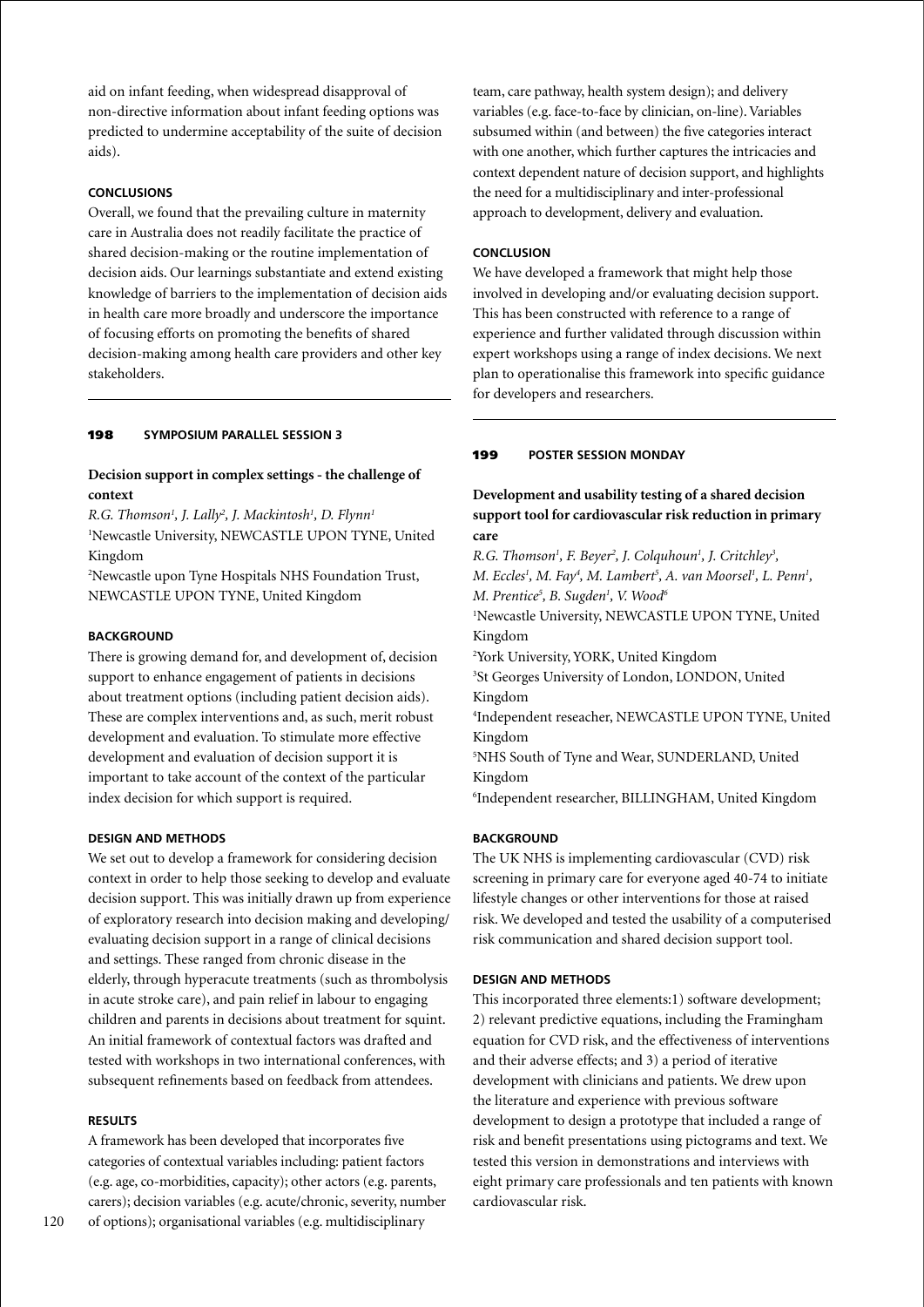# **Results**

Clinicians felt that it: was useful to address a need and replace current less sophisticated tools; was easy to use; included relevant details, functions and interventions consistent with current clinical practice; would support risk calculation and communication; and included alternative risk presentations to meet the needs of different patients. Improvements were suggested: to simplify presentation of adverse effects; allow print out; more on lifestyle interventions; and minor improvements in text and presentation. Some were concerned that the presentations would affect the communication of their (practitioner) desired patient behaviour change and hence would use components of the tool selectively. Patients reported that previous discussions with their GP had not involved any visual information and the tool would provide a welcome addition to consultations. They particularly welcomed the adverse effects function; it would help make a decision as to whether or not they wanted to take a particular medication and whether alternative approaches were available. Some felt that the tool should be more 'hard hitting' by providing information on the consequences of not taking/ following interventions

### **Conclusion**

We have produced a prototype risk communication and decision support tool that has been well received by clinicians and patients, and adapted in light of usability testing. We are now starting in-clinic service evaluation and will have details of this by June.

#### 252 **poster Session Monday**

# **USE OF THE ANALYTIC HIERARCHY PROCESS TO PRIORITIZE PATIENT-RELEVANT ENDPOINTS OF ANTIDEPRESSANT TREATMENT**

*J.A. van Til<sup>1</sup>, J. van Manen<sup>1</sup>, M. Hummel<sup>1</sup>, M. IJzerman<sup>1</sup>, F. Volz2 , A. Gerber2 , M. Danner2* 1 University of Twente, ENSCHEDE, Nederland 2 IQWiG, KÖLN, Germany

### **OBJECTIVES**

In deciding about coverage of new medical technology, multiple clinical outcomes are used to support reimbursement claims. Neither the real world value nor the relevance of these outcome measures for patients is systematically assessed. Hence, there is growing interest in the use of patient-reported outcome measures. Multi-criteria decision analysis, like the analytic hierarchy process (AHP), is a technique to elicit patient preferences. In the present study we used AHP to prioritize patient relevant endpoints related to the use of antidepressants in major depression. Methods Patient relevant endpoints of treatment (remission of depression, response to treatment, no relapse, serious adverse events, adverse events, social function, anxiety, pain, cognitive function) were prioritized using pairwise comparisons of these outcomes. In two separate groups, twelve patients

and seven experts judged on a 9 point scale the relative importance of pairs of two outcome measures. The geometric mean of these judgments was used to derive weighting factors for the outcome measures (scale 0-1).

### **Results**

Of all outcome measures, patients rated response to treatment highest (0.32), while experts rated remission of depression highest (0.48). Adverse events were all rated lowest by patients as well as by experts, and disease-specific quality of life domains such as social function (0.11 & 0.09), anxiety  $(0.12 \& 0.05)$  and cognitive function  $(0.13 \& 0.06)$  were rated in between.

#### **Conclusions**

The most important outcome measures according to the patients are, in order of decreasing importance: response, cognitive function, no anxiety, social function, no relapse, no adverse events, and remission. The AHP appears to be suitable in gaining an overview of the importance of patient relevant outcome measures. An additional advantage of AHP is that the group discussions offer insight in the question why the endpoints are important.

# 254 **oral parallel session 2**

# **The effect of numerical and graphical risk formats on perceived likelihood and choice.**

*D.R.M. Timmermans, J. Oudhoff* VU University Medical Center, EMGO+ Institute, AMSTERDAM, Nederland

### **Background**

Quantitative risk information plays an important role in daily decision making about health and care. It is, however, information that is difficult to comprehend. In practice, various numerical and graphical formats are being used for risk communication. Past research and theoretical views provide different explanations about which risk formats may yield more meaningful perceptions of likelihood for choice and why. The current study aims to provide conceptual understanding of the effects of different numerical and graphical risk formats on risk perception and choice preference.

#### **Design and Methods**

An experiment was developed that used a mixed 3x2x2 design with two between factors and one within factor. The between factors comprised the use of 3 different numerical risk formats ( $'1$  in X,  $'X$  in 100/1000, and  $'X\%$ ) and the 2 graphical formats (barchart or icon chart). Whether a graphical format was added to the numerical information or not, was manipulated across tasks within participants (within factor). Dependent variables were perceived likelihood and choice preference. One-hundred ninety two students from the Free University of Amsterdam participated.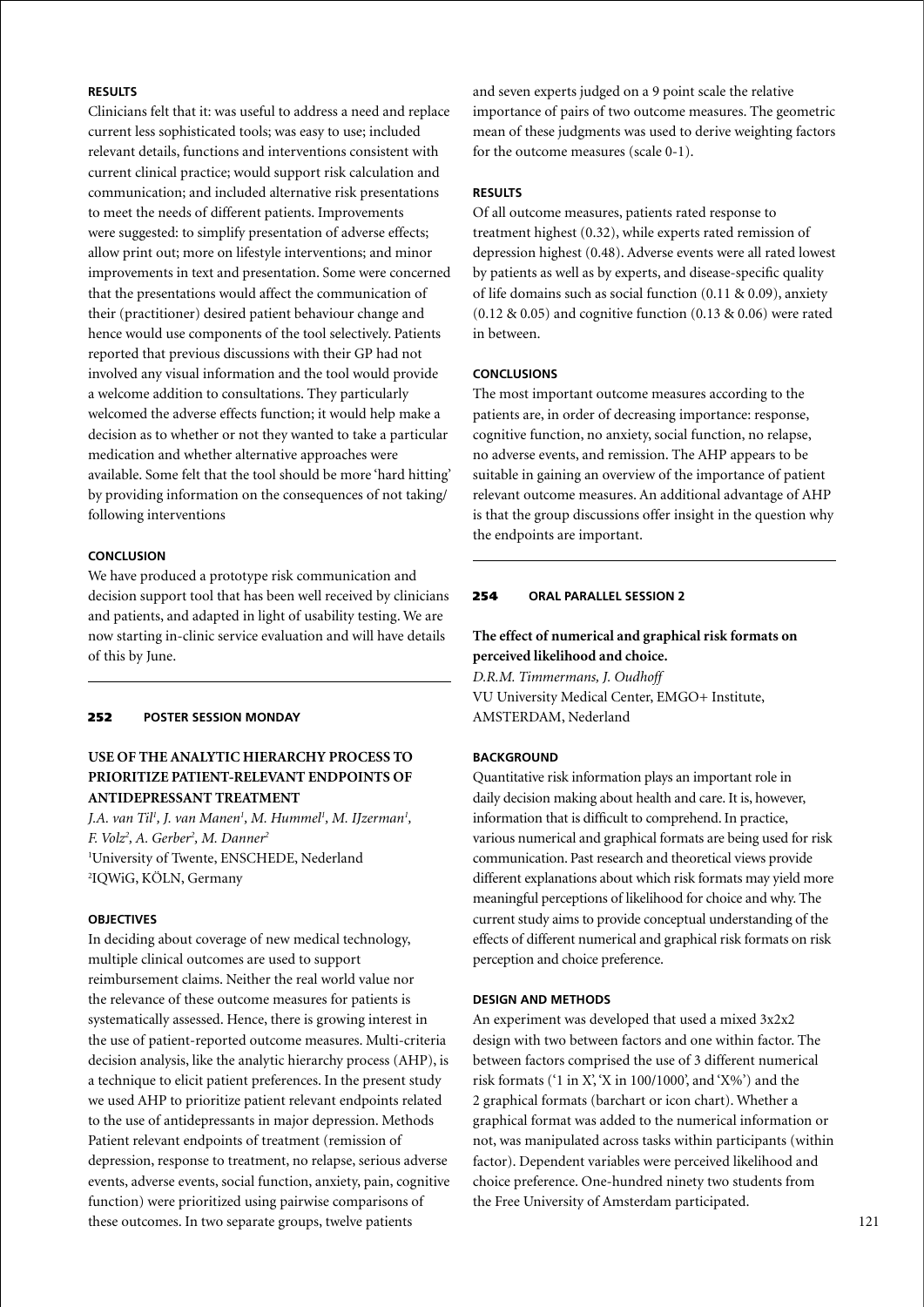# **Results**

The results of our experiment show that the perception of numerical risk information depends both on the degree to which the format refers to concrete and imaginable numbers of events and on the simplicity with which the format conveys a numerical relative risk ratio. Simple numerical formats that use small numbers ('1 in X') yield more impressive perceptions of likelihood and have an according effect on choice preference, suggesting a stronger role for intuitive and affective processing of information than less concrete or more complex formats (percentages or 'X in 100'). The effect of graphical information formats in risk perception is limited, but it is slightly more pronounced among persons with low numerical aptitude and it may be stronger for more complex situations.

### **Conclusion**

When presenting risk information in practice, consideration is needed about which format is most concrete and which is the simplest given the purpose the information serves.

### 200 **oral parallel session 3**

# **Association between patient rated amount of participation in Decision-Making and clinical outcome in patients with hypertension in General Practice**

*I. Tinsel, A. Buchholz, A. Pfaff, T. Schardt, C. Bollmann, W. Niebling, K.G. Fischer, A. Loh* University Medical Center Freiburg, FREIBURG, Germany

# **Background**

Hypertension is one of the key factors causing cardiovascular diseases and therefore one of the most important determinants of mortality. There is evidence that SDM may have positive effects on clinical outcomes of patients with high blood pressure (BP). However, study-designs and instruments vary and results are inconsistent [1-4]. To our knowledge associations of the extent of patients' participation, measured by SDM-Q, BP level, and cardiovascular risk (CVR) have not been investigated yet. These relations will be examined in the present study by analysing baseline data of a RCT (WHO Clinical Trials Registry DRKS00000125).

# **Design and Method**

A total of  $N = 1254$  antihypertensive treated patients were recruited in 36 GP practises in Southern Germany. Patients with a mean of blood pressure, measured by Ambulatory Blood Pressure Monitoring (ABPM), being above 130/80 mmHg and/or with a diagnosed cardiovascular comorbidity were targeted in the study ( $n = 1034$ ). Besides ABPM's, patients completed questionnaires which queried sociodemography, health behaviour, and the extent of patients' perceived participation, measured by SDM-Q-9 ( $0 =$  lowest,  $100 =$  highest extent of SDM) [5].

# **Results**

Data of 872 patients could be included in the analyses. 53 % of the patients were female. The age ranged from 18 to 91 years (Median  $= 66$ ). The mean of blood pressure (ABDM) was 132/81 mmHg (SD 13/10). According to European Guidelines [6] 13 % of the patients showed 'normal' BP, 21 % of the patients were characterized as having borderline hypertension, 36% mild, 22 % moderate, and 8 % severe hypertension. Total cardiovascular comorbidity amounted to 43 %. Patients' perceived participation was high with a mean score of SDM-Q-9 = 72 (SD 19).

# **Conclusion**

Detailed associations between patient's participation, BP level, CVR, and other relevant covariates will be presented at the conference. Findings of this study will shed light on the potential of SDM in hypertensive treatment.

### **References**

[1] Cho AH et al JCH 2007 9(5):330-6. [2] Deinzer A et al. Dtsche Med WochenschrDW 2006;17;131(46):2592-6. [3] Gotler et al Med Care, 2000;38:1200-9 [4] Naik et al Circulation. 2008;117:1361-8 [5] Kriston et al Patient Education and Counseling 2010; 80:94-9. [6] O'Brien et al J hypertens 2003,21:821-48

# 202 **oral parallel session 4**

# **SDM training for General Practitioners in the Treatment of Arterial Hypertension: Results of a randomized controlled trial to evaluate the training effects**

*I. Tinsel, A. Buchholz, W. Niebling, K.G. Fischer, A. Loh* University Medical Center Freiburg, FREIBURG, Germany

# **BACKGROUND**

The Prevalence of arterial hypertension in Germany is the second highest in Europe. Although high blood pressure entails high cardiovascular risk (CVR) with elevated rate of morbidity and mortality, only 40 % of German patients treated for hypertension are classified as 'controlled treated'. Shared Decision-Making (SDM) has been shown to improve patients' adherence and health behaviour. The objective of this Cluster-RCT was to evaluate a training program for General Practitioners (GP) treating patients with arterial hypertension. Primary outcomes were optimization of blood pressure level and enhancement of patients' participation. Aim of the first follow-up was to examine patient-based outcomes.

### **Method and Design**

In this prospective Cluster-RCT (WHO Clinical Trials Registry DRKS00000125) including baseline and three follow-up assessments, a total of  $N = 1254$  patients in treatment for arterial hypertension were recruited in 36 GP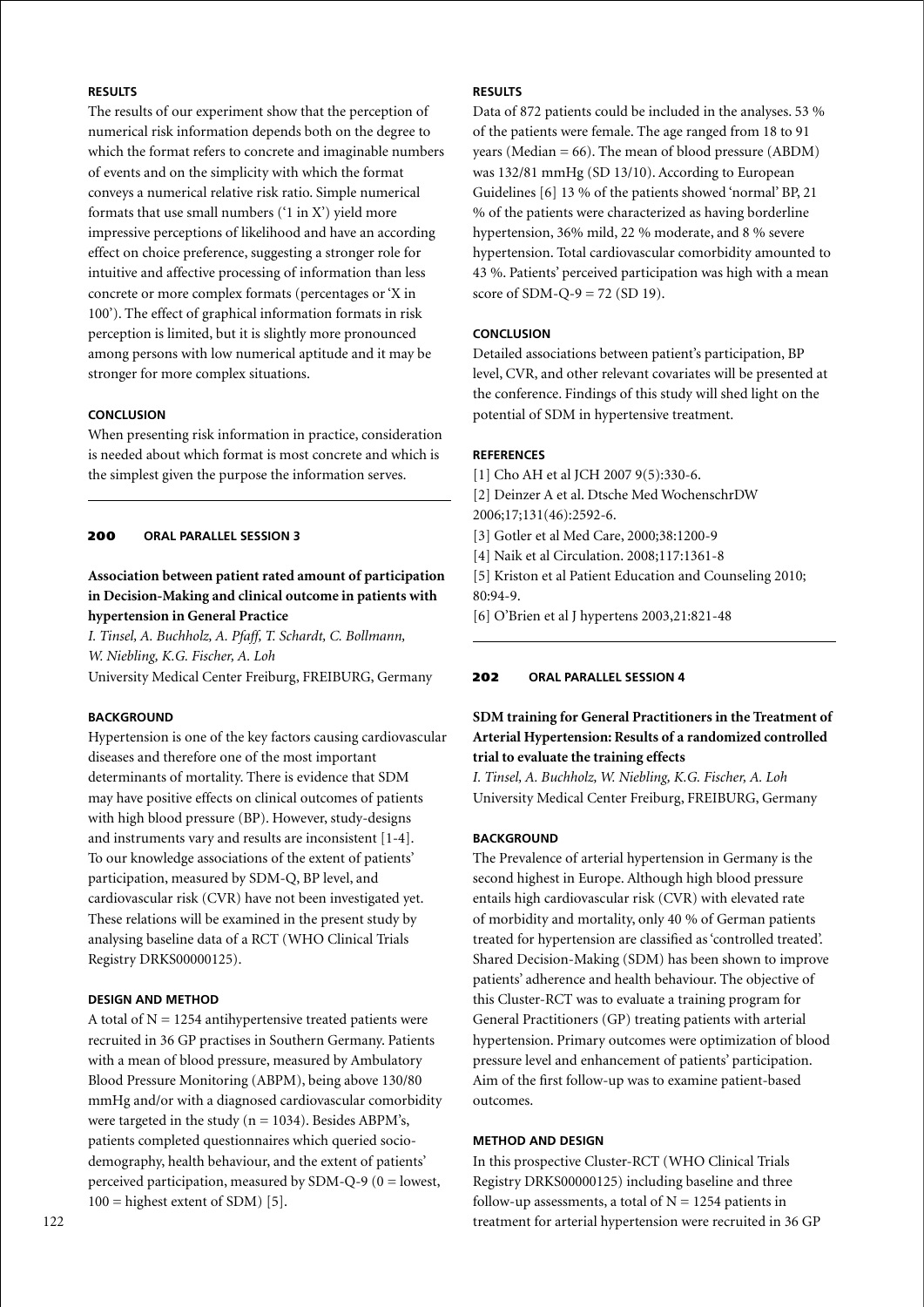practices in Southern Germany. Patients characterized as "not controlled treated"(Mean of 24h Ambulatory Blood Pressure Monitoring (ABPM) above 130/80 mmHg) and/or patients diagnosed as having cardiovascular comorbidity were targeted in the study ( $N = 1034$ ). Besides ABPM's, patients completed questionnaires which queried demographic data, health behaviour and the SDM-Q-9. The intervention consisted of a 6h-training program for GPs, the use of patient decision boards and patient information material. In the present study, effects of the intervention on the SDM-Q-9 at first follow-up are investigated.

### **Results**

Data of 621 patients from 36 GP's were included in the present analyses (drop out  $n = 240$ , incomplete data  $n = 173$ ). The Intervention Group (IG) consisted of 17 GP's and 305 patients. The median age was 65 years (18 to 92). The mean scores of the SDM-Q-9 ( $0 =$  lowest,  $100 =$  highest extent of SDM) at baseline were 73 (SD = 17) in the IG and 71 (SD = 20) in the CG. At first follow-up, mean scores were  $73$  (SD = 18) for the IG and  $67$  (SD = 20) for the CG.

### **Conclusion**

First results show that SDM-training for GP's has positive effects on patient's participation in hypertensive treatment. Detailed results will be shown at the conference.

# 91 **poster session Tuesday**

### **The effect of a decision aid on the treatment choice for prostate cancer; preliminary results.**

*J.J. van Tol-Geerdink1 , J.W. Leer1 , J.A. Witjes1 , P.C. Weijerman2 , E.N.J.T. van Lin1 , H. Vergunst3 , P.F.M. Stalmeier1* 1 Radboud University Nijmegen Medical Centre, NIJMEGEN, Netherlands

2 Rijnstate Hospital, ARNHEM, Netherlands 3 Canisius Wilhelmina Hospital, NIJMEGEN, Netherlands

#### **BACKGROUND**

For primary localized prostate cancer different treatment options are available, of which the most common are prostatectomy and radiotherapy. These treatments offer comparable tumor control, but differ in their profile of side effects. Prostatectomy is associated with a higher risk of urinary incontinence and erectile dysfunction, whereas radiotherapy is more likely to cause persistent bowel problems. In this choice, patients often rely on the advice of the specialist. However, the recommendations of specialists tend to be variable and influenced by their specialty. We studied whether an increase in patient involvement, by means of a decision aid, affected the treatment choice.

### **Design and Methods**

In a prospective randomized controlled trial, 226 patients with localized prostate cancer were recruited in three different hospitals. They were randomized, in a 1 to 2 ratio,

to usual care (treatment choice discussed with urologist as usual, n=73) or a decision aid arm (usual care plus a decision aid, n=153). The decision aid was presented by a researcher in a separate consultation. It contained information on two or three treatment options, i.e. prostatectomy, external beam radiotherapy and, for eligible patients, also internal radiotherapy (i.e. brachytherapy). The information was based on an extensive literature search and referred to cure and serious side effects such as urinary, bowel and sexual problems.

#### **Results**

Overall, prostatectomy was chosen most frequently. Compared to the usual care group, the decision aid group chose less prostatectomy (68% vs. 77%) and more brachytherapy (16% vs. 4%). However, treatment choice varied substantially between hospitals. Multinomial logistic regression analysis showed that the treatment choice was affected by both the decision aid  $(p=0.02)$  and the hospital  $(p<0.001)$ .

### **Conclusion**

The decision aid for prostate cancer reduced the preference for prostatectomy and increased the preference for brachytherapy. However, practice variation between hospitals had a large impact on treatment choice. The use of the decision aid did not reduce this practice variation.

### 144 **poster Session Monday**

# **Doctor's Perception of Men's Receptivity to Sexual Health Inquiry Determines Doctor's Decision in Inquiring about Sexual Dysfuntion**

S.F. Tong<sup>1</sup>, L.y.n.d.a Trevena<sup>1</sup>, S.i.m.o.n Willcock<sup>1</sup>, W.Y. Low<sup>2</sup>, *S.B. Ismail3*

1 Universiti of Sydney, SYDNEY, Australia 2 University of Malaya, KUALA LUMPUR, Malaysia 3 Universiti Sains Malaysia, KUBANG KRIAN, Malaysia

### **BACKGROUND**

Perceived men's receptivity to sexual health inquiry may affect Malaysian primary care doctors' decisions to initiate sexual discussion with their male patients. This paper quantifies the impact of doctors' perceptions of men's receptivity on male sexual health inquiry. Sexual health inquiry is one of the five areas in a study on the determinants of offering preventive health checks to Malaysian men.

### **Design and Methods**

This was a cross sectional survey among primary care doctors in Malaysia. The questionnaire was based on the empirical model recently published which defined the determinants of primary care doctors' intention to offer health checks. The questionnaire measured: 1) perceived receptivity of male patients to sexual health inquiry, 2) doctors' attitudes towards the importance of sexual health inquiries, 3)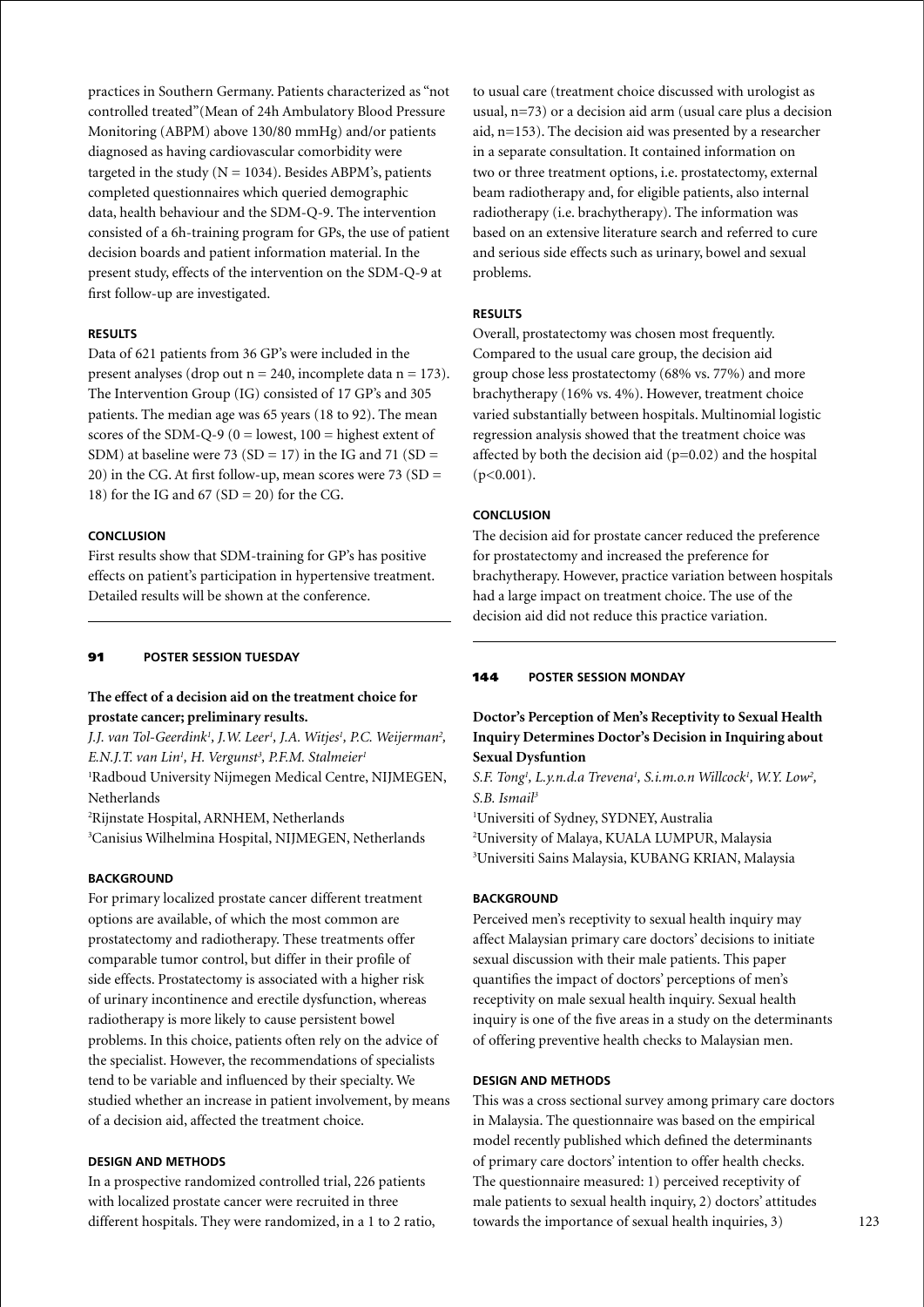perceived competence and, 4) perceived external barriers. The outcome variable was doctor's intention in asking about sexual dysfunction in 3 different contexts (minor complaints visits, follow-up visits and health checks visits). All items were measured on the Likert scale of 1 to5 (strongly disagree/ unlikely to strongly agree/likely) and internally validated.

# **Results**

198 doctors participated (response rate 70.4%). 78% of respondents were unlikely to ask about sexual dysfunction in visits for minor complaints to their male patients, 43.6% in follow up visits and 28.2% in health checks visits. In ordinal regression analysis using the regression scores, positive perception of men's receptivity to sexual health inquiry significantly predicted the doctors' intention in asking sexual dysfunction in all three contexts; i.e. minor complaints visits, follow-up visits and health checks visits (logit coefficient  $(B)=0.237, p=0.013; B=0.806, p<0.0001; B=0.288, p=0.002$ respectively). Perceived competence in sexual health inquiry predicted their intention in the follow-up visits and health checks visits (B=0.482, p=0.006; B=0.383, p<0.001 respectively). Lower cost to health checks only predicted their intention in the follow-up visits (B=-0.360, p=0.010).

# **Conclusion**

Whilst sexual health inquiry should be initiated in an appropriate context, 'perceived receptivity' to sexual health inquiry significantly affected doctors' intention in initiating sexual health inquiry to their male patients. Malaysian men's health may be substantially improved by strategies that assist doctors to identify patient 'receptivity'.

### 66 **poster session Tuesday**

# **Intervention study on method of delivery using decisionaid program for Japanese pregnant women with prior caesarean section experience**

*I.T. Torigoe*

Fukuoka Prefectural University, TAGAWA CITY, FUKUOKA, Japan

### **BACKGROUD**

The caesarean rate of Japan is lower compared with that of other advanced nations, but it is rising every year and has reached twice as high in 20 years. Once a primary caesarean section has occurred, women face a choice about birth methods in future pregnancies. The decision-making is not easy for women since it involves personal values, medical opinions, and individual factors such as previous caesarean experiences, family circumstance, and perceptions of safety. Health professionals have to examine the method of giving information and the support of decision-making on birth choice after caesarean, considering such a situation.

Design and methods This quasi-experimental study aims to research and evaluate the prior and post interventional effects

on the decision-aid program which was designed to provide the researcher with sufficient data from those Japanese women. The decision-aid program was evaluated with quantitative and qualitative data analyses. The quantitative data included decisional conflict scale (DCS) score, level of knowledge, and women's preference of delivery methods. The qualitative data analyses were resulted from the data retrieved from the interviews held with the program subjects.

#### **Results**

Evidence from this intervention study including 33 Japanese pregnant women found that the decision-aid program improved the level of knowledge, assisted the women with one previous caesarean experience to learn the risks and benefits of birth options after caesarean, and to reach more precise decisions based on their preference and personal values. DCS score was decreased (p<0.001), particularly in the category of feeling uninformed. The women in the program obtained "emotional stability"through close communication with the researcher, and reached "understanding"of an unexpected situation during the delivery, which could be led to caesarean section even though VBAC was tried.

#### **Conclusions**

The usefulness and necessity of decision-aid support was well-recognized and confirmed through this intervention study. The decision-aid program will be expected to be furthered in the clinical settings in the future. Moreover, it is important that we provide the women with more opportunities of making decisions in various phases of maternity care, and that its support system should be built in collaboration with physicians.

#### 136 **oral parallel session 7**

**A randomised controlled trial on the effect of 'My Health Check', a web-based decision tool, on the adoption of health preventive behaviours in volunteers aged 30-69 years** *L.J. Trevena<sup>1</sup>, J. Dowie<sup>2</sup>, S. Torvaldsen<sup>1</sup>, M. Dieng<sup>1</sup>, A. Barratt<sup>1</sup>, K. McCaffery1 , C. Del Mar3 , T. Dobbins1 , C. Raynes-Greenow1* 1 University of Sydney, SYDNEY, Australia 2 London School of Hygiene and Tropical Medicine, LONDON, United Kingdom 3 Bond University, QUEENSLAND, Australia

#### **Introduction**

Practitioners and their patients have an increasing list of preventive health options to reduce mortality and morbidity. Ranking these options for an individual based on demographic, health characteristics and preferences should allow them to prioritise and tailor preventive health care. 'My Health Check' (MHC) is a web-based multi-criteria decision analysis tool populated by age and gender-specific burden of disease data for YLL and YLD. Individual demographic and health data entered by the patient provides a personalised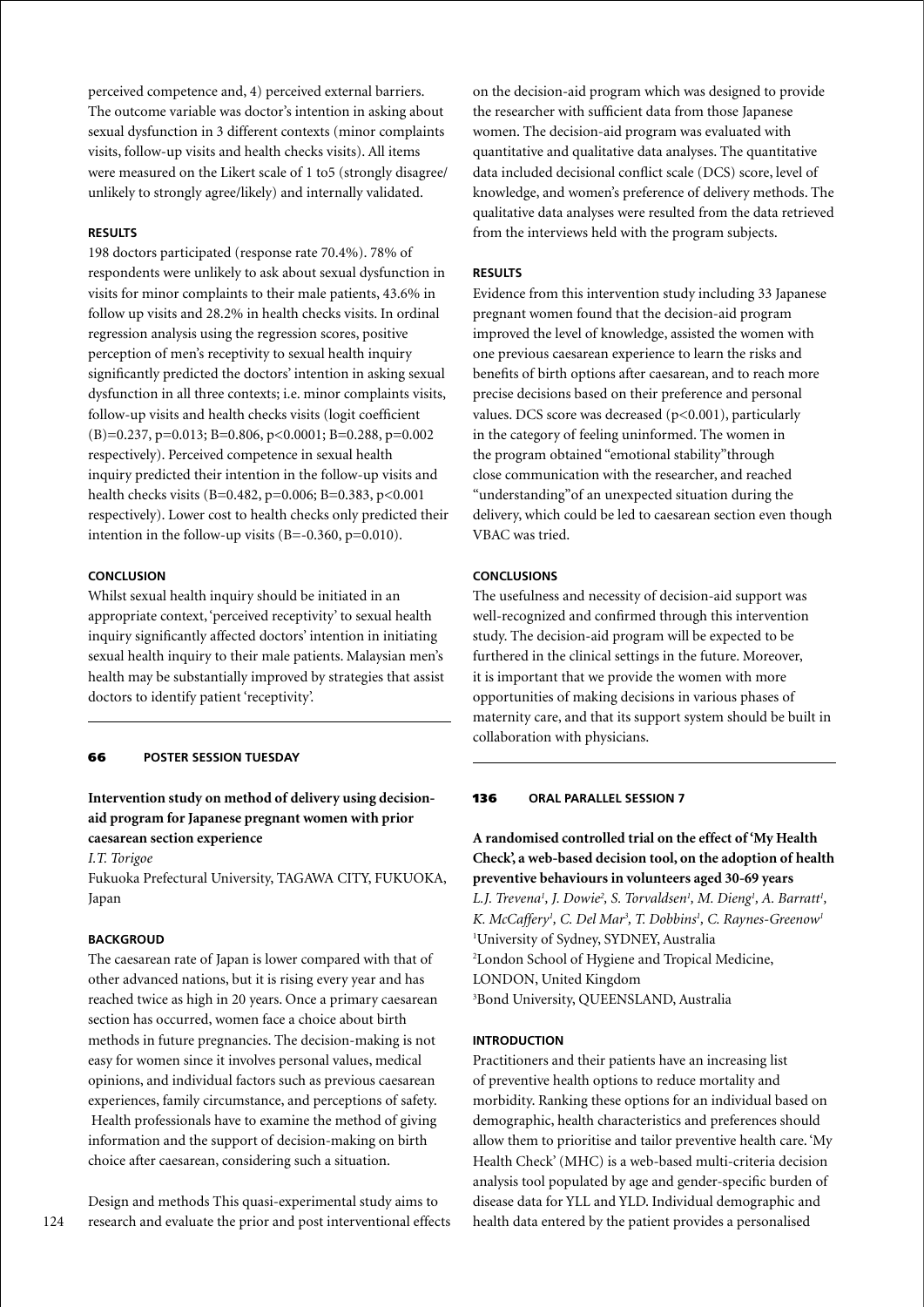list of relevant options whilst preferences can be interactively adjusted using a slide bar. Prior qualitative work derived the four key attributes/utilities for preventive health decisions as 'avoiding premature death', 'avoiding chronic illness/disability', 'avoid difficulty/loss of enjoyment' and 'minimising financial costs'. This trial tests the effect of MHC on preventive healthcare decisions.

### **Method**

1000 Australian participants aged 30-69 years recruited nationally via random-digit dialling and randomised by computer to the self-administered 'My Health Check' (MHC) which provides personalised ranking of relevant preventive health options and links to information; or the control site which comprises a portal with the same information links but does not include the personalised ranking of relevant options. The design is double-blind. The primary outcome is the proportion of people who have undertaken at least one of their top 3 self-identified preventive behaviours 3 months after MHC compared with the control.

### **Results**

To date, 585 participants have been recruited with 91.2% completing the initial survey. Estimated recruitment completion is March 2011. Our pilot data shows that in both arms of the trial about two-thirds of people changed their priorities after viewing the websites. However, of note is that 89% of the intervention participants had their top priority consistent with their MHC output. The remainder put their MHC top priority as second choice. Half changed towards the MHC output and around 40% correctly predicted their top priority and maintained it.

#### **Conclusion**

Multi-criteria decision analysis appears to be a promising method for personalising and prioritising a range of healthcare options. It allows patients to tailor populationlevel evidence to individual clinical factors and combine with personal preferences

#### 20 **poster session Tuesday**

# **EXACKTE2: Exploring the association between shared decision-making components and patients' uncertainty**

S.T. Turcotte<sup>1</sup>, F. Légaré<sup>1</sup>, H. Robitaille<sup>1</sup>, M. Stewart<sup>2</sup>, D. Frosch<sup>3</sup>, *J.* Grimshaw<sup>4</sup>, M. Labrecque<sup>1</sup>, M. Ouimet<sup>1</sup>, M. Rousseau<sup>1</sup>, *D. Stacey5 , T. Van der Weijden6 , G. Elwyn7* 1 Research Center of the CHUQ, QUEBEC, Canada

2 3Dpt of Family Medicine, U. of Western Ontario, ONTARIO, Canada

3 Dpt of Medicine, UCLA, USA, LOS ANGELES, United States of America

4 Ottawa Health Research Institute, OTTAWA, Canada 5 6Faculty of Health Sciences, School of Nursing, U. of Ottawa, OTTAWA, Canada

6 Dpt of General Practice, School of Public Health and

Primary Care, Maastricht U, MAASTRICHT, Netherlands 7 Dpt of Primary Care and Public Health, School of Medicine, Cardiff U., UK, CARDIFF, United Kingdom

#### **BACKGROUND**

A factor that may predict the success of shared decision-making (SDM) initiatives is the degree to which SDM makes patients' uncertainty explicit. Our objective was to explore the association between SDM components and patients' uncertainty.

#### **Design and Methods**

We carried out a longitudinal study in 17 primary care clinics in London, Ontario and Québec City, Quebec, Canada. We enrolled physicians and one of each enrolled physician's patients and asked them to independently complete a self-administered questionnaire after the consultation. We measured five SDM components from patients' perspective: i) defining and explaining the problem, presenting options, and discussing benefits and drawbacks; ii) clarifying the patient's values and preferences; iii) discussing the patient's ability/self-efficacy; iv) discussing the doctor's knowledge and recommendations; and v) checking/clarifying the patient's understanding. Based on systematic reviews, we mapped existing dyadic measures onto each SDM component and assessed the reliability and validity of the measures. We also measured patients' personal uncertainty: i.e., their uncertainty about the personal significance of the risks associated with the decision. We used structural equation modeling to explore how the SDM components were associated with patients' uncertainty. We assessed model fit using the chi-square, the comparative fit index (CFI), and the root mean square error of approximation (RMSEA). We calculated sample size according to the method proposed by Kline, 1998. We compared structural equation modelling estimates to regression correlation coefficients.

### **Results**

Of 430 potentially eligible patients, 276 (64%) agreed to participate. Patients' mean age was 49.4 +/- 17.7 years and 69% of patients were female. We analyzed the responses of 269 patients. We found the model fit to be adequate (RMSEA: 0.108; CFI: 0.829). Three SDM components were associated with patients' personal uncertainty: clarifying the patient's values and preferences, discussing the patient's ability/self-efficacy, and checking/clarifying the patient's understanding (P<0.001). The amount of variance in patients' uncertainty that was attributable to regression was 0.49.

#### **Conclusions**

To decrease patients' uncertainty, physicians should check patients' understanding, discuss patients' ability/self-efficacy, and clarify patients' values and preferences. Although the explained variance in patients' uncertainty was acceptable, a larger sample could produce better results.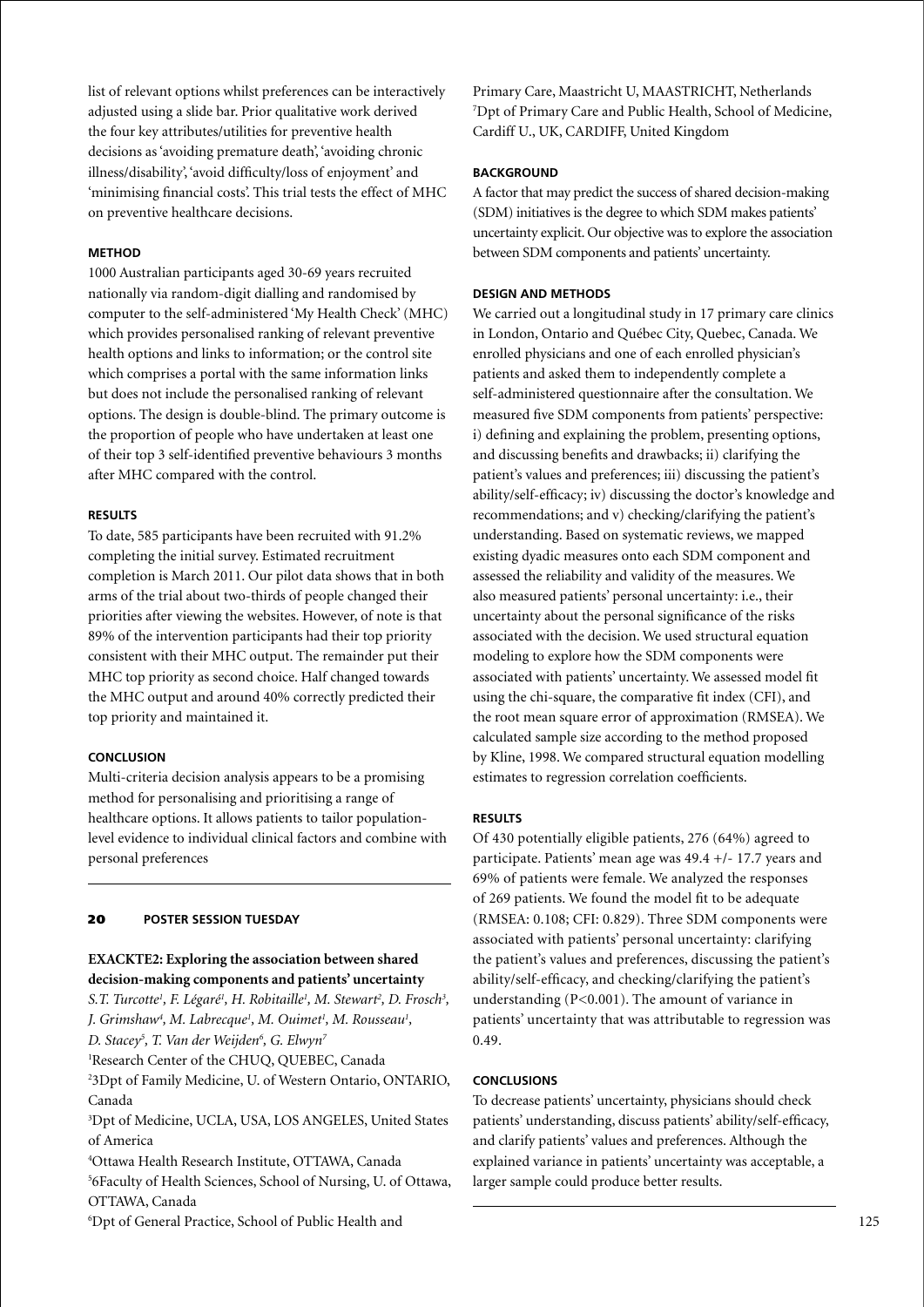# 22 **poster session Tuesday**

# **EXACKTE2: Exploring the association between shared decision-making components and physicians' uncertainty**

S.T. Turcotte<sup>1</sup>, F. Légaré<sup>1</sup>, H. Robitaille<sup>1</sup>, M. Stewart<sup>2</sup>, D. Frosch<sup>3</sup>, *J. Grimshaw4 , M. Labrecque1 , M. Ouimet1 , M. Rousseau1 ,* 

*D. Stacey5 , T. Van der Weijden6 , G. Elwyn7*

1 Research Center of the CHUQ, QUEBEC, Canada

2 3Dpt of Family Medicine, U. of Western Ontario, ONTARIO, Canada

3 Dpt of Medicine, UCLA, USA, LOS ANGELES, United States of America

4 Ottawa Health Research Institute, OTTAWA, Canada 5 6Faculty of Health Sciences, School of Nursing, U. of Ottawa, OTTAWA, Canada

6 Dpt of General Practice, School of Public Health and Primary Care, Maastricht U, MAASTRICHT, Netherlands 7 Dpt of Primary Care and Public Health, School of Medicine, Cardiff U., UK, CARDIFF, United Kingdom

### **BACKGROUND**

A factor that may predict the success of shared decisionmaking (SDM) initiatives is the degree to which SDM makes physicians' uncertainty explicit. Our objective was to explore the association between SDM components and physicians' uncertainty.

# **Design and Methods**

We carried out a longitudinal study in 17 primary care clinics in London, Ontario and Québec City, Quebec, Canada. We enrolled physicians from participating clinics and one of each enrolled physician's patients and asked them to independently complete a self-administered questionnaire after the consultation. We measured five SDM components from the physicians' perspective: i) defining/explaining the problem, presenting options and discussing benefits and drawbacks; ii) clarifying the patient's values and preferences; iii) discussing the patient's ability/self-efficacy; iv) discussing the doctor's knowledge and recommendations; and v) checking/clarifying the patient's understanding. Based on systematic reviews, we mapped existing dyadic measures onto each SDM component and assessed the reliability and validity of the measures. We also measured physicians' personal uncertainty: i.e., their uncertainty about the personal significance of the risks associated with the decision. We used structural equation modeling to explore how the SDM components were associated with physicians' uncertainty. We assessed model fit using the chi-square, the comparative fit index (CFI), and the root mean square error of approximation (RMSEA). We calculated sample size according to the method proposed by Kline, 1998. We compared structural equation modelling estimates to regression correlation coefficients.

### **Results**

Of 382 eligible physicians, 274 (72%) agreed to participate. Physicians' mean age was 36.6 +/- 10.7 years and 64% of

physicians were female. We analyzed the responses of 264 physicians. We found the model fit to be adequate (RMSEA: 0.059; CFI: 0.914). Clarifying patient's values and preferences was the most important SDM component to be associated with physicians' personal uncertainty (P<0.001). The amount of variance in physicians' uncertainty that was attributable to regression was 0.23.

### **Conclusions**

To decrease physicians' uncertainty, policymakers should find ways to help physicians clarify patients' values and preferences. The explained variance in physicians' uncertainty was modest for a behavioural study. A larger sample could produce better results.

### 175 **poster Session Monday**

**'One picture is worth a thousand words'- Shared decision making within the clinical encounter using visual models to empower the patient**

*L. Turetsky* Tel Aviv University, HASHMONAIM, Israel

### **BACKGROUND**

Within the clinical encounter as family physicians we often explain to our patients how diseases express themselves , why different treatments are used , what can be the final outcome, and what to look out for. In addition we discuss the different options of tests or treatments available and come to a final decision together with the patient. By using visual models , aids , metaphors and diagrams this process is much enhanced often shortening the need of detailed explanations and rapidly improves patients' deep understanding of their situations or choices .

# **Design and Methods and Results**

Models of illnesses , physiology and anatomy of the body, metaphors and possible CBT treatments were developed in graphic and visual form. These visual aids were presented to patients during the discussion about a particular illness and utilized to further the patients understanding and ability to help himself or change his perception of his illness . In addition he was often able to make a more informed choice of treatment once he saw the options visually displayed in front of him. For example a patient suffering from obesity and high blood pressure is shown a diagrammatic spectrum of different aspects of the metabolic syndrome including diabetes , IHD, obesity, hypertension , lipids and CVA which shows future risks. This improves the patients understanding the context of his illness and may promote more active care on the patient's part

### **Conclusions**

These visual aids are presented as a package for individual doctors consultations and for health organizations to empower their patients understanding of their health and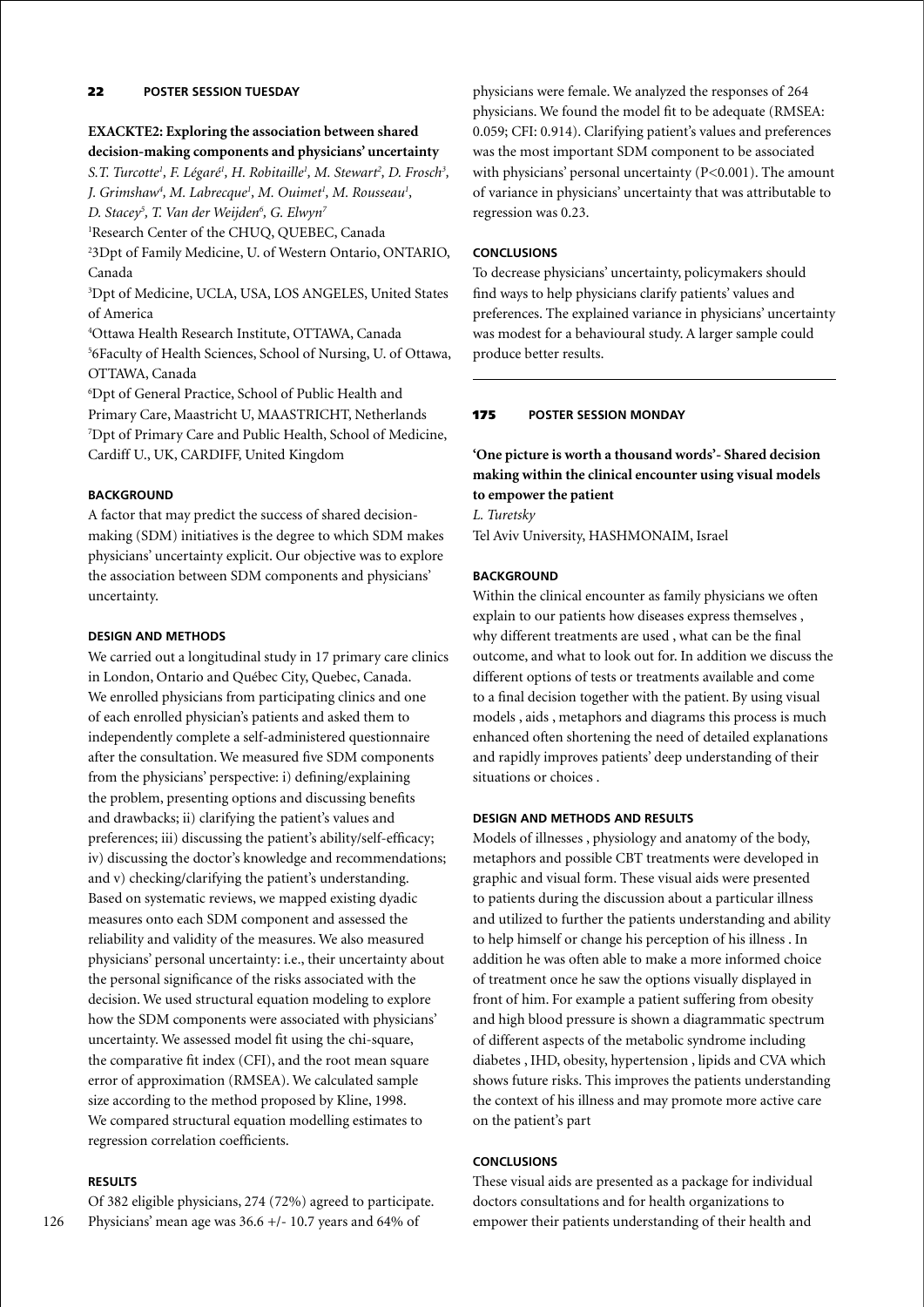illnesses . In addition it can help train doctors , specialist trainees and students to improve communication skills with their patients and facilitate shared decision making that is often lacking in practice . I would like to present these visual models as an oral presentation showing the important impact of visual aids on deep learning within the clinical encounter

### 28 **poster Session Monday**

# **Living with untreated prostate cancer: The impact on quality of life of active surveillance**

L. Venderbos<sup>1</sup>, R. van den Bergh<sup>1</sup>, M. Roobol<sup>1</sup>, F. Schröder<sup>1</sup>, *E. Steyerberg1 , C. Bangma1 , M.L. Essink-Bot2* 1 Erasmus MC, ROTTERDAM, Netherlands 2 Academic Medical Centre, University of Amsterdam, AMSTERDAM, Netherlands

### **BACKGROUND**

Patients with likely indolent prostate cancer (PC) may be managed with active surveillance (AS), which implies close monitoring of the disease and switching to active treatment if progression occurred. We aimed to study whether AS led to feelings of anxiety and distress while living with 'untreated' cancer.

### **Design and Methods**

We prospectively included 150 Dutch PC patients on AS. Patients received questionnaires at inclusion  $(t=1)$ , 9 months after diagnosis ( $t=2$ ), and 18 months after diagnosis ( $t=3$ ). We assessed changes in scores on decisional conflict (DCS) about their treatment choice, generic anxiety (STAI-6), depression (CES-D), PC specific anxiety (MAX-PC), physical health (SF-12 PCS), and self-estimated risk of progression, between t=3 and t=1. A non-response analysis was performed to assess whether non-responders and men who discontinued AS for non-medical reasons differed significantly from those who continued AS.

#### **Results**

The  $t=1$ ,  $t=2$  and  $t=3$  questionnaire were completed by  $86\%$ (129/150), 90% (108/120) and 75% (81/108), respectively. 9 men discontinued AS between T=1 and T=2. T=1 anxiety and distress levels were generally favourable compared to reference values and other treatment groups. Levels of anxiety and distress at  $t=2$  were mainly predicted by scores at  $t=1$ and remained favourable low during the first 9 months of surveillance. Comparing t=3 with t=1 revealed small but statistically significant decreases in the mean scores of DCS (P  $(0.001)$ , CES-D depression (P = 0.001), STAI-6 (P < 0.001), PC specific anxiety (MAX-PC) (P < 0.001) and SF-12 PCS (P  $<$  0.001). Between t=2 and t=3 thirty-three men switched from AS to active therapy; but only 4 due to non-medical reasons.

# **Conclusions**

After a follow-up of 18 months on surveillance, levels of anxiety and distress remained favourably low for men on AS.

Further studies need to validate these results and study the medical outcomes of alternative treatments for low risk PC.

### 300 **special workshop parallel session 7**

# **Sharing decisions on written communication: a short course in writing English articles**

*A. Visser*

Rotterdam University, the Netherlands. Editor Patient Education and Counseling

It is not an easy task for young researchers to write articles in the English language and to get them published. This is even truer for researchers from countries with a less strong tradition in an international publication policy. In the interactive workshop lessons will be shared about how to improve the chance to get a manuscript published: basic advices and top lessons. Also your main problems during writing an article will be discussed, based on articles you are writing. The opinion will be shared about a distributed article, as an exercise article. Closing remarks about raising your possibilities to publish internationally. Supervision after the workshop is possible. The workshop will last 90 minutes.

### 228 **oral parallel session 3**

# **Factors associated with adherence to the guideline recommendation for external cephalic version in women with a breech presentation at term.**

*F. Vlemmix<sup>1</sup>, A. Rosman<sup>1</sup>, A. Beuckens<sup>2</sup>, M. Rijnders<sup>3</sup>, B. Opmeer1 , B. Mol1 , M. Kok1 , M. Fleuren3* 1 AMC, AMSTERDAM, Netherlands 2 KNOV, UTRECHT, Nederland 3 TNO kwaliteit van leven, LEIDEN, Nederland

### **BACKGROUND**

External cephalic version (ECV) is a relatively simple and safe manoeuvre and a proven effective approach in the reduction of breech presentation at term and consequently, the number of caesarean deliveries. There is professional consensus that ECV should be offered to all women with a foetus in breech presentation, but only up to 70% of women are counselled, prohibiting a shared decision making for the treatment of breech presentation. The objective of the study was to determine which factors are associated with substandard application of ECV, in order to develop a national implementation strategy to improve the adherence of professionals with the guidelines.

### **Design and Methods**

Key recommendations from the national guidelines were discussed in focus group meetings with midwives and gynaecologist to detect potential facilitators and barriers. These determinants were categorized relating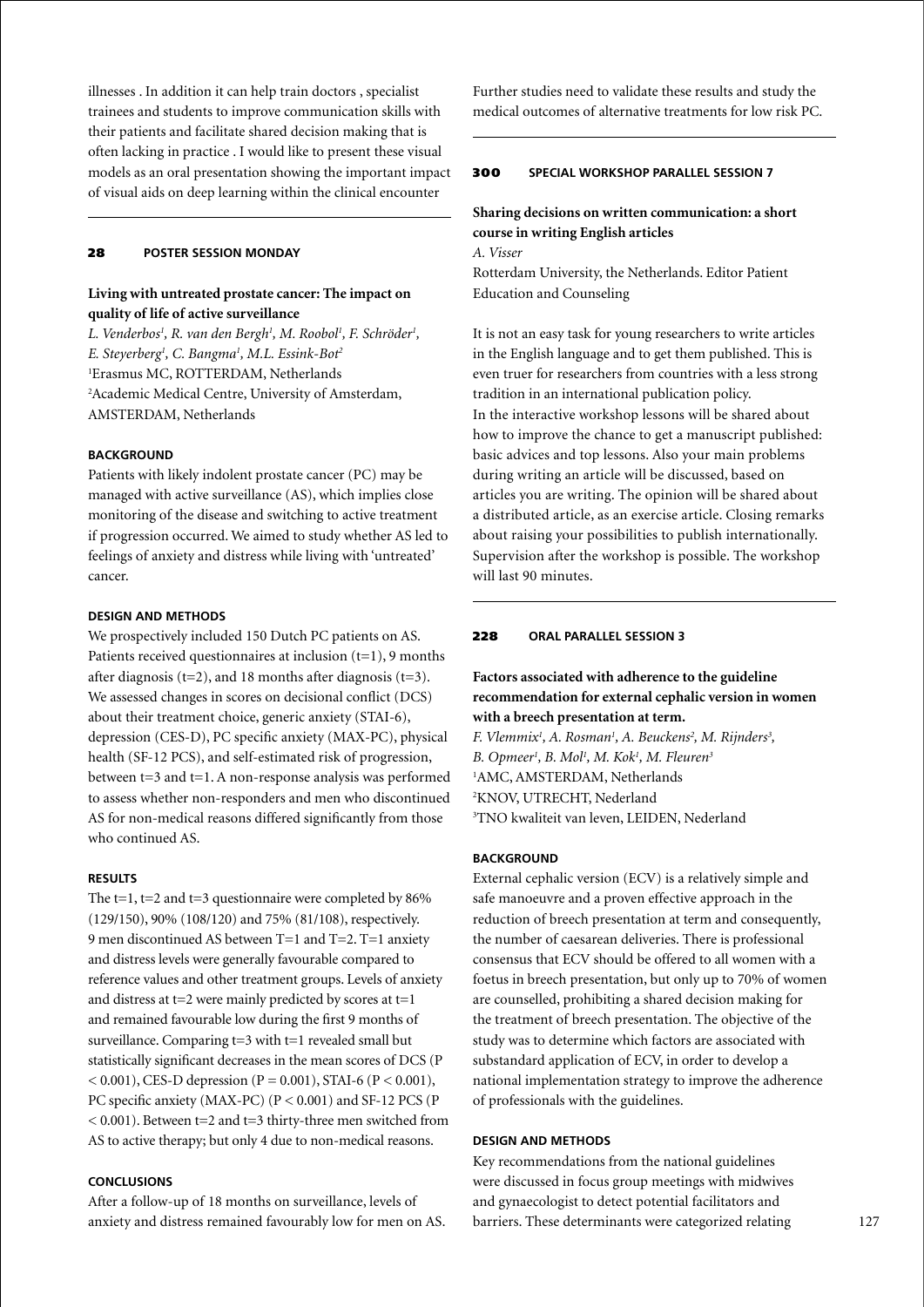to characteristics of; 1. the guideline (e.g. complexity, outcome expectations), 2. the professional (e.g. attitude, task orientation, self-efficacy), 3. the organisation (e.g. preconditions of ECV) and the socio-political environment (e.g. patient preferences). The determinants were quantitatively analyzed in a national, web based questionnaire among gynaecologists and midwives. A factor analyses was performed to improve reliability of the constructs. We explored which constructs were associated with reported proportions for adherence to the key recommendations of the guidelines: counselling for ECV, advising ECV, referring for ECV and performing ECV.

### **Results**

Although 90% of respondents considered ECV as an effective treatment to prevent caesarean deliveries, only 30% agreed on the item 'every client should undergo ECV'. Time was identified as a barrier for counselling by 56% of midwives and 24% of gynaecologists. The outcomes 'counselling for ECV ' and 'recommendation of ECV' were positively influenced by the constructs 'self efficacy' and 'attitude towards ECV'. Performance of ECV differed among specialists and was dependent of the construct 'task orientation'. Referring a patient for ECV was more often stated by obstetricians or midwives who had a positive expectation of the facilitating determinants.

# **Conclusions**

Attitude towards ECV and self-efficacy seem the most important determinants. Therefore, to improve adherence to the guidelines on ECV the national implementation strategy will focus on these constructs.

# 211 **oral parallel session 1**

# **Updating the IPDAS Collaboration's Background Document: Current Status**

#### *R. Volk1 , H. Llewellyn-Thomas2*

1 The University of Texas MD Anderson Cancer Center, HOUSTON, TEXAS, United States of America 2 The Dartmouth Institute for Health Policy & Clinical Practice, Dartmouth College, HANOVER, NH, United States of America

# **BACKGROUND**

In 2006, the International Patient Decision Aids Standards (IPDAS) Collaboration published the IPDAS Collaboration Checklist"'a checklist of quality criteria for patient decision aids. The checklist's criteria, organized into 12 quality dimensions, were originally identified using a Delphi process. To help the Delphi voters formulate their ratings, they were provided with the 12-chapter 2005 IPDAS Collaboration Background Document, which summarized the theory and evidence underlying each dimension. It is now time to update this Background Document.

### **Design and Methods**

There is no extramural funding for this updating effort. Volunteers were identified through listserve postings, at the 5th ISDM in Boston, and in direct solicitation. A leader and co-leader for each of the 12 writing teams was identified; they were provided with rosters of volunteers. Each team is charged with updating their chapter in 4 sections: a) the definition of their dimension, b) its theoretical rationale, c) the relevant empirical evidence, and d) dimensionspecific emerging issues in theory, measurement, and future research. In each of these 4 sections, the focus is on reviewing literature directly specific to decision aids; literature from the larger field of health care in general and from other non-health-related fields may also be reviewed, as appropriate.

### **Results**

Overall, more than 80 volunteers from 8 countries were identified. A leader and co-leader have been recruited for each of the 12 chapters, and interdisciplinary team memberships have formed. [The scope of 2 chapters has expanded: "Best Practice in Implementation of Decision Aids"(previously "Delivering Aids on the Internet") and "Addressing Health Literacy"(previously "Using Plain Language")]. Each team is reviewing the relevant literature for all 4 chapter sections, and preparing drafts of their updated chapter.

# **Conclusions**

The 2011 IPDAS Collaboration Background Document will support the current Checklist with an updated overview of dimension-specific definitions, theories, and evidence. It will also highlight emerging issues. Developers, certifiers, and adopters of patient decision aids will want to consider these issues; furthermore, these issues will point to the ways in which the IPDAS Collaboration Checklist itself may need to be revised.

### 259 **poster session Tuesday**

# **Identifying Clinician Competencies for Shared Decision Making**

*R. Volk1 , V. Leal1 , S. Linder1 , P.D. Mullen2 , K. Shokar3* <sup>1</sup>The University of Texas MD Anderson Cancer Center, HOUSTON, TEXAS, United States of America 2 The University of Texas Health Sciences Center at Houston School of Public Healt, HOUSTON, TEXAS, United States of America

3 Texas Tech Health Sciences Center, EL PASO, TEXAS, United States of America

#### **BACKGROUND**

Although research suggests that many patients prefer an active role in decisions about their healthcare, clinicians generally do not have the skills to routinely promote a shared decision-making-process in practice. The goal of this work was to identify skills clinicians need to develop, and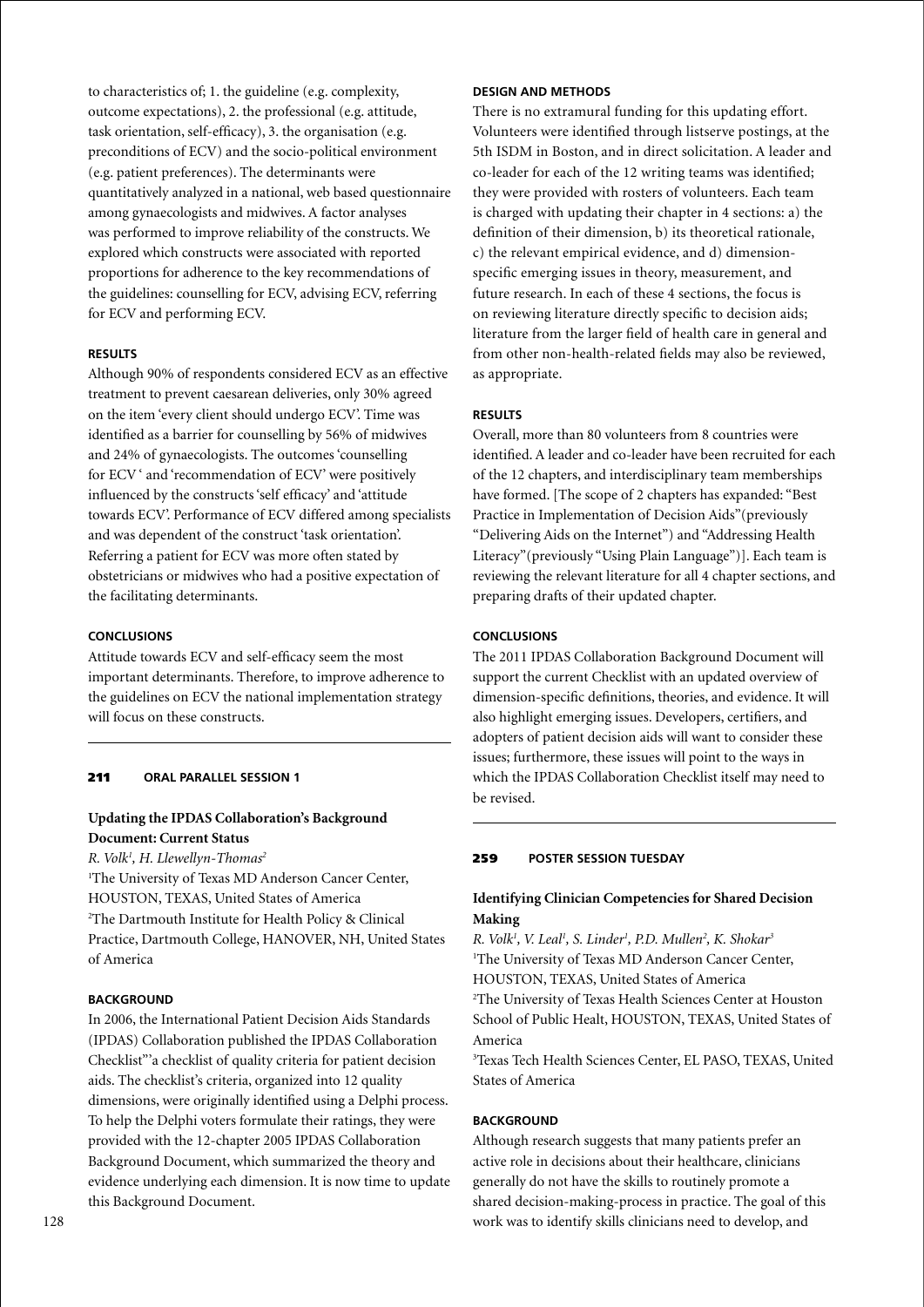key behaviors they should exhibit, for promoting shared decision-making (SDM) with their patients.

### **Design and Methods**

An extensive literature search was performed to identify clinician training programs in SDM. Medline, Scopus, and Cochrane library databases were searched. We also reviewed presentations at recent research conferences on SDM. The search was further expanded to coding systems and conceptual models. To supplement the literature search, we contacted several leaders in the field of SDM to identify additional training programs.

### **Results**

The review resulted in 199 unique competency statements being identified. Five members of the research team then sorted the competencies into 24 broader thematic areas. These thematic areas were further reduced into 6 macrolevel behaviors for achieving SDM, roughly corresponding to the flow of a clinical encounter: 1) describe the health issue the patient faces and the need for a decision; 2) discuss with the patient the options, including the pros and cons, the likelihood of important outcomes, and assess the patient's comprehension; 3) explore what is important to the patient in making a decision; 4) assess the patient's desired role in making the decision; 5) assess the patient's readiness to make a decision, preferences for options, and negotiate a mutually agreed upon course of action; and 6) make plans for follow up and providing support. In addition, the following acrosstheme competencies were identified: 1) encouraging patient questions, 2) providing guidance in the decision makingprocess, 3) tailoring information to the patient, and 4) establishing a partnership with the patient.

### **Conclusion**

This content review of training programs, conceptual models, and measurement/coding systems identified key behaviors a clinician should exhibit in promoting a shared decision making-process with patients. These clinician competencies are being used to identify learning objectives for use in an online training program on SDM.

# 97 **poster session Tuesday**

# **Selecting men with prostate cancer for active surveillance using a risk calculator: a prospective impact study**

*H.A. van Vugt, M. Roobol, C. Bangma, I. Korfage, E. Steyerberg* Erasmus Medical Center, ROTTERDAM, Nederland

# **BACKGROUND**

Prostate cancer (PCa) prediction models designed to differentiate aggressive from potentially indolent cancer can support in treatment decision-making. The European Randomized study of Screening for Prostate Cancer (ERSPC) risk calculator (RC) predicts the probability of potentially indolent PCa, using serum prostate specific antigen (PSA),

prostate volume and pathological findings on biopsy. We assessed urologists' and patients' compliance with treatment recommendations based on the RC, the reasons for noncompliance, and differences between compliers and noncompliers.

### **Design and Methods**

Eight urologists from 5 Dutch hospitals included 213 patients with PCa (55-75 years), in 2008-2010. Inclusion criteria were PSA <20ng/ml, clinical stage T1, T2a-c disease, <50% positive sextant biopsy cores, ≤20 mm cancer, ≥40 mm benign tissue and Gleason  $\leq$ 3 + 3. If the calculated probability of indolent PCa was >70% active surveillance (AS) was recommended, and active treatment (AT) otherwise. Reasons for noncompliance of both urologists and patients were assessed. After the treatment decision was made, patients completed a questionnaire about treatment choice and related (dis) advantages, knowledge about PCa, self-related health (SF-12), anxiety (STAI-6, MAX-PC), depression (CESD), personality (EPQ), and decision-making measurements (DCS).

# **Results**

Overall both urologists and patients were compliant with the RC recommendations in 155/213 cases (73%). AS was recommended in 50 of the 213 cases and most patients (42/50, 84%) were compliant with this recommendation. Another 49 choose AS, in contrast to the AT recommendation (49/163, 30%). The most common reason of urologist for non-compliance with AT recommendations was that their patients preferred AS (n=27). The most reported advantage of AS by patients was the delay of physical side effects of AT (n=18). Compliers with AT recommendations had higher PSA levels (mean 8 vs.7 ng/ml, p=0.03), more tumor tissue in their biopsies (mean  $7$  vs.  $3$  mm,  $p<0.001$ ), lower probabilities of indolent PCa (mean 38% vs. 53%, p<0.001) and higher general anxiety scores (mean 42 vs. 38, p<0.05) than non-compliers.

### **Conclusions**

The AS recommendations of the RC were followed in almost all patients. One third of the men with an AT recommendation chose for AS. Research is needed to further improve insight into the development of patient's motives.

### 145 **poster session Tuesday**

# **The influence of social demographic and psychological factors on patients' involvement in decision making on the need of a prostate biopsy**

*H.A. van Vugt, M. Roobol, C. Bangma, E. Steyerberg, I. Korfage* Erasmus Medical Center, ROTTERDAM, Nederland

### **BACKGROUND**

Patients expect increasingly to be involved in health care decisions. However, the extent of patients' involvement in decision-making varies substantially. We assessed levels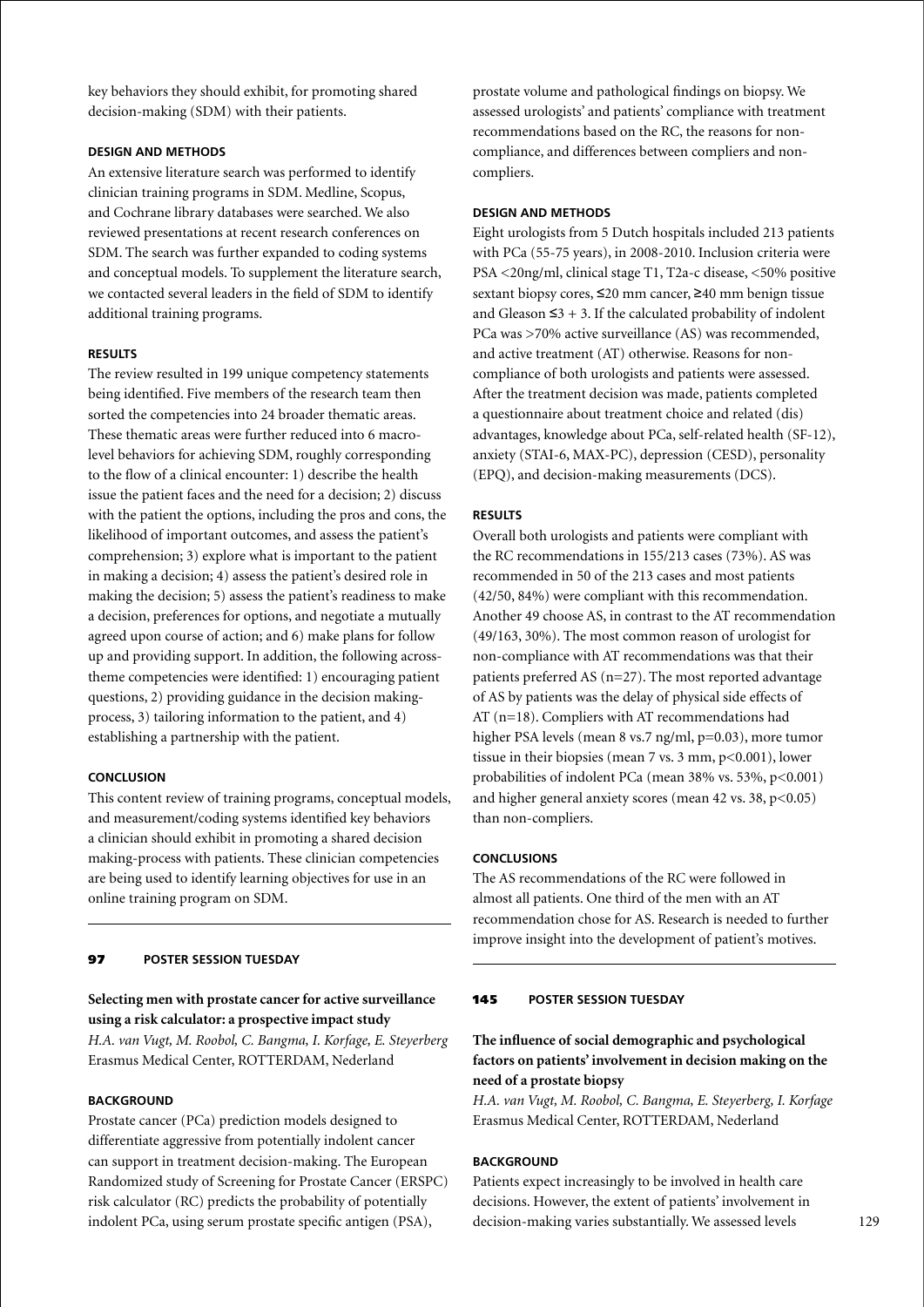of participation in decision-making about the need of a prostate biopsy in men suspected of prostate cancer (PCa) and assessed the influence of social demographic and psychological factors on men's participation in decisionmaking.

# **Design and Methods**

From October 2008 to August 2010, 291 men (55-75 years) were included in 5 Dutch hospitals. Urologists used a risk calculator (RC) in the presence of men to calculate the probability of a positive prostate biopsy (www. prostatecancer-riskcalculator.com). After decision-making to undergo a biopsy or not, men completed a questionnaire about social demographic status (age, marital status, job status, educational level), general health and anxiety (SF-12, STAI-6), PCa-specific anxiety (MAX-PC), decisionmaking (DCS), knowledge about PCa and the extent of their participation. Levels of participation were measured with a self-developed item 'Who was most influential in the treatment choice, you or your urologist?', with five response options. These were recoded in three decision categories: patient-based, shared-decision and urologist-based. Spearman rank correlation and Contingency coefficients were used to relate social demographic and psychological factors to levels of participation.

### **Results**

288 men assessed their participation in the decisional process about the need of a biopsy. Their mean age was 64 years, 82% were married/cohabiting (235/288), 56% retired (106/288), 37% highly educated (106/288), 70% choose for a biopsy (201/288) which was according to the RC recommendation in 81% of the cases (163/201), 17% considered their decision patient-based (48/288), 46% consider it shared (133/288) and 37% urologist-based (107/288%). Patients' participation in decision-making was not significantly related to patient's age (0.02, p=0.74). The influence of urologists in decisionmaking was positively related with higher decisional conflict scores  $(0.168, p<0.01)$ . Urologists were more influential if men made a 'no biopsy' decision compliant with the RC recommendation (0.160, p=0.02).

### **Conclusions**

Most men considered their decision on prostate biopsy a shared-decision or urologist-based. Research is recommended into reasons for higher decisional conflict scores in men whose decision was mainly based on the urologist's opinion.

### 47 **oral parallel session 6**

# **Shared decision making in end-of-life care for people with intellectual disabilities?**

A.M.A. Wagemans<sup>1</sup>, H.M.J. van Schrojenstein Lantman<sup>2</sup>, *I.M. Proot3 , J. Metsemakers4 , I. Tuffrey-Wijne5 , L.M.G. Curfs3* 1 Maasveld, Koraalgroep and Hag, MAASTRICHT, Netherlands

2 Department of Primary and Community Care, Radboud University Nijmegen Medical Ce, NIJMEGEN, Nederland 3 Governor Kremers Centre, Maastricht University Medical Centre, MAASTRICHT, Nederland

4 CAPHRI (School of Primary Care and Public Health/ Department of General Practice), MAASTRICHT, Nederland 5 Division of Mental Health, St George's University of London, LONDON, United Kingdom

# **BACKGROUND**

The aim of this study was to investigate the process of decision-making in end-of-life decisions regarding people with intellectual disabilities, from the perspective of doctors.

### **Design and Methods**

This qualitative study involved nine semi-structured interviews with doctors after the deaths of patients with intellectual disabilities. The interviews were transcribed verbatim and analyzed using the grounded theory procedures.

#### **Results**

We identified the core category of "Shared decision-making", which characterized the process of decision-making and the participants involved. People with intellectual disabilities themselves were not involved in the decision-making process. Relatives and professional care providers both contributed to the decisions, although doctors felt they were ultimately responsible. Part of the decision-making process is "Knowing the patients and their vulnerability". Doctors were supported in their decision-making tasks by "Satisfactory professional relationships"with relatives and professional care providers. "Delegating the evaluation of quality of life"was a process in which doctors left it to relatives to evaluate quality of life. Doctors seemed to base end-of-life decisions on health issues and gave patients' representatives the opportunity to evaluate the quality of life of their loved ones. Doctors sought consensus with representatives and professional care providers.

#### **Conclusion**

In order to take the leading role in the process of decisionmaking, doctors would have to evaluate the subjective interests of their incompetent patients as part of their professional standards. Doctors should be trained to describe more explicitly the reasons for their medical decisions and should train themselves in discussing ethical issues. Shared decision-making and striving for consensus require trained professionals and a clear decision-support instrument.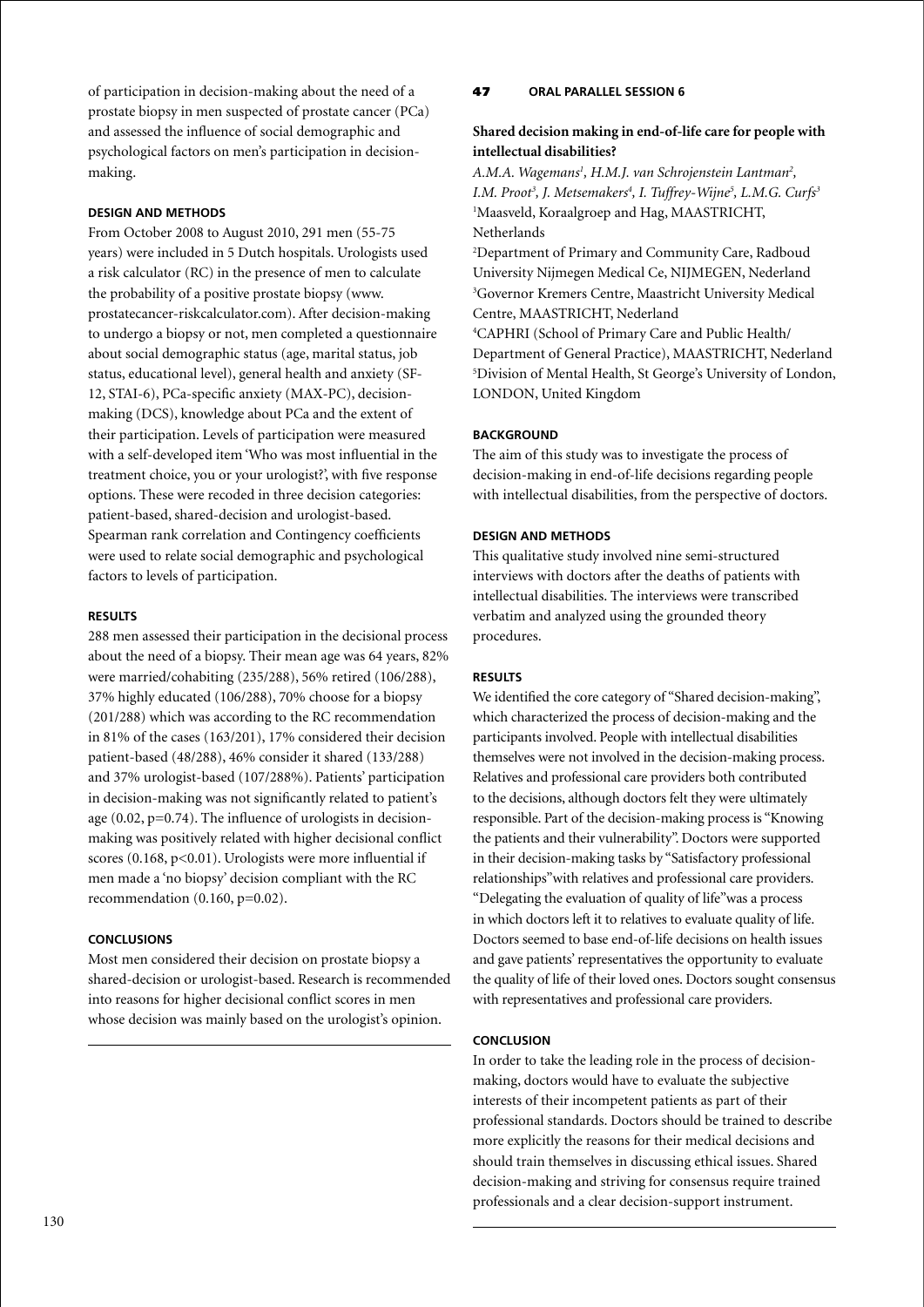# 71

**What do representatives need for shared decision making in end-of-life care for people with intellectual disabilities?** *A.M.A. Wagemans1 , H.M.J. van Schrojenstein Lantman2 , I.M. Proot3 , J. Metsemakers4 , I. Tuffrey-Wijne5 , L.M.G. Curfs3* 1 Maasveld, Koraalgroep and Hag, MAASTRICHT, Netherlands

2 Department of Primary and Community Care, Radboud University Nijmegen Medical Ce, NIJMEGEN, Nederland 3 Governor Kremers Centre, Maastricht University Medical Centre, MAASTRICHT, Nederland

4 CAPHRI (School of Primary Care and Public Health/ Department of General Practice), MAASTRICHT, Nederland 5 Division of Mental Health, St George's University of London, LONDON, United Kingdom

# **BACKGROUND**

The aim of this study was to investigate the process of decision-making in end-of-life decisions regarding people with intellectual disabilities, from the perspective of representatives.

# **Design and Methods**

This qualitative study involved ten semi-structured interviews with representatives after the deaths of patients with intellectual disabilities. The interviews were transcribed verbatim and analyzed using the grounded theory procedures.

#### **Results**

at this moment the interviews with representatives are being analyzed and results will be presented at the congress. The first outcomes would seem to indicate that representatives were uncertain about who had the responsibility to decide in medical end-of-life decisions, but they were not uncertain about what to decide for their loved ones. They had very firm ideas about the quality of life of their loved one.

### **Conclusion**

In the process of end-of-life decisions representatives do not strive for consensus contrary to doctors. A clear decisionsupport instrument could probably help representatives and doctors in the process of end-of-life decisions for people with intellectual disabilities. This will clarify roles and will support a process of shared decision making.

# 163 **poster Session Monday**

**The Effect of Cardiovascular Risk Representation Formats on Intentions, Understanding and Emotional Affect: Results of a web-based Randomised Controlled Trial.** C.A. Waldron<sup>1</sup>, J. Gallacher<sup>1</sup>, T. van der Weijden<sup>2</sup>, *R. Newcombe1 , G. Elwyn1 , P. Bravo1* 1 Cardiff University, CARDIFF, United Kingdom 2 Maastricht University, MAASTRICHT, Netherlands

# **BACKGROUND**

The future risk of heart disease can be predicted with increasing precision. However, more research is needed into how this risk is conveyed and presented. This study compared the effects of different cardiovascular risk representation formats on individuals' intention to change behaviour to reduce risk, understanding of risk information, Emotional Affect (e.g. PANAS) and worry about future risk of heart disease.

#### **Design and Methods**

A web-based RCT comprising two intervention groups and two control groups, to account for a potential Hawthorne effect. The first control group completed a pre-intervention questionnaire on cardiovascular risk perceptions. The sample comprised adults aged 45-64 years without existing heart disease. A website was developed with a risk calculator (Personal Heart Score) and questionnaires. It predicted 10-year future risk of having a coronary heart disease event and categorised risk as low (<10%), moderate (10-20%) or high (>20%). The risk categories were presented in one of three formats: bar graph, pictogram and metonym (image depicting seriousness of having a myocardial infarction).

### **Results**

903 respondents completed the trial. 83% were categorised as low risk, 62% were female, and 53% were educated to university degree level or higher. No significant main effect of cardiovascular risk representation formats was found. However, there was a significant decrease in positive and negative affect and worry about future risk of heart disease, after viewing cardiovascular risk across all the formats. The pictogram format significantly reduced positive affect and worry about future risk of heart disease the most. Whereas, the bar graph format reduced negative affect the most.

### **Conclusion**

No significant main effects of cardiovascular risk representation formats were found in this trial. One reason for the lack of effect could be the biased sample, which is a concern for web-based studies. Therefore, the true effects of risk representation formats should not be underestimated. This trial was successful in reducing inappropriate negative affect and worry about future risk of heart disease in the 'worried well', demonstrating the importance of risk prediction tools in better informing individuals, leading them to have more realistic risk perceptions.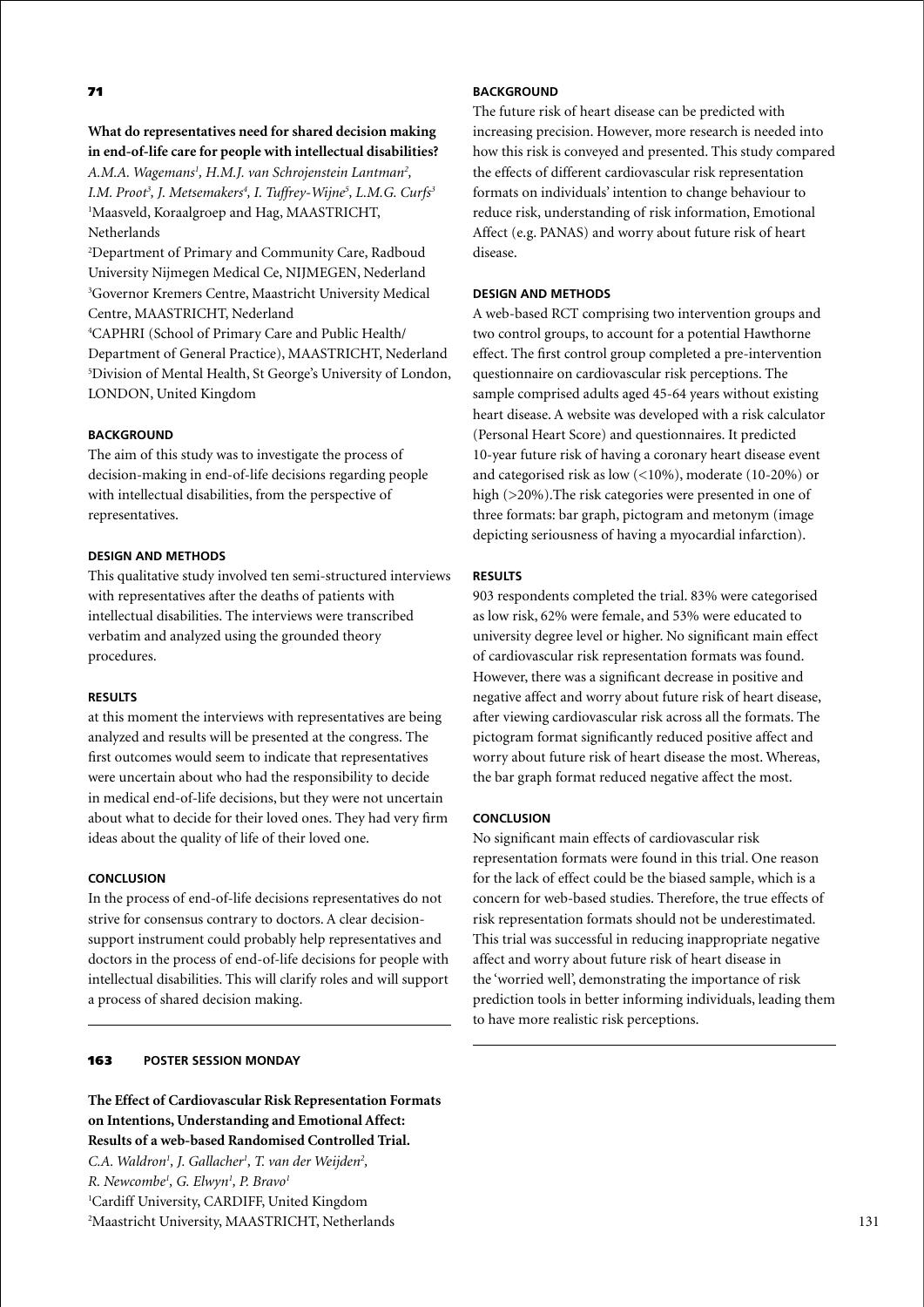**Web-based Cardiovascular Risk Prediction: A Critical Appraisal of the quality of risk communication used by publicly available tools most likely to be retrieved using Google.**

C.A. Waldron<sup>1</sup>, J. Gallacher<sup>1</sup>, T. van der Weijden<sup>2</sup>, G. Elwyn<sup>1</sup>, *P. Bravo1*

1 Cardiff University, CARDIFF, United Kingdom 2 Maastricht University, MAASTRICHT, Netherlands

# **BACKGROUND**

Tools that predict future cardiovascular risk are freely available on the internet. Therefore, it is important to assess how risk is being portrayed in these tools, to find out whether it adheres to evidence-based best practice. The aim of this study was to: (1) determine which web-based cardiovascular risk prediction tools are most likely to be found on the internet when people seek on-line cardiovascular risk assessment, (2) assess the quality of the risk communication portrayals, and (3) examine how and to what extent cardiovascular risk reduction is encouraged.

# **Design and Methods**

Cross-sectional criterion-based critical appraisal of webbased cardiovascular risk prediction tools was conducted using hypothetical patient profiles. The top ten most commonly retrieved tools were identified by entering tailored search terms into Google.com. Searches were conducted over 5 consecutive days in May 2010. The tools were critically appraised against best practice criteria for risk communication (e.g. previous research findings and guidelines on risk communication) and on the number of features employed to facilitate decision making about cardiovascular risk reduction.

### **Results**

38% of the tools were from a university/research setting. There was variation in the quality of risk communication employed by the tools. Percentages were used to present risk information by all tools except one. 46% used graphical representation to accompany the numerical risk information. Nearly all tools calculated absolute 10-year risk; three tools provided alternative risks such as relative or comparative risk. Some tools were more helpful than others in assisting with decision making about risk reduction through behaviour change and/or treatment options. One tool stood out by providing 12 features to assist cardiovascular risk reduction. Generally, the tools that scored lower on risk communication also scored lower on their focus on risk reduction.

### **Conclusion**

Developers of web-based cardiovascular risk prediction tools could improve their tools by incorporating the findings from the research evidence and guidelines on risk communication, as well as offering more features that help with the decision making process of cardiovascular risk reduction.

### 188 **poster session Tuesday**

**Collision or collaboration? The relation between clinical practice guidelines and patient decision aids.**

*T.* van der Weijden<sup>1</sup>, A. Boivin<sup>2</sup>, J. Burgers<sup>2</sup>, H. Schünemann<sup>3</sup>, *G. Elwyn4*

 Maastricht University, MAASTRICHT, The Netherlands IQ Scientific Institute for Quality of Healthcare, NIJMEGEN, The Netherlands McMaster University, HAMILTON, Canada

4 Cardiff University, CARDIFF, United Kingdom

### **Background**

Clinical practice guidelines (CPGs) and patient decision aids are well-recognized decision support tools that should facilitate uptake of best evidence in clinical practice in a patient-centered manner. However, these tools support different audiences. This article charts the landscape of CPGs and patient decision aids.

### **Design and Methods**

We used material from a qualitative study as starting point to draft a model on CPG and patient decision aids. The qualitative study consisted of in-depth interviews with stakeholders to explore ideas on how clinical practice guidelines could be used to facilitate shared decision making. We interviewed 20 participants from 7 countries face-to-face or by telephone by using open questions. Using the findings from the interviews, we drafted a model on CPG and patient decision aids. The model was refined after discussions among the authors, representing opinion leaders in the area of CPGs and patient decision aids.

### **Results**

The final model include two dimensions for mapping decision support tools for medical practice. 1) The target user and his or her level of decision making; either for groups of patients (e.g. by policy makers) or for an individual patient in a specific context (e.g. by medical professionals, patients, or both). 2) The level of uncertainty related to the option(s) available: either supporting more directive decision making (behavior support) in the case of strong recommendations with one single best option, or supporting dialog (deliberation support) on the pros and cons of different options in the case of conditional (or weak) recommendations.

# **Conclusion**

We conclude that it is important to establish closer links between CPGs and patient decision aids, and to encourage collaborative and parallel development of both, taking the different dimensions into account. Such collaboration will encourage the design of decision support tools that share the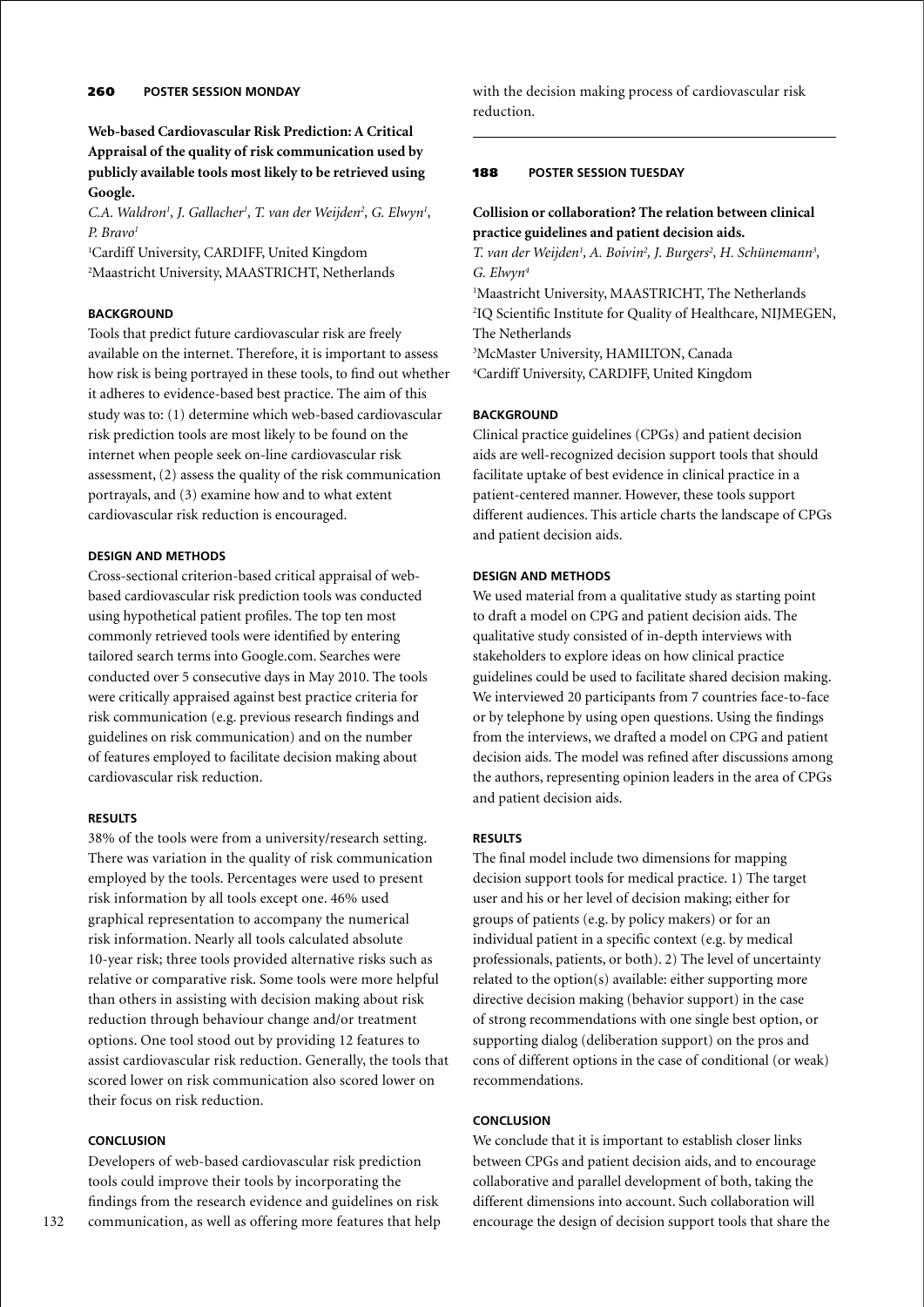same evidence but are designed for specific, mutually valid aims, and facilitate their implementation in clinical practice.

### 207 **Symposium parallel session 5**

# **Implementing Shared Decision Making in the Real World: Four Case Studies**

*R.M.W. Wexler<sup>1</sup>, J. Currey<sup>2</sup>, C. Lewis<sup>3</sup>, L. Morrissey<sup>4</sup>, D. Swieskowski5 , M. Gassert1* 1 Foundation for Informed Medical Decision Making, BOSTON, United States of America 2 Oregon Rural Practice-based Research Network, Oregon Health & Science University, PORTLAND, OREGON, United States of America 3 The University of North Carolina, CHAPEL HILL, NORTH CAROLINA, United States of America 4 Stillwater Medical Group, STILLWATER, MINNESOTA, United States of America 5 Mercy Clinics, Inc., DES MOINES, IOWA, United States of

America

Session chairperson: Richard Wexler, MD - Foundation for Informed Medical Decision Making

Number of individual talks: 4

- "Integrating Decision Aids and Enhancing Shared Decision Making in Rural Non-Academic Primary Care: The Essential role of Practice Facilitation"- Jill Currey, MPH - Oregon Rural Practice-based Research Network, Oregon Health & Science University
- "The UNC Experience"- Carmen Lewis, MD, MPH The University of North Carolina at Chapel Hill
- "Decision Support for Benign Prostatic Hyperplasia"- Larry Morrissey, MD - Stillwater Medical Group
- "Decision Aid Integration and Shared Decision Making in the Primary Care Medical Home"- Dave Swieskowski, MD, MBA - Mercy Clinics, Inc., Des Moines, IA

# 30 **poster Session Monday**

**Randomized Pilot-test of a Patient Decision Support Intervention for Depressive Symptoms in Type 2 Diabetes Mellitus**

*C.E.W. Wills, C. Hechmer, K. Glass, C. Holloman, J. Olson, C. Miller, M. Belury, A.M. Duchemin, W. Miser* The Ohio State University, COLUMBUS, United States of America

# **BACKGROUND**

Mild-moderate depressive symptoms occur in 30-50% of adults who have diabetes and substantially impair diabetes self-management and health outcomes. Depressive symptom prevalence is increasing within an epidemic of Type 2 diabetes affecting over 23.5 million (20.7%) of the U.S. adult population. There are multiple options

for managing mild-moderate depressive symptoms and choices about the options are driven by patient preferences. The primary aim of this study is to evaluate if a DSI with decision coaching and shared decision-making training components to support making choices about managing depressive symptoms results in improved decision and depressive and diabetes outcomes over a 6-month time period, as compared to usual care only. A secondary study aim is to evaluate DSI feasibility and costs.

### **Design and Methods**

A stratified (gender, depressive symptom severity) randomized block design is being used to assign 60 adults with Type 2 diabetes and depressive symptoms to either usual care ( $N=30$ ) or to the DSI plus usual care ( $N = 30$ ). Data are being collected at 5 time points: baseline (preintervention), mid-point of the intervention (2 weeks), and post-intervention at 6 weeks, and 3 and 6 months.

# **Results**

Recruitment and implementation of the intervention are in process and updated results will be presented at the conference. A sociodemographically diverse sample is being recruited from an urban area in the Midwestern U.S. Initial results show trends for activation of decision-making and improved depressive and diabetes outcomes at postintervention.

# **Conclusion**

Improving decision outcomes is a promising but currently understudied approach to improving clinical outcomes for mental health conditions. This study addresses two nationally-prioritized health problems (diabetes and depression) within a randomized trial of a decision support intervention to improve clinical outcomes for which shared decision-making (SDM) and patient decision support tools are likely to make a significant impact. The results of this study will add to new knowledge about the effects of DSIs for supporting effective decision-making about managing mental health conditions.

# 31 **Oral parallel session 1**

**Validation of the Shared Decision Making Questionnaire-9 (SDM-Q-9) in a Stratified Age-Proportionate U.S. Sample** *C.E.W. Wills, K. Glass, C. Holloman, C. Hechmer, J. Olson, C. Miller, M. Belury, A.M. Duchemin, W. Miser* The Ohio State University, COLUMBUS, United States of America

# **BACKGROUND**

The Shared Decision Making Questionnaire-9 (SDM-Q-9) is a brief self-report measure of patient perceptions of shared decision-making in health care consultations that was recently validated in a German adult-age primary care sample (Kriston, 2010), but has not yet been validated in a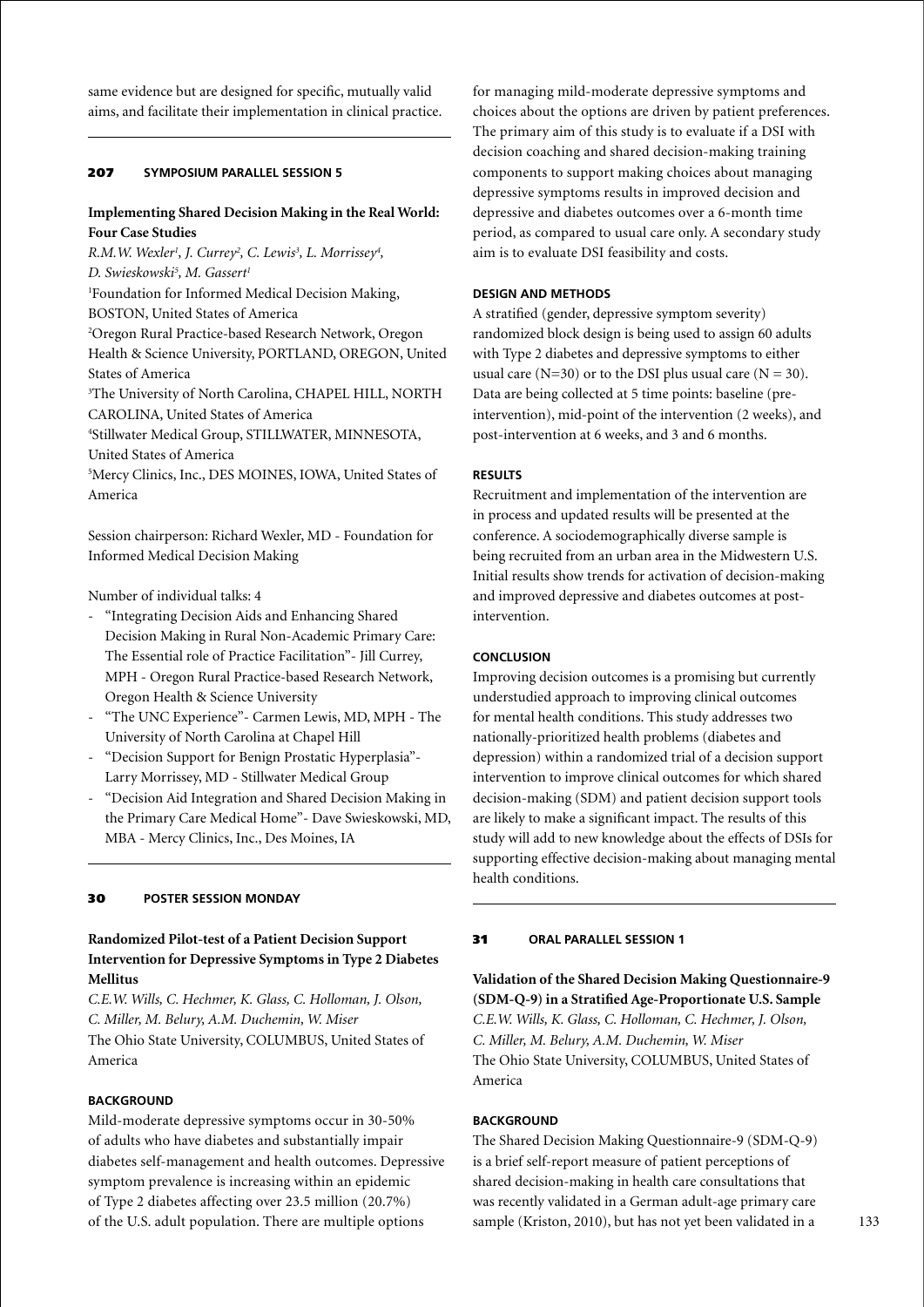U.S. sample. The purpose of this study was to validate the SDM-Q-9 in a U.S. sample.

### **Design and Methods**

A stratified (race, ethnicity, gender) randomly-selected age-proportionate national sample of adults aged 21-70 years was recruited from the National Institutes of Health ResearchMatch research volunteer registry. The obtained sample ( $N = 488$ ; mean age 41.4 years) was 14.9% non-white, 8.6% Hispanic, and 34.8% male. Respondents completed a secure online survey (45.7% response rate) that included the SDM-Q-9, other decision-making measures, and sociodemographic and health conditions questionnaires. Decision-making measures were completed with reference to a consultation with a health care provider within the past 3 months for diagnosis, treatment, or referral for a personallyexperienced health issue.

### **Results**

The SDM-Q-9 demonstrated high internal consistency reliability ( $\alpha$  = .94) and a unidimensional factor structure that was not significantly improved by item deletion. Concurrent validity was demonstrated via expected patterns of correlations between the SDM-Q-9 and two other well-validated measures of the decision-making process: Satisfaction With Decision scale (.59,  $p < .001$ ), and the Decisional Conflict Scale (- .10, p < .03). Sampling strata and level of education were not significantly associated with the SDM-Q-9 or other decision-making measures, but a majority of the respondents reported having a college degree and health insurance. A wide variety of decisions were reported related to diagnosis, treatment and referral for current health issues.

# **Conclusion**

The results show that the SDM-Q-9 is a reliable and valid measure in a general U.S. sample. Overall results were consistent with the original German primary care validation study. The generalizability of the results is limited by use of a predominately white and relatively well-educated sample drawn from a national research volunteer registry. Additional research should evaluate the SDM-Q-9 with larger and diverse samples, as well as assess the SDM-Q-9 for sensitivity to change in clinical trials of decision support interventions.

# 17 **poster Session Monday**

# **Choosing dialysis modality: decision making in a chronic illness context**

*A.E. Winterbottom1 , H. Bekker1 , M. Conner2 , A. Mooney3* 1 Leeds Institute of Health Sciences, LEEDS, United Kingdom 2 Institute of Psychological Sciences, University of Leeds, LEEDS, United Kingdom

3 Adult Renal Services, St James University Hospital, LEEDS, United Kingdom

# **Introduction**

Patients with End Stage Renal Failure are encouraged to make an informed decision when choosing between peritoneal dialysis and haemodialysis. Survival rates for both options are equivalent yet there is wide variation in peritoneal dialysis uptake in the adult UK population. It is unclear how much of this variation is attributable to variations in patients' preferences. This study describes patients' decision making about dialysis options.

### **Method**

A survey employing interview methods was employed to explore 20 patients' views and experiences of making their dialysis choice. Patients were at different stages of the decision making process. Data were analysed using a thematic framework analysis to develop data driven themes and provide descriptive accounts of how patients managed their illness and made treatment decisions.

### **Results**

Although patients' kidney disease was deteriorating, most were still asymptomatic. Patients talked about the challenges of living with chronic kidney disease and had strong emotions about commencing renal replacement therapy. Patients were provided with an abundance of information about treatment options in different formats including booklets, one-to-one counselling and workshops with other patients. Patients tended not to distinguish between the different types of dialysis and/or to have an in-depth knowledge about the options.

### **Discussion**

Patients did not perceive choosing between dialysis options to be a significant decision. Further, they did not seem to have considered the impact of the different options on their illness management and lifestyle. It may be that patients perceived the dialysis decision to be choosing (not) to have renal replacement therapy rather than thinking actively about which dialysis option would suit them best. Additionally, as patients are asymptomatic, they may feel that they did not yet need to engage with the information. Finally, patients were provided with a lot of information about both dialysis options but there was some evidence that there were more opportunities to encounter positive information about haemodialysis. It seems unlikely that patients are able to make an informed decision between dialysis options.

### 15 **poster Session Monday**

**Developing a model of decision support needs for women at increased risk of breast/ovarian cancer** *J. Witt, G. Elwyn, K.E. Brain, F. Wood* Cardiff University, CARDIFF, United Kingdom

# **BACKGROUND**

Women at increased risk of breast/ovarian cancer in the UK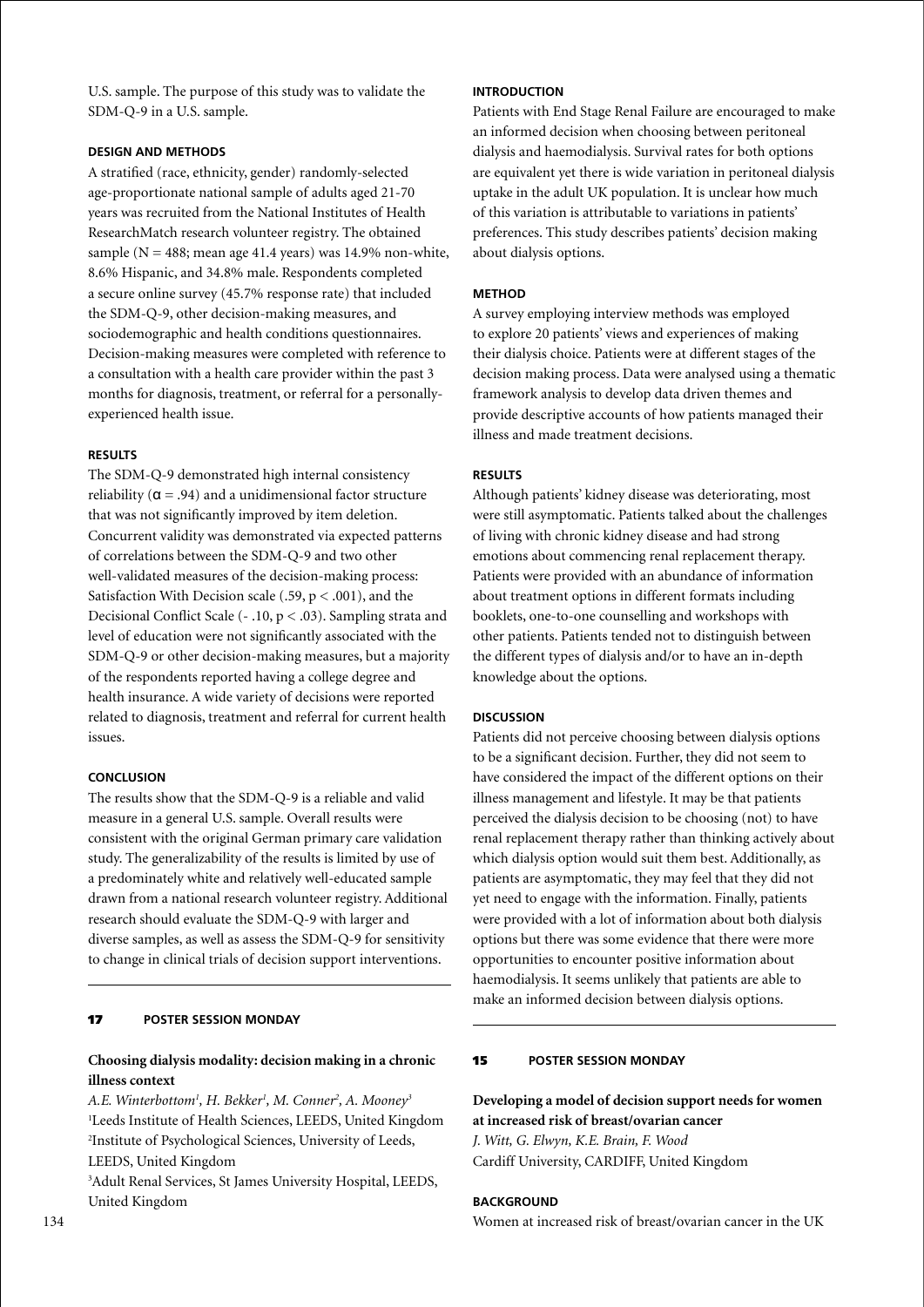are offered prophylactic oophorectomy, which decreases ovarian cancer risk by up to 90%, but results in infertility and surgical menopause. These women face difficult decisions for managing their cancer risk and have to balance a number of complex emotions. Such emotions influence how women interpret 'risk' and can affect their decision making and coping strategies. Despite the existence of a wealth of cognitive decision making theories, there appears to be a lack of theories specifically concerned with information and emotional decision support needs of women in this specific situation.

# **Design and Methods**

Reviews of decision support interventions were initially used to identify decision making and coping theories which had been referred to in this context. Subsequently, a snowballing approach was employed to identify further relevant theories. Communication models were identified through a title search for the terms "Shared Decision Making"and "Communication"in databases (Embase, Medline and PsycInfo), as well as manual searches of the Journal of Health Communication, Quality and Safety in Health Care (BMJ) and Health Communication. Drawing on principles of meta-theorizing, main ideas were extracted through in-depth reading to synthesize a preliminary model.

#### **Results**

A total of 21 (11 decision making and 10 coping) theories and 6 communication models were included in the final review. A lack of theories specifically addressing the various information and emotional needs of women faced with cancer risk reduction decisions was found. To address this deficit, a preliminary model was synthesized which integrates aspects of decision making, such as the theory of decision avoidance and the model of affective forecasting, with coping theory, such as the transactional theory of stress, appraisal and coping, as well as various aspects of communication models.

### **Conclusion**

A preliminary model has been developed which is specifically concerned with decision support needs of women facing decisions on breast/ovarian cancer risk reduction. The model will guide the design of a decision aid to help women understand their 'risk' status and make informed, valueadjusted choices. Ultimately, the model could also be applied to similar 'risk' reduction decisions.

# 146 **poster Session Monday**

# **Decision support for choosing urinary diversion with radical cystectomy: a literature review**

*S.S.W. Wong1 , R. Thomson1 , R. Pickard2* 1 Institute of Health & Society, NEWCASTLE-UPON-TYNE, United Kingdom 2 Institute of Cellular Medicine, Newcastle University, NEWCASTLE-UPON-TYNE, United Kingdom

### **BACKGROUND**

Selection of how to divert urine when the bladder is removed for cancer (radical cystectomy) can constitute a preferencesensitive choice. The two main methods of urinary diversion are 'ileal conduit diversion' (ICD) and 'orthotopic neobladder formation' (ONF). ICD results in a 'stoma', an opening on the abdomen, whilst ONF results an internal substitute bladder. These methods give very comparable clinical outcomes but each carries its own disadvantages which can affect each individual patient differently. Some patients are suited to either option and face a choice, prompting the question of whether there is decision support for this choice - the focus of this review.

#### **Design and Method**

A systematic electronic database search was conducted. Access to specialist shared decision making (SDM) websites, SDM researchers and hand-searching article references were also pursued. Primary research articles which reported on decision support or aspects of SDM for choosing between stoma and non-stoma forming therapeutic options in three conditions were included: radical cystectomy for bladder cancer; inflammatory bowel diseases (IBS); and colorectal cancer.

### **Results**

No article reported on decision support interventions for any of these conditions. However, a structured-interview study reported over half of colorectal cancer patients treated with stoma or non-stoma forming surgery would like more information prior to surgery. A cross-sectional survey revealed that half of patients with stoma for IBS or colorectal cancer were dissatisfied with the information provided prior to surgery by healthcare professionals, and over half of the patients did not feel sufficiently involved in decision making about their medical and personal care. Another cross-sectional survey showed that only half of Asian patients with ileostomy for IBS recalled seeing a stoma care nurse pre-surgery and few remembered discussion on employment, education matters and marital problems.

#### **Conclusion**

There is a clear lack of decision support for making the lifechanging decision on therapeutic options not only in the context of cancer cystectomy, but also on other comparable decisions, with pre-surgery counselling far from optimal. Before developing such support, a detailed insight is needed into the process of opting for or against stoma formation.

### 158 **oral parallel session 6**

**What constitutes consent when parents and daughters make different decisions about having the HPV vaccine? Qualitative interviews with stakeholders.** *F.C. Wood, L. Morris, M. Davies, G. Elwyn* Cardiff University, CARDIFF, United Kingdom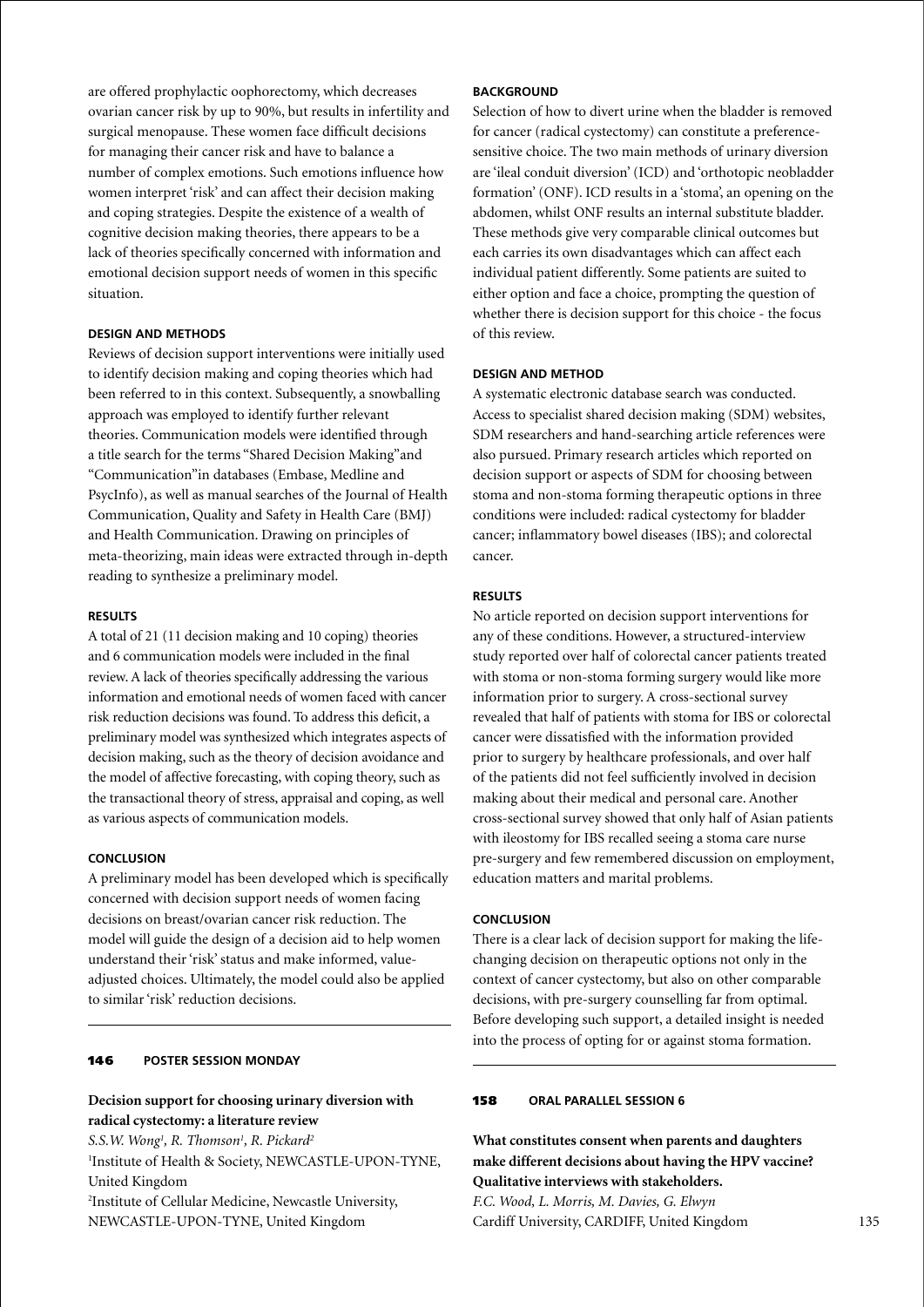# **Objective**

The UK Human Papillomavirus (HPV) vaccine programme commenced in 2008 for 12-13 year-old school girls. The UK government's sexual health strategy has promoted accessibility of sexual health services to under-16s, and the administration of the HPV vaccine is one area where confusion is likely to occur over whose rights prevail. In the UK, although competence to consent is assumed in those over 16 years, in 1985 Lord Fraser established in the Gillick ruling that children under 16 years who can demonstrate their capacity to sufficiently understand the proposed intervention will have the capacity to consent. We examine how health professionals handle consent in relation to the HPV vaccine when there is a difference of opinion between daughters and parents/guardians.

### **Design and Methods**

Qualitative study using semi-structured interviews with a sample of 25 stakeholders: 14 professionals involved in the development of the HPV vaccination programme, and 11 professionals involved in its implementation.

### **Results**

Over-riding parents' wishes was perceived as problematic and could damage relations between school and parents. A number of practical problems were raised in relation to establishing whether parents were genuinely against their daughter receiving the vaccine. Although many respondents recognised the Gillick guidelines (and other guidance) were relevant in establishing whether a girl could provide consent herself, they still felt that there were significant problems in establishing whether girls could be assessed as Gillick competent. In some areas school nurses had been advised not to give the vaccine in the absence of parental consent. None of the respondents suggested that a girl should be vaccinated against her consent even if her parents wanted her to have the vaccine.

### **Conclusions**

While the Gillick guidelines provide a legal framework to help professionals make judgements about adolescents consenting for medical treatment, in practice there appears to be variable and confused interpretation of this guidance. Improved legal structures, management procedures and professional advice, are needed to support those who are assessing competence and establishing consent to vaccinate adolescents in a school setting. Conflicting consent for this vaccine, and others like it, requires a negotiated process between parents, adolescents, and the vaccinators.

# 27 **oral parallel session 2**

### **Does Adding Motion to Icon Array Risk Graphics Help?**

*B.J. Zikmund-Fisher, M. Dickson, M. Swanson, A. Fuhrel-Forbis, N. Exe, V. Kahn, H. Witteman* University of Michigan, ANN ARBOR, MI, United States of America

### **Background**

Pictographs/icon arrays can improve comprehension of risk statistics, especially among the less numerate. Prior research has examined static graphs, but few studies have considered interactive applications. Computer-based communications (e.g., online decision aids) could accommodate animated visual images to reinforce risk messages. To our knowledge, no studies have rigorously examined whether animated graphics with motion cues could improve comprehension of risk statistics.

### **Design and Methods**

4,243 members of a demographically diverse Internet panel read a scenario about two hypothetical treatments for thyroid cancer. Each was described as equally effective but varied in side effects (with one option slightly better than the other). Participants were randomly assigned to receive all risk information in one of 10 pictograph formats. We compared a control condition of static grouped icons with a static scattered icon display and with 8 Flash-based animated versions that included (a) building the risk 1 icon at a time, (b) having scattered risk settle into a group, and/or (c) having scattered risk shuffle itself (either automatically or by user control). We assessed participants' ability to choose the better treatment, their gist knowledge, and their risk recall, controlling for subjective numeracy and need for cognition.

#### **Results**

When compared against static grouped icon arrays, no animations significantly improved any outcomes, and most showed significant performance degradations. Static scattered-icon displays performed poorly as well. However, participants who received animations of grouped icons in which at-risk icons appeared one at a time performed as well on all outcomes as the static grouped-icon control group. Participants who saw sequentially-built scattered icons that then settled also performed as well as the static grouped-icon control group on all measures except recall. These animations were the only two with preference ratings similar to those for the static grouped-icon control condition.

### **Conclusions**

Many combinations of animation, especially those with scattered icons that shuffle randomly, appear to inhibit comprehension. Static pictographs that group risk icons, however, perform very well on measures of comprehension and choice. Animations that build icon arrays one unit at a time or settle scattered icons into an at-risk group may be helpful under certain circumstances.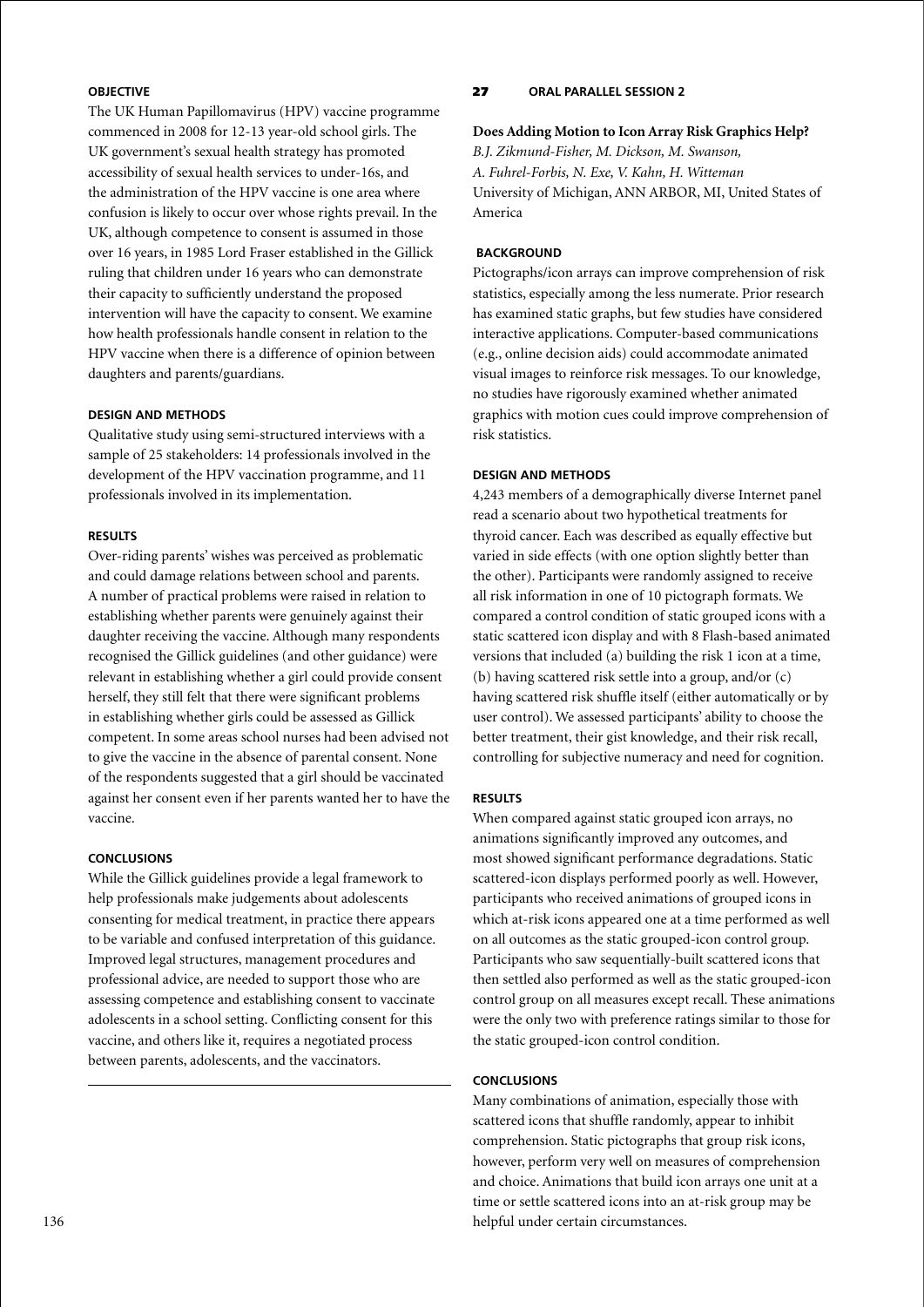*The numbers in this index are abstracts ID's.*

Aaker, J. 43 Aas, E. 217 Adamo, K. 203 Akker van den, M. 223 Alden, D.L. 43 Alford, S. 257 Alibhai, S. 114 Alkhatrawi, W. 110 Allaire, A.S.A. 25, 26, 246 Amory, A. 10 Amsellem, M. 233 Anderson, C. 126 Andradas, E. 150 Applebee, D. 219 Arimori, N.A. 208 Arkesteyn, S. 64, 67 Arntson, P. 256 Arora, N. 74 Aube, A. 125 Audenhove van, C. 205, 206 Auguste, P. 119, 127 Baas-Thijssen, M. 255 Backhus, I. 166 Bainbridge, L. 77 Ballarin, M. 167 Bangma, C. 28, 97, 145 Barnard, J. 3 Barneto-Aranda, I. 147 Barratt, A. 82, 136 Barry, M. 131 Beasley, A. 170 Beith, I. 110 Bekker, H. 14,16, 17, 23, 24, 35, 36, 90, 269, 270, 271, 272 Bel Le, J.L.B. 251 Belanger, E.B. 102 Belkora, J. 35, 154, 242, 197, 231, 232, 233, 272 Belury, M. 30, 31 Ben-Assuli, O. 85 Bennett, C. 131, 201 Bensing, J. 187 Berg, S.Z. 219, 238 Berg, S. 93, 95 Berg van den, M.A.G. 250 Bergh van den, R. 28 Bergeron, M,E. 251 Beuckens, A. 184, 228 Beurskens, A. 38 Beyer, F. 199 Bieber, C. 176, 177 Blakeman, T. 40 Blasco, J.A. 150 Bleasby, B. 16, 23 Boer de, D. 49 Bohlen, K. 81

Boivin, A. 188, 248 Boivin, J. 87 Boland, L. 111, 115 Bollmann, C. 200 Bonner, C. 126 Borduas, R. 14 Bossuyt, P.M.M. 185 Bottacini, A. 167, 171 Boulware, L.E. 119, 127 Bours, S. 223 Bower, P. 40 Brackett, C.D. 109, 237, 238 Brain, K.E. 15 Branda, M. 113, 165, 218, Braspenning, J. 180 Bravo, P. 69 Breslin, M. 151, 216 Briere, N. 125 Brinkman, W.B. 99, 230 Britto, M. 230 Brochu, M. 203 Brom, L. 70 Brooks, W.B. 109, 237, 238 Bruijne de, M.C. 264 Brundage, M. 114 Bruny, J. 3 Bu, S. 128, 130 Buchholz, A. 7, 200, 202, 244, 261 Bui 196 Buisson, M. 44 Buizza, C. 171 Bunge, M. 262 Bunting, L.E. 87 Burda, M. 223 Burgers, J. 188, 248 Buthion, V. 210 Butow, P. 128, 130 Buzaglo, J. 233 Bylund, C. 74 Byrd, T. 72 Campagna, E. 3 Campbell, M. 33 Canevet, J.P. 44 Cantor, S. 72 Carlson, K. 249 Carter, J. 126 Casey, M. 79, 191 Catherine, C. 245 Cauchon, M. 53, 246 Chalabi, Z. 147 Charles, C. 4, 128, 130 Chatwin, J. dr. 90 Chavez, B. 72 Cheater, F.M. 14, 16, 23, 90 Chen, C. 120 Chen, Q. 43

Chew-Graham, C. 40 Chewning, B. 74 Chiodera, F. 167, 171 Clarke, M. 34, 149 Clay, C. 238 Clay, K.F. 93, 95 Clayman, M.L. 74, 256 Cochran, N. 109, 214, 237 Col, N. 131 Cole, L. 79, 80, 191 Colquhoun, J. 199 Conley, J. 132, 133 Conner, M. 17 Conrad, D. 105 Cooper-Thomas, D. 192 Coppoolse, K. 209, 226 Corbett-Dick, P. 80, 191 Corbière, M. 77 Cording, E.J. 12, 159 Cornuz, J. 14 Coutu, M.F.C. 14, 77 Coyne, I.C. 10 Cremers, A. 209, 229 Crews, D. 119, 127 Critchley, J. 199 Crump, R. 249 Cunich, M. 92 Curfs, L.M.G. 47 Currey, J. 207, 239, 241 Curtis, L. 21 Dalemans, R.J.P. 38 Damman, O.C. 68 Davidson, T. 106 D'Amours, D. 251 Danner, M. 252 Davies, M. 5, 6, 158 Davis, C. 245 Davis, G. 132, 133 Davis, M.M.D. 239, 241 DeBronkart, D. 263 Dehlendorf, C.E. 224 Dekker, N. 96 Deledda, G. 167, 171 DeLeon, C. 55, 56, 118 Delnoij, D. 49 Denois-Regnier, V.D.R. 62 Desbiens, G. 251 DeSmet, A. 205, 206 Desroches, S. 14, 125 Díaz del Campo, P. 150 Dibbelt, S.G. 86 Dickson, M. 27 Dieng, M. 136 Dijcks, B. 67 Dillard, A. 257 Dirmaier, J. 7, 8, 9, 178, 179, 186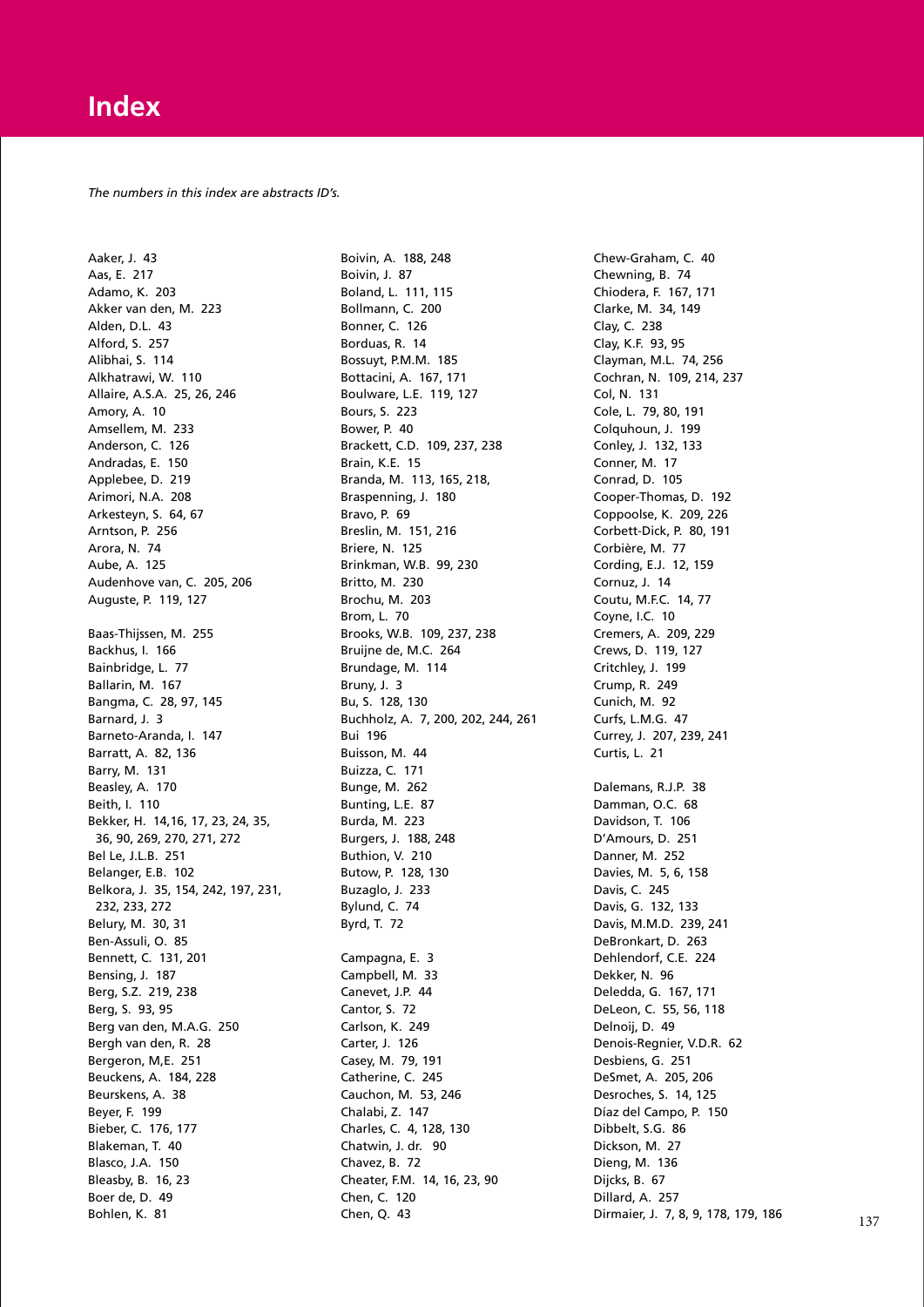Dinant, G.J. 100 Draeger, L. 243 Dobbins, T. 136 Dodd, C. 83,159 Doniger, G. 120 Donner-Banzhoff, N. 51, 213 Dontje, K. 73 Dougherty, K. 233 Dowie, J. 92, 136, 147, 148 Drolet, R. 14 Duchemin, A.M. 30, 31 Dudeck, A. 86 Dudley, A. 116 Dudley, R. 59 Duerk, T. 261 Duijvendijk van, P. 96 Dumas, A. 203 Dumont, S. 125 Durand, M.J. 77 Dwamena, F. 73 Dwinger, S.D. 178, 179 Eccles, M. 199 Eden, K. 131 Edlin, R. 16, 23 Edwards, A. 5, 6, 69, 159, 160, 161, 162, 183, 201 Edwards, M. 5, 6 Eefsting, J. 209, 226, 227, 229 Ehrhardt, H. 173, 174 Eich, W. 176, 177 Eiring, O.E. 217 Elit, L.E. 4 Engels, J.P.G.M. 64, 67 Elwyn, G. 12, 15, 18, 20, 22, 42, 69, 83, 87, 93, 96, 158, 159, 160, 161, 162, 163, 170, 180,183, 188, 201, 248, 260, Entwistle, V. 106, 276 Ephraim, P. 119, 127 Epstein, J. 230 Errington, G. 34, 149 Essed, M. 187 Esseman, L. 232 Essink-Bot, M.L. 28, 264 Evans, A. 82 Exalto, L. 223 Exe, N. 27 Exley, C. 152 Faber, M. 180, 248 Fagerlin, A. dr. 35, 234, 257, 270 Fagnan, L. 239, 241 Fay, M. 199 Feemster, K. 29 Feldman-Stewart, D. 52, 114 Ferdjaoui-Moumjid, N. 14 Fiks, A. 29, 99 Fin, F. 10 Fink, L. 112 Fischer, K. 84, 166, 200, 202 Fischer, M. 255

Fleuren, M. 184, 228 Flynn, D. 75, 88, 198 Ford, G.A. 75, 88 Fowler, F.J. 247 Fox, D. 3 Fraser, K. 125 Frimannsdottir, K. 216 Frosch, D. 18, 20, 22, 42, 45, 59, 116, 117, 224 Fukuda, N. 208 Fuhrel-Forbis, A. 27 Gafni, A. 4, 128, 130 Gagnon, M.P. 25, 26 Gallacher, J. 163, 260 Gallagher, P. 247 Gallois, C. 278 Galvin, K. 256 Garlinghouse, C. 234 Garvelink, M.M. 11, 255 Gassert, M. 54, 207, 238 Gaumer, B. 124 Gavaruzzi, T.G. 24 Geertshuis, S.A. 192 Geijsen, E. 48 Gerber, A. 252 Gerhardt, A. 176 Ghilardi, A. 171 Gibson, F. 10 Giguère, A. 25, 26, 53, 225 Glass, K.E.G. 32, 30, 31 Glattacker, M. 86 Golant, M. 233 Gold, I. 4 Golin, C. 55, 56 Gonzalez-Lorenzo, M. 37, 39, 63, 65 Goossens, A. 185 Gorman, P. 239, 241 Goss, G.C. 167, 171 Gracia, J. 150 Grad, R. 53 Graham, I, 194, 195 Green, R. 120 Greene, S. 257 Greer, R. 119, 127 Greipp, C. 134 Griffiths, F. 14 Grimshaw, J. 18, 22, 20, 25, 26 Grispen, J. 100 Groen-van de Ven, L. 209, 226, 227, 229 Grol, R. 180 Groleau, D. 102 Grumbach, K. 224 Guerra, M. 150 Hacking, B. 154 Haddad, R. 72 Haes de, J. 48 Hallowell, N. 34, 149 Hammond, L. 16, 23

Hannum, C. 191 Harper, M. 256 Harris, M, 135 Harrison, W. 16, 23 Härter, M. 7, 8, 9, 14, 178, 179, 186, 244, 266 Hartl, J. 230 Hauber, A.B. 273 Haufs-Brusberg, P. 177 Haustermans, K. 205, 206 Haynes, R.B. 53 Hechmer, C. 30, 31 Helder, J. 250 Heesen, C. 84,166 Henry, R. 73 Henselmans, I. 48 Herbarth, L. 178 Hermens, R.P.M.G. 96 Heruc, G. 126 Hermanns, J. 41 Hess, E. 61, 113, 141, 218 Hetherington, S. 79 Hettinga, M. 209, 229 Heyden, O. 186 Heyland, D. 194, 195 Hilders, C. 11, 255 Hill, L. 72 Hirsch, O. 51, 213 Hochstenbach, L. 215 Hoelzel, L. 244 Holloman, C. 30, 31 Holmes-Rovner, M.H.R. 73, 131, 234 Hoogerbrugge, N. 96 Hopmans, W. 89 Horiuchi, S. 208 Horst van der, F. 223 Houten van, H. 165 Hoving, C. 215 Howell, L. 80 Howes, N. 170 Hrisos, S. 50 Hughes, C. 29 Hulsbosch, L. 156, 157 Hulshof, H. 250 Hummel, M. 252 Humphrey, T. 106 Ickenroth, M.H.P. 100 Idilman, R. 273 lizerman, M. 252 Inaba, K.I. 208 Irwig, L. 139 Ismail, S.B. 144 Izquierdo, F.I. 150 Jaar, B. 119, 127 Jackson, C. 16, 23 Jacques, A. 14 Jansen, J. 128, 130, 196 Jibaja-Weiss, L. 189 Johnson, F.R. 273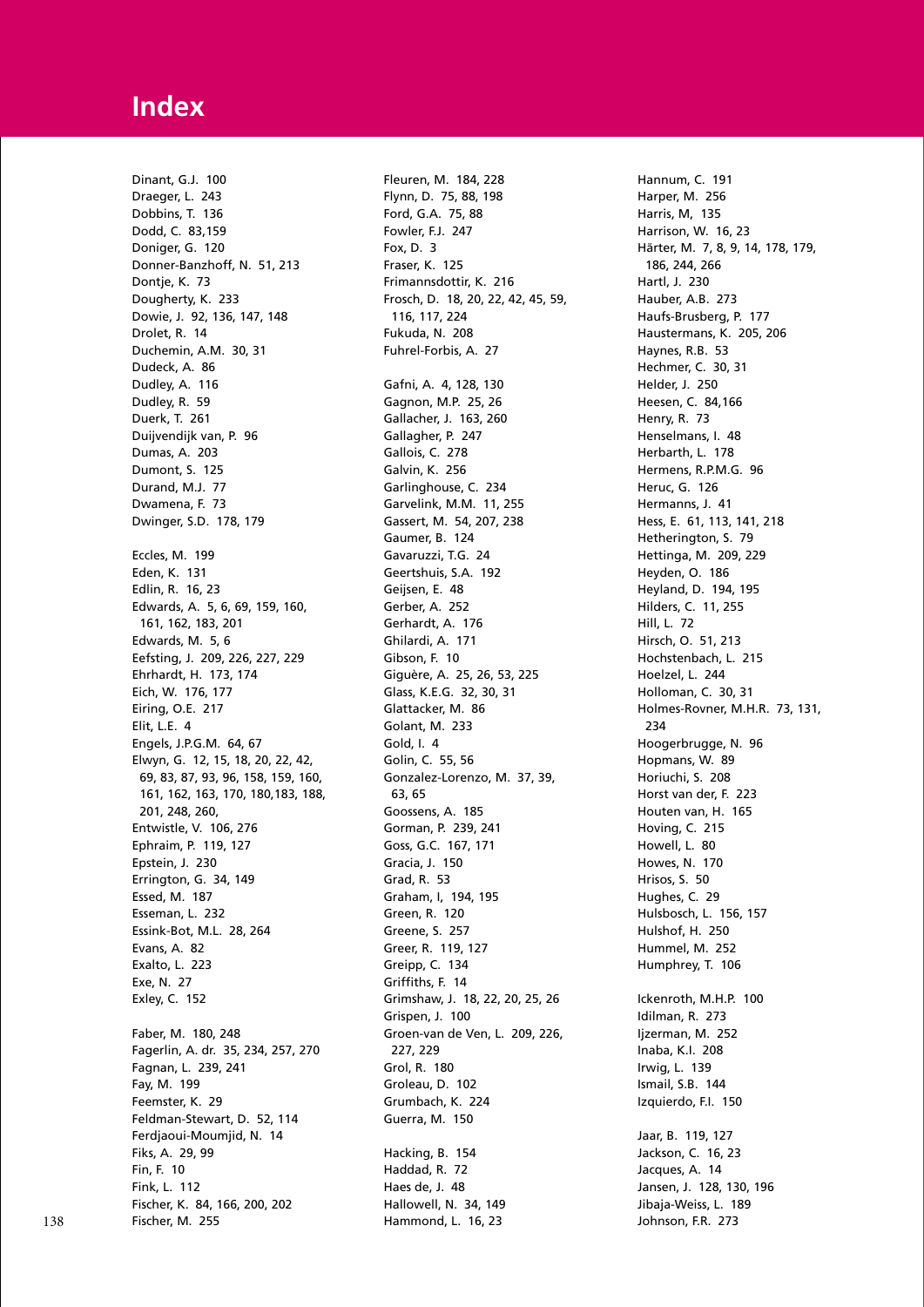Jones, A. 29 Joseph-Williams, N. 83, 159, 170, 193, 201, Joyce, K.E. 98 Jukema, J.S. 209, 226, 227, 229 Jull, J. 203 Jupiter, C. 197 Juraskova, I. 126, 128, 130, 196 Kahn, V. 27 Kaiya 129 Kaltoft, M. 148 Karnezi, S. 36 Karnieli-Miller, O.K.M. 253 Kasper, J.K. 84, 166, 262 Kearing, S. 93, 109, 237, 238, 245 Keller, H. 51, 213 Kelly-Blake, K.K.B. 73 Kempe, A. 3 Kennedy, A. 40 Kent, B. 192 Ketelaar, N.A.B.M. 180 Kezle, A. 262 Kiernan, G. 10 King, M. 76 King, V. 239, 241 Kinnersley, P. 159 Kitazono, M. 208 Kitchen, S. 110 Knoedler, M.A.K. 61, 113 Knops, A.M. 185 Knottnerus, A. 223 Koelbing, F. 261 Koelewijn, M. 248 Koenig, B. 216 Kok, M. 184, 228 Koning, C. 48 Konopka, D. 124 Köpke, S. 84, 166 Korfage, I. 97, 145 Körner, M.K. 172, 173, 174, 182 Kracht, J. 261 Krastev, Y.K. 135 Kray, C. 75 Kriston, L. 7, 8, 9, 178, 179 Krones, T. 14, 51, 213 Kroon, H. 157, 168 Kruitwagen, R. 215 Kryworuchko, J.K. 46, 99, 111, 115, 194, 195, Kuile ter, M. 11, 255 Kullo, I. 216 Kurland, M. 165 Labrecque, M. 14, 18, 20, 22, 25, 26, 44, 53, 225, 246, 251 LaCroix, V. 219 Lally, E. 152 Lally, J. 198 Lam, W. 128, 130 Lambert, M. 199 Lamprea, J. 119

Lange de, J. 209, 226 Langseth, M. 181 Larivière, M.E. 251 Latchford, G. 24 Lawson, M. 99, 111, 115 Le, Y. 72 Leal, V.B.L. 258, 259 Leavitt, L. 134 LeBlanc, A. 61, 113, 151, 165, 216, 218, Lecouturier, J.L. 34, 149 Lee, P.Y. 137, 138 Lee, Y.K. 137, 138 Leer, J.W. 91 Légaré, F. 14, 18, 20, 22, 25, 26, 53, 77, 102, 125, 131, 172, 225, 246, 248 Legemate, D.A. 185 Lescrauwaet, B. 273 Leshno, M. 85, 112 Lever, E. 250 Levin, C. 103, 108 Levy, K. 224 Lewis, C.L. 55, 56, 118, 207 Lillie, D. 221, 222 Lin, G. 59, 116 Lin van, E.N.J.T. 91 Linder, S. 258, 259 Llewellyn-Thomas, H. 93, 131, 211 Lloyd, A. 83, 170, 193 Loh, A. 200, 202, 261 Loisel, P. 77 Loiselle, M.C. 121 Longman, T.P. 76 Lopez de Castro, P. 147 Lord, S. 98, 181 Loth, M. 232 Loucks, A. 197 Louwe, L.A. 11, 255 Low, W.Y. 144 Lyddiat, A. 131 Macaskill, P. 139 Macdonald, M.E. 102 Mackintosh, J. 198 MacLennan, S. 33 MacPhail, S. 152 Mahone, I. 21 Makoul, G. 74 Malhan, S. 273 Malone, R. 118 Manen van, J. 252 Mangione, C. 45 Manstead, A. 160, 161, 162 Mar del, C. 136 Marchand, R. 102 Margier, J. 210 Marsh, W. 161 Martin-Fernandez, R. 39 Martin-Perez, M.A. 147 Matlock, D.D. 98

May, C. 61, 81 May, S. 42, 59, 116 Mazzi, M.A. 167, 171 McAleese, E. 16, 23 McCaffery, J. 139, 196 McCaffery, K. 76, 82, 128, 130, 136 McClure, J. 257 McComb, J.M. 98 McCoy, R. 80 McDonald, S. 118 Mcfall, S. 72 Mcgarrigle, H. 193 McMeekin, P. 75, 88 Meije, D. 156, 157, 168 Merrikin, K. 266 Mertens, H. 215 Metsemakers, J. 47 Michaud, C. 121 Miller, C. 30, 31 Miller, M. 233 Miller, Y.D. 278 Miron-Shatz, T.M.S. 120, 183 Miser, W. 30, 31 Mistler, L. 21 Mizuki, M. 208 Mohamed, A.F. 273 Mol, B. 184, 228 Molino, A. 167 Mongilardi, N. 218 Monso-Molas, E. 147 Montori, M. 129, 165, 218 Montori, V. 61, 81, 113, 143, 151, 183, 204, 216 Mooney, A. 17, 24 Moore, D. 197, 232, 242 Moorsel van, A. 199 Moran-Bueno, M.T. 147 Morash, R. 46 Morelle, M. 210 Morris, D.O. 36 Morris, L. 158 Morrissey, L.E. 103, 107, 108, 122, 207 Moschetti, W.M. 132, 133, 245, Moulton, B. 266, 267 Moumjid, N.M. 210 Mühlhauser, I. 262 Mullan, S. 203 Mullen, P.D. 72, 259 Murray, M.A. 125 Nagengast, F.M. 96 Nagamori, K. 208 Naidu, M. 192 Nakayama, K. 208 Nattress, K. 126 Nauta, A. 250 Neely, C. 14 Nesbitt, D. 75 Newcombe, R. 163, 201 Newsome, A.N. 221, 222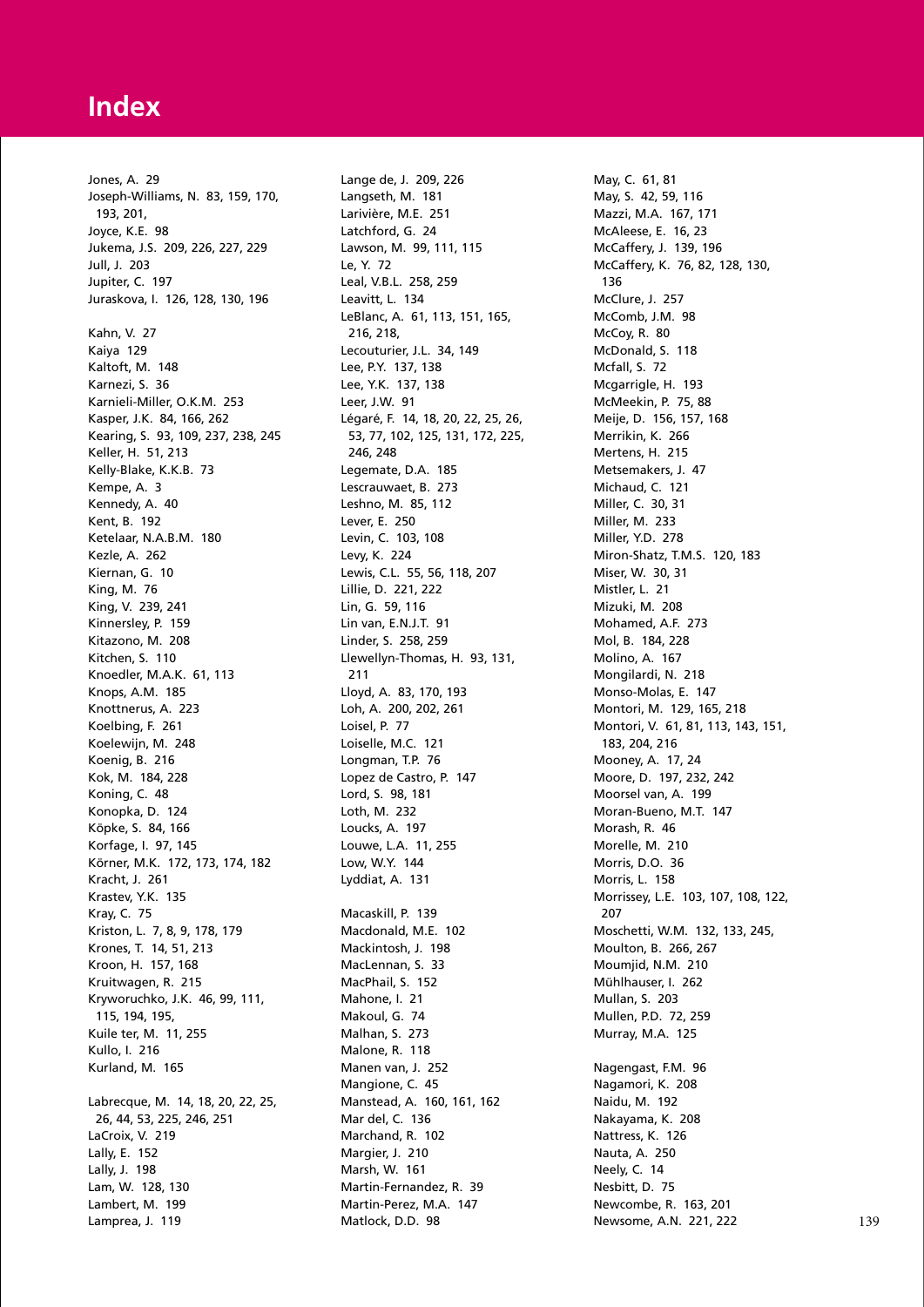Ng, C.J. 137, 138 Nguyen, J.M. 44 Nicolai, J.N. 176, 177 Niebling, W. 200, 202, 261 Njoya, M. 225, 251 Nomura, M. 208 Ochoa, J.C. 251 Ochoa, S. 45 O'Connor, A. 121, 164, 201 O'Donnell, S. 197 Ouimet, M. 18, 20, 22 Olson, J. 30, 31 Olumu, A. 73 Olufade, T. 119 Onwuteaka-Philipsen, B.D. 70 Opmeer, B. 184, 228 Osch van, L. 215 Oudhoff, J. 254 Partrick, D. 3 Pasman, H.R.W. 70 Pass, M. 232, 242 Pencille, L. 113, 165, 204, 216, 218 Penn, L. 199 Perestelo-Perez, L.P.P. 37, 39, 63, 65 Perez-Ramos, J. 37, 39, 63, 65 Perry, G. 46 Peterson, W. 194, 195 Pettaway, C. 72 Pfaff, A. 200 Pickard, R. 146 Pickles, T. 114 Pieters, H. 187 Pieterse, A. 35, 48, 271 Pignone, M. 55, 56, 118, 201, 243 Pluye, P. 53 Politi, M. 14, 201 Ponce de Leon Lovaton, P. 204 Poppel van, H. 205, 206 Powe, N.R. 119, 127 Powell, R.C. 128, 130 Pozo-Martin, F. 147 Prentice, M. 199 Price, C. 75 Proot, I.M. 47 Protheroe, J. 40 Prud'homme, D. 203 Pschirrer, E.R. 219 Purnell, T. 119, 127 Quatmann, M. 86 Querre, M. 62 Rabb, H. 119, 127 Rademakers, J. 49 Ramsay, C. 33 Ranford, J. 4 Rapaport, S.R. 112 Rat, C.R. 44 Rawe, L. 230

Raynes-Greenow, C. 136 Rebecca, R. 256 Regnier, V.R. 13 Rendle, K. 42 Renz, A.D.R. 105, 117 Rijnders, M. 184, 228 Rivero-Santana, A.J. 37, 39, 63, 65 Roberts, S. 120 Robinson, J. 114 Robinson, M. 61 Robitaille, H. 18, 20, 22 Rodgers, H. 75, 88 Rodriguez, C. 14, 102 Rollnick, S. 69 Ronda, G. 100 Roobol, M. 28, 97, 145 Rosman, A.N. 184, 228 Rosse van, F. 264 Rothert, M. 73 Rousseau, F. 53 Rousseau, M. 18, 20, 22 Rovner, D. 73, 234 Rugge, J. 239, 241 Rustveld, O. 189 Ruud, L. 129, 165 Saarimaki, A. 46, 111, 115, 164 Sadosty, A.T. 61, 113 Sales, A. 125 Salkeld, G. 92 Samant, R. 46 Salvatierra-Velazquez, A. 147 Sanders, A.R.J. 187 Sanu, A. 170 Sargeant, J. 14 Schäffler, N. 84, 166 Schardt, T. 200 Schmidt, B. 80 Scholl, I. 7, 8, 9 Schrijvers, A. 41 Schrijvers, J.S. 205, 206 Schröder, F. 28 Schrojenstein Lantman van, H.M.J. 47 Schuerman, J. 14 Schuerman, S. 57, 58 Schumm, K. 33 Schünemann, H. 188 Schweiger, M. 16, 23 Scott, S. 154 Scoville, E.A.S. 81, 204 Senan, S. 89 Senior, E. 273 Sepucha, K.R. 35, 103, 104,108, 134, 242, 269 Serrano-Aguilar, P. 37, 39, 63, 65 Shaffer, V. 52 Shah, D. 140, 141, 142, 143 Shah, N. 113, 165, 204, 218 Shahar, Y. 112 Shepel, K. 216

Shepherd, E. 181 Shepherd, H. 82, 128, 130 Sheridan, L. 243 Sheu, J. 119, 127 Shin, S. 46 Shokar, K. 259 Shortus, T. 135 Shourie, S. 16, 23 Sieber, W. 221, 222 Siemens, R. 114 Simmons, L. 117, 134 Sivell, S. 160, 161, 162, 183 Skea, Z. 33 Skinner, J. 247 Slaughter, L. 217 Smets, E. 48 Smit, E.F. 89 Smith, D. 257 Smith, J. 90 Smits, C.H.M. 156, 157, 168, 209, 226, 227, 229 Smylie, J. 46 Soum-Pouyalet, F. 62, 13 Span, M. 209, 226, 227, 229 Sperber, J.S. 54 Spratt, K. 132, 133 Staal, I. 41 Stacey, D. 14, 18, 20, 22, 46, 77, 103, 108, 125, 131,164, 194, 195, 201, 203 Stalmeier, P.F.M. 91 Stalpers, L.J.A. 185 Steckelberg, A.S. 262 Steger, A.K. 173, 174, 182 Steinauer, J. 224 Stel van, H.F. 41 Stevens, A. 95 Stewart, L. 118 Stewart, M. 18, 20, 22 Steyerberg, E. 28, 97, 145 Stiggelbout, A. 11, 24, 248, 255 Stilwell, M.P.H. 52 Stobbart, L. 75, 83 Stork, A. 223 Stringellow, V. 238 Strychar, I. 203 Stucki, R. 216 Stupar Franklin, L. 197 Stronks, K. 264 Sugden, B. 199 Sullivan, M. 14 Sullivan, P.E. 106 Summers, B. 24 Suurmond, J. 264 Swanson, M. 27 Swieskowski, D. 207 Swieskowski, E. 124 Takeda, K. 208 Tattersall, M. 128, 130 Taylor, K. 124 Tedford-Gold, S. 4